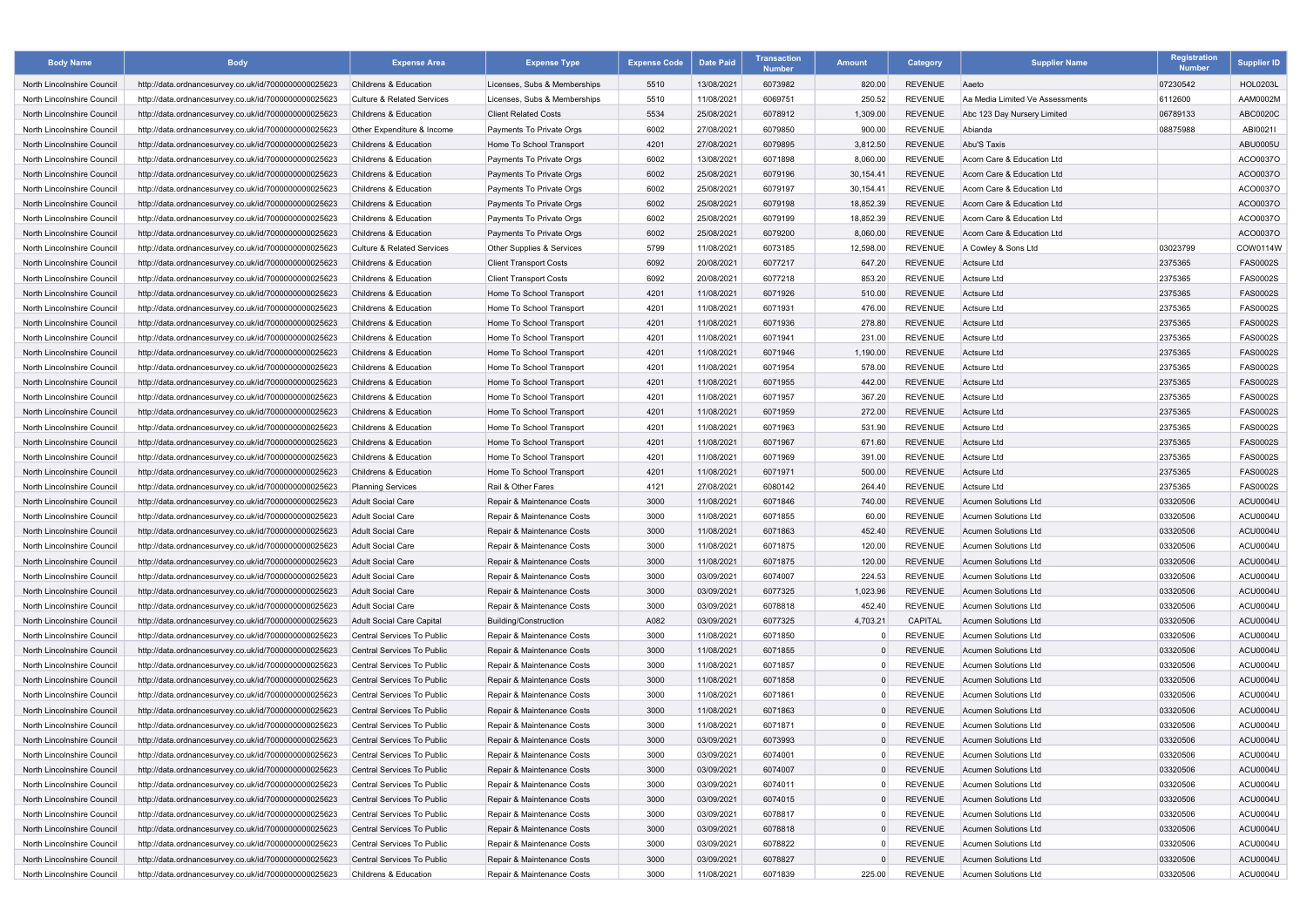| North Lincolnshire Council | http://data.ordnancesurvey.co.uk/id/7000000000025623 | Childrens & Education                 | Repair & Maintenance Costs    | 3000 | 11/08/2021 | 6071850 | 240.00    | <b>REVENUE</b> | <b>Acumen Solutions Ltd</b>                | 03320506 | <b>ACU0004U</b> |
|----------------------------|------------------------------------------------------|---------------------------------------|-------------------------------|------|------------|---------|-----------|----------------|--------------------------------------------|----------|-----------------|
| North Lincolnshire Council | http://data.ordnancesurvey.co.uk/id/7000000000025623 | Childrens & Education                 | Repair & Maintenance Costs    | 3000 | 11/08/2021 | 6071875 | 240.00    | <b>REVENUE</b> | <b>Acumen Solutions Ltd</b>                | 03320506 | <b>ACU0004U</b> |
| North Lincolnshire Council | http://data.ordnancesurvey.co.uk/id/7000000000025623 | Childrens & Education                 | Repair & Maintenance Costs    | 3000 | 11/08/2021 | 6071875 | 60.00     | <b>REVENUE</b> | <b>Acumen Solutions Ltd</b>                | 03320506 | <b>ACU0004U</b> |
| North Lincolnshire Council | http://data.ordnancesurvey.co.uk/id/7000000000025623 | Childrens & Education                 | Repair & Maintenance Costs    | 3000 | 03/09/2021 | 6077325 | 143.91    | <b>REVENUE</b> | Acumen Solutions Ltd                       | 03320506 | <b>ACU0004U</b> |
| North Lincolnshire Council | http://data.ordnancesurvey.co.uk/id/7000000000025623 | Corporate And Democratic Core         | Repair & Maintenance Costs    | 3000 | 11/08/2021 | 6071854 |           | <b>REVENUE</b> | Acumen Solutions Ltd                       | 03320506 | <b>ACU0004U</b> |
| North Lincolnshire Council | http://data.ordnancesurvey.co.uk/id/7000000000025623 | Corporate And Democratic Core         | Repair & Maintenance Costs    | 3000 | 11/08/2021 | 6071855 | 240.00    | <b>REVENUE</b> | Acumen Solutions Ltd                       | 03320506 | ACU0004U        |
| North Lincolnshire Council | http://data.ordnancesurvey.co.uk/id/7000000000025623 | Corporate And Democratic Core         | Repair & Maintenance Costs    | 3000 | 11/08/2021 | 6071872 |           | <b>REVENUE</b> | <b>Acumen Solutions Ltd</b>                | 03320506 | <b>ACU0004U</b> |
| North Lincolnshire Council | http://data.ordnancesurvey.co.uk/id/7000000000025623 | Corporate And Democratic Core         | Repair & Maintenance Costs    | 3000 | 11/08/2021 | 6071875 | 60.00     | <b>REVENUE</b> | Acumen Solutions Ltd                       | 03320506 | ACU0004U        |
| North Lincolnshire Council |                                                      |                                       |                               | 3000 | 03/09/2021 | 6073995 | $\Omega$  | <b>REVENUE</b> | <b>Acumen Solutions Ltd</b>                | 03320506 | <b>ACU0004U</b> |
|                            | http://data.ordnancesurvey.co.uk/id/7000000000025623 | Corporate And Democratic Core         | Repair & Maintenance Costs    |      |            |         |           |                |                                            |          |                 |
| North Lincolnshire Council | http://data.ordnancesurvey.co.uk/id/7000000000025623 | Corporate And Democratic Core         | Repair & Maintenance Costs    | 3000 | 03/09/2021 | 6073997 |           | <b>REVENUE</b> | Acumen Solutions Ltd                       | 03320506 | <b>ACU0004U</b> |
| North Lincolnshire Council | http://data.ordnancesurvey.co.uk/id/7000000000025623 | Corporate And Democratic Core         | Repair & Maintenance Costs    | 3000 | 03/09/2021 | 6074000 | $\Omega$  | <b>REVENUE</b> | <b>Acumen Solutions Ltd</b>                | 03320506 | <b>ACU0004U</b> |
| North Lincolnshire Council | http://data.ordnancesurvey.co.uk/id/7000000000025623 | Corporate And Democratic Core         | Repair & Maintenance Costs    | 3000 | 03/09/2021 | 6074003 | $\Omega$  | <b>REVENUE</b> | <b>Acumen Solutions Ltd</b>                | 03320506 | ACU0004U        |
| North Lincolnshire Council | http://data.ordnancesurvey.co.uk/id/7000000000025623 | Corporate And Democratic Core         | Repair & Maintenance Costs    | 3000 | 03/09/2021 | 6074013 | $\Omega$  | <b>REVENUE</b> | <b>Acumen Solutions Ltd</b>                | 03320506 | <b>ACU0004U</b> |
| North Lincolnshire Council | http://data.ordnancesurvey.co.uk/id/7000000000025623 | Corporate And Democratic Core         | Repair & Maintenance Costs    | 3000 | 03/09/2021 | 6074017 | $\Omega$  | <b>REVENUE</b> | Acumen Solutions Ltd                       | 03320506 | <b>ACU0004U</b> |
| North Lincolnshire Council | http://data.ordnancesurvey.co.uk/id/7000000000025623 | Corporate And Democratic Core         | Repair & Maintenance Costs    | 3000 | 03/09/2021 | 6077325 | 63.96     | <b>REVENUE</b> | Acumen Solutions Ltd                       | 03320506 | <b>ACU0004U</b> |
| North Lincolnshire Council | http://data.ordnancesurvey.co.uk/id/7000000000025623 | Corporate And Democratic Core         | Repair & Maintenance Costs    | 3000 | 03/09/2021 | 6078820 | $\Omega$  | <b>REVENUE</b> | Acumen Solutions Ltd                       | 03320506 | <b>ACU0004U</b> |
| North Lincolnshire Council | http://data.ordnancesurvey.co.uk/id/7000000000025623 | Corporate And Democratic Core         | Repair & Maintenance Costs    | 3000 | 03/09/2021 | 6078825 | $\Omega$  | <b>REVENUE</b> | <b>Acumen Solutions Ltd</b>                | 03320506 | ACU0004U        |
| North Lincolnshire Council | http://data.ordnancesurvey.co.uk/id/7000000000025623 | Corporate And Democratic Core         | Repair & Maintenance Costs    | 3000 | 03/09/2021 | 6078835 | $\Omega$  | <b>REVENUE</b> | Acumen Solutions Ltd                       | 03320506 | <b>ACU0004U</b> |
| North Lincolnshire Council | http://data.ordnancesurvey.co.uk/id/7000000000025623 | Corporate And Democratic Core         | Repair & Maintenance Costs    | 3000 | 03/09/2021 | 6078837 | $\Omega$  | <b>REVENUE</b> | <b>Acumen Solutions Ltd</b>                | 03320506 | <b>ACU0004U</b> |
| North Lincolnshire Council | http://data.ordnancesurvey.co.uk/id/7000000000025623 | Corporate And Democratic Core         | Repair & Maintenance Costs    | 3000 | 03/09/2021 | 6078841 | $\Omega$  | <b>REVENUE</b> | Acumen Solutions Ltd                       | 03320506 | <b>ACU0004U</b> |
| North Lincolnshire Council | http://data.ordnancesurvey.co.uk/id/7000000000025623 | <b>Culture &amp; Related Services</b> | Materials                     | 5004 | 11/08/2021 | 6071856 | 2,804.86  | <b>REVENUE</b> | <b>Acumen Solutions Ltd</b>                | 03320506 | <b>ACU0004U</b> |
| North Lincolnshire Council | http://data.ordnancesurvey.co.uk/id/7000000000025623 | <b>Culture &amp; Related Services</b> | Other Supplies & Services     | 5799 | 11/08/2021 | 6071856 | 0         | <b>REVENUE</b> | <b>Acumen Solutions Ltd</b>                | 03320506 | ACU0004U        |
| North Lincolnshire Council | http://data.ordnancesurvey.co.uk/id/7000000000025623 | <b>Culture &amp; Related Services</b> | Repair & Maintenance Costs    | 3000 | 11/08/2021 | 6071843 | 740.00    | <b>REVENUE</b> | <b>Acumen Solutions Ltd</b>                | 03320506 | ACU0004U        |
| North Lincolnshire Council | http://data.ordnancesurvey.co.uk/id/7000000000025623 | <b>Culture &amp; Related Services</b> | Repair & Maintenance Costs    | 3000 | 11/08/2021 | 6071848 | 1,068.34  | <b>REVENUE</b> | <b>Acumen Solutions Ltd</b>                | 03320506 | <b>ACU0004U</b> |
| North Lincolnshire Council | http://data.ordnancesurvey.co.uk/id/7000000000025623 | <b>Culture &amp; Related Services</b> | Repair & Maintenance Costs    | 3000 | 11/08/2021 | 6071855 | 840.00    | <b>REVENUE</b> | Acumen Solutions Ltd                       | 03320506 | <b>ACU0004U</b> |
| North Lincolnshire Council | http://data.ordnancesurvey.co.uk/id/7000000000025623 | <b>Culture &amp; Related Services</b> | Repair & Maintenance Costs    | 3000 | 11/08/2021 | 6071857 | 275.00    | <b>REVENUE</b> | Acumen Solutions Ltd                       | 03320506 | <b>ACU0004U</b> |
| North Lincolnshire Council | http://data.ordnancesurvey.co.uk/id/7000000000025623 | <b>Culture &amp; Related Services</b> | Repair & Maintenance Costs    | 3000 | 11/08/2021 | 6071861 | 452.40    | <b>REVENUE</b> | Acumen Solutions Ltd                       | 03320506 | ACU0004U        |
| North Lincolnshire Council | http://data.ordnancesurvey.co.uk/id/7000000000025623 | <b>Culture &amp; Related Services</b> | Repair & Maintenance Costs    | 3000 | 11/08/2021 | 6071871 | 364.00    | <b>REVENUE</b> | <b>Acumen Solutions Ltd</b>                | 03320506 | <b>ACU0004U</b> |
|                            |                                                      |                                       |                               | 3000 |            | 6071875 |           | <b>REVENUE</b> |                                            |          |                 |
| North Lincolnshire Council | http://data.ordnancesurvey.co.uk/id/7000000000025623 | <b>Culture &amp; Related Services</b> | Repair & Maintenance Costs    |      | 11/08/2021 |         | 960.00    |                | <b>Acumen Solutions Ltd</b>                | 03320506 | <b>ACU0004U</b> |
| North Lincolnshire Council | http://data.ordnancesurvey.co.uk/id/7000000000025623 | <b>Culture &amp; Related Services</b> | Repair & Maintenance Costs    | 3000 | 03/09/2021 | 6073993 | 770.00    | <b>REVENUE</b> | Acumen Solutions Ltd                       | 03320506 | <b>ACU0004U</b> |
| North Lincolnshire Council | http://data.ordnancesurvey.co.uk/id/7000000000025623 | <b>Culture &amp; Related Services</b> | Repair & Maintenance Costs    | 3000 | 03/09/2021 | 6074001 | 213.26    | <b>REVENUE</b> | Acumen Solutions Ltd                       | 03320506 | <b>ACU0004U</b> |
| North Lincolnshire Council | http://data.ordnancesurvey.co.uk/id/7000000000025623 | <b>Culture &amp; Related Services</b> | Repair & Maintenance Costs    | 3000 | 03/09/2021 | 6074011 | 224.53    | <b>REVENUE</b> | <b>Acumen Solutions Ltd</b>                | 03320506 | ACU0004U        |
| North Lincolnshire Council | http://data.ordnancesurvey.co.uk/id/7000000000025623 | <b>Culture &amp; Related Services</b> | Repair & Maintenance Costs    | 3000 | 03/09/2021 | 6077325 | 1,618.28  | <b>REVENUE</b> | <b>Acumen Solutions Ltd</b>                | 03320506 | <b>ACU0004U</b> |
| North Lincolnshire Council | http://data.ordnancesurvey.co.uk/id/7000000000025623 | <b>Culture &amp; Related Services</b> | Repair & Maintenance Costs    | 3000 | 03/09/2021 | 6078817 | 605.00    | <b>REVENUE</b> | Acumen Solutions Ltd                       | 03320506 | <b>ACU0004U</b> |
| North Lincolnshire Council | http://data.ordnancesurvey.co.uk/id/7000000000025623 | <b>Culture &amp; Related Services</b> | Repair & Maintenance Costs    | 3000 | 03/09/2021 | 6078822 | 364.00    | <b>REVENUE</b> | Acumen Solutions Ltd                       | 03320506 | <b>ACU0004U</b> |
| North Lincolnshire Council | http://data.ordnancesurvey.co.uk/id/7000000000025623 | Environmental & Regulatory Svs        | Repair & Maintenance Costs    | 3000 | 11/08/2021 | 6071855 | 60.00     | <b>REVENUE</b> | Acumen Solutions Ltd                       | 03320506 | <b>ACU0004U</b> |
| North Lincolnshire Council | http://data.ordnancesurvey.co.uk/id/7000000000025623 | Environmental & Regulatory Svs        | Repair & Maintenance Costs    | 3000 | 03/09/2021 | 6077325 | 696.14    | <b>REVENUE</b> | Acumen Solutions Ltd                       | 03320506 | <b>ACU0004U</b> |
| North Lincolnshire Council | http://data.ordnancesurvey.co.uk/id/7000000000025623 | Fin&Inv I&E                           | Equipment Maint.& Repair      | 5003 | 11/08/2021 | 6071855 | 60.00     | <b>REVENUE</b> | Acumen Solutions Ltd                       | 03320506 | <b>ACU0004U</b> |
| North Lincolnshire Council | http://data.ordnancesurvey.co.uk/id/7000000000025623 | Fin&Inv I&E                           | Equipment Maint.& Repair      | 5003 | 11/08/2021 | 6071875 | 60.00     | <b>REVENUE</b> | <b>Acumen Solutions Ltd</b>                | 03320506 | <b>ACU0004U</b> |
| North Lincolnshire Council | http://data.ordnancesurvey.co.uk/id/7000000000025623 | Fin&Inv I&E                           | <b>Equipment Purchase</b>     | 5001 | 03/09/2021 | 6074015 | 229.94    | <b>REVENUE</b> | Acumen Solutions Ltd                       | 03320506 | <b>ACU0004U</b> |
| North Lincolnshire Council | http://data.ordnancesurvey.co.uk/id/7000000000025623 | Fin&Inv I&E                           | Repair & Maintenance Costs    | 3000 | 11/08/2021 | 6071855 | 180.00    | <b>REVENUE</b> | Acumen Solutions Ltd                       | 03320506 | <b>ACU0004U</b> |
| North Lincolnshire Council | http://data.ordnancesurvey.co.uk/id/7000000000025623 | Highways & Transport                  | Repair & Maintenance Costs    | 3000 | 11/08/2021 | 6071855 | 60.00     | <b>REVENUE</b> | Acumen Solutions Ltd                       | 03320506 | ACU0004U        |
| North Lincolnshire Council | http://data.ordnancesurvey.co.uk/id/7000000000025623 | Highways & Transport                  | Repair & Maintenance Costs    | 3000 | 11/08/2021 | 6071855 | 60.00     | <b>REVENUE</b> | <b>Acumen Solutions Ltd</b>                | 03320506 | <b>ACU0004U</b> |
| North Lincolnshire Council | http://data.ordnancesurvey.co.uk/id/7000000000025623 | Highways & Transport                  | Repair & Maintenance Costs    | 3000 | 11/08/2021 | 6071858 | 301.60    | <b>REVENUE</b> | <b>Acumen Solutions Ltd</b>                | 03320506 | ACU0004U        |
| North Lincolnshire Council | http://data.ordnancesurvey.co.uk/id/7000000000025623 | Highways & Transport                  | Repair & Maintenance Costs    | 3000 | 03/09/2021 | 6077325 | 116.00    | <b>REVENUE</b> | Acumen Solutions Ltd                       | 03320506 | <b>ACU0004U</b> |
| North Lincolnshire Council | http://data.ordnancesurvey.co.uk/id/7000000000025623 | Highways & Transport                  | Repair & Maintenance Costs    | 3000 | 03/09/2021 | 6078827 | 1,366.96  | <b>REVENUE</b> | Acumen Solutions Ltd                       | 03320506 | <b>ACU0004U</b> |
| North Lincolnshire Council | http://data.ordnancesurvey.co.uk/id/7000000000025623 | Non Distributed Costs                 | Repair & Maintenance Costs    | 3000 | 11/08/2021 | 6071841 | 225.00    | <b>REVENUE</b> | Acumen Solutions Ltd                       | 03320506 | <b>ACU0004U</b> |
| North Lincolnshire Council | http://data.ordnancesurvey.co.uk/id/7000000000025623 | Non Distributed Costs                 | Repair & Maintenance Costs    | 3000 | 11/08/2021 | 6071855 | 120.00    | <b>REVENUE</b> | Acumen Solutions Ltd                       | 03320506 | ACU0004U        |
| North Lincolnshire Council | http://data.ordnancesurvey.co.uk/id/7000000000025623 | <b>Planning Services</b>              | Repair & Maintenance Costs    | 3000 | 11/08/2021 | 6071855 | 60.00     | <b>REVENUE</b> | <b>Acumen Solutions Ltd</b>                | 03320506 | <b>ACU0004U</b> |
| North Lincolnshire Council | http://data.ordnancesurvey.co.uk/id/7000000000025623 | <b>Planning Services</b>              | Repair & Maintenance Costs    | 3000 | 03/09/2021 | 6077325 | 580.53    | <b>REVENUE</b> | Acumen Solutions Ltd                       | 03320506 | <b>ACU0004U</b> |
|                            | http://data.ordnancesurvey.co.uk/id/7000000000025623 |                                       |                               | 5001 |            | 6030587 |           | <b>REVENUE</b> |                                            | 08270847 | ADD0137D        |
| North Lincolnshire Council |                                                      | Environmental & Regulatory Svs        | Equipment Purchase            |      | 04/08/2021 |         | 61,393.00 |                | <b>Addex Group</b>                         |          |                 |
| North Lincolnshire Council | http://data.ordnancesurvey.co.uk/id/7000000000025623 | <b>Culture &amp; Related Services</b> | Other Professional Fees       | 5829 | 06/08/2021 | 6071138 | 700.00    | <b>REVENUE</b> | Addy Farmer Childrens Writer               |          | FAR0136R        |
| North Lincolnshire Council | http://data.ordnancesurvey.co.uk/id/7000000000025623 | Corporate And Democratic Core         | Licenses, Subs & Memberships  | 5510 | 06/08/2021 | 6071586 | 2,850.00  | <b>REVENUE</b> | Adph                                       | 1164513  | ADP0020P        |
| North Lincolnshire Council | http://data.ordnancesurvey.co.uk/id/7000000000025623 | Public Health                         | Payments To Health Providers  | 6019 | 13/08/2021 | 6071569 | 14,474.42 | <b>REVENUE</b> | Agencia Consulting Ltd                     | 3448042  | AGE0032E        |
| North Lincolnshire Council | http://data.ordnancesurvey.co.uk/id/7000000000025623 | Corporate And Democratic Core         | <b>Equipment Hire/Rent</b>    | 5002 | 18/08/2021 | 6075521 | 1,469.13  | <b>REVENUE</b> | Agilico Workplace Technologies (North) Ltd | 2118025  | <b>UNI00521</b> |
| North Lincolnshire Council | http://data.ordnancesurvey.co.uk/id/7000000000025623 | Corporate And Democratic Core         | Gen Office Exp (Incl Postage) | 5603 | 04/08/2021 | 6069859 | 225.00    | <b>REVENUE</b> | Agilico Workplace Technologies (North) Ltd | 2118025  | <b>UNI0052I</b> |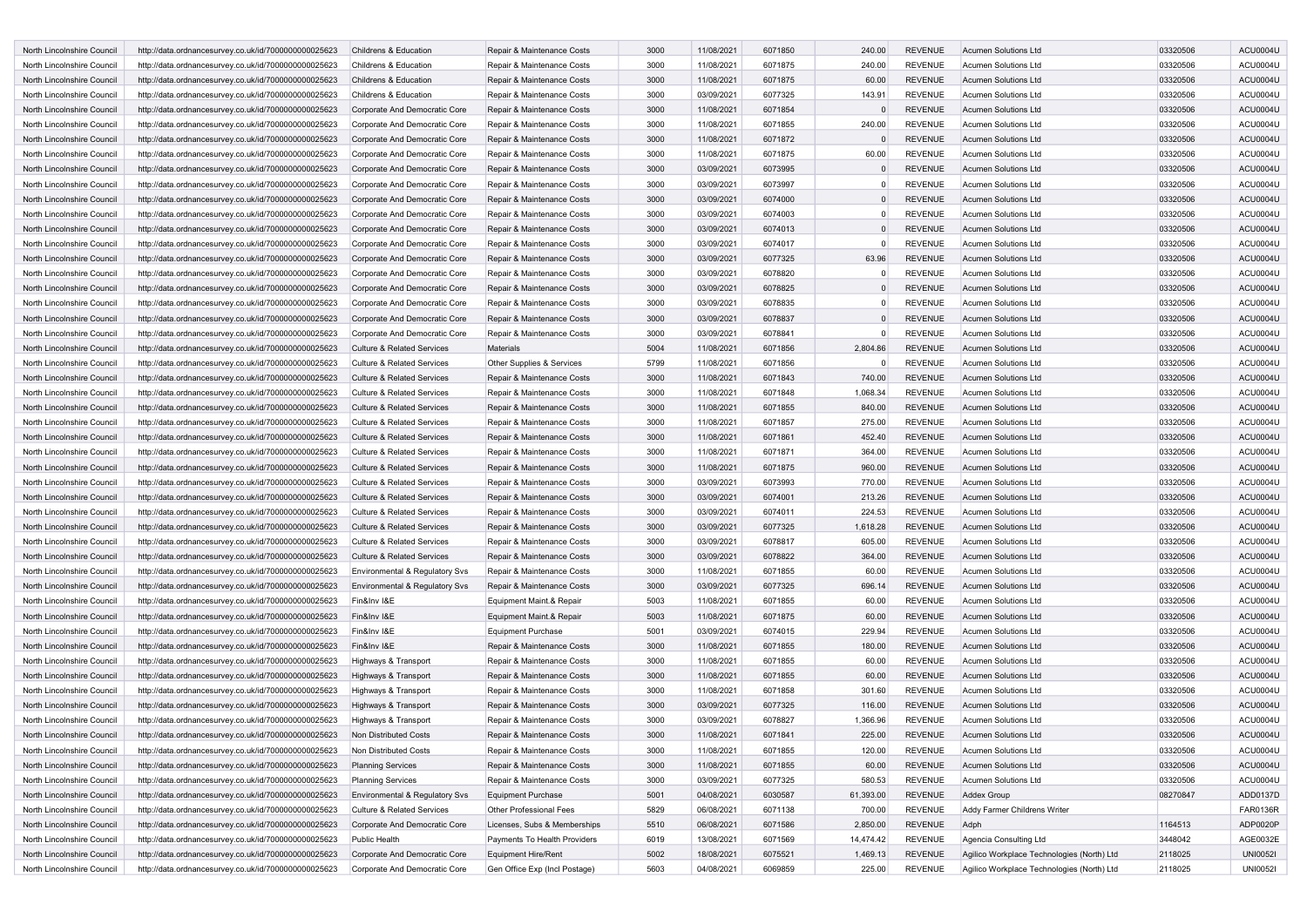| http://data.ordnancesurvey.co.uk/id/7000000000025623 | Corporate And Democratic Core                                                                                                                                                                                                                                                                                                                                                                                                                                                                                                                                                                                                                                                                                                                                                                                                                                        | Gen Office Exp (Incl Postage)                                                                                                                                                                                                                                                                                                                                                                                                             | 5603                                                                                                                                                                                                                                                                                                                                                                              | 18/08/2021                                                                                                           | 6075912                                                                                                                                                                                                                      | 1,048.68                                                                                                                                                          | <b>REVENUE</b>                                                                                                                                                                  | Agilico Workplace Technologies (North) Ltd                                                                                                                                                                                       | 2118025                                                                                                                                                                                                                                                                                                                                    | <b>UNI00521</b>                                                             |
|------------------------------------------------------|----------------------------------------------------------------------------------------------------------------------------------------------------------------------------------------------------------------------------------------------------------------------------------------------------------------------------------------------------------------------------------------------------------------------------------------------------------------------------------------------------------------------------------------------------------------------------------------------------------------------------------------------------------------------------------------------------------------------------------------------------------------------------------------------------------------------------------------------------------------------|-------------------------------------------------------------------------------------------------------------------------------------------------------------------------------------------------------------------------------------------------------------------------------------------------------------------------------------------------------------------------------------------------------------------------------------------|-----------------------------------------------------------------------------------------------------------------------------------------------------------------------------------------------------------------------------------------------------------------------------------------------------------------------------------------------------------------------------------|----------------------------------------------------------------------------------------------------------------------|------------------------------------------------------------------------------------------------------------------------------------------------------------------------------------------------------------------------------|-------------------------------------------------------------------------------------------------------------------------------------------------------------------|---------------------------------------------------------------------------------------------------------------------------------------------------------------------------------|----------------------------------------------------------------------------------------------------------------------------------------------------------------------------------------------------------------------------------|--------------------------------------------------------------------------------------------------------------------------------------------------------------------------------------------------------------------------------------------------------------------------------------------------------------------------------------------|-----------------------------------------------------------------------------|
| http://data.ordnancesurvey.co.uk/id/7000000000025623 | Highways & Transport                                                                                                                                                                                                                                                                                                                                                                                                                                                                                                                                                                                                                                                                                                                                                                                                                                                 | Equipment Maint.& Repair                                                                                                                                                                                                                                                                                                                                                                                                                  | 5003                                                                                                                                                                                                                                                                                                                                                                              | 01/09/2021                                                                                                           | 6080316                                                                                                                                                                                                                      | 465.00                                                                                                                                                            | <b>REVENUE</b>                                                                                                                                                                  | Airlines And Compressors (Yorks) Ltd                                                                                                                                                                                             | 0473 9965                                                                                                                                                                                                                                                                                                                                  | AIR0008R                                                                    |
| http://data.ordnancesurvey.co.uk/id/7000000000025623 | Childrens & Education                                                                                                                                                                                                                                                                                                                                                                                                                                                                                                                                                                                                                                                                                                                                                                                                                                                | Payments To Private Orgs                                                                                                                                                                                                                                                                                                                                                                                                                  | 6002                                                                                                                                                                                                                                                                                                                                                                              | 25/08/2021                                                                                                           | 6079049                                                                                                                                                                                                                      | 3,175.20                                                                                                                                                          | <b>REVENUE</b>                                                                                                                                                                  | <b>Alison Fixter</b>                                                                                                                                                                                                             |                                                                                                                                                                                                                                                                                                                                            | <b>FIX0036X</b>                                                             |
| http://data.ordnancesurvey.co.uk/id/7000000000025623 | <b>Adult Social Care</b>                                                                                                                                                                                                                                                                                                                                                                                                                                                                                                                                                                                                                                                                                                                                                                                                                                             | Gen Office Exp (Incl Postage)                                                                                                                                                                                                                                                                                                                                                                                                             | 5603                                                                                                                                                                                                                                                                                                                                                                              | 20/08/2021                                                                                                           | 6077302                                                                                                                                                                                                                      | 693.82                                                                                                                                                            | REVENUE                                                                                                                                                                         | Allied Publicity Services (Manchester) Ltd                                                                                                                                                                                       | 681528                                                                                                                                                                                                                                                                                                                                     | APS0013S                                                                    |
| http://data.ordnancesurvey.co.uk/id/7000000000025623 | Culture, Env, Reg & Planning Cap                                                                                                                                                                                                                                                                                                                                                                                                                                                                                                                                                                                                                                                                                                                                                                                                                                     | It Equipment                                                                                                                                                                                                                                                                                                                                                                                                                              | A098                                                                                                                                                                                                                                                                                                                                                                              | 20/08/2021                                                                                                           | 6075948                                                                                                                                                                                                                      | 800.00                                                                                                                                                            | CAPITAL                                                                                                                                                                         | Allsee Technologies Ltd                                                                                                                                                                                                          | SC328848                                                                                                                                                                                                                                                                                                                                   | ALL0156L                                                                    |
| http://data.ordnancesurvey.co.uk/id/7000000000025623 | Culture, Env, Reg & Planning Cap                                                                                                                                                                                                                                                                                                                                                                                                                                                                                                                                                                                                                                                                                                                                                                                                                                     | <b>Other Costs</b>                                                                                                                                                                                                                                                                                                                                                                                                                        | A085                                                                                                                                                                                                                                                                                                                                                                              | 18/08/2021                                                                                                           | 6075922                                                                                                                                                                                                                      | 2,025.00                                                                                                                                                          | CAPITAL                                                                                                                                                                         | Allsee Technologies Ltd                                                                                                                                                                                                          | SC328848                                                                                                                                                                                                                                                                                                                                   | ALL0156L                                                                    |
| http://data.ordnancesurvey.co.uk/id/7000000000025623 | Childrens & Education                                                                                                                                                                                                                                                                                                                                                                                                                                                                                                                                                                                                                                                                                                                                                                                                                                                | <b>Materials</b>                                                                                                                                                                                                                                                                                                                                                                                                                          | 5004                                                                                                                                                                                                                                                                                                                                                                              |                                                                                                                      | 6073629                                                                                                                                                                                                                      |                                                                                                                                                                   | <b>REVENUE</b>                                                                                                                                                                  | Amanda Foley                                                                                                                                                                                                                     |                                                                                                                                                                                                                                                                                                                                            | <b>FOL0034L</b>                                                             |
|                                                      |                                                                                                                                                                                                                                                                                                                                                                                                                                                                                                                                                                                                                                                                                                                                                                                                                                                                      |                                                                                                                                                                                                                                                                                                                                                                                                                                           |                                                                                                                                                                                                                                                                                                                                                                                   |                                                                                                                      |                                                                                                                                                                                                                              |                                                                                                                                                                   |                                                                                                                                                                                 |                                                                                                                                                                                                                                  |                                                                                                                                                                                                                                                                                                                                            | <b>FOL0034L</b>                                                             |
|                                                      |                                                                                                                                                                                                                                                                                                                                                                                                                                                                                                                                                                                                                                                                                                                                                                                                                                                                      |                                                                                                                                                                                                                                                                                                                                                                                                                                           |                                                                                                                                                                                                                                                                                                                                                                                   |                                                                                                                      |                                                                                                                                                                                                                              |                                                                                                                                                                   |                                                                                                                                                                                 |                                                                                                                                                                                                                                  |                                                                                                                                                                                                                                                                                                                                            | AMA0002A                                                                    |
|                                                      |                                                                                                                                                                                                                                                                                                                                                                                                                                                                                                                                                                                                                                                                                                                                                                                                                                                                      |                                                                                                                                                                                                                                                                                                                                                                                                                                           |                                                                                                                                                                                                                                                                                                                                                                                   |                                                                                                                      |                                                                                                                                                                                                                              |                                                                                                                                                                   |                                                                                                                                                                                 |                                                                                                                                                                                                                                  |                                                                                                                                                                                                                                                                                                                                            | AMA0002A                                                                    |
|                                                      |                                                                                                                                                                                                                                                                                                                                                                                                                                                                                                                                                                                                                                                                                                                                                                                                                                                                      |                                                                                                                                                                                                                                                                                                                                                                                                                                           |                                                                                                                                                                                                                                                                                                                                                                                   |                                                                                                                      |                                                                                                                                                                                                                              |                                                                                                                                                                   |                                                                                                                                                                                 |                                                                                                                                                                                                                                  |                                                                                                                                                                                                                                                                                                                                            | AMA0002A                                                                    |
|                                                      |                                                                                                                                                                                                                                                                                                                                                                                                                                                                                                                                                                                                                                                                                                                                                                                                                                                                      |                                                                                                                                                                                                                                                                                                                                                                                                                                           |                                                                                                                                                                                                                                                                                                                                                                                   |                                                                                                                      |                                                                                                                                                                                                                              |                                                                                                                                                                   |                                                                                                                                                                                 |                                                                                                                                                                                                                                  |                                                                                                                                                                                                                                                                                                                                            | AMA0002A                                                                    |
|                                                      |                                                                                                                                                                                                                                                                                                                                                                                                                                                                                                                                                                                                                                                                                                                                                                                                                                                                      |                                                                                                                                                                                                                                                                                                                                                                                                                                           |                                                                                                                                                                                                                                                                                                                                                                                   |                                                                                                                      |                                                                                                                                                                                                                              |                                                                                                                                                                   |                                                                                                                                                                                 |                                                                                                                                                                                                                                  |                                                                                                                                                                                                                                                                                                                                            | AMA0002A                                                                    |
|                                                      |                                                                                                                                                                                                                                                                                                                                                                                                                                                                                                                                                                                                                                                                                                                                                                                                                                                                      |                                                                                                                                                                                                                                                                                                                                                                                                                                           |                                                                                                                                                                                                                                                                                                                                                                                   |                                                                                                                      |                                                                                                                                                                                                                              |                                                                                                                                                                   |                                                                                                                                                                                 |                                                                                                                                                                                                                                  |                                                                                                                                                                                                                                                                                                                                            |                                                                             |
|                                                      |                                                                                                                                                                                                                                                                                                                                                                                                                                                                                                                                                                                                                                                                                                                                                                                                                                                                      |                                                                                                                                                                                                                                                                                                                                                                                                                                           |                                                                                                                                                                                                                                                                                                                                                                                   |                                                                                                                      |                                                                                                                                                                                                                              |                                                                                                                                                                   |                                                                                                                                                                                 |                                                                                                                                                                                                                                  |                                                                                                                                                                                                                                                                                                                                            | AMA0016A                                                                    |
|                                                      |                                                                                                                                                                                                                                                                                                                                                                                                                                                                                                                                                                                                                                                                                                                                                                                                                                                                      |                                                                                                                                                                                                                                                                                                                                                                                                                                           |                                                                                                                                                                                                                                                                                                                                                                                   |                                                                                                                      |                                                                                                                                                                                                                              |                                                                                                                                                                   |                                                                                                                                                                                 |                                                                                                                                                                                                                                  |                                                                                                                                                                                                                                                                                                                                            | AMA0016A                                                                    |
|                                                      |                                                                                                                                                                                                                                                                                                                                                                                                                                                                                                                                                                                                                                                                                                                                                                                                                                                                      |                                                                                                                                                                                                                                                                                                                                                                                                                                           |                                                                                                                                                                                                                                                                                                                                                                                   |                                                                                                                      |                                                                                                                                                                                                                              |                                                                                                                                                                   |                                                                                                                                                                                 |                                                                                                                                                                                                                                  |                                                                                                                                                                                                                                                                                                                                            | AMA0016A                                                                    |
|                                                      |                                                                                                                                                                                                                                                                                                                                                                                                                                                                                                                                                                                                                                                                                                                                                                                                                                                                      |                                                                                                                                                                                                                                                                                                                                                                                                                                           |                                                                                                                                                                                                                                                                                                                                                                                   |                                                                                                                      |                                                                                                                                                                                                                              |                                                                                                                                                                   |                                                                                                                                                                                 |                                                                                                                                                                                                                                  |                                                                                                                                                                                                                                                                                                                                            | AMA0016A                                                                    |
|                                                      |                                                                                                                                                                                                                                                                                                                                                                                                                                                                                                                                                                                                                                                                                                                                                                                                                                                                      |                                                                                                                                                                                                                                                                                                                                                                                                                                           |                                                                                                                                                                                                                                                                                                                                                                                   |                                                                                                                      |                                                                                                                                                                                                                              |                                                                                                                                                                   |                                                                                                                                                                                 |                                                                                                                                                                                                                                  |                                                                                                                                                                                                                                                                                                                                            | AMA0016A                                                                    |
|                                                      | <b>Planning Services</b>                                                                                                                                                                                                                                                                                                                                                                                                                                                                                                                                                                                                                                                                                                                                                                                                                                             |                                                                                                                                                                                                                                                                                                                                                                                                                                           |                                                                                                                                                                                                                                                                                                                                                                                   |                                                                                                                      |                                                                                                                                                                                                                              |                                                                                                                                                                   |                                                                                                                                                                                 |                                                                                                                                                                                                                                  |                                                                                                                                                                                                                                                                                                                                            | AMA0016A                                                                    |
| http://data.ordnancesurvey.co.uk/id/7000000000025623 | <b>Culture &amp; Related Services</b>                                                                                                                                                                                                                                                                                                                                                                                                                                                                                                                                                                                                                                                                                                                                                                                                                                | Other Supplies & Services                                                                                                                                                                                                                                                                                                                                                                                                                 | 5799                                                                                                                                                                                                                                                                                                                                                                              | 27/08/2021                                                                                                           | 6078921                                                                                                                                                                                                                      | 4,200.00                                                                                                                                                          | <b>REVENUE</b>                                                                                                                                                                  | Amber Tree Care                                                                                                                                                                                                                  |                                                                                                                                                                                                                                                                                                                                            | <b>AMB0017B</b>                                                             |
| http://data.ordnancesurvey.co.uk/id/7000000000025623 | <b>Adult Social Care Capital</b>                                                                                                                                                                                                                                                                                                                                                                                                                                                                                                                                                                                                                                                                                                                                                                                                                                     | <b>Other Costs</b>                                                                                                                                                                                                                                                                                                                                                                                                                        | A085                                                                                                                                                                                                                                                                                                                                                                              | 11/08/2021                                                                                                           | 6071983                                                                                                                                                                                                                      | 2,439.83                                                                                                                                                          | CAPITAL                                                                                                                                                                         | Ambre-Stone Ltd                                                                                                                                                                                                                  | 11108770                                                                                                                                                                                                                                                                                                                                   | <b>AMB0080B</b>                                                             |
| http://data.ordnancesurvey.co.uk/id/7000000000025623 | Culture, Env, Reg & Planning Cap                                                                                                                                                                                                                                                                                                                                                                                                                                                                                                                                                                                                                                                                                                                                                                                                                                     | Furniture & Fittings                                                                                                                                                                                                                                                                                                                                                                                                                      | A097                                                                                                                                                                                                                                                                                                                                                                              | 20/08/2021                                                                                                           | 6077309                                                                                                                                                                                                                      | 7,105.05                                                                                                                                                          | CAPITAL                                                                                                                                                                         | Ambre-Stone Ltd                                                                                                                                                                                                                  | 11108770                                                                                                                                                                                                                                                                                                                                   | <b>AMB0080B</b>                                                             |
| http://data.ordnancesurvey.co.uk/id/7000000000025623 | <b>Culture &amp; Related Services</b>                                                                                                                                                                                                                                                                                                                                                                                                                                                                                                                                                                                                                                                                                                                                                                                                                                | <b>Heating Fuels</b>                                                                                                                                                                                                                                                                                                                                                                                                                      | 3104                                                                                                                                                                                                                                                                                                                                                                              | 18/08/2021                                                                                                           | 6074043                                                                                                                                                                                                                      | 1,590.40                                                                                                                                                          | <b>REVENUE</b>                                                                                                                                                                  | Amp Biomass Fuels Ltd                                                                                                                                                                                                            | 5735950                                                                                                                                                                                                                                                                                                                                    | AMP0041P                                                                    |
| http://data.ordnancesurvey.co.uk/id/7000000000025623 | <b>Culture &amp; Related Services</b>                                                                                                                                                                                                                                                                                                                                                                                                                                                                                                                                                                                                                                                                                                                                                                                                                                | <b>Heating Fuels</b>                                                                                                                                                                                                                                                                                                                                                                                                                      | 3104                                                                                                                                                                                                                                                                                                                                                                              | 18/08/2021                                                                                                           | 6074044                                                                                                                                                                                                                      | 2,180.00                                                                                                                                                          | <b>REVENUE</b>                                                                                                                                                                  | Amp Biomass Fuels Ltd                                                                                                                                                                                                            | 5735950                                                                                                                                                                                                                                                                                                                                    | AMP0041P                                                                    |
| http://data.ordnancesurvey.co.uk/id/7000000000025623 | <b>Culture &amp; Related Services</b>                                                                                                                                                                                                                                                                                                                                                                                                                                                                                                                                                                                                                                                                                                                                                                                                                                | <b>Heating Fuels</b>                                                                                                                                                                                                                                                                                                                                                                                                                      | 3104                                                                                                                                                                                                                                                                                                                                                                              | 18/08/2021                                                                                                           | 6074045                                                                                                                                                                                                                      | 3,255.00                                                                                                                                                          | <b>REVENUE</b>                                                                                                                                                                  | Amp Biomass Fuels Ltd                                                                                                                                                                                                            | 5735950                                                                                                                                                                                                                                                                                                                                    | AMP0041P                                                                    |
| http://data.ordnancesurvey.co.uk/id/7000000000025623 | <b>Culture &amp; Related Services</b>                                                                                                                                                                                                                                                                                                                                                                                                                                                                                                                                                                                                                                                                                                                                                                                                                                | <b>Heating Fuels</b>                                                                                                                                                                                                                                                                                                                                                                                                                      | 3104                                                                                                                                                                                                                                                                                                                                                                              | 18/08/2021                                                                                                           | 6074047                                                                                                                                                                                                                      | 2,365.44                                                                                                                                                          | REVENUE                                                                                                                                                                         | Amp Biomass Fuels Ltd                                                                                                                                                                                                            | 5735950                                                                                                                                                                                                                                                                                                                                    | AMP0041P                                                                    |
| http://data.ordnancesurvey.co.uk/id/7000000000025623 | Adult Social Care                                                                                                                                                                                                                                                                                                                                                                                                                                                                                                                                                                                                                                                                                                                                                                                                                                                    | Payments To Private Orgs                                                                                                                                                                                                                                                                                                                                                                                                                  | 6002                                                                                                                                                                                                                                                                                                                                                                              | 27/08/2021                                                                                                           | 6079722                                                                                                                                                                                                                      | 121,814.89                                                                                                                                                        | <b>REVENUE</b>                                                                                                                                                                  | Amphion Home Care Services Ltd                                                                                                                                                                                                   | 03480829                                                                                                                                                                                                                                                                                                                                   | AMP0002P                                                                    |
| http://data.ordnancesurvey.co.uk/id/7000000000025623 | <b>Adult Social Care</b>                                                                                                                                                                                                                                                                                                                                                                                                                                                                                                                                                                                                                                                                                                                                                                                                                                             | Payments To Private Orgs                                                                                                                                                                                                                                                                                                                                                                                                                  | 6002                                                                                                                                                                                                                                                                                                                                                                              | 27/08/2021                                                                                                           | 6079722                                                                                                                                                                                                                      | 640.52                                                                                                                                                            | REVENUE                                                                                                                                                                         | Amphion Home Care Services Ltd                                                                                                                                                                                                   | 03480829                                                                                                                                                                                                                                                                                                                                   | AMP0002P                                                                    |
| http://data.ordnancesurvey.co.uk/id/7000000000025623 | Other Expenditure & Income                                                                                                                                                                                                                                                                                                                                                                                                                                                                                                                                                                                                                                                                                                                                                                                                                                           | Payments To Private Orgs                                                                                                                                                                                                                                                                                                                                                                                                                  | 6002                                                                                                                                                                                                                                                                                                                                                                              | 27/08/2021                                                                                                           | 6079722                                                                                                                                                                                                                      | 23,129.28                                                                                                                                                         | <b>REVENUE</b>                                                                                                                                                                  | Amphion Home Care Services Ltd                                                                                                                                                                                                   | 03480829                                                                                                                                                                                                                                                                                                                                   | AMP0002P                                                                    |
|                                                      |                                                                                                                                                                                                                                                                                                                                                                                                                                                                                                                                                                                                                                                                                                                                                                                                                                                                      | Home To School Transport                                                                                                                                                                                                                                                                                                                                                                                                                  |                                                                                                                                                                                                                                                                                                                                                                                   |                                                                                                                      |                                                                                                                                                                                                                              |                                                                                                                                                                   |                                                                                                                                                                                 |                                                                                                                                                                                                                                  |                                                                                                                                                                                                                                                                                                                                            | AMV0003V                                                                    |
|                                                      |                                                                                                                                                                                                                                                                                                                                                                                                                                                                                                                                                                                                                                                                                                                                                                                                                                                                      |                                                                                                                                                                                                                                                                                                                                                                                                                                           |                                                                                                                                                                                                                                                                                                                                                                                   |                                                                                                                      |                                                                                                                                                                                                                              |                                                                                                                                                                   |                                                                                                                                                                                 |                                                                                                                                                                                                                                  |                                                                                                                                                                                                                                                                                                                                            | <b>AMV0003V</b>                                                             |
|                                                      |                                                                                                                                                                                                                                                                                                                                                                                                                                                                                                                                                                                                                                                                                                                                                                                                                                                                      |                                                                                                                                                                                                                                                                                                                                                                                                                                           |                                                                                                                                                                                                                                                                                                                                                                                   |                                                                                                                      |                                                                                                                                                                                                                              |                                                                                                                                                                   |                                                                                                                                                                                 |                                                                                                                                                                                                                                  |                                                                                                                                                                                                                                                                                                                                            | ANC0033C                                                                    |
|                                                      |                                                                                                                                                                                                                                                                                                                                                                                                                                                                                                                                                                                                                                                                                                                                                                                                                                                                      |                                                                                                                                                                                                                                                                                                                                                                                                                                           |                                                                                                                                                                                                                                                                                                                                                                                   |                                                                                                                      |                                                                                                                                                                                                                              |                                                                                                                                                                   |                                                                                                                                                                                 | Ancora Medical Practice                                                                                                                                                                                                          |                                                                                                                                                                                                                                                                                                                                            | <b>KEN0064N</b>                                                             |
|                                                      |                                                                                                                                                                                                                                                                                                                                                                                                                                                                                                                                                                                                                                                                                                                                                                                                                                                                      |                                                                                                                                                                                                                                                                                                                                                                                                                                           |                                                                                                                                                                                                                                                                                                                                                                                   |                                                                                                                      |                                                                                                                                                                                                                              |                                                                                                                                                                   |                                                                                                                                                                                 | Ancora Medical Practice                                                                                                                                                                                                          |                                                                                                                                                                                                                                                                                                                                            |                                                                             |
| http://data.ordnancesurvey.co.uk/id/7000000000025623 | <b>Adult Social Care</b>                                                                                                                                                                                                                                                                                                                                                                                                                                                                                                                                                                                                                                                                                                                                                                                                                                             | Payments To Health Providers                                                                                                                                                                                                                                                                                                                                                                                                              | 6019                                                                                                                                                                                                                                                                                                                                                                              | 04/08/2021                                                                                                           | 6069738                                                                                                                                                                                                                      | 529.36                                                                                                                                                            | <b>REVENUE</b>                                                                                                                                                                  | Ancora Medical Practice                                                                                                                                                                                                          |                                                                                                                                                                                                                                                                                                                                            |                                                                             |
| http://data.ordnancesurvey.co.uk/id/7000000000025623 | <b>Adult Social Care</b>                                                                                                                                                                                                                                                                                                                                                                                                                                                                                                                                                                                                                                                                                                                                                                                                                                             | Payments To Health Providers                                                                                                                                                                                                                                                                                                                                                                                                              | 6019                                                                                                                                                                                                                                                                                                                                                                              | 04/08/2021                                                                                                           | 6069739                                                                                                                                                                                                                      | 861.11                                                                                                                                                            | <b>REVENUE</b>                                                                                                                                                                  |                                                                                                                                                                                                                                  |                                                                                                                                                                                                                                                                                                                                            | <b>KEN0064N</b>                                                             |
| http://data.ordnancesurvey.co.uk/id/7000000000025623 | <b>Adult Social Care</b>                                                                                                                                                                                                                                                                                                                                                                                                                                                                                                                                                                                                                                                                                                                                                                                                                                             | Payments To Health Providers                                                                                                                                                                                                                                                                                                                                                                                                              | 6019                                                                                                                                                                                                                                                                                                                                                                              | 13/08/2021                                                                                                           | 6073605                                                                                                                                                                                                                      | 968.71                                                                                                                                                            | <b>REVENUE</b>                                                                                                                                                                  |                                                                                                                                                                                                                                  |                                                                                                                                                                                                                                                                                                                                            | <b>KEN0064N</b>                                                             |
| http://data.ordnancesurvey.co.uk/id/7000000000025623 | Public Health                                                                                                                                                                                                                                                                                                                                                                                                                                                                                                                                                                                                                                                                                                                                                                                                                                                        | Payments To Health Providers                                                                                                                                                                                                                                                                                                                                                                                                              | 6019                                                                                                                                                                                                                                                                                                                                                                              | 04/08/2021                                                                                                           | 6069738                                                                                                                                                                                                                      | 40.00                                                                                                                                                             | REVENUE                                                                                                                                                                         | Ancora Medical Practice                                                                                                                                                                                                          |                                                                                                                                                                                                                                                                                                                                            | <b>KEN0064N</b>                                                             |
| http://data.ordnancesurvey.co.uk/id/7000000000025623 | <b>Public Health</b>                                                                                                                                                                                                                                                                                                                                                                                                                                                                                                                                                                                                                                                                                                                                                                                                                                                 | Payments To Health Providers                                                                                                                                                                                                                                                                                                                                                                                                              | 6019                                                                                                                                                                                                                                                                                                                                                                              | 13/08/2021                                                                                                           | 6073605                                                                                                                                                                                                                      | 20.00                                                                                                                                                             | <b>REVENUE</b>                                                                                                                                                                  | Ancora Medical Practice                                                                                                                                                                                                          |                                                                                                                                                                                                                                                                                                                                            | <b>KEN0064N</b>                                                             |
| http://data.ordnancesurvey.co.uk/id/7000000000025623 | Public Health                                                                                                                                                                                                                                                                                                                                                                                                                                                                                                                                                                                                                                                                                                                                                                                                                                                        | Payments To Private Orgs                                                                                                                                                                                                                                                                                                                                                                                                                  | 6002                                                                                                                                                                                                                                                                                                                                                                              | 27/08/2021                                                                                                           | 6080228                                                                                                                                                                                                                      | 356.60                                                                                                                                                            | <b>REVENUE</b>                                                                                                                                                                  | Anthony Watmuff                                                                                                                                                                                                                  |                                                                                                                                                                                                                                                                                                                                            | WHA0039A                                                                    |
| http://data.ordnancesurvey.co.uk/id/7000000000025623 | <b>Culture &amp; Related Services</b>                                                                                                                                                                                                                                                                                                                                                                                                                                                                                                                                                                                                                                                                                                                                                                                                                                | <b>Equipment Hire/Rent</b>                                                                                                                                                                                                                                                                                                                                                                                                                | 5002                                                                                                                                                                                                                                                                                                                                                                              | 20/08/2021                                                                                                           | 6077191                                                                                                                                                                                                                      | 1,500.00                                                                                                                                                          | <b>REVENUE</b>                                                                                                                                                                  | A Ogg                                                                                                                                                                                                                            |                                                                                                                                                                                                                                                                                                                                            | OGG0002G                                                                    |
| http://data.ordnancesurvey.co.uk/id/7000000000025623 | <b>Culture &amp; Related Services</b>                                                                                                                                                                                                                                                                                                                                                                                                                                                                                                                                                                                                                                                                                                                                                                                                                                | <b>Other Professional Fees</b>                                                                                                                                                                                                                                                                                                                                                                                                            | 5829                                                                                                                                                                                                                                                                                                                                                                              | 06/08/2021                                                                                                           | 6071435                                                                                                                                                                                                                      | 400.00                                                                                                                                                            | <b>REVENUE</b>                                                                                                                                                                  | App. Frod. Railway Preservation Soc                                                                                                                                                                                              |                                                                                                                                                                                                                                                                                                                                            | APP0066P                                                                    |
| http://data.ordnancesurvey.co.uk/id/7000000000025623 | Culture, Env, Reg & Planning Cap                                                                                                                                                                                                                                                                                                                                                                                                                                                                                                                                                                                                                                                                                                                                                                                                                                     | Building/Construction                                                                                                                                                                                                                                                                                                                                                                                                                     | A082                                                                                                                                                                                                                                                                                                                                                                              | 20/08/2021                                                                                                           | 6077509                                                                                                                                                                                                                      | 57,595.37                                                                                                                                                         | CAPITAL                                                                                                                                                                         | Appleby Electrical Ltd                                                                                                                                                                                                           | 5494258                                                                                                                                                                                                                                                                                                                                    | APP0037P                                                                    |
| http://data.ordnancesurvey.co.uk/id/7000000000025623 | Childrens & Education                                                                                                                                                                                                                                                                                                                                                                                                                                                                                                                                                                                                                                                                                                                                                                                                                                                | Payments To Private Orgs                                                                                                                                                                                                                                                                                                                                                                                                                  | 6002                                                                                                                                                                                                                                                                                                                                                                              | 25/08/2021                                                                                                           | 6079022                                                                                                                                                                                                                      | 17,195.09                                                                                                                                                         | <b>REVENUE</b>                                                                                                                                                                  | Apple Tree Day Nursery Ltd                                                                                                                                                                                                       |                                                                                                                                                                                                                                                                                                                                            | APP0007P                                                                    |
| http://data.ordnancesurvey.co.uk/id/7000000000025623 | Childrens & Education                                                                                                                                                                                                                                                                                                                                                                                                                                                                                                                                                                                                                                                                                                                                                                                                                                                | Payments To Private Orgs                                                                                                                                                                                                                                                                                                                                                                                                                  | 6002                                                                                                                                                                                                                                                                                                                                                                              | 25/08/2021                                                                                                           | 6079023                                                                                                                                                                                                                      | 34,252.45                                                                                                                                                         | <b>REVENUE</b>                                                                                                                                                                  | Apple Tree Day Nursery Ltd                                                                                                                                                                                                       | 04970406                                                                                                                                                                                                                                                                                                                                   | APP0024P                                                                    |
| http://data.ordnancesurvey.co.uk/id/7000000000025623 | Corporate And Democratic Core                                                                                                                                                                                                                                                                                                                                                                                                                                                                                                                                                                                                                                                                                                                                                                                                                                        | Licenses, Subs & Memberships                                                                                                                                                                                                                                                                                                                                                                                                              | 5510                                                                                                                                                                                                                                                                                                                                                                              | 27/08/2021                                                                                                           | 6079958                                                                                                                                                                                                                      | 4,297.00                                                                                                                                                          | <b>REVENUE</b>                                                                                                                                                                  | Apse                                                                                                                                                                                                                             |                                                                                                                                                                                                                                                                                                                                            | APS0007S                                                                    |
| http://data.ordnancesurvey.co.uk/id/7000000000025623 | Childrens & Education                                                                                                                                                                                                                                                                                                                                                                                                                                                                                                                                                                                                                                                                                                                                                                                                                                                | Payments To Private Orgs                                                                                                                                                                                                                                                                                                                                                                                                                  | 6002                                                                                                                                                                                                                                                                                                                                                                              | 25/08/2021                                                                                                           | 6079024                                                                                                                                                                                                                      | 502.74                                                                                                                                                            | <b>REVENUE</b>                                                                                                                                                                  | Arc Childminding                                                                                                                                                                                                                 |                                                                                                                                                                                                                                                                                                                                            | ARC0011C                                                                    |
| http://data.ordnancesurvey.co.uk/id/7000000000025623 | Environmental & Regulatory Sys                                                                                                                                                                                                                                                                                                                                                                                                                                                                                                                                                                                                                                                                                                                                                                                                                                       | Equipment Maint.& Repair                                                                                                                                                                                                                                                                                                                                                                                                                  | 5003                                                                                                                                                                                                                                                                                                                                                                              | 04/08/2021                                                                                                           | 6069722                                                                                                                                                                                                                      | 288.01                                                                                                                                                            | REVENUE                                                                                                                                                                         | Arco Ltd                                                                                                                                                                                                                         | 133804                                                                                                                                                                                                                                                                                                                                     | ARC0001C                                                                    |
| http://data.ordnancesurvey.co.uk/id/7000000000025623 | <b>Adult Social Care</b>                                                                                                                                                                                                                                                                                                                                                                                                                                                                                                                                                                                                                                                                                                                                                                                                                                             | Payments To Health Providers                                                                                                                                                                                                                                                                                                                                                                                                              | 6019                                                                                                                                                                                                                                                                                                                                                                              | 07/09/2021                                                                                                           | 6073600                                                                                                                                                                                                                      | 1,845.15                                                                                                                                                          | <b>REVENUE</b>                                                                                                                                                                  | Ardo Medical Ltd                                                                                                                                                                                                                 | 05419332                                                                                                                                                                                                                                                                                                                                   | AMB0035B                                                                    |
| http://data.ordnancesurvey.co.uk/id/7000000000025623 | Childrens & Education                                                                                                                                                                                                                                                                                                                                                                                                                                                                                                                                                                                                                                                                                                                                                                                                                                                | <b>Client Related Costs</b>                                                                                                                                                                                                                                                                                                                                                                                                               | 5534                                                                                                                                                                                                                                                                                                                                                                              | 25/08/2021                                                                                                           | 6079224                                                                                                                                                                                                                      | 350.00                                                                                                                                                            | <b>REVENUE</b>                                                                                                                                                                  | Ark                                                                                                                                                                                                                              |                                                                                                                                                                                                                                                                                                                                            | ARK0011K                                                                    |
| http://data.ordnancesurvey.co.uk/id/7000000000025623 | <b>Housing Services</b>                                                                                                                                                                                                                                                                                                                                                                                                                                                                                                                                                                                                                                                                                                                                                                                                                                              | Other Supplies & Services                                                                                                                                                                                                                                                                                                                                                                                                                 | 5799                                                                                                                                                                                                                                                                                                                                                                              | 06/08/2021                                                                                                           | 6071533                                                                                                                                                                                                                      | 1,790.70                                                                                                                                                          | <b>REVENUE</b>                                                                                                                                                                  | <b>Arties Mill</b>                                                                                                                                                                                                               |                                                                                                                                                                                                                                                                                                                                            | ART0028T                                                                    |
| http://data.ordnancesurvey.co.uk/id/7000000000025623 | <b>Housing Services</b>                                                                                                                                                                                                                                                                                                                                                                                                                                                                                                                                                                                                                                                                                                                                                                                                                                              | Other Supplies & Services                                                                                                                                                                                                                                                                                                                                                                                                                 | 5799                                                                                                                                                                                                                                                                                                                                                                              | 06/08/2021                                                                                                           | 6071561                                                                                                                                                                                                                      | 1,600.20                                                                                                                                                          | <b>REVENUE</b>                                                                                                                                                                  | <b>Arties Mill</b>                                                                                                                                                                                                               |                                                                                                                                                                                                                                                                                                                                            | ART0028T                                                                    |
| http://data.ordnancesurvey.co.uk/id/7000000000025623 | <b>Housing Services</b>                                                                                                                                                                                                                                                                                                                                                                                                                                                                                                                                                                                                                                                                                                                                                                                                                                              | Other Supplies & Services                                                                                                                                                                                                                                                                                                                                                                                                                 | 5799                                                                                                                                                                                                                                                                                                                                                                              | 20/08/2021                                                                                                           | 6076165                                                                                                                                                                                                                      | 2,057.40                                                                                                                                                          | <b>REVENUE</b>                                                                                                                                                                  | <b>Arties Mill</b>                                                                                                                                                                                                               |                                                                                                                                                                                                                                                                                                                                            | <b>ART0028T</b>                                                             |
| http://data.ordnancesurvey.co.uk/id/7000000000025623 | <b>Housing Services</b>                                                                                                                                                                                                                                                                                                                                                                                                                                                                                                                                                                                                                                                                                                                                                                                                                                              | Other Supplies & Services                                                                                                                                                                                                                                                                                                                                                                                                                 | 5799                                                                                                                                                                                                                                                                                                                                                                              | 27/08/2021                                                                                                           | 6079790                                                                                                                                                                                                                      | 2,171.70                                                                                                                                                          | <b>REVENUE</b>                                                                                                                                                                  | <b>Arties Mill</b>                                                                                                                                                                                                               |                                                                                                                                                                                                                                                                                                                                            | ART0028T                                                                    |
| http://data.ordnancesurvey.co.uk/id/7000000000025623 | <b>Housing Services</b>                                                                                                                                                                                                                                                                                                                                                                                                                                                                                                                                                                                                                                                                                                                                                                                                                                              | Other Supplies & Services                                                                                                                                                                                                                                                                                                                                                                                                                 | 5799                                                                                                                                                                                                                                                                                                                                                                              | 27/08/2021                                                                                                           | 6079888                                                                                                                                                                                                                      | 2,552.70                                                                                                                                                          | <b>REVENUE</b>                                                                                                                                                                  | <b>Arties Mill</b>                                                                                                                                                                                                               |                                                                                                                                                                                                                                                                                                                                            | ART0028T                                                                    |
| http://data.ordnancesurvey.co.uk/id/7000000000025623 | Childrens & Education                                                                                                                                                                                                                                                                                                                                                                                                                                                                                                                                                                                                                                                                                                                                                                                                                                                | Rents                                                                                                                                                                                                                                                                                                                                                                                                                                     | 3201                                                                                                                                                                                                                                                                                                                                                                              | 18/08/2021                                                                                                           | 6074633                                                                                                                                                                                                                      | 408.00                                                                                                                                                            | <b>REVENUE</b>                                                                                                                                                                  | Ashby Community Association                                                                                                                                                                                                      |                                                                                                                                                                                                                                                                                                                                            | ASH0114H                                                                    |
| http://data.ordnancesurvey.co.uk/id/7000000000025623 | Childrens & Education                                                                                                                                                                                                                                                                                                                                                                                                                                                                                                                                                                                                                                                                                                                                                                                                                                                | Rents                                                                                                                                                                                                                                                                                                                                                                                                                                     | 3201                                                                                                                                                                                                                                                                                                                                                                              | 18/08/2021                                                                                                           | 6074634                                                                                                                                                                                                                      | 289.00                                                                                                                                                            | <b>REVENUE</b>                                                                                                                                                                  | Ashby Community Association                                                                                                                                                                                                      |                                                                                                                                                                                                                                                                                                                                            | ASH0114H                                                                    |
|                                                      | http://data.ordnancesurvey.co.uk/id/7000000000025623<br>http://data.ordnancesurvey.co.uk/id/7000000000025623<br>http://data.ordnancesurvey.co.uk/id/7000000000025623<br>http://data.ordnancesurvey.co.uk/id/7000000000025623<br>http://data.ordnancesurvey.co.uk/id/7000000000025623<br>http://data.ordnancesurvey.co.uk/id/7000000000025623<br>http://data.ordnancesurvey.co.uk/id/7000000000025623<br>http://data.ordnancesurvey.co.uk/id/7000000000025623<br>http://data.ordnancesurvey.co.uk/id/7000000000025623<br>http://data.ordnancesurvey.co.uk/id/7000000000025623<br>http://data.ordnancesurvey.co.uk/id/7000000000025623<br>http://data.ordnancesurvey.co.uk/id/7000000000025623<br>http://data.ordnancesurvey.co.uk/id/7000000000025623<br>http://data.ordnancesurvey.co.uk/id/7000000000025623<br>http://data.ordnancesurvey.co.uk/id/7000000000025623 | Childrens & Education<br><b>Adult Social Care</b><br><b>Adult Social Care</b><br><b>Adult Social Care</b><br><b>Adult Social Care</b><br>Other Expenditure & Income<br>Adult Social Care Capital<br><b>Adult Social Care Capital</b><br><b>Adult Social Care Capital</b><br>Adult Social Care Capital<br><b>Culture &amp; Related Services</b><br>Childrens & Education<br>Childrens & Education<br><b>Culture &amp; Related Services</b> | Payments To Private Orgs<br>Payments To Private Orgs<br>Payments To Private Orgs<br>Payments To Private Orgs<br>Payments To Private Orgs<br>Payments To Private Orgs<br><b>Other Costs</b><br><b>Other Costs</b><br><b>Other Costs</b><br><b>Other Costs</b><br><b>Exhibitions/Events</b><br><b>Client Related Costs</b><br>Home To School Transport<br><b>Exhibitions/Events</b> | 6002<br>6002<br>6002<br>6002<br>6002<br>6002<br>A085<br>A085<br>A085<br>A085<br>5709<br>5534<br>4201<br>4201<br>5709 | 13/08/2021<br>25/08/2021<br>18/08/2021<br>27/08/2021<br>27/08/2021<br>27/08/2021<br>27/08/2021<br>06/08/2021<br>06/08/2021<br>06/08/2021<br>06/08/2021<br>06/08/2021<br>20/08/2021<br>11/08/2021<br>20/08/2021<br>01/09/2021 | 6079050<br>6075497<br>6079719<br>6079719<br>6079720<br>6079719<br>6071141<br>6071149<br>6071154<br>6071158<br>6071424<br>6077639<br>6071923<br>6077361<br>6076184 | 1,254.00<br>8,089.20<br>457.35<br>39,974.68<br>2,649.72<br>1,399.50<br>7,352.04<br>266.56<br>506.54<br>569.94<br>666.40<br>232.90<br>273.91<br>19,184.00<br>17,382.50<br>250.00 | REVENUE<br><b>REVENUE</b><br><b>REVENUE</b><br><b>REVENUE</b><br><b>REVENUE</b><br><b>REVENUE</b><br>CAPITAL<br>CAPITAL<br>CAPITAL<br>CAPITAL<br><b>REVENUE</b><br><b>REVENUE</b><br><b>REVENUE</b><br><b>REVENUE</b><br>REVENUE | Amanda Foley<br>Amara Care<br>Amara Care<br>Amara Care<br>Amara Care<br>Amara Care<br>Amazon Payments Uk Ltd<br>Amazon Payments Uk Ltd<br>Amazon Payments Uk Ltd<br>Amazon Payments Uk Ltd<br>Amazon Payments Uk Ltd<br>Amazon Payments Uk Ltd<br>Amvale Medical Transport Ltd<br>Amvale Medical Transport Ltd<br>Ancholme River Jazz Band | 4459044<br>4459044<br>4459044<br>4459044<br>4459044<br>05876931<br>05876931 |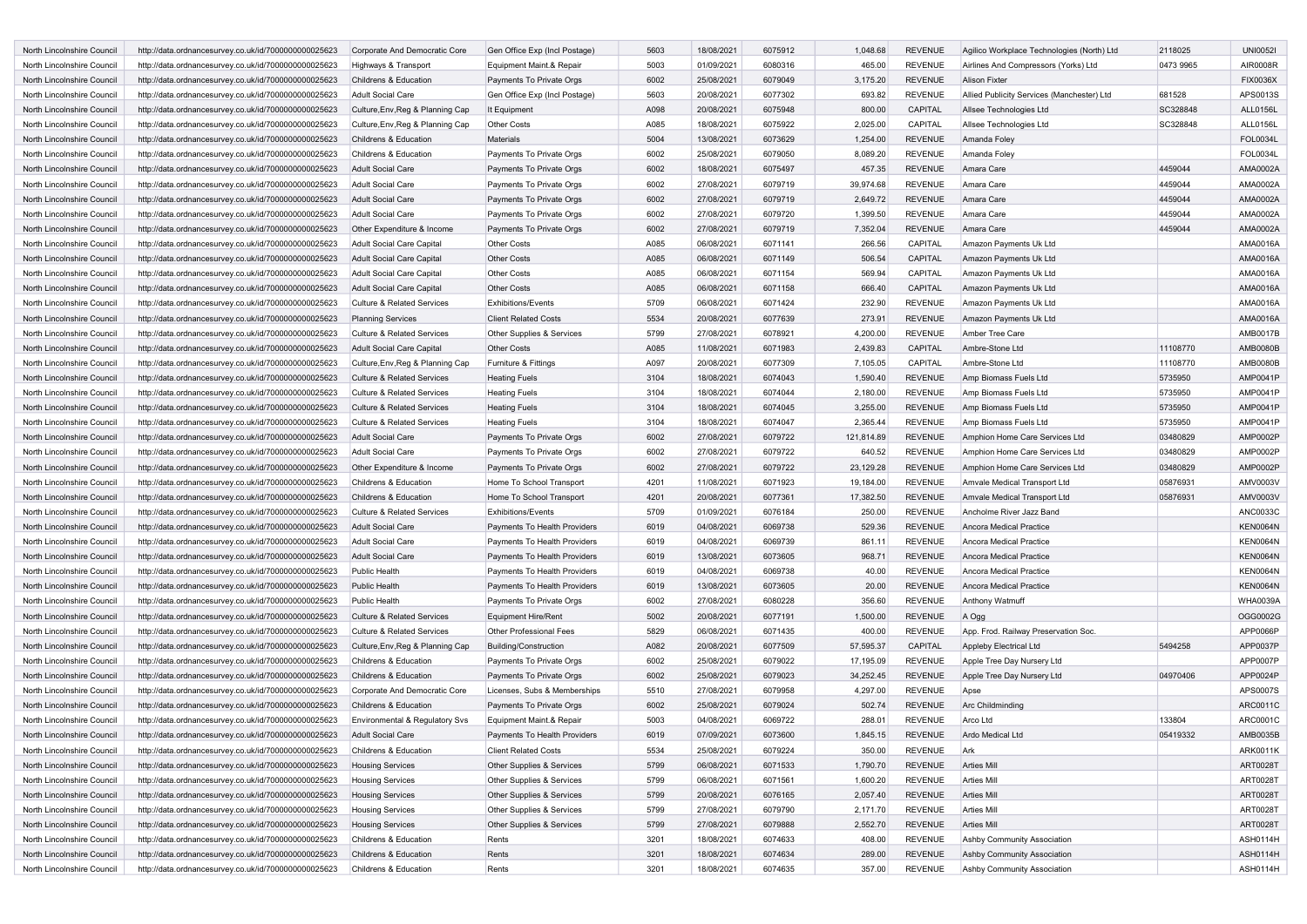| North Lincolnshire Council | http://data.ordnancesurvey.co.uk/id/7000000000025623                                                         | <b>Adult Social Care</b>                                         | Payments To Health Providers                             | 6019         | 13/08/2021               | 6073603            | 161.30           | <b>REVENUE</b> | Ashby Turn Primary Care Partners           |          | ASH0208H                           |
|----------------------------|--------------------------------------------------------------------------------------------------------------|------------------------------------------------------------------|----------------------------------------------------------|--------------|--------------------------|--------------------|------------------|----------------|--------------------------------------------|----------|------------------------------------|
| North Lincolnshire Council | http://data.ordnancesurvey.co.uk/id/7000000000025623                                                         | Public Health                                                    | Payments To Health Providers                             | 6019         | 13/08/2021               | 6073603            | 100.00           | <b>REVENUE</b> | Ashby Turn Primary Care Partners           |          | ASH0208H                           |
| North Lincolnshire Council | http://data.ordnancesurvey.co.uk/id/7000000000025623                                                         | Childrens & Education                                            | Home To School Transport                                 | 4201         | 04/08/2021               | 6069900            | 15,990.00        | <b>REVENUE</b> | Ash Taxis                                  |          | ASH0070H                           |
| North Lincolnshire Council | http://data.ordnancesurvey.co.uk/id/7000000000025623                                                         | Fin&Inv I&E                                                      | <b>Telephone Rent/Calls</b>                              | 5403         | 11/08/2021               | 6073061            | 395.00           | <b>REVENUE</b> | <b>Ask4 Solutions Ltd</b>                  | 05779505 | ASK0178K                           |
| North Lincolnshire Council | http://data.ordnancesurvey.co.uk/id/7000000000025623                                                         | <b>Culture &amp; Related Services</b>                            | Books (Libraries+Schools Only)                           | 5005         | 11/08/2021               | 6073114            | 284.82           | <b>REVENUE</b> | Askews & Holts Library Services Ltd        |          | <b>ASK0005K</b>                    |
| North Lincolnshire Council | http://data.ordnancesurvey.co.uk/id/7000000000025623                                                         | Corporate And Democratic Core                                    | Course Fees/Training                                     | 2002         | 25/08/2021               | 6078891            | 300.00           | <b>REVENUE</b> | Assoc Of Director'S Of Children'S Serv Ltd |          | ADC0023C                           |
| North Lincolnshire Council | http://data.ordnancesurvey.co.uk/id/7000000000025623                                                         | Highways & Transport                                             | Licenses, Subs & Memberships                             | 5510         | 13/08/2021               | 6073710            | 350.00           | <b>REVENUE</b> | Atco                                       |          | ATC0001C                           |
| North Lincolnshire Council | http://data.ordnancesurvey.co.uk/id/7000000000025623                                                         | Adult Social Care                                                | Payments To Private Orgs                                 | 6002         | 06/08/2021               | 6071267            | 1,206.23         | <b>REVENUE</b> | A.T.C.S. Ltd                               | 05057212 | ATC0006C                           |
| North Lincolnshire Council | http://data.ordnancesurvey.co.uk/id/7000000000025623                                                         | <b>Adult Social Care</b>                                         | Payments To Private Orgs                                 | 6002         | 27/08/2021               | 6079724            | 43,817.92        | <b>REVENUE</b> | A.T.C.S. Ltd                               | 05057212 | ATC0006C                           |
| North Lincolnshire Council | http://data.ordnancesurvey.co.uk/id/7000000000025623                                                         | Adult Social Care                                                | Payments To Private Orgs                                 | 6002         | 27/08/2021               | 6079724            | 13,415.28        | REVENUE        | A.T.C.S. Ltd                               | 05057212 | ATC0006C                           |
| North Lincolnshire Council | http://data.ordnancesurvey.co.uk/id/7000000000025623                                                         | Other Expenditure & Income                                       | Payments To Private Orgs                                 | 6002         | 27/08/2021               | 6079724            | 7,707.97         | <b>REVENUE</b> | A.T.C.S. Ltd                               | 05057212 | ATC0006C                           |
| North Lincolnshire Council | http://data.ordnancesurvey.co.uk/id/7000000000025623                                                         | Childrens & Education                                            | Other Supplies & Services                                | 5799         | 20/08/2021               | 6077174            | 1,235.98         | <b>REVENUE</b> | Authors Aloud Uk                           |          | AUT0009T                           |
| North Lincolnshire Council | http://data.ordnancesurvey.co.uk/id/7000000000025623                                                         | <b>Adult Social Care</b>                                         | Payments To Private Orgs                                 | 6002         | 27/08/2021               | 6079725            | 6,500.00         | <b>REVENUE</b> | Autism Plus Accounts                       |          | AUT0004T                           |
| North Lincolnshire Council | http://data.ordnancesurvey.co.uk/id/7000000000025623                                                         | Childrens & Education                                            | Home To School Transport                                 | 4201         | 04/08/2021               | 6069891            | 800.00           | <b>REVENUE</b> | <b>Axholme Taxis</b>                       |          | GLE0073E                           |
| North Lincolnshire Council | http://data.ordnancesurvey.co.uk/id/7000000000025623                                                         | Childrens & Education                                            | Home To School Transport                                 | 4201         | 04/08/2021               | 6069892            | 489.60           | REVENUE        | <b>Axholme Taxis</b>                       |          | GLE0073E                           |
| North Lincolnshire Council | http://data.ordnancesurvey.co.uk/id/7000000000025623                                                         | Childrens & Education                                            | Home To School Transport                                 | 4201         | 04/08/2021               | 6069893            | 640.00           | REVENUE        | <b>Axholme Taxis</b>                       |          | GLE0073E                           |
| North Lincolnshire Council | http://data.ordnancesurvey.co.uk/id/7000000000025623                                                         | Childrens & Education                                            | <b>Other Vehicle Costs</b>                               | 4005         | 11/08/2021               | 6072003            | 545.20           | <b>REVENUE</b> | B A Bush & Sons Ltd                        |          | <b>BUS0283S</b>                    |
| North Lincolnshire Council | http://data.ordnancesurvey.co.uk/id/7000000000025623                                                         | Childrens & Education                                            | <b>Other Vehicle Costs</b>                               | 4005         | 11/08/2021               | 6072024            | 219.74           | <b>REVENUE</b> | B A Bush & Sons Ltd                        |          | <b>BUS0283S</b>                    |
| North Lincolnshire Council | http://data.ordnancesurvey.co.uk/id/7000000000025623                                                         | Childrens & Education                                            | <b>Other Vehicle Costs</b>                               | 4005         | 01/09/2021               | 6080329            | 219.52           | <b>REVENUE</b> | B A Bush & Sons Ltd                        |          | <b>BUS0283S</b>                    |
| North Lincolnshire Council | http://data.ordnancesurvey.co.uk/id/7000000000025623                                                         | <b>Culture &amp; Related Services</b>                            | <b>Other Vehicle Costs</b>                               | 4005         | 18/08/2021               | 6075978            | 214.06           | <b>REVENUE</b> | B A Bush & Sons Ltd                        |          | <b>BUS0283S</b>                    |
| North Lincolnshire Council | http://data.ordnancesurvey.co.uk/id/7000000000025623                                                         | <b>Culture &amp; Related Services</b>                            | <b>Other Vehicle Costs</b>                               | 4005         | 27/08/2021               | 6080319            | 425.68           | <b>REVENUE</b> | B A Bush & Sons Ltd                        |          | <b>BUS0283S</b>                    |
| North Lincolnshire Council | http://data.ordnancesurvey.co.uk/id/7000000000025623                                                         | <b>Culture &amp; Related Services</b>                            | <b>Other Vehicle Costs</b>                               | 4005         | 27/08/2021               | 6080324            | 278.16           | <b>REVENUE</b> | B A Bush & Sons Ltd                        |          | <b>BUS0283S</b>                    |
| North Lincolnshire Council | http://data.ordnancesurvey.co.uk/id/7000000000025623                                                         | <b>Culture &amp; Related Services</b>                            | <b>Other Vehicle Costs</b>                               | 4005         | 27/08/2021               | 6080326            | 355.36           | <b>REVENUE</b> | B A Bush & Sons Ltd                        |          | <b>BUS0283S</b>                    |
| North Lincolnshire Council | http://data.ordnancesurvey.co.uk/id/7000000000025623                                                         | Environmental & Regulatory Svs                                   | <b>Other Vehicle Costs</b>                               | 4005         | 11/08/2021               | 6071999            | $-322.40$        | <b>REVENUE</b> | B A Bush & Sons Ltd                        |          | <b>BUS0283S</b>                    |
| North Lincolnshire Council | http://data.ordnancesurvey.co.uk/id/7000000000025623                                                         | Environmental & Regulatory Svs                                   | <b>Other Vehicle Costs</b>                               | 4005         | 11/08/2021               | 6072002            | 241.74           | <b>REVENUE</b> | B A Bush & Sons Ltd                        |          | <b>BUS0283S</b>                    |
| North Lincolnshire Council | http://data.ordnancesurvey.co.uk/id/7000000000025623                                                         | Environmental & Regulatory Svs                                   | <b>Other Vehicle Costs</b>                               | 4005         | 11/08/2021               | 6072004            | 220.58           | <b>REVENUE</b> | B A Bush & Sons Ltd                        |          | <b>BUS0283S</b>                    |
| North Lincolnshire Council | http://data.ordnancesurvey.co.uk/id/7000000000025623                                                         | Environmental & Regulatory Svs                                   | <b>Other Vehicle Costs</b>                               | 4005         | 11/08/2021               | 6072014            | 209.00           | <b>REVENUE</b> | B A Bush & Sons Ltd                        |          | <b>BUS0283S</b>                    |
| North Lincolnshire Council | http://data.ordnancesurvey.co.uk/id/7000000000025623                                                         | Environmental & Regulatory Svs                                   | <b>Other Vehicle Costs</b>                               | 4005         | 11/08/2021               | 6072015            | 434.08           | <b>REVENUE</b> | B A Bush & Sons Ltd                        |          | <b>BUS0283S</b>                    |
| North Lincolnshire Council | http://data.ordnancesurvey.co.uk/id/7000000000025623                                                         | Environmental & Regulatory Svs                                   | <b>Other Vehicle Costs</b>                               | 4005         | 11/08/2021               | 6072016            | 1,020.16         | <b>REVENUE</b> | B A Bush & Sons Ltd                        |          | <b>BUS0283S</b>                    |
| North Lincolnshire Council | http://data.ordnancesurvey.co.uk/id/7000000000025623                                                         | Environmental & Regulatory Svs                                   | <b>Other Vehicle Costs</b>                               | 4005         | 11/08/2021               | 6072017            | 467.80           | <b>REVENUE</b> | B A Bush & Sons Ltd                        |          | <b>BUS0283S</b>                    |
| North Lincolnshire Council | http://data.ordnancesurvey.co.uk/id/7000000000025623                                                         | Environmental & Regulatory Svs                                   | <b>Other Vehicle Costs</b>                               | 4005         | 11/08/2021               | 6072018            | 236.20           | <b>REVENUE</b> | B A Bush & Sons Ltd                        |          | <b>BUS0283S</b>                    |
| North Lincolnshire Council | http://data.ordnancesurvey.co.uk/id/7000000000025623                                                         | Environmental & Regulatory Svs                                   | <b>Other Vehicle Costs</b>                               | 4005         | 11/08/2021               | 6072025            | 291.28           | <b>REVENUE</b> | B A Bush & Sons Ltd                        |          | <b>BUS0283S</b>                    |
| North Lincolnshire Council | http://data.ordnancesurvey.co.uk/id/7000000000025623                                                         | Environmental & Regulatory Svs                                   | <b>Other Vehicle Costs</b>                               | 4005         | 11/08/2021               | 6072030            | 1,276.00         | <b>REVENUE</b> | B A Bush & Sons Ltd                        |          | <b>BUS0283S</b>                    |
| North Lincolnshire Council | http://data.ordnancesurvey.co.uk/id/7000000000025623                                                         | Environmental & Regulatory Svs                                   | <b>Other Vehicle Costs</b>                               | 4005         | 11/08/2021               | 6072035            | 460.00           | <b>REVENUE</b> | B A Bush & Sons Ltd                        |          | <b>BUS0283S</b>                    |
| North Lincolnshire Council | http://data.ordnancesurvey.co.uk/id/7000000000025623                                                         | Environmental & Regulatory Svs                                   | <b>Other Vehicle Costs</b>                               | 4005         | 11/08/2021               | 6072036            | 237.00           | <b>REVENUE</b> | B A Bush & Sons Ltd                        |          | <b>BUS0283S</b>                    |
| North Lincolnshire Council | http://data.ordnancesurvey.co.uk/id/7000000000025623                                                         | Environmental & Regulatory Svs                                   | <b>Other Vehicle Costs</b>                               | 4005         | 11/08/2021               | 6072046            | 474.00           | <b>REVENUE</b> | B A Bush & Sons Ltd                        |          | <b>BUS0283S</b>                    |
| North Lincolnshire Council | http://data.ordnancesurvey.co.uk/id/7000000000025623                                                         | Environmental & Regulatory Svs                                   | <b>Other Vehicle Costs</b>                               | 4005         | 18/08/2021               | 6075977            | 938.56           | <b>REVENUE</b> | B A Bush & Sons Ltd                        |          | <b>BUS0283S</b>                    |
| North Lincolnshire Council |                                                                                                              |                                                                  | <b>Other Vehicle Costs</b>                               | 4005         | 18/08/2021               | 6075987            | 317.08           | <b>REVENUE</b> | B A Bush & Sons Ltd                        |          | <b>BUS0283S</b>                    |
| North Lincolnshire Council | http://data.ordnancesurvey.co.uk/id/7000000000025623                                                         | Environmental & Regulatory Svs                                   | <b>Other Vehicle Costs</b>                               | 4005         |                          |                    |                  | <b>REVENUE</b> | B A Bush & Sons Ltd                        |          | <b>BUS0283S</b>                    |
| North Lincolnshire Council | http://data.ordnancesurvey.co.uk/id/7000000000025623<br>http://data.ordnancesurvey.co.uk/id/7000000000025623 | Environmental & Regulatory Svs<br>Environmental & Regulatory Svs | <b>Other Vehicle Costs</b>                               | 4005         | 25/08/2021<br>25/08/2021 | 6075965<br>6075966 | 718.38<br>237.00 | <b>REVENUE</b> | B A Bush & Sons Ltd                        |          | <b>BUS0283S</b>                    |
| North Lincolnshire Council | http://data.ordnancesurvey.co.uk/id/7000000000025623                                                         | Environmental & Regulatory Svs                                   | <b>Other Vehicle Costs</b>                               | 4005         | 27/08/2021               | 6080323            | 382.00           | <b>REVENUE</b> | B A Bush & Sons Ltd                        |          | <b>BUS0283S</b>                    |
| North Lincolnshire Council | http://data.ordnancesurvey.co.uk/id/7000000000025623                                                         | Environmental & Regulatory Svs                                   | <b>Other Vehicle Costs</b>                               | 4005         | 03/09/2021               | 6080338            | 244.28           | <b>REVENUE</b> | B A Bush & Sons Ltd                        |          | <b>BUS0283S</b>                    |
|                            | http://data.ordnancesurvey.co.uk/id/7000000000025623                                                         |                                                                  |                                                          | 4005         |                          | 6072021            |                  | <b>REVENUE</b> | B A Bush & Sons Ltd                        |          | <b>BUS0283S</b>                    |
| North Lincolnshire Council | http://data.ordnancesurvey.co.uk/id/7000000000025623                                                         | Highways & Transport                                             | <b>Other Vehicle Costs</b>                               |              | 11/08/2021               |                    | 339.20           |                |                                            |          |                                    |
| North Lincolnshire Council |                                                                                                              | Highways & Transport                                             | <b>Other Vehicle Costs</b><br><b>Other Vehicle Costs</b> | 4005<br>4005 | 11/08/2021               | 6072023<br>6072032 | 240.00           | <b>REVENUE</b> | B A Bush & Sons Ltd<br>B A Bush & Sons Ltd |          | <b>BUS0283S</b><br><b>BUS0283S</b> |
| North Lincolnshire Council | http://data.ordnancesurvey.co.uk/id/7000000000025623                                                         | Highways & Transport                                             |                                                          |              | 11/08/2021               |                    | 244.38           | <b>REVENUE</b> |                                            |          |                                    |
| North Lincolnshire Council | http://data.ordnancesurvey.co.uk/id/7000000000025623                                                         | Highways & Transport                                             | <b>Other Vehicle Costs</b>                               | 4005         | 11/08/2021               | 6072048            | 986.90           | REVENUE        | B A Bush & Sons Ltd                        |          | <b>BUS0283S</b>                    |
| North Lincolnshire Council | http://data.ordnancesurvey.co.uk/id/7000000000025623                                                         | Highways & Transport                                             | <b>Other Vehicle Costs</b>                               | 4005         | 27/08/2021               | 6080318            | 468.00           | REVENUE        | B A Bush & Sons Ltd                        |          | <b>BUS0283S</b>                    |
| North Lincolnshire Council | http://data.ordnancesurvey.co.uk/id/7000000000025623                                                         | Highways & Transport                                             | Other Vehicle Costs                                      | 4005         | 01/09/2021               | 6080331            | 240.28           | <b>REVENUE</b> | B A Bush & Sons Ltd                        |          | <b>BUS0283S</b>                    |
| North Lincolnshire Council | http://data.ordnancesurvey.co.uk/id/7000000000025623                                                         | Highways & Transport                                             | <b>Other Vehicle Costs</b>                               | 4005         | 01/09/2021               | 6080334            | 473.80           | <b>REVENUE</b> | B A Bush & Sons Ltd                        |          | <b>BUS0283S</b>                    |
| North Lincolnshire Council | http://data.ordnancesurvey.co.uk/id/7000000000025623                                                         | Culture & Related Services                                       | Stock Purchases & Adjustments                            | 5030         | 11/08/2021               | 6072988            | 2,800.00         | <b>REVENUE</b> | <b>Badger Badges</b>                       |          | <b>BAD0014D</b>                    |
| North Lincolnshire Council | http://data.ordnancesurvey.co.uk/id/7000000000025623                                                         | Environmental & Regulatory Svs                                   | Materials                                                | 5004         | 25/08/2021               | 6075425            | 645.00           | <b>REVENUE</b> | Bapp Industrial Supplies(Scunthorpe)Ltd    | 3049757  | <b>BAP0002P</b>                    |
| North Lincolnshire Council | http://data.ordnancesurvey.co.uk/id/7000000000025623                                                         | Planning Services                                                | Other Supplies & Services                                | 5799         | 04/08/2021               | 6070085            | 712.62           | <b>REVENUE</b> | Bardney Hall Ltd                           | 11978360 | <b>BAR0937R</b>                    |
| North Lincolnshire Council | http://data.ordnancesurvey.co.uk/id/7000000000025623                                                         | <b>Planning Services</b>                                         | Other Supplies & Services                                | 5799         | 13/08/2021               | 6073763            | 894.60           | <b>REVENUE</b> | Bardney Hall Ltd                           | 11978360 | <b>BAR0937R</b>                    |
| North Lincolnshire Council | http://data.ordnancesurvey.co.uk/id/7000000000025623                                                         | <b>Planning Services</b>                                         | Other Supplies & Services                                | 5799         | 27/08/2021               | 6080186            | 712.62           | <b>REVENUE</b> | Bardney Hall Ltd                           | 11978360 | <b>BAR0937R</b>                    |
| North Lincolnshire Council | http://data.ordnancesurvey.co.uk/id/7000000000025623                                                         | <b>Planning Services</b>                                         | Other Supplies & Services                                | 5799         | 01/09/2021               | 6080185            | 1,098.65         | <b>REVENUE</b> | Bardney Hall Ltd                           | 11978360 | <b>BAR0937R</b>                    |
| North Lincolnshire Council | http://data.ordnancesurvey.co.uk/id/7000000000025623                                                         | Culture & Related Services                                       | Materials                                                | 5004         | 13/08/2021               | 6069752            | 250.00           | REVENUE        | Barenbrug Uk Ltd                           | 1692116  | <b>BAR0078R</b>                    |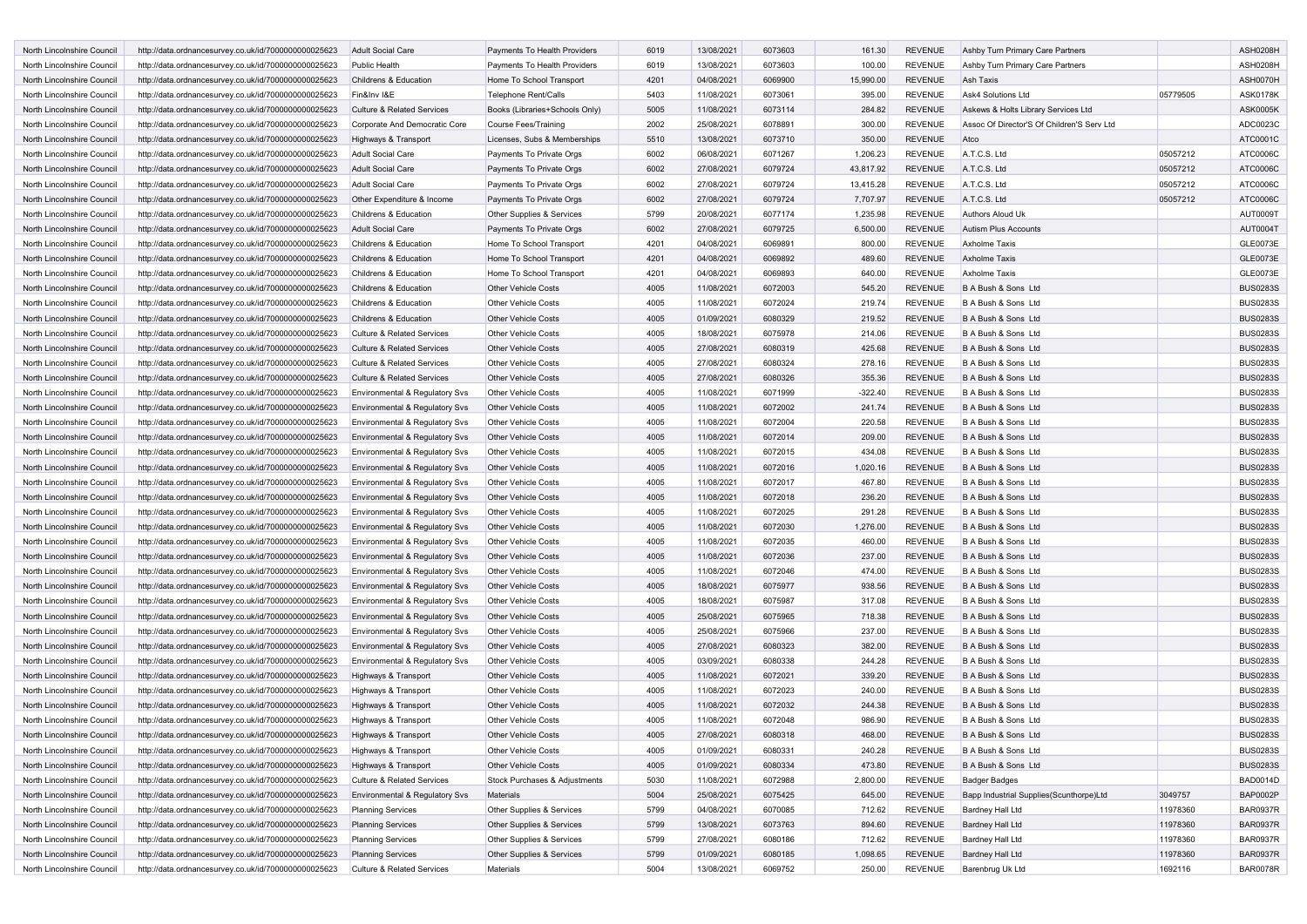| North Lincolnshire Council | http://data.ordnancesurvey.co.uk/id/7000000000025623 | Childrens & Education                 | Payments To Voluntary Orgs       | 6001 | 25/08/2021 | 6079028 | 8,525.56       | <b>REVENUE</b> | <b>Barnetby Under Fives Playgroup</b> |          | <b>BAR0021R</b> |
|----------------------------|------------------------------------------------------|---------------------------------------|----------------------------------|------|------------|---------|----------------|----------------|---------------------------------------|----------|-----------------|
| North Lincolnshire Council | http://data.ordnancesurvey.co.uk/id/7000000000025623 | Corporate And Democratic Core         | Equipment Maint.& Repair         | 5003 | 18/08/2021 | 6074057 | 3,895.00       | REVENUE        | <b>Barrier Security</b>               |          | <b>BAR0421R</b> |
| North Lincolnshire Council | http://data.ordnancesurvey.co.uk/id/7000000000025623 | Corporate And Democratic Core         | Repair & Maintenance Costs       | 3000 | 13/08/2021 | 6073701 | 641.50         | <b>REVENUE</b> | <b>Barrier Security</b>               |          | <b>BAR0421R</b> |
| North Lincolnshire Council | http://data.ordnancesurvey.co.uk/id/7000000000025623 | Corporate And Democratic Core         | Repair & Maintenance Costs       | 3000 | 27/08/2021 | 6079819 |                | <b>REVENUE</b> | <b>Barrier Security</b>               |          | <b>BAR0421R</b> |
| North Lincolnshire Council | http://data.ordnancesurvey.co.uk/id/7000000000025623 | Corporate And Democratic Core         | Repair & Maintenance Costs       | 3000 | 27/08/2021 | 6079820 | $\Omega$       | REVENUE        | <b>Barrier Security</b>               |          | <b>BAR0421R</b> |
| North Lincolnshire Council | http://data.ordnancesurvey.co.uk/id/7000000000025623 | <b>Culture &amp; Related Services</b> | Repair & Maintenance Costs       | 3000 | 27/08/2021 | 6079819 | 531.31         | REVENUE        | <b>Barrier Security</b>               |          | <b>BAR0421R</b> |
| North Lincolnshire Council | http://data.ordnancesurvey.co.uk/id/7000000000025623 | <b>Culture &amp; Related Services</b> | Repair & Maintenance Costs       | 3000 | 27/08/2021 | 6079820 | 81.74          | <b>REVENUE</b> | <b>Barrier Security</b>               |          | <b>BAR0421R</b> |
| North Lincolnshire Council | http://data.ordnancesurvey.co.uk/id/7000000000025623 | Fin&Inv I&E                           | Repair & Maintenance Costs       | 3000 | 27/08/2021 | 6079820 | 367.83         | <b>REVENUE</b> | <b>Barrier Security</b>               |          | <b>BAR0421R</b> |
| North Lincolnshire Council | http://data.ordnancesurvey.co.uk/id/7000000000025623 | <b>Planning Services</b>              | Repair & Maintenance Costs       | 3000 | 27/08/2021 | 6079820 | 490.44         | <b>REVENUE</b> | <b>Barrier Security</b>               |          | <b>BAR0421R</b> |
| North Lincolnshire Council | http://data.ordnancesurvey.co.uk/id/7000000000025623 | Childrens & Education                 | Payments To Voluntary Orgs       | 6001 | 25/08/2021 | 6079029 | 14,251.86      | <b>REVENUE</b> | Barrow Preschool Playgroup            |          | <b>BAR0072R</b> |
| North Lincolnshire Council |                                                      | Childrens & Education                 | Home To School Transport         | 4201 | 06/08/2021 | 6071372 | 600.00         | <b>REVENUE</b> | Barton Tt Taxis Ltd                   | 07405760 | <b>BAR0888R</b> |
| North Lincolnshire Council | http://data.ordnancesurvey.co.uk/id/7000000000025623 | Childrens & Education                 |                                  | 4201 |            | 6071374 | 910.00         | <b>REVENUE</b> | Barton Tt Taxis Ltd                   |          | <b>BAR0888R</b> |
|                            | http://data.ordnancesurvey.co.uk/id/7000000000025623 |                                       | Home To School Transport         |      | 06/08/2021 |         |                |                |                                       | 07405760 |                 |
| North Lincolnshire Council | http://data.ordnancesurvey.co.uk/id/7000000000025623 | Non Distributed Costs                 | <b>Legal Fees</b>                | 5823 | 27/08/2021 | 6079287 | 307.50         | <b>REVENUE</b> | Bates Wells Braithwaite London Llp    |          | <b>BAT0028T</b> |
| North Lincolnshire Council | http://data.ordnancesurvey.co.uk/id/7000000000025623 | Childrens & Education                 | Other Supplies & Services        | 5799 | 27/08/2021 | 6079955 | 3,024.22       | <b>REVENUE</b> | Bauer Radio Ltd                       |          | <b>BAU0005U</b> |
| North Lincolnshire Council | http://data.ordnancesurvey.co.uk/id/7000000000025623 | Culture & Related Services            | <b>Exhibitions/Events</b>        | 5709 | 27/08/2021 | 6080143 | 474.00         | <b>REVENUE</b> | Be Furnitue Ltd                       |          | BEF0031F        |
| North Lincolnshire Council | http://data.ordnancesurvey.co.uk/id/7000000000025623 | Childrens & Education                 | Payments To Voluntary Orgs       | 6001 | 25/08/2021 | 6079095 | 6,535.62       | REVENUE        | Belwood Playgroup                     |          | <b>PLA0049A</b> |
| North Lincolnshire Council | http://data.ordnancesurvey.co.uk/id/7000000000025623 | Corporate And Democratic Core         | <b>Recruitment Costs And Dbs</b> | 2004 | 04/08/2021 | 6069086 | 1,060.00       | <b>REVENUE</b> | <b>Berwick Partners</b>               | OC354226 | <b>BER0093R</b> |
| North Lincolnshire Council | http://data.ordnancesurvey.co.uk/id/7000000000025623 | Corporate And Democratic Core         | Recruitment Costs And Dbs        | 2004 | 04/08/2021 | 6069867 | 8,333.33       | <b>REVENUE</b> | <b>Berwick Partners</b>               | OC354226 | <b>BER0093R</b> |
| North Lincolnshire Council | http://data.ordnancesurvey.co.uk/id/7000000000025623 | <b>Culture &amp; Related Services</b> | Materials                        | 5004 | 04/08/2021 | 6052633 | 1,123.94       | <b>REVENUE</b> | Best 4 Hedging Ltd                    |          | <b>BES0099S</b> |
| North Lincolnshire Council | http://data.ordnancesurvey.co.uk/id/7000000000025623 | Childrens & Education                 | <b>Equipment Purchase</b>        | 5001 | 04/08/2021 | 6069745 | 210.95         | <b>REVENUE</b> | Bishop Sports & Leisure Ltd           | 00842463 | <b>BIS0004S</b> |
| North Lincolnshire Council | http://data.ordnancesurvey.co.uk/id/7000000000025623 | Childrens & Education                 | <b>Client Related Costs</b>      | 5534 | 25/08/2021 | 6078913 | 260.00         | <b>REVENUE</b> | <b>Black &amp; White Coaches</b>      |          | <b>BLA0209A</b> |
| North Lincolnshire Council | http://data.ordnancesurvey.co.uk/id/7000000000025623 | Childrens & Education                 | Home To School Transport         | 4201 | 04/08/2021 | 6069818 | 3,740.00       | <b>REVENUE</b> | Black & White Coaches                 |          | <b>BLA0209A</b> |
| North Lincolnshire Council | http://data.ordnancesurvey.co.uk/id/7000000000025623 | Childrens & Education                 | Home To School Transport         | 4201 | 04/08/2021 | 6069819 | 2,462.23       | <b>REVENUE</b> | <b>Black &amp; White Coaches</b>      |          | <b>BLA0209A</b> |
| North Lincolnshire Council | http://data.ordnancesurvey.co.uk/id/7000000000025623 | Childrens & Education                 | Home To School Transport         | 4201 | 04/08/2021 | 6069820 | 2,384.00       | <b>REVENUE</b> | <b>Black &amp; White Coaches</b>      |          | <b>BLA0209A</b> |
| North Lincolnshire Council | http://data.ordnancesurvey.co.uk/id/7000000000025623 | Childrens & Education                 | Home To School Transport         | 4201 | 04/08/2021 | 6069821 | 2,400.00       | <b>REVENUE</b> | <b>Black &amp; White Coaches</b>      |          | <b>BLA0209A</b> |
| North Lincolnshire Council | http://data.ordnancesurvey.co.uk/id/7000000000025623 | Childrens & Education                 | Home To School Transport         | 4201 | 04/08/2021 | 6069822 | 2,720.00       | <b>REVENUE</b> | Black & White Coaches                 |          | <b>BLA0209A</b> |
| North Lincolnshire Council | http://data.ordnancesurvey.co.uk/id/7000000000025623 | Childrens & Education                 | Home To School Transport         | 4201 | 11/08/2021 | 6071925 | 452.90         | <b>REVENUE</b> | <b>Black &amp; White Coaches</b>      |          | <b>BLA0209A</b> |
| North Lincolnshire Council | http://data.ordnancesurvey.co.uk/id/7000000000025623 | <b>Public Health</b>                  | Payments To Private Orgs         | 6002 | 06/08/2021 | 6071370 | 20,133.33      | <b>REVENUE</b> | Blue Door Support Service Cic         | 12409042 | <b>BLU0033U</b> |
| North Lincolnshire Council | http://data.ordnancesurvey.co.uk/id/7000000000025623 | <b>Public Health</b>                  | Payments To Private Orgs (Inv)   | 6026 | 27/08/2021 | 6079896 | 19,999.98      | <b>REVENUE</b> | Blue Door Support Service Cic         | 12409042 | <b>BLU0033U</b> |
| North Lincolnshire Council | http://data.ordnancesurvey.co.uk/id/7000000000025623 | <b>Culture &amp; Related Services</b> | Books (Libraries+Schools Only)   | 5005 | 04/08/2021 | 6070073 | 399.50         | <b>REVENUE</b> | Bolinda Uk Ltd                        | 05086231 | <b>BOL0130L</b> |
|                            |                                                      |                                       |                                  |      |            |         |                |                |                                       |          |                 |
| North Lincolnshire Council | http://data.ordnancesurvey.co.uk/id/7000000000025623 | <b>Culture &amp; Related Services</b> | Books (Libraries+Schools Only)   | 5005 | 18/08/2021 | 6070808 | 600.00         | <b>REVENUE</b> | Bolinda Uk Ltd                        | 05086231 | <b>BOL0130L</b> |
| North Lincolnshire Council | http://data.ordnancesurvey.co.uk/id/7000000000025623 | Culture & Related Services            | Books (Libraries+Schools Only)   | 5005 | 18/08/2021 | 6070810 | 800.00         | <b>REVENUE</b> | <b>Bolinda Uk Ltd</b>                 | 05086231 | <b>BOL0130L</b> |
| North Lincolnshire Council | http://data.ordnancesurvey.co.uk/id/7000000000025623 | Childrens & Education                 | Payments To Voluntary Orgs       | 6001 | 25/08/2021 | 6079030 | 2,990.93       | <b>REVENUE</b> | Bonby Pre-School                      |          | <b>BON0005N</b> |
| North Lincolnshire Council | http://data.ordnancesurvey.co.uk/id/7000000000025623 | Highways & Transport                  | Stock Purchases & Adjustments    | 5030 | 18/08/2021 | 6073671 | 520.00         | <b>REVENUE</b> | <b>Bonus Electrical Ltd</b>           | 1191139  | <b>BON0006N</b> |
| North Lincolnshire Council | http://data.ordnancesurvey.co.uk/id/7000000000025623 | Highways & Transport                  | Stock Purchases & Adjustments    | 5030 | 18/08/2021 | 6073673 | 520.00         | <b>REVENUE</b> | <b>Bonus Electrical Ltd</b>           | 1191139  | <b>BON0006N</b> |
| North Lincolnshire Council | http://data.ordnancesurvey.co.uk/id/7000000000025623 | Childrens & Education                 | Payments To Private Orgs         | 6002 | 25/08/2021 | 6079031 | 17,339.18      | <b>REVENUE</b> | <b>Bottesford Bunnies Ltd</b>         |          | <b>BOT0226T</b> |
| North Lincolnshire Council | http://data.ordnancesurvey.co.uk/id/7000000000025623 | Environmental & Regulatory Svs        | Repair & Maintenance Costs       | 3000 | 11/08/2021 | 6071893 | 260.00         | <b>REVENUE</b> | <b>Brendeck Ltd</b>                   | 01606185 | <b>BRE0027E</b> |
| North Lincolnshire Council | http://data.ordnancesurvey.co.uk/id/7000000000025623 | Environmental & Regulatory Svs        | Repair & Maintenance Costs       | 3000 | 18/08/2021 | 6074056 | 938.50         | REVENUE        | <b>Brendeck Ltd</b>                   | 01606185 | <b>BRE0027E</b> |
| North Lincolnshire Council | http://data.ordnancesurvey.co.uk/id/7000000000025623 | <b>Adult Social Care</b>              | <b>Legal Fees</b>                | 5823 | 11/08/2021 | 6071904 | 18,975.00      | <b>REVENUE</b> | <b>Bridge Mcfarland, Solicitors</b>   |          | <b>BRI0487I</b> |
| North Lincolnshire Council | http://data.ordnancesurvey.co.uk/id/7000000000025623 | <b>Adult Social Care</b>              | Payments To Private Orgs         | 6002 | 11/08/2021 | 6071904 | $\overline{0}$ | <b>REVENUE</b> | <b>Bridge Mcfarland, Solicitors</b>   |          | <b>BRI0487I</b> |
| North Lincolnshire Council | http://data.ordnancesurvey.co.uk/id/7000000000025623 | Childrens & Education                 | <b>Client Related Costs</b>      | 5534 | 13/08/2021 | 6074253 | 395.00         | <b>REVENUE</b> | <b>Brigg Beds</b>                     |          | <b>BRI05691</b> |
| North Lincolnshire Council | http://data.ordnancesurvey.co.uk/id/7000000000025623 | Adult Social Care                     | Payments To Private Orgs         | 6002 | 25/08/2021 | 6079158 | 874.50         | <b>REVENUE</b> | <b>Bristol City Council</b>           |          | <b>BRI0670I</b> |
| North Lincolnshire Council | http://data.ordnancesurvey.co.uk/id/7000000000025623 | <b>Adult Social Care</b>              | Payments To Private Orgs         | 6002 | 25/08/2021 | 6079159 | 6,249.95       | <b>REVENUE</b> | <b>Bristol City Council</b>           |          | <b>BRI0670</b>  |
| North Lincolnshire Council | http://data.ordnancesurvey.co.uk/id/7000000000025623 | Culture, Env, Reg & Planning Cap      | <b>Building/Construction</b>     | A082 | 18/08/2021 | 6075947 | 70,824.71      | CAPITAL        | Britcon (Scunthorpe) Ltd              | 02463833 | <b>BRI0032I</b> |
| North Lincolnshire Council | http://data.ordnancesurvey.co.uk/id/7000000000025623 | <b>Culture &amp; Related Services</b> | Stock Purchases & Adjustments    | 5030 | 27/08/2021 | 6080235 | 454.84         | <b>REVENUE</b> | <b>British Fossils</b>                |          | <b>BRI0687I</b> |
| North Lincolnshire Council | http://data.ordnancesurvey.co.uk/id/7000000000025623 | Childrens & Education                 | <b>Client Related Costs</b>      | 5534 | 27/08/2021 | 6079644 | 884.67         | <b>REVENUE</b> | <b>British Gas Trading Ltd</b>        |          | <b>BRI04361</b> |
| North Lincolnshire Council | http://data.ordnancesurvey.co.uk/id/7000000000025623 | Childrens & Education                 | <b>Client Related Costs</b>      | 5534 | 27/08/2021 | 6079649 | 428.57         | REVENUE        | <b>British Gas Trading Ltd</b>        |          | <b>BRI0436I</b> |
| North Lincolnshire Council | http://data.ordnancesurvey.co.uk/id/7000000000025623 | Environmental & Regulatory Svs        | Telephone Rent/Calls             | 5403 | 04/08/2021 | 6069862 | 359.04         | <b>REVENUE</b> | <b>British Telecom Plc</b>            | 1800000  | <b>BRI00201</b> |
| North Lincolnshire Council | http://data.ordnancesurvey.co.uk/id/7000000000025623 | Childrens & Education                 | Other Supplies & Services        | 5799 | 20/08/2021 | 6077180 | 512.00         | <b>REVENUE</b> | <b>British Youth Council</b>          |          | BRI0611I        |
| North Lincolnshire Council | http://data.ordnancesurvey.co.uk/id/7000000000025623 | Childrens & Education                 | Repair & Maintenance Costs       | 3000 | 25/08/2021 | 6077338 | 338.52         | <b>REVENUE</b> | Brook & Mayo Ltd                      | 4625674  | <b>BRO0686O</b> |
|                            |                                                      |                                       |                                  |      |            |         |                |                |                                       |          |                 |
| North Lincolnshire Council | http://data.ordnancesurvey.co.uk/id/7000000000025623 | <b>Culture &amp; Related Services</b> | Repair & Maintenance Costs       | 3000 | 06/08/2021 | 6071248 | 2,203.69       | <b>REVENUE</b> | Brook & Mayo Ltd                      | 4625674  | <b>BRO0686O</b> |
| North Lincolnshire Council | http://data.ordnancesurvey.co.uk/id/7000000000025623 | Culture & Related Services            | Repair & Maintenance Costs       | 3000 | 25/08/2021 | 6077338 | 1,135.87       | <b>REVENUE</b> | Brook & Mayo Ltd                      | 4625674  | <b>BRO0686O</b> |
| North Lincolnshire Council | http://data.ordnancesurvey.co.uk/id/7000000000025623 | Environmental & Regulatory Svs        | Repair & Maintenance Costs       | 3000 | 25/08/2021 | 6077338 | 116.99         | <b>REVENUE</b> | Brook & Mayo Ltd                      | 4625674  | <b>BRO0686O</b> |
| North Lincolnshire Council | http://data.ordnancesurvey.co.uk/id/7000000000025623 | Fin&Inv I&E                           | Repair & Maintenance Costs       | 3000 | 27/08/2021 | 6080238 | 8,250.00       | <b>REVENUE</b> | Brook & Mayo Ltd                      | 4625674  | <b>BRO0686O</b> |
| North Lincolnshire Council | http://data.ordnancesurvey.co.uk/id/7000000000025623 | Non Distributed Costs                 | Repair & Maintenance Costs       | 3000 | 25/08/2021 | 6077338 | 387.04         | <b>REVENUE</b> | Brook & Mayo Ltd                      | 4625674  | <b>BRO0686O</b> |
| North Lincolnshire Council | http://data.ordnancesurvey.co.uk/id/7000000000025623 | Highways & Transport                  | Other Supplies & Services        | 5799 | 13/08/2021 | 6069756 | 322.88         | REVENUE        | Builders' Merchant Company Ltd        | 5256255  | <b>HAR0019R</b> |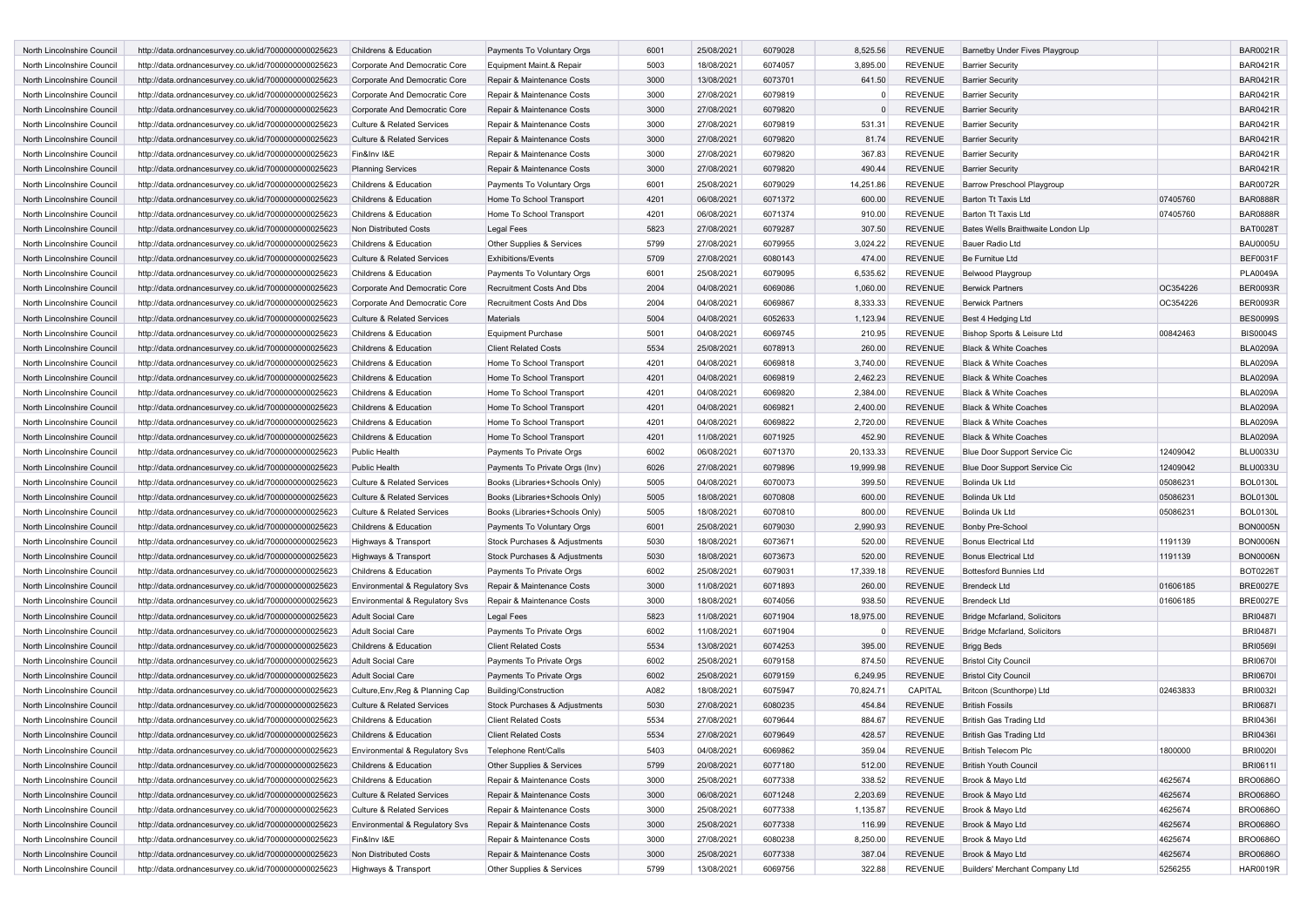| North Lincolnshire Council | http://data.ordnancesurvey.co.uk/id/7000000000025623 | Highways & Transport                  | Other Supplies & Services     | 5799 | 13/08/2021 | 6069796 | 911.10      | <b>REVENUE</b> | Builders' Merchant Company Ltd  | 5256255  | <b>HAR0019R</b> |
|----------------------------|------------------------------------------------------|---------------------------------------|-------------------------------|------|------------|---------|-------------|----------------|---------------------------------|----------|-----------------|
| North Lincolnshire Council | http://data.ordnancesurvey.co.uk/id/7000000000025623 | Childrens & Education                 | Payments To Voluntary Orgs    | 6001 | 25/08/2021 | 6078073 | 369.60      | REVENUE        | <b>Burton Play</b>              |          | <b>BUR0352R</b> |
| North Lincolnshire Council | http://data.ordnancesurvey.co.uk/id/7000000000025623 | Childrens & Education                 | Payments To Voluntary Orgs    | 6001 | 25/08/2021 | 6079034 | 22,411.89   | <b>REVENUE</b> | <b>Burton Play</b>              |          | <b>BUR0352R</b> |
| North Lincolnshire Council | http://data.ordnancesurvey.co.uk/id/7000000000025623 | Childrens & Education                 | Payments To Private Orgs      | 6002 | 25/08/2021 | 6079035 | 23,286.30   | <b>REVENUE</b> | <b>Busi Bodies Day Nursery</b>  |          | <b>BUS0015S</b> |
| North Lincolnshire Council | http://data.ordnancesurvey.co.uk/id/7000000000025623 | Culture & Related Services            | Gas                           | 3101 | 18/08/2021 | 6074058 | 696.31      | <b>REVENUE</b> | Calor Gas Ltd                   | 303703   | <b>CAL0063L</b> |
| North Lincolnshire Council | http://data.ordnancesurvey.co.uk/id/7000000000025623 | <b>Adult Social Care</b>              | Payments To Health Providers  | 6019 | 06/08/2021 | 6071562 | 630.73      | <b>REVENUE</b> | Cambridge Avenue Medical Centre |          | <b>CAM0007M</b> |
| North Lincolnshire Council | http://data.ordnancesurvey.co.uk/id/7000000000025623 | <b>Public Health</b>                  | Payments To Health Providers  | 6019 | 06/08/2021 | 6071562 | 20.00       | <b>REVENUE</b> | Cambridge Avenue Medical Centre |          | <b>CAM0007M</b> |
| North Lincolnshire Council | http://data.ordnancesurvey.co.uk/id/7000000000025623 | Environmental & Regulatory Svs        | Equipment Maint.& Repair      | 5003 | 27/08/2021 | 6080189 | 350.00      | REVENUE        | <b>Campbell Associates</b>      |          | CAM0198M        |
| North Lincolnshire Council | http://data.ordnancesurvey.co.uk/id/7000000000025623 | Corporate And Democratic Core         | Gen Office Exp (Incl Postage) | 5603 | 18/08/2021 | 6075361 | 4,073.59    | <b>REVENUE</b> | Capita Business Services Ltd    | 2299747  | CAP0021P        |
|                            |                                                      |                                       |                               |      |            |         |             |                |                                 |          | <b>CAR0337R</b> |
| North Lincolnshire Council | http://data.ordnancesurvey.co.uk/id/7000000000025623 | <b>Adult Social Care</b>              | Payments To Private Orgs      | 6002 | 27/08/2021 | 6079727 | 2,025.40    | <b>REVENUE</b> | Care Plus Care Ltd              |          |                 |
| North Lincolnshire Council | http://data.ordnancesurvey.co.uk/id/7000000000025623 | <b>Adult Social Care</b>              | Payments To Private Orgs      | 6002 | 27/08/2021 | 6079728 | 3,335.92    | <b>REVENUE</b> | Care Plus Care (Uk) Ltd (Isle)  |          | CAR0542R        |
| North Lincolnshire Council | http://data.ordnancesurvey.co.uk/id/7000000000025623 | Adult Social Care                     | Payments To Private Orgs      | 6002 | 25/08/2021 | 6079741 | 532.00      | <b>REVENUE</b> | Carers' Support Centre          |          | <b>ISF0003F</b> |
| North Lincolnshire Council | http://data.ordnancesurvey.co.uk/id/7000000000025623 | <b>Adult Social Care</b>              | Payments To Private Orgs      | 6002 | 27/08/2021 | 6079726 | 570.00      | <b>REVENUE</b> | Carers' Support Centre          |          | CAR0131R        |
| North Lincolnshire Council | http://data.ordnancesurvey.co.uk/id/7000000000025623 | Childrens & Education                 | Payments To Private Orgs      | 6002 | 25/08/2021 | 6079093 | 1,080.45    | <b>REVENUE</b> | <b>Carlie Peake</b>             |          | <b>PEA0152A</b> |
| North Lincolnshire Council | http://data.ordnancesurvey.co.uk/id/7000000000025623 | Childrens & Education                 | Payments To Private Orgs      | 6002 | 25/08/2021 | 6079037 | 10,190.25   | <b>REVENUE</b> | Castledyke Ltd                  |          | CAS0095S        |
| North Lincolnshire Council | http://data.ordnancesurvey.co.uk/id/7000000000025623 | Childrens & Education                 | Home To School Transport      | 4201 | 27/08/2021 | 6079267 | 1,300.00    | <b>REVENUE</b> | <b>Castles Education LIp</b>    | OC415116 | CAS0042S        |
| North Lincolnshire Council | http://data.ordnancesurvey.co.uk/id/7000000000025623 | Childrens & Education                 | Home To School Transport      | 4201 | 27/08/2021 | 6079269 | 1,300.00    | <b>REVENUE</b> | <b>Castles Education LIp</b>    | OC415116 | CAS0042S        |
| North Lincolnshire Council | http://data.ordnancesurvey.co.uk/id/7000000000025623 | Childrens & Education                 | Home To School Transport      | 4201 | 27/08/2021 | 6079271 | 1,950.00    | REVENUE        | <b>Castles Education Llp</b>    | OC415116 | CAS0042S        |
| North Lincolnshire Council | http://data.ordnancesurvey.co.uk/id/7000000000025623 | Childrens & Education                 | Payments To Private Orgs      | 6002 | 25/08/2021 | 6073748 | $-4,455.00$ | <b>REVENUE</b> | <b>Castles Education LIp</b>    | OC415116 | CAS0042S        |
| North Lincolnshire Council | http://data.ordnancesurvey.co.uk/id/7000000000025623 | Childrens & Education                 | Payments To Private Orgs      | 6002 | 25/08/2021 | 6079201 | 15,333.64   | <b>REVENUE</b> | <b>Castles Education LIp</b>    | OC415116 | CAS0042S        |
| North Lincolnshire Council | http://data.ordnancesurvey.co.uk/id/7000000000025623 | Childrens & Education                 | Payments To Private Orgs      | 6002 | 25/08/2021 | 6079212 | 10,833.33   | <b>REVENUE</b> | <b>Castles Education LIp</b>    | OC415116 | CAS0042S        |
| North Lincolnshire Council | http://data.ordnancesurvey.co.uk/id/7000000000025623 | Childrens & Education                 | Payments To Private Orgs      | 6002 | 25/08/2021 | 6079227 | 10,833.33   | <b>REVENUE</b> | <b>Castles Education LIp</b>    | OC415116 | CAS0042S        |
| North Lincolnshire Council |                                                      | Childrens & Education                 | Payments To Private Orgs      | 6002 | 25/08/2021 | 6079228 | 10,833.33   | <b>REVENUE</b> | <b>Castles Education LIp</b>    | OC415116 | CAS0042S        |
|                            | http://data.ordnancesurvey.co.uk/id/7000000000025623 | Childrens & Education                 |                               |      |            |         |             |                | <b>Castles Education Llp</b>    |          |                 |
| North Lincolnshire Council | http://data.ordnancesurvey.co.uk/id/7000000000025623 |                                       | Payments To Private Orgs      | 6002 | 25/08/2021 | 6079229 | 10,833.33   | <b>REVENUE</b> |                                 | OC415116 | CAS0042S        |
| North Lincolnshire Council | http://data.ordnancesurvey.co.uk/id/7000000000025623 | Childrens & Education                 | Payments To Private Orgs      | 6002 | 27/08/2021 | 6079275 | 13,000.00   | <b>REVENUE</b> | <b>Castles Education LIp</b>    | OC415116 | CAS0042S        |
| North Lincolnshire Council | http://data.ordnancesurvey.co.uk/id/7000000000025623 | Childrens & Education                 | Payments To Private Orgs      | 6002 | 27/08/2021 | 6079279 | 13,000.00   | <b>REVENUE</b> | <b>Castles Education LIp</b>    | OC415116 | CAS0042S        |
| North Lincolnshire Council | http://data.ordnancesurvey.co.uk/id/7000000000025623 | Childrens & Education                 | Payments To Private Orgs      | 6002 | 27/08/2021 | 6079280 | 13,650.00   | <b>REVENUE</b> | <b>Castles Education LIp</b>    | OC415116 | CAS0042S        |
| North Lincolnshire Council | http://data.ordnancesurvey.co.uk/id/7000000000025623 | Childrens & Education                 | Payments To Private Orgs      | 6002 | 27/08/2021 | 6079640 | 10,833.33   | REVENUE        | <b>Castles Education LIp</b>    | OC415116 | CAS0042S        |
| North Lincolnshire Council | http://data.ordnancesurvey.co.uk/id/7000000000025623 | Childrens & Education                 | Payments To Private Orgs      | 6002 | 27/08/2021 | 6079643 | 10,833.33   | <b>REVENUE</b> | <b>Castles Education LIp</b>    | OC415116 | CAS0042S        |
| North Lincolnshire Council | http://data.ordnancesurvey.co.uk/id/7000000000025623 | Childrens & Education                 | Payments To Private Orgs      | 6002 | 27/08/2021 | 6079645 | 10,833.33   | <b>REVENUE</b> | <b>Castles Education LIp</b>    | OC415116 | CAS0042S        |
| North Lincolnshire Council | http://data.ordnancesurvey.co.uk/id/7000000000025623 | Childrens & Education                 | Payments To Private Orgs      | 6002 | 27/08/2021 | 6079646 | 10,833.33   | <b>REVENUE</b> | <b>Castles Education LIp</b>    | OC415116 | CAS0042S        |
| North Lincolnshire Council | http://data.ordnancesurvey.co.uk/id/7000000000025623 | Childrens & Education                 | Payments To Private Orgs      | 6002 | 27/08/2021 | 6079647 | 10,833.33   | <b>REVENUE</b> | <b>Castles Education LIp</b>    | OC415116 | CAS0042S        |
| North Lincolnshire Council | http://data.ordnancesurvey.co.uk/id/7000000000025623 | Childrens & Education                 | Payments To Private Orgs      | 6002 | 27/08/2021 | 6079648 | 10,833.33   | <b>REVENUE</b> | <b>Castles Education LIp</b>    | OC415116 | CAS0042S        |
| North Lincolnshire Council | http://data.ordnancesurvey.co.uk/id/7000000000025623 | Childrens & Education                 | Payments To Private Orgs      | 6002 | 27/08/2021 | 6080190 | 4,050.00    | <b>REVENUE</b> | <b>Castles Education LIp</b>    | OC415116 | CAS0042S        |
| North Lincolnshire Council | http://data.ordnancesurvey.co.uk/id/7000000000025623 | Childrens & Education                 | Payments To Private Orgs      | 6002 | 27/08/2021 | 6080191 | 8,775.00    | <b>REVENUE</b> | <b>Castles Education LIp</b>    | OC415116 | CAS0042S        |
| North Lincolnshire Council | http://data.ordnancesurvey.co.uk/id/7000000000025623 | Childrens & Education                 | Water (Meter/Rate) & Sewerage | 3221 | 13/08/2021 | 6073739 | 559.49      | <b>REVENUE</b> | Castle Water Ltd                | SC475583 | CAS0200S        |
| North Lincolnshire Council | http://data.ordnancesurvey.co.uk/id/7000000000025623 | Childrens & Education                 | Water (Meter/Rate) & Sewerage | 3221 | 13/08/2021 | 6073744 | 257.99      | <b>REVENUE</b> | Castle Water Ltd                | SC475583 | <b>CAS0200S</b> |
| North Lincolnshire Council | http://data.ordnancesurvey.co.uk/id/7000000000025623 | Childrens & Education                 | Water (Meter/Rate) & Sewerage | 3221 | 13/08/2021 | 6074259 | 1,292.54    | REVENUE        | Castle Water Ltd                | SC475583 | CAS0200S        |
| North Lincolnshire Council | http://data.ordnancesurvey.co.uk/id/7000000000025623 | Corporate And Democratic Core         | Water (Meter/Rate) & Sewerage | 3221 | 11/08/2021 | 6070896 | $-3,381.17$ | <b>REVENUE</b> | Castle Water Ltd                | SC475583 | <b>CAS0200S</b> |
| North Lincolnshire Council | http://data.ordnancesurvey.co.uk/id/7000000000025623 | Corporate And Democratic Core         | Water (Meter/Rate) & Sewerage | 3221 | 11/08/2021 | 6070950 | 533.90      | <b>REVENUE</b> | Castle Water Ltd                | SC475583 | CAS0200S        |
| North Lincolnshire Council |                                                      |                                       |                               | 3221 | 11/08/2021 | 6071015 | 261.18      | <b>REVENUE</b> | Castle Water Ltd                | SC475583 | <b>CAS0200S</b> |
|                            | http://data.ordnancesurvey.co.uk/id/7000000000025623 | Corporate And Democratic Core         | Water (Meter/Rate) & Sewerage |      |            |         |             |                |                                 |          |                 |
| North Lincolnshire Council | http://data.ordnancesurvey.co.uk/id/7000000000025623 | Corporate And Democratic Core         | Water (Meter/Rate) & Sewerage | 3221 | 11/08/2021 | 6071024 | $-1,620.05$ | <b>REVENUE</b> | Castle Water Ltd                | SC475583 | <b>CAS0200S</b> |
| North Lincolnshire Council | http://data.ordnancesurvey.co.uk/id/7000000000025623 | Culture & Related Services            | Water (Meter/Rate) & Sewerage | 3221 | 11/08/2021 | 6070852 | 282.72      | <b>REVENUE</b> | Castle Water Ltd                | SC475583 | CAS0200S        |
| North Lincolnshire Council | http://data.ordnancesurvey.co.uk/id/7000000000025623 | <b>Culture &amp; Related Services</b> | Water (Meter/Rate) & Sewerage | 3221 | 11/08/2021 | 6070939 | 497.81      | <b>REVENUE</b> | Castle Water Ltd                | SC475583 | <b>CAS0200S</b> |
| North Lincolnshire Council | http://data.ordnancesurvey.co.uk/id/7000000000025623 | <b>Culture &amp; Related Services</b> | Water (Meter/Rate) & Sewerage | 3221 | 11/08/2021 | 6070963 | 3,748.38    | <b>REVENUE</b> | Castle Water Ltd                | SC475583 | <b>CAS0200S</b> |
| North Lincolnshire Council | http://data.ordnancesurvey.co.uk/id/7000000000025623 | Culture & Related Services            | Water (Meter/Rate) & Sewerage | 3221 | 11/08/2021 | 6070988 | 438.20      | <b>REVENUE</b> | Castle Water Ltd                | SC475583 | CAS0200S        |
| North Lincolnshire Council | http://data.ordnancesurvey.co.uk/id/7000000000025623 | <b>Culture &amp; Related Services</b> | Water (Meter/Rate) & Sewerage | 3221 | 11/08/2021 | 6071025 | $-536.48$   | <b>REVENUE</b> | Castle Water Ltd                | SC475583 | <b>CAS0200S</b> |
| North Lincolnshire Council | http://data.ordnancesurvey.co.uk/id/7000000000025623 | Culture & Related Services            | Water (Meter/Rate) & Sewerage | 3221 | 11/08/2021 | 6071080 | 457.17      | REVENUE        | Castle Water Ltd                | SC475583 | CAS0200S        |
| North Lincolnshire Council | http://data.ordnancesurvey.co.uk/id/7000000000025623 | <b>Culture &amp; Related Services</b> | Water (Meter/Rate) & Sewerage | 3221 | 11/08/2021 | 6071108 | $-1,825.45$ | <b>REVENUE</b> | Castle Water Ltd                | SC475583 | CAS0200S        |
| North Lincolnshire Council | http://data.ordnancesurvey.co.uk/id/7000000000025623 | <b>Culture &amp; Related Services</b> | Water (Meter/Rate) & Sewerage | 3221 | 11/08/2021 | 6071109 | 1,745.29    | REVENUE        | Castle Water Ltd                | SC475583 | CAS0200S        |
| North Lincolnshire Council | http://data.ordnancesurvey.co.uk/id/7000000000025623 | Culture & Related Services            | Water (Meter/Rate) & Sewerage | 3221 | 13/08/2021 | 6073733 | 454.55      | REVENUE        | Castle Water Ltd                | SC475583 | CAS0200S        |
| North Lincolnshire Council | http://data.ordnancesurvey.co.uk/id/7000000000025623 | Culture & Related Services            | Water (Meter/Rate) & Sewerage | 3221 | 13/08/2021 | 6073734 | 473.15      | REVENUE        | Castle Water Ltd                | SC475583 | CAS0200S        |
| North Lincolnshire Council | http://data.ordnancesurvey.co.uk/id/7000000000025623 | Culture & Related Services            | Water (Meter/Rate) & Sewerage | 3221 | 13/08/2021 | 6073736 | 3,503.40    | REVENUE        | Castle Water Ltd                | SC475583 | CAS0200S        |
| North Lincolnshire Council | http://data.ordnancesurvey.co.uk/id/7000000000025623 | Culture & Related Services            | Water (Meter/Rate) & Sewerage | 3221 | 13/08/2021 | 6073741 | 515.30      | REVENUE        | Castle Water Ltd                | SC475583 | CAS0200S        |
| North Lincolnshire Council | http://data.ordnancesurvey.co.uk/id/7000000000025623 | <b>Culture &amp; Related Services</b> | Water (Meter/Rate) & Sewerage | 3221 | 13/08/2021 | 6074260 | 775.16      | REVENUE        | Castle Water Ltd                | SC475583 | CAS0200S        |
| North Lincolnshire Council | http://data.ordnancesurvey.co.uk/id/7000000000025623 | Culture & Related Services            | Water (Meter/Rate) & Sewerage | 3221 | 27/08/2021 | 6079840 | 16,855.16   | REVENUE        | Castle Water Ltd                | SC475583 | CAS0200S        |
|                            |                                                      |                                       |                               |      |            |         |             |                |                                 |          |                 |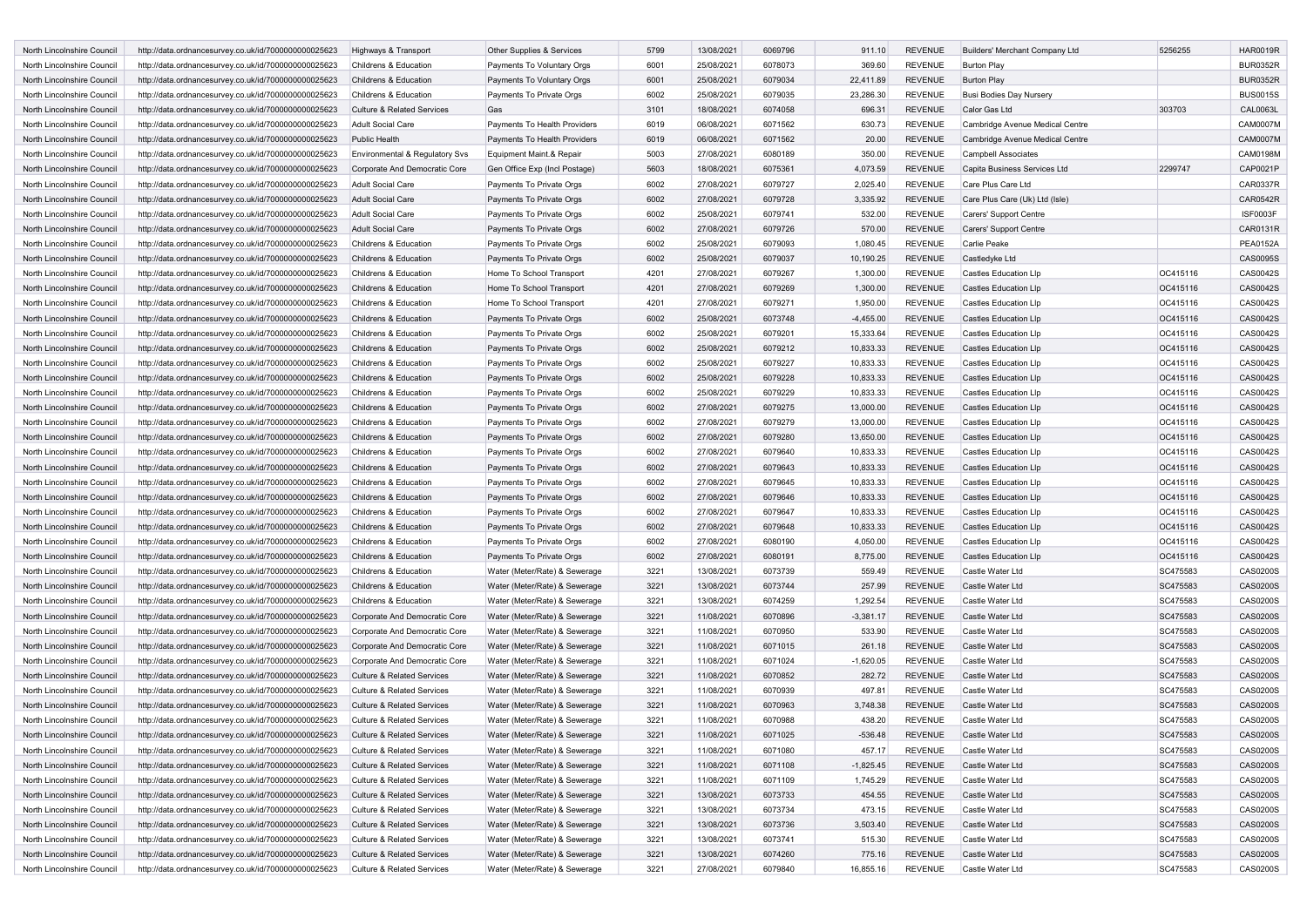| <b>North Lincolnshire Council</b>                        | http://data.ordnancesurvey.co.uk/id/7000000000025623 | <b>Culture &amp; Related Services</b>                             | Water (Meter/Rate) & Sewerage                            | 3221         | 27/08/2021               | 6079841            | 942.82             | <b>REVENUE</b>                   | Castle Water Ltd                         | SC475583 | <b>CAS0200S</b>      |
|----------------------------------------------------------|------------------------------------------------------|-------------------------------------------------------------------|----------------------------------------------------------|--------------|--------------------------|--------------------|--------------------|----------------------------------|------------------------------------------|----------|----------------------|
| North Lincolnshire Council                               | http://data.ordnancesurvey.co.uk/id/7000000000025623 | <b>Culture &amp; Related Services</b>                             | Water (Meter/Rate) & Sewerage                            | 3221         | 27/08/2021               | 6079843            | 1,739.55           | <b>REVENUE</b>                   | Castle Water Ltd                         | SC475583 | CAS0200S             |
| North Lincolnshire Council                               | http://data.ordnancesurvey.co.uk/id/7000000000025623 | <b>Culture &amp; Related Services</b>                             | Water (Meter/Rate) & Sewerage                            | 3221         | 27/08/2021               | 6079845            | 1,797.47           | <b>REVENUE</b>                   | Castle Water Ltd                         | SC475583 | <b>CAS0200S</b>      |
| North Lincolnshire Council                               | http://data.ordnancesurvey.co.uk/id/7000000000025623 | Culture & Related Services                                        | Water (Meter/Rate) & Sewerage                            | 3221         | 27/08/2021               | 6079847            | 1,225.81           | <b>REVENUE</b>                   | Castle Water Ltd                         | SC475583 | CAS0200S             |
| North Lincolnshire Council                               | http://data.ordnancesurvey.co.uk/id/7000000000025623 | <b>Culture &amp; Related Services</b>                             | Water (Meter/Rate) & Sewerage                            | 3221         | 27/08/2021               | 6079849            | 1,225.93           | <b>REVENUE</b>                   | Castle Water Ltd                         | SC475583 | <b>CAS0200S</b>      |
| North Lincolnshire Council                               | http://data.ordnancesurvey.co.uk/id/7000000000025623 | <b>Culture &amp; Related Services</b>                             | Water (Meter/Rate) & Sewerage                            | 3221         | 27/08/2021               | 6079852            | 1,186.38           | <b>REVENUE</b>                   | Castle Water Ltd                         | SC475583 | CAS0200S             |
| North Lincolnshire Council                               | http://data.ordnancesurvey.co.uk/id/7000000000025623 | <b>Culture &amp; Related Services</b>                             | Water (Meter/Rate) & Sewerage                            | 3221         | 27/08/2021               | 6079854            | 737.43             | <b>REVENUE</b>                   | Castle Water Ltd                         | SC475583 | <b>CAS0200S</b>      |
| North Lincolnshire Council                               | http://data.ordnancesurvey.co.uk/id/7000000000025623 | <b>Culture &amp; Related Services</b>                             | Water (Meter/Rate) & Sewerage                            | 3221         | 27/08/2021               | 6079857            | 737.52             | <b>REVENUE</b>                   | Castle Water Ltd                         | SC475583 | CAS0200S             |
| North Lincolnshire Council                               | http://data.ordnancesurvey.co.uk/id/7000000000025623 | <b>Culture &amp; Related Services</b>                             | Water (Meter/Rate) & Sewerage                            | 3221         | 27/08/2021               | 6079860            | 713.46             | <b>REVENUE</b>                   | Castle Water Ltd                         | SC475583 | <b>CAS0200S</b>      |
| North Lincolnshire Council                               | http://data.ordnancesurvey.co.uk/id/7000000000025623 | <b>Culture &amp; Related Services</b>                             | Water (Meter/Rate) & Sewerage                            | 3221         | 27/08/2021               | 6079862            | 713.57             | <b>REVENUE</b>                   | Castle Water Ltd                         | SC475583 | CAS0200S             |
| North Lincolnshire Council                               | http://data.ordnancesurvey.co.uk/id/7000000000025623 | <b>Culture &amp; Related Services</b>                             | Water (Meter/Rate) & Sewerage                            | 3221         | 27/08/2021               | 6080177            | 590.69             | <b>REVENUE</b>                   | Castle Water Ltd                         | SC475583 | CAS0200S             |
| North Lincolnshire Council                               | http://data.ordnancesurvey.co.uk/id/7000000000025623 | <b>Culture &amp; Related Services</b>                             | Water (Meter/Rate) & Sewerage                            | 3221         | 27/08/2021               | 6080183            | 1,072.36           | <b>REVENUE</b>                   | Castle Water Ltd                         | SC475583 | CAS0200S             |
| North Lincolnshire Council                               | http://data.ordnancesurvey.co.uk/id/7000000000025623 | Environmental & Regulatory Svs                                    | Water (Meter/Rate) & Sewerage                            | 3221         | 11/08/2021               | 6070867            | 1,001.91           | <b>REVENUE</b>                   | Castle Water Ltd                         | SC475583 | <b>CAS0200S</b>      |
| North Lincolnshire Council                               | http://data.ordnancesurvey.co.uk/id/7000000000025623 | Environmental & Regulatory Svs                                    | Water (Meter/Rate) & Sewerage                            | 3221         | 11/08/2021               | 6071019            | $-609.47$          | <b>REVENUE</b>                   | Castle Water Ltd                         | SC475583 | CAS0200S             |
| North Lincolnshire Council                               | http://data.ordnancesurvey.co.uk/id/7000000000025623 | Environmental & Regulatory Svs                                    | Water (Meter/Rate) & Sewerage                            | 3221         | 11/08/2021               | 6071107            | 1,140.60           | <b>REVENUE</b>                   | Castle Water Ltd                         | SC475583 | <b>CAS0200S</b>      |
| North Lincolnshire Council                               | http://data.ordnancesurvey.co.uk/id/7000000000025623 | Environmental & Regulatory Svs                                    | Water (Meter/Rate) & Sewerage                            | 3221         | 13/08/2021               | 6073730            | 753.36             | <b>REVENUE</b>                   | Castle Water Ltd                         | SC475583 | CAS0200S             |
| North Lincolnshire Council                               | http://data.ordnancesurvey.co.uk/id/7000000000025623 | Environmental & Regulatory Svs                                    | Water (Meter/Rate) & Sewerage                            | 3221         | 20/08/2021               | 6077184            | 264.60             | <b>REVENUE</b>                   | Castle Water Ltd                         | SC475583 | <b>CAS0200S</b>      |
| North Lincolnshire Council                               | http://data.ordnancesurvey.co.uk/id/7000000000025623 | Environmental & Regulatory Svs                                    | Water (Meter/Rate) & Sewerage                            | 3221         | 20/08/2021               | 6077185            | 607.50             | <b>REVENUE</b>                   | Castle Water Ltd                         | SC475583 | CAS0200S             |
| North Lincolnshire Council                               | http://data.ordnancesurvey.co.uk/id/7000000000025623 | Highways & Transport                                              | Water (Meter/Rate) & Sewerage                            | 3221         | 11/08/2021               | 6071088            | 387.51             | <b>REVENUE</b>                   | Castle Water Ltd                         | SC475583 | <b>CAS0200S</b>      |
| North Lincolnshire Council                               | http://data.ordnancesurvey.co.uk/id/7000000000025623 | Highways & Transport                                              | Water (Meter/Rate) & Sewerage                            | 3221         | 11/08/2021               | 6071105            | 3,285.33           | <b>REVENUE</b>                   | Castle Water Ltd                         | SC475583 | CAS0200S             |
| North Lincolnshire Council                               | http://data.ordnancesurvey.co.uk/id/7000000000025623 | Highways & Transport                                              | Water (Meter/Rate) & Sewerage                            | 3221         | 13/08/2021               | 6073731            | 732.31             | <b>REVENUE</b>                   | Castle Water Ltd                         | SC475583 | CAS0200S             |
| North Lincolnshire Council                               | http://data.ordnancesurvey.co.uk/id/7000000000025623 | Highways & Transport                                              | Water (Meter/Rate) & Sewerage                            | 3221         | 13/08/2021               | 6074261            | 390.72             | <b>REVENUE</b>                   | Castle Water Ltd                         | SC475583 | CAS0200S             |
| North Lincolnshire Council                               | http://data.ordnancesurvey.co.uk/id/7000000000025623 | <b>Non Distributed Costs</b>                                      | Water (Meter/Rate) & Sewerage                            | 3221         | 11/08/2021               | 6071082            | 477.05             | <b>REVENUE</b>                   | Castle Water Ltd                         | SC475583 | CAS0200S             |
| North Lincolnshire Council                               | http://data.ordnancesurvey.co.uk/id/7000000000025623 | Non Distributed Costs                                             | Water (Meter/Rate) & Sewerage                            | 3221         | 13/08/2021               | 6073740            | 1,657.03           | <b>REVENUE</b>                   | Castle Water Ltd                         | SC475583 | CAS0200S             |
| North Lincolnshire Council                               | http://data.ordnancesurvey.co.uk/id/7000000000025623 | <b>Adult Social Care</b>                                          | Licenses, Subs & Memberships                             | 5510         | 25/08/2021               | 6079259            | 910.00             | <b>REVENUE</b>                   | Cat Csh Card Imprest                     |          | <b>NOR0754R</b>      |
| North Lincolnshire Council                               | http://data.ordnancesurvey.co.uk/id/7000000000025623 | Adult Social Care                                                 | Other Supplies & Services                                | 5799         | 25/08/2021               | 6079259            | 1.50               | <b>REVENUE</b>                   | Cat Csh Card Imprest                     |          | <b>NOR0754R</b>      |
| North Lincolnshire Council                               | http://data.ordnancesurvey.co.uk/id/7000000000025623 | Childrens & Education                                             | <b>Client Related Costs</b>                              | 5534         | 25/08/2021               | 6079259            | 2,466.35           | <b>REVENUE</b>                   | Cat Csh Card Imprest                     |          | <b>NOR0754R</b>      |
| North Lincolnshire Council                               | http://data.ordnancesurvey.co.uk/id/7000000000025623 | Childrens & Education                                             | Gen Office Exp (Incl Postage)                            | 5603         | 25/08/2021               | 6079259            | 31.91              | <b>REVENUE</b>                   | Cat Csh Card Imprest                     |          | <b>NOR0754R</b>      |
| North Lincolnshire Council                               | http://data.ordnancesurvey.co.uk/id/7000000000025623 | Childrens & Education                                             | Home To School Transport                                 | 4201         | 25/08/2021               | 6079259            | 705.00             | <b>REVENUE</b>                   | Cat Csh Card Imprest                     |          | <b>NOR0754R</b>      |
| North Lincolnshire Council                               | http://data.ordnancesurvey.co.uk/id/7000000000025623 | Corporate And Democratic Core                                     | <b>Equipment Purchase</b>                                | 5001         | 25/08/2021               | 6079259            | 1,661.00           | <b>REVENUE</b>                   | Cat Csh Card Imprest                     |          | <b>NOR0754R</b>      |
| North Lincolnshire Council                               | http://data.ordnancesurvey.co.uk/id/7000000000025623 | Corporate And Democratic Core                                     | Gen Office Exp (Incl Postage)                            | 5603         | 25/08/2021               | 6079259            | 137.00             | <b>REVENUE</b>                   | Cat Csh Card Imprest                     |          | NOR0754R             |
| North Lincolnshire Council                               | http://data.ordnancesurvey.co.uk/id/7000000000025623 | Corporate And Democratic Core                                     | It Software-Maintenance                                  | 5053         | 25/08/2021               | 6079259            | 2,109.34           | <b>REVENUE</b>                   | Cat Csh Card Imprest                     |          | <b>NOR0754R</b>      |
| North Lincolnshire Council                               | http://data.ordnancesurvey.co.uk/id/7000000000025623 | Corporate And Democratic Core                                     | It Software-Purchase                                     | 5051         | 25/08/2021               | 6079259            |                    | <b>REVENUE</b>                   | Cat Csh Card Imprest                     |          | NOR0754R             |
| North Lincolnshire Council                               | http://data.ordnancesurvey.co.uk/id/7000000000025623 | Corporate And Democratic Core                                     | Materials                                                | 5004         | 25/08/2021               | 6079259            | 58.87              | <b>REVENUE</b>                   | Cat Csh Card Imprest                     |          | <b>NOR0754R</b>      |
| North Lincolnshire Council                               | http://data.ordnancesurvey.co.uk/id/7000000000025623 | <b>Planning Services</b>                                          | <b>Equipment Purchase</b>                                | 5001         | 25/08/2021               | 6079259            | 185.94             | <b>REVENUE</b>                   | Cat Csh Card Imprest                     |          | <b>NOR0754R</b>      |
| North Lincolnshire Council                               |                                                      |                                                                   | <b>Legal Fees</b>                                        | 5823         | 25/08/2021               | 6079259            | 452.00             | <b>REVENUE</b>                   | Cat Csh Card Imprest                     |          | <b>NOR0754R</b>      |
| North Lincolnshire Council                               | http://data.ordnancesurvey.co.uk/id/7000000000025623 | <b>Planning Services</b>                                          | Other Supplies & Services                                | 5799         | 25/08/2021               | 6079259            | 33.00              | <b>REVENUE</b>                   | Cat Csh Card Imprest                     |          | <b>NOR0754R</b>      |
|                                                          | http://data.ordnancesurvey.co.uk/id/7000000000025623 | <b>Planning Services</b>                                          |                                                          |              |                          | 6075430            |                    | <b>REVENUE</b>                   |                                          |          |                      |
| North Lincolnshire Council                               | http://data.ordnancesurvey.co.uk/id/7000000000025623 | Environmental & Regulatory Svs                                    | <b>Course Fees/Training</b>                              | 2002         | 18/08/2021               |                    | 1,500.00           |                                  | Catg Ltd                                 | 9682644  | CAT1005T             |
| North Lincolnshire Council<br>North Lincolnshire Council | http://data.ordnancesurvey.co.uk/id/7000000000025623 | <b>Planning Services</b><br>Fin&Inv I&E                           | Payments To Voluntary Orgs<br>Repair & Maintenance Costs | 6001<br>3000 | 18/08/2021               | 6074631<br>6075516 | 8,714.04           | <b>REVENUE</b><br><b>REVENUE</b> | Catzero Ltd                              | 6777504  | CAT0026T<br>CBS0037S |
|                                                          | http://data.ordnancesurvey.co.uk/id/7000000000025623 |                                                                   |                                                          | 6019         | 18/08/2021               | 6071564            | 631.00             |                                  | Cbs Complete Business Support            |          | <b>DIC0005C</b>      |
| North Lincolnshire Council<br>North Lincolnshire Council | http://data.ordnancesurvey.co.uk/id/7000000000025623 | <b>Adult Social Care</b><br><b>Culture &amp; Related Services</b> | Payments To Health Providers<br>Fuel                     | 4001         | 06/08/2021<br>04/08/2021 | 6069948            | 1,361.64<br>838.50 | <b>REVENUE</b><br><b>REVENUE</b> | <b>Central Surger</b>                    | 04168225 | CAR0127R             |
|                                                          | http://data.ordnancesurvey.co.uk/id/7000000000025623 |                                                                   |                                                          |              |                          |                    |                    |                                  | Certas Energy                            |          |                      |
| North Lincolnshire Council                               | http://data.ordnancesurvey.co.uk/id/7000000000025623 | <b>Culture &amp; Related Services</b>                             | Fuel                                                     | 4001         | 06/08/2021               | 6069971            | 879.64             | <b>REVENUE</b>                   | Certas Energy                            | 04168225 | CAR0127R             |
| North Lincolnshire Council                               | http://data.ordnancesurvey.co.uk/id/7000000000025623 | <b>Culture &amp; Related Services</b>                             | Fuel                                                     | 4001         | 13/08/2021               | 6071136            | 1,143.60           | <b>REVENUE</b>                   | Certas Energy                            | 04168225 | <b>CAR0127R</b>      |
| North Lincolnshire Council                               | http://data.ordnancesurvey.co.uk/id/7000000000025623 | <b>Culture &amp; Related Services</b>                             | Fuel                                                     | 4001         | 18/08/2021               | 6073245            | 1,133.80           | <b>REVENUE</b>                   | <b>Certas Energy</b>                     | 04168225 | CAR0127R             |
| North Lincolnshire Council                               | http://data.ordnancesurvey.co.uk/id/7000000000025623 | Environmental & Regulatory Svs                                    | Fuel                                                     | 4001         | 01/09/2021               | 6080277            | 1,673.70           | <b>REVENUE</b>                   | <b>Certas Energy</b>                     | 04168225 | CAR0127R             |
| North Lincolnshire Council                               | http://data.ordnancesurvey.co.uk/id/7000000000025623 | Highways & Transport                                              | Fuel                                                     | 4001         | 27/08/2021               | 6080341            | 35,894.55          | <b>REVENUE</b>                   | Certas Energy                            | 04168225 | <b>CAR0127R</b>      |
| North Lincolnshire Council                               | http://data.ordnancesurvey.co.uk/id/7000000000025623 | Highways & Transport                                              | Fuel                                                     | 4001         | 27/08/2021               | 6080342            | 35,412.45          | REVENUE                          | Certas Energy                            | 04168225 | CAR0127R             |
| North Lincolnshire Council                               | http://data.ordnancesurvey.co.uk/id/7000000000025623 | Childrens & Education                                             | <b>Client Related Costs</b>                              | 5534         | 25/08/2021               | 6079236            | 750.00             | REVENUE                          | <b>Changing Lives</b>                    | 10624046 | <b>CHA0547A</b>      |
| North Lincolnshire Council                               | http://data.ordnancesurvey.co.uk/id/7000000000025623 | Other Expenditure & Income                                        | <b>Client Related Costs</b>                              | 5534         | 25/08/2021               | 6079220            | 1,830.00           | <b>REVENUE</b>                   | <b>Changing Lives</b>                    | 10624046 | CHA0547A             |
| North Lincolnshire Council                               | http://data.ordnancesurvey.co.uk/id/7000000000025623 | Other Expenditure & Income                                        | <b>Client Related Costs</b>                              | 5534         | 25/08/2021               | 6079222            | 385.00             | REVENUE                          | <b>Changing Lives</b>                    | 10624046 | CHA0547A             |
| North Lincolnshire Council                               | http://data.ordnancesurvey.co.uk/id/7000000000025623 | Other Expenditure & Income                                        | <b>Client Related Costs</b>                              | 5534         | 25/08/2021               | 6079223            | 240.00             | <b>REVENUE</b>                   | <b>Changing Lives</b>                    | 10624046 | CHA0547A             |
| North Lincolnshire Council                               | http://data.ordnancesurvey.co.uk/id/7000000000025623 | Environmental & Regulatory Svs                                    | <b>Course Fees/Training</b>                              | 2002         | 01/09/2021               | 6080930            | 297.00             | REVENUE                          | Chartered Institute Environmental Health |          | CHA0019A             |
| North Lincolnshire Council                               | http://data.ordnancesurvey.co.uk/id/7000000000025623 | Fin&Inv I&E                                                       | Licenses, Subs & Memberships                             | 5510         | 04/08/2021               | 6068689            | 594.00             | REVENUE                          | Chartered Institute Of Building          |          | CHA0203A             |
| North Lincolnshire Council                               | http://data.ordnancesurvey.co.uk/id/7000000000025623 | <b>Planning Services</b>                                          | Licenses, Subs & Memberships                             | 5510         | 04/08/2021               | 6068689            | 396.00             | REVENUE                          | Chartered Institute Of Building          |          | CHA0203A             |
| North Lincolnshire Council                               | http://data.ordnancesurvey.co.uk/id/7000000000025623 | Adult Social Care                                                 | Payments To Private Orgs                                 | 6002         | 27/08/2021               | 6079729            | 21,833.80          | REVENUE                          | Chestnut Homecare Ltd                    | 06793399 | CHE0222E             |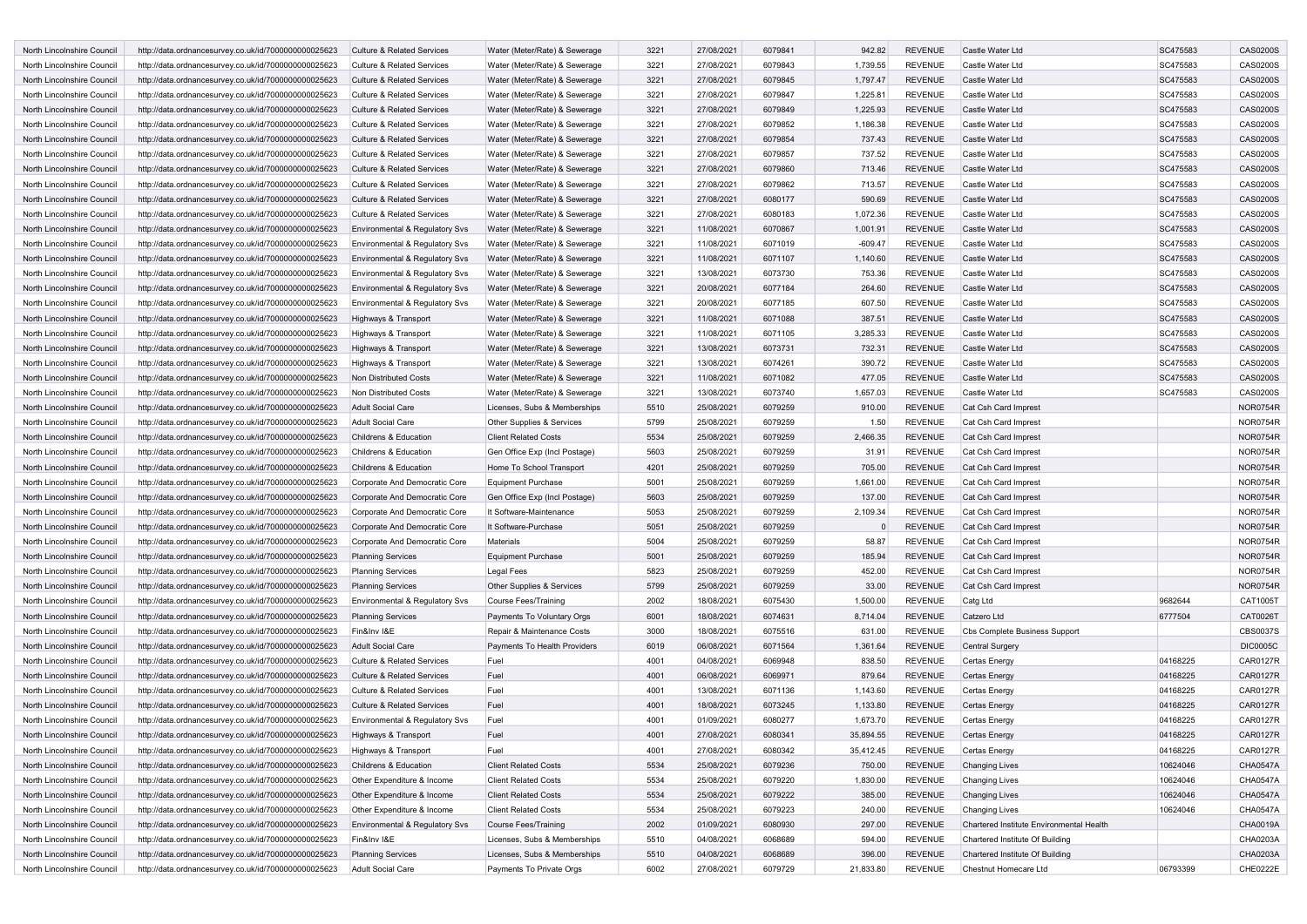| North Lincolnshire Council | http://data.ordnancesurvey.co.uk/id/7000000000025623 | <b>Adult Social Care</b>                                            | Other Supplies & Services                                  | 5799         | 27/08/2021 | 6080029            | 634.00              | <b>REVENUE</b>                   | Chevington Finance & Leasing Ltd                       | 06157103 | CHE0162E                           |
|----------------------------|------------------------------------------------------|---------------------------------------------------------------------|------------------------------------------------------------|--------------|------------|--------------------|---------------------|----------------------------------|--------------------------------------------------------|----------|------------------------------------|
| North Lincolnshire Council | http://data.ordnancesurvey.co.uk/id/7000000000025623 | Childrens & Education                                               | Payments To Private Orgs                                   | 6002         | 18/08/2021 | 6075489            | 12,917.00           | <b>REVENUE</b>                   | Children'S Links                                       | 3484661  | CHI0281I                           |
| North Lincolnshire Council | http://data.ordnancesurvey.co.uk/id/7000000000025623 | Highways & Transport                                                | It Software-Purchase                                       | 5051         | 01/09/2021 | 6077551            | 494.76              | <b>REVENUE</b>                   | Chipside Ltd                                           | 04049461 | CHI0134I                           |
| North Lincolnshire Council | http://data.ordnancesurvey.co.uk/id/7000000000025623 | Highways & Transport                                                | <b>Other Professional Fees</b>                             | 5829         | 13/08/2021 | 6073771            | 294.92              | <b>REVENUE</b>                   | Chipside Ltd                                           | 04049461 | CHI01341                           |
| North Lincolnshire Council | http://data.ordnancesurvey.co.uk/id/7000000000025623 | Childrens & Education                                               | Payments To Private Orgs                                   | 6002         | 04/08/2021 | 6069930            | 5,314.33            | <b>REVENUE</b>                   | Chrysalis Consortium                                   |          | CHR0024R                           |
| North Lincolnshire Council | http://data.ordnancesurvey.co.uk/id/7000000000025623 | <b>Adult Social Care</b>                                            | Repair & Maintenance Costs                                 | 3000         | 18/08/2021 | 6074061            | 40.68               | <b>REVENUE</b>                   | Chubb Fire & Security Ltd                              | 524469   | SHO0001O                           |
| North Lincolnshire Council | http://data.ordnancesurvey.co.uk/id/7000000000025623 | <b>Adult Social Care</b>                                            | Repair & Maintenance Costs                                 | 3000         | 18/08/2021 | 6074061            | 122.04              | <b>REVENUE</b>                   | Chubb Fire & Security Ltd                              | 524469   | SHO0001O                           |
| North Lincolnshire Council | http://data.ordnancesurvey.co.uk/id/7000000000025623 | Central Services To Public                                          | Repair & Maintenance Costs                                 | 3000         | 18/08/2021 | 6074061            |                     | <b>REVENUE</b>                   | Chubb Fire & Security Ltd                              | 524469   | SHO0001O                           |
| North Lincolnshire Council | http://data.ordnancesurvey.co.uk/id/7000000000025623 | Childrens & Education                                               | Repair & Maintenance Costs                                 | 3000         | 18/08/2021 | 6074061            | 935.64              | <b>REVENUE</b>                   | Chubb Fire & Security Ltd                              | 524469   | SHO0001O                           |
| North Lincolnshire Council | http://data.ordnancesurvey.co.uk/id/7000000000025623 | Childrens & Education                                               | Repair & Maintenance Costs                                 | 3000         | 18/08/2021 | 6074061            | 40.68               | <b>REVENUE</b>                   | Chubb Fire & Security Ltd                              | 524469   | SHO0001O                           |
| North Lincolnshire Council | http://data.ordnancesurvey.co.uk/id/7000000000025623 | Corporate And Democratic Core                                       | Repair & Maintenance Costs                                 | 3000         | 18/08/2021 | 6074061            | 596.17              | <b>REVENUE</b>                   | Chubb Fire & Security Ltd                              | 524469   | SHO0001O                           |
| North Lincolnshire Council | http://data.ordnancesurvey.co.uk/id/7000000000025623 | <b>Culture &amp; Related Services</b>                               | Repair & Maintenance Costs                                 | 3000         | 18/08/2021 | 6074061            | 1,734.44            | <b>REVENUE</b>                   | Chubb Fire & Security Ltd                              | 524469   | SHO0001O                           |
| North Lincolnshire Council | http://data.ordnancesurvey.co.uk/id/7000000000025623 | Environmental & Regulatory Svs                                      | Repair & Maintenance Costs                                 | 3000         | 18/08/2021 | 6074061            | 162.72              | <b>REVENUE</b>                   | Chubb Fire & Security Ltd                              | 524469   | SHO0001O                           |
| North Lincolnshire Council | http://data.ordnancesurvey.co.uk/id/7000000000025623 | Fin&Inv I&E                                                         | Repair & Maintenance Costs                                 | 3000         | 18/08/2021 | 6074061            | 40.68               | <b>REVENUE</b>                   | Chubb Fire & Security Ltd                              | 524469   | SHO0001O                           |
| North Lincolnshire Council | http://data.ordnancesurvey.co.uk/id/7000000000025623 | Highways & Transport                                                | Repair & Maintenance Costs                                 | 3000         | 18/08/2021 | 6074061            | 81.36               | <b>REVENUE</b>                   | Chubb Fire & Security Ltd                              | 524469   | SHO0001O                           |
| North Lincolnshire Council | http://data.ordnancesurvey.co.uk/id/7000000000025623 | Highways & Transport                                                | Repair & Maintenance Costs                                 | 3000         | 18/08/2021 | 6074061            | 40.68               | <b>REVENUE</b>                   | Chubb Fire & Security Ltd                              | 524469   | SHO0001O                           |
| North Lincolnshire Council | http://data.ordnancesurvey.co.uk/id/7000000000025623 | Non Distributed Costs                                               | Repair & Maintenance Costs                                 | 3000         | 18/08/2021 | 6074061            | 40.68               | <b>REVENUE</b>                   | Chubb Fire & Security Ltd                              | 524469   | SHO0001O                           |
| North Lincolnshire Council | http://data.ordnancesurvey.co.uk/id/7000000000025623 | Adult Social Care                                                   | Payments To Health Providers                               | 6019         | 06/08/2021 | 6071567            | 420.51              | <b>REVENUE</b>                   | Church Lane Medical Centre                             |          | CHU0022U                           |
| North Lincolnshire Council | http://data.ordnancesurvey.co.uk/id/7000000000025623 | Environmental & Regulatory Svs                                      | <b>Course Fees/Training</b>                                | 2002         | 01/09/2021 | 6080929            | 975.00              | <b>REVENUE</b>                   | CIEH                                                   |          | CHA0276A                           |
| North Lincolnshire Council | http://data.ordnancesurvey.co.uk/id/7000000000025623 | Environmental & Regulatory Svs                                      | <b>Course Fees/Training</b>                                | 2002         | 01/09/2021 | 6080931            | 497.00              | <b>REVENUE</b>                   | CIEH                                                   |          | CHA0276A                           |
| North Lincolnshire Council | http://data.ordnancesurvey.co.uk/id/7000000000025623 | Corporate And Democratic Core                                       | <b>Course Fees/Training</b>                                | 2002         | 01/09/2021 | 6079953            | 2,000.00            | <b>REVENUE</b>                   | Cipfa Business Ltd                                     | 2376684  | CIP0003P                           |
| North Lincolnshire Council | http://data.ordnancesurvey.co.uk/id/7000000000025623 | Childrens & Education                                               | <b>Other Premises Costs</b>                                | 3390         | 30/06/2021 | 6079952            | $-204.99$           | <b>REVENUE</b>                   | Citron Hygiene Ltd                                     | 3056469  | <b>CAN0001N</b>                    |
| North Lincolnshire Council | http://data.ordnancesurvey.co.uk/id/7000000000025623 | <b>Culture &amp; Related Services</b>                               | <b>Other Premises Costs</b>                                | 3390         | 30/06/2021 | 6079952            | $-875.41$           | <b>REVENUE</b>                   | Citron Hygiene Ltd                                     | 3056469  | CAN0001N                           |
| North Lincolnshire Council |                                                      | <b>Culture &amp; Related Services</b>                               | <b>Other Premises Costs</b>                                | 3390         |            | 6071912            |                     | <b>REVENUE</b>                   |                                                        |          | <b>CAN0001N</b>                    |
| North Lincolnshire Council | http://data.ordnancesurvey.co.uk/id/7000000000025623 |                                                                     |                                                            | 3390         | 11/08/2021 | 6071970            | 402.62<br>$-858.50$ |                                  | Citron Hygiene Ltd                                     | 3056469  | <b>CAN0001N</b>                    |
| North Lincolnshire Council | http://data.ordnancesurvey.co.uk/id/7000000000025623 | Culture & Related Services<br><b>Culture &amp; Related Services</b> | <b>Other Premises Costs</b><br><b>Other Premises Costs</b> |              | 11/08/2021 |                    |                     | <b>REVENUE</b>                   | Citron Hygiene Ltd                                     | 3056469  | <b>CAN0001N</b>                    |
|                            | http://data.ordnancesurvey.co.uk/id/7000000000025623 |                                                                     |                                                            | 3390<br>6019 | 11/08/2021 | 6072904            | $-210.42$           | <b>REVENUE</b>                   | Citron Hygiene Ltd<br>City Health Care Partnership Cic | 3056469  |                                    |
| North Lincolnshire Council | http://data.ordnancesurvey.co.uk/id/7000000000025623 | <b>Adult Social Care</b>                                            | Payments To Health Providers                               |              | 04/08/2021 | 6069736            | 1,573.00            | <b>REVENUE</b>                   | Civica Uk Limited                                      |          | <b>HUL0022L</b>                    |
| North Lincolnshire Council | http://data.ordnancesurvey.co.uk/id/7000000000025623 | Fin&Inv I&E                                                         | It Software-Maintenance                                    | 5053         | 11/08/2021 | 6073020            | 2,575.00            | <b>REVENUE</b>                   |                                                        | 1628868  | CIV0093V                           |
| North Lincolnshire Council | http://data.ordnancesurvey.co.uk/id/7000000000025623 | Childrens & Education                                               | It Software-Maintenance                                    | 5053         | 04/08/2021 | 6069784<br>6080934 | 8,282.22            | <b>REVENUE</b><br><b>REVENUE</b> | Civica Uk Ltd                                          | 1628868  | <b>CIV0010V</b><br><b>CIV0010V</b> |
| North Lincolnshire Council | http://data.ordnancesurvey.co.uk/id/7000000000025623 | Corporate And Democratic Core                                       | It Hardware-Maintenance                                    | 5052         | 01/09/2021 |                    | 705.00              |                                  | Civica Uk Ltd                                          | 1628868  |                                    |
| North Lincolnshire Council | http://data.ordnancesurvey.co.uk/id/7000000000025623 | Childrens & Education                                               | Payments To Private Orgs                                   | 6002         | 25/08/2021 | 6079038            | 661.50              | <b>REVENUE</b>                   | Claire'S Childcare                                     |          | <b>CLA0117A</b>                    |
| North Lincolnshire Council | http://data.ordnancesurvey.co.uk/id/7000000000025623 | <b>Housing Services</b>                                             | Other Supplies & Services                                  | 5799         | 06/08/2021 | 6071534            | 1,404.00            | <b>REVENUE</b>                   | Clamart Ltd                                            |          | <b>CLA0599A</b>                    |
| North Lincolnshire Council | http://data.ordnancesurvey.co.uk/id/7000000000025623 | <b>Housing Services</b>                                             | Other Supplies & Services                                  | 5799         | 27/08/2021 | 6079289            | 450.00              | <b>REVENUE</b>                   | <b>Clamart Ltd</b>                                     |          | <b>CLA0599A</b>                    |
| North Lincolnshire Council | http://data.ordnancesurvey.co.uk/id/7000000000025623 | <b>Housing Services</b>                                             | Other Supplies & Services                                  | 5799         | 27/08/2021 | 6079291            | 700.00              | <b>REVENUE</b>                   | Clamart Ltd                                            |          | <b>CLA0599A</b>                    |
| North Lincolnshire Council | http://data.ordnancesurvey.co.uk/id/7000000000025623 | <b>Housing Services</b>                                             | Other Supplies & Services                                  | 5799         | 27/08/2021 | 6079293            | 625.00              | <b>REVENUE</b>                   | <b>Clamart Ltd</b>                                     |          | <b>CLA0599A</b>                    |
| North Lincolnshire Council | http://data.ordnancesurvey.co.uk/id/7000000000025623 | <b>Housing Services</b>                                             | Other Supplies & Services                                  | 5799         | 01/09/2021 | 6079292            | 837.00              | <b>REVENUE</b>                   | Clamart Ltd                                            |          | <b>CLA0599A</b>                    |
| North Lincolnshire Council | http://data.ordnancesurvey.co.uk/id/7000000000025623 | <b>Housing Services</b>                                             | Other Supplies & Services                                  | 5799         | 01/09/2021 | 6079292            |                     | <b>REVENUE</b>                   | <b>Clamart Ltd</b>                                     |          | <b>CLA0599A</b>                    |
| North Lincolnshire Council | http://data.ordnancesurvey.co.uk/id/7000000000025623 | Childrens & Education                                               | Payments To Private Orgs                                   | 6002         | 25/08/2021 | 6079039            | 632.10              | <b>REVENUE</b>                   | Clare Drayton                                          |          | <b>CLA0636A</b>                    |
| North Lincolnshire Council | http://data.ordnancesurvey.co.uk/id/7000000000025623 | Childrens & Education                                               | It Software-Maintenance                                    | 5053         | 06/08/2021 | 6071355            | 4,150.00            | <b>REVENUE</b>                   | Clear Skies Software Ltd                               | 3943189  | SHE0018E                           |
| North Lincolnshire Council | http://data.ordnancesurvey.co.uk/id/7000000000025623 | Highways & Transport                                                | Other Supplies & Services                                  | 5799         | 06/08/2021 | 6071110            | 4,994.00            | <b>REVENUE</b>                   | Clearway Environmental Services Ltd                    | 01609587 | <b>CLE0018E</b>                    |
| North Lincolnshire Council | http://data.ordnancesurvey.co.uk/id/7000000000025623 | Highways & Transport                                                | Other Supplies & Services                                  | 5799         | 25/08/2021 | 6069905            | 5,260.80            | <b>REVENUE</b>                   | Clearway Environmental Services Ltd                    | 01609587 | <b>CLE0018E</b>                    |
| North Lincolnshire Council | http://data.ordnancesurvey.co.uk/id/7000000000025623 | Highways & Transport                                                | Other Supplies & Services                                  | 5799         | 25/08/2021 | 6073042            | 3,504.00            | <b>REVENUE</b>                   | Clearway Environmental Services Ltd                    | 01609587 | <b>CLE0018E</b>                    |
| North Lincolnshire Council | http://data.ordnancesurvey.co.uk/id/7000000000025623 | Highways & Transport                                                | Other Supplies & Services                                  | 5799         | 25/08/2021 | 6073665            | 2,350.00            | <b>REVENUE</b>                   | Clearway Environmental Services Ltd                    | 01609587 | <b>CLE0018E</b>                    |
| North Lincolnshire Council | http://data.ordnancesurvey.co.uk/id/7000000000025623 | Childrens & Education                                               | Other Supplies & Services                                  | 5799         | 13/08/2021 | 6073983            | 800.00              | <b>REVENUE</b>                   | Click Cms Ltd                                          | 12785486 | CLI0174                            |
| North Lincolnshire Council | http://data.ordnancesurvey.co.uk/id/7000000000025623 | <b>Adult Social Care</b>                                            | <b>Client Transport Costs</b>                              | 6092         | 18/08/2021 | 6074646            | 699.40              | <b>REVENUE</b>                   | <b>Click Travel Limited</b>                            | 03770815 | <b>CLI0015I</b>                    |
| North Lincolnshire Council | http://data.ordnancesurvey.co.uk/id/7000000000025623 | Adult Social Care                                                   | Rail & Other Fares                                         | 4121         | 18/08/2021 | 6074646            | 240.90              | <b>REVENUE</b>                   | <b>Click Travel Limited</b>                            | 03770815 | CLI0015I                           |
| North Lincolnshire Council | http://data.ordnancesurvey.co.uk/id/7000000000025623 | Childrens & Education                                               | <b>Client Transport Costs</b>                              | 6092         | 18/08/2021 | 6074646            | 274.70              | <b>REVENUE</b>                   | <b>Click Travel Limited</b>                            | 03770815 | CLI0015I                           |
| North Lincolnshire Council | http://data.ordnancesurvey.co.uk/id/7000000000025623 | Corporate And Democratic Core                                       | Rail & Other Fares                                         | 4121         | 18/08/2021 | 6074646            | 35.80               | <b>REVENUE</b>                   | <b>Click Travel Limited</b>                            | 03770815 | CLI0015I                           |
| North Lincolnshire Council | http://data.ordnancesurvey.co.uk/id/7000000000025623 | <b>Culture &amp; Related Services</b>                               | Other Professional Fees                                    | 5829         | 18/08/2021 | 6074646            | 308.58              | <b>REVENUE</b>                   | <b>Click Travel Limited</b>                            | 03770815 | <b>CLI0015I</b>                    |
| North Lincolnshire Council | http://data.ordnancesurvey.co.uk/id/7000000000025623 | Adult Social Care                                                   | Payments To Private Orgs                                   | 6002         | 04/08/2021 | 6069068            | 262.50              | <b>REVENUE</b>                   | Cloverleaf Advocacy 2000 Ltd                           | 3790911  | CLO0101O                           |
| North Lincolnshire Council | http://data.ordnancesurvey.co.uk/id/7000000000025623 | Adult Social Care                                                   | Payments To Private Orgs                                   | 6002         | 04/08/2021 | 6069069            | 297.50              | <b>REVENUE</b>                   | Cloverleaf Advocacy 2000 Ltd                           | 3790911  | CLO0101O                           |
| North Lincolnshire Council | http://data.ordnancesurvey.co.uk/id/7000000000025623 | Adult Social Care                                                   | Payments To Private Orgs                                   | 6002         | 04/08/2021 | 6069757            | 265.63              | <b>REVENUE</b>                   | Cloverleaf Advocacy 2000 Ltd                           | 3790911  | CLO0101O                           |
| North Lincolnshire Council | http://data.ordnancesurvey.co.uk/id/7000000000025623 | Adult Social Care                                                   | Payments To Private Orgs                                   | 6002         | 04/08/2021 | 6069758            | 757.78              | <b>REVENUE</b>                   | Cloverleaf Advocacy 2000 Ltd                           | 3790911  | CLO0101O                           |
| North Lincolnshire Council | http://data.ordnancesurvey.co.uk/id/7000000000025623 | Adult Social Care                                                   | Payments To Private Orgs                                   | 6002         | 04/08/2021 | 6069908            | 13,704.00           | <b>REVENUE</b>                   | Cloverleaf Advocacy 2000 Ltd                           | 3790911  | CLO0101O                           |
| North Lincolnshire Council | http://data.ordnancesurvey.co.uk/id/7000000000025623 | Highways & Transport                                                | Materials                                                  | 5004         | 18/08/2021 | 6075990            | 443.43              | <b>REVENUE</b>                   | <b>Clugston Distribution Services Ltd</b>              | 5517733  | <b>CLU0013U</b>                    |
| North Lincolnshire Council | http://data.ordnancesurvey.co.uk/id/7000000000025623 | Highways & Transport                                                | Materials                                                  | 5004         | 18/08/2021 | 6075993            | 384.80              | REVENUE                          | <b>Clugston Distribution Services Ltd</b>              | 5517733  | <b>CLU0013U</b>                    |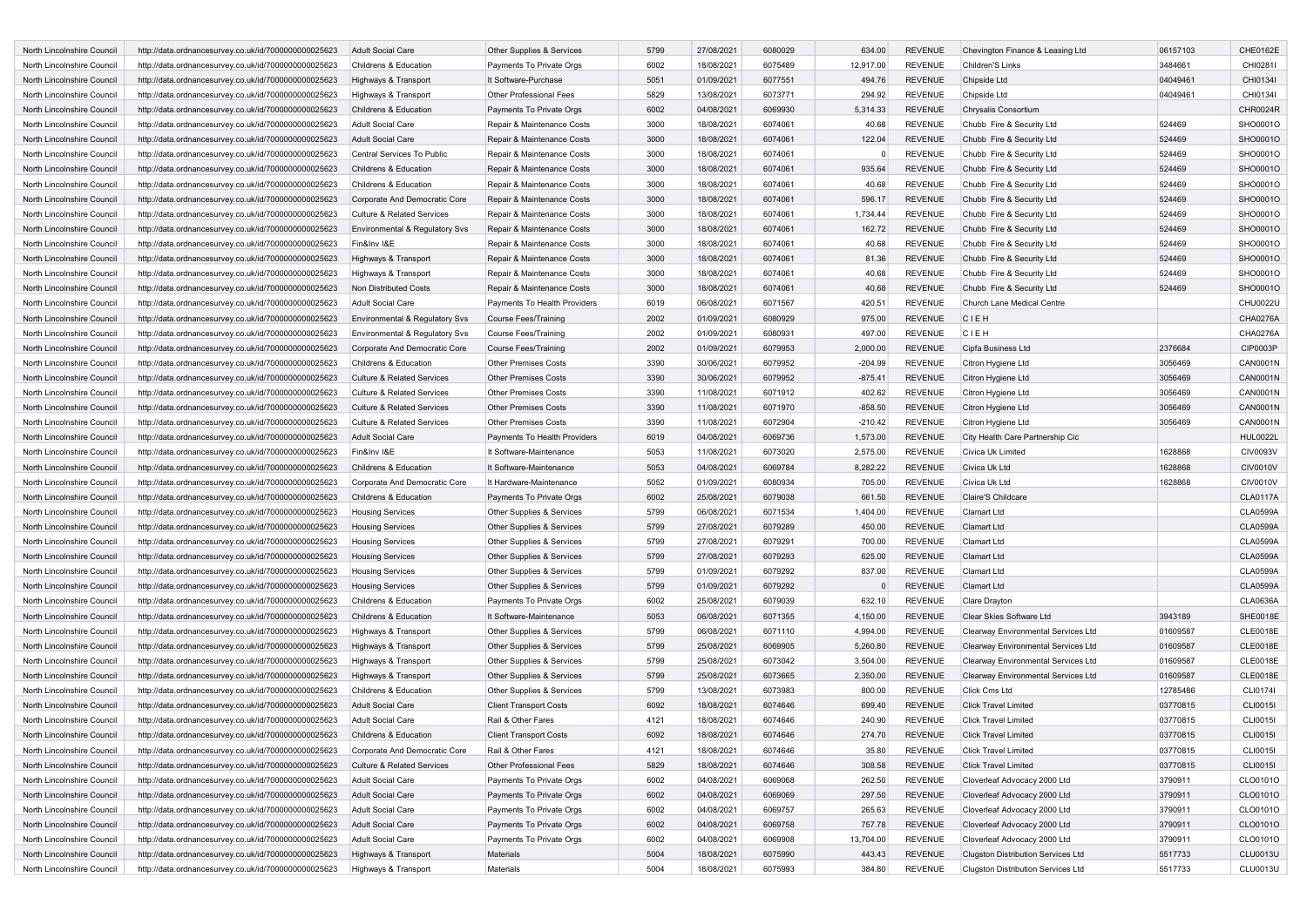| North Lincolnshire Council | http://data.ordnancesurvey.co.uk/id/7000000000025623 | <b>Environmental &amp; Regulatory Svs</b> | Vehicle Hire                 | 4101         | 06/08/2021 | 6071169 | 3,520.00  | <b>REVENUE</b>                   | Cms Hire Ltd                         | 04633375 | CO000730             |
|----------------------------|------------------------------------------------------|-------------------------------------------|------------------------------|--------------|------------|---------|-----------|----------------------------------|--------------------------------------|----------|----------------------|
| North Lincolnshire Council | http://data.ordnancesurvey.co.uk/id/7000000000025623 | Environmental & Regulatory Svs            | Vehicle Hire                 | 4101         | 18/08/2021 | 6075995 | 3,520.00  | <b>REVENUE</b>                   | Cms Hire Ltd                         | 04633375 | CO000730             |
| North Lincolnshire Council | http://data.ordnancesurvey.co.uk/id/7000000000025623 | <b>Adult Social Care</b>                  | Pay - Agency                 | 0131         | 04/08/2021 | 6069145 | 21,512.50 | <b>REVENUE</b>                   | Comensura Ltd                        | 04085767 | COM0313M             |
| North Lincolnshire Council | http://data.ordnancesurvey.co.uk/id/7000000000025623 | <b>Adult Social Care</b>                  | Pay - Agency                 | 0131         | 04/08/2021 | 6069145 | 5,466.13  | <b>REVENUE</b>                   | Comensura Ltd                        | 04085767 | COM0313M             |
| North Lincolnshire Council | http://data.ordnancesurvey.co.uk/id/7000000000025623 | <b>Adult Social Care</b>                  | Pay - Agency                 | 0131         | 06/08/2021 | 6071439 | 26,844.75 | <b>REVENUE</b>                   | Comensura Ltd                        | 04085767 | COM0313M             |
| North Lincolnshire Council | http://data.ordnancesurvey.co.uk/id/7000000000025623 | <b>Adult Social Care</b>                  | Pay - Agency                 | 0131         | 06/08/2021 | 6071439 | 2,882.23  | <b>REVENUE</b>                   | Comensura Ltd                        | 04085767 | COM0313M             |
| North Lincolnshire Council | http://data.ordnancesurvey.co.uk/id/7000000000025623 | Adult Social Care                         | Pay - Agency                 | 0131         | 13/08/2021 | 6073954 | 18,520.42 | <b>REVENUE</b>                   | Comensura Ltd                        | 04085767 | COM0313M             |
| North Lincolnshire Council | http://data.ordnancesurvey.co.uk/id/7000000000025623 | <b>Adult Social Care</b>                  | Pay - Agency                 | 0131         | 13/08/2021 | 6073954 | 4,283.55  | <b>REVENUE</b>                   | Comensura Ltd                        | 04085767 | COM0313M             |
| North Lincolnshire Council | http://data.ordnancesurvey.co.uk/id/7000000000025623 | <b>Adult Social Care</b>                  | Pay - Agency                 | 0131         | 20/08/2021 | 6077618 | 18,969.80 | <b>REVENUE</b>                   | Comensura Ltd                        | 04085767 | COM0313M             |
| North Lincolnshire Council | http://data.ordnancesurvey.co.uk/id/7000000000025623 | <b>Adult Social Care</b>                  | Pay - Agency                 | 0131         | 20/08/2021 | 6077618 | 7,269.58  | <b>REVENUE</b>                   | Comensura Ltd                        | 04085767 | COM0313M             |
| North Lincolnshire Council | http://data.ordnancesurvey.co.uk/id/7000000000025623 | <b>Adult Social Care</b>                  | Pay - Agency                 | 0131         | 27/08/2021 | 6079707 | 12,998.65 | <b>REVENUE</b>                   | Comensura Ltd                        | 04085767 | COM0313M             |
| North Lincolnshire Council | http://data.ordnancesurvey.co.uk/id/7000000000025623 | <b>Adult Social Care</b>                  | Pay - Agency                 | 0131         | 27/08/2021 | 6079707 | 4,289.40  | <b>REVENUE</b>                   | Comensura Ltd                        | 04085767 | COM0313M             |
| North Lincolnshire Council | http://data.ordnancesurvey.co.uk/id/7000000000025623 | Childrens & Education                     | Pay - Agency                 | 0131         | 04/08/2021 | 6069145 | 1,311.28  | <b>REVENUE</b>                   | Comensura Ltd                        | 04085767 | COM0313M             |
| North Lincolnshire Council | http://data.ordnancesurvey.co.uk/id/7000000000025623 | Childrens & Education                     | Pay - Agency                 | 0131         | 04/08/2021 | 6069145 | 488.40    | <b>REVENUE</b>                   | Comensura Ltd                        | 04085767 | COM0313M             |
| North Lincolnshire Council | http://data.ordnancesurvey.co.uk/id/7000000000025623 | Childrens & Education                     | Pay - Agency                 | 0131         | 06/08/2021 | 6071439 | 912.92    | <b>REVENUE</b>                   | Comensura Ltd                        | 04085767 | COM0313M             |
| North Lincolnshire Council | http://data.ordnancesurvey.co.uk/id/7000000000025623 | Childrens & Education                     | Pay - Agency                 | 0131         | 13/08/2021 | 6073954 | 2,120.38  | <b>REVENUE</b>                   | Comensura Ltd                        | 04085767 | COM0313M             |
| North Lincolnshire Council | http://data.ordnancesurvey.co.uk/id/7000000000025623 | Childrens & Education                     | Pay - Agency                 | 0131         | 13/08/2021 | 6073954 | 528.00    | <b>REVENUE</b>                   | Comensura Ltd                        | 04085767 | COM0313M             |
| North Lincolnshire Council | http://data.ordnancesurvey.co.uk/id/7000000000025623 | Childrens & Education                     | Pay - Agency                 | 0131         | 20/08/2021 | 6077618 | 2,169.14  | <b>REVENUE</b>                   | Comensura Ltd                        | 04085767 | COM0313M             |
| North Lincolnshire Council | http://data.ordnancesurvey.co.uk/id/7000000000025623 | Childrens & Education                     | Pay - Agency                 | 0131         | 20/08/2021 | 6077618 | 528.00    | <b>REVENUE</b>                   | Comensura Ltd                        | 04085767 | COM0313M             |
| North Lincolnshire Council | http://data.ordnancesurvey.co.uk/id/7000000000025623 | Childrens & Education                     | Pay - Agency                 | 0131         | 27/08/2021 | 6079707 | 976.80    | <b>REVENUE</b>                   | Comensura Ltd                        | 04085767 | COM0313M             |
| North Lincolnshire Council | http://data.ordnancesurvey.co.uk/id/7000000000025623 | Childrens & Education                     | Pay - Agency                 | 0131         | 27/08/2021 | 6079707 | 761.16    | <b>REVENUE</b>                   | Comensura Ltd                        | 04085767 | COM0313M             |
| North Lincolnshire Council | http://data.ordnancesurvey.co.uk/id/7000000000025623 | Corporate And Democratic Core             |                              | 0131         | 04/08/2021 | 6069145 | 7,916.49  | <b>REVENUE</b>                   | Comensura Ltd                        | 04085767 | COM0313M             |
| North Lincolnshire Council |                                                      |                                           | Pay - Agency                 | 0131         | 06/08/2021 | 6071439 |           | <b>REVENUE</b>                   | Comensura Ltd                        | 04085767 | COM0313M             |
|                            | http://data.ordnancesurvey.co.uk/id/7000000000025623 | Corporate And Democratic Core             | Pay - Agency                 | 0131         |            |         | 5,738.38  |                                  |                                      |          | COM0313M             |
| North Lincolnshire Council | http://data.ordnancesurvey.co.uk/id/7000000000025623 | Corporate And Democratic Core             | Pay - Agency                 | 0131         | 13/08/2021 | 6073954 | 4,396.04  | <b>REVENUE</b><br><b>REVENUE</b> | Comensura Ltd<br>Comensura Ltd       | 04085767 | COM0313M             |
| North Lincolnshire Council | http://data.ordnancesurvey.co.uk/id/7000000000025623 | Corporate And Democratic Core             | Pay - Agency                 |              | 20/08/2021 | 6077618 | 2,519.73  |                                  |                                      | 04085767 |                      |
| North Lincolnshire Council | http://data.ordnancesurvey.co.uk/id/7000000000025623 | Corporate And Democratic Core             | Pay - Agency                 | 0131<br>0131 | 27/08/2021 | 6079707 | 5,894.54  | <b>REVENUE</b>                   | Comensura Ltd                        | 04085767 | COM0313M<br>COM0313M |
| North Lincolnshire Council | http://data.ordnancesurvey.co.uk/id/7000000000025623 | Environmental & Regulatory Svs            | Pay - Agency                 |              | 04/08/2021 | 6069145 | 4,524.66  | <b>REVENUE</b>                   | Comensura Ltd                        | 04085767 |                      |
| North Lincolnshire Council | http://data.ordnancesurvey.co.uk/id/7000000000025623 | Environmental & Regulatory Svs            | Pay - Agency                 | 0131         | 04/08/2021 | 6069145 | 2,808.84  | <b>REVENUE</b>                   | Comensura Ltd                        | 04085767 | COM0313M             |
| North Lincolnshire Council | http://data.ordnancesurvey.co.uk/id/7000000000025623 | Environmental & Regulatory Svs            | Pay - Agency                 | 0131         | 06/08/2021 | 6071439 | 1,891.50  | <b>REVENUE</b>                   | Comensura Ltd                        | 04085767 | COM0313M             |
| North Lincolnshire Council | http://data.ordnancesurvey.co.uk/id/7000000000025623 | Environmental & Regulatory Svs            | Pay - Agency                 | 0131         | 06/08/2021 | 6071439 | 4,980.42  | <b>REVENUE</b>                   | Comensura Ltd                        | 04085767 | COM0313M             |
| North Lincolnshire Council | http://data.ordnancesurvey.co.uk/id/7000000000025623 | Environmental & Regulatory Svs            | Pay - Agency                 | 0131         | 13/08/2021 | 6073954 | 4,296.78  | <b>REVENUE</b>                   | Comensura Ltd                        | 04085767 | COM0313M             |
| North Lincolnshire Council | http://data.ordnancesurvey.co.uk/id/7000000000025623 | Environmental & Regulatory Svs            | Pay - Agency                 | 0131         | 20/08/2021 | 6077618 | 6,220.77  | <b>REVENUE</b>                   | Comensura Ltd                        | 04085767 | COM0313M             |
| North Lincolnshire Council | http://data.ordnancesurvey.co.uk/id/7000000000025623 | Environmental & Regulatory Svs            | Pay - Agency                 | 0131         | 20/08/2021 | 6077618 | 3,743.64  | <b>REVENUE</b>                   | Comensura Ltd                        | 04085767 | COM0313M             |
| North Lincolnshire Council | http://data.ordnancesurvey.co.uk/id/7000000000025623 | Environmental & Regulatory Svs            | Pay - Agency                 | 0131         | 27/08/2021 | 6079707 | 4,519.62  | <b>REVENUE</b>                   | Comensura Ltd                        | 04085767 | COM0313M             |
| North Lincolnshire Council | http://data.ordnancesurvey.co.uk/id/7000000000025623 | Environmental & Regulatory Svs            | Pay - Agency                 | 0131         | 27/08/2021 | 6079707 | 1,989.00  | <b>REVENUE</b>                   | Comensura Ltd                        | 04085767 | COM0313M             |
| North Lincolnshire Council | http://data.ordnancesurvey.co.uk/id/7000000000025623 | Public Health                             | Pay - Agency                 | 0131         | 04/08/2021 | 6069145 | 458.10    | <b>REVENUE</b>                   | Comensura Ltd                        | 04085767 | COM0313M             |
| North Lincolnshire Council | http://data.ordnancesurvey.co.uk/id/7000000000025623 | <b>Public Health</b>                      | Pay - Agency                 | 0131         | 06/08/2021 | 6071439 | 18,705.41 | <b>REVENUE</b>                   | Comensura Ltd                        | 04085767 | COM0313M             |
| North Lincolnshire Council | http://data.ordnancesurvey.co.uk/id/7000000000025623 | Public Health                             | Pay - Agency                 | 0131         | 20/08/2021 | 6077618 | 5,047.94  | <b>REVENUE</b>                   | Comensura Ltd                        | 04085767 | COM0313M             |
| North Lincolnshire Council | http://data.ordnancesurvey.co.uk/id/7000000000025623 | <b>Public Health</b>                      | Pay - Agency                 | 0131         | 27/08/2021 | 6079707 | 2,696.79  | <b>REVENUE</b>                   | Comensura Ltd                        | 04085767 | COM0313M             |
| North Lincolnshire Council | http://data.ordnancesurvey.co.uk/id/7000000000025623 | Central Services To Public                | <b>Equipment Purchase</b>    | 5001         | 20/08/2021 | 6077754 | 1,550.00  | <b>REVENUE</b>                   | Complete Busness Solutions Group Ltd | 3045607  | AQU0001U             |
| North Lincolnshire Council | http://data.ordnancesurvey.co.uk/id/7000000000025623 | Childrens & Education                     | <b>Equipment Purchase</b>    | 5001         | 18/08/2021 | 6074739 | 249.50    | <b>REVENUE</b>                   | Complete Busness Solutions Group Ltd | 3045607  | AQU0001U             |
| North Lincolnshire Council | http://data.ordnancesurvey.co.uk/id/7000000000025623 | Corporate And Democratic Core             | <b>Equipment Purchase</b>    | 5001         | 20/08/2021 | 6077756 | 13,972.00 | <b>REVENUE</b>                   | Complete Busness Solutions Group Ltd | 3045607  | AQU0001U             |
| North Lincolnshire Council | http://data.ordnancesurvey.co.uk/id/7000000000025623 | Corporate And Democratic Core             | Other Supplies & Services    | 5799         | 18/08/2021 | 6075911 | 1,550.00  | <b>REVENUE</b>                   | Complete Busness Solutions Group Ltd | 3045607  | AQU0001U             |
| North Lincolnshire Council | http://data.ordnancesurvey.co.uk/id/7000000000025623 | <b>Culture &amp; Related Services</b>     | <b>Equipment Purchase</b>    | 5001         | 27/08/2021 | 6079915 | 1,334.75  | <b>REVENUE</b>                   | Complete Busness Solutions Group Ltd | 3045607  | AQU0001U             |
| North Lincolnshire Council | http://data.ordnancesurvey.co.uk/id/7000000000025623 | Environmental & Regulatory Svs            | Materials                    | 5004         | 18/08/2021 | 6074740 | 593.60    | <b>REVENUE</b>                   | Complete Busness Solutions Group Ltd | 3045607  | AQU0001U             |
| North Lincolnshire Council | http://data.ordnancesurvey.co.uk/id/7000000000025623 | Childrens & Education                     | Payments To Private Orgs     | 6002         | 25/08/2021 | 6079040 | 33,544.48 | <b>REVENUE</b>                   | Coneygarth Farm Day Nursery          |          | CON0013N             |
| North Lincolnshire Council | http://data.ordnancesurvey.co.uk/id/7000000000025623 | Childrens & Education                     | Licenses, Subs & Memberships | 5510         | 25/08/2021 | 6078823 | 511.50    | <b>REVENUE</b>                   | Copyright Licensing Agency Ltd       | 01690026 | COP0035P             |
| North Lincolnshire Council | http://data.ordnancesurvey.co.uk/id/7000000000025623 | Childrens & Education                     | <b>Client Related Costs</b>  | 5534         | 20/08/2021 | 6077588 | 225.00    | <b>REVENUE</b>                   | Corambaaf                            | 09697712 | COR0183R             |
| North Lincolnshire Council | http://data.ordnancesurvey.co.uk/id/7000000000025623 | <b>Adult Social Care</b>                  | Gas                          | 3101         | 11/08/2021 | 6072290 | 323.38    | <b>REVENUE</b>                   | Corona Energy Retail 4 Ltd           | 2798334  | <b>COR0300R</b>      |
| North Lincolnshire Council | http://data.ordnancesurvey.co.uk/id/7000000000025623 | Adult Social Care                         | Gas                          | 3101         | 11/08/2021 | 6072300 | 474.46    | REVENUE                          | Corona Energy Retail 4 Ltd           | 2798334  | COR0300R             |
| North Lincolnshire Council | http://data.ordnancesurvey.co.uk/id/7000000000025623 | <b>Adult Social Care</b>                  | Gas                          | 3101         | 11/08/2021 | 6072314 | 314.12    | <b>REVENUE</b>                   | Corona Energy Retail 4 Ltd           | 2798334  | <b>COR0300R</b>      |
| North Lincolnshire Council | http://data.ordnancesurvey.co.uk/id/7000000000025623 | Childrens & Education                     | Gas                          | 3101         | 11/08/2021 | 6072230 | 311.60    | <b>REVENUE</b>                   | Corona Energy Retail 4 Ltd           | 2798334  | COR0300R             |
| North Lincolnshire Council | http://data.ordnancesurvey.co.uk/id/7000000000025623 | Corporate And Democratic Core             | Gas                          | 3101         | 11/08/2021 | 6072236 | 275.64    | <b>REVENUE</b>                   | Corona Energy Retail 4 Ltd           | 2798334  | <b>COR0300R</b>      |
| North Lincolnshire Council | http://data.ordnancesurvey.co.uk/id/7000000000025623 | Corporate And Democratic Core             | Gas                          | 3101         | 11/08/2021 | 6072273 | 788.22    | <b>REVENUE</b>                   | Corona Energy Retail 4 Ltd           | 2798334  | COR0300R             |
| North Lincolnshire Council | http://data.ordnancesurvey.co.uk/id/7000000000025623 | <b>Culture &amp; Related Services</b>     | Gas                          | 3101         | 11/08/2021 | 6072247 | 1,184.28  | <b>REVENUE</b>                   | Corona Energy Retail 4 Ltd           | 2798334  | <b>COR0300R</b>      |
| North Lincolnshire Council | http://data.ordnancesurvey.co.uk/id/7000000000025623 | Culture & Related Services                | Gas                          | 3101         | 11/08/2021 | 6072264 | 747.39    | REVENUE                          | Corona Energy Retail 4 Ltd           | 2798334  | COR0300R             |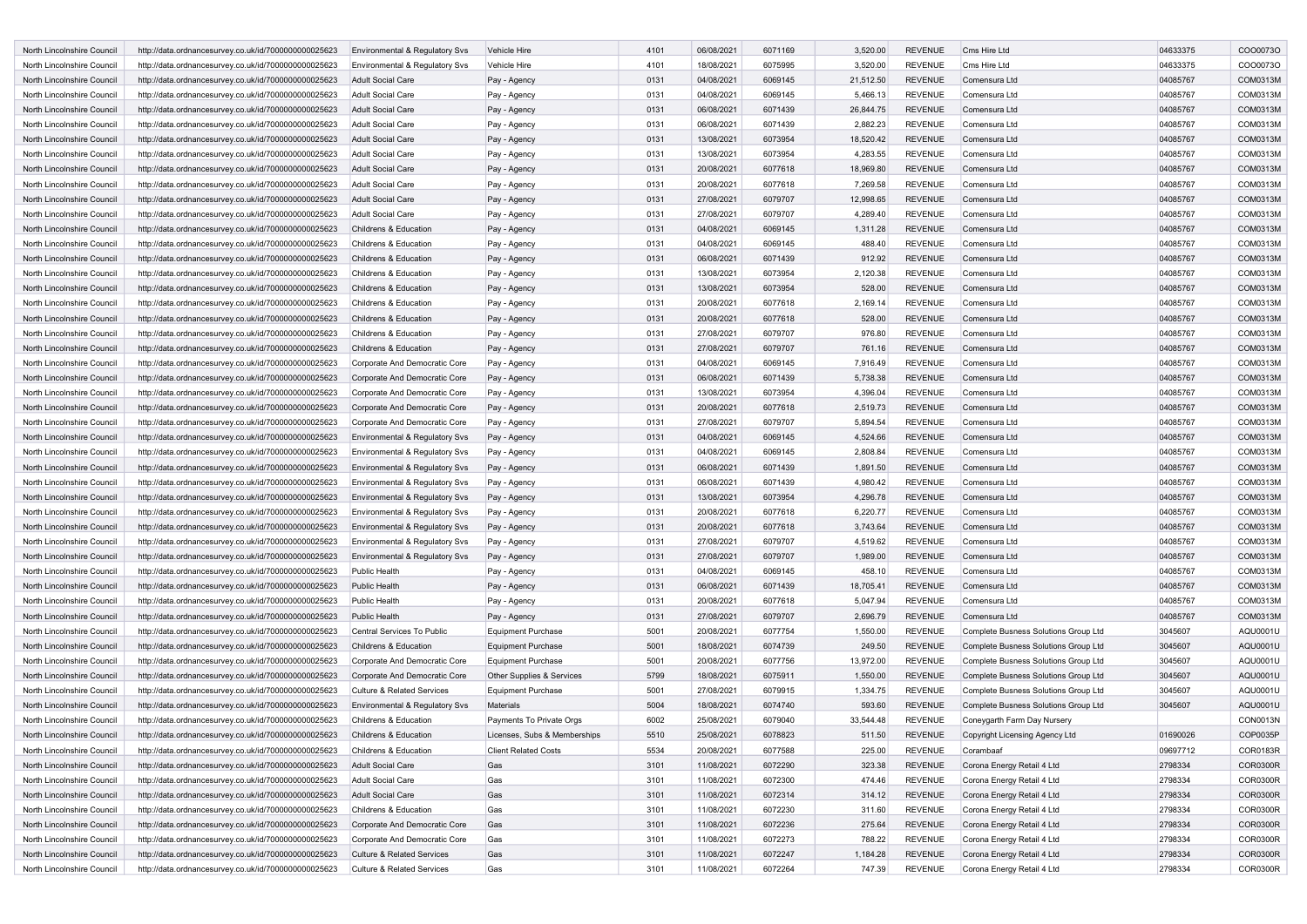| North Lincolnshire Council                               | http://data.ordnancesurvey.co.uk/id/7000000000025623                                                         | <b>Culture &amp; Related Services</b>        | Gas                            | 3101         | 11/08/2021               | 6072270            | 277.56               | <b>REVENUE</b>            | Corona Energy Retail 4 Ltd                | 2798334  | <b>COR0300R</b>             |
|----------------------------------------------------------|--------------------------------------------------------------------------------------------------------------|----------------------------------------------|--------------------------------|--------------|--------------------------|--------------------|----------------------|---------------------------|-------------------------------------------|----------|-----------------------------|
| North Lincolnshire Council                               | http://data.ordnancesurvey.co.uk/id/7000000000025623                                                         | Culture & Related Services                   | Gas                            | 3101         | 11/08/2021               | 6072305            | 334.00               | <b>REVENUE</b>            | Corona Energy Retail 4 Ltd                | 2798334  | <b>COR0300R</b>             |
| North Lincolnshire Council                               | http://data.ordnancesurvey.co.uk/id/7000000000025623                                                         | <b>Culture &amp; Related Services</b>        | Gas                            | 3101         | 11/08/2021               | 6072319            | 986.54               | <b>REVENUE</b>            | Corona Energy Retail 4 Ltd                | 2798334  | <b>COR0300R</b>             |
| North Lincolnshire Council                               | http://data.ordnancesurvey.co.uk/id/7000000000025623                                                         | Environmental & Regulatory Svs               | Gas                            | 3101         | 11/08/2021               | 6072321            | 1,943.87             | <b>REVENUE</b>            | Corona Energy Retail 4 Ltd                | 2798334  | <b>COR0300R</b>             |
| North Lincolnshire Council                               | http://data.ordnancesurvey.co.uk/id/7000000000025623                                                         | Non Distributed Costs                        | Gas                            | 3101         | 11/08/2021               | 6072307            | 349.86               | <b>REVENUE</b>            | Corona Energy Retail 4 Ltd                | 2798334  | <b>COR0300R</b>             |
| North Lincolnshire Council                               | http://data.ordnancesurvey.co.uk/id/7000000000025623                                                         | Non Distributed Costs                        | Gas                            | 3101         | 13/08/2021               | 6074257            | 233.34               | <b>REVENUE</b>            | Corona Energy Retail 4 Ltd                | 2798334  | <b>COR0300R</b>             |
| North Lincolnshire Council                               | http://data.ordnancesurvey.co.uk/id/7000000000025623                                                         | <b>Planning Services</b>                     | Other Supplies & Services      | 5799         | 06/08/2021               | 6071377            | 656.00               | <b>REVENUE</b>            | Cosgrove Cafe Ltd                         | 11507983 | COS0037S                    |
| North Lincolnshire Council                               | http://data.ordnancesurvey.co.uk/id/7000000000025623                                                         | <b>Planning Services</b>                     | Other Supplies & Services      | 5799         | 06/08/2021               | 6071378            | 850.81               | <b>REVENUE</b>            | Cosgrove Cafe Ltd                         | 11507983 | COS0037S                    |
| North Lincolnshire Council                               | http://data.ordnancesurvey.co.uk/id/7000000000025623                                                         | Environmental & Regulatory Svs               | Materials                      | 5004         | 18/08/2021               | 6075997            | 410.48               | <b>REVENUE</b>            | C P Davidson & Sons Ltd                   | 2590166  | <b>DAV0077V</b>             |
| North Lincolnshire Council                               | http://data.ordnancesurvey.co.uk/id/7000000000025623                                                         | <b>Culture &amp; Related Services</b>        | Other Supplies & Services      | 5799         | 25/08/2021               | 6078111            | 250.00               | <b>REVENUE</b>            | Craig Jackson                             |          | <b>JAC0090C</b>             |
| North Lincolnshire Council                               | http://data.ordnancesurvey.co.uk/id/7000000000025623                                                         | <b>Adult Social Care</b>                     | Payments To Private Orgs       | 6002         | 27/08/2021               | 6079732            | 121,694.91           | <b>REVENUE</b>            | <b>Creative Support</b>                   |          | <b>CRE0144E</b>             |
| North Lincolnshire Council                               | http://data.ordnancesurvey.co.uk/id/7000000000025623                                                         | <b>Adult Social Care</b>                     | Payments To Private Orgs       | 6002         | 27/08/2021               | 6079732            | 12,794.16            | <b>REVENUE</b>            | <b>Creative Support</b>                   |          | <b>CRE0144E</b>             |
| North Lincolnshire Council                               | http://data.ordnancesurvey.co.uk/id/7000000000025623                                                         | Other Expenditure & Income                   | Payments To Private Orgs       | 6002         | 27/08/2021               | 6079732            | 31,568.93            | <b>REVENUE</b>            | <b>Creative Support</b>                   |          | <b>CRE0144E</b>             |
| North Lincolnshire Council                               | http://data.ordnancesurvey.co.uk/id/7000000000025623                                                         | Adult Social Care                            | Payments To Private Orgs       | 6002         | 04/08/2021               | 6070097            | 21,172.37            | <b>REVENUE</b>            | Creative Support Ltd                      |          | <b>CRE0034E</b>             |
| North Lincolnshire Council                               | http://data.ordnancesurvey.co.uk/id/7000000000025623                                                         | Environmental & Regulatory Svs               | <b>Other Premises Costs</b>    | 3390         | 11/08/2021               | 6072933            | 715.52               | <b>REVENUE</b>            | Crestwood Environmental Ltd               | 06544898 | <b>CRE0250E</b>             |
| North Lincolnshire Council                               | http://data.ordnancesurvey.co.uk/id/7000000000025623                                                         | Environmental & Regulatory Svs               | Materials                      | 5004         | 13/08/2021               | 6068630            | 691.20               | <b>REVENUE</b>            | Cromwell Polythene Ltd                    | 2230104  | CRO0048O                    |
| North Lincolnshire Council                               | http://data.ordnancesurvey.co.uk/id/7000000000025623                                                         | Environmental & Regulatory Svs               | Materials                      | 5004         | 18/08/2021               | 6073313            | 691.20               | <b>REVENUE</b>            | Cromwell Polythene Ltd                    | 2230104  | CRO0048O                    |
| North Lincolnshire Council                               | http://data.ordnancesurvey.co.uk/id/7000000000025623                                                         | Childrens & Education                        | Home To School Transport       | 4201         | 04/08/2021               | 6069877            | 1,870.00             | <b>REVENUE</b>            | Crosby Cabz                               |          | CRO0242O                    |
| North Lincolnshire Council                               | http://data.ordnancesurvey.co.uk/id/7000000000025623                                                         | Childrens & Education                        | Home To School Transport       | 4201         | 04/08/2021               | 6069881            | 810.00               | <b>REVENUE</b>            | Crosby Cabz                               |          | CRO0242O                    |
| North Lincolnshire Council                               | http://data.ordnancesurvey.co.uk/id/7000000000025623                                                         | Childrens & Education                        | Home To School Transport       | 4201         | 04/08/2021               | 6069882            | 736.00               | <b>REVENUE</b>            | Crosby Cabz                               |          | CRO0242O                    |
| North Lincolnshire Council                               | http://data.ordnancesurvey.co.uk/id/7000000000025623                                                         | Childrens & Education                        | Home To School Transport       | 4201         | 04/08/2021               | 6069883            | 765.00               | <b>REVENUE</b>            | Crosby Cabz                               |          | CRO0242O                    |
| North Lincolnshire Council                               | http://data.ordnancesurvey.co.uk/id/7000000000025623                                                         | Childrens & Education                        | Home To School Transport       | 4201         | 04/08/2021               | 6069884            | 2,640.00             | <b>REVENUE</b>            | Crosby Cabz                               |          | CR002420                    |
| North Lincolnshire Council                               | http://data.ordnancesurvey.co.uk/id/7000000000025623                                                         | Childrens & Education                        | Home To School Transport       | 4201         | 04/08/2021               | 6069885            | 425.00               | <b>REVENUE</b>            | Crosby Cabz                               |          | CRO0242O                    |
| North Lincolnshire Council                               | http://data.ordnancesurvey.co.uk/id/7000000000025623                                                         | Childrens & Education                        | Home To School Transport       | 4201         | 04/08/2021               | 6069886            | 900.00               | <b>REVENUE</b>            | Crosby Cabz                               |          | CRO0242O                    |
| North Lincolnshire Council                               | http://data.ordnancesurvey.co.uk/id/7000000000025623                                                         | Childrens & Education                        | Home To School Transport       | 4201         | 04/08/2021               | 6069887            | 765.00               | <b>REVENUE</b>            | Crosby Cabz                               |          | CRO0242O                    |
| North Lincolnshire Council                               | http://data.ordnancesurvey.co.uk/id/7000000000025623                                                         | Childrens & Education                        | Home To School Transport       | 4201         | 04/08/2021               | 6069889            | 1,080.00             | <b>REVENUE</b>            | Crosby Cabz                               |          | CRO0242O                    |
| North Lincolnshire Council                               | http://data.ordnancesurvey.co.uk/id/7000000000025623                                                         | Childrens & Education                        | Home To School Transport       | 4201         | 06/08/2021               | 6071134            | 1,540.00             | <b>REVENUE</b>            | Crosby Cabz                               |          | CRO0242O                    |
|                                                          |                                                                                                              |                                              | Other Supplies & Services      | 5799         |                          |                    | 324.00               | <b>REVENUE</b>            | Crosby Together                           |          | CRO0159O                    |
|                                                          |                                                                                                              |                                              |                                |              |                          |                    |                      |                           |                                           |          |                             |
| North Lincolnshire Council                               | http://data.ordnancesurvey.co.uk/id/7000000000025623                                                         | Childrens & Education                        |                                |              | 25/08/2021               | 6078828            |                      |                           |                                           |          |                             |
| North Lincolnshire Council                               | http://data.ordnancesurvey.co.uk/id/7000000000025623                                                         | <b>Public Health</b>                         | Rents                          | 3201         | 13/08/2021               | 6073719            | 4,200.00             | <b>REVENUE</b>            | <b>Crosby Together</b>                    |          | CRO0159O                    |
| North Lincolnshire Council                               | http://data.ordnancesurvey.co.uk/id/7000000000025623                                                         | Environmental & Regulatory Svs               | Materials                      | 5004         | 06/08/2021               | 6071170            | 2,476.42             | <b>REVENUE</b>            | Crossroads Truck & Bus Ltd                | 00573068 | CRO0283O                    |
| North Lincolnshire Council                               | http://data.ordnancesurvey.co.uk/id/7000000000025623                                                         | <b>Planning Services</b>                     | Payments To Voluntary Orgs     | 6001         | 03/09/2021               | 6079169            | 567.00               | <b>REVENUE</b>            | <b>Crowle Lights Committee</b>            |          | CRO0127O                    |
| North Lincolnshire Council                               | http://data.ordnancesurvey.co.uk/id/7000000000025623                                                         | <b>Culture &amp; Related Services</b>        | <b>Other Professional Fees</b> | 5829         | 27/08/2021               | 6080149            | 1,000.00             | <b>REVENUE</b>            | Crowle Peatland Railway                   |          | CRO0463O                    |
| North Lincolnshire Council                               | http://data.ordnancesurvey.co.uk/id/7000000000025623                                                         | <b>Adult Social Care</b>                     | Other Supplies & Services      | 5799         | 13/08/2021               | 6073768            | 128.00               | <b>REVENUE</b>            | Crystal Carwash                           |          | CRY0033Y                    |
| North Lincolnshire Council                               | http://data.ordnancesurvey.co.uk/id/7000000000025623                                                         | Childrens & Education                        | Other Supplies & Services      | 5799         | 13/08/2021               | 6073768            | 408.00               | <b>REVENUE</b>            | Crystal Carwash                           |          | CRY0033Y                    |
| North Lincolnshire Council                               | http://data.ordnancesurvey.co.uk/id/7000000000025623                                                         | <b>Adult Social Care</b>                     | Equipment Maint.& Repair       | 5003         | 13/08/2021               | 6074074            | 129.00               | <b>REVENUE</b>            | C S L (Dualcom) Ltd                       | 03155883 | <b>CSL0003L</b>             |
| North Lincolnshire Council                               | http://data.ordnancesurvey.co.uk/id/7000000000025623                                                         | Adult Social Care                            | Repair & Maintenance Costs     | 3000         | 13/08/2021               | 6074074            | 129.00               | <b>REVENUE</b>            | C S L (Dualcom) Ltd                       | 03155883 | <b>CSL0003L</b>             |
| North Lincolnshire Council                               | http://data.ordnancesurvey.co.uk/id/7000000000025623                                                         | Central Services To Public                   | Repair & Maintenance Costs     | 3000         | 13/08/2021               | 6074074            |                      | <b>REVENUE</b>            | C S L (Dualcom) Ltd                       | 03155883 | <b>CSL0003L</b>             |
| North Lincolnshire Council                               | http://data.ordnancesurvey.co.uk/id/7000000000025623                                                         | Childrens & Education                        | Repair & Maintenance Costs     | 3000         | 13/08/2021               | 6074074            | 258.00               | <b>REVENUE</b>            | C S L (Dualcom) Ltd                       | 03155883 | <b>CSL0003L</b>             |
| North Lincolnshire Council                               | http://data.ordnancesurvey.co.uk/id/7000000000025623                                                         | Corporate And Democratic Core                | Repair & Maintenance Costs     | 3000         | 13/08/2021               | 6074073            |                      | <b>REVENUE</b>            | C S L (Dualcom) Ltd                       | 03155883 | <b>CSL0003L</b>             |
| North Lincolnshire Council                               | http://data.ordnancesurvey.co.uk/id/7000000000025623                                                         | Environmental & Regulatory Svs               | Repair & Maintenance Costs     | 3000         | 13/08/2021               | 6074074            | 129.00               | <b>REVENUE</b>            | C S L (Dualcom) Ltd                       | 03155883 | <b>CSL0003L</b>             |
| North Lincolnshire Council                               | http://data.ordnancesurvey.co.uk/id/7000000000025623                                                         | Fin&Inv I&E                                  | Repair & Maintenance Costs     | 3000         | 13/08/2021               | 6074073            | 273.90               | <b>REVENUE</b>            | C S L (Dualcom) Ltd                       | 03155883 | <b>CSL0003L</b>             |
| North Lincolnshire Council                               | http://data.ordnancesurvey.co.uk/id/7000000000025623                                                         | Highways & Transport                         | <b>Other Vehicle Costs</b>     | 4005         | 06/08/2021               | 6071172            | 240.00               | <b>REVENUE</b>            | Ctrack Ltd                                | 04643588 | CTR0001R                    |
| North Lincolnshire Council                               | http://data.ordnancesurvey.co.uk/id/7000000000025623                                                         | Childrens & Education                        | <b>Client Related Costs</b>    | 5534         | 03/09/2021               | 6080181            | 279.20               | REVENUE                   | Currys Ltd                                |          | <b>CUR0006R</b>             |
| North Lincolnshire Council                               | http://data.ordnancesurvey.co.uk/id/7000000000025623                                                         | Childrens & Education                        | <b>Client Related Costs</b>    | 5534         | 08/09/2021               | 6080193            | 279.20               | <b>REVENUE</b>            | Currys Ltd                                |          | <b>CUR0006R</b>             |
| North Lincolnshire Council                               | http://data.ordnancesurvey.co.uk/id/7000000000025623                                                         | <b>Planning Services</b>                     | <b>Client Related Costs</b>    | 5534         | 27/08/2021               | 6077622            | 1,834.99             | <b>REVENUE</b>            | Currys Ltd                                |          | <b>CUR0006R</b>             |
| North Lincolnshire Council                               | http://data.ordnancesurvey.co.uk/id/7000000000025623                                                         | <b>Adult Social Care</b>                     | Payments To Health Providers   | 6019         | 06/08/2021               | 6071570            | 6,020.00             | <b>REVENUE</b>            | Cyngor Alcohol Information Service (Cais) |          | CYN0003N                    |
| North Lincolnshire Council                               | http://data.ordnancesurvey.co.uk/id/7000000000025623                                                         | Corporate And Democratic Core                | Telephone Rent/Calls           | 5403         | 01/09/2021               | 6081523            | 480.00               | <b>REVENUE</b>            | Daisy Communications Ltd                  | 4145329  | DAI0009I                    |
| North Lincolnshire Council                               | http://data.ordnancesurvey.co.uk/id/7000000000025623                                                         | Corporate And Democratic Core                | Telephone Rent/Calls           | 5403         | 01/09/2021               | 6081525            | 4,849.03             | REVENUE                   | Daisy Communications Ltd                  | 4145329  | DAI00091                    |
| North Lincolnshire Council                               | http://data.ordnancesurvey.co.uk/id/7000000000025623                                                         | Support Servs Capital                        | It Equipment                   | A098         | 01/09/2021               | 6080933            | 435.00               | CAPITAL                   | Daisy Communications Ltd                  | 4145329  | DAI00091                    |
| North Lincolnshire Council                               | http://data.ordnancesurvey.co.uk/id/7000000000025623                                                         | <b>Planning Services</b>                     | <b>Other Premises Costs</b>    | 3390         | 04/08/2021               | 6069088            | 5,737.95             | <b>REVENUE</b>            | David Samuel Management Ltd               |          | SAM0300M                    |
| North Lincolnshire Council                               | http://data.ordnancesurvey.co.uk/id/7000000000025623                                                         | Environmental & Regulatory Svs               | <b>Equipment Purchase</b>      | 5001         | 06/08/2021               | 6071173            | 401.10               | <b>REVENUE</b>            | Dawson Rentals Sweepers                   |          | DAW0036W                    |
| North Lincolnshire Council                               | http://data.ordnancesurvey.co.uk/id/7000000000025623                                                         | Environmental & Regulatory Svs               | Equipment Purchase             | 5001         | 27/08/2021               | 6080350            | 1,405.02             | <b>REVENUE</b>            | Dawson Rentals Sweepers                   |          | DAW0036W                    |
| North Lincolnshire Council                               | http://data.ordnancesurvey.co.uk/id/7000000000025623                                                         | <b>Environmental &amp; Regulatory Svs</b>    | Other Vehicle Costs            | 4005         | 18/08/2021               | 6075999            | 2,992.00             | REVENUE                   | Dawson Rentals Sweepers                   |          | DAW0036W                    |
| North Lincolnshire Council                               | http://data.ordnancesurvey.co.uk/id/7000000000025623                                                         | Environmental & Regulatory Svs               | <b>Other Vehicle Costs</b>     | 4005         | 18/08/2021               | 6076000            | 684.00               | <b>REVENUE</b>            | Dawson Rentals Sweepers                   |          | DAW0036W                    |
| North Lincolnshire Council<br>North Lincolnshire Council | http://data.ordnancesurvey.co.uk/id/7000000000025623<br>http://data.ordnancesurvey.co.uk/id/7000000000025623 | Highways & Transport<br>Highways & Transport | Vehicle Hire<br>Materials      | 4101<br>5004 | 18/08/2021<br>25/08/2021 | 6075998<br>6074148 | 2,992.00<br>1,920.00 | <b>REVENUE</b><br>REVENUE | Dawson Rentals Sweepers<br>D B Aggregates |          | DAW0036W<br><b>DBA0004A</b> |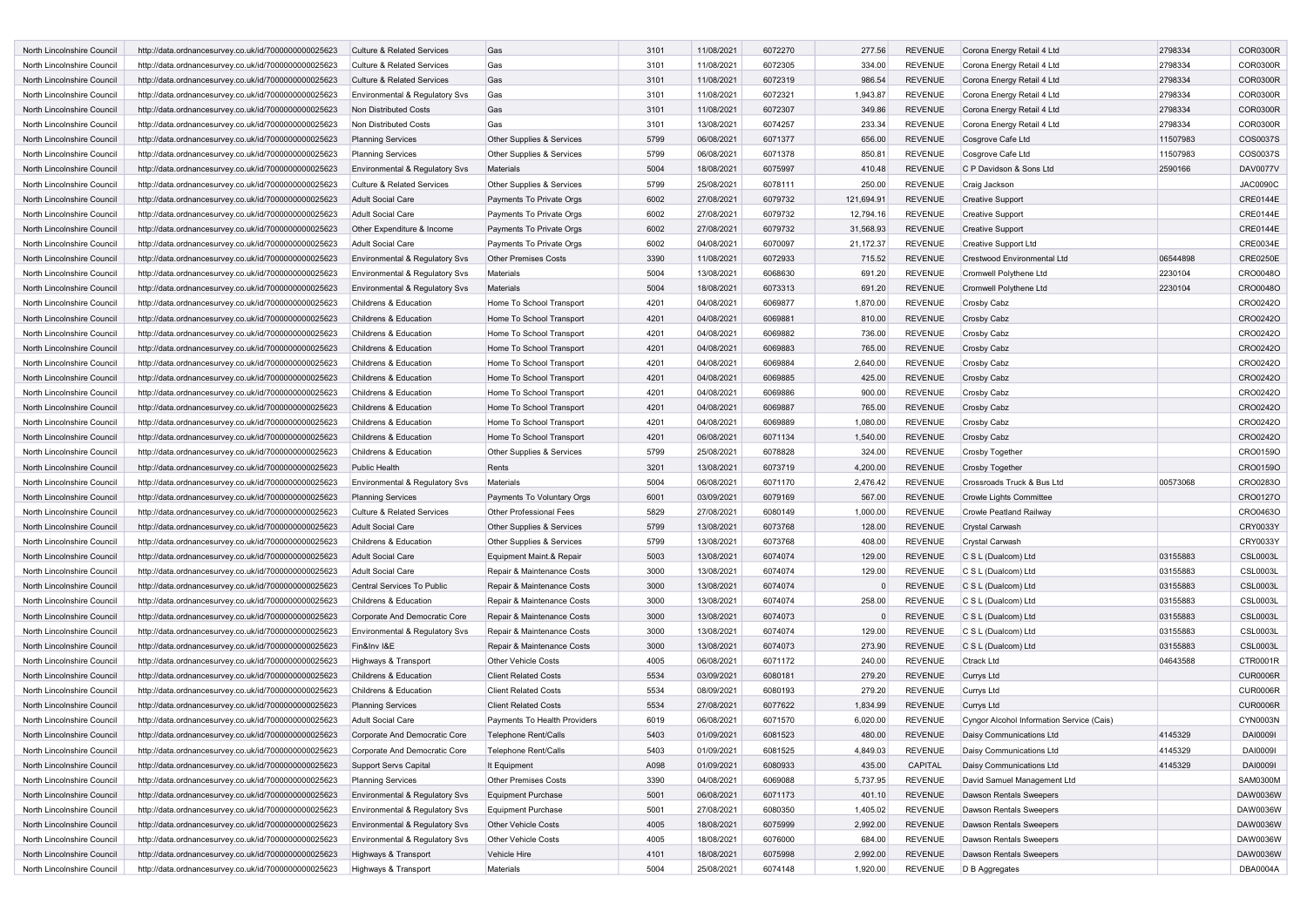| North Lincolnshire Council | http://data.ordnancesurvey.co.uk/id/7000000000025623 | Culture & Related Services            | <b>Other Professional Fees</b> | 5829 | 20/08/2021 | 6072991 | 1,275.83   | <b>REVENUE</b> | <b>Debit Finance Collections Plo</b>      | 3422873  | <b>DEB0189B</b> |
|----------------------------|------------------------------------------------------|---------------------------------------|--------------------------------|------|------------|---------|------------|----------------|-------------------------------------------|----------|-----------------|
| North Lincolnshire Council | http://data.ordnancesurvey.co.uk/id/7000000000025623 | Environmental & Regulatory Svs        | <b>Other Professional Fees</b> | 5829 | 20/08/2021 | 6072991 | 41.07      | REVENUE        | Debit Finance Collections Plc             | 3422873  | <b>DEB0189B</b> |
|                            |                                                      |                                       |                                |      |            |         |            |                |                                           |          |                 |
| North Lincolnshire Council | http://data.ordnancesurvey.co.uk/id/7000000000025623 | Corporate And Democratic Core         | Equipment Maint.& Repair       | 5003 | 13/08/2021 | 6073940 | 1,884.00   | <b>REVENUE</b> | Delta Security Systems Ltd                | 06373017 | DEL0004L        |
| North Lincolnshire Council | http://data.ordnancesurvey.co.uk/id/7000000000025623 | Environmental & Regulatory Svs        | Repair & Maintenance Costs     | 3000 | 13/08/2021 | 6073938 | 547.00     | <b>REVENUE</b> | Delta Security Systems Ltd                | 06373017 | <b>DEL0004L</b> |
| North Lincolnshire Council | http://data.ordnancesurvey.co.uk/id/7000000000025623 | <b>Planning Services</b>              | Repair & Maintenance Costs     | 3000 | 11/08/2021 | 6072924 | 360.00     | <b>REVENUE</b> | Delta Security Systems Ltd                | 06373017 | <b>DEL0004L</b> |
| North Lincolnshire Council | http://data.ordnancesurvey.co.uk/id/7000000000025623 | Childrens & Education                 | Payments To Private Orgs       | 6002 | 25/08/2021 | 6079041 | 9,396.45   | <b>REVENUE</b> | Demeter House (England) Ltd               | 5774107  | <b>DEM0021M</b> |
| North Lincolnshire Council | http://data.ordnancesurvey.co.uk/id/7000000000025623 | Childrens & Education                 | Payments To Private Orgs       | 6002 | 25/08/2021 | 6079202 | 179,433.34 | <b>REVENUE</b> | Demeter House (England) Ltd               | 5774107  | <b>DEM0021M</b> |
| North Lincolnshire Council | http://data.ordnancesurvey.co.uk/id/7000000000025623 | Childrens & Education                 | Payments To Private Orgs       | 6002 | 25/08/2021 | 6079203 | 134,933.33 | <b>REVENUE</b> | Demeter House (England) Ltd               | 5774107  | <b>DEM0021M</b> |
| North Lincolnshire Council | http://data.ordnancesurvey.co.uk/id/7000000000025623 | Childrens & Education                 | Payments To Private Orgs       | 6002 | 25/08/2021 | 6079204 | 90,516.66  | <b>REVENUE</b> | Demeter House (England) Ltd               | 5774107  | <b>DEM0021M</b> |
| North Lincolnshire Council | http://data.ordnancesurvey.co.uk/id/7000000000025623 | <b>Disbursements To Businesses</b>    | <b>Business Support Grants</b> | 6090 | 12/08/2021 | 6074157 | 1,000.00   | <b>REVENUE</b> | <b>Denim Discounts</b>                    |          | CD069640        |
| North Lincolnshire Council | http://data.ordnancesurvey.co.uk/id/7000000000025623 | Highways & Transport                  | <b>Vehicle Repairs</b>         | 4004 | 18/08/2021 | 6076001 | 555.41     | <b>REVENUE</b> | Dennis Eagle Ltd                          | 3794455  | <b>DNE0001E</b> |
| North Lincolnshire Council | http://data.ordnancesurvey.co.uk/id/7000000000025623 | Highways & Transport                  | Vehicle Repairs                | 4004 | 18/08/2021 | 6076002 | 493.10     | <b>REVENUE</b> | Dennis Eagle Ltd                          | 3794455  | <b>DNE0001E</b> |
| North Lincolnshire Council | http://data.ordnancesurvey.co.uk/id/7000000000025623 | Highways & Transport                  | <b>Vehicle Repairs</b>         | 4004 | 18/08/2021 | 6076003 | 242.02     | <b>REVENUE</b> | Dennis Eagle Ltd                          | 3794455  | <b>DNE0001E</b> |
| North Lincolnshire Council |                                                      |                                       |                                | 4004 |            |         |            | <b>REVENUE</b> |                                           |          | <b>DNE0001E</b> |
|                            | http://data.ordnancesurvey.co.uk/id/7000000000025623 | Highways & Transport                  | <b>Vehicle Repairs</b>         |      | 18/08/2021 | 6076004 | 242.02     |                | Dennis Eagle Ltd                          | 3794455  |                 |
| North Lincolnshire Council | http://data.ordnancesurvey.co.uk/id/7000000000025623 | Highways & Transport                  | <b>Vehicle Repairs</b>         | 4004 | 18/08/2021 | 6076005 | 242.02     | <b>REVENUE</b> | Dennis Eagle Ltd                          | 3794455  | <b>DNE0001E</b> |
| North Lincolnshire Council | http://data.ordnancesurvey.co.uk/id/7000000000025623 | Highways & Transport                  | Vehicle Repairs                | 4004 | 18/08/2021 | 6076006 | 868.25     | <b>REVENUE</b> | Dennis Eagle Ltd                          | 3794455  | <b>DNE0001E</b> |
| North Lincolnshire Council | http://data.ordnancesurvey.co.uk/id/7000000000025623 | Highways & Transport                  | Vehicle Repairs                | 4004 | 18/08/2021 | 6076007 | 242.02     | <b>REVENUE</b> | Dennis Eagle Ltd                          | 3794455  | <b>DNE0001E</b> |
| North Lincolnshire Council | http://data.ordnancesurvey.co.uk/id/7000000000025623 | Childrens & Education                 | Payments To Private Orgs       | 6002 | 25/08/2021 | 6079058 | 3,851.32   | <b>REVENUE</b> | Diana Hawryluk                            |          | <b>HAW0094W</b> |
| North Lincolnshire Council | http://data.ordnancesurvey.co.uk/id/7000000000025623 | Culture & Related Services            | Equipment Maint.& Repair       | 5003 | 11/08/2021 | 6072989 | 230.00     | <b>REVENUE</b> | Direct Parts Supply Ltd                   | 07135327 | <b>DIR0026R</b> |
| North Lincolnshire Council | http://data.ordnancesurvey.co.uk/id/7000000000025623 | <b>Culture &amp; Related Services</b> | Equipment Maint.& Repair       | 5003 | 11/08/2021 | 6072990 | 1,260.00   | <b>REVENUE</b> | Direct Parts Supply Ltd                   | 07135327 | <b>DIR0026R</b> |
| North Lincolnshire Council | http://data.ordnancesurvey.co.uk/id/7000000000025623 | Fin&Inv I&E                           | Grounds Maintenance            | 3010 | 27/08/2021 | 6077333 | 375.00     | <b>REVENUE</b> | Djm Consultancy                           | 4539626  | DJM0002M        |
| North Lincolnshire Council | http://data.ordnancesurvey.co.uk/id/7000000000025623 | Childrens & Education                 | Payments To Private Orgs       | 6002 | 25/08/2021 | 6079064 | 6,265.35   | <b>REVENUE</b> | D Johns                                   |          | <b>JOH0680H</b> |
| North Lincolnshire Council | http://data.ordnancesurvey.co.uk/id/7000000000025623 | Childrens & Education                 | Home To School Transport       | 4201 | 13/08/2021 | 6074215 | 5,569.10   | <b>REVENUE</b> | D J Taxis Scunthorpe                      |          | DJT0001T        |
| North Lincolnshire Council | http://data.ordnancesurvey.co.uk/id/7000000000025623 | Childrens & Education                 | Home To School Transport       | 4201 | 13/08/2021 | 6074217 | 5,117.70   | <b>REVENUE</b> | D J Taxis Scunthorpe                      |          | DJT0001T        |
| North Lincolnshire Council |                                                      |                                       |                                | 5823 |            | 6077215 |            | <b>REVENUE</b> | Dia Piper Uk Ltd                          |          | <b>DLA0130A</b> |
|                            | http://data.ordnancesurvey.co.uk/id/7000000000025623 | <b>Planning Services</b>              | <b>Legal Fees</b>              |      | 20/08/2021 |         | 964.64     |                |                                           |          |                 |
| North Lincolnshire Council | http://data.ordnancesurvey.co.uk/id/7000000000025623 | Adult Social Care                     | Payments To Health Providers   | 6019 | 04/08/2021 | 6069731 | 440.00     | <b>REVENUE</b> | Doncaster & Bassetlaw Hospitals Nhs Trust |          | <b>DON0232N</b> |
| North Lincolnshire Council | http://data.ordnancesurvey.co.uk/id/7000000000025623 | <b>Adult Social Care</b>              | Payments To Health Providers   | 6019 | 04/08/2021 | 6069732 | 615.16     | <b>REVENUE</b> | Doncaster & Bassetlaw Hospitals Nhs Trust |          | <b>DON0232N</b> |
| North Lincolnshire Council | http://data.ordnancesurvey.co.uk/id/7000000000025623 | Corporate And Democratic Core         | Gen Office Exp (Incl Postage)  | 5603 | 13/08/2021 | 6073236 | 502.13     | <b>REVENUE</b> | Doncaster Metropolitan B C                |          | DON0001N        |
| North Lincolnshire Council | http://data.ordnancesurvey.co.uk/id/7000000000025623 | Childrens & Education                 | Payments To Private Orgs       | 6002 | 11/08/2021 | 6071430 | 20,398.00  | <b>REVENUE</b> | Dove Adolescent Care                      |          | DOV0001V        |
| North Lincolnshire Council | http://data.ordnancesurvey.co.uk/id/7000000000025623 | <b>Culture &amp; Related Services</b> | <b>Exhibitions/Events</b>      | 5709 | 06/08/2021 | 6069435 | 350.00     | <b>REVENUE</b> | Dpc Photography                           |          | DPC0001C        |
| North Lincolnshire Council | http://data.ordnancesurvey.co.uk/id/7000000000025623 | Corporate And Democratic Core         | Materials                      | 5004 | 18/08/2021 | 6076009 | 508.88     | <b>REVENUE</b> | Draytons Auto Centre                      |          | <b>DRA0300A</b> |
| North Lincolnshire Council | http://data.ordnancesurvey.co.uk/id/7000000000025623 | Environmental & Regulatory Svs        | Materials                      | 5004 | 18/08/2021 | 6076008 | 579.03     | <b>REVENUE</b> | Draytons Auto Centre                      |          | <b>DRA0300A</b> |
| North Lincolnshire Council | http://data.ordnancesurvey.co.uk/id/7000000000025623 | Highways & Transport                  | <b>Vehicle Repairs</b>         | 4004 | 27/08/2021 | 6080351 | 362.99     | <b>REVENUE</b> | Draytons Auto Centre                      |          | <b>DRA0300A</b> |
| North Lincolnshire Council | http://data.ordnancesurvey.co.uk/id/7000000000025623 | <b>Adult Social Care</b>              | Other Professional Fees        | 5829 | 13/08/2021 | 6071823 | 1,440.00   | <b>REVENUE</b> | Dr Chandrashekar Rao                      |          | RAO0032O        |
| North Lincolnshire Council | http://data.ordnancesurvey.co.uk/id/7000000000025623 | <b>Adult Social Care</b>              | Other Professional Fees        | 5829 | 08/09/2021 | 6080828 | 1,080.00   | <b>REVENUE</b> | Dr Chandrashekar Rao                      |          | RAO0032O        |
| North Lincolnshire Council | http://data.ordnancesurvey.co.uk/id/7000000000025623 | Adult Social Care Capital             | <b>Other Costs</b>             | A085 | 11/08/2021 | 6071985 | 691.75     | CAPITAL        | Drive Devilbiss Healthcare Limited        | 4301005  | <b>DRI0008I</b> |
| North Lincolnshire Council | http://data.ordnancesurvey.co.uk/id/7000000000025623 | Adult Social Care Capital             | <b>Other Costs</b>             | A085 | 11/08/2021 | 6071991 | 243.30     | CAPITAL        | Drive Devilbiss Healthcare Limited        | 4301005  | <b>DRI0008I</b> |
| North Lincolnshire Council | http://data.ordnancesurvey.co.uk/id/7000000000025623 | Adult Social Care Capital             | <b>Other Costs</b>             | A085 | 11/08/2021 | 6071993 | 659.00     | CAPITAL        | Drive Devilbiss Healthcare Limited        | 4301005  | <b>DRI0008I</b> |
| North Lincolnshire Council | http://data.ordnancesurvey.co.uk/id/7000000000025623 | Highways & Transport                  | Other Supplies & Services      | 5799 | 18/08/2021 | 6076010 | 2,050.80   | <b>REVENUE</b> | <b>Drivercheck</b>                        | SC292381 | <b>DRI0078I</b> |
| North Lincolnshire Council |                                                      | <b>Adult Social Care</b>              | Payments To Health Providers   | 6019 | 06/08/2021 | 6069737 | 385.03     | <b>REVENUE</b> | Dr M J Dwyer & Partners                   |          | DWY0001Y        |
|                            | http://data.ordnancesurvey.co.uk/id/7000000000025623 |                                       |                                |      |            |         |            |                |                                           |          |                 |
| North Lincolnshire Council | http://data.ordnancesurvey.co.uk/id/7000000000025623 | <b>Public Health</b>                  | Payments To Health Providers   | 6019 | 06/08/2021 | 6069737 | 20.00      | <b>REVENUE</b> | Dr M J Dwyer & Partners                   |          | DWY0001Y        |
| North Lincolnshire Council | http://data.ordnancesurvey.co.uk/id/7000000000025623 | <b>Culture &amp; Related Services</b> | Other Supplies & Services      | 5799 | 13/08/2021 | 6062964 | 5,330.00   | <b>REVENUE</b> | D Roberts                                 |          | ROB0139B        |
| North Lincolnshire Council | http://data.ordnancesurvey.co.uk/id/7000000000025623 | <b>Adult Social Care</b>              | Payments To Health Providers   | 6019 | 04/08/2021 | 6069733 | 238.10     | <b>REVENUE</b> | Dr S Naeem                                |          | NAE0130E        |
| North Lincolnshire Council | http://data.ordnancesurvey.co.uk/id/7000000000025623 | Public Health                         | Payments To Health Providers   | 6019 | 04/08/2021 | 6069733 | 20.00      | <b>REVENUE</b> | Dr S Naeem                                |          | NAE0130E        |
| North Lincolnshire Council | http://data.ordnancesurvey.co.uk/id/7000000000025623 | Environmental & Regulatory Svs        | <b>Other Professional Fees</b> | 5829 | 06/08/202  | 6071461 | 1,365.00   | <b>REVENUE</b> | Dr T Mahmood Anwar                        |          | <b>MAH0003H</b> |
| North Lincolnshire Council | http://data.ordnancesurvey.co.uk/id/7000000000025623 | Adult Social Care                     | Payments To Private Orgs       | 6002 | 01/09/2021 | 6077638 | 250.00     | <b>REVENUE</b> | Dubit Ltd                                 | 03922956 | <b>DUB0008B</b> |
| North Lincolnshire Council | http://data.ordnancesurvey.co.uk/id/7000000000025623 | Disbursements To Businesses           | <b>Business Support Grants</b> | 6090 | 12/08/2021 | 6074156 | 1,000.00   | <b>REVENUE</b> | Durdy & Co Limited                        |          | CD069630        |
| North Lincolnshire Council | http://data.ordnancesurvey.co.uk/id/7000000000025623 | Highways & Transport                  | Equipment Maint.& Repair       | 5003 | 25/08/2021 | 6071455 | 1,781.77   | REVENUE        | Dynniq Uk Ltd                             |          | DYN0017N        |
| North Lincolnshire Council | http://data.ordnancesurvey.co.uk/id/7000000000025623 | <b>Planning Services</b>              | <b>Other Professional Fees</b> | 5829 | 13/08/2021 | 6074108 | 1,583.33   | <b>REVENUE</b> | Easters & Son Commercial Services Ltd     |          | <b>EAS0590S</b> |
| North Lincolnshire Council | http://data.ordnancesurvey.co.uk/id/7000000000025623 | <b>Planning Services</b>              | Other Professional Fees        | 5829 | 20/08/2021 | 6077300 | 400.00     | REVENUE        | Easters & Son Commercial Services Ltd     |          | <b>EAS0590S</b> |
| North Lincolnshire Council | http://data.ordnancesurvey.co.uk/id/7000000000025623 | <b>Planning Services</b>              | Other Professional Fees        | 5829 | 20/08/2021 | 6077301 | 2,572.83   | <b>REVENUE</b> | Easters & Son Commercial Services Ltd     |          | <b>EAS0590S</b> |
| North Lincolnshire Council | http://data.ordnancesurvey.co.uk/id/7000000000025623 | <b>Planning Services</b>              | Other Professional Fees        | 5829 | 20/08/2021 | 6077304 | 259.00     | <b>REVENUE</b> | Easters & Son Commercial Services Ltd     |          | <b>EAS0590S</b> |
| North Lincolnshire Council | http://data.ordnancesurvey.co.uk/id/7000000000025623 | Childrens & Education                 | Payments To Private Orgs       | 6002 | 25/08/2021 | 6079043 | 1,393.56   | REVENUE        | Eastoft Little Legs                       |          | EAS0282S        |
|                            |                                                      |                                       |                                |      |            |         |            |                |                                           |          |                 |
| North Lincolnshire Council | http://data.ordnancesurvey.co.uk/id/7000000000025623 | Central Services To Public            | Gen Office Exp (Incl Postage)  | 5603 | 18/08/2021 | 6075364 | 791.30     | REVENUE        | East Riding Of Yorkshire Council          |          | <b>EAS0126S</b> |
| North Lincolnshire Council | http://data.ordnancesurvey.co.uk/id/7000000000025623 | Environmental & Regulatory Svs        | Other Supplies & Services      | 5799 | 01/09/2021 | 6080927 | 1,825.00   | <b>REVENUE</b> | East Riding Of Yorkshire Council          |          | <b>EAS0126S</b> |
| North Lincolnshire Council | http://data.ordnancesurvey.co.uk/id/7000000000025623 | Public Health                         | Payments To Other La'S         | 6003 | 13/08/2021 | 6073703 | 7,064.00   | <b>REVENUE</b> | East Riding Of Yorkshire Council          |          | EAS0012S        |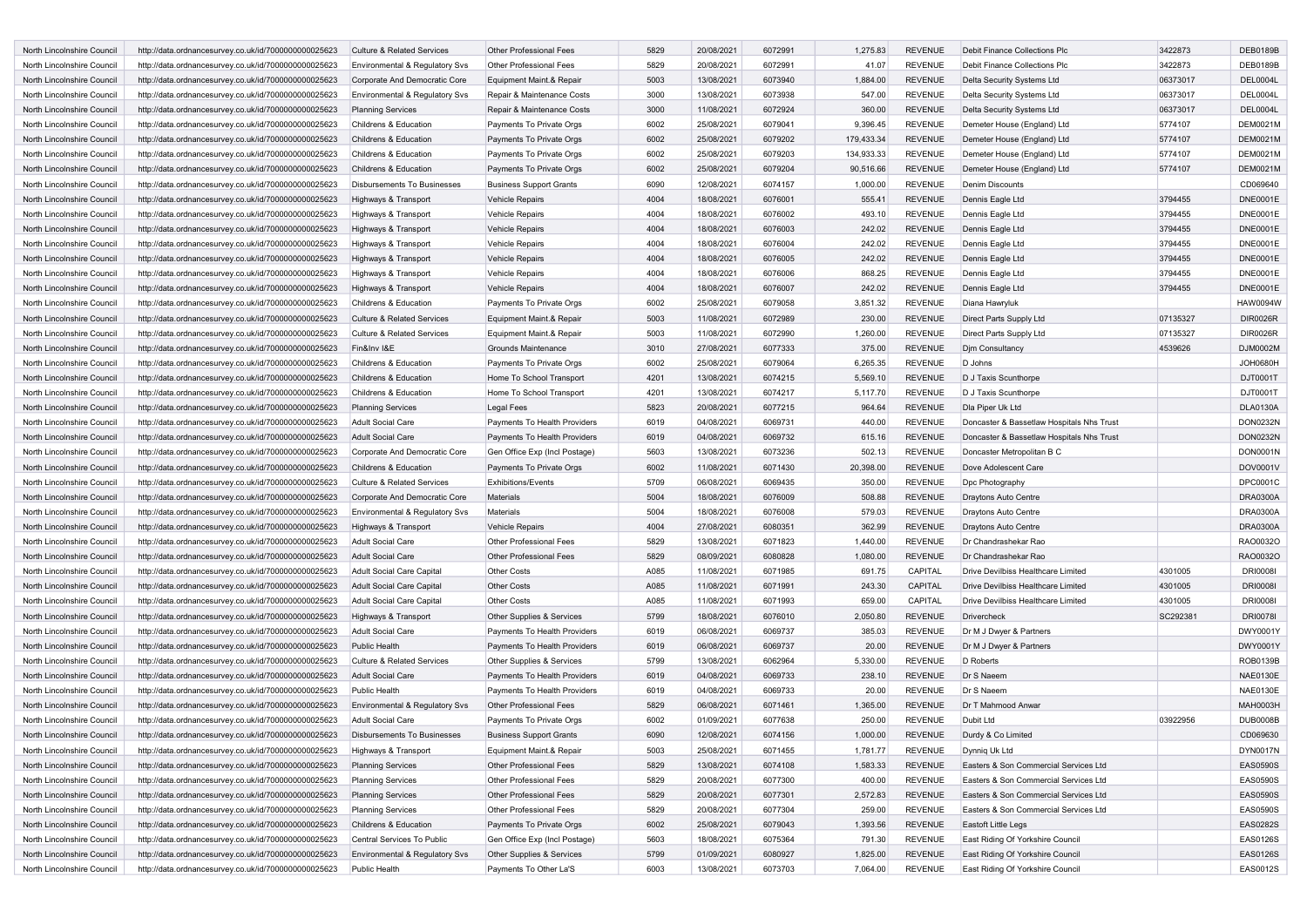| <b>North Lincolnshire Council</b> | http://data.ordnancesurvey.co.uk/id/7000000000025623 | <b>Public Health</b>                      | Payments To Other La'S             | 6003 | 13/08/2021 | 6073721 | 592.00      | <b>REVENUE</b> | East Riding Of Yorkshire Council        |          | <b>EAS0012S</b> |
|-----------------------------------|------------------------------------------------------|-------------------------------------------|------------------------------------|------|------------|---------|-------------|----------------|-----------------------------------------|----------|-----------------|
| North Lincolnshire Council        | http://data.ordnancesurvey.co.uk/id/7000000000025623 | Public Health                             | Payments To Other La'S             | 6003 | 13/08/2021 | 6073722 | 364.15      | <b>REVENUE</b> | East Riding Of Yorkshire Council        |          | EAS0012S        |
| North Lincolnshire Council        | http://data.ordnancesurvey.co.uk/id/7000000000025623 | <b>Public Health</b>                      | Payments To Other La'S             | 6003 | 13/08/2021 | 6073723 | 1,287.40    | <b>REVENUE</b> | East Riding Of Yorkshire Council        |          | EAS0012S        |
| North Lincolnshire Council        | http://data.ordnancesurvey.co.uk/id/7000000000025623 | Public Health                             | Payments To Other La'S             | 6003 | 13/08/2021 | 6073724 | 30,082.90   | <b>REVENUE</b> | East Riding Of Yorkshire Council        |          | <b>EAS0012S</b> |
| North Lincolnshire Council        | http://data.ordnancesurvey.co.uk/id/7000000000025623 | Public Health                             | Payments To Other La'S             | 6003 | 13/08/2021 | 6073725 | 4,607.50    | <b>REVENUE</b> | East Riding Of Yorkshire Council        |          | EAS0012S        |
| North Lincolnshire Council        | http://data.ordnancesurvey.co.uk/id/7000000000025623 | Non Distributed Costs                     | <b>Retirement Additional Costs</b> | 2007 | 04/08/2021 | 6069899 | 152,170.00  | <b>REVENUE</b> | East Riding Pension Fund                |          | EAS0381S        |
| North Lincolnshire Council        | http://data.ordnancesurvey.co.uk/id/7000000000025623 | Highways & Transport                      | <b>Concessionary Fares</b>         | 6010 | 27/08/2021 | 6079937 | 4,000.00    | <b>REVENUE</b> | East Yorkshire Motor Services Ltd       | 216628   | <b>EAS0120S</b> |
| North Lincolnshire Council        | http://data.ordnancesurvey.co.uk/id/7000000000025623 | Highways & Transport                      | Passenger Transport                | 6011 | 04/08/2021 | 6069026 | 72,637.17   | <b>REVENUE</b> | East Yorkshire Motor Services Ltd       | 216628   | <b>EAS0120S</b> |
| North Lincolnshire Council        | http://data.ordnancesurvey.co.uk/id/7000000000025623 | Highways & Transport                      | Passenger Transport                | 6011 | 13/08/2021 | 6073716 | 60,113.52   | <b>REVENUE</b> | East Yorkshire Motor Services Ltd       | 216628   | <b>EAS0120S</b> |
| North Lincolnshire Council        | http://data.ordnancesurvey.co.uk/id/7000000000025623 | <b>Culture &amp; Related Services</b>     | Other Supplies & Services          | 5799 | 11/08/2021 | 6072978 | 10,775.77   | <b>REVENUE</b> | E C Surfacing Ltd                       | 07080098 | <b>ECS0006S</b> |
|                                   |                                                      |                                           |                                    | 5201 | 04/08/2021 | 6070080 |             | <b>REVENUE</b> | Eden Farm Hulleys Ltd                   |          | <b>EDE0050E</b> |
| North Lincolnshire Council        | http://data.ordnancesurvey.co.uk/id/7000000000025623 | <b>Culture &amp; Related Services</b>     | Provisions                         |      |            |         | 318.30      |                |                                         | 820872   |                 |
| North Lincolnshire Council        | http://data.ordnancesurvey.co.uk/id/7000000000025623 | <b>Culture &amp; Related Services</b>     | Provisions                         | 5201 | 04/08/2021 | 6070081 | 475.25      | <b>REVENUE</b> | Eden Farm Hulleys Ltd                   | 820872   | EDE0050E        |
| North Lincolnshire Council        | http://data.ordnancesurvey.co.uk/id/7000000000025623 | <b>Culture &amp; Related Services</b>     | Provisions                         | 5201 | 06/08/2021 | 6070083 | 602.07      | <b>REVENUE</b> | Eden Farm Hulleys Ltd                   | 820872   | EDE0050E        |
| North Lincolnshire Council        | http://data.ordnancesurvey.co.uk/id/7000000000025623 | <b>Culture &amp; Related Services</b>     | Provisions                         | 5201 | 11/08/2021 | 6070079 | 533.31      | <b>REVENUE</b> | Eden Farm Hulleys Ltd                   | 820872   | EDE0050E        |
| North Lincolnshire Council        | http://data.ordnancesurvey.co.uk/id/7000000000025623 | <b>Culture &amp; Related Services</b>     | Provisions                         | 5201 | 13/08/2021 | 6074284 | 533.31      | <b>REVENUE</b> | Eden Farm Hulleys Ltd                   | 820872   | EDE0050E        |
| North Lincolnshire Council        | http://data.ordnancesurvey.co.uk/id/7000000000025623 | <b>Culture &amp; Related Services</b>     | Provisions                         | 5201 | 27/08/2021 | 6079851 | 471.21      | <b>REVENUE</b> | Eden Farm Hulleys Ltd                   | 820872   | <b>EDE0050E</b> |
| North Lincolnshire Council        | http://data.ordnancesurvey.co.uk/id/7000000000025623 | Corporate And Democratic Core             | <b>Course Fees/Training</b>        | 2002 | 20/08/2021 | 6077262 | 875.00      | <b>REVENUE</b> | Edge Training & Consultancy Ltd         | 3086220  | EDG0130G        |
| North Lincolnshire Council        | http://data.ordnancesurvey.co.uk/id/7000000000025623 | Corporate And Democratic Core             | <b>Course Fees/Training</b>        | 2002 | 20/08/2021 | 6077263 | 550.00      | <b>REVENUE</b> | Edge Training & Consultancy Ltd         | 3086220  | EDG0130G        |
| North Lincolnshire Council        | http://data.ordnancesurvey.co.uk/id/7000000000025623 | Corporate And Democratic Core             | <b>Course Fees/Training</b>        | 2002 | 20/08/2021 | 6077332 | 875.00      | <b>REVENUE</b> | Edge Training & Consultancy Ltd         | 3086220  | EDG0130G        |
| North Lincolnshire Council        | http://data.ordnancesurvey.co.uk/id/7000000000025623 | Corporate And Democratic Core             | <b>Course Fees/Training</b>        | 2002 | 08/09/2021 | 6080932 | 875.00      | <b>REVENUE</b> | Edge Training & Consultancy Ltd         | 3086220  | EDG0130G        |
| North Lincolnshire Council        | http://data.ordnancesurvey.co.uk/id/7000000000025623 | Childrens & Education                     | Materials                          | 5004 | 13/08/2021 | 6074022 | 9,187.50    | <b>REVENUE</b> | <b>Education With A Cic</b>             | 11381036 | EDU0091U        |
| North Lincolnshire Council        | http://data.ordnancesurvey.co.uk/id/7000000000025623 | <b>Planning Services</b>                  | Other Supplies & Services          | 5799 | 06/08/2021 | 6068755 | 1,200.00    | <b>REVENUE</b> | Education With A Cic                    | 11381036 | EDU0091U        |
| North Lincolnshire Council        | http://data.ordnancesurvey.co.uk/id/7000000000025623 | Childrens & Education                     | It Software-Purchase               | 5051 | 13/08/2021 | 6071404 | 5,397.00    | <b>REVENUE</b> | Edufocus Ltd                            | 05987706 | <b>EDU0060U</b> |
| North Lincolnshire Council        | http://data.ordnancesurvey.co.uk/id/7000000000025623 | Environmental & Regulatory Svs            | Stock Purchases & Adjustments      | 5030 | 11/08/2021 | 6072951 | 7,260.00    | <b>REVENUE</b> | Egbert H Taylor & Co Ltd                | 718441   | TAY0016Y        |
| North Lincolnshire Council        | http://data.ordnancesurvey.co.uk/id/7000000000025623 | Environmental & Regulatory Svs            | Stock Purchases & Adjustments      | 5030 | 03/09/2021 | 6080279 | 5,001.26    | <b>REVENUE</b> | Egbert H Taylor & Co Ltd                | 718441   | TAY0016Y        |
| North Lincolnshire Council        | http://data.ordnancesurvey.co.uk/id/7000000000025623 | <b>Adult Social Care</b>                  | Clothing, Uniforms & Laundry       | 5301 | 27/08/2021 | 6079266 | 903.30      | <b>REVENUE</b> | Elis                                    | 228604   | <b>ELI0037I</b> |
| North Lincolnshire Council        | http://data.ordnancesurvey.co.uk/id/7000000000025623 | <b>Adult Social Care</b>                  | Payments To Private Orgs           | 6002 | 25/08/2021 | 6079122 | 312.76      | REVENUE        | Elis                                    | 228604   | <b>ELI0037I</b> |
| North Lincolnshire Council        | http://data.ordnancesurvey.co.uk/id/7000000000025623 | Adult Social Care                         | Payments To Private Orgs           | 6002 | 25/08/2021 | 6079742 | 2,447.20    | <b>REVENUE</b> | Elite Care Solutions Ltd                | 07128156 | ISF0009F        |
| North Lincolnshire Council        |                                                      | <b>Adult Social Care</b>                  | Payments To Private Orgs           | 6002 | 25/08/2021 | 6079742 | 134.40      | <b>REVENUE</b> | Elite Care Solutions Ltd                | 07128156 | <b>ISF0009F</b> |
|                                   | http://data.ordnancesurvey.co.uk/id/7000000000025623 |                                           |                                    |      |            |         |             | <b>REVENUE</b> |                                         |          | BEL0170L        |
| North Lincolnshire Council        | http://data.ordnancesurvey.co.uk/id/7000000000025623 | Environmental & Regulatory Svs            | Payments To Private Orgs           | 6002 | 04/08/2021 | 6069718 | 2,255.80    |                | Ellgia Scunthorpe                       | 860123   |                 |
| North Lincolnshire Council        | http://data.ordnancesurvey.co.uk/id/7000000000025623 | <b>Environmental &amp; Regulatory Svs</b> | Payments To Private Orgs           | 6002 | 04/08/2021 | 6069719 | 843.00      | <b>REVENUE</b> | Ellgia Scunthorpe                       | 860123   | BEL0170L        |
| North Lincolnshire Council        | http://data.ordnancesurvey.co.uk/id/7000000000025623 | Environmental & Regulatory Svs            | Payments To Private Orgs           | 6002 | 04/08/2021 | 6069720 | 450.00      | <b>REVENUE</b> | Ellgia Scunthorpe                       | 860123   | BEL0170L        |
| North Lincolnshire Council        | http://data.ordnancesurvey.co.uk/id/7000000000025623 | <b>Environmental &amp; Regulatory Svs</b> | Payments To Private Orgs           | 6002 | 11/08/2021 | 6072954 | 707.70      | <b>REVENUE</b> | Ellgia Scunthorpe                       | 860123   | <b>BEL0170L</b> |
| North Lincolnshire Council        | http://data.ordnancesurvey.co.uk/id/7000000000025623 | Environmental & Regulatory Svs            | Payments To Private Orgs           | 6002 | 11/08/2021 | 6072956 | 819.00      | <b>REVENUE</b> | Ellgia Scunthorpe                       | 860123   | BEL0170L        |
| North Lincolnshire Council        | http://data.ordnancesurvey.co.uk/id/7000000000025623 | Environmental & Regulatory Svs            | Payments To Private Orgs           | 6002 | 11/08/2021 | 6072957 | 2,179.20    | <b>REVENUE</b> | <b>Ellgia Scunthorpe</b>                | 860123   | <b>BEL0170L</b> |
| North Lincolnshire Council        | http://data.ordnancesurvey.co.uk/id/7000000000025623 | Environmental & Regulatory Svs            | Payments To Private Orgs           | 6002 | 01/09/2021 | 6080275 | 1,063.10    | <b>REVENUE</b> | Ellgia Scunthorpe                       | 860123   | BEL0170L        |
| North Lincolnshire Council        | http://data.ordnancesurvey.co.uk/id/7000000000025623 | Environmental & Regulatory Svs            | Payments To Private Orgs           | 6002 | 01/09/2021 | 6080276 | 16,452.86   | <b>REVENUE</b> | Ellgia Scunthorpe                       | 860123   | <b>BEL0170L</b> |
| North Lincolnshire Council        | http://data.ordnancesurvey.co.uk/id/7000000000025623 | Central Services To Public                | Rents                              | 3201 | 20/08/2021 | 6075404 | $-9,636.67$ | <b>REVENUE</b> | <b>Elliott Group Ltd</b>                | 147207   | ELL0001L        |
| North Lincolnshire Council        | http://data.ordnancesurvey.co.uk/id/7000000000025623 | Central Services To Public                | Rents                              | 3201 | 20/08/2021 | 6075405 | 11,564.00   | <b>REVENUE</b> | <b>Elliott Group Ltd</b>                | 147207   | ELL0001L        |
| North Lincolnshire Council        | http://data.ordnancesurvey.co.uk/id/7000000000025623 | <b>Disbursements To Businesses</b>        | <b>Business Support Grants</b>     | 6090 | 04/08/2021 | 6070086 | $-1,334.00$ | <b>REVENUE</b> | <b>Elmwood Flooring</b>                 |          | CD068740        |
| North Lincolnshire Council        | http://data.ordnancesurvey.co.uk/id/7000000000025623 | <b>Disbursements To Businesses</b>        | <b>Business Support Grants</b>     | 6090 | 04/08/2021 | 6070087 | $-2,001.00$ | <b>REVENUE</b> | <b>Elmwood Flooring</b>                 |          | CD068740        |
| North Lincolnshire Council        | http://data.ordnancesurvey.co.uk/id/7000000000025623 | <b>Disbursements To Businesses</b>        | <b>Business Support Grants</b>     | 6090 | 04/08/2021 | 6070089 | $-4,000.00$ | <b>REVENUE</b> | <b>Elmwood Flooring</b>                 |          | CD068740        |
| North Lincolnshire Council        | http://data.ordnancesurvey.co.uk/id/7000000000025623 | <b>Disbursements To Businesses</b>        | <b>Business Support Grants</b>     | 6090 | 04/08/2021 | 6070092 | 1,334.00    | <b>REVENUE</b> | <b>Elmwood Flooring</b>                 |          | CD068740        |
| North Lincolnshire Council        | http://data.ordnancesurvey.co.uk/id/7000000000025623 | <b>Disbursements To Businesses</b>        | <b>Business Support Grants</b>     | 6090 | 04/08/2021 | 6070093 | 2,001.00    | <b>REVENUE</b> | Elmwood Flooring                        |          | CD068740        |
| North Lincolnshire Council        | http://data.ordnancesurvey.co.uk/id/7000000000025623 | <b>Disbursements To Businesses</b>        | <b>Business Support Grants</b>     | 6090 | 04/08/2021 | 6070094 | 4,000.00    | <b>REVENUE</b> | <b>Elmwood Flooring</b>                 |          | CD068740        |
| North Lincolnshire Council        | http://data.ordnancesurvey.co.uk/id/7000000000025623 | <b>Adult Social Care</b>                  | Payments To Private Orgs           | 6002 | 27/08/2021 | 6079736 | 394.08      | <b>REVENUE</b> | Emerald Care Services (North Lincs) Ltd | 08136830 | <b>EME0032E</b> |
| North Lincolnshire Council        | http://data.ordnancesurvey.co.uk/id/7000000000025623 | Adult Social Care                         | Payments To Private Orgs           | 6002 | 27/08/2021 | 6079736 | 30,109.96   | <b>REVENUE</b> | Emerald Care Services (North Lincs) Ltd | 08136830 | <b>EME0032E</b> |
| North Lincolnshire Council        | http://data.ordnancesurvey.co.uk/id/7000000000025623 | Childrens & Education                     | Payments To Private Orgs           | 6002 | 06/08/2021 | 6071416 | 508.25      | REVENUE        | Emerald Care Services (North Lincs) Ltd | 08136830 | <b>EME0032E</b> |
|                                   |                                                      |                                           |                                    |      |            |         |             |                |                                         |          |                 |
| North Lincolnshire Council        | http://data.ordnancesurvey.co.uk/id/7000000000025623 | Other Expenditure & Income                | Payments To Private Orgs           | 6002 | 27/08/2021 | 6079736 | 1,543.48    | REVENUE        | Emerald Care Services (North Lincs) Ltd | 08136830 | <b>EME0032E</b> |
| North Lincolnshire Council        | http://data.ordnancesurvey.co.uk/id/7000000000025623 | Non Distributed Costs                     | Other Supplies & Services          | 5799 | 13/08/2021 | 6073761 | 1,764.00    | REVENUE        | <b>Energy Auditing Agency Ltd</b>       |          | <b>ENE0055E</b> |
| North Lincolnshire Council        | http://data.ordnancesurvey.co.uk/id/7000000000025623 | Non Distributed Costs                     | Other Supplies & Services          | 5799 | 13/08/2021 | 6073762 | 1,260.00    | REVENUE        | <b>Energy Auditing Agency Ltd</b>       |          | <b>ENE0055E</b> |
| North Lincolnshire Council        | http://data.ordnancesurvey.co.uk/id/7000000000025623 | Environmental & Regulatory Svs            | Equipment Maint.& Repair           | 5003 | 06/08/2021 | 6071582 | 277.91      | REVENUE        | Enviro Technology Services Plc          |          | <b>ENV0009V</b> |
| North Lincolnshire Council        | http://data.ordnancesurvey.co.uk/id/7000000000025623 | Childrens & Education                     | Materials                          | 5004 | 27/08/2021 | 6080230 | 4,077.00    | REVENUE        | Epworth Colts Football Club             |          | EPW0028W        |
| North Lincolnshire Council        | http://data.ordnancesurvey.co.uk/id/7000000000025623 | Childrens & Education                     | Payments To Voluntary Orgs         | 6001 | 25/08/2021 | 6079044 | 6,574.05    | REVENUE        | Epworth Thurlow Pre-School              |          | EPW0018W        |
| North Lincolnshire Council        | http://data.ordnancesurvey.co.uk/id/7000000000025623 | Culture, Env, Reg & Planning Cap          | <b>Building/Construction</b>       | A082 | 18/08/2021 | 6076117 | 2,962.88    | CAPITAL        | <b>Esh Construction Ltd</b>             | 2529939  | <b>ESH0002H</b> |
| North Lincolnshire Council        | http://data.ordnancesurvey.co.uk/id/7000000000025623 | Highways & Transport                      | It Software-Maintenance            | 5053 | 18/08/2021 | 6075381 | 980.73      | REVENUE        | Euclid Limited                          | 2248713  | EUC0003C        |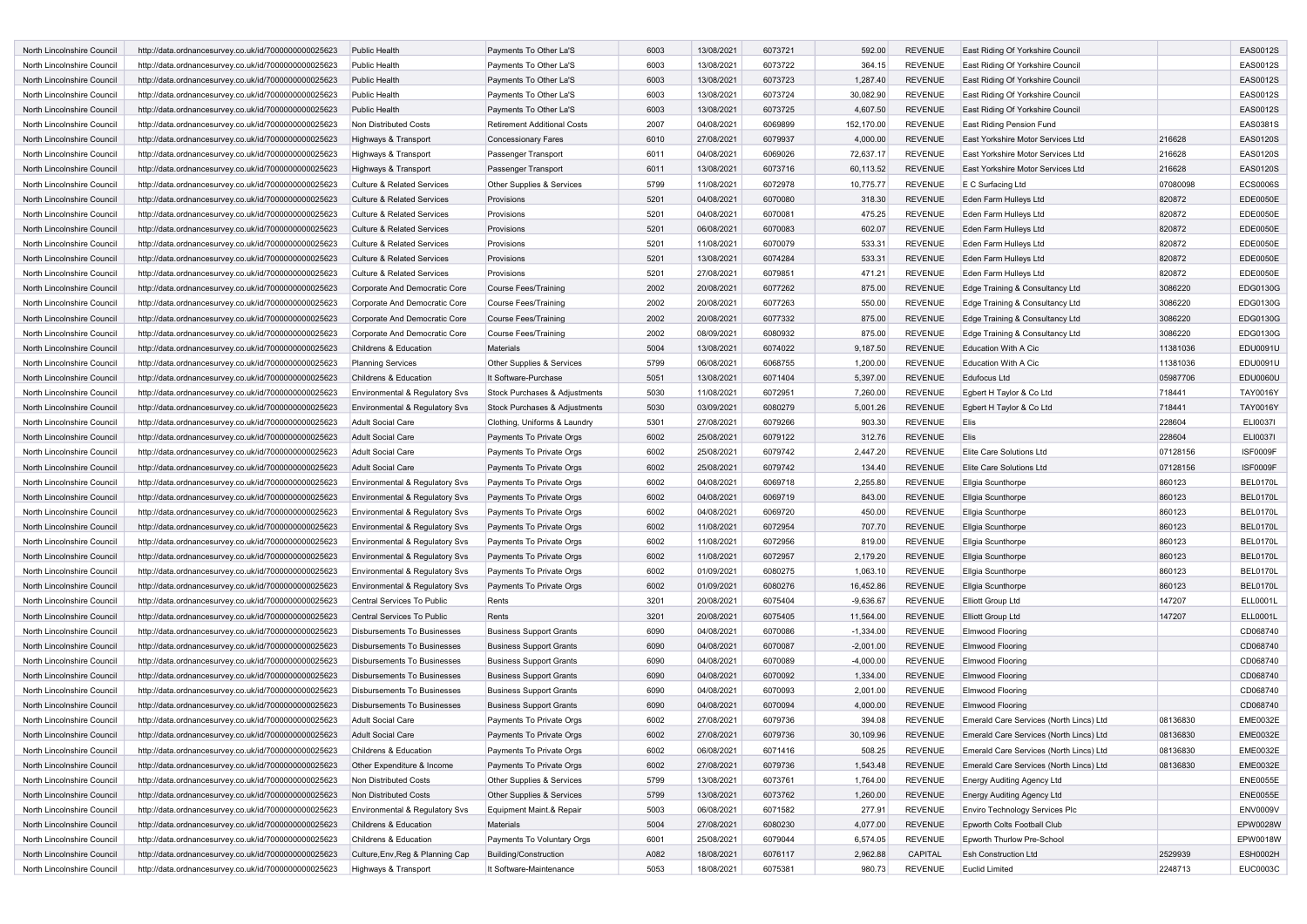| North Lincolnshire Council                               | http://data.ordnancesurvey.co.uk/id/7000000000025623                                                         | Highways & Transport                                             | Other Supplies & Services                | 5799         | 18/08/2021               | 6075381            |                      | <b>REVENUE</b>     | <b>Euclid Limited</b>                  | 2248713              | <b>EUC0003C</b>                    |
|----------------------------------------------------------|--------------------------------------------------------------------------------------------------------------|------------------------------------------------------------------|------------------------------------------|--------------|--------------------------|--------------------|----------------------|--------------------|----------------------------------------|----------------------|------------------------------------|
| North Lincolnshire Council                               | http://data.ordnancesurvey.co.uk/id/7000000000025623                                                         | Highways & Transport                                             | Vehicle Hire                             | 4101         | 18/08/2021               | 6076013            | 2,100.00             | <b>REVENUE</b>     | Euromunicipal Ltd                      | 06999176             | <b>EUR0127R</b>                    |
| North Lincolnshire Council                               | http://data.ordnancesurvey.co.uk/id/7000000000025623                                                         | Fin&Inv I&E                                                      | Other Supplies & Services                | 5799         | 27/08/2021               | 6079875            | 410.00               | <b>REVENUE</b>     | <b>Evergreen Construction</b>          |                      | <b>CON1099N</b>                    |
| North Lincolnshire Council                               | http://data.ordnancesurvey.co.uk/id/7000000000025623                                                         | Fin&Inv I&E                                                      | Other Supplies & Services                | 5799         | 27/08/2021               | 6079876            | 472.14               | <b>REVENUE</b>     | <b>Evergreen Construction</b>          |                      | <b>CON1099N</b>                    |
| North Lincolnshire Council                               | http://data.ordnancesurvey.co.uk/id/7000000000025623                                                         | Environmental & Regulatory Svs                                   | <b>Other Vehicle Costs</b>               | 4005         | 18/08/2021               | 6074072            | 1,775.00             | <b>REVENUE</b>     | Exeros Technologies Ltd                | 07006795             | <b>TEC0150C</b>                    |
| North Lincolnshire Council                               | http://data.ordnancesurvey.co.uk/id/7000000000025623                                                         | Environmental & Regulatory Svs                                   | <b>Other Vehicle Costs</b>               | 4005         | 01/09/2021               | 6080272            | 2,550.00             | <b>REVENUE</b>     | Exeros Technologies Ltd                | 07006795             | <b>TEC0150C</b>                    |
| North Lincolnshire Council                               | http://data.ordnancesurvey.co.uk/id/7000000000025623                                                         | Environmental & Regulatory Svs                                   | <b>Other Vehicle Costs</b>               | 4005         | 01/09/2021               | 6080273            | 1,083.00             | <b>REVENUE</b>     | Exeros Technologies Ltd                | 07006795             | <b>TEC0150C</b>                    |
| North Lincolnshire Council                               | http://data.ordnancesurvey.co.uk/id/7000000000025623                                                         | <b>Culture &amp; Related Services</b>                            | <b>Exhibitions/Events</b>                | 5709         | 20/08/2021               | 6077660            | 790.00               | <b>REVENUE</b>     | <b>Explorer Dome</b>                   | 10765879             | EXP0071P                           |
| North Lincolnshire Council                               | http://data.ordnancesurvey.co.uk/id/7000000000025623                                                         | <b>Culture &amp; Related Services</b>                            | <b>Exhibitions/Events</b>                | 5709         | 20/08/2021               | 6077662            | 790.00               | <b>REVENUE</b>     | <b>Explorer Dome</b>                   | 10765879             | EXP0071P                           |
| North Lincolnshire Council                               | http://data.ordnancesurvey.co.uk/id/7000000000025623                                                         | <b>Culture &amp; Related Services</b>                            | <b>Cleaning Services &amp; Contracts</b> | 3311         | 20/08/2021               | 6077306            | 275.00               | <b>REVENUE</b>     | <b>Extreme Clean Uk</b>                |                      | <b>EXT0030T</b>                    |
| North Lincolnshire Council                               |                                                                                                              | <b>Environmental &amp; Regulatory Sys</b>                        | <b>Other Premises Costs</b>              | 3390         | 18/08/2021               | 6076128            | 600.00               | <b>REVENUE</b>     | Eye Watch Security Ltd                 | 04480210             | EYE0006E                           |
| North Lincolnshire Council                               | http://data.ordnancesurvey.co.uk/id/7000000000025623<br>http://data.ordnancesurvey.co.uk/id/7000000000025623 | Environmental & Regulatory Svs                                   | <b>Other Premises Costs</b>              | 3390         | 20/08/2021               | 6077677            | 2,440.00             | <b>REVENUE</b>     | Eye Watch Security Ltd                 | 04480210             | EYE0006E                           |
|                                                          |                                                                                                              |                                                                  |                                          |              |                          |                    |                      |                    |                                        |                      |                                    |
| North Lincolnshire Council<br>North Lincolnshire Council | http://data.ordnancesurvey.co.uk/id/7000000000025623                                                         | Fin&Inv I&E                                                      | Other Supplies & Services                | 5799         | 25/08/2021               | 6079214            | 509.25               | <b>REVENUE</b>     | Eye Watch Security Ltd                 | 04480210             | EYE0006E                           |
|                                                          | http://data.ordnancesurvey.co.uk/id/7000000000025623                                                         | Fin&Inv I&E                                                      | Other Supplies & Services                | 5799         | 01/09/2021               | 6080304            | 557.75               | <b>REVENUE</b>     | Eye Watch Security Ltd                 | 04480210             | EYE0006E                           |
| North Lincolnshire Council                               | http://data.ordnancesurvey.co.uk/id/7000000000025623                                                         | Childrens & Education                                            | Home To School Transport                 | 4201         | 04/08/2021               | 6069894            | 6,949.00             | <b>REVENUE</b>     | Fab Cab                                |                      | <b>RAH0120H</b>                    |
| North Lincolnshire Council                               | http://data.ordnancesurvey.co.uk/id/7000000000025623                                                         | Childrens & Education                                            | <b>Client Related Costs</b>              | 5534         | 27/08/2021               | 6079831            | 285.00               | <b>REVENUE</b>     | Factory Direct Furniture Co            |                      | <b>FAC0004C</b>                    |
| North Lincolnshire Council                               | http://data.ordnancesurvey.co.uk/id/7000000000025623                                                         | <b>Housing Services</b>                                          | Other Supplies & Services                | 5799         | 27/08/2021               | 6079829            | 2,230.00             | <b>REVENUE</b>     | Factory Direct Furniture Co            |                      | <b>FAC0004C</b>                    |
| North Lincolnshire Council                               | http://data.ordnancesurvey.co.uk/id/7000000000025623                                                         | Environmental & Regulatory Svs                                   | Equipment Maint.& Repair                 | 5003         | 13/08/2021               | 6074239            | 7,589.50             | <b>REVENUE</b>     | Facultatieve Technologies Ltd          | 633222               | FAC0013C                           |
| North Lincolnshire Council                               | http://data.ordnancesurvey.co.uk/id/7000000000025623                                                         | Highways & Transport                                             | <b>Vehicle Repairs</b>                   | 4004         | 06/08/2021               | 6071178            | 623.75               | <b>REVENUE</b>     | Faun Zoeller (Uk) Ltd                  | 751804               | <b>FAU0006U</b>                    |
| North Lincolnshire Council                               | http://data.ordnancesurvey.co.uk/id/7000000000025623                                                         | <b>Culture &amp; Related Services</b>                            | Equipment Maint.& Repair                 | 5003         | 18/08/2021               | 6072986            | 341.00               | <b>REVENUE</b>     | F G Adamson & Son                      |                      | ADA0002A                           |
| North Lincolnshire Council                               | http://data.ordnancesurvey.co.uk/id/7000000000025623                                                         | <b>Culture &amp; Related Services</b>                            | Equipment Maint.& Repair                 | 5003         | 25/08/2021               | 6078200            | 566.26               | <b>REVENUE</b>     | F G Adamson & Son                      |                      | ADA0002A                           |
| North Lincolnshire Council                               | http://data.ordnancesurvey.co.uk/id/7000000000025623                                                         | <b>Culture &amp; Related Services</b>                            | Equipment Maint.& Repair                 | 5003         | 18/08/2021               | 6076183            | 439.94               | <b>REVENUE</b>     | Fidelity Crm Ltd                       |                      | FID0005D                           |
| North Lincolnshire Council                               | http://data.ordnancesurvey.co.uk/id/7000000000025623                                                         | Childrens & Education                                            | Payments To Private Orgs                 | 6002         | 25/08/2021               | 6079048            | 38,381.80            | <b>REVENUE</b>     | Fieldview Day Nursery                  |                      | <b>FIE0045E</b>                    |
| North Lincolnshire Council                               | http://data.ordnancesurvey.co.uk/id/7000000000025623                                                         | Childrens & Education                                            | Payments To Private Orgs                 | 6002         | 11/08/2021               | 6073192            | 286.00               | <b>REVENUE</b>     | First Class Tailored Solutions Ltd     | 07819183             | <b>FIR0124R</b>                    |
| North Lincolnshire Council                               | http://data.ordnancesurvey.co.uk/id/7000000000025623                                                         | Highways & Transport                                             | Passenger Transport                      | 6011         | 13/08/2021               | 6073711            | 1,131.84             | <b>REVENUE</b>     | First South Yorkshire Ltd              | 2332529              | <b>FIR0041R</b>                    |
| North Lincolnshire Council                               | http://data.ordnancesurvey.co.uk/id/7000000000025623                                                         | Highways & Transport                                             | Other Supplies & Services                | 5799         | 18/08/2021               | 6073275            | 3,397.00             | <b>REVENUE</b>     | First Step Sports Ltd                  | 06866257             | <b>FIR0143R</b>                    |
| North Lincolnshire Council                               | http://data.ordnancesurvey.co.uk/id/7000000000025623                                                         | Childrens & Education                                            | <b>Client Related Costs</b>              | 5534         | 04/08/2021               | 6069826            | 550.00               | <b>REVENUE</b>     | <b>Fitzs Plumbing Service</b>          |                      | FIT0156T                           |
| North Lincolnshire Council                               | http://data.ordnancesurvey.co.uk/id/7000000000025623                                                         | Childrens & Education                                            | <b>Client Related Costs</b>              | 5534         | 18/08/2021               | 6075514            | 290.00               | <b>REVENUE</b>     | <b>Fitzs Plumbing Service</b>          |                      | FIT0156T                           |
| North Lincolnshire Council                               | http://data.ordnancesurvey.co.uk/id/7000000000025623                                                         | <b>Disbursements To Businesses</b>                               | <b>Business Support Grants</b>           | 6090         | 12/08/2021               | 6074159            | 1,000.00             | <b>REVENUE</b>     | Flavours                               |                      | CD069660                           |
| North Lincolnshire Council                               | http://data.ordnancesurvey.co.uk/id/7000000000025623                                                         | Highways & Transport                                             | <b>Equipment Hire/Rent</b>               | 5002         | 18/08/2021               | 6076017            | 368.25               | <b>REVENUE</b>     | Fleetclean Ltd                         | 01381865             | <b>FLE0007E</b>                    |
| North Lincolnshire Council                               | http://data.ordnancesurvey.co.uk/id/7000000000025623                                                         | <b>Adult Social Care</b>                                         | <b>Materials</b>                         | 5004         | 18/08/2021               | 6072149            | 210.31               | <b>REVENUE</b>     | Fleet Factors Ltd                      | 01231325             | <b>FLE0026E</b>                    |
| North Lincolnshire Council                               | http://data.ordnancesurvey.co.uk/id/7000000000025623                                                         | <b>Adult Social Care</b>                                         | <b>Materials</b>                         | 5004         | 25/08/2021               | 6079016            | 210.31               | <b>REVENUE</b>     | <b>Fleet Factors Ltd</b>               | 01231325             | <b>FLE0026E</b>                    |
| North Lincolnshire Council                               | http://data.ordnancesurvey.co.uk/id/7000000000025623                                                         | <b>Adult Social Care</b>                                         | Materials                                | 5004         | 08/09/2021               | 6080479            | 213.44               | <b>REVENUE</b>     | Fleet Factors Ltd                      | 01231325             | <b>FLE0026E</b>                    |
| North Lincolnshire Council                               | http://data.ordnancesurvey.co.uk/id/7000000000025623                                                         | <b>Adult Social Care</b>                                         | <b>Other Vehicle Costs</b>               | 4005         | 11/08/2021               | 6072054            | 2,320.17             | <b>REVENUE</b>     | <b>Fleet Factors Ltd</b>               | 01231325             | <b>FLE0026E</b>                    |
| North Lincolnshire Council                               | http://data.ordnancesurvey.co.uk/id/7000000000025623                                                         | Childrens & Education                                            | <b>Materials</b>                         | 5004         | 11/08/2021               | 6072071            | 359.14               | <b>REVENUE</b>     | <b>Fleet Factors Ltd</b>               | 01231325             | <b>FLE0026E</b>                    |
| North Lincolnshire Council                               | http://data.ordnancesurvey.co.uk/id/7000000000025623                                                         | Childrens & Education                                            | <b>Materials</b>                         | 5004         | 11/08/2021               | 6072101            | 300.17               | <b>REVENUE</b>     | Fleet Factors Ltd                      | 01231325             | <b>FLE0026E</b>                    |
| North Lincolnshire Council                               | http://data.ordnancesurvey.co.uk/id/7000000000025623                                                         | Childrens & Education                                            | <b>Materials</b>                         | 5004         | 01/09/2021               | 6080382            | 315.60               | <b>REVENUE</b>     | Fleet Factors Ltd                      | 01231325             | <b>FLE0026E</b>                    |
| North Lincolnshire Council                               | http://data.ordnancesurvey.co.uk/id/7000000000025623                                                         | Childrens & Education                                            | Materials                                | 5004         | 01/09/2021               | 6080422            | 395.29               | <b>REVENUE</b>     | Fleet Factors Ltd                      | 01231325             | <b>FLE0026E</b>                    |
| North Lincolnshire Council                               | http://data.ordnancesurvey.co.uk/id/7000000000025623                                                         | Childrens & Education                                            | <b>Materials</b>                         | 5004         | 01/09/2021               | 6080440            | 470.52               | <b>REVENUE</b>     | Fleet Factors Ltd                      | 01231325             | <b>FLE0026E</b>                    |
| North Lincolnshire Council                               | http://data.ordnancesurvey.co.uk/id/7000000000025623                                                         | Childrens & Education                                            | <b>Materials</b>                         | 5004         | 01/09/2021               | 6080446            | 258.92               | <b>REVENUE</b>     | <b>Fleet Factors Ltd</b>               | 01231325             | <b>FLE0026E</b>                    |
| North Lincolnshire Council                               | http://data.ordnancesurvey.co.uk/id/7000000000025623                                                         | <b>Culture &amp; Related Services</b>                            | Materials                                | 5004         | 11/08/2021               | 6072110            | 259.54               | <b>REVENUE</b>     | Fleet Factors Ltd                      | 01231325             | <b>FLE0026E</b>                    |
| North Lincolnshire Council                               | http://data.ordnancesurvey.co.uk/id/7000000000025623                                                         | <b>Culture &amp; Related Services</b>                            | Materials                                | 5004         | 25/08/2021               | 6078951            | 385.55               | <b>REVENUE</b>     | Fleet Factors Ltd                      | 01231325             | <b>FLE0026E</b>                    |
| North Lincolnshire Council                               | http://data.ordnancesurvey.co.uk/id/7000000000025623                                                         | <b>Culture &amp; Related Services</b>                            | Materials                                | 5004         | 25/08/2021               | 6078952            | 281.48               | <b>REVENUE</b>     | Fleet Factors Ltd                      | 01231325             | <b>FLE0026E</b>                    |
| North Lincolnshire Council                               | http://data.ordnancesurvey.co.uk/id/7000000000025623                                                         | <b>Culture &amp; Related Services</b>                            | <b>Materials</b>                         | 5004         | 25/08/2021               | 6078973            | 330.55               | <b>REVENUE</b>     | Fleet Factors Ltd                      | 01231325             | <b>FLE0026E</b>                    |
| North Lincolnshire Council                               | http://data.ordnancesurvey.co.uk/id/7000000000025623                                                         | <b>Culture &amp; Related Services</b>                            | <b>Materials</b>                         | 5004         | 25/08/2021               | 6078975            | 210.88               | <b>REVENUE</b>     | Fleet Factors Ltd                      | 01231325             | <b>FLE0026E</b>                    |
| North Lincolnshire Council                               | http://data.ordnancesurvey.co.uk/id/7000000000025623                                                         | <b>Culture &amp; Related Services</b>                            | Materials                                | 5004         | 25/08/2021               | 6078987            | 210.38               | <b>REVENUE</b>     | <b>Fleet Factors Ltd</b>               | 01231325             | <b>FLE0026E</b>                    |
| North Lincolnshire Council                               | http://data.ordnancesurvey.co.uk/id/7000000000025623                                                         | <b>Culture &amp; Related Services</b>                            | Materials                                | 5004         | 25/08/2021               | 6078998            | 677.10               | REVENUE            | Fleet Factors Ltd                      | 01231325             | <b>FLE0026E</b>                    |
| North Lincolnshire Council                               | http://data.ordnancesurvey.co.uk/id/7000000000025623                                                         | <b>Culture &amp; Related Services</b>                            | Materials                                | 5004         | 25/08/2021               | 6079010            | 807.69               | REVENUE            | Fleet Factors Ltd                      | 01231325             | <b>FLE0026E</b>                    |
| North Lincolnshire Council                               | http://data.ordnancesurvey.co.uk/id/7000000000025623                                                         | <b>Culture &amp; Related Services</b>                            | Materials                                | 5004         | 25/08/2021               | 6079013            | 523.95               | REVENUE            | <b>Fleet Factors Ltd</b>               | 01231325             | <b>FLE0026E</b>                    |
|                                                          |                                                                                                              |                                                                  |                                          |              |                          | 6080373            | 249.28               | <b>REVENUE</b>     |                                        |                      |                                    |
|                                                          |                                                                                                              |                                                                  |                                          |              |                          |                    |                      |                    |                                        |                      |                                    |
| North Lincolnshire Council                               | http://data.ordnancesurvey.co.uk/id/7000000000025623                                                         | Culture & Related Services                                       | Materials                                | 5004         | 27/08/2021               |                    |                      |                    | Fleet Factors Ltd                      | 01231325             | <b>FLE0026E</b>                    |
| North Lincolnshire Council                               | http://data.ordnancesurvey.co.uk/id/7000000000025623                                                         | <b>Culture &amp; Related Services</b>                            | Materials                                | 5004         | 01/09/2021               | 6080394            | 351.13               | REVENUE            | Fleet Factors Ltd                      | 01231325             | <b>FLE0026E</b>                    |
| North Lincolnshire Council                               | http://data.ordnancesurvey.co.uk/id/7000000000025623                                                         | Culture & Related Services                                       | Materials                                | 5004         | 01/09/2021               | 6080414            | 384.62               | <b>REVENUE</b>     | Fleet Factors Ltd                      | 01231325             | <b>FLE0026E</b>                    |
| North Lincolnshire Council                               | http://data.ordnancesurvey.co.uk/id/7000000000025623                                                         | <b>Culture &amp; Related Services</b>                            | Materials                                | 5004         | 01/09/2021               | 6080445            | 230.18               | <b>REVENUE</b>     | <b>Fleet Factors Ltd</b>               | 01231325             | <b>FLE0026E</b>                    |
| North Lincolnshire Council                               | http://data.ordnancesurvey.co.uk/id/7000000000025623                                                         | <b>Culture &amp; Related Services</b>                            | Other Vehicle Costs                      | 4005         | 25/08/2021               | 6078986            | 730.77               | REVENUE            | Fleet Factors Ltd                      | 01231325             | <b>FLE0026E</b>                    |
| North Lincolnshire Council<br>North Lincolnshire Council | http://data.ordnancesurvey.co.uk/id/7000000000025623<br>http://data.ordnancesurvey.co.uk/id/7000000000025623 | Environmental & Regulatory Svs<br>Environmental & Regulatory Svs | Materials<br>Materials                   | 5004<br>5004 | 11/08/2021<br>11/08/2021 | 6072059<br>6072067 | 1,010.02<br>4,405.26 | REVENUE<br>REVENUE | Fleet Factors Ltd<br>Fleet Factors Ltd | 01231325<br>01231325 | <b>FLE0026E</b><br><b>FLE0026E</b> |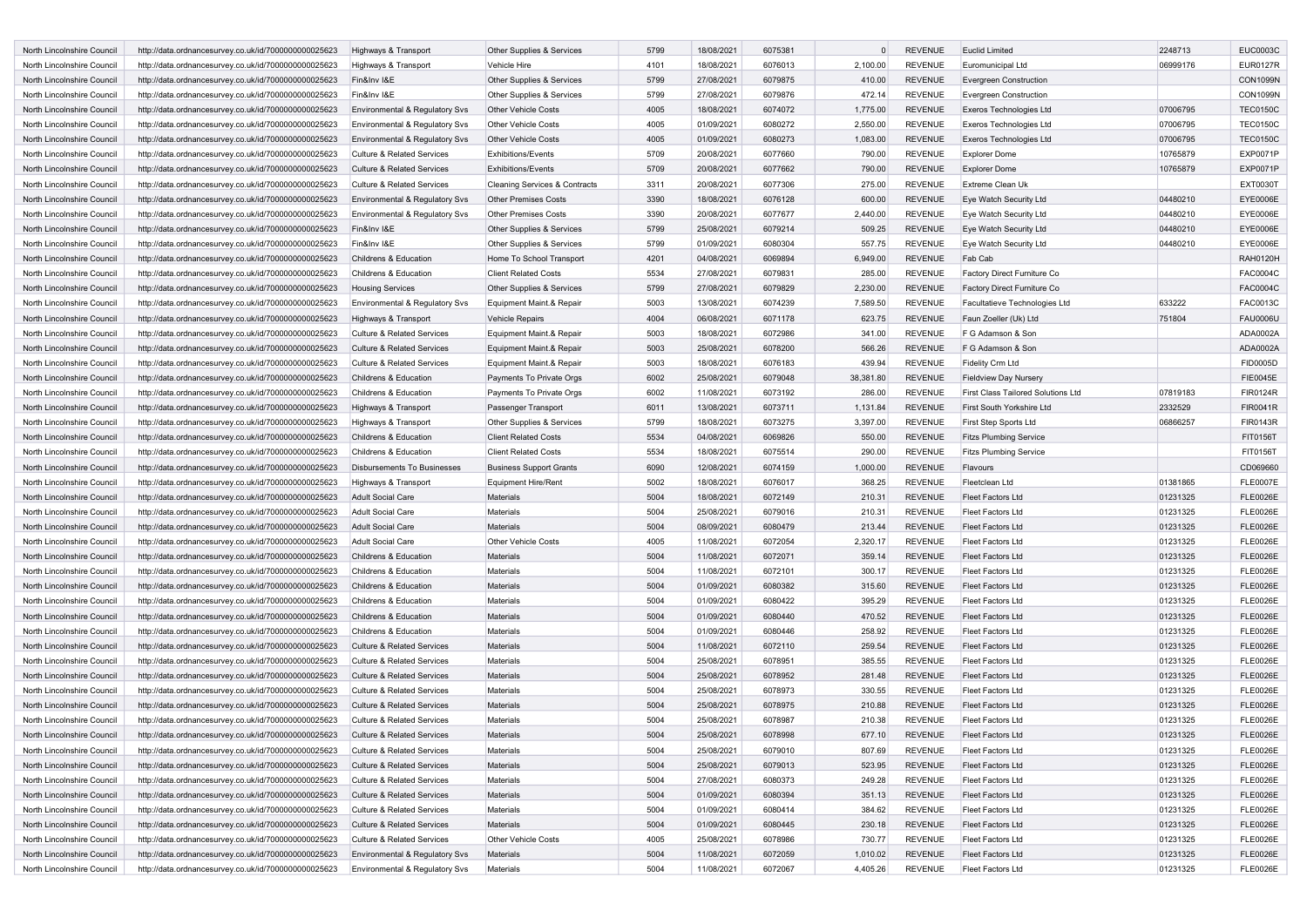| North Lincolnshire Council | http://data.ordnancesurvey.co.uk/id/7000000000025623                | Environmental & Regulatory Svs            | Materials                  | 5004         | 11/08/2021 | 6072069 | 264.75   | <b>REVENUE</b> | <b>Fleet Factors Ltd</b> | 01231325 | <b>FLE0026E</b>                    |
|----------------------------|---------------------------------------------------------------------|-------------------------------------------|----------------------------|--------------|------------|---------|----------|----------------|--------------------------|----------|------------------------------------|
| North Lincolnshire Council | http://data.ordnancesurvey.co.uk/id/7000000000025623                | Environmental & Regulatory Svs            | Materials                  | 5004         | 11/08/2021 | 6072095 | 436.98   | <b>REVENUE</b> | Fleet Factors Ltd        | 01231325 | <b>FLE0026E</b>                    |
| North Lincolnshire Council | http://data.ordnancesurvey.co.uk/id/7000000000025623                | <b>Environmental &amp; Regulatory Svs</b> | Materials                  | 5004         | 11/08/2021 | 6072102 | 2,188.32 | <b>REVENUE</b> | <b>Fleet Factors Ltd</b> | 01231325 | <b>FLE0026E</b>                    |
| North Lincolnshire Council | http://data.ordnancesurvey.co.uk/id/7000000000025623                | Environmental & Regulatory Svs            | Materials                  | 5004         | 11/08/2021 | 6072114 | 305.76   | <b>REVENUE</b> | Fleet Factors Ltd        | 01231325 | <b>FLE0026E</b>                    |
| North Lincolnshire Council | http://data.ordnancesurvey.co.uk/id/7000000000025623                | Environmental & Regulatory Svs            | <b>Materials</b>           | 5004         | 11/08/2021 | 6072119 | 1,368.30 | <b>REVENUE</b> | <b>Fleet Factors Ltd</b> | 01231325 | <b>FLE0026E</b>                    |
| North Lincolnshire Council | http://data.ordnancesurvey.co.uk/id/7000000000025623                | Environmental & Regulatory Svs            | Materials                  | 5004         | 11/08/2021 | 6072125 | 263.81   | <b>REVENUE</b> | Fleet Factors Ltd        | 01231325 | <b>FLE0026E</b>                    |
| North Lincolnshire Council | http://data.ordnancesurvey.co.uk/id/7000000000025623                | <b>Environmental &amp; Regulatory Svs</b> | Materials                  | 5004         | 13/08/2021 | 6072136 | 505.04   | <b>REVENUE</b> | <b>Fleet Factors Ltd</b> | 01231325 | <b>FLE0026E</b>                    |
| North Lincolnshire Council | http://data.ordnancesurvey.co.uk/id/7000000000025623                | Environmental & Regulatory Svs            | Materials                  | 5004         | 18/08/2021 | 6072144 | 410.43   | <b>REVENUE</b> | <b>Fleet Factors Ltd</b> | 01231325 | <b>FLE0026E</b>                    |
| North Lincolnshire Council | http://data.ordnancesurvey.co.uk/id/7000000000025623                | Environmental & Regulatory Svs            | Materials                  | 5004         | 18/08/2021 | 6072146 | 493.87   | <b>REVENUE</b> | <b>Fleet Factors Ltd</b> | 01231325 | <b>FLE0026E</b>                    |
| North Lincolnshire Council |                                                                     |                                           | Materials                  | 5004         | 18/08/2021 | 6072153 | 575.75   | <b>REVENUE</b> | Fleet Factors Ltd        | 01231325 | <b>FLE0026E</b>                    |
|                            | http://data.ordnancesurvey.co.uk/id/7000000000025623                | Environmental & Regulatory Svs            |                            | 5004         |            | 6078956 | 263.81   |                | <b>Fleet Factors Ltd</b> |          | <b>FLE0026E</b>                    |
| North Lincolnshire Council | http://data.ordnancesurvey.co.uk/id/7000000000025623                | Environmental & Regulatory Svs            | Materials                  |              | 25/08/2021 |         |          | <b>REVENUE</b> |                          | 01231325 |                                    |
| North Lincolnshire Council | http://data.ordnancesurvey.co.uk/id/7000000000025623                | Environmental & Regulatory Svs            | Materials                  | 5004         | 25/08/2021 | 6078965 | 618.52   | <b>REVENUE</b> | Fleet Factors Ltd        | 01231325 | <b>FLE0026E</b>                    |
| North Lincolnshire Council | http://data.ordnancesurvey.co.uk/id/7000000000025623                | <b>Environmental &amp; Regulatory Svs</b> | Materials                  | 5004         | 25/08/2021 | 6078984 | 815.48   | <b>REVENUE</b> | <b>Fleet Factors Ltd</b> | 01231325 | <b>FLE0026E</b>                    |
| North Lincolnshire Council | http://data.ordnancesurvey.co.uk/id/7000000000025623                | Environmental & Regulatory Svs            | Materials                  | 5004         | 25/08/2021 | 6078985 | 245.84   | <b>REVENUE</b> | Fleet Factors Ltd        | 01231325 | <b>FLE0026E</b>                    |
| North Lincolnshire Council | http://data.ordnancesurvey.co.uk/id/7000000000025623                | Environmental & Regulatory Svs            | <b>Materials</b>           | 5004         | 25/08/2021 | 6078991 | 415.45   | <b>REVENUE</b> | <b>Fleet Factors Ltd</b> | 01231325 | <b>FLE0026E</b>                    |
| North Lincolnshire Council | http://data.ordnancesurvey.co.uk/id/7000000000025623                | Environmental & Regulatory Svs            | Materials                  | 5004         | 25/08/2021 | 6078992 | 359.57   | <b>REVENUE</b> | Fleet Factors Ltd        | 01231325 | <b>FLE0026E</b>                    |
| North Lincolnshire Council | http://data.ordnancesurvey.co.uk/id/7000000000025623                | <b>Environmental &amp; Regulatory Svs</b> | Materials                  | 5004         | 25/08/2021 | 6078993 | 306.48   | <b>REVENUE</b> | <b>Fleet Factors Ltd</b> | 01231325 | <b>FLE0026E</b>                    |
| North Lincolnshire Council | http://data.ordnancesurvey.co.uk/id/7000000000025623                | Environmental & Regulatory Svs            | Materials                  | 5004         | 25/08/2021 | 6078995 | 606.60   | <b>REVENUE</b> | <b>Fleet Factors Ltd</b> | 01231325 | <b>FLE0026E</b>                    |
| North Lincolnshire Council | http://data.ordnancesurvey.co.uk/id/7000000000025623                | Environmental & Regulatory Svs            | Materials                  | 5004         | 25/08/2021 | 6078997 | 389.32   | <b>REVENUE</b> | <b>Fleet Factors Ltd</b> | 01231325 | <b>FLE0026E</b>                    |
| North Lincolnshire Council | http://data.ordnancesurvey.co.uk/id/7000000000025623                | Environmental & Regulatory Svs            | Materials                  | 5004         | 25/08/2021 | 6078999 | 241.83   | <b>REVENUE</b> | Fleet Factors Ltd        | 01231325 | <b>FLE0026E</b>                    |
| North Lincolnshire Council | http://data.ordnancesurvey.co.uk/id/7000000000025623                | Environmental & Regulatory Svs            | Materials                  | 5004         | 25/08/2021 | 6079000 | 320.74   | <b>REVENUE</b> | <b>Fleet Factors Ltd</b> | 01231325 | <b>FLE0026E</b>                    |
| North Lincolnshire Council | http://data.ordnancesurvey.co.uk/id/7000000000025623                | Environmental & Regulatory Svs            | Materials                  | 5004         | 25/08/2021 | 6079006 | 1,433.39 | <b>REVENUE</b> | Fleet Factors Ltd        | 01231325 | <b>FLE0026E</b>                    |
| North Lincolnshire Council | http://data.ordnancesurvey.co.uk/id/7000000000025623                | <b>Environmental &amp; Regulatory Svs</b> | Materials                  | 5004         | 25/08/2021 | 6079007 | 1,675.91 | <b>REVENUE</b> | <b>Fleet Factors Ltd</b> | 01231325 | <b>FLE0026E</b>                    |
| North Lincolnshire Council | http://data.ordnancesurvey.co.uk/id/7000000000025623                | Environmental & Regulatory Sys            | <b>Materials</b>           | 5004         | 27/08/2021 | 6080374 | 264.68   | <b>REVENUE</b> | Fleet Factors Ltd        | 01231325 | <b>FLE0026E</b>                    |
| North Lincolnshire Council | http://data.ordnancesurvey.co.uk/id/7000000000025623                | <b>Environmental &amp; Regulatory Svs</b> | Materials                  | 5004         | 27/08/2021 | 6080375 | 504.62   | <b>REVENUE</b> | <b>Fleet Factors Ltd</b> | 01231325 | <b>FLE0026E</b>                    |
| North Lincolnshire Council | http://data.ordnancesurvey.co.uk/id/7000000000025623                | Environmental & Regulatory Svs            | Materials                  | 5004         | 27/08/2021 | 6080376 | 900.00   | <b>REVENUE</b> | Fleet Factors Ltd        | 01231325 | <b>FLE0026E</b>                    |
| North Lincolnshire Council | http://data.ordnancesurvey.co.uk/id/7000000000025623                | Environmental & Regulatory Svs            | Materials                  | 5004         | 27/08/2021 | 6080380 | 318.39   | <b>REVENUE</b> | <b>Fleet Factors Ltd</b> | 01231325 | <b>FLE0026E</b>                    |
| North Lincolnshire Council | http://data.ordnancesurvey.co.uk/id/7000000000025623                | Environmental & Regulatory Svs            | <b>Materials</b>           | 5004         | 01/09/2021 | 6080383 | 317.18   | <b>REVENUE</b> | <b>Fleet Factors Ltd</b> | 01231325 | <b>FLE0026E</b>                    |
| North Lincolnshire Council | http://data.ordnancesurvey.co.uk/id/7000000000025623                | Environmental & Regulatory Sys            | Materials                  | 5004         | 01/09/2021 | 6080389 | 208.33   | <b>REVENUE</b> | <b>Fleet Factors Ltd</b> | 01231325 | <b>FLE0026E</b>                    |
| North Lincolnshire Council | http://data.ordnancesurvey.co.uk/id/7000000000025623                | Environmental & Regulatory Svs            | Materials                  | 5004         | 01/09/2021 | 6080391 | 576.77   | <b>REVENUE</b> | Fleet Factors Ltd        | 01231325 | <b>FLE0026E</b>                    |
| North Lincolnshire Council | http://data.ordnancesurvey.co.uk/id/7000000000025623                | Environmental & Regulatory Svs            | Materials                  | 5004         | 01/09/2021 | 6080413 | 1,400.00 | <b>REVENUE</b> | <b>Fleet Factors Ltd</b> | 01231325 | <b>FLE0026E</b>                    |
| North Lincolnshire Council | http://data.ordnancesurvey.co.uk/id/7000000000025623                | Environmental & Regulatory Svs            | Materials                  | 5004         | 01/09/2021 | 6080418 | 381.18   | <b>REVENUE</b> | Fleet Factors Ltd        | 01231325 | <b>FLE0026E</b>                    |
| North Lincolnshire Council | http://data.ordnancesurvey.co.uk/id/7000000000025623                | <b>Environmental &amp; Regulatory Svs</b> | Materials                  | 5004         | 01/09/2021 | 6080437 | 660.96   | <b>REVENUE</b> | <b>Fleet Factors Ltd</b> | 01231325 | <b>FLE0026E</b>                    |
| North Lincolnshire Council | http://data.ordnancesurvey.co.uk/id/7000000000025623                | Environmental & Regulatory Svs            | <b>Materials</b>           | 5004         | 01/09/2021 | 6080439 | 1,667.70 | <b>REVENUE</b> | Fleet Factors Ltd        | 01231325 | <b>FLE0026E</b>                    |
| North Lincolnshire Council | http://data.ordnancesurvey.co.uk/id/7000000000025623                | <b>Environmental &amp; Regulatory Svs</b> | Materials                  | 5004         | 01/09/2021 | 6080441 | 2,034.97 | <b>REVENUE</b> | <b>Fleet Factors Ltd</b> | 01231325 | <b>FLE0026E</b>                    |
| North Lincolnshire Council | http://data.ordnancesurvey.co.uk/id/7000000000025623                | Environmental & Regulatory Svs            | Materials                  | 5004         | 01/09/2021 | 6080459 | 301.62   | <b>REVENUE</b> | <b>Fleet Factors Ltd</b> | 01231325 | <b>FLE0026E</b>                    |
| North Lincolnshire Council | http://data.ordnancesurvey.co.uk/id/7000000000025623                | <b>Environmental &amp; Regulatory Svs</b> | Materials                  | 5004         | 08/09/2021 | 6080476 | 321.82   | <b>REVENUE</b> | <b>Fleet Factors Ltd</b> | 01231325 | <b>FLE0026E</b>                    |
| North Lincolnshire Council |                                                                     |                                           | <b>Other Vehicle Costs</b> | 4005         | 11/08/2021 | 6072103 | 270.54   | <b>REVENUE</b> | <b>Fleet Factors Ltd</b> | 01231325 | <b>FLE0026E</b>                    |
|                            | http://data.ordnancesurvey.co.uk/id/7000000000025623                | Environmental & Regulatory Svs            |                            | 4005         |            |         |          |                |                          |          |                                    |
| North Lincolnshire Council | http://data.ordnancesurvey.co.uk/id/7000000000025623                | Environmental & Regulatory Svs            | <b>Other Vehicle Costs</b> | 4005         | 11/08/2021 | 6072104 | 1,375.94 | <b>REVENUE</b> | <b>Fleet Factors Ltd</b> | 01231325 | <b>FLE0026E</b><br><b>FLE0026E</b> |
| North Lincolnshire Council | http://data.ordnancesurvey.co.uk/id/7000000000025623                | Environmental & Regulatory Svs            | <b>Other Vehicle Costs</b> |              | 11/08/2021 | 6072105 | 458.90   | <b>REVENUE</b> | <b>Fleet Factors Ltd</b> | 01231325 |                                    |
| North Lincolnshire Council | http://data.ordnancesurvey.co.uk/id/7000000000025623                | Environmental & Regulatory Svs            | <b>Other Vehicle Costs</b> | 4005<br>4005 | 25/08/2021 | 6078933 | 776.22   | <b>REVENUE</b> | <b>Fleet Factors Ltd</b> | 01231325 | <b>FLE0026E</b>                    |
| North Lincolnshire Council | http://data.ordnancesurvey.co.uk/id/7000000000025623                | Environmental & Regulatory Svs            | <b>Other Vehicle Costs</b> |              | 27/08/2021 | 6080365 | 3,809.28 | <b>REVENUE</b> | Fleet Factors Ltd        | 01231325 | <b>FLE0026E</b>                    |
| North Lincolnshire Council | http://data.ordnancesurvey.co.uk/id/7000000000025623                | <b>Environmental &amp; Regulatory Svs</b> | <b>Other Vehicle Costs</b> | 4005         | 27/08/2021 | 6080366 | 614.28   | <b>REVENUE</b> | Fleet Factors Ltd        | 01231325 | <b>FLE0026E</b>                    |
| North Lincolnshire Council | http://data.ordnancesurvey.co.uk/id/7000000000025623                | Environmental & Regulatory Sys            | <b>Other Vehicle Costs</b> | 4005         | 27/08/2021 | 6080369 | 1,320.23 | <b>REVENUE</b> | <b>Fleet Factors Ltd</b> | 01231325 | <b>FLE0026E</b>                    |
| North Lincolnshire Council | http://data.ordnancesurvey.co.uk/id/7000000000025623                | Environmental & Regulatory Svs            | <b>Other Vehicle Costs</b> | 4005         | 27/08/2021 | 6080370 | 348.46   | <b>REVENUE</b> | <b>Fleet Factors Ltd</b> | 01231325 | <b>FLE0026E</b>                    |
| North Lincolnshire Council | Fin&Inv I&E<br>http://data.ordnancesurvey.co.uk/id/7000000000025623 |                                           | Materials                  | 5004         | 01/09/2021 | 6080436 | 274.39   | <b>REVENUE</b> | <b>Fleet Factors Ltd</b> | 01231325 | <b>FLE0026E</b>                    |
| North Lincolnshire Council | http://data.ordnancesurvey.co.uk/id/7000000000025623<br>Fin&Inv I&E |                                           | <b>Other Vehicle Costs</b> | 4005         | 11/08/2021 | 6072124 | 238.61   | <b>REVENUE</b> | Fleet Factors Ltd        | 01231325 | <b>FLE0026E</b>                    |
| North Lincolnshire Council | http://data.ordnancesurvey.co.uk/id/7000000000025623<br>Fin&Inv I&E |                                           | <b>Other Vehicle Costs</b> | 4005         | 25/08/2021 | 6078926 | 634.67   | REVENUE        | Fleet Factors Ltd        | 01231325 | <b>FLE0026E</b>                    |
| North Lincolnshire Council | http://data.ordnancesurvey.co.uk/id/7000000000025623<br>Fin&Inv I&E |                                           | <b>Other Vehicle Costs</b> | 4005         | 25/08/2021 | 6078928 | 517.56   | <b>REVENUE</b> | <b>Fleet Factors Ltd</b> | 01231325 | <b>FLE0026E</b>                    |
| North Lincolnshire Council | http://data.ordnancesurvey.co.uk/id/7000000000025623                | Highways & Transport                      | Equipment Maint.& Repair   | 5003         | 27/08/2021 | 6080359 | 2,461.53 | <b>REVENUE</b> | Fleet Factors Ltd        | 01231325 | <b>FLE0026E</b>                    |
| North Lincolnshire Council | http://data.ordnancesurvey.co.uk/id/7000000000025623                | Highways & Transport                      | Fuel                       | 4001         | 11/08/2021 | 6072099 | 870.00   | <b>REVENUE</b> | Fleet Factors Ltd        | 01231325 | <b>FLE0026E</b>                    |
| North Lincolnshire Council | http://data.ordnancesurvey.co.uk/id/7000000000025623                | Highways & Transport                      | Materials                  | 5004         | 11/08/2021 | 6072060 | 308.40   | <b>REVENUE</b> | Fleet Factors Ltd        | 01231325 | <b>FLE0026E</b>                    |
| North Lincolnshire Council | http://data.ordnancesurvey.co.uk/id/7000000000025623                | Highways & Transport                      | Materials                  | 5004         | 11/08/2021 | 6072074 | 612.00   | REVENUE        | <b>Fleet Factors Ltd</b> | 01231325 | <b>FLE0026E</b>                    |
| North Lincolnshire Council | http://data.ordnancesurvey.co.uk/id/7000000000025623                | Highways & Transport                      | Materials                  | 5004         | 11/08/2021 | 6072082 | 211.28   | <b>REVENUE</b> | <b>Fleet Factors Ltd</b> | 01231325 | <b>FLE0026E</b>                    |
| North Lincolnshire Council | http://data.ordnancesurvey.co.uk/id/7000000000025623                | Highways & Transport                      | Materials                  | 5004         | 11/08/2021 | 6072087 | 286.84   | <b>REVENUE</b> | Fleet Factors Ltd        | 01231325 | <b>FLE0026E</b>                    |
| North Lincolnshire Council | http://data.ordnancesurvey.co.uk/id/7000000000025623                | Highways & Transport                      | Materials                  | 5004         | 11/08/2021 | 6072096 | 282.21   | REVENUE        | Fleet Factors Ltd        | 01231325 | <b>FLE0026E</b>                    |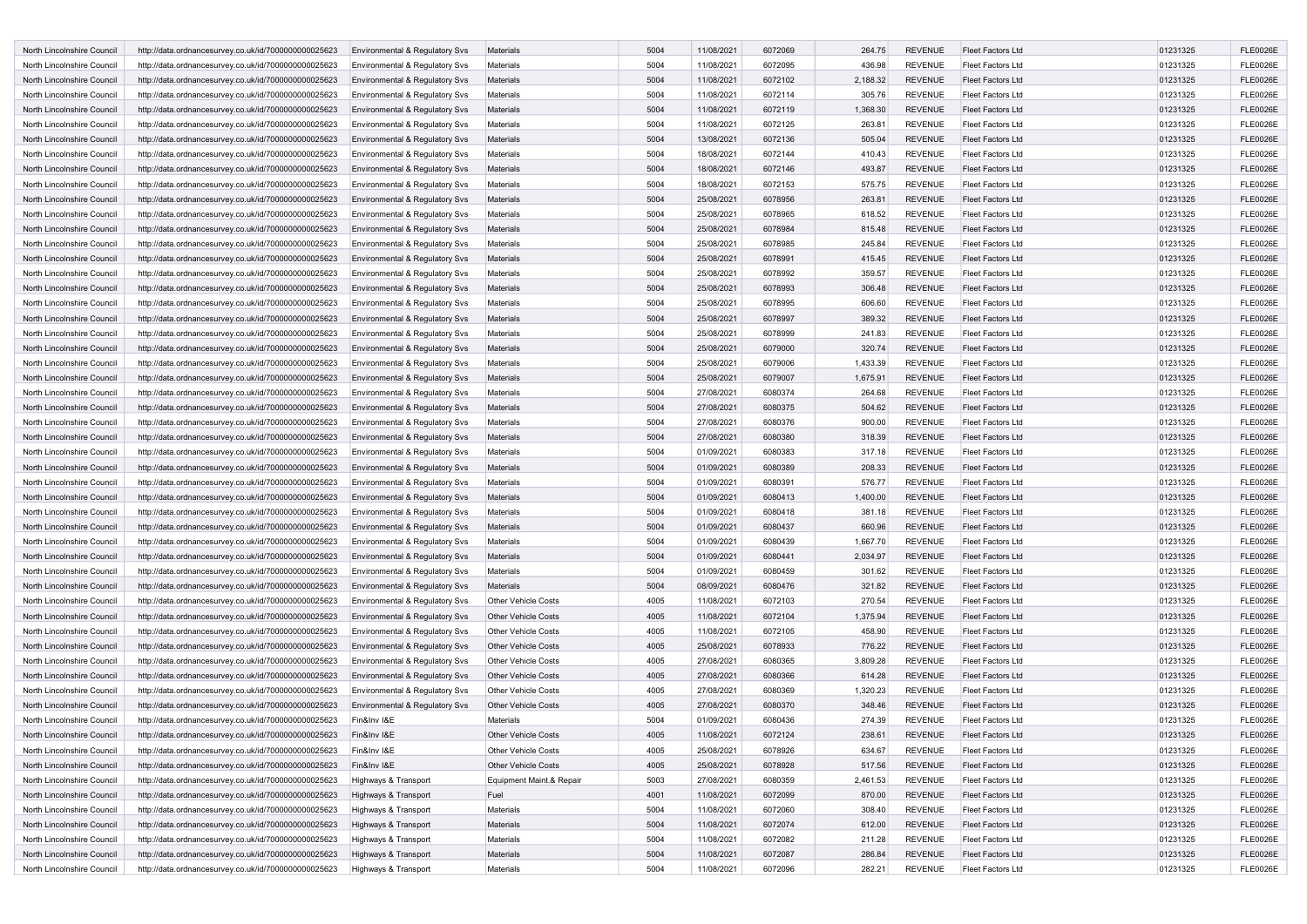| North Lincolnshire Council | http://data.ordnancesurvey.co.uk/id/7000000000025623 | Highways & Transport                  | Materials                     | 5004 | 11/08/2021 | 6072097 | 299.25    | <b>REVENUE</b> | <b>Fleet Factors Ltd</b>              | 01231325 | <b>FLE0026E</b> |
|----------------------------|------------------------------------------------------|---------------------------------------|-------------------------------|------|------------|---------|-----------|----------------|---------------------------------------|----------|-----------------|
| North Lincolnshire Council | http://data.ordnancesurvey.co.uk/id/7000000000025623 | Highways & Transport                  | <b>Materials</b>              | 5004 | 11/08/2021 | 6072100 | 477.96    | <b>REVENUE</b> | Fleet Factors Ltd                     | 01231325 | <b>FLE0026E</b> |
| North Lincolnshire Council | http://data.ordnancesurvey.co.uk/id/7000000000025623 | Highways & Transport                  | Materials                     | 5004 | 11/08/2021 | 6072106 | 453.85    | <b>REVENUE</b> | <b>Fleet Factors Ltd</b>              | 01231325 | <b>FLE0026E</b> |
| North Lincolnshire Council | http://data.ordnancesurvey.co.uk/id/7000000000025623 | Highways & Transport                  | Materials                     | 5004 | 11/08/2021 | 6072107 | 453.85    | <b>REVENUE</b> | Fleet Factors Ltd                     | 01231325 | <b>FLE0026E</b> |
| North Lincolnshire Council | http://data.ordnancesurvey.co.uk/id/7000000000025623 | Highways & Transport                  | Materials                     | 5004 | 25/08/2021 | 6078937 | 347.75    | <b>REVENUE</b> | Fleet Factors Ltd                     | 01231325 | <b>FLE0026E</b> |
| North Lincolnshire Council | http://data.ordnancesurvey.co.uk/id/7000000000025623 | Highways & Transport                  | Materials                     | 5004 | 25/08/2021 | 6078944 | 861.40    | <b>REVENUE</b> | Fleet Factors Ltd                     | 01231325 | <b>FLE0026E</b> |
| North Lincolnshire Council | http://data.ordnancesurvey.co.uk/id/7000000000025623 | Highways & Transport                  | <b>Materials</b>              | 5004 | 25/08/2021 | 6078945 | 390.22    | <b>REVENUE</b> | <b>Fleet Factors Ltd</b>              | 01231325 | <b>FLE0026E</b> |
| North Lincolnshire Council | http://data.ordnancesurvey.co.uk/id/7000000000025623 | Highways & Transport                  | Materials                     | 5004 | 25/08/2021 | 6078948 | 215.16    | <b>REVENUE</b> | Fleet Factors Ltd                     | 01231325 | <b>FLE0026E</b> |
| North Lincolnshire Council | http://data.ordnancesurvey.co.uk/id/7000000000025623 | Highways & Transport                  | Materials                     | 5004 | 25/08/2021 | 6078996 | 564.92    | <b>REVENUE</b> | <b>Fleet Factors Ltd</b>              | 01231325 | <b>FLE0026E</b> |
| North Lincolnshire Council | http://data.ordnancesurvey.co.uk/id/7000000000025623 | Highways & Transport                  | Materials                     | 5004 | 25/08/2021 | 6079011 | 474.53    | <b>REVENUE</b> | Fleet Factors Ltd                     | 01231325 | <b>FLE0026E</b> |
| North Lincolnshire Council | http://data.ordnancesurvey.co.uk/id/7000000000025623 | Highways & Transport                  | Materials                     | 5004 | 01/09/2021 | 6080387 | 264.32    | <b>REVENUE</b> | Fleet Factors Ltd                     | 01231325 | <b>FLE0026E</b> |
| North Lincolnshire Council | http://data.ordnancesurvey.co.uk/id/7000000000025623 | Highways & Transport                  | <b>Materials</b>              | 5004 | 01/09/2021 | 6080395 | 741.42    | <b>REVENUE</b> | Fleet Factors Ltd                     | 01231325 | <b>FLE0026E</b> |
| North Lincolnshire Council | http://data.ordnancesurvey.co.uk/id/7000000000025623 | Highways & Transport                  | Materials                     | 5004 | 01/09/2021 | 6080405 | 481.72    | <b>REVENUE</b> | <b>Fleet Factors Ltd</b>              | 01231325 | <b>FLE0026E</b> |
| North Lincolnshire Council | http://data.ordnancesurvey.co.uk/id/7000000000025623 | Highways & Transport                  | Materials                     | 5004 | 01/09/2021 | 6080410 | 477.64    | <b>REVENUE</b> | Fleet Factors Ltd                     | 01231325 | <b>FLE0026E</b> |
| North Lincolnshire Council | http://data.ordnancesurvey.co.uk/id/7000000000025623 | Highways & Transport                  | Other Vehicle Costs           | 4005 | 25/08/2021 | 6078961 | 215.12    | <b>REVENUE</b> | Fleet Factors Ltd                     | 01231325 | <b>FLE0026E</b> |
| North Lincolnshire Council | http://data.ordnancesurvey.co.uk/id/7000000000025623 | Highways & Transport                  | <b>Other Vehicle Costs</b>    | 4005 | 25/08/2021 | 6078962 | 670.30    | <b>REVENUE</b> | Fleet Factors Ltd                     | 01231325 | <b>FLE0026E</b> |
| North Lincolnshire Council | http://data.ordnancesurvey.co.uk/id/7000000000025623 | Highways & Transport                  | Stock Purchases & Adjustments | 5030 | 25/08/2021 | 6078980 | 504.16    | <b>REVENUE</b> | Fleet Factors Ltd                     | 01231325 | <b>FLE0026E</b> |
| North Lincolnshire Council | http://data.ordnancesurvey.co.uk/id/7000000000025623 | Public Health                         | Materials                     | 5004 | 25/08/2021 | 6078942 | 527.62    | <b>REVENUE</b> | Fleet Factors Ltd                     | 01231325 | <b>FLE0026E</b> |
| North Lincolnshire Council | http://data.ordnancesurvey.co.uk/id/7000000000025623 | <b>Public Health</b>                  | <b>Materials</b>              | 5004 | 25/08/2021 | 6078943 | 527.62    | <b>REVENUE</b> | <b>Fleet Factors Ltd</b>              | 01231325 | <b>FLE0026E</b> |
| North Lincolnshire Council | http://data.ordnancesurvey.co.uk/id/7000000000025623 | Public Health                         | <b>Materials</b>              | 5004 | 25/08/2021 | 6079019 | $-263.81$ | <b>REVENUE</b> | Fleet Factors Ltd                     | 01231325 | <b>FLE0026E</b> |
| North Lincolnshire Council | http://data.ordnancesurvey.co.uk/id/7000000000025623 | <b>Public Health</b>                  | Materials                     | 5004 | 25/08/2021 | 6079020 | $-263.81$ | <b>REVENUE</b> | Fleet Factors Ltd                     | 01231325 | <b>FLE0026E</b> |
| North Lincolnshire Council | http://data.ordnancesurvey.co.uk/id/7000000000025623 | Childrens & Education                 | Payments To Private Orgs      | 6002 | 11/08/2021 | 6071938 | 11,040.00 | <b>REVENUE</b> | Flourish With Us Ltd                  | 12005316 | FLO0013O        |
| North Lincolnshire Council | http://data.ordnancesurvey.co.uk/id/7000000000025623 | Childrens & Education                 | Payments To Private Orgs      | 6002 | 11/08/2021 | 6071944 | 11,040.00 | <b>REVENUE</b> | Flourish With Us Ltd                  | 12005316 | FLO0013O        |
| North Lincolnshire Council | http://data.ordnancesurvey.co.uk/id/7000000000025623 | Childrens & Education                 | Payments To Private Orgs      | 6002 | 27/08/2021 | 6080168 | 11,040.00 | <b>REVENUE</b> | Flourish With Us Ltd                  | 12005316 | FLO0013O        |
| North Lincolnshire Council | http://data.ordnancesurvey.co.uk/id/7000000000025623 | <b>Culture &amp; Related Services</b> | Repair & Maintenance Costs    | 3000 | 27/08/2021 | 6079905 | 1,260.00  | <b>REVENUE</b> | Flow Mech Products Ltd                | 2726033  | FLO0050O        |
| North Lincolnshire Council | http://data.ordnancesurvey.co.uk/id/7000000000025623 | <b>Culture &amp; Related Services</b> | <b>Exhibitions/Events</b>     | 5709 | 27/08/2021 | 6080144 | 2,500.00  | <b>REVENUE</b> | Folklincs                             |          | FOL0013L        |
| North Lincolnshire Council | http://data.ordnancesurvey.co.uk/id/7000000000025623 | Environmental & Regulatory Svs        | Licenses, Subs & Memberships  | 5510 | 27/08/2021 | 6079853 | 500.00    | <b>REVENUE</b> | Food And Farming Compliance           | 07628958 | FOO0041O        |
| North Lincolnshire Council | http://data.ordnancesurvey.co.uk/id/7000000000025623 | N Lincs Gf Balance Sheet              | Insurance-Combined Liability  | L493 | 27/08/2021 | 6079957 | $\Omega$  | CAPITAL        | <b>Forbes Solicitors</b>              |          | FOR0452R        |
| North Lincolnshire Council | http://data.ordnancesurvey.co.uk/id/7000000000025623 | <b>Adult Social Care</b>              | Payments To Private Orgs      | 6002 | 04/08/2021 | 6070001 | 341.00    | <b>REVENUE</b> | Foresight Ne Lincs Ltd                | 1095120  | FOR0192R        |
| North Lincolnshire Council | http://data.ordnancesurvey.co.uk/id/7000000000025623 | <b>Adult Social Care</b>              | Payments To Private Orgs      | 6002 | 06/08/2021 | 6071463 | 518.00    | <b>REVENUE</b> | Foresight Ne Lincs Ltd                | 1095120  | FOR0192R        |
| North Lincolnshire Council | http://data.ordnancesurvey.co.uk/id/7000000000025623 | <b>Adult Social Care</b>              | Payments To Private Orgs      | 6002 | 01/09/2021 | 6080297 | 465.00    | <b>REVENUE</b> | Foresight Ne Lincs Ltd                | 1095120  | FOR0192R        |
| North Lincolnshire Council | http://data.ordnancesurvey.co.uk/id/7000000000025623 | <b>Adult Social Care</b>              | Payments To Private Orgs      | 6002 | 01/09/2021 | 6080298 | 439.00    | <b>REVENUE</b> | Foresight Ne Lincs Ltd                | 1095120  | FOR0192R        |
| North Lincolnshire Council | http://data.ordnancesurvey.co.uk/id/7000000000025623 | <b>Adult Social Care</b>              | Payments To Private Orgs      | 6002 | 01/09/2021 | 6080300 | 703.00    | <b>REVENUE</b> | Foresight Ne Lincs Ltd                | 1095120  | FOR0192R        |
| North Lincolnshire Council | http://data.ordnancesurvey.co.uk/id/7000000000025623 | Highways & Transport                  | <b>Vehicle Repairs</b>        | 4004 | 18/08/2021 | 6076018 | 321.88    | <b>REVENUE</b> | <b>Forktruck Solutions Ltd</b>        | 4032332  | FOR0059R        |
| North Lincolnshire Council | http://data.ordnancesurvey.co.uk/id/7000000000025623 | Highways & Transport                  | <b>Vehicle Repairs</b>        | 4004 | 27/08/2021 | 6080482 | 438.24    | <b>REVENUE</b> | <b>Forktruck Solutions Ltd</b>        | 4032332  | FOR0059R        |
| North Lincolnshire Council | http://data.ordnancesurvey.co.uk/id/7000000000025623 | Childrens & Education                 | <b>Client Related Costs</b>   | 5534 | 25/08/2021 | 6078910 | 1,020.00  | <b>REVENUE</b> | Fortis Therapy & Training Ltd         | 8148553  | <b>MEN0061N</b> |
| North Lincolnshire Council | http://data.ordnancesurvey.co.uk/id/7000000000025623 | Other Expenditure & Income            | <b>Client Related Costs</b>   | 5534 | 04/08/2021 | 6069083 | 500.00    | <b>REVENUE</b> | Fortis Therapy & Training Ltd         | 8148553  | <b>MEN0061N</b> |
| North Lincolnshire Council | http://data.ordnancesurvey.co.uk/id/7000000000025623 | Childrens & Education                 | Payments To Private Orgs      | 6002 | 04/08/2021 | 6069918 | 3,299.02  | <b>REVENUE</b> | <b>Foster Care Associates Limited</b> | 08273494 | FOS0030S        |
| North Lincolnshire Council | http://data.ordnancesurvey.co.uk/id/7000000000025623 | Childrens & Education                 | Payments To Private Orgs      | 6002 | 04/08/2021 | 6069919 | 6,871.77  | <b>REVENUE</b> | <b>Foster Care Associates Limited</b> | 08273494 | FOS0030S        |
| North Lincolnshire Council | http://data.ordnancesurvey.co.uk/id/7000000000025623 | Childrens & Education                 | Payments To Private Orgs      | 6002 | 04/08/2021 | 6069927 | 2,821.69  | <b>REVENUE</b> | Fostering People Ltd                  |          | FOS0214S        |
| North Lincolnshire Council | http://data.ordnancesurvey.co.uk/id/7000000000025623 | Childrens & Education                 | Payments To Private Orgs      | 6002 | 04/08/2021 | 6069929 | 3,798.71  | <b>REVENUE</b> | <b>Fostering People Ltd</b>           |          | FOS0214S        |
| North Lincolnshire Council | http://data.ordnancesurvey.co.uk/id/7000000000025623 | Culture & Related Services            | <b>Materials</b>              | 5004 | 27/08/2021 | 6080498 | 233.50    | <b>REVENUE</b> | Fox Auto Electrical Ltd               | 7903391  | FOX0061X        |
| North Lincolnshire Council | http://data.ordnancesurvey.co.uk/id/7000000000025623 | Environmental & Regulatory Svs        | Materials                     | 5004 | 06/08/2021 | 6071189 | 222.00    | <b>REVENUE</b> | Fox Auto Electrical Ltd               | 7903391  | FOX0061X        |
| North Lincolnshire Council | http://data.ordnancesurvey.co.uk/id/7000000000025623 | Environmental & Regulatory Svs        | <b>Materials</b>              | 5004 | 18/08/2021 | 6076019 | 233.75    | <b>REVENUE</b> | Fox Auto Electrical Ltd               | 7903391  | FOX0061X        |
| North Lincolnshire Council | http://data.ordnancesurvey.co.uk/id/7000000000025623 | Highways & Transport                  | Materials                     | 5004 | 03/09/2021 | 6080484 | 244.00    | <b>REVENUE</b> | Fox Auto Electrical Ltd               | 7903391  | FOX0061X        |
| North Lincolnshire Council | http://data.ordnancesurvey.co.uk/id/7000000000025623 | Public Health                         | <b>Materials</b>              | 5004 | 18/08/2021 | 6076021 | 352.00    | <b>REVENUE</b> | Fox Auto Electrical Ltd               | 7903391  | FOX0061X        |
| North Lincolnshire Council | http://data.ordnancesurvey.co.uk/id/7000000000025623 | Public Health                         | <b>Materials</b>              | 5004 | 18/08/2021 | 6076022 | 372.00    | <b>REVENUE</b> | Fox Auto Electrical Ltd               | 7903391  | FOX0061X        |
| North Lincolnshire Council | http://data.ordnancesurvey.co.uk/id/7000000000025623 | <b>Housing Services</b>               | Other Supplies & Services     | 5799 | 10/09/2021 | 6079286 | 3,900.00  | <b>REVENUE</b> | Fox Red Living Ltd                    | 11098298 | FOX0150X        |
| North Lincolnshire Council | http://data.ordnancesurvey.co.uk/id/7000000000025623 | Childrens & Education                 | <b>Client Related Costs</b>   | 5534 | 27/08/2021 | 6079924 | 1,431.92  | <b>REVENUE</b> | Framework Housing Association         |          | <b>FRA0017A</b> |
| North Lincolnshire Council | http://data.ordnancesurvey.co.uk/id/7000000000025623 | Public Health                         | Payments To Private Orgs      | 6002 | 04/08/2021 | 6069906 | 21,400.00 | <b>REVENUE</b> | Framework Housing Association         |          | FRA0017A        |
| North Lincolnshire Council | http://data.ordnancesurvey.co.uk/id/7000000000025623 | Corporate And Democratic Core         | Legal Fees                    | 5823 | 11/08/2021 | 6071975 | 1,174.67  | <b>REVENUE</b> | <b>Francesca Steels</b>               |          | STE0399E        |
| North Lincolnshire Council | http://data.ordnancesurvey.co.uk/id/7000000000025623 | Corporate And Democratic Core         | Legal Fees                    | 5823 | 11/08/2021 | 6073070 | 716.67    | <b>REVENUE</b> | Francesca Steels                      |          | STE0399E        |
| North Lincolnshire Council | http://data.ordnancesurvey.co.uk/id/7000000000025623 | Corporate And Democratic Core         | Repair & Maintenance Costs    | 3000 | 18/08/2021 | 6074742 | 1,300.00  | <b>REVENUE</b> | Freelance Offset Services Ltd         |          | FRE0013E        |
| North Lincolnshire Council | http://data.ordnancesurvey.co.uk/id/7000000000025623 | Adult Social Care                     | Other Professional Fees       | 5829 | 11/08/2021 | 6073194 | 1,722.00  | <b>REVENUE</b> | <b>Freeths Llp</b>                    |          | FRE0215E        |
| North Lincolnshire Council | http://data.ordnancesurvey.co.uk/id/7000000000025623 | Adult Social Care                     | Other Professional Fees       | 5829 | 18/08/2021 | 6075493 | 1,705.00  | <b>REVENUE</b> | <b>Freeths Llp</b>                    |          | FRE0215E        |
| North Lincolnshire Council | http://data.ordnancesurvey.co.uk/id/7000000000025623 | <b>Planning Services</b>              | Payments To Voluntary Orgs    | 6001 | 27/08/2021 | 6080247 | 378.00    | <b>REVENUE</b> | Friendz & Co                          |          | <b>FRI0099I</b> |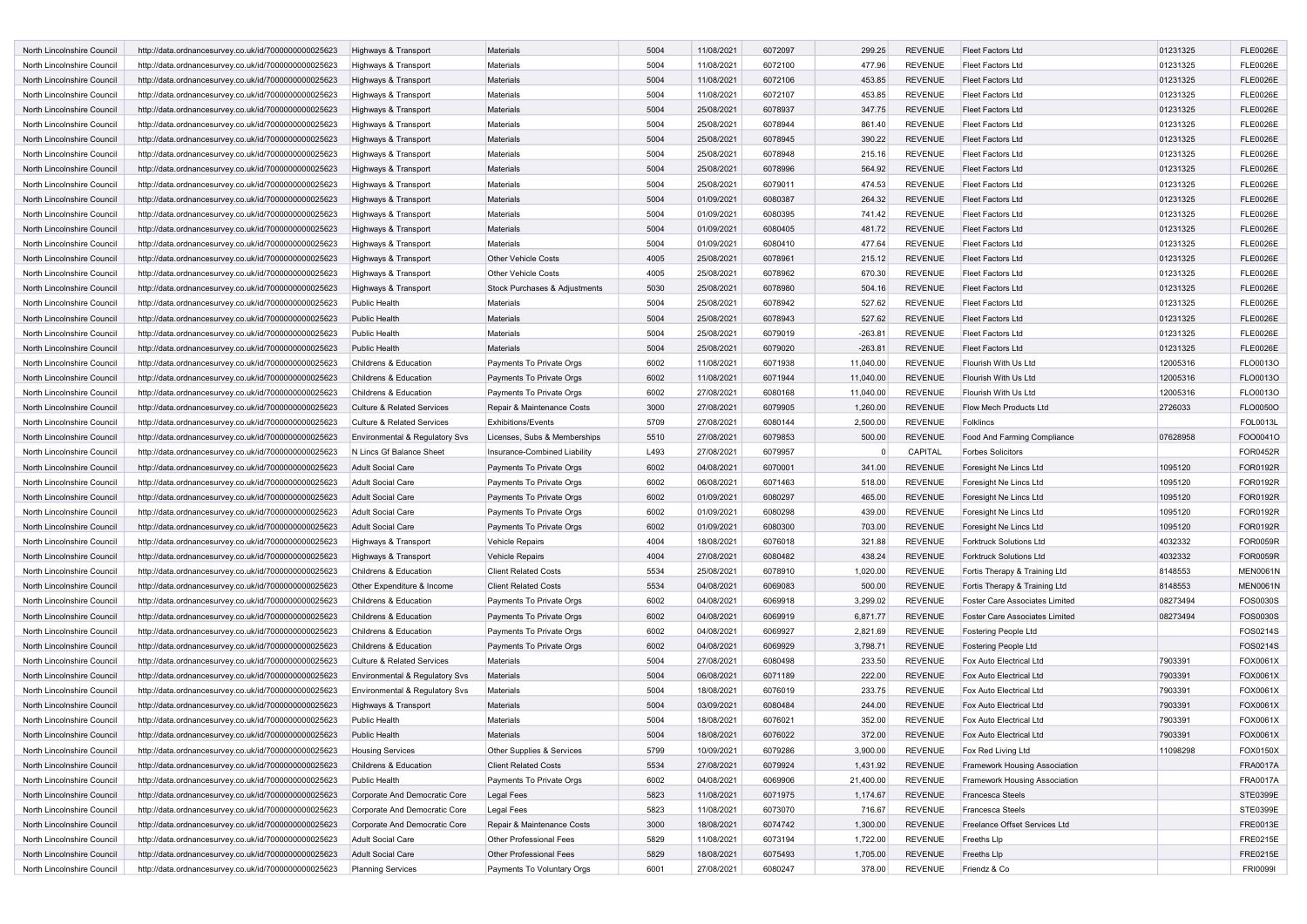| North Lincolnshire Council                               | http://data.ordnancesurvey.co.uk/id/7000000000025623                                                         | <b>Planning Services</b>                                        | Other Supplies & Services                                | 5799         | 01/09/2021 | 6080542 | 1,375.00         | <b>REVENUE</b> | <b>Frontline Protection Security Services</b> |                    | FRO0064O        |
|----------------------------------------------------------|--------------------------------------------------------------------------------------------------------------|-----------------------------------------------------------------|----------------------------------------------------------|--------------|------------|---------|------------------|----------------|-----------------------------------------------|--------------------|-----------------|
| North Lincolnshire Council                               | http://data.ordnancesurvey.co.uk/id/7000000000025623                                                         | Highways & Transport                                            | Equipment Maint.& Repair                                 | 5003         | 27/08/2021 | 6080499 | 1,065.37         | <b>REVENUE</b> | Fuel & Electrical Solutions Ltd               | 09319113           | <b>FUE0120E</b> |
| North Lincolnshire Council                               | http://data.ordnancesurvey.co.uk/id/7000000000025623                                                         | Childrens & Education                                           | Payments To Private Orgs                                 | 6002         | 25/08/2021 | 6079092 | 3,331.44         | <b>REVENUE</b> | Gayle Parker                                  |                    | PAR0491R        |
| North Lincolnshire Council                               | http://data.ordnancesurvey.co.uk/id/7000000000025623                                                         | Corporate And Democratic Core                                   | <b>Legal Fees</b>                                        | 5823         | 11/08/2021 | 6073066 | 320.00           | <b>REVENUE</b> | Gaynor Hall                                   |                    | <b>HAL0349L</b> |
| North Lincolnshire Council                               | http://data.ordnancesurvey.co.uk/id/7000000000025623                                                         | Corporate And Democratic Core                                   | <b>Legal Fees</b>                                        | 5823         | 13/08/2021 | 6073074 | 650.00           | <b>REVENUE</b> | Gaynor Hall                                   |                    | <b>HAL0349L</b> |
| North Lincolnshire Council                               | http://data.ordnancesurvey.co.uk/id/7000000000025623                                                         | Corporate And Democratic Core                                   | <b>Legal Fees</b>                                        | 5823         | 13/08/2021 | 6073075 | 890.00           | <b>REVENUE</b> | Gaynor Hall                                   |                    | <b>HAL0349L</b> |
| North Lincolnshire Council                               | http://data.ordnancesurvey.co.uk/id/7000000000025623                                                         | Corporate And Democratic Core                                   | <b>Legal Fees</b>                                        | 5823         | 18/08/2021 | 6073729 | 3,600.00         | <b>REVENUE</b> | <b>Gaynor Hall</b>                            |                    | <b>HAL0349L</b> |
| North Lincolnshire Council                               | http://data.ordnancesurvey.co.uk/id/7000000000025623                                                         | <b>Culture &amp; Related Services</b>                           | Materials                                                | 5004         | 25/08/2021 | 6077519 | 3,434.90         | <b>REVENUE</b> | G Empson & Sons Limited                       | 1434924            | <b>EMP0019P</b> |
| North Lincolnshire Council                               | http://data.ordnancesurvey.co.uk/id/7000000000025623                                                         | <b>Culture &amp; Related Services</b>                           | Materials                                                | 5004         | 25/08/2021 | 6078124 | 1,000.00         | <b>REVENUE</b> | G Empson & Sons Limited                       | 1434924            | <b>EMP0019P</b> |
| North Lincolnshire Council                               | http://data.ordnancesurvey.co.uk/id/7000000000025623                                                         | Public Health                                                   | Materials                                                | 5004         | 27/08/2021 | 6080187 | 240.20           | <b>REVENUE</b> | G Empson & Sons Limited                       | 1434924            | <b>EMP0019P</b> |
| North Lincolnshire Council                               | http://data.ordnancesurvey.co.uk/id/7000000000025623                                                         | <b>Adult Social Care</b>                                        | Payments To Health Providers                             | 6019         | 04/08/2021 | 6069735 | 317.00           | <b>REVENUE</b> | George Elliot Hospital Nhs Trust              |                    | GEO0130O        |
| North Lincolnshire Council                               | http://data.ordnancesurvey.co.uk/id/7000000000025623                                                         | Childrens & Education                                           | <b>Client Related Costs</b>                              | 5534         | 20/08/2021 | 6077598 | 666.67           | <b>REVENUE</b> | Gibala & Son Ltd                              |                    | GIB0037B        |
| North Lincolnshire Council                               | http://data.ordnancesurvey.co.uk/id/7000000000025623                                                         | Childrens & Education                                           | <b>Client Related Costs</b>                              | 5534         | 20/08/2021 | 6077599 | 570.00           | <b>REVENUE</b> | Gibala & Son Ltd                              |                    | GIB0037B        |
| North Lincolnshire Council                               | http://data.ordnancesurvey.co.uk/id/7000000000025623                                                         | Childrens & Education                                           | <b>Client Related Costs</b>                              | 5534         | 25/08/2021 | 6079150 | 470.00           | <b>REVENUE</b> | Gibala & Son Ltd                              |                    | GIB0037B        |
| North Lincolnshire Council                               | http://data.ordnancesurvey.co.uk/id/7000000000025623                                                         | Childrens & Education                                           | <b>Client Related Costs</b>                              | 5534         | 25/08/2021 | 6079219 | 829.17           | <b>REVENUE</b> | Gibala & Son Ltd                              |                    | GIB0037B        |
| North Lincolnshire Council                               | http://data.ordnancesurvey.co.uk/id/7000000000025623                                                         | Corporate And Democratic Core                                   | Fees & Charges Income                                    | 9002         | 06/08/2021 | 6071277 | $-39.98$         | <b>REVENUE</b> | <b>GMB</b>                                    |                    | GMB0003B        |
| North Lincolnshire Council                               | http://data.ordnancesurvey.co.uk/id/7000000000025623                                                         | <b>Adult Social Care</b>                                        | Equipment Maint.& Repair                                 | 5003         | 06/08/2021 | 6071376 | 435.00           | <b>REVENUE</b> | Goodman Sparks Ltd                            | 01012004           | GOO0042O        |
| North Lincolnshire Council                               | http://data.ordnancesurvey.co.uk/id/7000000000025623                                                         | Adult Social Care                                               | Payments To Private Orgs                                 | 6002         | 06/08/2021 | 6071409 | 61.04            | <b>REVENUE</b> | Goodwin Healthcare Services Ltd               | 8461130            | <b>CLA0170A</b> |
| North Lincolnshire Council                               | http://data.ordnancesurvey.co.uk/id/7000000000025623                                                         | Childrens & Education                                           | Payments To Private Orgs                                 | 6002         | 06/08/2021 | 6071409 | 194.40           | <b>REVENUE</b> | Goodwin Healthcare Services Ltd               | 8461130            | <b>CLA0170A</b> |
| North Lincolnshire Council                               | http://data.ordnancesurvey.co.uk/id/7000000000025623                                                         | Childrens & Education                                           | Payments To Private Orgs                                 | 6002         | 25/08/2021 | 6079052 | 3,479.49         | <b>REVENUE</b> | Goxhill Pre-School                            |                    | GOX0012X        |
| North Lincolnshire Council                               |                                                                                                              | Environmental & Regulatory Svs                                  | Repair & Maintenance Costs                               | 3000         | 11/08/2021 | 6073214 | 340.00           | <b>REVENUE</b> | Grade 3 Limited                               | 4693854            | GRA0389A        |
| North Lincolnshire Council                               | http://data.ordnancesurvey.co.uk/id/7000000000025623<br>http://data.ordnancesurvey.co.uk/id/7000000000025623 | Environmental & Regulatory Svs                                  | Repair & Maintenance Costs                               | 3000         | 13/08/2021 | 6074092 | 285.00           | <b>REVENUE</b> | Grade 3 Limited                               | 4693854            | GRA0389A        |
| North Lincolnshire Council                               |                                                                                                              |                                                                 |                                                          | 3000         | 25/08/2021 | 6075940 | 340.00           | <b>REVENUE</b> | Grade 3 Limited                               | 4693854            | GRA0389A        |
| North Lincolnshire Council                               | http://data.ordnancesurvey.co.uk/id/7000000000025623                                                         | Environmental & Regulatory Svs                                  | Repair & Maintenance Costs<br>Repair & Maintenance Costs | 3000         |            |         |                  | <b>REVENUE</b> | Grade 3 Limited                               |                    | GRA0389A        |
|                                                          | http://data.ordnancesurvey.co.uk/id/7000000000025623                                                         | Environmental & Regulatory Svs<br>Corporate And Democratic Core |                                                          | 3000         | 25/08/2021 | 6078805 | 220.00<br>292.70 | <b>REVENUE</b> | <b>Grandads Shed</b>                          | 4693854            | GRA0324A        |
| North Lincolnshire Council                               | http://data.ordnancesurvey.co.uk/id/7000000000025623                                                         | Corporate And Democratic Core                                   | Repair & Maintenance Costs                               |              | 18/08/2021 | 6076130 |                  |                | Grange Europe Ltd                             |                    | GRA0534A        |
| North Lincolnshire Council                               | http://data.ordnancesurvey.co.uk/id/7000000000025623                                                         |                                                                 | Other Supplies & Services                                | 5799<br>6002 | 20/08/2021 | 6077256 | 272.00           | <b>REVENUE</b> |                                               | 472697<br>06382591 | <b>ISF0032F</b> |
| North Lincolnshire Council<br>North Lincolnshire Council | http://data.ordnancesurvey.co.uk/id/7000000000025623                                                         | <b>Adult Social Care</b>                                        | Payments To Private Orgs                                 |              | 25/08/2021 | 6079745 | 1,864.68         | <b>REVENUE</b> | Gray Healthcare Ltd                           |                    | GRO0150O        |
|                                                          | http://data.ordnancesurvey.co.uk/id/7000000000025623                                                         | <b>Culture &amp; Related Services</b>                           | Materials                                                | 5004         | 01/09/2021 | 6080533 | 414.00           | <b>REVENUE</b> | <b>Growing Solutions Ltd</b>                  |                    |                 |
| North Lincolnshire Council                               | http://data.ordnancesurvey.co.uk/id/7000000000025623                                                         | Environmental & Regulatory Svs                                  | <b>Equipment Purchase</b>                                | 5001         | 25/08/2021 | 6079181 | 354.00           | <b>REVENUE</b> | G T Cleaning Machines Ltd                     | 04194750           | GTC0001C        |
| North Lincolnshire Council                               | http://data.ordnancesurvey.co.uk/id/7000000000025623                                                         | Fin&Inv I&E                                                     | <b>Equipment Purchase</b>                                | 5001         | 11/08/2021 | 6073022 | 364.00           | <b>REVENUE</b> | G T Cleaning Machines Ltd                     | 04194750           | GTC0001C        |
| North Lincolnshire Council                               | http://data.ordnancesurvey.co.uk/id/7000000000025623                                                         | Childrens & Education                                           | Payments To Voluntary Orgs                               | 6001         | 25/08/2021 | 6079054 | 9,796.50         | <b>REVENUE</b> | Gunness & Burringham Playgroup                |                    | <b>GUN0025N</b> |
| North Lincolnshire Council                               | http://data.ordnancesurvey.co.uk/id/7000000000025623                                                         | <b>Adult Social Care</b>                                        | Payments To Private Orgs                                 | 6002         | 06/08/2021 | 6071265 | 13,107.65        | <b>REVENUE</b> | <b>Hales Group Ltd</b>                        | 04738023           | ABB0054B        |
| North Lincolnshire Council                               | http://data.ordnancesurvey.co.uk/id/7000000000025623                                                         | <b>Adult Social Care</b>                                        | Payments To Private Orgs                                 | 6002         | 27/08/2021 | 6079717 | 1,220.97         | <b>REVENUE</b> | Hales Group Ltd                               | 04738023           | ABB0054B        |
| North Lincolnshire Council                               | http://data.ordnancesurvey.co.uk/id/7000000000025623                                                         | Adult Social Care                                               | Payments To Private Orgs                                 | 6002         | 27/08/2021 | 6079718 | 87,846.90        | <b>REVENUE</b> | <b>Hales Group Ltd</b>                        | 04738023           | ABB0054B        |
| North Lincolnshire Council                               | http://data.ordnancesurvey.co.uk/id/7000000000025623                                                         | <b>Adult Social Care</b>                                        | Payments To Private Orgs                                 | 6002         | 27/08/2021 | 6079718 | 2,536.32         | <b>REVENUE</b> | Hales Group Ltd                               | 04738023           | ABB0054B        |
| North Lincolnshire Council                               | http://data.ordnancesurvey.co.uk/id/7000000000025623                                                         | <b>Adult Social Care</b>                                        | Payments To Private Orgs (Inv)                           | 6026         | 04/08/2021 | 6069853 | 6,540.80         | <b>REVENUE</b> | Hales Group Ltd                               | 04738023           | ABB0054B        |
| North Lincolnshire Council                               | http://data.ordnancesurvey.co.uk/id/7000000000025623                                                         | Adult Social Care                                               | Payments To Private Orgs (Inv)                           | 6026         | 04/08/2021 | 6069858 | 6,540.80         | <b>REVENUE</b> | Hales Group Ltd                               | 04738023           | ABB0054B        |
| North Lincolnshire Council                               | http://data.ordnancesurvey.co.uk/id/7000000000025623                                                         | Adult Social Care                                               | Payments To Private Orgs (Inv)                           | 6026         | 25/08/2021 | 6078907 | 6,540.80         | <b>REVENUE</b> | Hales Group Ltd                               | 03756814           | <b>HAL0160L</b> |
| North Lincolnshire Council                               | http://data.ordnancesurvey.co.uk/id/7000000000025623                                                         | Other Expenditure & Income                                      | Payments To Private Orgs                                 | 6002         | 27/08/2021 | 6079717 | 885.04           | <b>REVENUE</b> | Hales Group Ltd                               | 04738023           | ABB0054B        |
| North Lincolnshire Council                               | http://data.ordnancesurvey.co.uk/id/7000000000025623                                                         | Other Expenditure & Income                                      | Payments To Private Orgs                                 | 6002         | 27/08/2021 | 6079718 | 7,226.80         | <b>REVENUE</b> | Hales Group Ltd                               | 04738023           | ABB0054B        |
| North Lincolnshire Council                               | http://data.ordnancesurvey.co.uk/id/7000000000025623                                                         | Childrens & Education                                           | Materials                                                | 5004         | 25/08/2021 | 6078852 | 3,943.00         | <b>REVENUE</b> | Happy Days Day Nursery                        |                    | <b>HAP0008P</b> |
| North Lincolnshire Council                               | http://data.ordnancesurvey.co.uk/id/7000000000025623                                                         | Childrens & Education                                           | Payments To Private Orgs                                 | 6002         | 25/08/2021 | 6079056 | 17,334.45        | <b>REVENUE</b> | Happy Days Day Nursery                        |                    | <b>HAP0008P</b> |
| North Lincolnshire Council                               | http://data.ordnancesurvey.co.uk/id/7000000000025623                                                         | Childrens & Education                                           | Payments To Private Orgs                                 | 6002         | 25/08/2021 | 6079055 | 34,255.01        | <b>REVENUE</b> | Happy Stars Day Nursery                       |                    | <b>HAP0006P</b> |
| North Lincolnshire Council                               | http://data.ordnancesurvey.co.uk/id/7000000000025623                                                         | Central Services To Public                                      | Repair & Maintenance Costs                               | 3000         | 18/08/2021 | 6076132 | 670.00           | <b>REVENUE</b> | Harrison Lightning Protection & Earthing Ltd  | 4207984            | <b>HAR0369R</b> |
| North Lincolnshire Council                               | http://data.ordnancesurvey.co.uk/id/7000000000025623                                                         | Corporate And Democratic Core                                   | Repair & Maintenance Costs                               | 3000         | 18/08/2021 | 6076133 | 360.00           | <b>REVENUE</b> | Harrison Lightning Protection & Earthing Ltd  | 4207984            | <b>HAR0369R</b> |
| North Lincolnshire Council                               | http://data.ordnancesurvey.co.uk/id/7000000000025623                                                         | <b>Culture &amp; Related Services</b>                           | <b>Exhibitions/Events</b>                                | 5709         | 11/08/2021 | 6069150 | 280.00           | <b>REVENUE</b> | Harworth Brass                                |                    | <b>HAR0208R</b> |
| North Lincolnshire Council                               | http://data.ordnancesurvey.co.uk/id/7000000000025623                                                         | Childrens & Education                                           | Payments To Voluntary Orgs                               | 6001         | 25/08/2021 | 6079059 | 10,016.79        | <b>REVENUE</b> | Haxey Pre-School Cio                          |                    | <b>HAX0008X</b> |
| North Lincolnshire Council                               | http://data.ordnancesurvey.co.uk/id/7000000000025623                                                         | Environmental & Regulatory Svs                                  | Materials                                                | 5004         | 06/08/2021 | 6071176 | 292.50           | <b>REVENUE</b> | Heil Farid European Company Limited           | SC053003           | FAR0008R        |
| North Lincolnshire Council                               | http://data.ordnancesurvey.co.uk/id/7000000000025623                                                         | <b>Environmental &amp; Regulatory Svs</b>                       | <b>Materials</b>                                         | 5004         | 06/08/2021 | 6071177 | 357.50           | <b>REVENUE</b> | Heil Farid European Company Limited           | SC053003           | FAR0008R        |
| North Lincolnshire Council                               | http://data.ordnancesurvey.co.uk/id/7000000000025623                                                         | Environmental & Regulatory Svs                                  | Materials                                                | 5004         | 18/08/2021 | 6076014 | 9,530.75         | <b>REVENUE</b> | Heil Farid European Company Limited           | SC053003           | FAR0008R        |
| North Lincolnshire Council                               | http://data.ordnancesurvey.co.uk/id/7000000000025623                                                         | Environmental & Regulatory Svs                                  | Materials                                                | 5004         | 18/08/2021 | 6076015 | 211.25           | <b>REVENUE</b> | Heil Farid European Company Limited           | SC053003           | FAR0008R        |
| North Lincolnshire Council                               | http://data.ordnancesurvey.co.uk/id/7000000000025623                                                         | Environmental & Regulatory Svs                                  | Materials                                                | 5004         | 18/08/2021 | 6076016 | 292.50           | <b>REVENUE</b> | Heil Farid European Company Limited           | SC053003           | FAR0008R        |
| North Lincolnshire Council                               | http://data.ordnancesurvey.co.uk/id/7000000000025623                                                         | Environmental & Regulatory Svs                                  | Materials                                                | 5004         | 27/08/2021 | 6080352 | 14,038.37        | <b>REVENUE</b> | Heil Farid European Company Limited           | SC053003           | FAR0008R        |
| North Lincolnshire Council                               | http://data.ordnancesurvey.co.uk/id/7000000000025623                                                         | Environmental & Regulatory Svs                                  | Materials                                                | 5004         | 27/08/2021 | 6080354 | 292.50           | <b>REVENUE</b> | Heil Farid European Company Limited           | SC053003           | FAR0008R        |
| North Lincolnshire Council                               | http://data.ordnancesurvey.co.uk/id/7000000000025623                                                         | Environmental & Regulatory Svs                                  | Materials                                                | 5004         | 27/08/2021 | 6080355 | 260.00           | <b>REVENUE</b> | Heil Farid European Company Limited           | SC053003           | FAR0008R        |
| North Lincolnshire Council                               | http://data.ordnancesurvey.co.uk/id/7000000000025623                                                         | Environmental & Regulatory Svs                                  | Materials                                                | 5004         | 27/08/2021 | 6080358 | 325.00           | <b>REVENUE</b> | Heil Farid European Company Limited           | SC053003           | <b>FAR0008R</b> |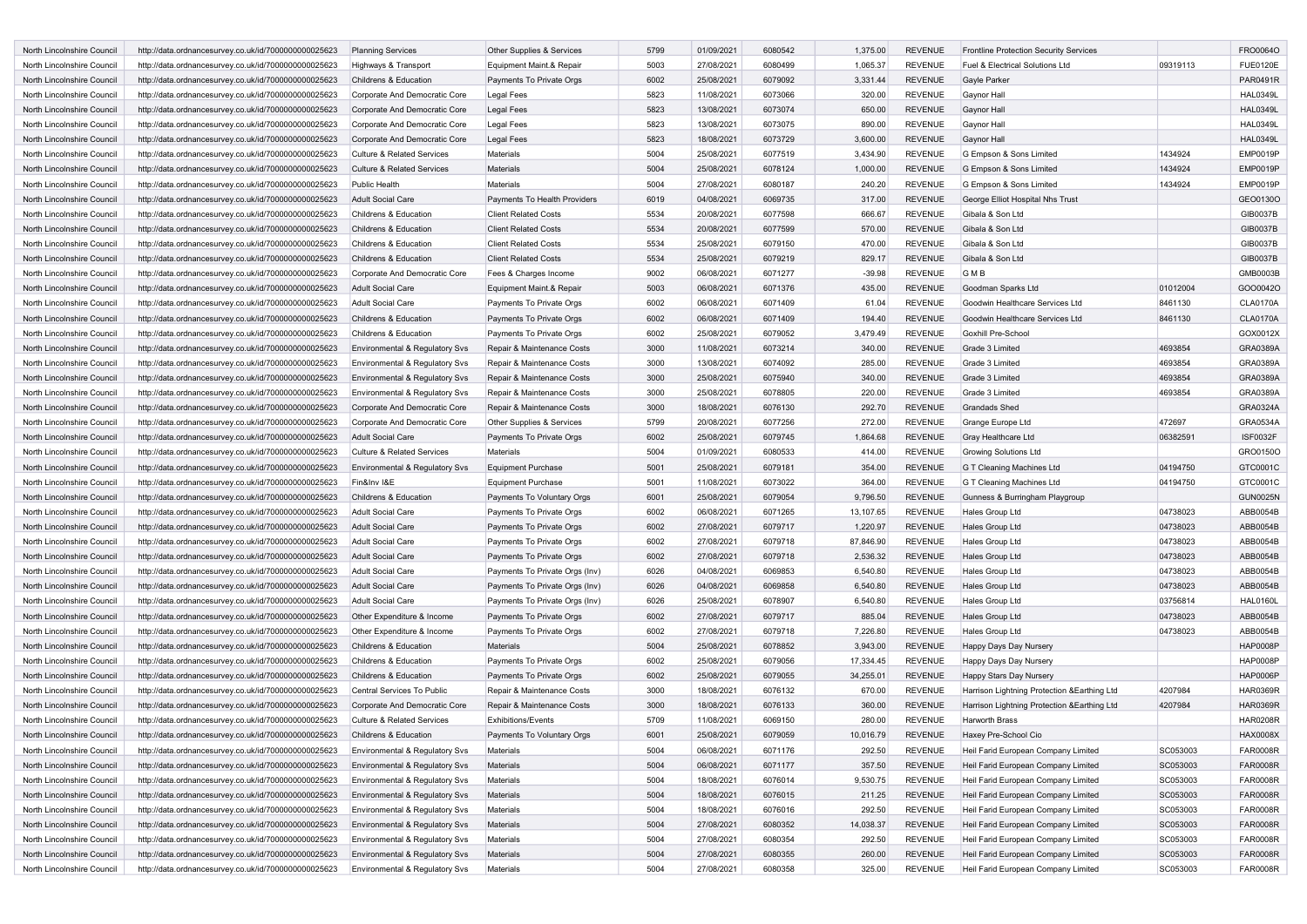| North Lincolnshire Council                               | http://data.ordnancesurvey.co.uk/id/7000000000025623 | Highways & Transport                  | <b>Other Vehicle Costs</b>           | 4005 | 27/08/2021 | 6080353 | 12,677.39   | <b>REVENUE</b> | Heil Farid European Company Limited | SC053003 | <b>FAR0008R</b> |
|----------------------------------------------------------|------------------------------------------------------|---------------------------------------|--------------------------------------|------|------------|---------|-------------|----------------|-------------------------------------|----------|-----------------|
| North Lincolnshire Council                               | http://data.ordnancesurvey.co.uk/id/7000000000025623 | Childrens & Education                 | <b>Client Related Costs</b>          | 5534 | 27/08/2021 | 6079617 | 282.00      | <b>REVENUE</b> | He Words Ltd                        | 03464388 | <b>HEW0030W</b> |
| North Lincolnshire Council                               | http://data.ordnancesurvey.co.uk/id/7000000000025623 | Childrens & Education                 | <b>Client Related Costs</b>          | 5534 | 27/08/2021 | 6079618 | 282.00      | <b>REVENUE</b> | He Words Ltd                        | 03464388 | <b>HEW0030W</b> |
| North Lincolnshire Council                               | http://data.ordnancesurvey.co.uk/id/7000000000025623 | Childrens & Education                 | <b>Client Related Costs</b>          | 5534 | 27/08/2021 | 6079621 | 751.40      | <b>REVENUE</b> | He Words Ltd                        | 03464388 | <b>HEW0030W</b> |
| North Lincolnshire Council                               | http://data.ordnancesurvey.co.uk/id/7000000000025623 | Childrens & Education                 | <b>Client Related Costs</b>          | 5534 | 25/08/2021 | 6079155 | 350.00      | <b>REVENUE</b> | <b>H&amp;H Equestrian</b>           | 12272162 | <b>HHE0002E</b> |
| North Lincolnshire Council                               | http://data.ordnancesurvey.co.uk/id/7000000000025623 | <b>Planning Services</b>              | Other Supplies & Services            | 5799 | 04/08/2021 | 6069023 | 667.20      | <b>REVENUE</b> | <b>H&amp;H Equestrian</b>           | 12272162 | HHE0002E        |
| North Lincolnshire Council                               | http://data.ordnancesurvey.co.uk/id/7000000000025623 | <b>Planning Services</b>              | Other Supplies & Services            | 5799 | 04/08/2021 | 6069024 | 1,200.00    | <b>REVENUE</b> | <b>H&amp;H Equestrian</b>           | 12272162 | <b>HHE0002E</b> |
| North Lincolnshire Council                               | http://data.ordnancesurvey.co.uk/id/7000000000025623 | <b>Planning Services</b>              | Other Supplies & Services            | 5799 | 11/08/2021 | 6070095 | 2,400.00    | <b>REVENUE</b> | <b>H&amp;H Equestrian</b>           | 12272162 | <b>HHE0002E</b> |
| North Lincolnshire Council                               | http://data.ordnancesurvey.co.uk/id/7000000000025623 | <b>Planning Services</b>              | Other Supplies & Services            | 5799 | 01/09/2021 | 6080537 | 773.07      | <b>REVENUE</b> | <b>H&amp;H Equestrian</b>           | 12272162 | <b>HHE0002E</b> |
| North Lincolnshire Council                               | http://data.ordnancesurvey.co.uk/id/7000000000025623 | Highways & Transport                  | <b>Other Vehicle Costs</b>           | 4005 | 18/08/2021 | 6076037 | 886.09      | <b>REVENUE</b> | Hiab Ltd                            | 2117024  | <b>HIA0001A</b> |
| North Lincolnshire Council                               | http://data.ordnancesurvey.co.uk/id/7000000000025623 | Highways & Transport                  | <b>Other Vehicle Costs</b>           | 4005 | 27/08/2021 | 6080502 | 886.09      | <b>REVENUE</b> | Hiab Ltd                            | 2117024  | <b>HIA0001A</b> |
| North Lincolnshire Council                               | http://data.ordnancesurvey.co.uk/id/7000000000025623 | Adult Social Care                     | Payments To Private Orgs             | 6002 | 25/08/2021 | 6079743 | 1,382.56    | <b>REVENUE</b> | Hica Ltd                            |          | <b>ISF0010F</b> |
| North Lincolnshire Council                               | http://data.ordnancesurvey.co.uk/id/7000000000025623 | Childrens & Education                 | Repair & Maintenance Costs           | 3000 | 25/08/2021 | 6077341 | 247.91      | <b>REVENUE</b> | Hill Builders (Humberside) Ltd      | 1876857  | <b>HIL0003L</b> |
| North Lincolnshire Council                               | http://data.ordnancesurvey.co.uk/id/7000000000025623 | Corporate And Democratic Core         | Repair & Maintenance Costs           | 3000 | 25/08/2021 | 6077341 | 116.67      | <b>REVENUE</b> | Hill Builders (Humberside) Ltd      | 1876857  | <b>HIL0003L</b> |
| North Lincolnshire Council                               | http://data.ordnancesurvey.co.uk/id/7000000000025623 | <b>Culture &amp; Related Services</b> | Repair & Maintenance Costs           | 3000 | 25/08/2021 | 6077341 | 876.46      | <b>REVENUE</b> | Hill Builders (Humberside) Ltd      | 1876857  | <b>HIL0003L</b> |
| North Lincolnshire Council                               | http://data.ordnancesurvey.co.uk/id/7000000000025623 | Environmental & Regulatory Svs        | Repair & Maintenance Costs           | 3000 | 25/08/2021 | 6077341 | 1,878.48    | <b>REVENUE</b> | Hill Builders (Humberside) Ltd      | 1876857  | <b>HIL0003L</b> |
| North Lincolnshire Council                               | http://data.ordnancesurvey.co.uk/id/7000000000025623 | Non Distributed Costs                 | Repair & Maintenance Costs           | 3000 | 25/08/2021 | 6077341 | 234.78      | <b>REVENUE</b> | Hill Builders (Humberside) Ltd      | 1876857  | <b>HIL0003L</b> |
| North Lincolnshire Council                               | http://data.ordnancesurvey.co.uk/id/7000000000025623 | Childrens & Education                 | Payments To Private Orgs             | 6002 | 25/08/2021 | 6079207 | 382.00      | <b>REVENUE</b> | Hill House School                   |          | <b>HIL0630L</b> |
| North Lincolnshire Council                               |                                                      |                                       |                                      | 5799 | 27/08/2021 | 6079284 | 353.88      | <b>REVENUE</b> | Holdall Self Storage Ltd            | 9689822  | <b>SCU0218U</b> |
|                                                          | http://data.ordnancesurvey.co.uk/id/7000000000025623 | <b>Housing Services</b>               | <b>Other Supplies &amp; Services</b> | 3000 | 25/08/2021 | 6077345 | 38.01       | <b>REVENUE</b> | <b>Holls Electrical Ltd</b>         | 1421429  | <b>HOL0021L</b> |
| North Lincolnshire Council<br>North Lincolnshire Council | http://data.ordnancesurvey.co.uk/id/7000000000025623 | <b>Adult Social Care</b>              | Repair & Maintenance Costs           |      |            |         |             |                |                                     |          |                 |
|                                                          | http://data.ordnancesurvey.co.uk/id/7000000000025623 | Central Services To Public            | <b>Equipment Purchase</b>            | 5001 | 13/08/2021 | 6074222 | $-3,265.82$ | <b>REVENUE</b> | <b>Holls Electrical Ltd</b>         | 1421429  | <b>HOL0021L</b> |
| North Lincolnshire Council                               | http://data.ordnancesurvey.co.uk/id/7000000000025623 | Central Services To Public            | Equipment Purchase                   | 5001 | 13/08/2021 | 6074223 | 3,918.98    | <b>REVENUE</b> | <b>Holls Electrical Ltd</b>         | 1421429  | <b>HOL0021L</b> |
| North Lincolnshire Council                               | http://data.ordnancesurvey.co.uk/id/7000000000025623 | Children & Education Capital          | <b>Building/Construction</b>         | A082 | 27/08/2021 | 6080231 | 27,300.23   | CAPITAL        | <b>Holls Electrical Ltd</b>         | 1421429  | HOL0021L        |
| North Lincolnshire Council                               | http://data.ordnancesurvey.co.uk/id/7000000000025623 | Children & Education Capital          | <b>Building/Construction</b>         | A082 | 27/08/2021 | 6080237 | 40,604.62   | CAPITAL        | <b>Holls Electrical Ltd</b>         | 1421429  | HOL0021L        |
| North Lincolnshire Council                               | http://data.ordnancesurvey.co.uk/id/7000000000025623 | Childrens & Education                 | Repair & Maintenance Costs           | 3000 | 25/08/2021 | 6077345 | 659.82      | <b>REVENUE</b> | <b>Holls Electrical Ltd</b>         | 1421429  | <b>HOL0021L</b> |
| North Lincolnshire Council                               | http://data.ordnancesurvey.co.uk/id/7000000000025623 | Corporate And Democratic Core         | Repair & Maintenance Costs           | 3000 | 11/08/2021 | 6073008 | 1,580.00    | <b>REVENUE</b> | <b>Holls Electrical Ltd</b>         | 1421429  | <b>HOL0021L</b> |
| North Lincolnshire Council                               | http://data.ordnancesurvey.co.uk/id/7000000000025623 | Corporate And Democratic Core         | Repair & Maintenance Costs           | 3000 | 25/08/2021 | 6077345 | 2,515.64    | <b>REVENUE</b> | <b>Holls Electrical Ltd</b>         | 1421429  | <b>HOL0021L</b> |
| North Lincolnshire Council                               | http://data.ordnancesurvey.co.uk/id/7000000000025623 | Culture, Env, Reg & Planning Cap      | Building/Construction                | A082 | 11/08/2021 | 6073006 | 1,585.82    | CAPITAL        | <b>Holls Electrical Ltd</b>         | 1421429  | HOL0021L        |
| North Lincolnshire Council                               | http://data.ordnancesurvey.co.uk/id/7000000000025623 | <b>Culture &amp; Related Services</b> | Repair & Maintenance Costs           | 3000 | 25/08/2021 | 6077345 | 1,054.53    | <b>REVENUE</b> | <b>Holls Electrical Ltd</b>         | 1421429  | <b>HOL0021L</b> |
| North Lincolnshire Council                               | http://data.ordnancesurvey.co.uk/id/7000000000025623 | Environmental & Regulatory Svs        | Equipment Maint.& Repair             | 5003 | 11/08/2021 | 6073005 | 279.31      | <b>REVENUE</b> | <b>Holls Electrical Ltd</b>         | 1421429  | <b>HOL0021L</b> |
| North Lincolnshire Council                               | http://data.ordnancesurvey.co.uk/id/7000000000025623 | Environmental & Regulatory Svs        | Repair & Maintenance Costs           | 3000 | 25/08/2021 | 6077345 | 34.65       | <b>REVENUE</b> | <b>Holls Electrical Ltd</b>         | 1421429  | <b>HOL0021L</b> |
| North Lincolnshire Council                               | http://data.ordnancesurvey.co.uk/id/7000000000025623 | Fin&Inv I&E                           | Repair & Maintenance Costs           | 3000 | 11/08/2021 | 6073007 | 1,186.64    | <b>REVENUE</b> | <b>Holls Electrical Ltd</b>         | 1421429  | <b>HOL0021L</b> |
| North Lincolnshire Council                               | http://data.ordnancesurvey.co.uk/id/7000000000025623 | Highways & Transport                  | Repair & Maintenance Costs           | 3000 | 25/08/2021 | 6077345 | 487.07      | <b>REVENUE</b> | <b>Holls Electrical Ltd</b>         | 1421429  | HOL0021L        |
| North Lincolnshire Council                               | http://data.ordnancesurvey.co.uk/id/7000000000025623 | <b>Planning Services</b>              | Repair & Maintenance Costs           | 3000 | 25/08/2021 | 6077345 | 176.35      | <b>REVENUE</b> | <b>Holls Electrical Ltd</b>         | 1421429  | HOL0021L        |
| North Lincolnshire Council                               | http://data.ordnancesurvey.co.uk/id/7000000000025623 | Childrens & Education                 | Payments To Private Orgs             | 6002 | 25/08/2021 | 6079061 | 2,550.30    | <b>REVENUE</b> | Home Comforts Childminding          |          | <b>HOM0132M</b> |
| North Lincolnshire Council                               | http://data.ordnancesurvey.co.uk/id/7000000000025623 | <b>Culture &amp; Related Services</b> | Provisions                           | 5201 | 06/08/2021 | 6070761 | 375.26      | <b>REVENUE</b> | Hopwells Limited                    | 01404481 | <b>HOP0104P</b> |
| North Lincolnshire Council                               | http://data.ordnancesurvey.co.uk/id/7000000000025623 | <b>Culture &amp; Related Services</b> | Provisions                           | 5201 | 11/08/2021 | 6070762 | 405.04      | <b>REVENUE</b> | Hopwells Limited                    | 01404481 | <b>HOP0104P</b> |
| North Lincolnshire Council                               | http://data.ordnancesurvey.co.uk/id/7000000000025623 | <b>Culture &amp; Related Services</b> | Provisions                           | 5201 | 20/08/2021 | 6076179 | 251.21      | <b>REVENUE</b> | Hopwells Limited                    | 01404481 | HOP0104P        |
| North Lincolnshire Council                               | http://data.ordnancesurvey.co.uk/id/7000000000025623 | Childrens & Education                 | Home To School Transport             | 4201 | 27/08/2021 | 6079814 | 8,896.00    | <b>REVENUE</b> | <b>Hornsby Travel Services Ltd</b>  | 01490232 | <b>HOR0122R</b> |
| North Lincolnshire Council                               | http://data.ordnancesurvey.co.uk/id/7000000000025623 | Culture & Related Services            | <b>Exhibitions/Events</b>            | 5709 | 01/09/2021 | 6076190 | 1,240.00    | <b>REVENUE</b> | Hornsby Travel Services Ltd         | 01490232 | <b>HOR0122R</b> |
| North Lincolnshire Council                               | http://data.ordnancesurvey.co.uk/id/7000000000025623 | Highways & Transport                  | <b>Concessionary Fares</b>           | 6010 | 27/08/2021 | 6079936 | 33,167.00   | <b>REVENUE</b> | Hornsby Travel Services Ltd         | 01490232 | <b>HOR0122R</b> |
| North Lincolnshire Council                               | http://data.ordnancesurvey.co.uk/id/7000000000025623 | Highways & Transport                  | Passenger Transport                  | 6011 | 13/08/2021 | 6073713 | 15,446.56   | <b>REVENUE</b> | Hornsby Travel Services Ltd         | 01490232 | <b>HOR0122R</b> |
| North Lincolnshire Council                               | http://data.ordnancesurvey.co.uk/id/7000000000025623 | <b>Housing Services</b>               | <b>Other Supplies &amp; Services</b> | 5799 | 11/08/2021 | 6071978 | 720.00      | <b>REVENUE</b> | Hotel One Ltd (T/A Nightel)         |          | <b>HOT0057T</b> |
| North Lincolnshire Council                               | http://data.ordnancesurvey.co.uk/id/7000000000025623 | <b>Adult Social Care</b>              | Payments To Private Orgs             | 6002 | 25/08/2021 | 6079744 | 5,732.16    | <b>REVENUE</b> | Housing & Support Solutions Ltd     | 04383479 | <b>ISF0014F</b> |
| North Lincolnshire Council                               | http://data.ordnancesurvey.co.uk/id/7000000000025623 | <b>Adult Social Care</b>              | Payments To Private Orgs             | 6002 | 25/08/2021 | 6079744 | $-4,847.56$ | <b>REVENUE</b> | Housing & Support Solutions Ltd     | 04383479 | <b>ISF0014F</b> |
| North Lincolnshire Council                               | http://data.ordnancesurvey.co.uk/id/7000000000025623 | <b>Adult Social Care</b>              | Payments To Private Orgs             | 6002 | 27/08/2021 | 6079739 | 26,577.04   | <b>REVENUE</b> | Housing & Support Solutions Ltd     | 04383479 | <b>HOU0264U</b> |
| North Lincolnshire Council                               | http://data.ordnancesurvey.co.uk/id/7000000000025623 | Adult Social Care                     | Payments To Private Orgs             | 6002 | 27/08/2021 | 6079739 | 9,152.04    | <b>REVENUE</b> | Housing & Support Solutions Ltd     | 04383479 | <b>HOU0264U</b> |
| North Lincolnshire Council                               | http://data.ordnancesurvey.co.uk/id/7000000000025623 | Culture & Related Services            | Materials                            | 5004 | 20/08/2021 | 6071255 | 583.59      | <b>REVENUE</b> | Humber Merchants Ltd                | 1045179  | <b>HUM0003M</b> |
| North Lincolnshire Council                               | http://data.ordnancesurvey.co.uk/id/7000000000025623 | <b>Culture &amp; Related Services</b> | <b>Equipment Hire/Rent</b>           | 5002 | 20/08/2021 | 6057687 | 2,332.00    | <b>REVENUE</b> | Humberside Aid Plant Hire Ltd       | 1207398  | <b>HUM0020M</b> |
| North Lincolnshire Council                               | http://data.ordnancesurvey.co.uk/id/7000000000025623 | Highways & Transport                  | Equipment Hire/Rent                  | 5002 | 11/08/2021 | 6057653 | 1,144.00    | <b>REVENUE</b> | Humberside Aid Plant Hire Ltd       | 1207398  | <b>HUM0020M</b> |
| North Lincolnshire Council                               | http://data.ordnancesurvey.co.uk/id/7000000000025623 | Highways & Transport                  | <b>Equipment Hire/Rent</b>           | 5002 | 11/08/2021 | 6058039 | 220.00      | <b>REVENUE</b> | Humberside Aid Plant Hire Ltd       | 1207398  | <b>HUM0020M</b> |
| North Lincolnshire Council                               | http://data.ordnancesurvey.co.uk/id/7000000000025623 | Highways & Transport                  | <b>Equipment Hire/Rent</b>           | 5002 | 11/08/2021 | 6058043 | 220.00      | <b>REVENUE</b> | Humberside Aid Plant Hire Ltd       | 1207398  | <b>HUM0020M</b> |
| North Lincolnshire Council                               | http://data.ordnancesurvey.co.uk/id/7000000000025623 | Highways & Transport                  | <b>Equipment Hire/Rent</b>           | 5002 | 11/08/2021 | 6058386 | 286.00      | <b>REVENUE</b> | Humberside Aid Plant Hire Ltd       | 1207398  | <b>HUM0020M</b> |
| North Lincolnshire Council                               | http://data.ordnancesurvey.co.uk/id/7000000000025623 | Highways & Transport                  | Equipment Hire/Rent                  | 5002 | 18/08/2021 | 6057689 | 225.00      | <b>REVENUE</b> | Humberside Aid Plant Hire Ltd       | 1207398  | <b>HUM0020M</b> |
| North Lincolnshire Council                               | http://data.ordnancesurvey.co.uk/id/7000000000025623 | Fin&Inv I&E                           | Rents                                | 3201 | 04/08/2021 | 6069860 | 8,501.13    | <b>REVENUE</b> | Humberside International Airport    |          | <b>HUM0039M</b> |
| North Lincolnshire Council                               | http://data.ordnancesurvey.co.uk/id/7000000000025623 | Adult Social Care                     | Other Supplies & Services            | 5799 | 27/08/2021 | 6079708 | 267.38      | <b>REVENUE</b> | Humber Teaching Nhs Ft              |          | <b>HTN0001N</b> |
|                                                          |                                                      |                                       |                                      |      |            |         |             |                |                                     |          |                 |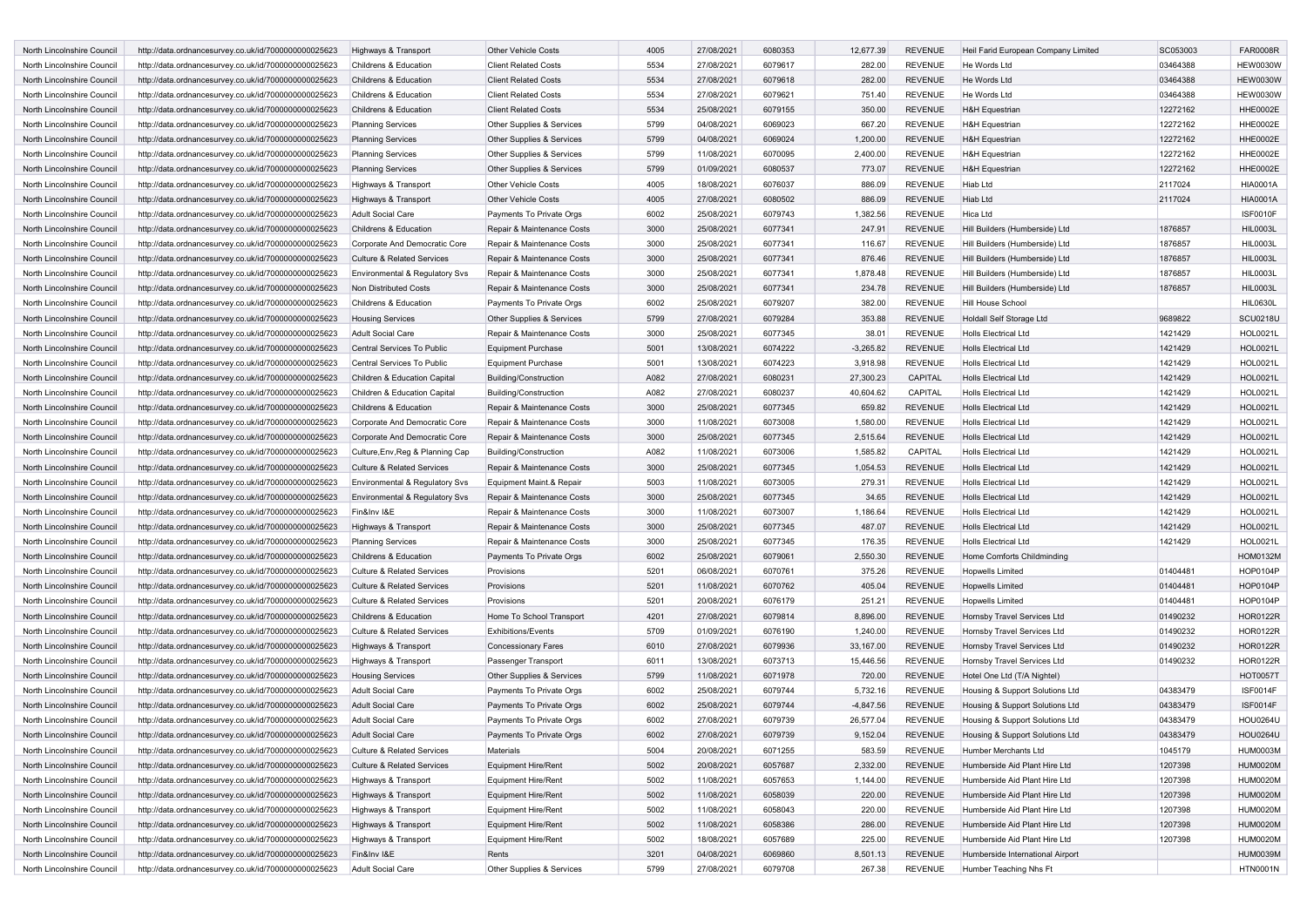| <b>North Lincolnshire Council</b>                        | http://data.ordnancesurvey.co.uk/id/7000000000025623                                                         | Fin&Inv I&E                                     | Grounds Maintenance                                        | 3010         | 01/09/2021               | 6080296            | 410.00             | <b>REVENUE</b>                   | Hydrainer Pump Hire Ltd                      | 1522204              | <b>HYD0065D</b>                    |
|----------------------------------------------------------|--------------------------------------------------------------------------------------------------------------|-------------------------------------------------|------------------------------------------------------------|--------------|--------------------------|--------------------|--------------------|----------------------------------|----------------------------------------------|----------------------|------------------------------------|
| North Lincolnshire Council                               | http://data.ordnancesurvey.co.uk/id/7000000000025623                                                         | Childrens & Education                           | Repair & Maintenance Costs                                 | 3000         | 25/08/2021               | 6077370            | 93.28              | REVENUE                          | lag Developments Ltd                         | 05073636             | IGA0021A                           |
| North Lincolnshire Council                               | http://data.ordnancesurvey.co.uk/id/7000000000025623                                                         | Corporate And Democratic Core                   | Repair & Maintenance Costs                                 | 3000         | 25/08/2021               | 6078807            | $\Omega$           | <b>REVENUE</b>                   | lag Developments Ltd                         | 05073636             | IGA0021A                           |
| North Lincolnshire Council                               | http://data.ordnancesurvey.co.uk/id/7000000000025623                                                         | <b>Culture &amp; Related Services</b>           | Repair & Maintenance Costs                                 | 3000         | 25/08/2021               | 6077370            | 792.18             | <b>REVENUE</b>                   | lag Developments Ltd                         | 05073636             | IGA0021A                           |
| North Lincolnshire Council                               | http://data.ordnancesurvey.co.uk/id/7000000000025623                                                         | Environmental & Regulatory Svs                  | Repair & Maintenance Costs                                 | 3000         | 25/08/2021               | 6077370            | 253.15             | <b>REVENUE</b>                   | lag Developments Ltd                         | 05073636             | IGA0021A                           |
| North Lincolnshire Council                               | http://data.ordnancesurvey.co.uk/id/7000000000025623                                                         | Non Distributed Costs                           | Repair & Maintenance Costs                                 | 3000         | 25/08/2021               | 6077370            | 1,270.28           | <b>REVENUE</b>                   | lag Developments Ltd                         | 05073636             | IGA0021A                           |
| North Lincolnshire Council                               | http://data.ordnancesurvey.co.uk/id/7000000000025623                                                         | Childrens & Education                           | Payments To Private Orgs                                   | 6002         | 25/08/2021               | 6079063            | 14,253.12          | <b>REVENUE</b>                   | I Learn Education Crowle                     |                      | ILE0012E                           |
| North Lincolnshire Council                               | http://data.ordnancesurvey.co.uk/id/7000000000025623                                                         | Childrens & Education                           | Payments To Private Orgs                                   | 6002         | 20/08/2021               | 6077633            | 315.76             | <b>REVENUE</b>                   | I Learn Education Ltd                        | 08785045             | ABC0063C                           |
| North Lincolnshire Council                               | http://data.ordnancesurvey.co.uk/id/7000000000025623                                                         | Childrens & Education                           | Payments To Private Orgs                                   | 6002         | 25/08/2021               | 6079021            | 18,484.20          | <b>REVENUE</b>                   | I Learn Education Ltd                        | 08785045             | ABC0063C                           |
| North Lincolnshire Council                               | http://data.ordnancesurvey.co.uk/id/7000000000025623                                                         | Childrens & Education                           | Payments To Private Orgs                                   | 6002         | 25/08/2021               | 6079062            | 23,625.69          | <b>REVENUE</b>                   | I Learn Education Ltd                        |                      | ILE0004E                           |
| North Lincolnshire Council                               | http://data.ordnancesurvey.co.uk/id/7000000000025623                                                         | Corporate And Democratic Core                   | <b>Equipment Purchase</b>                                  | 5001         | 18/08/2021               | 6075939            | 228.75             | <b>REVENUE</b>                   | Infocus Id Ltd                               |                      | <b>INF0018F</b>                    |
| North Lincolnshire Council                               | http://data.ordnancesurvey.co.uk/id/7000000000025623                                                         | Corporate And Democratic Core                   | <b>Equipment Purchase</b>                                  | 5001         | 20/08/2021               | 6075945            | 770.85             | <b>REVENUE</b>                   | Infocus Id Ltd                               |                      | <b>INF0018F</b>                    |
| North Lincolnshire Council                               | http://data.ordnancesurvey.co.uk/id/7000000000025623                                                         | Corporate And Democratic Core                   | Licenses, Subs & Memberships                               | 5510         | 13/08/2021               | 6073580            | 2,900.00           | <b>REVENUE</b>                   | <b>Information Commissioner</b>              |                      | INF0034F                           |
| North Lincolnshire Council                               | http://data.ordnancesurvey.co.uk/id/7000000000025623                                                         | Corporate And Democratic Core                   | Gen Office Exp (Incl Postage)                              | 5603         | 31/08/2021               | 6074236            | 229.53             | <b>REVENUE</b>                   | Inpress                                      |                      | <b>INP0001P</b>                    |
| North Lincolnshire Council                               | http://data.ordnancesurvey.co.uk/id/7000000000025623                                                         | Corporate And Democratic Core                   | Gen Office Exp (Incl Postage)                              | 5603         | 31/08/2021               | 6081527            | $-229.53$          | <b>REVENUE</b>                   | Inpress                                      |                      | <b>INP0001P</b>                    |
| North Lincolnshire Council                               | http://data.ordnancesurvey.co.uk/id/7000000000025623                                                         | Highways & Transport                            | Stock Purchases & Adjustments                              | 5030         | 13/08/2021               | 6068571            | 1,001.28           | <b>REVENUE</b>                   | Instarmac Group Plc                          | 1324925              | <b>INS0024S</b>                    |
| North Lincolnshire Council                               | http://data.ordnancesurvey.co.uk/id/7000000000025623                                                         | Highways & Transport                            | Stock Purchases & Adjustments                              | 5030         | 25/08/2021               | 6078099            | 1,001.28           | <b>REVENUE</b>                   | Instarmac Group Plc                          | 1324925              | <b>INS0024S</b>                    |
| North Lincolnshire Council                               | http://data.ordnancesurvey.co.uk/id/7000000000025623                                                         | Highways & Transport                            | Gen Office Exp (Incl Postage)                              | 5603         | 13/08/2021               | 6073749            | 243.12             | <b>REVENUE</b>                   | Integrity Print Ltd                          | 6596913              | <b>INT0129T</b>                    |
| North Lincolnshire Council                               | http://data.ordnancesurvey.co.uk/id/7000000000025623                                                         | Culture & Related Services                      | <b>Exhibitions/Events</b>                                  | 5709         | 04/08/2021               | 6069149            | 600.00             | <b>REVENUE</b>                   | Isg                                          |                      | <b>ISG0002G</b>                    |
| North Lincolnshire Council                               | http://data.ordnancesurvey.co.uk/id/7000000000025623                                                         | Childrens & Education                           | Home To School Transport                                   | 4201         | 04/08/2021               | 6069817            | 6,494.24           | <b>REVENUE</b>                   | <b>Isle Coaches</b>                          |                      | COA0039A                           |
| North Lincolnshire Council                               | http://data.ordnancesurvey.co.uk/id/7000000000025623                                                         | Childrens & Education                           | Home To School Transport                                   | 4201         | 06/08/2021               | 6071456            | 4,464.79           | <b>REVENUE</b>                   | <b>Isle Coaches</b>                          |                      | COA0039A                           |
| North Lincolnshire Council                               | http://data.ordnancesurvey.co.uk/id/7000000000025623                                                         | Highways & Transport                            | <b>Concessionary Fares</b>                                 | 6010         | 27/08/2021               | 6079940            | 5,000.00           | <b>REVENUE</b>                   | <b>Isle Coaches</b>                          |                      | COA0039A                           |
| North Lincolnshire Council                               | http://data.ordnancesurvey.co.uk/id/7000000000025623                                                         | Highways & Transport                            | Passenger Transport                                        | 6011         | 13/08/2021               | 6073712            | 2,787.29           | <b>REVENUE</b>                   | <b>Isle Coaches</b>                          |                      | COA0039A                           |
| North Lincolnshire Council                               | http://data.ordnancesurvey.co.uk/id/7000000000025623                                                         | <b>Culture &amp; Related Services</b>           | Equipment Maint.& Repair                                   | 5003         | 25/08/2021               | 6078773            | 993.92             | <b>REVENUE</b>                   | Isle Education Trust Enterprises Limited     | 07814150             | <b>ISL0101L</b>                    |
| North Lincolnshire Council                               | http://data.ordnancesurvey.co.uk/id/7000000000025623                                                         | Childrens & Education                           | <b>Client Related Costs</b>                                | 5534         | 04/08/2021               | 6069938            | 238.12             | <b>REVENUE</b>                   | Jackson Buildbase                            | 4725313              | <b>JAC0067C</b>                    |
| North Lincolnshire Council                               | http://data.ordnancesurvey.co.uk/id/7000000000025623                                                         | Highways & Transport                            | Clothing, Uniforms & Laundry                               | 5301         | 18/08/2021               | 6076038            | 453.00             | <b>REVENUE</b>                   | Jacksons Workwear Rental Ltd                 | 193856               | <b>JAC0171C</b>                    |
| North Lincolnshire Council                               | http://data.ordnancesurvey.co.uk/id/7000000000025623                                                         | Environmental & Regulatory Svs                  | Payments To Private Orgs                                   | 6002         | 01/09/2021               | 6077614            | 16,748.29          | <b>REVENUE</b>                   | <b>J&amp;B Bio Limited</b>                   | 09040234             | <b>BIO0030O</b>                    |
| North Lincolnshire Council                               | http://data.ordnancesurvey.co.uk/id/7000000000025623                                                         | Environmental & Regulatory Svs                  | <b>Other Professional Fees</b>                             | 5829         | 11/08/2021               | 6073025            | 17,025.52          | <b>REVENUE</b>                   | J C Decaux Uk Ltd                            | 01679670             | JCD0001D                           |
| North Lincolnshire Council                               | http://data.ordnancesurvey.co.uk/id/7000000000025623                                                         | <b>Disbursements To Businesses</b>              | <b>Business Support Grants</b>                             | 6090         | 12/08/2021               | 6074155            | 1,000.00           | <b>REVENUE</b>                   | J C Quadrunners                              |                      | CD069620                           |
| North Lincolnshire Council                               | http://data.ordnancesurvey.co.uk/id/7000000000025623                                                         | Children & Education Capital                    | <b>Building/Construction</b>                               | A082         | 13/08/2021               | 6073658            | 6,460.00           | CAPITAL                          | Jennings Roofing Ltd                         | 01901285             | <b>JEN0071N</b>                    |
| North Lincolnshire Council                               | http://data.ordnancesurvey.co.uk/id/7000000000025623                                                         | Highways & Transport                            | <b>Equipment Purchase</b>                                  | 5001         | 13/08/2021               | 6068521            | 2,066.84           | <b>REVENUE</b>                   | Jetchem Systems Ltd                          |                      | <b>JET0011T</b>                    |
| North Lincolnshire Council                               | http://data.ordnancesurvey.co.uk/id/7000000000025623                                                         | Fin&Inv I&E                                     | Repair & Maintenance Costs                                 | 3000         | 25/08/2021               | 6079218            | 1,368.56           | <b>REVENUE</b>                   | J E Vickers & Sons                           |                      | <b>VIC0036C</b>                    |
| North Lincolnshire Council                               | http://data.ordnancesurvey.co.uk/id/7000000000025623                                                         | Childrens & Education                           | Payments To Private Orgs                                   | 6002         | 11/08/2021               | 6071396            | 3,000.00           | <b>REVENUE</b>                   | J Hesketh                                    |                      | <b>HES0004S</b>                    |
| North Lincolnshire Council                               | http://data.ordnancesurvey.co.uk/id/7000000000025623                                                         | <b>Adult Social Care</b>                        | Clothing, Uniforms & Laundry                               | 5301         | 11/08/2021               | 6071948            | 389.04             | <b>REVENUE</b>                   | Jla Total Care Ltd                           | 02951461             | <b>LAU0014U</b>                    |
| North Lincolnshire Council                               | http://data.ordnancesurvey.co.uk/id/7000000000025623                                                         | Highways & Transport                            | Other Supplies & Services                                  | 5799         | 25/08/2021               | 6073549            | 553.40             | <b>REVENUE</b>                   | J Mccann & Co Ltd                            | 08326109             | <b>JMC0004C</b>                    |
| North Lincolnshire Council                               | http://data.ordnancesurvey.co.uk/id/7000000000025623                                                         | Adult Social Care                               | Payments To Private Orgs                                   | 6002         | 25/08/2021               | 6079746            | 24,687.80          | <b>REVENUE</b>                   | Jme Care Ltd                                 | 07516089             | <b>ISF0035F</b>                    |
| North Lincolnshire Council                               | http://data.ordnancesurvey.co.uk/id/7000000000025623                                                         | Childrens & Education                           | Payments To Private Orgs                                   | 6002         | 25/08/2021               | 6079057            | 1,323.00           | <b>REVENUE</b>                   | Joanne Hargrave                              |                      | <b>HAR0767R</b>                    |
| North Lincolnshire Council                               | http://data.ordnancesurvey.co.uk/id/7000000000025623                                                         | Highways & Transport                            | Stock Purchases & Adjustments                              | 5030         | 18/08/2021               | 6073154            | 519.60             | <b>REVENUE</b>                   | Jobling Purser Ltd                           | 02681119             | JOB0007B                           |
| North Lincolnshire Council                               | http://data.ordnancesurvey.co.uk/id/7000000000025623                                                         | Corporate And Democratic Core                   | Gen Office Exp (Incl Postage)                              | 5603         | 08/09/2021               | 6080928            | 1,166.40           | <b>REVENUE</b>                   | John Espin Signs Ltd                         | 05305298             | ESP0003P                           |
| North Lincolnshire Council                               | http://data.ordnancesurvey.co.uk/id/7000000000025623                                                         | <b>Planning Services</b>                        | Other Supplies & Services                                  | 5799         | 04/08/2021               | 6070082            | 712.60             | <b>REVENUE</b>                   | John Leggott College                         |                      | <b>JOH0003H</b>                    |
| North Lincolnshire Council                               | http://data.ordnancesurvey.co.uk/id/7000000000025623                                                         | Childrens & Education                           | <b>Client Related Costs</b>                                | 5534         | 25/08/2021               | 6078918            | 541.67             | <b>REVENUE</b>                   | Johns Electrical Ltd                         | 03464388             | <b>JOH0126H</b>                    |
| North Lincolnshire Council                               | http://data.ordnancesurvey.co.uk/id/7000000000025623                                                         | Childrens & Education                           | <b>Client Related Costs</b>                                | 5534         | 27/08/2021               | 6079780            | 616.67             | <b>REVENUE</b>                   | Johns Electrical Ltd                         | 03464388             | <b>JOH0126H</b>                    |
| North Lincolnshire Council                               |                                                                                                              |                                                 | <b>Client Related Costs</b>                                | 5534         | 27/08/2021               | 6079800            | 445.00             | <b>REVENUE</b>                   | Johns Electrical Ltd                         | 03464388             | <b>JOH0126H</b>                    |
|                                                          | http://data.ordnancesurvey.co.uk/id/7000000000025623                                                         | Childrens & Education                           |                                                            |              |                          |                    |                    |                                  |                                              |                      |                                    |
| North Lincolnshire Council<br>North Lincolnshire Council | http://data.ordnancesurvey.co.uk/id/7000000000025623                                                         | <b>Housing Services</b>                         | Other Supplies & Services<br><b>Equipment Purchase</b>     | 5799<br>5001 | 27/08/2021               | 6079791<br>6077848 | 945.00             | <b>REVENUE</b><br><b>REVENUE</b> | Johns Electrical Ltd<br>Johns Electrical Ltd | 03464388<br>03464388 | <b>JOH0126H</b><br><b>JOH0126H</b> |
|                                                          | http://data.ordnancesurvey.co.uk/id/7000000000025623                                                         | <b>Planning Services</b>                        |                                                            |              | 25/08/202                |                    | 250.00             |                                  |                                              |                      |                                    |
| North Lincolnshire Council                               | http://data.ordnancesurvey.co.uk/id/7000000000025623                                                         | Central Services To Public                      | Repair & Maintenance Costs                                 | 3000         | 20/08/2021               | 6077682            | $\Omega$           | <b>REVENUE</b>                   | John Watson T/A Ultrasonic Systems           |                      | <b>WAT0063T</b>                    |
| North Lincolnshire Council                               | http://data.ordnancesurvey.co.uk/id/7000000000025623                                                         | Central Services To Public                      | Repair & Maintenance Costs                                 | 3000         | 27/08/2021               | 6079910            | $\Omega$           | <b>REVENUE</b>                   | John Watson T/A Ultrasonic Systems           |                      | <b>WAT0063T</b>                    |
| North Lincolnshire Council                               | http://data.ordnancesurvey.co.uk/id/7000000000025623                                                         | Childrens & Education                           | Repair & Maintenance Costs                                 | 3000         | 27/08/2021               | 6079910            | 0                  | REVENUE                          | John Watson T/A Ultrasonic Systems           |                      | <b>WAT0063T</b>                    |
| North Lincolnshire Council                               | http://data.ordnancesurvey.co.uk/id/7000000000025623                                                         | <b>Culture &amp; Related Services</b>           | Repair & Maintenance Costs                                 | 3000         | 20/08/2021               | 6077682            | 276.00             | <b>REVENUE</b>                   | John Watson T/A Ultrasonic Systems           |                      | <b>WAT0063T</b>                    |
| North Lincolnshire Council                               | http://data.ordnancesurvey.co.uk/id/7000000000025623                                                         | <b>Culture &amp; Related Services</b>           | Repair & Maintenance Costs                                 | 3000         | 27/08/2021               | 6079910            | 322.00             | REVENUE                          | John Watson T/A Ultrasonic Systems           |                      | <b>WAT0063T</b>                    |
| North Lincolnshire Council                               | http://data.ordnancesurvey.co.uk/id/7000000000025623                                                         | Environmental & Regulatory Svs                  | Repair & Maintenance Costs                                 | 3000         | 27/08/2021               | 6079910            | 23.00              | <b>REVENUE</b>                   | John Watson T/A Ultrasonic Systems           |                      | <b>WAT0063T</b>                    |
| North Lincolnshire Council                               | http://data.ordnancesurvey.co.uk/id/7000000000025623                                                         | Childrens & Education                           | <b>Client Related Costs</b>                                | 5534         | 20/08/2021               | 6077350            | 1,433.33           | <b>REVENUE</b>                   | Jon Owen & Son Windows                       |                      | OWE0053E                           |
| North Lincolnshire Council                               | http://data.ordnancesurvey.co.uk/id/7000000000025623                                                         | Childrens & Education                           | <b>Client Related Costs</b>                                | 5534         | 27/08/2021               | 6079982            | 616.67             | REVENUE                          | Jon Owen & Son Windows                       |                      | OWE0053E                           |
| North Lincolnshire Council                               |                                                                                                              |                                                 |                                                            |              |                          |                    |                    |                                  |                                              |                      |                                    |
|                                                          | http://data.ordnancesurvey.co.uk/id/7000000000025623                                                         | <b>Culture &amp; Related Services</b>           | Other Supplies & Services                                  | 5799         | 04/08/2021               | 6069957            | 450.00             | REVENUE                          | Josie Deno                                   |                      | JOS0003S                           |
| North Lincolnshire Council<br>North Lincolnshire Council | http://data.ordnancesurvey.co.uk/id/7000000000025623<br>http://data.ordnancesurvey.co.uk/id/7000000000025623 | Culture & Related Services<br>Adult Social Care | Stock Purchases & Adjustments<br><b>Equipment Purchase</b> | 5030<br>5001 | 18/08/2021<br>11/08/2021 | 6072995<br>6073099 | 227.35<br>2,211.88 | <b>REVENUE</b><br><b>REVENUE</b> | J P Lennard Ltd<br>Jtm Service Ltd           | 00750393             | <b>LEN0001N</b><br>JTM0001M        |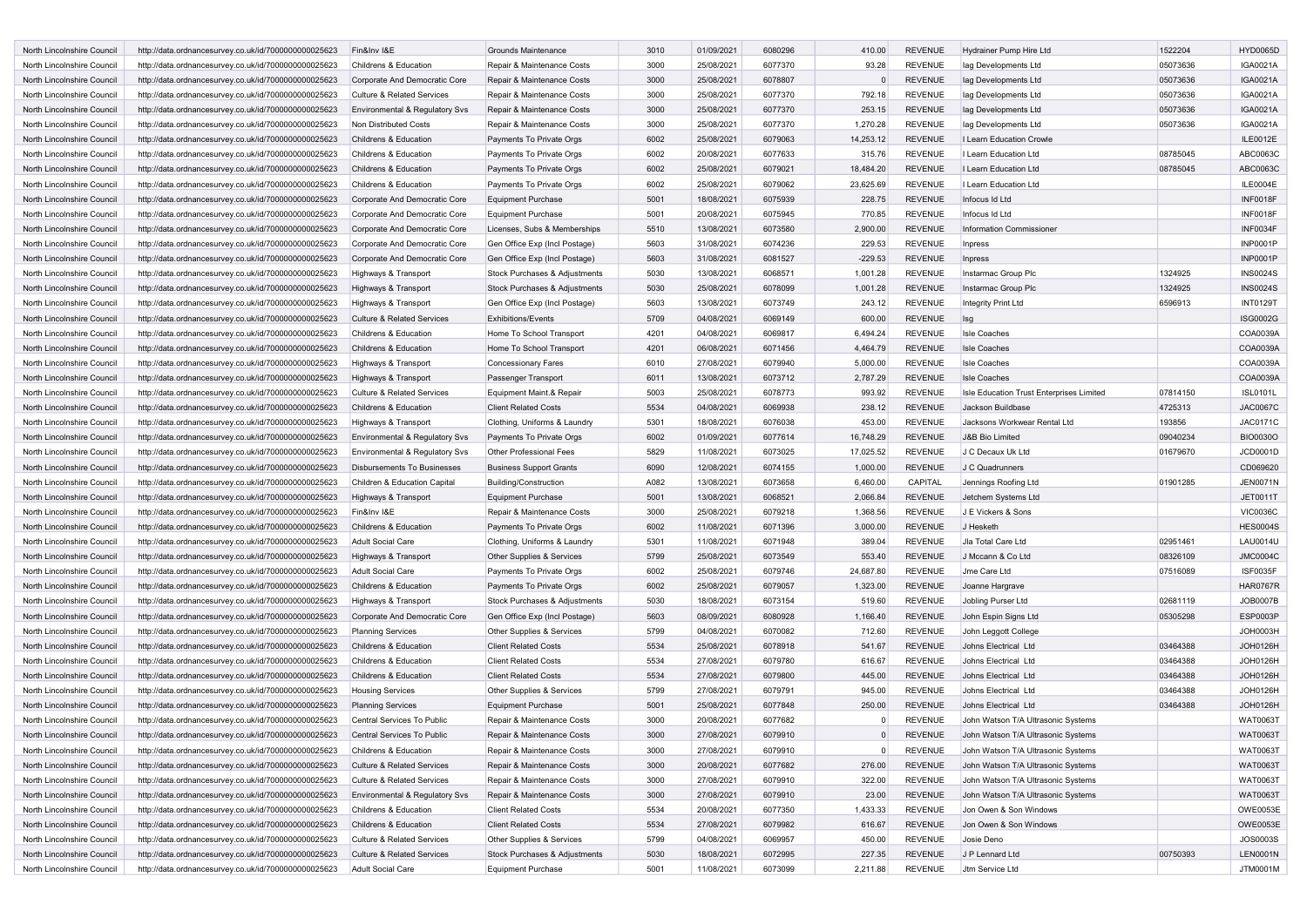| North Lincolnshire Council | http://data.ordnancesurvey.co.uk/id/7000000000025623 | Childrens & Education                 | Payments To Private Orgs      | 6002 | 11/08/2021 | 6071899 | 1,061.55     | <b>REVENUE</b> | <b>Just Teachers</b>                 | 05355195 | <b>JUS0099S</b> |
|----------------------------|------------------------------------------------------|---------------------------------------|-------------------------------|------|------------|---------|--------------|----------------|--------------------------------------|----------|-----------------|
| North Lincolnshire Council | http://data.ordnancesurvey.co.uk/id/7000000000025623 | Childrens & Education                 | <b>Equipment Purchase</b>     | 5001 | 13/08/2021 | 6074103 | 280.00       | <b>REVENUE</b> | Karen Ballington                     |          | <b>BAL0231L</b> |
| North Lincolnshire Council | http://data.ordnancesurvey.co.uk/id/7000000000025623 | Childrens & Education                 | Payments To Private Orgs      | 6002 | 25/08/2021 | 6079109 | 1,323.00     | <b>REVENUE</b> | Karen Tidmarsh                       |          | TID0036D        |
| North Lincolnshire Council | http://data.ordnancesurvey.co.uk/id/7000000000025623 | Childrens & Education                 | <b>Client Transport Costs</b> | 6092 | 04/08/2021 | 6069042 | 519.20       | <b>REVENUE</b> | Kaths Kabs                           | 1967063  | KAT0001T        |
| North Lincolnshire Council | http://data.ordnancesurvey.co.uk/id/7000000000025623 | Childrens & Education                 | <b>Client Transport Costs</b> | 6092 | 04/08/2021 | 6069046 | 570.00       | <b>REVENUE</b> | Kaths Kabs                           | 1967063  | KAT0001T        |
| North Lincolnshire Council | http://data.ordnancesurvey.co.uk/id/7000000000025623 | Childrens & Education                 | <b>Client Transport Costs</b> | 6092 | 04/08/2021 | 6069047 | 752.80       | <b>REVENUE</b> | Kaths Kabs                           | 1967063  | KAT0001T        |
| North Lincolnshire Council | http://data.ordnancesurvey.co.uk/id/7000000000025623 | Childrens & Education                 | <b>Client Transport Costs</b> | 6092 | 04/08/2021 | 6069847 | 576.00       | <b>REVENUE</b> | Kaths Kabs                           | 1967063  | <b>KAT0001T</b> |
| North Lincolnshire Council | http://data.ordnancesurvey.co.uk/id/7000000000025623 | Childrens & Education                 | Home To School Transport      | 4201 | 04/08/2021 | 6069047 | 677.00       | <b>REVENUE</b> | Kaths Kabs                           | 1967063  | KAT0001T        |
| North Lincolnshire Council | http://data.ordnancesurvey.co.uk/id/7000000000025623 | Culture & Related Services            | Other Supplies & Services     | 5799 | 01/09/2021 | 6080819 | 475.00       | <b>REVENUE</b> | Katie M Fitness Ltd                  | 11613999 | <b>KAT0032T</b> |
| North Lincolnshire Council | http://data.ordnancesurvey.co.uk/id/7000000000025623 | <b>Planning Services</b>              | Other Supplies & Services     | 5799 | 04/08/2021 | 6068690 | 515.48       | <b>REVENUE</b> | K B Dale Ltd                         | 02644741 | <b>KBD0037D</b> |
| North Lincolnshire Council | http://data.ordnancesurvey.co.uk/id/7000000000025623 | <b>Planning Services</b>              | Other Supplies & Services     | 5799 | 04/08/2021 | 6068691 | 403.21       | <b>REVENUE</b> | K B Dale Ltd                         | 02644741 | <b>KBD0037D</b> |
| North Lincolnshire Council | http://data.ordnancesurvey.co.uk/id/7000000000025623 | <b>Planning Services</b>              | Other Supplies & Services     | 5799 | 27/08/2021 | 6079861 | 794.20       | <b>REVENUE</b> | K B Dale Ltd                         | 02644741 | <b>KBD0037D</b> |
| North Lincolnshire Council | http://data.ordnancesurvey.co.uk/id/7000000000025623 | <b>Planning Services</b>              | Other Supplies & Services     | 5799 | 27/08/2021 | 6079980 | 558.12       | <b>REVENUE</b> | K B Dale Ltd                         | 02644741 | <b>KBD0037D</b> |
| North Lincolnshire Council | http://data.ordnancesurvey.co.uk/id/7000000000025623 | <b>Culture &amp; Related Services</b> | Other Supplies & Services     | 5799 | 27/08/2021 | 6079716 | 320.00       | <b>REVENUE</b> | Keith Bloor Security Services        |          | BLO0020O        |
| North Lincolnshire Council | http://data.ordnancesurvey.co.uk/id/7000000000025623 | <b>Culture &amp; Related Services</b> | Stock Purchases & Adjustments | 5030 | 13/08/2021 | 6074084 | 350.40       | <b>REVENUE</b> | Keycraft Ltd                         | SC466323 | <b>KEY0021Y</b> |
| North Lincolnshire Council | http://data.ordnancesurvey.co.uk/id/7000000000025623 | Highways & Transport                  | Stock Purchases & Adjustments | 5030 | 13/08/2021 | 6062965 | 260.10       | <b>REVENUE</b> | Keyline Builders Merchants           | 42425    | <b>KEY0035Y</b> |
| North Lincolnshire Council | http://data.ordnancesurvey.co.uk/id/7000000000025623 | Highways & Transport                  | Stock Purchases & Adjustments | 5030 | 18/08/2021 | 6073249 | 825.60       | <b>REVENUE</b> | Keyline Builders Merchants           | 42425    | <b>KEY0035Y</b> |
| North Lincolnshire Council |                                                      |                                       | Stock Purchases & Adjustments | 5030 | 25/08/2021 | 6078097 | 358.10       | <b>REVENUE</b> | Keyline Builders Merchants           | 42425    | <b>KEY0035Y</b> |
| North Lincolnshire Council | http://data.ordnancesurvey.co.uk/id/7000000000025623 | Highways & Transport                  |                               | 5030 | 25/08/2021 | 6078098 | 474.84       | <b>REVENUE</b> |                                      | 42425    | <b>KEY0035Y</b> |
| North Lincolnshire Council | http://data.ordnancesurvey.co.uk/id/7000000000025623 | Highways & Transport                  | Stock Purchases & Adjustments |      |            | 6069775 | 2,923.08     | <b>REVENUE</b> | Keyline Builders Merchants           |          | <b>KEY0111Y</b> |
|                            | http://data.ordnancesurvey.co.uk/id/7000000000025623 | Childrens & Education                 | Payments To Private Orgs      | 6002 | 06/08/2021 |         |              |                | Keys Build-A Future                  |          |                 |
| North Lincolnshire Council | http://data.ordnancesurvey.co.uk/id/7000000000025623 | Childrens & Education                 | Payments To Private Orgs      | 6002 | 03/09/2021 | 6069805 | $-1,232.00$  | <b>REVENUE</b> | Keys Pce Ltd                         | 10660100 | <b>KEY0164Y</b> |
| North Lincolnshire Council | http://data.ordnancesurvey.co.uk/id/7000000000025623 | Childrens & Education                 | Payments To Private Orgs      | 6002 | 03/09/2021 | 6069963 | $-10,208.00$ | <b>REVENUE</b> | Keys Pce Ltd                         | 10660100 | <b>KEY0164Y</b> |
| North Lincolnshire Council | http://data.ordnancesurvey.co.uk/id/7000000000025623 | Childrens & Education                 | Payments To Private Orgs      | 6002 | 03/09/2021 | 6069965 | $-3,660.00$  | <b>REVENUE</b> | Keys Pce Ltd                         | 10660100 | <b>KEY0164Y</b> |
| North Lincolnshire Council | http://data.ordnancesurvey.co.uk/id/7000000000025623 | Childrens & Education                 | Payments To Private Orgs      | 6002 | 03/09/2021 | 6069968 | $-3,000.00$  | <b>REVENUE</b> | Keys Pce Ltd                         | 10660100 | <b>KEY0164Y</b> |
| North Lincolnshire Council | http://data.ordnancesurvey.co.uk/id/7000000000025623 | Childrens & Education                 | Payments To Private Orgs      | 6002 | 03/09/2021 | 6070088 | $-3,660.00$  | <b>REVENUE</b> | Keys Pce Ltd                         | 10660100 | <b>KEY0164Y</b> |
| North Lincolnshire Council | http://data.ordnancesurvey.co.uk/id/7000000000025623 | Childrens & Education                 | Payments To Private Orgs      | 6002 | 03/09/2021 | 6070090 | $-3,520.00$  | <b>REVENUE</b> | Keys Pce Ltd                         | 10660100 | <b>KEY0164Y</b> |
| North Lincolnshire Council | http://data.ordnancesurvey.co.uk/id/7000000000025623 | Childrens & Education                 | Payments To Private Orgs      | 6002 | 03/09/2021 | 6072926 | $-3,520.00$  | <b>REVENUE</b> | Keys Pce Ltd                         | 10660100 | <b>KEY0164Y</b> |
| North Lincolnshire Council | http://data.ordnancesurvey.co.uk/id/7000000000025623 | Childrens & Education                 | Payments To Private Orgs      | 6002 | 03/09/2021 | 6072971 | $-3,520.00$  | <b>REVENUE</b> | Keys Pce Ltd                         | 10660100 | <b>KEY0164Y</b> |
| North Lincolnshire Council | http://data.ordnancesurvey.co.uk/id/7000000000025623 | Childrens & Education                 | Payments To Private Orgs      | 6002 | 03/09/2021 | 6072973 | $-2,800.00$  | <b>REVENUE</b> | Keys Pce Ltd                         | 10660100 | <b>KEY0164Y</b> |
| North Lincolnshire Council | http://data.ordnancesurvey.co.uk/id/7000000000025623 | Childrens & Education                 | Payments To Private Orgs      | 6002 | 25/08/2021 | 6079065 | 3,483.90     | <b>REVENUE</b> | Kidz Club                            |          | KID0044D        |
| North Lincolnshire Council | http://data.ordnancesurvey.co.uk/id/7000000000025623 | Childrens & Education                 | Materials                     | 5004 | 11/08/2021 | 6072972 | 4,955.93     | <b>REVENUE</b> | Kimberley Performing Arts Centre Ltd | 07669027 | <b>KIM0034M</b> |
| North Lincolnshire Council | http://data.ordnancesurvey.co.uk/id/7000000000025623 | Childrens & Education                 | Other Supplies & Services     | 5799 | 18/08/2021 | 6074636 | 460.00       | <b>REVENUE</b> | Kimberley Performing Arts Centre Ltd | 07669027 | <b>KIM0034M</b> |
| North Lincolnshire Council | http://data.ordnancesurvey.co.uk/id/7000000000025623 | Environmental & Regulatory Svs        | Other Supplies & Services     | 5799 | 25/08/2021 | 6078906 | 1,750.00     | <b>REVENUE</b> | King'S Chambers                      |          | <b>KIN0246N</b> |
| North Lincolnshire Council | http://data.ordnancesurvey.co.uk/id/7000000000025623 | Childrens & Education                 | Payments To Private Orgs      | 6002 | 25/08/2021 | 6079066 | 17,265.15    | <b>REVENUE</b> | Kingsway Consulting Ltd              | 02808435 | <b>KIN0105N</b> |
| North Lincolnshire Council | http://data.ordnancesurvey.co.uk/id/7000000000025623 | <b>Housing Services</b>               | Other Supplies & Services     | 5799 | 27/08/2021 | 6079811 | 1,562.50     | <b>REVENUE</b> | Kirton Property Management Ltd       |          | <b>KPM0037M</b> |
| North Lincolnshire Council | http://data.ordnancesurvey.co.uk/id/7000000000025623 | Childrens & Education                 | <b>Client Related Costs</b>   | 5534 | 25/08/2021 | 6078893 | 404.62       | <b>REVENUE</b> | Kitlocker.Com                        | 6540423  | <b>KIL0064L</b> |
| North Lincolnshire Council | http://data.ordnancesurvey.co.uk/id/7000000000025623 | <b>Planning Services</b>              | Other Supplies & Services     | 5799 | 04/08/2021 | 6069025 | 845.90       | <b>REVENUE</b> | Know Media                           | 08479208 | <b>KNO0010O</b> |
| North Lincolnshire Council | http://data.ordnancesurvey.co.uk/id/7000000000025623 | <b>Planning Services</b>              | Other Supplies & Services     | 5799 | 20/08/2021 | 6077264 | 845.90       | <b>REVENUE</b> | Know Media                           | 08479208 | KNO0010O        |
| North Lincolnshire Council | http://data.ordnancesurvey.co.uk/id/7000000000025623 | <b>Adult Social Care</b>              | Payments To Private Orgs      | 6002 | 11/08/2021 | 6073054 | 495.00       | <b>REVENUE</b> | Kyra Teaching School Alliance        |          | <b>KYR0037R</b> |
| North Lincolnshire Council | http://data.ordnancesurvey.co.uk/id/7000000000025623 | Fin&Inv I&E                           | Consultancy                   | 5830 | 20/08/2021 | 6077258 | 1,070.81     | <b>REVENUE</b> | Labc                                 | 5531889  | LAB0042B        |
| North Lincolnshire Council | http://data.ordnancesurvey.co.uk/id/7000000000025623 | <b>Culture &amp; Related Services</b> | Exhibitions/Events            | 5709 | 20/08/2021 | 6077657 | 1,731.60     | <b>REVENUE</b> | Lab Rascals                          |          | CD058410        |
| North Lincolnshire Council | http://data.ordnancesurvey.co.uk/id/7000000000025623 | Highways & Transport                  | <b>Equipment Purchase</b>     | 5001 | 13/08/2021 | 6061020 | 259.00       | <b>REVENUE</b> | Landmark Trading (Stamford) Ltd      | 5797704  | <b>LAN0176N</b> |
| North Lincolnshire Council | http://data.ordnancesurvey.co.uk/id/7000000000025623 | <b>Culture &amp; Related Services</b> | Materials                     | 5004 | 18/08/2021 | 6070098 | 594.39       | <b>REVENUE</b> | Landscape Supply Company             |          | LAN0070N        |
| North Lincolnshire Council | http://data.ordnancesurvey.co.uk/id/7000000000025623 | Childrens & Education                 | Other Supplies & Services     | 5799 | 20/08/2021 | 6077182 | 52.65        | <b>REVENUE</b> | Language Line Solutions              |          | <b>LAN0077N</b> |
| North Lincolnshire Council | http://data.ordnancesurvey.co.uk/id/7000000000025623 | Childrens & Education                 | Payments To Private Orgs      | 6002 | 20/08/2021 | 6077182 | 217.35       | <b>REVENUE</b> | Language Line Solutions              |          | <b>LAN0077N</b> |
| North Lincolnshire Council | http://data.ordnancesurvey.co.uk/id/7000000000025623 | Childrens & Education                 | Payments To Private Orgs      | 6002 | 25/08/2021 | 6079068 | 837.90       | <b>REVENUE</b> | <b>Laurens Little Learners</b>       |          | <b>LAU0005U</b> |
| North Lincolnshire Council | http://data.ordnancesurvey.co.uk/id/7000000000025623 | Corporate And Democratic Core         | Licenses, Subs & Memberships  | 5510 | 27/08/2021 | 6079871 | 800.00       | <b>REVENUE</b> | Lawyers In Local Government          |          | LLG0001G        |
| North Lincolnshire Council | http://data.ordnancesurvey.co.uk/id/7000000000025623 | Culture & Related Services            | Other Supplies & Services     | 5799 | 11/08/2021 | 6072992 | 1,833.33     | REVENUE        | Ld Golf Ltd                          | 10458739 | LDG0120G        |
| North Lincolnshire Council | http://data.ordnancesurvey.co.uk/id/7000000000025623 | <b>Culture &amp; Related Services</b> | Other Supplies & Services     | 5799 | 11/08/2021 | 6072993 | 3,073.18     | <b>REVENUE</b> | Ld Golf Ltd                          | 10458739 | LDG0120G        |
| North Lincolnshire Council | http://data.ordnancesurvey.co.uk/id/7000000000025623 | Childrens & Education                 | Payments To Private Orgs      | 6002 | 25/08/2021 | 6079113 | 2,822.40     | <b>REVENUE</b> | Leanne Webster                       |          | <b>WEB0058B</b> |
| North Lincolnshire Council | http://data.ordnancesurvey.co.uk/id/7000000000025623 | Childrens & Education                 | Payments To Private Orgs      | 6002 | 25/08/2021 | 6079070 | 17,463.60    | <b>REVENUE</b> | Leap Ahead Childcare (Nlincs) Ltd    |          | LEA0299A        |
| North Lincolnshire Council | http://data.ordnancesurvey.co.uk/id/7000000000025623 | Childrens & Education                 | Payments To Private Orgs      | 6002 | 25/08/2021 | 6079071 | 4,904.55     | <b>REVENUE</b> | Leap Ahead Nurseries Ltd             |          | <b>LEA0369A</b> |
| North Lincolnshire Council | http://data.ordnancesurvey.co.uk/id/7000000000025623 | <b>Housing Services</b>               | Other Supplies & Services     | 5799 | 04/08/2021 | 6069816 | 2,554.61     | REVENUE        | Letsand                              | 6636545  | <b>NOR0137R</b> |
| North Lincolnshire Council | http://data.ordnancesurvey.co.uk/id/7000000000025623 | Adult Social Care                     | <b>Equipment Purchase</b>     | 5001 | 18/08/2021 | 6076125 | 231.00       | <b>REVENUE</b> | Lewis Removals Ltd                   | 05115077 | <b>LEW0003W</b> |
| North Lincolnshire Council | http://data.ordnancesurvey.co.uk/id/7000000000025623 | Adult Social Care                     | <b>Equipment Purchase</b>     | 5001 | 20/08/2021 | 6077752 | 30.00        | <b>REVENUE</b> | Lewis Removals Ltd                   | 05115077 | <b>LEW0003W</b> |
| North Lincolnshire Council | http://data.ordnancesurvey.co.uk/id/7000000000025623 | Childrens & Education                 | <b>Equipment Purchase</b>     | 5001 | 18/08/2021 | 6076123 | 84.00        | <b>REVENUE</b> | Lewis Removals Ltd                   | 05115077 | LEW0003W        |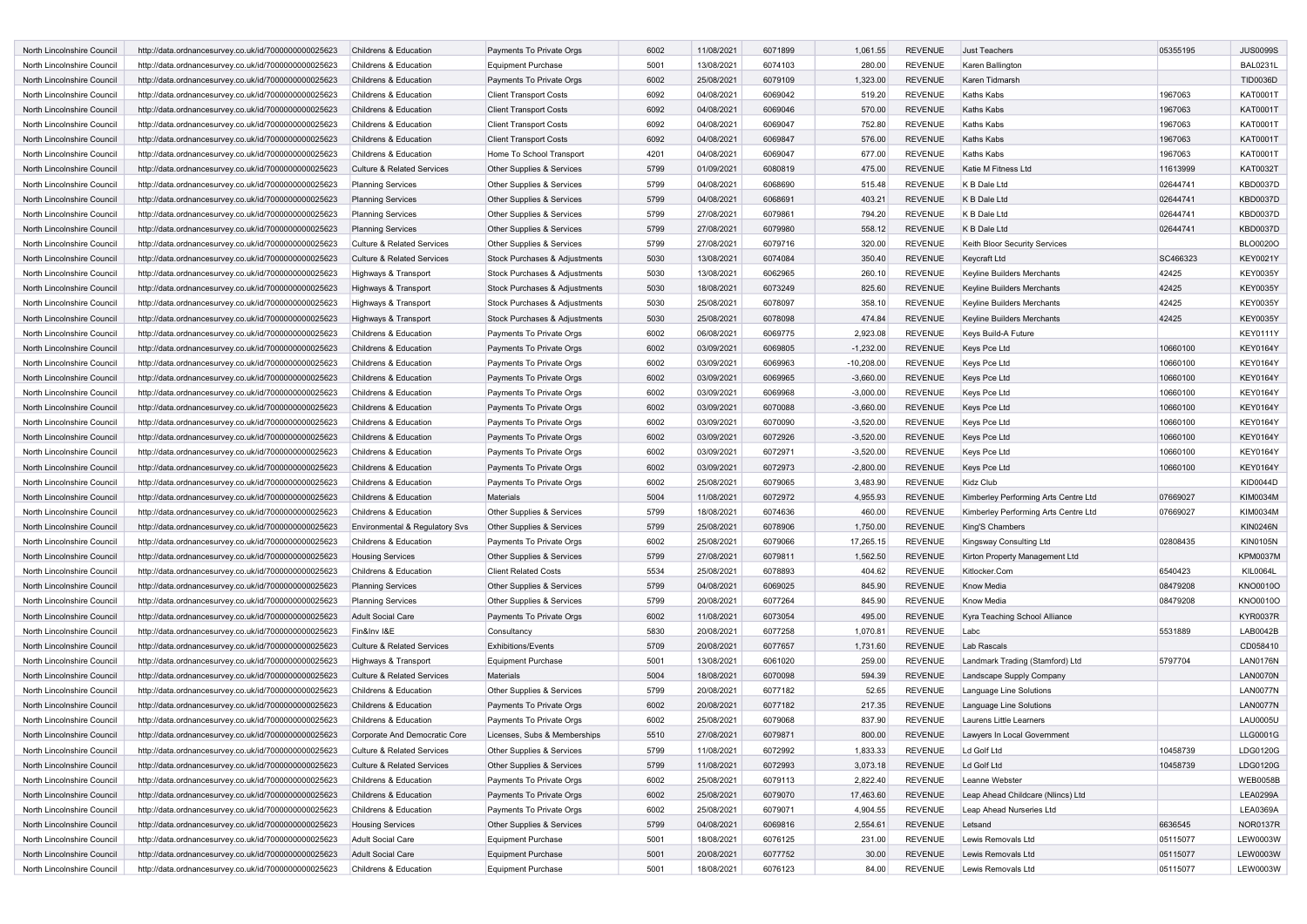| North Lincolnshire Council | http://data.ordnancesurvey.co.uk/id/7000000000025623 | Childrens & Education                 | <b>Equipment Purchase</b>      | 5001 | 20/08/2021 | 6077753 | 210.00    | <b>REVENUE</b> | Lewis Removals Ltd                   | 05115077 | <b>LEW0003W</b> |
|----------------------------|------------------------------------------------------|---------------------------------------|--------------------------------|------|------------|---------|-----------|----------------|--------------------------------------|----------|-----------------|
| North Lincolnshire Council | http://data.ordnancesurvey.co.uk/id/7000000000025623 | Corporate And Democratic Core         | Equipment Purchase             | 5001 | 18/08/2021 | 6076123 | 1,124.34  | <b>REVENUE</b> | Lewis Removals Ltd                   | 05115077 | <b>LEW0003W</b> |
| North Lincolnshire Council | http://data.ordnancesurvey.co.uk/id/7000000000025623 | Corporate And Democratic Core         | <b>Equipment Purchase</b>      | 5001 | 18/08/2021 | 6076125 | 336.00    | <b>REVENUE</b> | Lewis Removals Ltd                   | 05115077 | <b>LEW0003W</b> |
| North Lincolnshire Council | http://data.ordnancesurvey.co.uk/id/7000000000025623 | Corporate And Democratic Core         | <b>Equipment Purchase</b>      | 5001 | 20/08/2021 | 6077752 | 1,071.00  | <b>REVENUE</b> | Lewis Removals Ltd                   | 05115077 | <b>LEW0003W</b> |
|                            |                                                      |                                       |                                |      |            |         |           |                |                                      |          |                 |
| North Lincolnshire Council | http://data.ordnancesurvey.co.uk/id/7000000000025623 | Corporate And Democratic Core         | <b>Equipment Purchase</b>      | 5001 | 20/08/2021 | 6077753 | 2,887.50  | <b>REVENUE</b> | Lewis Removals Ltd                   | 05115077 | <b>LEW0003W</b> |
| North Lincolnshire Council | http://data.ordnancesurvey.co.uk/id/7000000000025623 | Culture, Env, Reg & Planning Cap      | <b>Building/Construction</b>   | A082 | 18/08/2021 | 6076125 | 126.00    | CAPITAL        | Lewis Removals Ltd                   | 05115077 | <b>LEW0003W</b> |
| North Lincolnshire Council | http://data.ordnancesurvey.co.uk/id/7000000000025623 | Culture, Env, Reg & Planning Cap      | <b>Building/Construction</b>   | A082 | 20/08/2021 | 6077753 | 179.34    | CAPITAL        | Lewis Removals Ltd                   | 05115077 | <b>LEW0003W</b> |
| North Lincolnshire Council | http://data.ordnancesurvey.co.uk/id/7000000000025623 | Environmental & Regulatory Svs        | <b>Equipment Purchase</b>      | 5001 | 20/08/2021 | 6077753 | 273.00    | <b>REVENUE</b> | Lewis Removals Ltd                   | 05115077 | <b>LEW0003W</b> |
| North Lincolnshire Council | http://data.ordnancesurvey.co.uk/id/7000000000025623 | <b>Public Health</b>                  | Other Supplies & Services      | 5799 | 25/08/2021 | 6077183 | 922.23    | <b>REVENUE</b> | Lewis Removals Ltd                   | 05115077 | <b>LEW0003W</b> |
| North Lincolnshire Council | http://data.ordnancesurvey.co.uk/id/7000000000025623 | Childrens & Education                 | <b>Other Professional Fees</b> | 5829 | 06/08/2021 | 6071483 | 312.50    | <b>REVENUE</b> | Liam Fletcher                        |          | <b>FLE0167E</b> |
| North Lincolnshire Council | http://data.ordnancesurvey.co.uk/id/7000000000025623 | Culture, Env, Reg & Planning Cap      | <b>Other Costs</b>             | A085 | 25/08/2021 | 6078154 | 884.77    | CAPITAL        | Life Fitness (Uk) Ltd                | 2747223  | <b>LIF0002F</b> |
| North Lincolnshire Council | http://data.ordnancesurvey.co.uk/id/7000000000025623 | Adult Social Care                     | <b>Course Fees/Training</b>    | 2002 | 20/08/2021 | 6077368 | 875.00    | <b>REVENUE</b> | Lincoln Diocesan Board Of Education  | 8334622  | DIO0009O        |
| North Lincolnshire Council | http://data.ordnancesurvey.co.uk/id/7000000000025623 | Childrens & Education                 | Payments To Private Orgs       | 6002 | 13/08/2021 | 6073774 | 8,000.00  | <b>REVENUE</b> | Lincoln Gardens Pre School           |          | <b>LIN0248N</b> |
| North Lincolnshire Council | http://data.ordnancesurvey.co.uk/id/7000000000025623 | Childrens & Education                 | Payments To Private Orgs       | 6002 | 25/08/2021 | 6079072 | 16,446.57 | <b>REVENUE</b> | Lincoln Gardens Pre School           |          | <b>LIN0248N</b> |
| North Lincolnshire Council | http://data.ordnancesurvey.co.uk/id/7000000000025623 | Childrens & Education                 | Payments To Other La'S         | 6003 | 04/08/2021 | 6069774 | 833.33    | <b>REVENUE</b> | Lincolnshire County Council          |          | <b>LIN0003N</b> |
| North Lincolnshire Council | http://data.ordnancesurvey.co.uk/id/7000000000025623 | <b>Planning Services</b>              | Other Supplies & Services      | 5799 | 06/08/2021 | 6069071 | 327.42    | <b>REVENUE</b> | Lincolnshire Processing Services Ltd | 613370   | <b>LIN0420N</b> |
| North Lincolnshire Council | http://data.ordnancesurvey.co.uk/id/7000000000025623 | <b>Planning Services</b>              | Other Supplies & Services      | 5799 | 06/08/2021 | 6069075 | 279.11    | <b>REVENUE</b> | Lincolnshire Processing Services Ltd | 613370   | <b>LIN0420N</b> |
| North Lincolnshire Council | http://data.ordnancesurvey.co.uk/id/7000000000025623 | <b>Planning Services</b>              | Other Supplies & Services      | 5799 | 18/08/2021 | 6075386 | 310.16    | <b>REVENUE</b> | Lincolnshire Processing Services Ltd | 613370   | <b>LIN0420N</b> |
| North Lincolnshire Council | http://data.ordnancesurvey.co.uk/id/7000000000025623 |                                       | Payments To Voluntary Orgs     | 6001 | 27/08/2021 | 6076166 | 1,107.17  | <b>REVENUE</b> | Lincolnshire Wildlife Trust          | 461863   | <b>LIN0026N</b> |
|                            |                                                      | <b>Planning Services</b>              |                                |      |            |         |           |                |                                      |          |                 |
| North Lincolnshire Council | http://data.ordnancesurvey.co.uk/id/7000000000025623 | Highways & Transport                  | <b>Equipment Hire/Rent</b>     | 5002 | 13/08/2021 | 6057562 | 750.00    | <b>REVENUE</b> | Lincs Hire And Sales Ltd             |          | <b>LIN1020N</b> |
| North Lincolnshire Council | http://data.ordnancesurvey.co.uk/id/7000000000025623 | Childrens & Education                 | Payments To Private Orgs       | 6002 | 25/08/2021 | 6079118 | 6,148.80  | <b>REVENUE</b> | Linda Wood T/As Tiddly Peeps         |          | WOO0052O        |
| North Lincolnshire Council | http://data.ordnancesurvey.co.uk/id/7000000000025623 | Environmental & Regulatory Svs        | Payments To Voluntary Orgs     | 6001 | 01/09/2021 | 6080287 | 280.38    | <b>REVENUE</b> | Lindsey Lodge Hospice                |          | LIN0261N        |
| North Lincolnshire Council | http://data.ordnancesurvey.co.uk/id/7000000000025623 | Childrens & Education                 | Home To School Transport       | 4201 | 06/08/2021 | 6071447 | 1,275.00  | <b>REVENUE</b> | Links Taxis                          |          | <b>LIN0324N</b> |
| North Lincolnshire Council | http://data.ordnancesurvey.co.uk/id/7000000000025623 | Childrens & Education                 | Payments To Private Orgs       | 6002 | 25/08/2021 | 6079026 | 749.70    | <b>REVENUE</b> | Lisa Atkinson                        |          | ATK0120K        |
| North Lincolnshire Council | http://data.ordnancesurvey.co.uk/id/7000000000025623 | Childrens & Education                 | Payments To Private Orgs       | 6002 | 25/08/2021 | 6079027 | 837.90    | <b>REVENUE</b> | Lisa Backhouse                       |          | <b>BAC0163C</b> |
| North Lincolnshire Council | http://data.ordnancesurvey.co.uk/id/7000000000025623 | Childrens & Education                 | Payments To Voluntary Orgs     | 6001 | 25/08/2021 | 6079074 | 14,923.65 | <b>REVENUE</b> | Little Acorns Pre-School             |          | LIT0009T        |
| North Lincolnshire Council | http://data.ordnancesurvey.co.uk/id/7000000000025623 | Childrens & Education                 | <b>Materials</b>               | 5004 | 13/08/2021 | 6074021 | 1,187.00  | <b>REVENUE</b> | Little Cygnets Nursery               |          | <b>LCN0002N</b> |
| North Lincolnshire Council | http://data.ordnancesurvey.co.uk/id/7000000000025623 | Childrens & Education                 | Payments To Private Orgs       | 6002 | 25/08/2021 | 6079069 | 9,261.00  | <b>REVENUE</b> | <b>Little Cygnets Nursery</b>        |          | <b>LCN0002N</b> |
| North Lincolnshire Council | http://data.ordnancesurvey.co.uk/id/7000000000025623 | Childrens & Education                 | Payments To Private Orgs       | 6002 | 25/08/2021 | 6079077 | 14,026.95 | <b>REVENUE</b> | Little Imps Playgroup                |          | LIT0035T        |
| North Lincolnshire Council | http://data.ordnancesurvey.co.uk/id/7000000000025623 | Childrens & Education                 | Payments To Private Orgs       | 6002 | 25/08/2021 | 6079082 | 2,998.80  | <b>REVENUE</b> | <b>Little Learners</b>               |          | LIT0112T        |
| North Lincolnshire Council | http://data.ordnancesurvey.co.uk/id/7000000000025623 | Childrens & Education                 | Payments To Private Orgs       | 6002 | 25/08/2021 | 6079078 | 25,865.02 | <b>REVENUE</b> | Little Owls Pre-School               |          | LIT0041T        |
| North Lincolnshire Council | http://data.ordnancesurvey.co.uk/id/7000000000025623 | Childrens & Education                 | Payments To Private Orgs       | 6002 | 25/08/2021 | 6079079 | 19,026.71 | <b>REVENUE</b> | Little Owls Pre-School               |          | LIT0041T        |
| North Lincolnshire Council | http://data.ordnancesurvey.co.uk/id/7000000000025623 | Childrens & Education                 | Payments To Private Orgs       | 6002 | 25/08/2021 | 6079080 | 32,858.28 | <b>REVENUE</b> | Little Owls Pre-School               |          | LIT0041T        |
| North Lincolnshire Council | http://data.ordnancesurvey.co.uk/id/7000000000025623 | Childrens & Education                 | Payments To Voluntary Orgs     | 6001 | 25/08/2021 | 6079076 | 26,469.45 | <b>REVENUE</b> | Little Rascals Pre-School            |          | LIT0011T        |
| North Lincolnshire Council | http://data.ordnancesurvey.co.uk/id/7000000000025623 | Childrens & Education                 | Payments To Private Orgs       | 6002 | 25/08/2021 | 6079075 | 26,137.19 | <b>REVENUE</b> | Little Tots Nursery                  |          | LIT0010T        |
| North Lincolnshire Council | http://data.ordnancesurvey.co.uk/id/7000000000025623 | Childrens & Education                 | <b>Client Related Costs</b>    | 5534 | 20/08/2021 | 6077437 | 3,106.15  | <b>REVENUE</b> | Longhurst Group                      |          | LON0252N        |
| North Lincolnshire Council | http://data.ordnancesurvey.co.uk/id/7000000000025623 | Childrens & Education                 | <b>Client Related Costs</b>    | 5534 | 20/08/2021 | 6077502 | 1,181.26  | <b>REVENUE</b> | Longhurst Group                      |          | LON0252N        |
| North Lincolnshire Council | http://data.ordnancesurvey.co.uk/id/7000000000025623 | Childrens & Education                 | <b>Client Related Costs</b>    | 5534 | 20/08/2021 | 6077504 | 7,735.10  | <b>REVENUE</b> | Longhurst Group                      |          | LON0252N        |
|                            |                                                      |                                       |                                | 6002 |            |         |           | <b>REVENUE</b> |                                      |          | <b>ERI0100I</b> |
| North Lincolnshire Council | http://data.ordnancesurvey.co.uk/id/7000000000025623 | Childrens & Education                 | Payments To Private Orgs       |      | 25/08/2021 | 6079045 | 2,160.90  |                | Louise Erive                         |          |                 |
| North Lincolnshire Council | http://data.ordnancesurvey.co.uk/id/7000000000025623 | Culture & Related Services            | Other Professional Fees        | 5829 | 06/08/2021 | 6071446 | 4,200.00  | <b>REVENUE</b> | Luke Jerram Ltd                      |          | <b>JER0130R</b> |
| North Lincolnshire Council | http://data.ordnancesurvey.co.uk/id/7000000000025623 | <b>Adult Social Care</b>              | Gen Office Exp (Incl Postage)  | 5603 | 06/08/2021 | 6071260 | 315.15    | <b>REVENUE</b> | Lyreco Uk Ltd                        | 442696   | LYR0001R        |
| North Lincolnshire Council | http://data.ordnancesurvey.co.uk/id/7000000000025623 | Adult Social Care                     | Gen Office Exp (Incl Postage)  | 5603 | 06/08/2021 | 6071373 | 209.83    | <b>REVENUE</b> | Lyreco Uk Ltd                        | 442696   | LYR0001R        |
| North Lincolnshire Council | http://data.ordnancesurvey.co.uk/id/7000000000025623 | Childrens & Education                 | Payments To Private Orgs       | 6002 | 11/08/2021 | 6073316 | 213.74    | <b>REVENUE</b> | Lyreco Uk Ltd                        | 442696   | LYR0001R        |
| North Lincolnshire Council | http://data.ordnancesurvey.co.uk/id/7000000000025623 | <b>Culture &amp; Related Services</b> | Gen Office Exp (Incl Postage)  | 5603 | 06/08/2021 | 6070770 | 331.20    | <b>REVENUE</b> | Lyreco Uk Ltd                        | 442696   | LYR0001R        |
| North Lincolnshire Council | http://data.ordnancesurvey.co.uk/id/7000000000025623 | <b>Culture &amp; Related Services</b> | Gen Office Exp (Incl Postage)  | 5603 | 25/08/2021 | 6078185 | 215.64    | <b>REVENUE</b> | Lyreco Uk Ltd                        | 442696   | LYR0001R        |
| North Lincolnshire Council | http://data.ordnancesurvey.co.uk/id/7000000000025623 | Highways & Transport                  | <b>Equipment Purchase</b>      | 5001 | 06/08/2021 | 6062263 | 295.29    | <b>REVENUE</b> | Lyreco Uk Ltd                        | 442696   | LYR0001R        |
| North Lincolnshire Council | http://data.ordnancesurvey.co.uk/id/7000000000025623 | Highways & Transport                  | Stock Purchases & Adjustments  | 5030 | 25/08/2021 | 6073680 | 4,404.20  | <b>REVENUE</b> | Mallatite Ltd                        | 2621328  | <b>MAL0036L</b> |
| North Lincolnshire Council | http://data.ordnancesurvey.co.uk/id/7000000000025623 | Public Health                         | <b>Equipment Purchase</b>      | 5001 | 25/08/2021 | 6052606 | 241.10    | REVENUE        | Mallatite Ltd                        | 2621328  | <b>MAL0036L</b> |
| North Lincolnshire Council | http://data.ordnancesurvey.co.uk/id/7000000000025623 | Highways & Transport                  | <b>Equipment Purchase</b>      | 5001 | 06/08/2021 | 6069928 | 1,398.00  | <b>REVENUE</b> | Manchester Safety Services Ltd       | 01438951 | <b>MAN0127N</b> |
| North Lincolnshire Council | http://data.ordnancesurvey.co.uk/id/7000000000025623 | Culture & Related Services            | Exhibitions/Events             | 5709 | 06/08/2021 | 6071362 | 4,920.00  | <b>REVENUE</b> | Mandy Keating                        |          | KEA0046A        |
| North Lincolnshire Council | http://data.ordnancesurvey.co.uk/id/7000000000025623 | Childrens & Education                 | Payments To Private Orgs       | 6002 | 25/08/2021 | 6079046 | 1,984.50  | <b>REVENUE</b> | Marie Fenwick                        |          | <b>FEN0095N</b> |
| North Lincolnshire Council | http://data.ordnancesurvey.co.uk/id/7000000000025623 | Culture & Related Services            | Exhibitions/Events             | 5709 | 13/08/2021 | 6069152 | 350.00    | <b>REVENUE</b> | Markham Main Band                    |          | <b>MAI0087I</b> |
| North Lincolnshire Council | http://data.ordnancesurvey.co.uk/id/7000000000025623 | <b>Housing Services</b>               | Other Supplies & Services      | 5799 | 25/08/2021 | 6079254 | 2,850.00  | <b>REVENUE</b> | Martin & Co (Gainsborough)           |          | MAR0603R        |
| North Lincolnshire Council | http://data.ordnancesurvey.co.uk/id/7000000000025623 | <b>Housing Services</b>               | Other Supplies & Services      | 5799 | 25/08/2021 | 6079255 | 2,100.00  | <b>REVENUE</b> | Martin & Co (Gainsborough)           |          | MAR0603R        |
| North Lincolnshire Council | http://data.ordnancesurvey.co.uk/id/7000000000025623 | <b>Housing Services</b>               | Other Supplies & Services      | 5799 | 25/08/2021 | 6079257 | 2,970.00  | <b>REVENUE</b> | Martin & Co (Gainsborough)           |          | MAR0603R        |
| North Lincolnshire Council | http://data.ordnancesurvey.co.uk/id/7000000000025623 | Environmental & Regulatory Svs        | Course Fees/Training           | 2002 | 01/09/2021 | 6080531 | 1,789.00  | REVENUE        | Mas Environmental                    | 7501856  | MAS0031S        |
|                            |                                                      |                                       |                                |      |            |         |           |                |                                      |          |                 |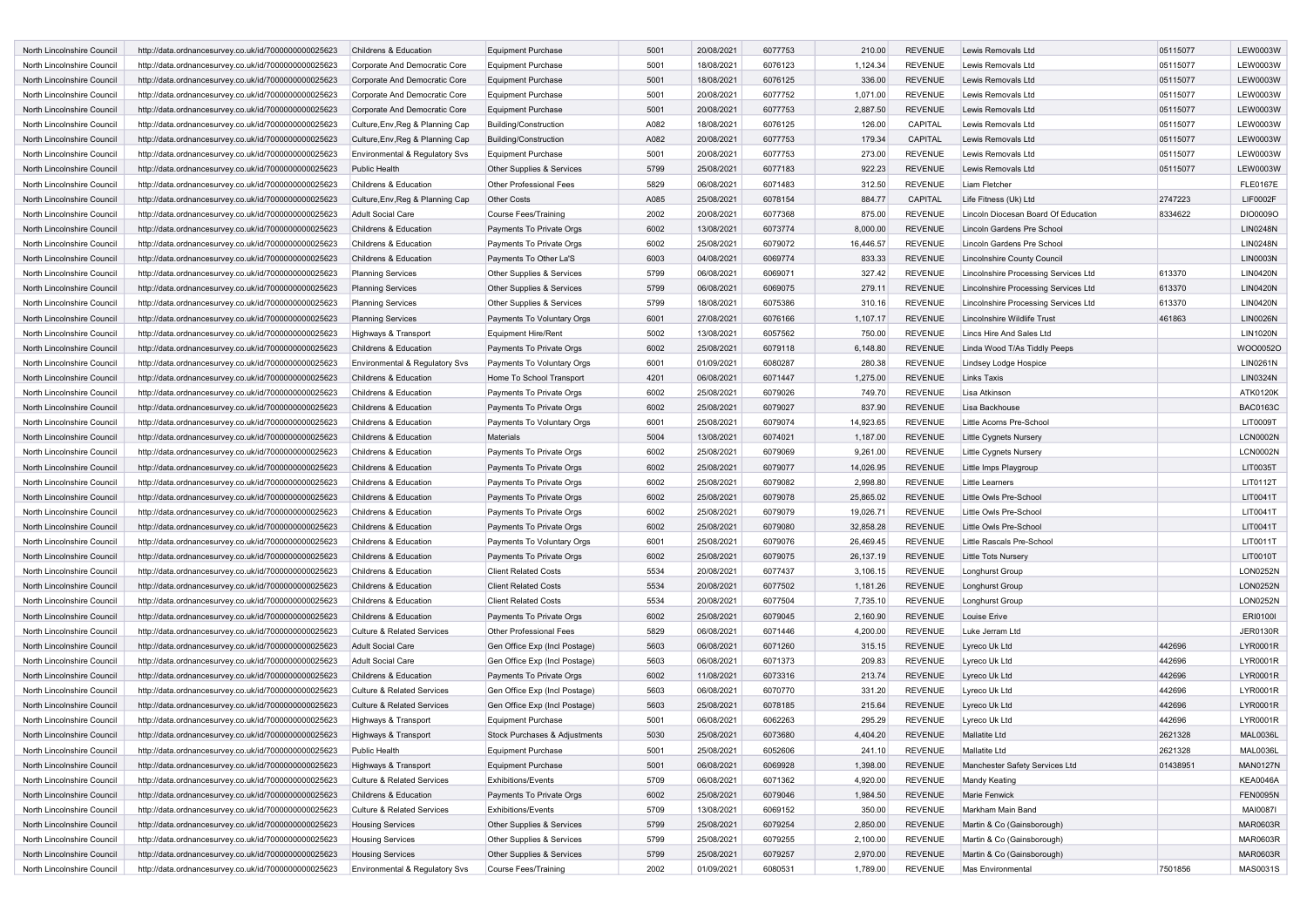| <b>North Lincolnshire Council</b> | http://data.ordnancesurvey.co.uk/id/7000000000025623 | Culture, Env, Reg & Planning Cap      | Building/Construction          | A082 | 18/08/2021 | 6076116 | 1,159.00  | CAPITAL        | <b>Mason Clark Associates</b>                    | 02537113 | <b>MAS0158S</b> |
|-----------------------------------|------------------------------------------------------|---------------------------------------|--------------------------------|------|------------|---------|-----------|----------------|--------------------------------------------------|----------|-----------------|
| North Lincolnshire Council        | http://data.ordnancesurvey.co.uk/id/7000000000025623 | <b>Culture &amp; Related Services</b> | Other Supplies & Services      | 5799 | 27/08/2021 | 6080225 | 1,212.00  | <b>REVENUE</b> | <b>Mason Clark Associates</b>                    | 02537113 | <b>MAS0158S</b> |
| North Lincolnshire Council        | http://data.ordnancesurvey.co.uk/id/7000000000025623 | <b>Culture &amp; Related Services</b> | Provisions                     | 5201 | 18/08/2021 | 6074641 | 326.17    | <b>REVENUE</b> | Matthew Clark Wholesale Ltd                      |          | <b>MAT0125T</b> |
| North Lincolnshire Council        | http://data.ordnancesurvey.co.uk/id/7000000000025623 | Culture & Related Services            | Provisions                     | 5201 | 18/08/2021 | 6074642 | 884.89    | <b>REVENUE</b> | Matthew Clark Wholesale Ltd                      |          | <b>MAT0125T</b> |
| North Lincolnshire Council        | http://data.ordnancesurvey.co.uk/id/7000000000025623 | <b>Culture &amp; Related Services</b> | Provisions                     | 5201 | 27/08/2021 | 6079916 | 522.84    | <b>REVENUE</b> | Matthew Clark Wholesale Ltd                      |          | <b>MAT0125T</b> |
| North Lincolnshire Council        | http://data.ordnancesurvey.co.uk/id/7000000000025623 | <b>Housing Services</b>               | Other Supplies & Services      | 5799 | 01/09/2021 | 6079873 | 1,600.00  | <b>REVENUE</b> | Mayfair Estate Agents                            |          | MAY0137Y        |
| North Lincolnshire Council        | http://data.ordnancesurvey.co.uk/id/7000000000025623 | Corporate And Democratic Core         | <b>Other Professional Fees</b> | 5829 | 04/08/2021 | 6069903 | 20,048.00 | <b>REVENUE</b> | Mazars Llp                                       | OC308299 | MAZ0032Z        |
| North Lincolnshire Council        | http://data.ordnancesurvey.co.uk/id/7000000000025623 | Culture, Env, Reg & Planning Cap      | Other Costs                    | A085 | 20/08/2021 | 6077186 | 237.95    | CAPITAL        | Md Signs Limited                                 | 07734254 | MDS0003S        |
| North Lincolnshire Council        | http://data.ordnancesurvey.co.uk/id/7000000000025623 | Culture, Env, Reg & Planning Cap      | <b>Other Costs</b>             | A085 | 20/08/2021 | 6077188 | 273.55    | CAPITAL        | Md Signs Limited                                 | 07734254 | <b>MDS0003S</b> |
|                                   |                                                      |                                       |                                | 5001 |            | 6076189 | 259.14    |                |                                                  |          | MDS0003S        |
| North Lincolnshire Council        | http://data.ordnancesurvey.co.uk/id/7000000000025623 | <b>Culture &amp; Related Services</b> | <b>Equipment Purchase</b>      |      | 01/09/2021 |         |           | <b>REVENUE</b> | Md Signs Limited                                 | 07734254 |                 |
| North Lincolnshire Council        | http://data.ordnancesurvey.co.uk/id/7000000000025623 | Environmental & Regulatory Svs        | <b>Equipment Purchase</b>      | 5001 | 25/08/2021 | 6078905 | 525.00    | <b>REVENUE</b> | Md Signs Limited                                 | 07734254 | <b>MDS0003S</b> |
| North Lincolnshire Council        | http://data.ordnancesurvey.co.uk/id/7000000000025623 | Environmental & Regulatory Svs        | Materials                      | 5004 | 20/08/2021 | 6076158 | 264.00    | <b>REVENUE</b> | Md Signs Limited                                 | 07734254 | <b>MDS0003S</b> |
| North Lincolnshire Council        | http://data.ordnancesurvey.co.uk/id/7000000000025623 | <b>Planning Services</b>              | <b>Other Professional Fees</b> | 5829 | 20/08/2021 | 6077354 | 2,060.00  | <b>REVENUE</b> | Md Signs Limited                                 | 07734254 | <b>MDS0003S</b> |
| North Lincolnshire Council        | http://data.ordnancesurvey.co.uk/id/7000000000025623 | Public Health                         | Gen Office Exp (Incl Postage)  | 5603 | 20/08/2021 | 6077189 | 1,604.15  | <b>REVENUE</b> | Md Signs Limited                                 | 07734254 | MDS0003S        |
| North Lincolnshire Council        | http://data.ordnancesurvey.co.uk/id/7000000000025623 | Childrens & Education                 | Payments To Private Orgs       | 6002 | 25/08/2021 | 6079085 | 18,938.43 | <b>REVENUE</b> | Mels Totstop Day Nursery                         |          | MEL0044L        |
| North Lincolnshire Council        | http://data.ordnancesurvey.co.uk/id/7000000000025623 | <b>Adult Social Care</b>              | Payments To Private Orgs       | 6002 | 27/08/2021 | 6079750 | 4,087.00  | <b>REVENUE</b> | Mencap                                           |          | <b>MEN0244N</b> |
| North Lincolnshire Council        | http://data.ordnancesurvey.co.uk/id/7000000000025623 | Highways & Transport                  | <b>Equipment Purchase</b>      | 5001 | 13/08/2021 | 6073750 | 241.60    | <b>REVENUE</b> | Metric Group Ltd                                 | 2560839  | <b>MET0006T</b> |
| North Lincolnshire Council        | http://data.ordnancesurvey.co.uk/id/7000000000025623 | Support Servs Capital                 | <b>External Fees</b>           | A083 | 04/08/2021 | 6069933 | 293.75    | CAPITAL        | Mhr International Uk Limited                     | 01852206 | <b>MHR0001R</b> |
| North Lincolnshire Council        | http://data.ordnancesurvey.co.uk/id/7000000000025623 | <b>Support Servs Capital</b>          | <b>External Fees</b>           | A083 | 11/08/2021 | 6069873 | 540.00    | CAPITAL        | Mhr International Uk Limited                     | 01852206 | <b>MHR0001R</b> |
| North Lincolnshire Council        | http://data.ordnancesurvey.co.uk/id/7000000000025623 | <b>Support Servs Capital</b>          | <b>External Fees</b>           | A083 | 11/08/2021 | 6069874 | 1,809.00  | CAPITAL        | Mhr International Uk Limited                     | 01852206 | <b>MHR0001R</b> |
| North Lincolnshire Council        | http://data.ordnancesurvey.co.uk/id/7000000000025623 | <b>Support Servs Capital</b>          | <b>External Fees</b>           | A083 | 11/08/2021 | 6070072 | 544.50    | CAPITAL        | Mhr International Uk Limited                     | 01852206 | <b>MHR0001R</b> |
| North Lincolnshire Council        | http://data.ordnancesurvey.co.uk/id/7000000000025623 | Support Servs Capital                 | <b>External Fees</b>           | A083 | 11/08/2021 | 6070075 | 360.00    | CAPITAL        | Mhr International Uk Limited                     | 01852206 | <b>MHR0001R</b> |
| North Lincolnshire Council        | http://data.ordnancesurvey.co.uk/id/7000000000025623 | Support Servs Capital                 | <b>External Fees</b>           | A083 | 11/08/2021 | 6070077 | 549.00    | CAPITAL        | Mhr International Uk Limited                     | 01852206 | <b>MHR0001R</b> |
| North Lincolnshire Council        | http://data.ordnancesurvey.co.uk/id/7000000000025623 | <b>Support Servs Capital</b>          | <b>External Fees</b>           | A083 | 20/08/2021 | 6077615 | 540.00    | CAPITAL        | Mhr International Uk Limited                     | 01852206 | <b>MHR0001R</b> |
| North Lincolnshire Council        | http://data.ordnancesurvey.co.uk/id/7000000000025623 | Childrens & Education                 | Payments To Private Orgs       | 6002 | 25/08/2021 | 6079086 | 837.90    | <b>REVENUE</b> | Mini Monkeys Childminding                        |          | <b>MIN0121N</b> |
| North Lincolnshire Council        | http://data.ordnancesurvey.co.uk/id/7000000000025623 | Highways & Transport                  | <b>Other Vehicle Costs</b>     | 4005 | 27/08/2021 | 6080506 | 1,695.00  | <b>REVENUE</b> | Mis Conversions Ltd                              |          | <b>MOB0132B</b> |
| North Lincolnshire Council        | http://data.ordnancesurvey.co.uk/id/7000000000025623 | Highways & Transport                  | <b>Other Vehicle Costs</b>     | 4005 | 27/08/2021 | 6080507 | 1,695.00  | <b>REVENUE</b> | Mis Conversions Ltd                              |          | <b>MOB0132B</b> |
| North Lincolnshire Council        | http://data.ordnancesurvey.co.uk/id/7000000000025623 | <b>Adult Social Care</b>              | Other Professional Fees        | 5829 | 11/08/2021 | 6073056 | 1,993.50  | <b>REVENUE</b> | Mjc Law Ltd                                      | 10995817 | <b>MJC0002C</b> |
| North Lincolnshire Council        | http://data.ordnancesurvey.co.uk/id/7000000000025623 | Highways & Transport                  | Materials                      | 5004 | 18/08/2021 | 6076039 | 695.00    | <b>REVENUE</b> | M L Protective Coatings Ltd                      | 01773189 | <b>MLP0002P</b> |
| North Lincolnshire Council        | http://data.ordnancesurvey.co.uk/id/7000000000025623 | Childrens & Education                 | Payments To Private Orgs       | 6002 | 25/08/2021 | 6079087 | 45,473.40 | <b>REVENUE</b> | Moorwell Miracles Ltd                            | 08852659 | MOO0120O        |
| North Lincolnshire Council        | http://data.ordnancesurvey.co.uk/id/7000000000025623 | Childrens & Education                 | <b>Other Premises Costs</b>    | 3390 | 18/08/2021 | 6076137 | 290.56    | <b>REVENUE</b> | Motion Picture Licensing Company                 | 8087372  | MOT0012T        |
| North Lincolnshire Council        | http://data.ordnancesurvey.co.uk/id/7000000000025623 | Non Distributed Costs                 | <b>Other Premises Costs</b>    | 3390 | 18/08/2021 | 6076137 | 290.56    | <b>REVENUE</b> | Motion Picture Licensing Company                 | 8087372  | MOT0012T        |
| North Lincolnshire Council        | http://data.ordnancesurvey.co.uk/id/7000000000025623 | <b>Planning Services</b>              | Other Supplies & Services      | 5799 | 01/09/2021 | 6081519 | 375.00    | <b>REVENUE</b> | Mott Macdonald Limited                           | 1243967  | <b>MOT0034T</b> |
|                                   |                                                      |                                       |                                |      |            |         |           |                |                                                  |          | MOT0034T        |
| North Lincolnshire Council        | http://data.ordnancesurvey.co.uk/id/7000000000025623 | <b>Planning Services</b>              | Other Supplies & Services      | 5799 | 01/09/2021 | 6081520 | 375.00    | <b>REVENUE</b> | Mott Macdonald Limited<br>Mott Macdonald Limited | 1243967  | MOT0034T        |
| North Lincolnshire Council        | http://data.ordnancesurvey.co.uk/id/7000000000025623 | <b>Planning Services</b>              | Other Supplies & Services      | 5799 | 01/09/2021 | 6081521 | 6,750.00  | <b>REVENUE</b> |                                                  | 1243967  |                 |
| North Lincolnshire Council        | http://data.ordnancesurvey.co.uk/id/7000000000025623 | Environmental & Regulatory Svs        | Materials                      | 5004 | 06/08/2021 | 6071199 | 249.10    | <b>REVENUE</b> | Motus Commercials                                | 00653665 | <b>MOT0070T</b> |
| North Lincolnshire Council        | http://data.ordnancesurvey.co.uk/id/7000000000025623 | Highways & Transport                  | Other Supplies & Services      | 5799 | 18/08/2021 | 6069914 | 647.50    | <b>REVENUE</b> | Mr B Clark                                       |          | <b>CLA0030A</b> |
| North Lincolnshire Council        | http://data.ordnancesurvey.co.uk/id/7000000000025623 | Highways & Transport                  | Other Supplies & Services      | 5799 | 25/08/2021 | 6073136 | 647.50    | <b>REVENUE</b> | Mr B Clark                                       |          | <b>CLA0030A</b> |
| North Lincolnshire Council        | http://data.ordnancesurvey.co.uk/id/7000000000025623 | <b>Planning Services</b>              | <b>Client Related Costs</b>    | 5534 | 01/09/2021 | 6078829 | 1,170.00  | <b>REVENUE</b> | Mrs A Hood                                       |          | HOO0005O        |
| North Lincolnshire Council        | http://data.ordnancesurvey.co.uk/id/7000000000025623 | Childrens & Education                 | Payments To Private Orgs       | 6002 | 25/08/2021 | 6079060 | 6,835.50  | <b>REVENUE</b> | Mrs Alexandra Heighington                        |          | <b>HEI0036I</b> |
| North Lincolnshire Council        | http://data.ordnancesurvey.co.uk/id/7000000000025623 | Childrens & Education                 | Payments To Private Orgs       | 6002 | 25/08/2021 | 6079042 | 1,675.80  | <b>REVENUE</b> | Mrs J E Easton                                   |          | <b>EAS0196S</b> |
| North Lincolnshire Council        | http://data.ordnancesurvey.co.uk/id/7000000000025623 | Childrens & Education                 | <b>Equipment Purchase</b>      | 5001 | 13/08/2021 | 6074097 | 381.45    | <b>REVENUE</b> | Mts Uk                                           |          | MTS0027S        |
| North Lincolnshire Council        | http://data.ordnancesurvey.co.uk/id/7000000000025623 | Childrens & Education                 | Payments To Private Orgs       | 6002 | 11/08/2021 | 6073188 | 6,600.00  | <b>REVENUE</b> | Murray Psychology Limited                        | 12362099 | <b>MUR0199R</b> |
| North Lincolnshire Council        | http://data.ordnancesurvey.co.uk/id/7000000000025623 | Childrens & Education                 | Payments To Private Orgs       | 6002 | 18/08/2021 | 6075384 | 2,750.00  | <b>REVENUE</b> | Murray Psychology Limited                        | 12362099 | <b>MUR0199R</b> |
| North Lincolnshire Council        | http://data.ordnancesurvey.co.uk/id/7000000000025623 | <b>Planning Services</b>              | Licenses, Subs & Memberships   | 5510 | 13/08/2021 | 6074020 | 922.00    | <b>REVENUE</b> | Nabma                                            |          | <b>NAM0003M</b> |
| North Lincolnshire Council        | http://data.ordnancesurvey.co.uk/id/7000000000025623 | Childrens & Education                 | Payments To Private Orgs       | 6002 | 25/08/2021 | 6079083 | 1,962.45  | <b>REVENUE</b> | Naomi Makings (Naomi'S Little Ducklings)         |          | <b>MAK0099K</b> |
| North Lincolnshire Council        | http://data.ordnancesurvey.co.uk/id/7000000000025623 | Childrens & Education                 | Payments To Private Orgs       | 6002 | 25/08/2021 | 6079112 | 504.00    | <b>REVENUE</b> | Natalie Watson                                   |          | <b>WAT0430T</b> |
| North Lincolnshire Council        | http://data.ordnancesurvey.co.uk/id/7000000000025623 | Corporate And Democratic Core         | Licenses, Subs & Memberships   | 5510 | 20/08/2021 | 6077176 | 688.00    | REVENUE        | National Association Of Councillors              |          | <b>NAT0176T</b> |
| North Lincolnshire Council        | http://data.ordnancesurvey.co.uk/id/7000000000025623 | Childrens & Education                 | Payments To Private Oras       | 6002 | 13/08/2021 | 6074248 | 3,265.85  | <b>REVENUE</b> | National Fostering Agency Ltd                    | 03127814 | <b>NAT0100T</b> |
| North Lincolnshire Council        | http://data.ordnancesurvey.co.uk/id/7000000000025623 | <b>Culture &amp; Related Services</b> | <b>Exhibitions/Events</b>      | 5709 | 06/08/2021 | 6071137 | 377.60    | REVENUE        | Nationwide Platforms Limited                     | 02268921 | NAT0511T        |
| North Lincolnshire Council        | http://data.ordnancesurvey.co.uk/id/7000000000025623 | Environmental & Regulatory Svs        | Materials                      | 5004 | 18/08/2021 | 6076044 | 386.88    | <b>REVENUE</b> | Nationwide Windscreen Services                   | 5683242  | <b>NAT0165T</b> |
| North Lincolnshire Council        | http://data.ordnancesurvey.co.uk/id/7000000000025623 | Childrens & Education                 | <b>Examination Fees</b>        | 5730 | 13/08/2021 | 6073984 | 294.00    | <b>REVENUE</b> | Ncfe                                             | 2896700  | NCF0002F        |
| North Lincolnshire Council        | http://data.ordnancesurvey.co.uk/id/7000000000025623 | Childrens & Education                 | <b>Examination Fees</b>        | 5730 | 27/08/2021 | 6078821 | 900.00    | REVENUE        | Ncfe                                             | 2896700  | NCF0002F        |
| North Lincolnshire Council        | http://data.ordnancesurvey.co.uk/id/7000000000025623 | Highways & Transport                  | <b>Other Premises Costs</b>    | 3390 | 27/08/2021 | 6080508 | 275.00    | REVENUE        | Nederman Ltd                                     | 1393492  | NED0001D        |
| North Lincolnshire Council        | http://data.ordnancesurvey.co.uk/id/7000000000025623 | Public Health                         | Payments To Private Orgs       | 6002 | 18/08/2021 | 6075445 | 930.90    | REVENUE        | Neil Griffiths Consultancy Ltd                   | 9675794  | <b>NEI00061</b> |
| North Lincolnshire Council        | http://data.ordnancesurvey.co.uk/id/7000000000025623 | Childrens & Education                 | <b>Equipment Purchase</b>      | 5001 | 06/08/2021 | 6071116 | 319.00    | <b>REVENUE</b> | Nettl Of Scunthorpe                              | 4614225  | PRI0235I        |
|                                   |                                                      |                                       |                                |      |            |         |           |                |                                                  |          |                 |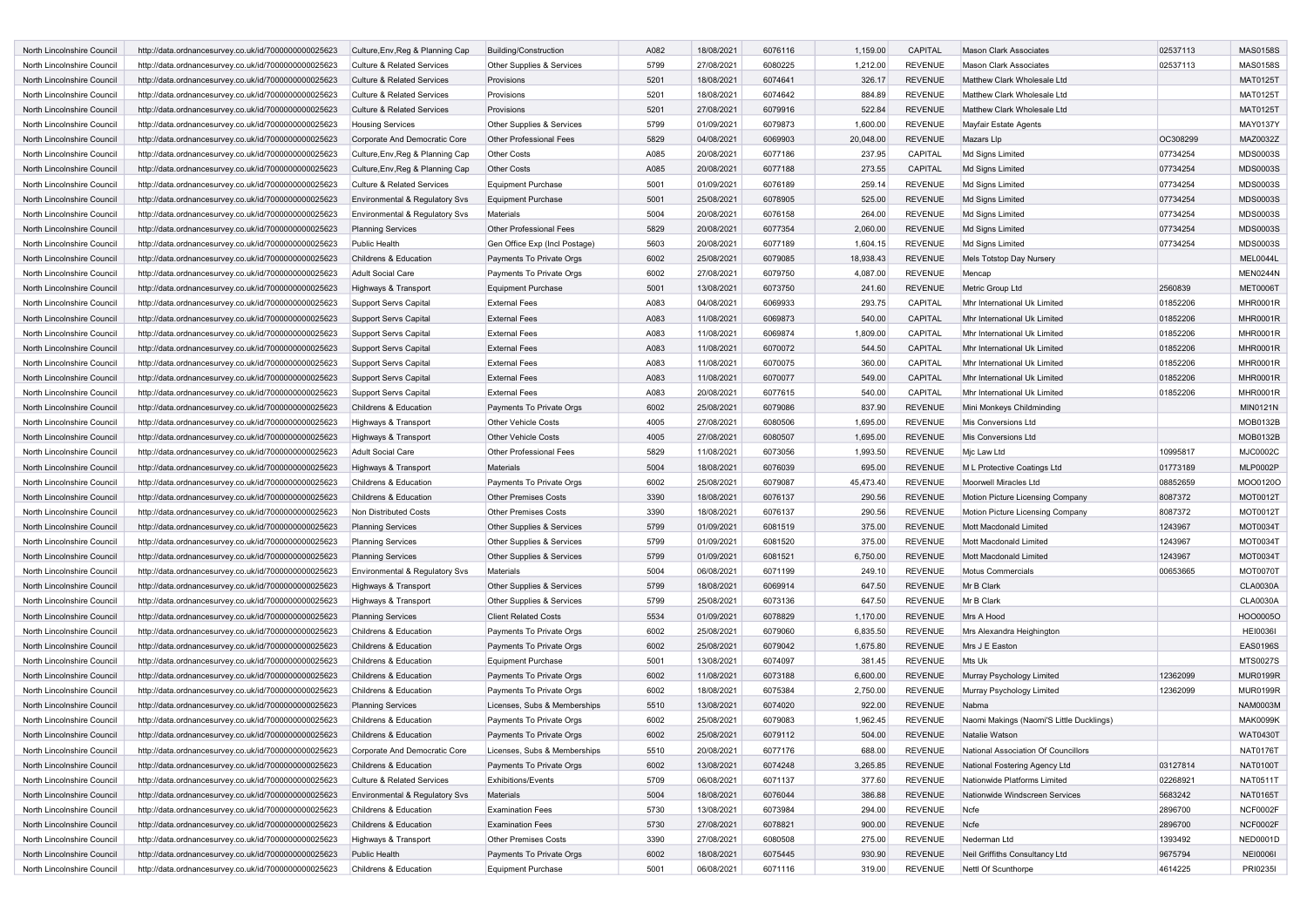| North Lincolnshire Council | http://data.ordnancesurvey.co.uk/id/7000000000025623 | Corporate And Democratic Core         | It Software-Purchase             | 5051 | 25/08/2021 | 6073952 | 9,861.50  | <b>REVENUE</b> | <b>Networx Recruitment</b>                    | 4278636 | <b>NET0054T</b> |
|----------------------------|------------------------------------------------------|---------------------------------------|----------------------------------|------|------------|---------|-----------|----------------|-----------------------------------------------|---------|-----------------|
| North Lincolnshire Council | http://data.ordnancesurvey.co.uk/id/7000000000025623 | Other Expenditure & Income            | Payments To Private Orgs         | 6002 | 27/08/2021 | 6079752 | 18,809.28 | <b>REVENUE</b> | New Concept Care & Nursing Ltd                | 3892391 | <b>NEW0146W</b> |
| North Lincolnshire Council | http://data.ordnancesurvey.co.uk/id/7000000000025623 | Adult Social Care                     | Payments To Private Orgs         | 6002 | 20/08/2021 | 6077684 | 30.00     | <b>REVENUE</b> | Newcross Healthcare                           |         | <b>NEW0537W</b> |
| North Lincolnshire Council | http://data.ordnancesurvey.co.uk/id/7000000000025623 | <b>Adult Social Care</b>              | Payments To Private Orgs         | 6002 | 20/08/2021 | 6077687 | 15.00     | REVENUE        | Newcross Healthcare                           |         | <b>NEW0537W</b> |
| North Lincolnshire Council | http://data.ordnancesurvey.co.uk/id/7000000000025623 | <b>Adult Social Care</b>              | Payments To Private Orgs         | 6002 | 01/09/2021 | 6077696 | 30.00     | <b>REVENUE</b> | Newcross Healthcare                           |         | <b>NEW0537W</b> |
| North Lincolnshire Council | http://data.ordnancesurvey.co.uk/id/7000000000025623 | Childrens & Education                 | Payments To Health Providers     | 6019 | 20/08/2021 | 6077684 | 251.58    | REVENUE        | Newcross Healthcare                           |         | <b>NEW0537W</b> |
| North Lincolnshire Council | http://data.ordnancesurvey.co.uk/id/7000000000025623 | Childrens & Education                 | Payments To Health Providers     | 6019 | 20/08/2021 | 6077687 | 251.58    | <b>REVENUE</b> | Newcross Healthcare                           |         | <b>NEW0537W</b> |
| North Lincolnshire Council | http://data.ordnancesurvey.co.uk/id/7000000000025623 | Childrens & Education                 | Payments To Health Providers     | 6019 | 01/09/2021 | 6077696 | 251.58    | REVENUE        | Newcross Healthcare                           |         | <b>NEW0537W</b> |
|                            |                                                      |                                       |                                  |      |            |         |           |                |                                               |         |                 |
| North Lincolnshire Council | http://data.ordnancesurvey.co.uk/id/7000000000025623 | Corporate And Democratic Core         | Gen Office Exp (Incl Postage)    | 5603 | 13/08/2021 | 6074234 | 4,138.40  | <b>REVENUE</b> | Newsquest Media Group                         | 1676637 | <b>NEW0540W</b> |
| North Lincolnshire Council | http://data.ordnancesurvey.co.uk/id/7000000000025623 | Adult Social Care                     | <b>Cleaning Costs/ Materials</b> | 3301 | 06/08/2021 | 6071252 | 218.80    | <b>REVENUE</b> | Nexon Group                                   | 8560885 | GRE0002E        |
| North Lincolnshire Council | http://data.ordnancesurvey.co.uk/id/7000000000025623 | <b>Adult Social Care</b>              | Rents                            | 3201 | 20/08/2021 | 6077697 | 6,810.00  | <b>REVENUE</b> | Nhs Property Services Ltd                     |         | <b>NHS0021S</b> |
| North Lincolnshire Council | http://data.ordnancesurvey.co.uk/id/7000000000025623 | Adult Social Care                     | Rents                            | 3201 | 20/08/2021 | 6077699 | 8,211.62  | <b>REVENUE</b> | Nhs Property Services Ltd                     |         | <b>NHS0021S</b> |
| North Lincolnshire Council | http://data.ordnancesurvey.co.uk/id/7000000000025623 | Childrens & Education                 | Rents                            | 3201 | 20/08/2021 | 6077678 | 11,008.69 | <b>REVENUE</b> | Nhs Property Services Ltd                     |         | <b>NHS0021S</b> |
| North Lincolnshire Council | http://data.ordnancesurvey.co.uk/id/7000000000025623 | Corporate And Democratic Core         | <b>Course Fees/Training</b>      | 2002 | 11/08/2021 | 6073207 | 360.00    | REVENUE        | Niki Whitaker                                 |         | <b>WHI0699I</b> |
| North Lincolnshire Council | http://data.ordnancesurvey.co.uk/id/7000000000025623 | Corporate And Democratic Core         | <b>Course Fees/Training</b>      | 2002 | 13/08/2021 | 6073206 | 540.00    | <b>REVENUE</b> | Niki Whitaker                                 |         | <b>WHI0699I</b> |
| North Lincolnshire Council | http://data.ordnancesurvey.co.uk/id/7000000000025623 | Corporate And Democratic Core         | <b>Course Fees/Training</b>      | 2002 | 18/08/2021 | 6073751 | 315.00    | REVENUE        | Niki Whitaker                                 |         | <b>WHI0699I</b> |
| North Lincolnshire Council | http://data.ordnancesurvey.co.uk/id/7000000000025623 | <b>Culture &amp; Related Services</b> | <b>Exhibitions/Events</b>        | 5709 | 13/08/2021 | 6070771 | 688.03    | <b>REVENUE</b> | Nitelights Hire                               |         | NIT0003T        |
| North Lincolnshire Council | http://data.ordnancesurvey.co.uk/id/7000000000025623 | Childrens & Education                 | <b>Client Related Costs</b>      | 5534 | 04/08/2021 | 6069878 | 1,000.00  | <b>REVENUE</b> | NIc-Case Management & Cic Imprest             |         | <b>NOR0235R</b> |
| North Lincolnshire Council | http://data.ordnancesurvey.co.uk/id/7000000000025623 | <b>Adult Social Care</b>              | <b>Client Related Costs</b>      | 5534 | 11/08/2021 | 6073045 | 34.92     | <b>REVENUE</b> | Nic-Children And Community Resilience Imprest |         | <b>NOR2007R</b> |
|                            |                                                      |                                       |                                  |      |            |         |           |                |                                               |         |                 |
| North Lincolnshire Council | http://data.ordnancesurvey.co.uk/id/7000000000025623 | Adult Social Care                     | <b>Client Transport Costs</b>    | 6092 | 04/08/2021 | 6069879 | 38.00     | <b>REVENUE</b> | Nic-Children And Community Resilience Imprest |         | <b>NOR2007R</b> |
| North Lincolnshire Council | http://data.ordnancesurvey.co.uk/id/7000000000025623 | <b>Adult Social Care</b>              | <b>Client Transport Costs</b>    | 6092 | 20/08/2021 | 6077535 | 68.60     | <b>REVENUE</b> | NIc-Children And Community Resilience Imprest |         | <b>NOR2007R</b> |
| North Lincolnshire Council | http://data.ordnancesurvey.co.uk/id/7000000000025623 | <b>Adult Social Care</b>              | <b>Client Transport Costs</b>    | 6092 | 01/09/2021 | 6080836 | 145.60    | <b>REVENUE</b> | NIc-Children And Community Resilience Imprest |         | <b>NOR2007R</b> |
| North Lincolnshire Council | http://data.ordnancesurvey.co.uk/id/7000000000025623 | Childrens & Education                 | <b>Client Related Costs</b>      | 5534 | 04/08/2021 | 6069879 | 576.78    | <b>REVENUE</b> | NIc-Children And Community Resilience Imprest |         | <b>NOR2007R</b> |
| North Lincolnshire Council | http://data.ordnancesurvey.co.uk/id/7000000000025623 | Childrens & Education                 | <b>Client Related Costs</b>      | 5534 | 11/08/2021 | 6073045 | 2,278.09  | <b>REVENUE</b> | NIc-Children And Community Resilience Imprest |         | <b>NOR2007R</b> |
| North Lincolnshire Council | http://data.ordnancesurvey.co.uk/id/7000000000025623 | Childrens & Education                 | <b>Client Related Costs</b>      | 5534 | 20/08/2021 | 6077535 | 1,823.07  | <b>REVENUE</b> | Nic-Children And Community Resilience Imprest |         | <b>NOR2007R</b> |
| North Lincolnshire Council | http://data.ordnancesurvey.co.uk/id/7000000000025623 | Childrens & Education                 | <b>Client Related Costs</b>      | 5534 | 01/09/2021 | 6080836 | 1,881.17  | <b>REVENUE</b> | NIc-Children And Community Resilience Imprest |         | <b>NOR2007R</b> |
| North Lincolnshire Council | http://data.ordnancesurvey.co.uk/id/7000000000025623 | Childrens & Education                 | <b>Client Transport Costs</b>    | 6092 | 04/08/2021 | 6069879 | 74.00     | <b>REVENUE</b> | Nic-Children And Community Resilience Imprest |         | <b>NOR2007R</b> |
| North Lincolnshire Council | http://data.ordnancesurvey.co.uk/id/7000000000025623 | Childrens & Education                 | <b>Client Transport Costs</b>    | 6092 | 11/08/2021 | 6073045 | 48.00     | REVENUE        | Nic-Children And Community Resilience Imprest |         | <b>NOR2007R</b> |
| North Lincolnshire Council | http://data.ordnancesurvey.co.uk/id/7000000000025623 | Childrens & Education                 | <b>Client Transport Costs</b>    | 6092 | 20/08/2021 | 6077535 | 88.00     | <b>REVENUE</b> | NIc-Children And Community Resilience Imprest |         | <b>NOR2007R</b> |
| North Lincolnshire Council | http://data.ordnancesurvey.co.uk/id/7000000000025623 | Childrens & Education                 | <b>Client Transport Costs</b>    | 6092 | 01/09/2021 | 6080836 | 68.00     | <b>REVENUE</b> | NIc-Children And Community Resilience Imprest |         | <b>NOR2007R</b> |
|                            |                                                      |                                       |                                  | 5201 |            |         | 284.85    |                |                                               |         | <b>NOR2007R</b> |
| North Lincolnshire Council | http://data.ordnancesurvey.co.uk/id/7000000000025623 | Childrens & Education                 | Provisions                       |      | 11/08/2021 | 6073045 |           | <b>REVENUE</b> | NIc-Children And Community Resilience Imprest |         |                 |
| North Lincolnshire Council | http://data.ordnancesurvey.co.uk/id/7000000000025623 | <b>Adult Social Care</b>              | <b>Client Related Costs</b>      | 5534 | 18/08/2021 | 6074580 | 82.61     | <b>REVENUE</b> | Nic-Csh Central Admin Imprest Cash            |         | NOR0933R        |
| North Lincolnshire Council | http://data.ordnancesurvey.co.uk/id/7000000000025623 | Adult Social Care                     | <b>Client Transport Costs</b>    | 6092 | 18/08/2021 | 6074580 | 16.67     | <b>REVENUE</b> | Nic-Csh Central Admin Imprest Cash            |         | <b>NOR0933R</b> |
| North Lincolnshire Council | http://data.ordnancesurvey.co.uk/id/7000000000025623 | <b>Adult Social Care</b>              | <b>Equipment Hire/Rent</b>       | 5002 | 18/08/2021 | 6074580 | 28.98     | <b>REVENUE</b> | Nic-Csh Central Admin Imprest Cash            |         | NOR0933R        |
| North Lincolnshire Council | http://data.ordnancesurvey.co.uk/id/7000000000025623 | <b>Adult Social Care</b>              | <b>Equipment Purchase</b>        | 5001 | 18/08/2021 | 6074580 | 69.98     | <b>REVENUE</b> | NIc-Csh Central Admin Imprest Cash            |         | <b>NOR0933R</b> |
| North Lincolnshire Council | http://data.ordnancesurvey.co.uk/id/7000000000025623 | Adult Social Care                     | Gen Office Exp (Incl Postage)    | 5603 | 18/08/2021 | 6074580 | 347.01    | REVENUE        | Nic-Csh Central Admin Imprest Cash            |         | NOR0933R        |
| North Lincolnshire Council | http://data.ordnancesurvey.co.uk/id/7000000000025623 | <b>Adult Social Care</b>              | Other Supplies & Services        | 5799 | 18/08/2021 | 6074580 | 89.80     | <b>REVENUE</b> | NIc-Csh Central Admin Imprest Cash            |         | <b>NOR0933R</b> |
| North Lincolnshire Council | http://data.ordnancesurvey.co.uk/id/7000000000025623 | <b>Adult Social Care</b>              | Payments To Private Orgs         | 6002 | 18/08/2021 | 6074580 | 50.00     | <b>REVENUE</b> | Nic-Csh Central Admin Imprest Cash            |         | NOR0933R        |
| North Lincolnshire Council | http://data.ordnancesurvey.co.uk/id/7000000000025623 | <b>Adult Social Care</b>              | Provisions                       | 5201 | 18/08/2021 | 6074580 | 935.69    | <b>REVENUE</b> | Nic-Csh Central Admin Imprest Cash            |         | <b>NOR0933R</b> |
| North Lincolnshire Council | http://data.ordnancesurvey.co.uk/id/7000000000025623 | Childrens & Education                 | <b>Client Related Costs</b>      | 5534 | 18/08/2021 | 6074580 | 449.61    | <b>REVENUE</b> | NIc-Csh Central Admin Imprest Cash            |         | NOR0933R        |
| North Lincolnshire Council | http://data.ordnancesurvey.co.uk/id/7000000000025623 | Childrens & Education                 | <b>Equipment Purchase</b>        | 5001 | 18/08/2021 | 6074580 | 505.17    | <b>REVENUE</b> | Nic-Csh Central Admin Imprest Cash            |         | <b>NOR0933R</b> |
| North Lincolnshire Council | http://data.ordnancesurvey.co.uk/id/7000000000025623 | Childrens & Education                 | Materials                        | 5004 | 18/08/2021 | 6074580 | 96.84     | <b>REVENUE</b> | Nic-Csh Central Admin Imprest Cash            |         | <b>NOR0933R</b> |
|                            |                                                      |                                       |                                  | 5799 | 18/08/2021 | 6074580 | 31.00     | <b>REVENUE</b> |                                               |         | <b>NOR0933R</b> |
| North Lincolnshire Council | http://data.ordnancesurvey.co.uk/id/7000000000025623 | Childrens & Education                 | Other Supplies & Services        |      |            |         |           |                | Nic-Csh Central Admin Imprest Cash            |         |                 |
| North Lincolnshire Council | http://data.ordnancesurvey.co.uk/id/7000000000025623 | Childrens & Education                 | Pay - Operational Staff          | 0921 | 18/08/2021 | 6074580 | 56.67     | <b>REVENUE</b> | Nic-Csh Central Admin Imprest Cash            |         | NOR0933R        |
| North Lincolnshire Council | http://data.ordnancesurvey.co.uk/id/7000000000025623 | Childrens & Education                 | Provisions                       | 5201 | 18/08/2021 | 6074580 | 75.26     | <b>REVENUE</b> | Nic-Csh Central Admin Imprest Cash            |         | <b>NOR0933R</b> |
| North Lincolnshire Council | http://data.ordnancesurvey.co.uk/id/7000000000025623 | Childrens & Education                 | Provisions                       | 5201 | 18/08/2021 | 6074580 | $-2.62$   | REVENUE        | Nic-Csh Central Admin Imprest Cash            |         | <b>NOR0933R</b> |
| North Lincolnshire Council | http://data.ordnancesurvey.co.uk/id/7000000000025623 | Corporate And Democratic Core         | <b>Equipment Purchase</b>        | 5001 | 18/08/2021 | 6074580 | 23.33     | <b>REVENUE</b> | Nic-Csh Central Admin Imprest Cash            |         | <b>NOR0933R</b> |
| North Lincolnshire Council | http://data.ordnancesurvey.co.uk/id/7000000000025623 | Corporate And Democratic Core         | Other Supplies & Services        | 5799 | 18/08/2021 | 6074580 | 113.08    | REVENUE        | NIc-Csh Central Admin Imprest Cash            |         | <b>NOR0933R</b> |
| North Lincolnshire Council | http://data.ordnancesurvey.co.uk/id/7000000000025623 | <b>Culture &amp; Related Services</b> | Gen Office Exp (Incl Postage)    | 5603 | 18/08/2021 | 6074580 | 1.99      | <b>REVENUE</b> | NIc-Csh Central Admin Imprest Cash            |         | <b>NOR0933R</b> |
| North Lincolnshire Council | http://data.ordnancesurvey.co.uk/id/7000000000025623 | Culture & Related Services            | Other Supplies & Services        | 5799 | 18/08/2021 | 6074580 | 63.64     | <b>REVENUE</b> | NIc-Csh Central Admin Imprest Cash            |         | <b>NOR0933R</b> |
| North Lincolnshire Council | http://data.ordnancesurvey.co.uk/id/7000000000025623 | <b>Culture &amp; Related Services</b> | Provisions                       | 5201 | 18/08/2021 | 6074580 | 7.90      | <b>REVENUE</b> | Nic-Csh Central Admin Imprest Cash            |         | <b>NOR0933R</b> |
| North Lincolnshire Council | http://data.ordnancesurvey.co.uk/id/7000000000025623 | Environmental & Regulatory Svs        | Other Professional Fees          | 5829 | 18/08/2021 | 6074580 | 54.85     | <b>REVENUE</b> | NIc-Csh Central Admin Imprest Cash            |         | <b>NOR0933R</b> |
| North Lincolnshire Council | http://data.ordnancesurvey.co.uk/id/7000000000025623 | Fin&Inv I&E                           | <b>Catering Contract</b>         | 5204 | 18/08/2021 | 6074580 | 149.52    | <b>REVENUE</b> | NIc-Csh Central Admin Imprest Cash            |         | <b>NOR0933R</b> |
| North Lincolnshire Council | http://data.ordnancesurvey.co.uk/id/7000000000025623 | Fin&Inv I&E                           |                                  |      |            |         |           |                |                                               |         | <b>NOR0933R</b> |
|                            |                                                      |                                       | Catering Equipment & Materials   | 5210 | 18/08/2021 | 6074580 | 9.16      | REVENUE        | NIc-Csh Central Admin Imprest Cash            |         |                 |
| North Lincolnshire Council | http://data.ordnancesurvey.co.uk/id/7000000000025623 | Fin&Inv I&E                           | Provisions                       | 5201 | 18/08/2021 | 6074580 | 29.00     | <b>REVENUE</b> | NIc-Csh Central Admin Imprest Cash            |         | <b>NOR0933R</b> |
| North Lincolnshire Council | http://data.ordnancesurvey.co.uk/id/7000000000025623 | Highways & Transport                  | Other Supplies & Services        | 5799 | 18/08/2021 | 6074580 | 11.33     | REVENUE        | Nic-Csh Central Admin Imprest Cash            |         | <b>NOR0933R</b> |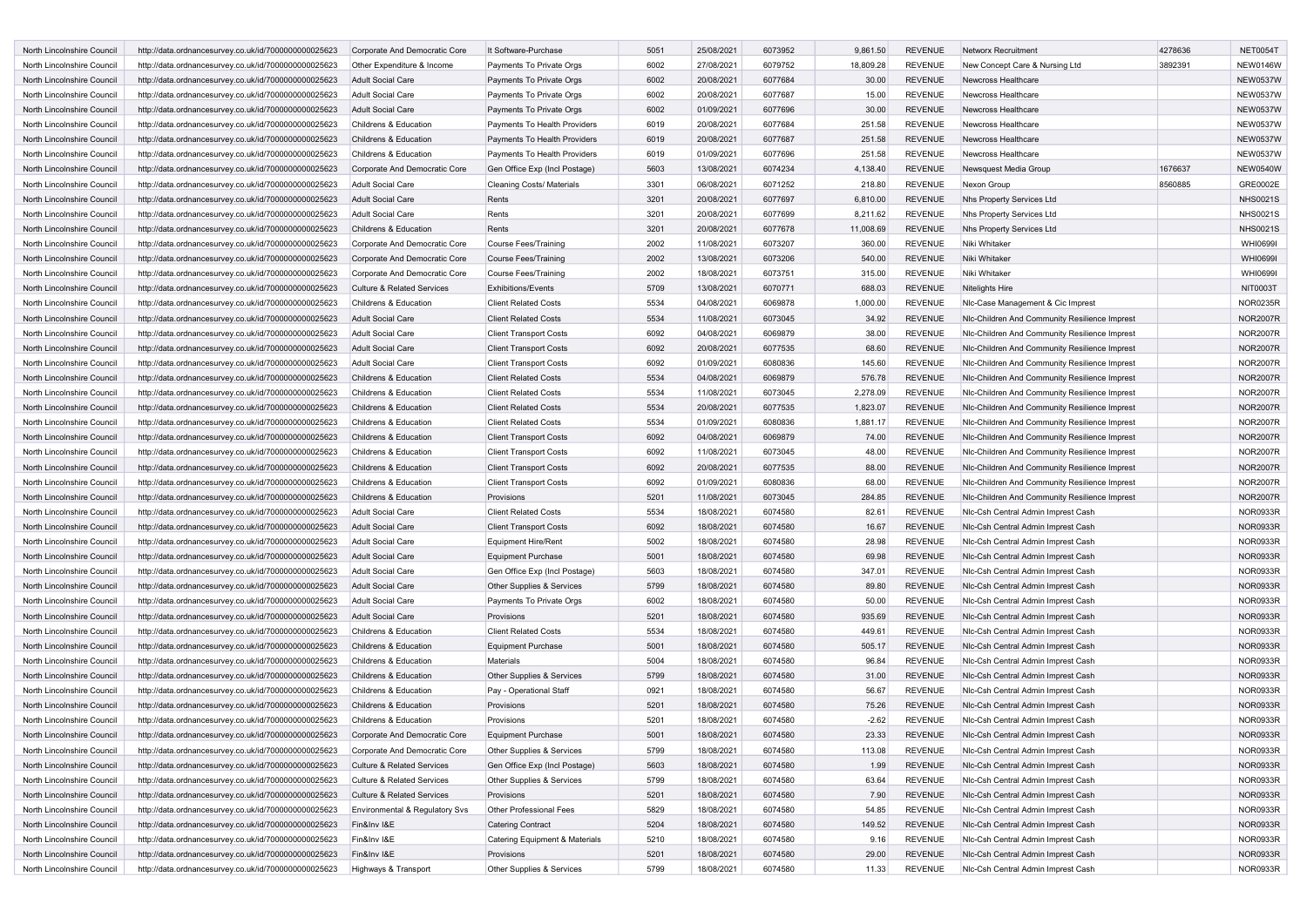| North Lincolnshire Council | http://data.ordnancesurvey.co.uk/id/7000000000025623 | Non Distributed Costs                 | <b>Equipment Purchase</b>      | 5001 | 18/08/2021 | 6074580 | 11.25      | <b>REVENUE</b> | Nic-Csh Central Admin Imprest Cash |          | <b>NOR0933R</b> |
|----------------------------|------------------------------------------------------|---------------------------------------|--------------------------------|------|------------|---------|------------|----------------|------------------------------------|----------|-----------------|
| North Lincolnshire Council | http://data.ordnancesurvey.co.uk/id/7000000000025623 | Non Distributed Costs                 | Other Supplies & Services      | 5799 | 18/08/2021 | 6074580 | 10.00      | <b>REVENUE</b> | NIc-Csh Central Admin Imprest Cash |          | <b>NOR0933R</b> |
| North Lincolnshire Council | http://data.ordnancesurvey.co.uk/id/7000000000025623 | Other Expenditure & Income            | <b>Equipment Purchase</b>      | 5001 | 18/08/2021 | 6074580 | 176.64     | <b>REVENUE</b> | Nic-Csh Central Admin Imprest Cash |          | <b>NOR0933R</b> |
| North Lincolnshire Council | http://data.ordnancesurvey.co.uk/id/7000000000025623 | Other Expenditure & Income            | Materials                      | 5004 | 18/08/2021 | 6074580 | 689.21     | <b>REVENUE</b> | Nic-Csh Central Admin Imprest Cash |          | NOR0933R        |
| North Lincolnshire Council | http://data.ordnancesurvey.co.uk/id/7000000000025623 | <b>Public Health</b>                  | Fuel                           | 4001 | 18/08/2021 | 6074580 | 158.42     | <b>REVENUE</b> | Nic-Csh Central Admin Imprest Cash |          | <b>NOR0933R</b> |
| North Lincolnshire Council | http://data.ordnancesurvey.co.uk/id/7000000000025623 | Adult Social Care                     | Payments To Private Orgs       | 6002 | 20/08/2021 | 6077675 | 276.75     | <b>REVENUE</b> | NI Group Limited                   |          | <b>NLG0003G</b> |
| North Lincolnshire Council |                                                      | <b>Adult Social Care</b>              |                                | 6002 |            | 6077676 |            | <b>REVENUE</b> |                                    |          | <b>NLG0003G</b> |
|                            | http://data.ordnancesurvey.co.uk/id/7000000000025623 |                                       | Payments To Private Orgs       |      | 25/08/2021 |         | 1,645.00   |                | NI Group Limited                   |          |                 |
| North Lincolnshire Council | http://data.ordnancesurvey.co.uk/id/7000000000025623 | Adult Social Care                     | Payments To Private Orgs       | 6002 | 25/08/2021 | 6077679 | 2,640.00   | <b>REVENUE</b> | NI Group Limited                   |          | <b>NLG0003G</b> |
| North Lincolnshire Council | http://data.ordnancesurvey.co.uk/id/7000000000025623 | <b>Adult Social Care</b>              | Payments To Private Orgs       | 6002 | 27/08/2021 | 6079753 | 14,565.00  | <b>REVENUE</b> | NI Group Limited                   |          | <b>NLG0003G</b> |
| North Lincolnshire Council | http://data.ordnancesurvey.co.uk/id/7000000000025623 | Childrens & Education                 | Payments To Health Providers   | 6019 | 25/08/2021 | 6078885 | 4,202.50   | <b>REVENUE</b> | NI Group Limited                   |          | <b>NLG0003G</b> |
| North Lincolnshire Council | http://data.ordnancesurvey.co.uk/id/7000000000025623 | Childrens & Education                 | Payments To Health Providers   | 6019 | 25/08/2021 | 6078888 | 4,202.50   | <b>REVENUE</b> | NI Group Limited                   |          | <b>NLG0003G</b> |
| North Lincolnshire Council | http://data.ordnancesurvey.co.uk/id/7000000000025623 | Childrens & Education                 | Payments To Health Providers   | 6019 | 25/08/2021 | 6078892 | 800.00     | <b>REVENUE</b> | NI Group Limited                   |          | <b>NLG0003G</b> |
| North Lincolnshire Council | http://data.ordnancesurvey.co.uk/id/7000000000025623 | Childrens & Education                 | Payments To Health Providers   | 6019 | 25/08/2021 | 6078894 | 800.00     | <b>REVENUE</b> | NI Group Limited                   |          | <b>NLG0003G</b> |
| North Lincolnshire Council | http://data.ordnancesurvey.co.uk/id/7000000000025623 | Childrens & Education                 | Payments To Private Orgs       | 6002 | 11/08/2021 | 6071932 | 1,600.00   | <b>REVENUE</b> | NI Group Limited                   |          | <b>NLG0003G</b> |
| North Lincolnshire Council | http://data.ordnancesurvey.co.uk/id/7000000000025623 | Childrens & Education                 | Payments To Private Orgs       | 6002 | 11/08/2021 | 6071935 | 640.00     | <b>REVENUE</b> | NI Group Limited                   |          | <b>NLG0003G</b> |
| North Lincolnshire Council | http://data.ordnancesurvey.co.uk/id/7000000000025623 | Childrens & Education                 | Payments To Private Orgs       | 6002 | 25/08/2021 | 6079230 | 1,600.00   | <b>REVENUE</b> | NI Group Limited                   |          | <b>NLG0003G</b> |
| North Lincolnshire Council | http://data.ordnancesurvey.co.uk/id/7000000000025623 | Childrens & Education                 | Payments To Private Orgs       | 6002 | 25/08/2021 | 6079232 | 1,600.00   | <b>REVENUE</b> | NI Group Limited                   |          | <b>NLG0003G</b> |
| North Lincolnshire Council | http://data.ordnancesurvey.co.uk/id/7000000000025623 | Corporate And Democratic Core         | It Software-Maintenance        | 5053 | 13/08/2021 | 6074118 | 8,400.15   | <b>REVENUE</b> | Node4 Limited                      |          | NOD0001D        |
| North Lincolnshire Council | http://data.ordnancesurvey.co.uk/id/7000000000025623 | Childrens & Education                 | Materials                      | 5004 | 25/08/2021 | 6078830 | 1,148.00   | <b>REVENUE</b> | Noise Academy                      | 11907056 | <b>NOI0099I</b> |
| North Lincolnshire Council | http://data.ordnancesurvey.co.uk/id/7000000000025623 | <b>Housing Services</b>               | Other Supplies & Services      | 5799 | 06/08/2021 | 6071559 | 312.97     | <b>REVENUE</b> | Normanby Hotel                     |          | <b>NOR0478R</b> |
| North Lincolnshire Council | http://data.ordnancesurvey.co.uk/id/7000000000025623 | <b>Housing Services</b>               | Other Supplies & Services      | 5799 | 18/08/2021 | 6075508 | 6,204.00   | <b>REVENUE</b> | Normanby Hotel                     |          | <b>NOR0478R</b> |
| North Lincolnshire Council | http://data.ordnancesurvey.co.uk/id/7000000000025623 | <b>Housing Services</b>               | Other Supplies & Services      | 5799 | 27/08/2021 | 6079285 | 5,372.00   | <b>REVENUE</b> | Normanby Hotel                     |          | <b>NOR0478R</b> |
| North Lincolnshire Council | http://data.ordnancesurvey.co.uk/id/7000000000025623 | <b>Housing Services</b>               | Other Supplies & Services      | 5799 | 27/08/2021 | 6079653 | 5,908.00   | <b>REVENUE</b> | Normanby Hotel                     |          | <b>NOR0478R</b> |
|                            |                                                      |                                       |                                |      |            |         |            |                |                                    |          |                 |
| North Lincolnshire Council | http://data.ordnancesurvey.co.uk/id/7000000000025623 | Central Services To Public            | Payments To Joint Units        | 6004 | 25/08/2021 | 6078072 | 114,114.37 | <b>REVENUE</b> | North East Lincolnshire Council    |          | <b>NOR0269R</b> |
| North Lincolnshire Council | http://data.ordnancesurvey.co.uk/id/7000000000025623 | Corporate And Democratic Core         | Consultancy                    | 5830 | 13/08/2021 | 6073978 | 645.00     | <b>REVENUE</b> | North East Lincolnshire Council    |          | <b>NOR0269R</b> |
| North Lincolnshire Council | http://data.ordnancesurvey.co.uk/id/7000000000025623 | <b>Culture &amp; Related Services</b> | <b>Equipment Purchase</b>      | 5001 | 18/08/2021 | 6075448 | 214.70     | <b>REVENUE</b> | North East Lincolnshire Council    |          | NOR0379R        |
| North Lincolnshire Council | http://data.ordnancesurvey.co.uk/id/7000000000025623 | Environmental & Regulatory Svs        | Payments To Private Orgs       | 6002 | 18/08/2021 | 6074343 | 11,933.44  | <b>REVENUE</b> | North East Lincolnshire Council    |          | <b>NOR0269R</b> |
| North Lincolnshire Council | http://data.ordnancesurvey.co.uk/id/7000000000025623 | Environmental & Regulatory Svs        | Payments To Private Orgs       | 6002 | 20/08/2021 | 6077209 | 3,512.25   | <b>REVENUE</b> | North East Lincolnshire Council    |          | <b>NOR0269R</b> |
| North Lincolnshire Council | http://data.ordnancesurvey.co.uk/id/7000000000025623 | Environmental & Regulatory Svs        | <b>Equipment Purchase</b>      | 5001 | 13/08/2021 | 6073231 | 693.90     | <b>REVENUE</b> | Northern Municipal Spares Ltd      | 06940592 | <b>NOR0013R</b> |
| North Lincolnshire Council | http://data.ordnancesurvey.co.uk/id/7000000000025623 | <b>Planning Services</b>              | Other Supplies & Services      | 5799 | 04/08/2021 | 6069726 | 350.00     | <b>REVENUE</b> | Northern Powergrid (Yorkshire) Plc |          | <b>YED0004D</b> |
| North Lincolnshire Council | http://data.ordnancesurvey.co.uk/id/7000000000025623 | <b>Planning Services</b>              | Other Supplies & Services      | 5799 | 04/08/2021 | 6069727 | 350.00     | <b>REVENUE</b> | Northern Powergrid (Yorkshire) Plc |          | <b>YED0004D</b> |
| North Lincolnshire Council | http://data.ordnancesurvey.co.uk/id/7000000000025623 | Adult Social Care                     | Payments To Health Providers   | 6019 | 13/08/2021 | 6073604 | 8,844.97   | <b>REVENUE</b> | North Lincolnshire Ccg             |          | <b>NOR0071R</b> |
| North Lincolnshire Council | http://data.ordnancesurvey.co.uk/id/7000000000025623 | Childrens & Education                 | Payments To Health Providers   | 6019 | 20/08/2021 | 6077617 | 30,028.75  | <b>REVENUE</b> | North Lincolnshire Ccg             |          | <b>NOR0071R</b> |
| North Lincolnshire Council | http://data.ordnancesurvey.co.uk/id/7000000000025623 | Childrens & Education                 | Payments To Health Providers   | 6019 | 20/08/2021 | 6077625 | 12,000.00  | <b>REVENUE</b> | North Lincolnshire Ccg             |          | NOR0071R        |
| North Lincolnshire Council | http://data.ordnancesurvey.co.uk/id/7000000000025623 | Childrens & Education                 | Payments To Health Providers   | 6019 | 20/08/2021 | 6077646 | 3,175.52   | <b>REVENUE</b> | North Lincolnshire Ccg             |          | <b>NOR0071R</b> |
| North Lincolnshire Council | http://data.ordnancesurvey.co.uk/id/7000000000025623 | Childrens & Education                 | Payments To Health Providers   | 6019 | 20/08/2021 | 6077654 | 2,838.77   | <b>REVENUE</b> | North Lincolnshire Ccg             |          | NOR0071R        |
| North Lincolnshire Council | http://data.ordnancesurvey.co.uk/id/7000000000025623 | <b>Adult Social Care</b>              | Licences                       | 4002 | 25/08/2021 | 6078781 | 252.50     | <b>REVENUE</b> | North Lincolnshire Council         |          | <b>NOR0802R</b> |
| North Lincolnshire Council | http://data.ordnancesurvey.co.uk/id/7000000000025623 | Adult Social Care                     | Payments To Private Orgs       | 6002 | 25/08/2021 | 6078922 | 1,825.00   | <b>REVENUE</b> | North Lincolnshire Council         |          | <b>NOR0351R</b> |
| North Lincolnshire Council | http://data.ordnancesurvey.co.uk/id/7000000000025623 | Childrens & Education                 | <b>Bank Charges</b>            | 5821 | 25/08/2021 | 6078922 | 3.80       | <b>REVENUE</b> | North Lincolnshire Council         |          | <b>NOR0351R</b> |
| North Lincolnshire Council | http://data.ordnancesurvey.co.uk/id/7000000000025623 | Childrens & Education                 | <b>Equipment Purchase</b>      | 5001 | 11/08/2021 | 6073036 | 70.78      | <b>REVENUE</b> | North Lincolnshire Council         |          | <b>NOR0860R</b> |
| North Lincolnshire Council | http://data.ordnancesurvey.co.uk/id/7000000000025623 | Childrens & Education                 | Gen Office Exp (Incl Postage)  | 5603 | 11/08/2021 | 6073036 | 20.96      | <b>REVENUE</b> | North Lincolnshire Council         |          | <b>NOR0860R</b> |
| North Lincolnshire Council | http://data.ordnancesurvey.co.uk/id/7000000000025623 | Childrens & Education                 | <b>Other Professional Fees</b> | 5829 | 25/08/2021 | 6078922 | 1,195.00   | <b>REVENUE</b> | North Lincolnshire Council         |          | <b>NOR0351R</b> |
|                            |                                                      |                                       |                                |      |            |         |            |                |                                    |          |                 |
| North Lincolnshire Council | http://data.ordnancesurvey.co.uk/id/7000000000025623 | Corporate And Democratic Core         | <b>Equipment Purchase</b>      | 5001 | 11/08/2021 | 6073036 | 13.32      | <b>REVENUE</b> | North Lincolnshire Council         |          | <b>NOR0860R</b> |
| North Lincolnshire Council | http://data.ordnancesurvey.co.uk/id/7000000000025623 | Corporate And Democratic Core         | <b>Other Professional Fees</b> | 5829 | 11/08/2021 | 6073036 | 22.90      | <b>REVENUE</b> | North Lincolnshire Council         |          | <b>NOR0860R</b> |
| North Lincolnshire Council | http://data.ordnancesurvey.co.uk/id/7000000000025623 | <b>Culture &amp; Related Services</b> | Books (Libraries+Schools Only) | 5005 | 11/08/2021 | 6073036 | 156.68     | <b>REVENUE</b> | North Lincolnshire Council         |          | <b>NOR0860R</b> |
| North Lincolnshire Council | http://data.ordnancesurvey.co.uk/id/7000000000025623 | <b>Culture &amp; Related Services</b> | <b>Equipment Purchase</b>      | 5001 | 11/08/2021 | 6073036 | 604.20     | <b>REVENUE</b> | North Lincolnshire Council         |          | <b>NOR0860R</b> |
| North Lincolnshire Council | http://data.ordnancesurvey.co.uk/id/7000000000025623 | Culture & Related Services            | Exhibitions/Events             | 5709 | 11/08/2021 | 6073036 | 66.67      | <b>REVENUE</b> | North Lincolnshire Council         |          | <b>NOR0860R</b> |
| North Lincolnshire Council | http://data.ordnancesurvey.co.uk/id/7000000000025623 | Culture & Related Services            | Gen Office Exp (Incl Postage)  | 5603 | 11/08/2021 | 6073036 | 9.15       | <b>REVENUE</b> | North Lincolnshire Council         |          | <b>NOR0860R</b> |
| North Lincolnshire Council | http://data.ordnancesurvey.co.uk/id/7000000000025623 | <b>Culture &amp; Related Services</b> | Licences                       | 4002 | 25/08/2021 | 6078781 | 555.00     | <b>REVENUE</b> | North Lincolnshire Council         |          | <b>NOR0802R</b> |
| North Lincolnshire Council | http://data.ordnancesurvey.co.uk/id/7000000000025623 | Environmental & Regulatory Svs        | Licences                       | 4002 | 25/08/2021 | 6078781 | 807.50     | <b>REVENUE</b> | North Lincolnshire Council         |          | <b>NOR0802R</b> |
| North Lincolnshire Council | http://data.ordnancesurvey.co.uk/id/7000000000025623 | Environmental & Regulatory Svs        | Licences                       | 4002 | 25/08/2021 | 6078781 | 277.50     | <b>REVENUE</b> | North Lincolnshire Council         |          | <b>NOR0802R</b> |
| North Lincolnshire Council | http://data.ordnancesurvey.co.uk/id/7000000000025623 | Environmental & Regulatory Svs        | Other Supplies & Services      | 5799 | 27/08/2021 | 6080032 | 1,032.98   | <b>REVENUE</b> | North Lincolnshire Council         |          | NOR0241R        |
| North Lincolnshire Council | http://data.ordnancesurvey.co.uk/id/7000000000025623 | Highways & Transport                  | <b>Bank Charges</b>            | 5821 | 25/08/2021 | 6078781 | 2.32       | <b>REVENUE</b> | North Lincolnshire Council         |          | <b>NOR0802R</b> |
| North Lincolnshire Council | http://data.ordnancesurvey.co.uk/id/7000000000025623 | Highways & Transport                  | <b>Course Fees/Training</b>    | 2002 | 25/08/2021 | 6078781 | $-290.00$  | <b>REVENUE</b> | North Lincolnshire Council         |          | <b>NOR0802R</b> |
| North Lincolnshire Council | http://data.ordnancesurvey.co.uk/id/7000000000025623 | Highways & Transport                  | Licenses, Subs & Memberships   | 5510 | 25/08/2021 | 6078781 | 600.00     | <b>REVENUE</b> | North Lincolnshire Council         |          | <b>NOR0802R</b> |
| North Lincolnshire Council | http://data.ordnancesurvey.co.uk/id/7000000000025623 | <b>Planning Services</b>              | Other Supplies & Services      | 5799 | 27/08/2021 | 6080032 | 121.13     | <b>REVENUE</b> | North Lincolnshire Council         |          | NOR0241R        |
|                            |                                                      |                                       |                                |      |            |         |            |                |                                    |          |                 |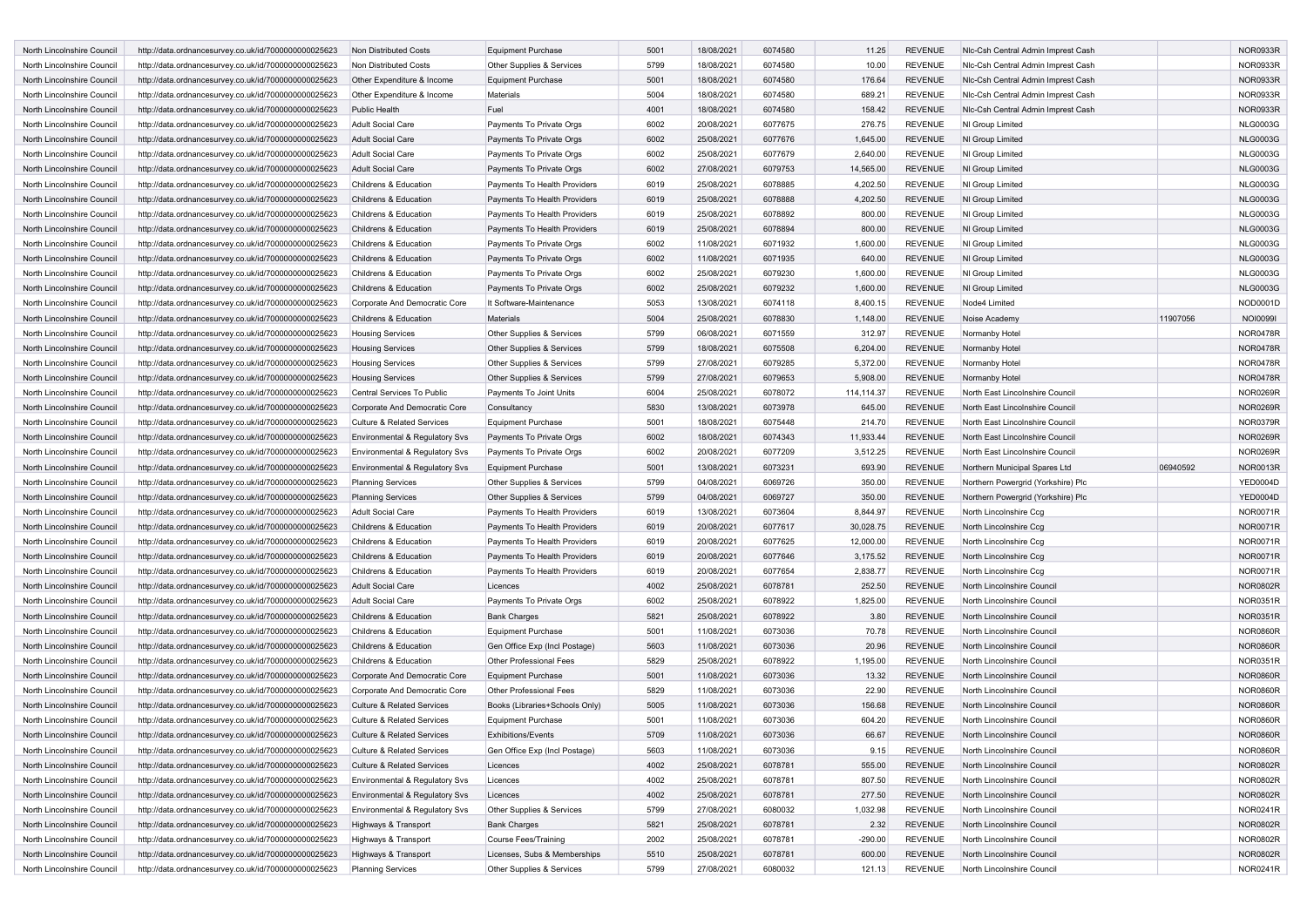| North Lincolnshire Council | http://data.ordnancesurvey.co.uk/id/7000000000025623 | <b>Public Health</b>                  | <b>Equipment Purchase</b>  | 5001         | 11/08/2021               | 6073036            |                    | <b>REVENUE</b> | North Lincolnshire Council |                      | <b>NOR0860R</b> |
|----------------------------|------------------------------------------------------|---------------------------------------|----------------------------|--------------|--------------------------|--------------------|--------------------|----------------|----------------------------|----------------------|-----------------|
| North Lincolnshire Council | http://data.ordnancesurvey.co.uk/id/7000000000025623 | Adult Social Care                     | Repair & Maintenance Costs | 3000         | 11/08/2021               | 6073018            | 243.00             | <b>REVENUE</b> | North Point Uk Ltd         | 4575195              | <b>NOR0683R</b> |
| North Lincolnshire Council | http://data.ordnancesurvey.co.uk/id/7000000000025623 | <b>Adult Social Care</b>              | Repair & Maintenance Costs | 3000         | 27/08/2021               | 6079815            | 676.00             | <b>REVENUE</b> | North Point Uk Ltd         | 4575195              | <b>NOR0683R</b> |
| North Lincolnshire Council | http://data.ordnancesurvey.co.uk/id/7000000000025623 | Corporate And Democratic Core         | Repair & Maintenance Costs | 3000         | 18/08/2021               | 6074618            |                    | <b>REVENUE</b> | North Point Uk Ltd         | 4575195              | <b>NOR0683R</b> |
| North Lincolnshire Council | http://data.ordnancesurvey.co.uk/id/7000000000025623 | Corporate And Democratic Core         | Repair & Maintenance Costs | 3000         | 18/08/2021               | 6074619            |                    | <b>REVENUE</b> | North Point Uk Ltd         | 4575195              | <b>NOR0683R</b> |
| North Lincolnshire Council | http://data.ordnancesurvey.co.uk/id/7000000000025623 | Corporate And Democratic Core         | Repair & Maintenance Costs | 3000         | 18/08/2021               | 6074620            |                    | <b>REVENUE</b> | North Point Uk Ltd         | 4575195              | <b>NOR0683R</b> |
| North Lincolnshire Council | http://data.ordnancesurvey.co.uk/id/7000000000025623 | Corporate And Democratic Core         | Repair & Maintenance Costs | 3000         | 18/08/2021               | 6074621            | $\Omega$           | <b>REVENUE</b> | North Point Uk Ltd         | 4575195              | <b>NOR0683R</b> |
| North Lincolnshire Council | http://data.ordnancesurvey.co.uk/id/7000000000025623 | Corporate And Democratic Core         | Repair & Maintenance Costs | 3000         | 18/08/2021               | 6074622            |                    | <b>REVENUE</b> | North Point Uk Ltd         | 4575195              | <b>NOR0683R</b> |
| North Lincolnshire Council | http://data.ordnancesurvey.co.uk/id/7000000000025623 | Corporate And Democratic Core         | Repair & Maintenance Costs | 3000         | 18/08/2021               | 6074623            |                    | <b>REVENUE</b> | North Point Uk Ltd         | 4575195              | <b>NOR0683R</b> |
| North Lincolnshire Council | http://data.ordnancesurvey.co.uk/id/7000000000025623 | Corporate And Democratic Core         | Repair & Maintenance Costs | 3000         | 18/08/2021               | 6074624            | $\Omega$           | <b>REVENUE</b> | North Point Uk Ltd         | 4575195              | <b>NOR0683R</b> |
| North Lincolnshire Council | http://data.ordnancesurvey.co.uk/id/7000000000025623 | Corporate And Democratic Core         | Repair & Maintenance Costs | 3000         | 18/08/2021               | 6074731            |                    | <b>REVENUE</b> | North Point Uk Ltd         | 4575195              | <b>NOR0683R</b> |
| North Lincolnshire Council | http://data.ordnancesurvey.co.uk/id/7000000000025623 | <b>Planning Services</b>              | Repair & Maintenance Costs | 3000         | 18/08/2021               | 6074628            | 526.00             | <b>REVENUE</b> | North Point Uk Ltd         | 4575195              | <b>NOR0683R</b> |
| North Lincolnshire Council | http://data.ordnancesurvey.co.uk/id/7000000000025623 | <b>Planning Services</b>              | Repair & Maintenance Costs | 3000         | 18/08/2021               | 6074629            | 240.00             | <b>REVENUE</b> | North Point Uk Ltd         | 4575195              | <b>NOR0683R</b> |
| North Lincolnshire Council | http://data.ordnancesurvey.co.uk/id/7000000000025623 | Environmental & Regulatory Svs        | Materials                  | 5004         | 06/08/2021               | 6071201            | 3,295.12           | <b>REVENUE</b> | Northside Truck Centre     |                      | <b>NOR0643R</b> |
| North Lincolnshire Council | http://data.ordnancesurvey.co.uk/id/7000000000025623 | Environmental & Regulatory Svs        | Materials                  | 5004         | 06/08/2021               | 6071202            | 371.50             | <b>REVENUE</b> | Northside Truck Centre     |                      | <b>NOR0643R</b> |
| North Lincolnshire Council | http://data.ordnancesurvey.co.uk/id/7000000000025623 | Environmental & Regulatory Svs        | Materials                  | 5004         | 18/08/2021               | 6076047            | 8,766.82           | <b>REVENUE</b> | Northside Truck Centre     |                      | <b>NOR0643R</b> |
| North Lincolnshire Council | http://data.ordnancesurvey.co.uk/id/7000000000025623 | <b>Adult Social Care</b>              | Electricity                | 3102         | 18/08/2021               | 6076290            | 568.01             | <b>REVENUE</b> | Npower Limited             | 03653277             | NPO0007O        |
|                            |                                                      |                                       |                            |              |                          |                    |                    | <b>REVENUE</b> |                            |                      | NPO0007O        |
| North Lincolnshire Council | http://data.ordnancesurvey.co.uk/id/7000000000025623 | Adult Social Care                     | Electricity<br>Electricity | 3102<br>3102 | 18/08/2021<br>18/08/2021 | 6076326<br>6076205 | 1,181.91<br>221.07 | <b>REVENUE</b> | Npower Limited             | 03653277<br>03653277 |                 |
| North Lincolnshire Council | http://data.ordnancesurvey.co.uk/id/7000000000025623 | Childrens & Education                 |                            |              |                          |                    |                    |                | Npower Limited             |                      | NPO0007O        |
| North Lincolnshire Council | http://data.ordnancesurvey.co.uk/id/7000000000025623 | Childrens & Education                 | Electricity                | 3102         | 18/08/2021               | 6076240            | 217.89             | <b>REVENUE</b> | Npower Limited             | 03653277             | NPO0007O        |
| North Lincolnshire Council | http://data.ordnancesurvey.co.uk/id/7000000000025623 | Childrens & Education                 | Electricity                | 3102         | 18/08/2021               | 6076273            | 264.31             | <b>REVENUE</b> | Noower Limited             | 03653277             | NPO0007O        |
| North Lincolnshire Council | http://data.ordnancesurvey.co.uk/id/7000000000025623 | Childrens & Education                 | Electricity                | 3102         | 18/08/2021               | 6076275            | 281.37             | <b>REVENUE</b> | Npower Limited             | 03653277             | NPO0007O        |
| North Lincolnshire Council | http://data.ordnancesurvey.co.uk/id/7000000000025623 | Childrens & Education                 | Electricity                | 3102         | 18/08/2021               | 6076354            | 228.07             | <b>REVENUE</b> | Npower Limited             | 03653277             | NPO0007O        |
| North Lincolnshire Council | http://data.ordnancesurvey.co.uk/id/7000000000025623 | Childrens & Education                 | Electricity                | 3102         | 18/08/2021               | 6076365            | 461.31             | <b>REVENUE</b> | Npower Limited             | 03653277             | NPO0007O        |
| North Lincolnshire Council | http://data.ordnancesurvey.co.uk/id/7000000000025623 | Corporate And Democratic Core         | Electricity                | 3102         | 18/08/2021               | 6076316            | 885.32             | <b>REVENUE</b> | Npower Limited             | 03653277             | NPO0007O        |
| North Lincolnshire Council | http://data.ordnancesurvey.co.uk/id/7000000000025623 | Corporate And Democratic Core         | Electricity                | 3102         | 18/08/2021               | 6076329            | 6,657.66           | <b>REVENUE</b> | Npower Limited             | 03653277             | NPO0007O        |
| North Lincolnshire Council | http://data.ordnancesurvey.co.uk/id/7000000000025623 | Corporate And Democratic Core         | Electricity                | 3102         | 18/08/2021               | 6076330            | 4,618.23           | <b>REVENUE</b> | Npower Limited             | 03653277             | NPO0007O        |
| North Lincolnshire Council | http://data.ordnancesurvey.co.uk/id/7000000000025623 | <b>Culture &amp; Related Services</b> | Electricity                | 3102         | 18/08/2021               | 6076193            | 906.04             | <b>REVENUE</b> | Npower Limited             | 03653277             | NPO0007O        |
| North Lincolnshire Council | http://data.ordnancesurvey.co.uk/id/7000000000025623 | <b>Culture &amp; Related Services</b> | Electricity                | 3102         | 18/08/2021               | 6076197            | 709.14             | <b>REVENUE</b> | Npower Limited             | 03653277             | NPO0007O        |
| North Lincolnshire Council | http://data.ordnancesurvey.co.uk/id/7000000000025623 | <b>Culture &amp; Related Services</b> | Electricity                | 3102         | 18/08/2021               | 6076200            | 459.14             | <b>REVENUE</b> | Npower Limited             | 03653277             | NPO0007O        |
| North Lincolnshire Council | http://data.ordnancesurvey.co.uk/id/7000000000025623 | <b>Culture &amp; Related Services</b> | Electricity                | 3102         | 18/08/2021               | 6076260            | 765.70             | <b>REVENUE</b> | Npower Limited             | 03653277             | NPO0007O        |
| North Lincolnshire Council | http://data.ordnancesurvey.co.uk/id/7000000000025623 | <b>Culture &amp; Related Services</b> | Electricity                | 3102         | 18/08/2021               | 6076324            | 322.35             | <b>REVENUE</b> | Npower Limited             | 03653277             | NPO0007O        |
| North Lincolnshire Council | http://data.ordnancesurvey.co.uk/id/7000000000025623 | <b>Culture &amp; Related Services</b> | Electricity                | 3102         | 18/08/2021               | 6076328            | 2,776.57           | <b>REVENUE</b> | Npower Limited             | 03653277             | NPO0007O        |
| North Lincolnshire Council | http://data.ordnancesurvey.co.uk/id/7000000000025623 | <b>Culture &amp; Related Services</b> | Electricity                | 3102         | 18/08/2021               | 6076330            | 4,618.23           | <b>REVENUE</b> | Npower Limited             | 03653277             | NPO0007O        |
| North Lincolnshire Council | http://data.ordnancesurvey.co.uk/id/7000000000025623 | <b>Culture &amp; Related Services</b> | Electricity                | 3102         | 18/08/2021               | 6076332            | 570.40             | <b>REVENUE</b> | Npower Limited             | 03653277             | NPO0007O        |
| North Lincolnshire Council | http://data.ordnancesurvey.co.uk/id/7000000000025623 | Environmental & Regulatory Svs        | Electricity                | 3102         | 18/08/2021               | 6076202            | 843.29             | <b>REVENUE</b> | Npower Limited             | 03653277             | NPO0007O        |
| North Lincolnshire Council | http://data.ordnancesurvey.co.uk/id/7000000000025623 | Environmental & Regulatory Svs        | Electricity                | 3102         | 18/08/2021               | 6076215            | 217.58             | <b>REVENUE</b> | Npower Limited             | 03653277             | NPO0007O        |
| North Lincolnshire Council | http://data.ordnancesurvey.co.uk/id/7000000000025623 | Environmental & Regulatory Svs        | Electricity                | 3102         | 18/08/2021               | 6076325            | 1,313.00           | <b>REVENUE</b> | Npower Limited             | 03653277             | NPO0007O        |
| North Lincolnshire Council | http://data.ordnancesurvey.co.uk/id/7000000000025623 | Fin&Inv I&E                           | Electricity                | 3102         | 18/08/2021               | 6076216            | 1,216.62           | <b>REVENUE</b> | Npower Limited             | 03653277             | NPO0007O        |
| North Lincolnshire Council | http://data.ordnancesurvey.co.uk/id/7000000000025623 | Fin&Inv I&E                           | Electricity                | 3102         | 18/08/2021               | 6076233            | 360.87             | <b>REVENUE</b> | Npower Limited             | 03653277             | NPO0007O        |
| North Lincolnshire Council | http://data.ordnancesurvey.co.uk/id/7000000000025623 | Fin&Inv I&E                           | Electricity                | 3102         | 18/08/2021               | 6076238            | 1,187.51           | <b>REVENUE</b> | Noower Limited             | 03653277             | NPO0007O        |
| North Lincolnshire Council | http://data.ordnancesurvey.co.uk/id/7000000000025623 | Fin&Inv I&E                           | Electricity                | 3102         | 18/08/2021               | 6076308            | 1,479.52           | <b>REVENUE</b> | Npower Limited             | 03653277             | NPO0007O        |
| North Lincolnshire Council | http://data.ordnancesurvey.co.uk/id/7000000000025623 | Fin&Inv I&E                           | Electricity                | 3102         | 18/08/2021               | 6076309            | $-848.59$          | <b>REVENUE</b> | Npower Limited             | 03653277             | NPO0007O        |
| North Lincolnshire Council | http://data.ordnancesurvey.co.uk/id/7000000000025623 | Fin&Inv I&E                           | Electricity                | 3102         | 18/08/2021               | 6076390            | 511.10             | <b>REVENUE</b> | Npower Limited             | 03653277             | NPO0007O        |
| North Lincolnshire Council | http://data.ordnancesurvey.co.uk/id/7000000000025623 | Fin&Inv I&E                           | Electricity                | 3102         | 18/08/2021               | 6076394            | 84.43              | <b>REVENUE</b> | Npower Limited             | 03653277             | NPO0007O        |
| North Lincolnshire Council | http://data.ordnancesurvey.co.uk/id/7000000000025623 | Fin&Inv I&E                           | Electricity                | 3102         | 18/08/2021               | 6076394            | 179.42             | <b>REVENUE</b> | Npower Limited             | 03653277             | NPO0007O        |
| North Lincolnshire Council | http://data.ordnancesurvey.co.uk/id/7000000000025623 | Highways & Transport                  | Electricity                | 3102         | 18/08/2021               | 6069779            | 1,400.38           | <b>REVENUE</b> | Npower Limited             | 03653277             | NPO0007O        |
| North Lincolnshire Council | http://data.ordnancesurvey.co.uk/id/7000000000025623 | Highways & Transport                  | Electricity                | 3102         | 18/08/2021               | 6069780            | $-35,395.92$       | <b>REVENUE</b> | Npower Limited             | 03653277             | NPO0007O        |
| North Lincolnshire Council | http://data.ordnancesurvey.co.uk/id/7000000000025623 | Highways & Transport                  | Electricity                | 3102         | 18/08/2021               | 6069781            | $-1,447.05$        | <b>REVENUE</b> | Npower Limited             | 03653277             | NPO0007O        |
| North Lincolnshire Council | http://data.ordnancesurvey.co.uk/id/7000000000025623 | Highways & Transport                  | Electricity                | 3102         | 18/08/2021               | 6069782            | 34,254.12          | REVENUE        | Npower Limited             | 03653277             | NPO0007O        |
| North Lincolnshire Council | http://data.ordnancesurvey.co.uk/id/7000000000025623 | Highways & Transport                  | Electricity                | 3102         | 18/08/2021               | 6076194            | 1,255.78           | <b>REVENUE</b> | Npower Limited             | 03653277             | NPO0007O        |
| North Lincolnshire Council | http://data.ordnancesurvey.co.uk/id/7000000000025623 | Highways & Transport                  | Electricity                | 3102         | 18/08/2021               | 6076229            | 277.86             | <b>REVENUE</b> | Npower Limited             | 03653277             | NPO0007O        |
| North Lincolnshire Council | http://data.ordnancesurvey.co.uk/id/7000000000025623 | Highways & Transport                  | Electricity                | 3102         | 18/08/2021               | 6076271            | 908.68             | <b>REVENUE</b> | Npower Limited             | 03653277             | NPO0007O        |
| North Lincolnshire Council | http://data.ordnancesurvey.co.uk/id/7000000000025623 | Highways & Transport                  | Electricity                | 3102         | 18/08/2021               | 6076327            | 2,402.37           | REVENUE        | Noower Limited             | 03653277             | NPO0007O        |
| North Lincolnshire Council | http://data.ordnancesurvey.co.uk/id/7000000000025623 | Highways & Transport                  | Electricity                | 3102         | 18/08/2021               | 6076357            | 692.84             | <b>REVENUE</b> | Npower Limited             | 03653277             | NPO0007O        |
| North Lincolnshire Council | http://data.ordnancesurvey.co.uk/id/7000000000025623 | Highways & Transport                  | Electricity                | 3102         | 18/08/2021               | 6076358            | 332.00             | <b>REVENUE</b> | Npower Limited             | 03653277             | NPO0007O        |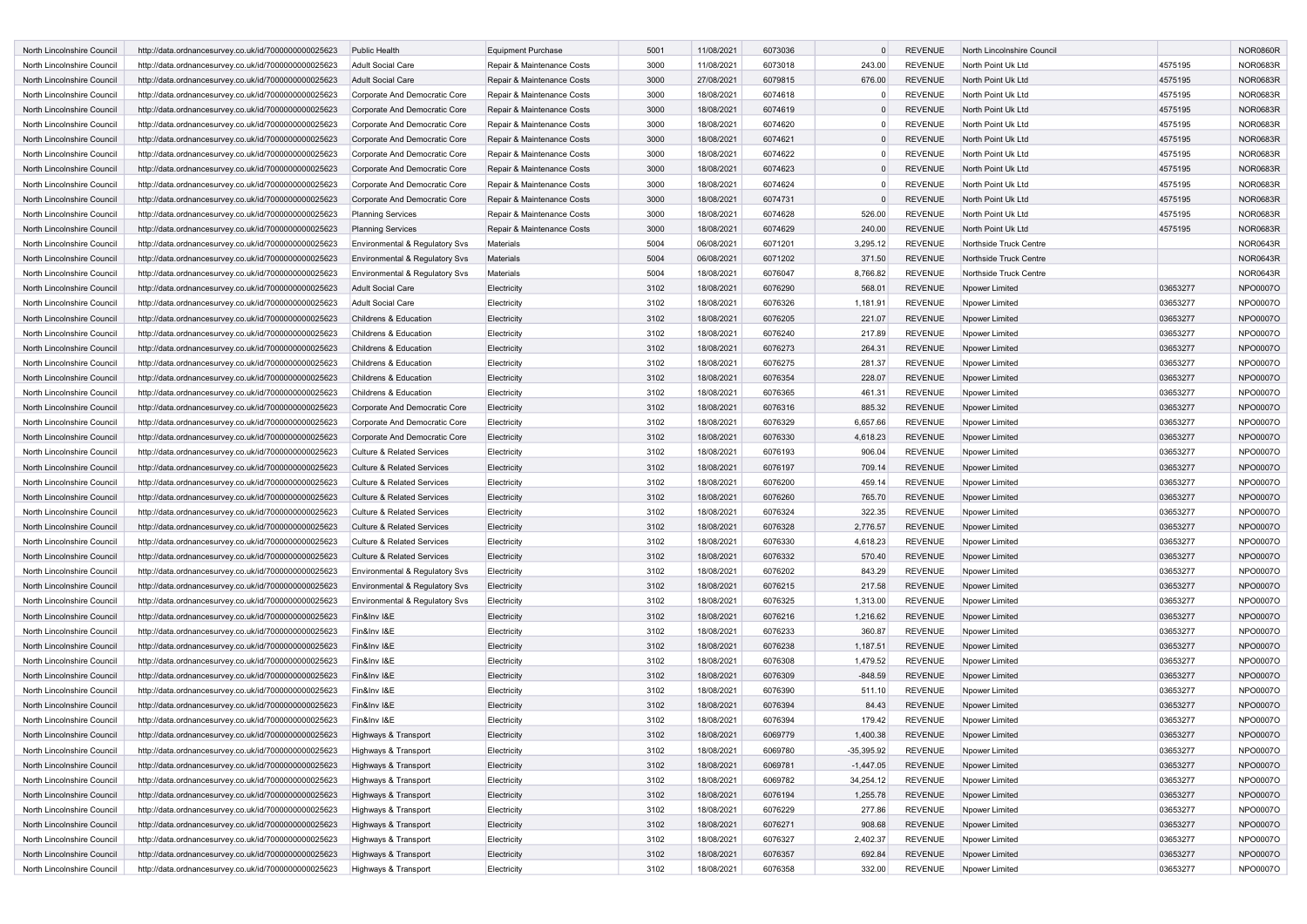| North Lincolnshire Council | http://data.ordnancesurvey.co.uk/id/7000000000025623 | Highways & Transport                           | Electricity                    | 3102 | 18/08/2021 | 6076359 | 392.30     | <b>REVENUE</b> | Npower Limited                          | 03653277 | NPO0007O        |
|----------------------------|------------------------------------------------------|------------------------------------------------|--------------------------------|------|------------|---------|------------|----------------|-----------------------------------------|----------|-----------------|
| North Lincolnshire Council | http://data.ordnancesurvey.co.uk/id/7000000000025623 | Highways & Transport                           | Electricity                    | 3102 | 18/08/2021 | 6076360 | 1,152.78   | <b>REVENUE</b> | Npower Limited                          | 03653277 | NPO0007O        |
| North Lincolnshire Council | http://data.ordnancesurvey.co.uk/id/7000000000025623 | Non Distributed Costs                          | Electricity                    | 3102 | 18/08/2021 | 6076299 | 377.37     | <b>REVENUE</b> | Npower Limited                          | 03653277 | NPO0007O        |
| North Lincolnshire Council | http://data.ordnancesurvey.co.uk/id/7000000000025623 | Non Distributed Costs                          | Electricity                    | 3102 | 18/08/2021 | 6076398 | 422.04     | <b>REVENUE</b> | Npower Limited                          | 03653277 | NPO0007O        |
| North Lincolnshire Council | http://data.ordnancesurvey.co.uk/id/7000000000025623 | <b>Planning Services</b>                       | Electricity                    | 3102 | 18/08/2021 | 6076227 | 6,573.82   | <b>REVENUE</b> | Npower Limited                          | 03653277 | NPO0007O        |
| North Lincolnshire Council | http://data.ordnancesurvey.co.uk/id/7000000000025623 | Adult Social Care Capital                      | <b>Other Costs</b>             | A085 | 11/08/2021 | 6071984 | 997.50     | CAPITAL        | Nrs Healthcare                          | 1948041  | <b>NOT0059T</b> |
| North Lincolnshire Council | http://data.ordnancesurvey.co.uk/id/7000000000025623 | <b>Adult Social Care Capital</b>               | <b>Other Costs</b>             | A085 | 11/08/2021 | 6071986 | 402.00     | CAPITAL        | Nrs Healthcare                          | 1948041  | NOT0059T        |
| North Lincolnshire Council | http://data.ordnancesurvey.co.uk/id/7000000000025623 | Adult Social Care Capital                      | <b>Other Costs</b>             | A085 | 13/08/2021 | 6071982 | 499.95     | CAPITAL        | Nrs Healthcare                          | 1948041  | NOT0059T        |
| North Lincolnshire Council | http://data.ordnancesurvey.co.uk/id/7000000000025623 | Adult Social Care Capital                      | <b>Other Costs</b>             | A085 | 18/08/2021 | 6071994 | 230.00     | CAPITAL        | Nrs Healthcare                          | 1948041  | <b>NOT0059T</b> |
| North Lincolnshire Council | http://data.ordnancesurvey.co.uk/id/7000000000025623 | Adult Social Care                              | Payments To Private Orgs       | 6002 | 27/08/2021 | 6079754 | 561.75     | <b>REVENUE</b> | Oakhills Residential Homes Ltd          | 05295728 | <b>OAK0300K</b> |
| North Lincolnshire Council |                                                      |                                                |                                | 3201 | 11/08/2021 | 6072932 |            | <b>REVENUE</b> |                                         |          | <b>OAS0085S</b> |
| North Lincolnshire Council | http://data.ordnancesurvey.co.uk/id/7000000000025623 | Childrens & Education<br>Childrens & Education | Rents<br>Materials             | 5004 |            | 6078853 | 2,250.00   | <b>REVENUE</b> | Oasis Academy Parkwood                  |          | <b>OAS0037S</b> |
|                            | http://data.ordnancesurvey.co.uk/id/7000000000025623 |                                                |                                |      | 25/08/2021 |         | 2,156.00   |                | Oasis Community Hub                     |          |                 |
| North Lincolnshire Council | http://data.ordnancesurvey.co.uk/id/7000000000025623 | Corporate And Democratic Core                  | <b>Legal Fees</b>              | 5823 | 11/08/2021 | 6073068 | 570.00     | <b>REVENUE</b> | Olivia Bennyworth                       |          | <b>BEN0299N</b> |
| North Lincolnshire Council | http://data.ordnancesurvey.co.uk/id/7000000000025623 | Corporate And Democratic Core                  | <b>Legal Fees</b>              | 5823 | 11/08/2021 | 6073071 | 523.33     | <b>REVENUE</b> | Olivia Bennyworth                       |          | <b>BEN0299N</b> |
| North Lincolnshire Council | http://data.ordnancesurvey.co.uk/id/7000000000025623 | Corporate And Democratic Core                  | <b>Legal Fees</b>              | 5823 | 13/08/2021 | 6073073 | 470.00     | <b>REVENUE</b> | Olivia Bennyworth                       |          | <b>BEN0299N</b> |
| North Lincolnshire Council | http://data.ordnancesurvey.co.uk/id/7000000000025623 | Corporate And Democratic Core                  | <b>Legal Fees</b>              | 5823 | 18/08/2021 | 6073705 | 250.00     | <b>REVENUE</b> | Olivia Bennyworth                       |          | <b>BEN0299N</b> |
| North Lincolnshire Council | http://data.ordnancesurvey.co.uk/id/7000000000025623 | Childrens & Education                          | It Software-Maintenance        | 5053 | 25/08/2021 | 6078076 | 122,528.76 | <b>REVENUE</b> | Olm Systems Ltd                         | 2615716  | <b>OLM0001M</b> |
| North Lincolnshire Council | http://data.ordnancesurvey.co.uk/id/7000000000025623 | Corporate And Democratic Core                  | It Software-Maintenance        | 5053 | 25/08/2021 | 6078075 | 22,500.00  | <b>REVENUE</b> | Olm Systems Ltd                         | 2615716  | <b>OLM0001M</b> |
| North Lincolnshire Council | http://data.ordnancesurvey.co.uk/id/7000000000025623 | Childrens & Education                          | <b>Client Transport Costs</b>  | 6092 | 13/08/2021 | 6074280 | 23,093.00  | <b>REVENUE</b> | One 2 One Taxis                         |          | <b>ONE0035E</b> |
| North Lincolnshire Council | http://data.ordnancesurvey.co.uk/id/7000000000025623 | Childrens & Education                          | Home To School Transport       | 4201 | 13/08/2021 | 6074282 | 6,732.00   | <b>REVENUE</b> | One 2 One Taxis                         |          | <b>ONE0035E</b> |
| North Lincolnshire Council | http://data.ordnancesurvey.co.uk/id/7000000000025623 | <b>Adult Social Care</b>                       | Payments To Private Orgs       | 6002 | 04/08/2021 | 6069761 | 353.80     | <b>REVENUE</b> | Ongo                                    |          | <b>ONG0120G</b> |
| North Lincolnshire Council | http://data.ordnancesurvey.co.uk/id/7000000000025623 | <b>Adult Social Care</b>                       | Payments To Private Orgs       | 6002 | 18/08/2021 | 6075469 | 353.80     | <b>REVENUE</b> | Ongo                                    |          | <b>ONG0120G</b> |
| North Lincolnshire Council | http://data.ordnancesurvey.co.uk/id/7000000000025623 | <b>Housing Services</b>                        | Other Supplies & Services      | 5799 | 04/08/2021 | 6069827 | 1,028.94   | <b>REVENUE</b> | Ongo                                    | 11077107 | <b>ONG0300G</b> |
| North Lincolnshire Council | http://data.ordnancesurvey.co.uk/id/7000000000025623 | <b>Housing Services</b>                        | Other Supplies & Services      | 5799 | 18/08/2021 | 6075510 | 358.38     | <b>REVENUE</b> | Ongo                                    | 11077107 | <b>ONG0300G</b> |
| North Lincolnshire Council | http://data.ordnancesurvey.co.uk/id/7000000000025623 | <b>Housing Services</b>                        | Other Supplies & Services      | 5799 | 27/08/2021 | 6079807 | 367.68     | <b>REVENUE</b> | Ongo                                    | 11077107 | <b>ONG0300G</b> |
| North Lincolnshire Council | http://data.ordnancesurvey.co.uk/id/7000000000025623 | <b>Housing Services</b>                        | Other Supplies & Services      | 5799 | 01/09/2021 | 6079802 | 706.21     | <b>REVENUE</b> | Ongo                                    | 11077107 | <b>ONG0300G</b> |
| North Lincolnshire Council | http://data.ordnancesurvey.co.uk/id/7000000000025623 | <b>Housing Services</b>                        | Other Supplies & Services      | 5799 | 01/09/2021 | 6079867 | 1,952.92   | <b>REVENUE</b> | Ongo                                    | 11077107 | <b>ONG0300G</b> |
| North Lincolnshire Council | http://data.ordnancesurvey.co.uk/id/7000000000025623 | Childrens & Education                          | Materials                      | 5004 | 11/08/2021 | 6072974 | 8,778.00   | <b>REVENUE</b> | <b>Ongo Communities Ltd</b>             | 1156007  | <b>ONG0001G</b> |
| North Lincolnshire Council | http://data.ordnancesurvey.co.uk/id/7000000000025623 | <b>Adult Social Care</b>                       | Payments To Private Orgs       | 6002 | 25/08/2021 | 6079747 | 570.24     | <b>REVENUE</b> | <b>Ongo Recruitment Ltd</b>             |          | <b>ISF0039F</b> |
| North Lincolnshire Council | http://data.ordnancesurvey.co.uk/id/7000000000025623 | Adult Social Care                              | Payments To Private Orgs       | 6002 | 01/09/2021 | 6080535 | 1,933.26   | <b>REVENUE</b> | Ongo Recruitment Ltd                    | 4750128  | CRO0323O        |
| North Lincolnshire Council | http://data.ordnancesurvey.co.uk/id/7000000000025623 | Childrens & Education                          | Pay - Agency                   | 0131 | 06/08/2021 | 6071368 | 2,172.60   | <b>REVENUE</b> | Ongo Recruitment Ltd                    | 4750128  | CRO0323O        |
| North Lincolnshire Council | http://data.ordnancesurvey.co.uk/id/7000000000025623 | Childrens & Education                          | Payments To Private Orgs       | 6002 | 18/08/2021 | 6075369 | 6,245.08   | <b>REVENUE</b> | Ongo Recruitment Ltd                    | 4750128  | CRO0323O        |
| North Lincolnshire Council | http://data.ordnancesurvey.co.uk/id/7000000000025623 | <b>Culture &amp; Related Services</b>          | Repair & Maintenance Costs     | 3000 | 11/08/2021 | 6073160 | 676.66     | <b>REVENUE</b> | Open Control Solutions Ltd              |          | OPE0032E        |
| North Lincolnshire Council | http://data.ordnancesurvey.co.uk/id/7000000000025623 | Childrens & Education                          | Payments To Private Orgs       | 6002 | 11/08/2021 | 6069921 | 23,028.57  | <b>REVENUE</b> | Oracle Care Limited                     | 5618803  | <b>ORA0060A</b> |
| North Lincolnshire Council | http://data.ordnancesurvey.co.uk/id/7000000000025623 | Childrens & Education                          | Payments To Private Orgs       | 6002 | 25/08/2021 | 6079088 | 13,945.05  | <b>REVENUE</b> | <b>Orkidz Nursery</b>                   |          | <b>ORK0001K</b> |
| North Lincolnshire Council | http://data.ordnancesurvey.co.uk/id/7000000000025623 | Corporate And Democratic Core                  | Payments To Private Orgs       | 6002 | 13/08/2021 | 6073548 | 899.07     | <b>REVENUE</b> | Oughtred & Harrison Ltd                 | 0166445  | OUG0032G        |
| North Lincolnshire Council | http://data.ordnancesurvey.co.uk/id/7000000000025623 | <b>Culture &amp; Related Services</b>          | <b>Materials</b>               | 5004 | 18/08/2021 | 6074767 | 320.00     | <b>REVENUE</b> | Palaeoecology Research Services Limited | 4488897  | PAL0161L        |
| North Lincolnshire Council | http://data.ordnancesurvey.co.uk/id/7000000000025623 | Childrens & Education                          | Payments To Voluntary Orgs     | 6001 | 25/08/2021 | 6079091 | 4,393.44   | <b>REVENUE</b> | Panda Play Playgroup                    |          | PAN0016N        |
| North Lincolnshire Council | http://data.ordnancesurvey.co.uk/id/7000000000025623 | <b>Adult Social Care</b>                       | Other Professional Fees        | 5829 | 13/08/2021 | 6071822 | 1,466.80   | <b>REVENUE</b> | Paragon Medical Ltd                     |          | HOP0053P        |
| North Lincolnshire Council | http://data.ordnancesurvey.co.uk/id/7000000000025623 | <b>Adult Social Care</b>                       | Other Professional Fees        | 5829 | 20/08/2021 | 6077589 | 558.40     | <b>REVENUE</b> | Paragon Medical Ltd                     |          | HOP0053P        |
| North Lincolnshire Council | http://data.ordnancesurvey.co.uk/id/7000000000025623 | <b>Adult Social Care</b>                       | Other Professional Fees        | 5829 | 27/08/2021 | 6077591 | 1,652.00   | <b>REVENUE</b> | Paragon Medical Ltd                     |          | <b>HOP0053P</b> |
| North Lincolnshire Council | http://data.ordnancesurvey.co.uk/id/7000000000025623 | Adult Social Care                              | Other Professional Fees        | 5829 | 03/09/2021 | 6080171 | 722.40     | <b>REVENUE</b> | Paragon Medical Ltd                     |          | HOP0053P        |
| North Lincolnshire Council | http://data.ordnancesurvey.co.uk/id/7000000000025623 | Fin&Inv I&E                                    | It Software-Maintenance        | 5053 | 11/08/2021 | 6073027 | 12,863.70  | <b>REVENUE</b> | Parent Pay Ltd                          | 04513692 | PAR0103R        |
|                            |                                                      |                                                |                                |      |            |         |            |                | Parklane Plowden Chambers               |          |                 |
| North Lincolnshire Council | http://data.ordnancesurvey.co.uk/id/7000000000025623 | <b>Adult Social Care</b>                       | <b>Legal Fees</b>              | 5823 | 04/08/2021 | 6069871 | 550.00     | <b>REVENUE</b> |                                         | 51726    | <b>PAR0599R</b> |
| North Lincolnshire Council | http://data.ordnancesurvey.co.uk/id/7000000000025623 | Highways & Transport                           | <b>Other Professional Fees</b> | 5829 | 13/08/2021 | 6074254 | 473.27     | <b>REVENUE</b> | Park Now Limited                        | 3151938  | COB0031B        |
| North Lincolnshire Council | http://data.ordnancesurvey.co.uk/id/7000000000025623 | Highways & Transport                           | Other Professional Fees        | 5829 | 03/09/2021 | 6080540 | 779.70     | <b>REVENUE</b> | Patrol                                  |          | PAT0016T        |
| North Lincolnshire Council | http://data.ordnancesurvey.co.uk/id/7000000000025623 | Children & Education Capital                   | <b>Building/Construction</b>   | A082 | 13/08/2021 | 6073670 | 9,449.96   | CAPITAL        | Pbs Construction Ltd                    | 2266573  | <b>PBS0100S</b> |
| North Lincolnshire Council | http://data.ordnancesurvey.co.uk/id/7000000000025623 | Highways & Transport Capital                   | <b>Building/Construction</b>   | A082 | 13/08/2021 | 6073718 | 2,814.24   | CAPITAL        | Pbs Construction Ltd                    | 2266573  | <b>PBS0100S</b> |
| North Lincolnshire Council | http://data.ordnancesurvey.co.uk/id/7000000000025623 | Childrens & Education                          | Payments To Private Orgs       | 6002 | 11/08/2021 | 6073035 | 9,500.00   | <b>REVENUE</b> | Peekaboo Day Nursery                    |          | PEE0011E        |
| North Lincolnshire Council | http://data.ordnancesurvey.co.uk/id/7000000000025623 | Childrens & Education                          | Payments To Private Orgs       | 6002 | 25/08/2021 | 6079094 | 25,337.53  | <b>REVENUE</b> | Peekaboo Day Nursery                    |          | PEE0011E        |
| North Lincolnshire Council | http://data.ordnancesurvey.co.uk/id/7000000000025623 | <b>Planning Services</b>                       | Repair & Maintenance Costs     | 3000 | 13/08/2021 | 6074167 | 467.22     | <b>REVENUE</b> | Penny Hydraulics Ltd                    |          | <b>PEN0053N</b> |
| North Lincolnshire Council | http://data.ordnancesurvey.co.uk/id/7000000000025623 | Corporate And Democratic Core                  | Recruitment Costs And Dbs      | 2004 | 11/08/2021 | 6071442 | 5,436.79   | <b>REVENUE</b> | People Asset Management Ltd             | 5199107  | PEO0120O        |
| North Lincolnshire Council | http://data.ordnancesurvey.co.uk/id/7000000000025623 | Corporate And Democratic Core                  | Recruitment Costs And Dbs      | 2004 | 11/08/2021 | 6071444 | 300.00     | <b>REVENUE</b> | People Asset Management Ltd             | 5199107  | PEO0120O        |
| North Lincolnshire Council | http://data.ordnancesurvey.co.uk/id/7000000000025623 | Adult Social Care                              | Cleaning Costs/ Materials      | 3301 | 18/08/2021 | 6074604 | 243.72     | <b>REVENUE</b> | Peter Hogarth & Sons Ltd                | 1143352  | HOG0001G        |
| North Lincolnshire Council | http://data.ordnancesurvey.co.uk/id/7000000000025623 | Adult Social Care                              | Cleaning Costs/ Materials      | 3301 | 25/08/2021 | 6077807 | 284.62     | <b>REVENUE</b> | Peter Hogarth & Sons Ltd                | 1143352  | HOG0001G        |
| North Lincolnshire Council | http://data.ordnancesurvey.co.uk/id/7000000000025623 | Adult Social Care                              | Cleaning Costs/ Materials      | 3301 | 25/08/2021 | 6079180 | $-271.67$  | <b>REVENUE</b> | Peter Hogarth & Sons Ltd                | 1143352  | HOG0001G        |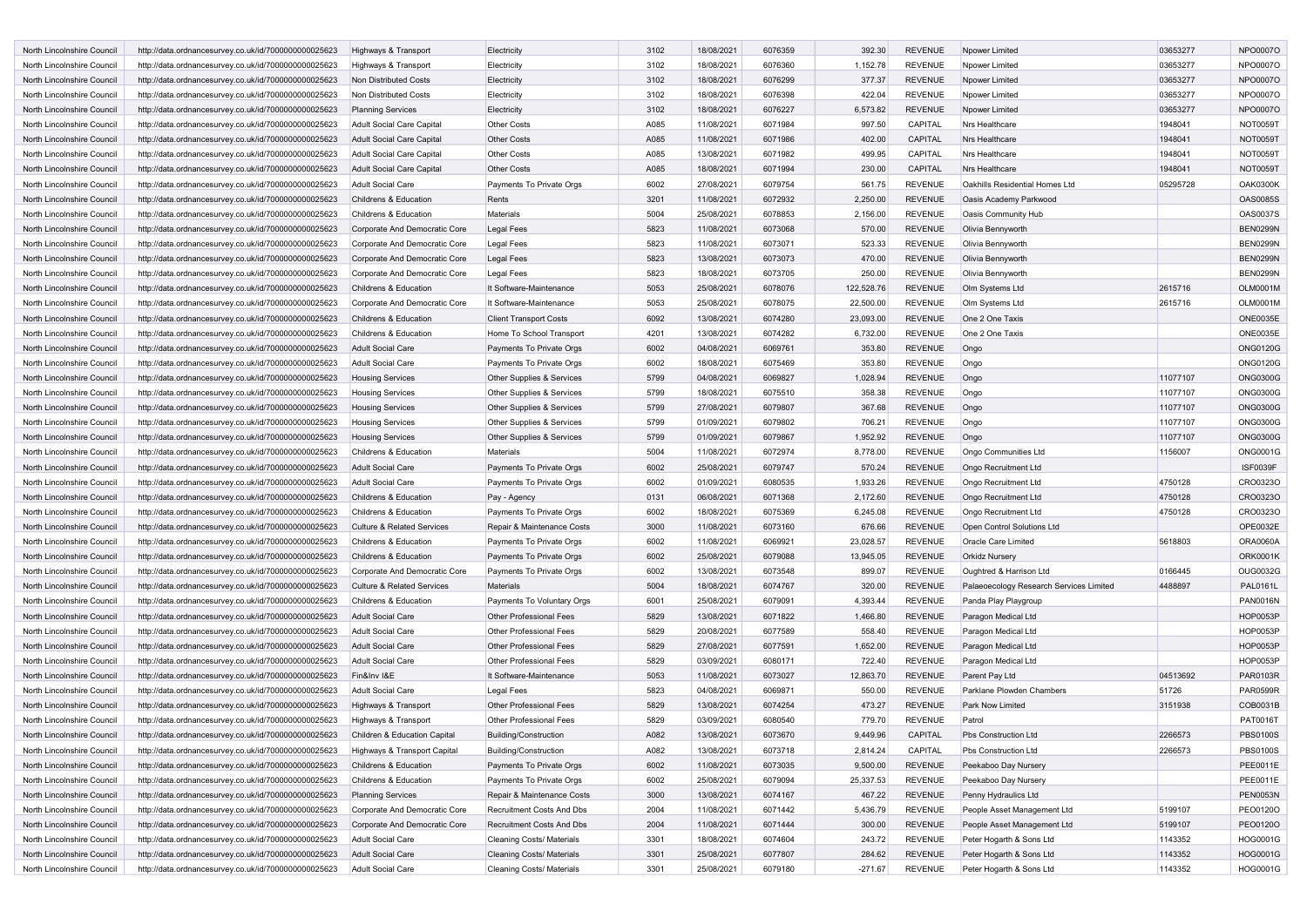| North Lincolnshire Council                               | http://data.ordnancesurvey.co.uk/id/7000000000025623 | <b>Culture &amp; Related Services</b>                                          | <b>Cleaning Costs/ Materials</b>   | 3301         | 11/08/2021 | 6073067            | 499.40           | <b>REVENUE</b>                   | Peter Hogarth & Sons Ltd             | 1143352  | <b>HOG0001G</b> |
|----------------------------------------------------------|------------------------------------------------------|--------------------------------------------------------------------------------|------------------------------------|--------------|------------|--------------------|------------------|----------------------------------|--------------------------------------|----------|-----------------|
| North Lincolnshire Council                               | http://data.ordnancesurvey.co.uk/id/7000000000025623 | <b>Culture &amp; Related Services</b>                                          | <b>Cleaning Costs/ Materials</b>   | 3301         | 20/08/2021 | 6077760            | 542.32           | <b>REVENUE</b>                   | Peter Hogarth & Sons Ltd             | 1143352  | HOG0001G        |
| North Lincolnshire Council                               | http://data.ordnancesurvey.co.uk/id/7000000000025623 | <b>Culture &amp; Related Services</b>                                          | <b>Cleaning Costs/ Materials</b>   | 3301         | 25/08/2021 | 6078038            | 437.01           | <b>REVENUE</b>                   | Peter Hogarth & Sons Ltd             | 1143352  | HOG0001G        |
| North Lincolnshire Council                               | http://data.ordnancesurvey.co.uk/id/7000000000025623 | Environmental & Regulatory Svs                                                 | <b>Cleaning Costs/ Materials</b>   | 3301         | 25/08/2021 | 6078758            | 239.96           | <b>REVENUE</b>                   | Peter Hogarth & Sons Ltd             | 1143352  | <b>HOG0001G</b> |
| North Lincolnshire Council                               | http://data.ordnancesurvey.co.uk/id/7000000000025623 | Fin&Inv I&E                                                                    | <b>Cleaning Costs/ Materials</b>   | 3301         | 20/08/2021 | 6077312            | 3,204.45         | <b>REVENUE</b>                   | Peter Hogarth & Sons Ltd             | 1143352  | HOG0001G        |
| North Lincolnshire Council                               | http://data.ordnancesurvey.co.uk/id/7000000000025623 | <b>Culture &amp; Related Services</b>                                          | Books (Libraries+Schools Only)     | 5005         | 20/08/2021 | 6073610            | 364.44           | <b>REVENUE</b>                   | Peters Ltd                           | 24252340 | <b>PET0110T</b> |
| North Lincolnshire Council                               | http://data.ordnancesurvey.co.uk/id/7000000000025623 | <b>Culture &amp; Related Services</b>                                          | Books (Libraries+Schools Only)     | 5005         | 20/08/2021 | 6075957            | 324.64           | <b>REVENUE</b>                   | Peters Ltd                           | 24252340 | PET0110T        |
| North Lincolnshire Council                               | http://data.ordnancesurvey.co.uk/id/7000000000025623 | <b>Planning Services</b>                                                       | Other Supplies & Services          | 5799         | 27/08/2021 | 6079886            | 1,200.00         | <b>REVENUE</b>                   | P H And S Barrett Ltd                |          | <b>BAR0106R</b> |
| North Lincolnshire Council                               | http://data.ordnancesurvey.co.uk/id/7000000000025623 | Fin&Inv I&E                                                                    | Repair & Maintenance Costs         | 3000         | 11/08/2021 | 6069932            | 812.00           | <b>REVENUE</b>                   | Phil Jarratt                         |          | <b>JAR0097R</b> |
| North Lincolnshire Council                               | http://data.ordnancesurvey.co.uk/id/7000000000025623 | Fin&Inv I&E                                                                    | Repair & Maintenance Costs         | 3000         | 27/08/2021 | 6079250            | 855.50           | <b>REVENUE</b>                   | Phil Jarratt                         |          | <b>JAR0097R</b> |
| North Lincolnshire Council                               | http://data.ordnancesurvey.co.uk/id/7000000000025623 | Corporate And Democratic Core                                                  | It Software-Maintenance            | 5053         | 20/08/2021 | 6077349            | 989.45           | <b>REVENUE</b>                   | Phoenix Software Ltd                 | 2548628  | SOF0026F        |
| North Lincolnshire Council                               | http://data.ordnancesurvey.co.uk/id/7000000000025623 | Corporate And Democratic Core                                                  | It Software-Maintenance            | 5053         | 25/08/2021 | 6076149            | 4,884.00         | <b>REVENUE</b>                   | Phoenix Software Ltd                 | 2548628  | SOF0026F        |
| North Lincolnshire Council                               | http://data.ordnancesurvey.co.uk/id/7000000000025623 | Corporate And Democratic Core                                                  | It Software-Purchase               | 5051         | 20/08/2021 | 6077349            |                  | <b>REVENUE</b>                   | Phoenix Software Ltd                 | 2548628  | SOF0026F        |
| North Lincolnshire Council                               | http://data.ordnancesurvey.co.uk/id/7000000000025623 | Corporate And Democratic Core                                                  | It Software-Purchase               | 5051         | 25/08/2021 | 6076149            |                  | <b>REVENUE</b>                   | Phoenix Software Ltd                 | 2548628  | SOF0026F        |
| North Lincolnshire Council                               | http://data.ordnancesurvey.co.uk/id/7000000000025623 | <b>Culture &amp; Related Services</b>                                          | <b>Equipment Purchase</b>          | 5001         | 04/08/2021 | 6069961            | 366.93           | <b>REVENUE</b>                   | Physical Company                     | 3718828  | PHY0003Y        |
| North Lincolnshire Council                               | http://data.ordnancesurvey.co.uk/id/7000000000025623 | <b>Adult Social Care</b>                                                       | Repair & Maintenance Costs         | 3000         | 20/08/2021 | 6077605            | 24.45            | <b>REVENUE</b>                   | Pickerings Europe Ltd                | 3217853  | <b>PIC0003C</b> |
| North Lincolnshire Council                               | http://data.ordnancesurvey.co.uk/id/7000000000025623 | Central Services To Public                                                     | Repair & Maintenance Costs         | 3000         | 20/08/2021 | 6077605            |                  | <b>REVENUE</b>                   | Pickerings Europe Ltd                | 3217853  | <b>PIC0003C</b> |
| North Lincolnshire Council                               | http://data.ordnancesurvey.co.uk/id/7000000000025623 | Childrens & Education                                                          | Repair & Maintenance Costs         | 3000         | 20/08/2021 | 6077605            | 28.95            | <b>REVENUE</b>                   | Pickerings Europe Ltd                | 3217853  | PIC0003C        |
| North Lincolnshire Council                               | http://data.ordnancesurvey.co.uk/id/7000000000025623 | Corporate And Democratic Core                                                  | Repair & Maintenance Costs         | 3000         | 20/08/2021 | 6077605            | 158.45           | <b>REVENUE</b>                   | Pickerings Europe Ltd                | 3217853  | <b>PIC0003C</b> |
| North Lincolnshire Council                               | http://data.ordnancesurvey.co.uk/id/7000000000025623 | <b>Culture &amp; Related Services</b>                                          | Repair & Maintenance Costs         | 3000         | 20/08/2021 | 6077605            | 255.56           | <b>REVENUE</b>                   | Pickerings Europe Ltd                | 3217853  | PIC0003C        |
| North Lincolnshire Council                               | http://data.ordnancesurvey.co.uk/id/7000000000025623 | Highways & Transport                                                           | Repair & Maintenance Costs         | 3000         | 20/08/2021 | 6077605            | 92.32            | <b>REVENUE</b>                   | Pickerings Europe Ltd                | 3217853  | <b>PIC0003C</b> |
| North Lincolnshire Council                               | http://data.ordnancesurvey.co.uk/id/7000000000025623 | Non Distributed Costs                                                          | Repair & Maintenance Costs         | 3000         | 20/08/2021 | 6077605            | 38.57            | <b>REVENUE</b>                   | Pickerings Europe Ltd                | 3217853  | PIC0003C        |
| North Lincolnshire Council                               | http://data.ordnancesurvey.co.uk/id/7000000000025623 | <b>Planning Services</b>                                                       | Repair & Maintenance Costs         | 3000         | 20/08/2021 | 6077605            | 63.38            | <b>REVENUE</b>                   | Pickerings Europe Ltd                | 3217853  | PIC0003C        |
| North Lincolnshire Council                               |                                                      |                                                                                |                                    | 5799         |            | 6071450            |                  | <b>REVENUE</b>                   | P & M M Ltd                          |          | P&M0008M        |
|                                                          | http://data.ordnancesurvey.co.uk/id/7000000000025623 | Corporate And Democratic Core                                                  | Other Supplies & Services          | 5003         | 06/08/2021 |                    | 2,419.20         | <b>REVENUE</b>                   |                                      | 1090180  | PO000020        |
| North Lincolnshire Council                               | http://data.ordnancesurvey.co.uk/id/7000000000025623 | <b>Culture &amp; Related Services</b>                                          | Equipment Maint.& Repair           |              | 11/08/2021 | 6073270            | 647.25           |                                  | Poolside Leisure                     |          | PO000020        |
| North Lincolnshire Council<br>North Lincolnshire Council | http://data.ordnancesurvey.co.uk/id/7000000000025623 | <b>Culture &amp; Related Services</b><br><b>Culture &amp; Related Services</b> | Repair & Maintenance Costs         | 3000<br>3000 | 11/08/2021 | 6073263<br>6073265 | 285.36<br>373.53 | <b>REVENUE</b><br><b>REVENUE</b> | Poolside Leisure<br>Poolside Leisure |          | PO000020        |
| North Lincolnshire Council                               | http://data.ordnancesurvey.co.uk/id/7000000000025623 |                                                                                | Repair & Maintenance Costs         |              | 11/08/2021 |                    |                  |                                  |                                      |          |                 |
|                                                          | http://data.ordnancesurvey.co.uk/id/7000000000025623 | <b>Culture &amp; Related Services</b>                                          | Repair & Maintenance Costs         | 3000         | 11/08/2021 | 6073266            | 416.67           | <b>REVENUE</b>                   | Poolside Leisure                     |          | PO000020        |
| North Lincolnshire Council                               | http://data.ordnancesurvey.co.uk/id/7000000000025623 | <b>Culture &amp; Related Services</b><br><b>Culture &amp; Related Services</b> | Repair & Maintenance Costs         | 3000<br>3000 | 11/08/2021 | 6073267<br>6073268 | 437.00           | <b>REVENUE</b><br><b>REVENUE</b> | Poolside Leisure                     |          | PO000020        |
| North Lincolnshire Council                               | http://data.ordnancesurvey.co.uk/id/7000000000025623 |                                                                                | Repair & Maintenance Costs         |              | 11/08/2021 |                    | 339.88           |                                  | Poolside Leisure                     |          | PO000020        |
| North Lincolnshire Council                               | http://data.ordnancesurvey.co.uk/id/7000000000025623 | <b>Culture &amp; Related Services</b>                                          | Repair & Maintenance Costs         | 3000         | 11/08/2021 | 6073269            | 1,734.00         | <b>REVENUE</b>                   | Poolside Leisure                     |          | PO000020        |
| North Lincolnshire Council                               | http://data.ordnancesurvey.co.uk/id/7000000000025623 | Culture & Related Services                                                     | Repair & Maintenance Costs         | 3000         | 11/08/2021 | 6073271            | 3,577.50         | <b>REVENUE</b>                   | Poolside Leisure                     |          | PO000020        |
| North Lincolnshire Council                               | http://data.ordnancesurvey.co.uk/id/7000000000025623 | <b>Culture &amp; Related Services</b>                                          | Repair & Maintenance Costs         | 3000         | 11/08/2021 | 6073272            | 1,539.80         | <b>REVENUE</b>                   | Poolside Leisure                     |          | PO000020        |
| North Lincolnshire Council                               | http://data.ordnancesurvey.co.uk/id/7000000000025623 | <b>Culture &amp; Related Services</b>                                          | Repair & Maintenance Costs         | 3000         | 11/08/2021 | 6073273            | 2,512.89         | <b>REVENUE</b>                   | Poolside Leisure                     |          | PO000020        |
| North Lincolnshire Council                               | http://data.ordnancesurvey.co.uk/id/7000000000025623 | <b>Culture &amp; Related Services</b>                                          | Repair & Maintenance Costs         | 3000         | 27/08/2021 | 6079817            | 3,027.84         | <b>REVENUE</b>                   | Poolside Leisure                     |          | POO0002O        |
| North Lincolnshire Council                               | http://data.ordnancesurvey.co.uk/id/7000000000025623 | Childrens & Education                                                          | <b>Client Related Costs</b>        | 5534         | 20/08/2021 | 6077612            | 2,362.50         | <b>REVENUE</b>                   | Post-Adoption Centre                 |          | POS0056S        |
| North Lincolnshire Council                               | http://data.ordnancesurvey.co.uk/id/7000000000025623 | <b>Planning Services</b>                                                       | Licenses, Subs & Memberships       | 5510         | 13/08/2021 | 6074220            | 1,813.78         | <b>REVENUE</b>                   | Ppl Prs Ltd                          | 10376001 | PPL0001L        |
| North Lincolnshire Council                               | http://data.ordnancesurvey.co.uk/id/7000000000025623 | <b>Planning Services</b>                                                       | Licenses, Subs & Memberships       | 5510         | 13/08/2021 | 6074221            | 1,856.29         | <b>REVENUE</b>                   | Ppl Prs Ltd                          | 10376001 | PPL0001L        |
| North Lincolnshire Council                               | http://data.ordnancesurvey.co.uk/id/7000000000025623 | Childrens & Education                                                          | Repair & Maintenance Costs         | 3000         | 25/08/2021 | 6077523            | 394.56           | <b>REVENUE</b>                   | Premier Roofing And Services Ltd     | 4577119  | <b>PRE0164E</b> |
| North Lincolnshire Council                               | http://data.ordnancesurvey.co.uk/id/7000000000025623 | Corporate And Democratic Core                                                  | Repair & Maintenance Costs         | 3000         | 11/08/2021 | 6073274            | 3,392.88         | <b>REVENUE</b>                   | Premier Roofing And Services Ltd     | 4577119  | PRE0164E        |
| North Lincolnshire Council                               | http://data.ordnancesurvey.co.uk/id/7000000000025623 | <b>Culture &amp; Related Services</b>                                          | Repair & Maintenance Costs         | 3000         | 25/08/2021 | 6077523            | 2,584.38         | <b>REVENUE</b>                   | Premier Roofing And Services Ltd     | 4577119  | <b>PRE0164E</b> |
| North Lincolnshire Council                               | http://data.ordnancesurvey.co.uk/id/7000000000025623 | Environmental & Regulatory Svs                                                 | Repair & Maintenance Costs         | 3000         | 25/08/2021 | 6077523            | 222.61           | <b>REVENUE</b>                   | Premier Roofing And Services Ltd     | 4577119  | PRE0164E        |
| North Lincolnshire Council                               | http://data.ordnancesurvey.co.uk/id/7000000000025623 | Childrens & Education                                                          | Payments To Voluntary Orgs         | 6001         | 25/08/2021 | 6079097            | 26,504.10        | <b>REVENUE</b>                   | Pre-School Learning Alliance         |          | PRE0172E        |
| North Lincolnshire Council                               | http://data.ordnancesurvey.co.uk/id/7000000000025623 | <b>Adult Social Care</b>                                                       | Pay - Agency                       | 0131         | 11/08/2021 | 6071385            | 144.00           | <b>REVENUE</b>                   | Principal Resourcing Ltd             | 5159515  | PRI01011        |
| North Lincolnshire Council                               | http://data.ordnancesurvey.co.uk/id/7000000000025623 | <b>Adult Social Care</b>                                                       | Pay - Agency                       | 0131         | 18/08/2021 | 6073104            | 144.00           | <b>REVENUE</b>                   | <b>Principal Resourcing Ltd</b>      | 5159515  | PRI01011        |
| North Lincolnshire Council                               | http://data.ordnancesurvey.co.uk/id/7000000000025623 | <b>Adult Social Care</b>                                                       | Pay - Agency                       | 0131         | 25/08/2021 | 6075500            | 144.00           | <b>REVENUE</b>                   | <b>Principal Resourcing Ltd</b>      | 5159515  | PRI0101I        |
| North Lincolnshire Council                               | http://data.ordnancesurvey.co.uk/id/7000000000025623 | Childrens & Education                                                          | Pay - Agency                       | 0131         | 11/08/2021 | 6071385            | 431.25           | <b>REVENUE</b>                   | <b>Principal Resourcing Ltd</b>      | 5159515  | PRI0101I        |
| North Lincolnshire Council                               | http://data.ordnancesurvey.co.uk/id/7000000000025623 | Childrens & Education                                                          | Pay - Agency                       | 0131         | 18/08/2021 | 6073104            | 431.25           | <b>REVENUE</b>                   | <b>Principal Resourcing Ltd</b>      | 5159515  | PRI0101I        |
| North Lincolnshire Council                               | http://data.ordnancesurvey.co.uk/id/7000000000025623 | Childrens & Education                                                          | Pay - Agency                       | 0131         | 25/08/2021 | 6075500            | 431.25           | <b>REVENUE</b>                   | Principal Resourcing Ltd             | 5159515  | PRI0101I        |
| North Lincolnshire Council                               | http://data.ordnancesurvey.co.uk/id/7000000000025623 | Central Services To Public                                                     | Gen Office Exp (Incl Postage)      | 5603         | 13/08/2021 | 6073747            | 1,088.33         | <b>REVENUE</b>                   | Print Image Facilities Llp           | OC330921 | <b>PRI0057I</b> |
| North Lincolnshire Council                               | http://data.ordnancesurvey.co.uk/id/7000000000025623 | Childrens & Education                                                          | Payments To Voluntary Orgs         | 6001         | 25/08/2021 | 6079067            | 18,884.25        | <b>REVENUE</b>                   | Priory Lane Pre-School               |          | <b>LAN0081N</b> |
| North Lincolnshire Council                               | http://data.ordnancesurvey.co.uk/id/7000000000025623 | Adult Social Care Capital                                                      | Other Costs                        | A085         | 11/08/2021 | 6071987            | 883.91           | CAPITAL                          | Prism Medical Uk                     | 04992349 | <b>WES0123S</b> |
| North Lincolnshire Council                               | http://data.ordnancesurvey.co.uk/id/7000000000025623 | <b>Adult Social Care Capital</b>                                               | Other Costs                        | A085         | 11/08/2021 | 6071995            | 1,197.59         | CAPITAL                          | <b>Prism Medical Uk</b>              | 04992349 | <b>WES0123S</b> |
| North Lincolnshire Council                               | http://data.ordnancesurvey.co.uk/id/7000000000025623 | Adult Social Care Capital                                                      | Other Costs                        | A085         | 11/08/2021 | 6071996            | 1,244.68         | CAPITAL                          | Prism Medical Uk                     | 04992349 | <b>WES0123S</b> |
| North Lincolnshire Council                               | http://data.ordnancesurvey.co.uk/id/7000000000025623 | <b>Planning Services</b>                                                       | <b>Advertising &amp; Publicity</b> | 5610         | 03/09/2021 | 6080233            | 500.00           | <b>REVENUE</b>                   | Proactive Publications Ltd           |          | PRO0261O        |
| North Lincolnshire Council                               | http://data.ordnancesurvey.co.uk/id/7000000000025623 | Adult Social Care                                                              | <b>Equipment Purchase</b>          | 5001         | 25/08/2021 | 6078899            | 578.00           | REVENUE                          | Professional Development Group       |          | GOV0123V        |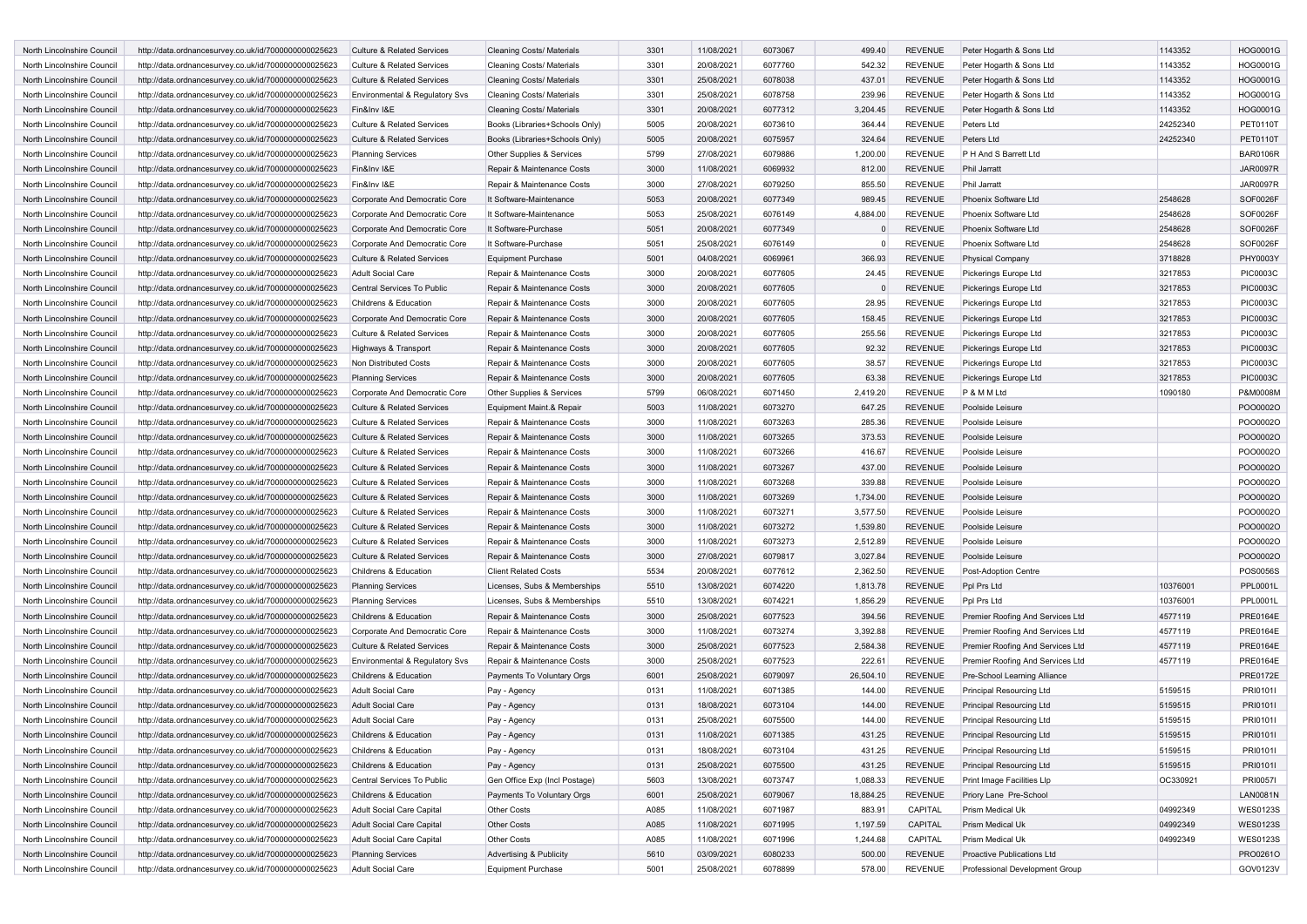| North Lincolnshire Council | http://data.ordnancesurvey.co.uk/id/7000000000025623                                                         | <b>Housing Services</b>                              | <b>Course Fees/Training</b>              | 2002         | 18/08/2021 | 6075452            | 289.00    | <b>REVENUE</b> | Professional Development Group       |            | GOV0123V        |
|----------------------------|--------------------------------------------------------------------------------------------------------------|------------------------------------------------------|------------------------------------------|--------------|------------|--------------------|-----------|----------------|--------------------------------------|------------|-----------------|
| North Lincolnshire Council | http://data.ordnancesurvey.co.uk/id/7000000000025623                                                         | <b>Adult Social Care</b>                             | Payments To Private Orgs                 | 6002         | 04/08/2021 | 6069762            | 1,763.18  | <b>REVENUE</b> | Progress Housing Group Ltd           | 28685R     | PRO0320O        |
| North Lincolnshire Council | http://data.ordnancesurvey.co.uk/id/7000000000025623                                                         | Childrens & Education                                | Payments To Private Orgs                 | 6002         | 20/08/2021 | 6075383            | 12,600.00 | <b>REVENUE</b> | <b>Psychology Together</b>           | 1055440510 | <b>PSY0120Y</b> |
| North Lincolnshire Council | http://data.ordnancesurvey.co.uk/id/7000000000025623                                                         | Environmental & Regulatory Svs                       | <b>Other Professional Fees</b>           | 5829         | 13/08/2021 | 6073706            | 407.20    | <b>REVENUE</b> | Public Health England                |            | <b>PUB0015B</b> |
| North Lincolnshire Council | http://data.ordnancesurvey.co.uk/id/7000000000025623                                                         | Fin&Inv I&E                                          | <b>Cleaning Services &amp; Contracts</b> | 3311         | 13/08/2021 | 6071980            | 1,204.04  | <b>REVENUE</b> | Pure Water Cleaning Contractors Ltd  | 11361613   | <b>PUR0010R</b> |
| North Lincolnshire Council | http://data.ordnancesurvey.co.uk/id/7000000000025623                                                         | Fin&Inv I&E                                          | <b>Cleaning Services &amp; Contracts</b> | 3311         | 27/08/2021 | 6079238            | 350.18    | <b>REVENUE</b> | Pure Water Cleaning Contractors Ltd  | 11361613   | <b>PUR0010R</b> |
| North Lincolnshire Council | http://data.ordnancesurvey.co.uk/id/7000000000025623                                                         | Corporate And Democratic Core                        | <b>Course Fees/Training</b>              | 2002         | 11/08/2021 | 6073203            | 3,348.00  | <b>REVENUE</b> | <b>Qsp Limited</b>                   |            | QSP0037P        |
| North Lincolnshire Council | http://data.ordnancesurvey.co.uk/id/7000000000025623                                                         | Corporate And Democratic Core                        | <b>Course Fees/Training</b>              | 2002         | 11/08/2021 | 6073204            | 3,478.00  | <b>REVENUE</b> | Qsp Limited                          |            | QSP0037P        |
| North Lincolnshire Council | http://data.ordnancesurvey.co.uk/id/7000000000025623                                                         | Corporate And Democratic Core                        | <b>Equipment Hire/Rent</b>               | 5002         | 06/08/2021 | 6071405            | 2,324.11  | <b>REVENUE</b> | Quadient Uk Limited                  | 2658324    | NEO0001O        |
| North Lincolnshire Council | http://data.ordnancesurvey.co.uk/id/7000000000025623                                                         | Corporate And Democratic Core                        | <b>Equipment Hire/Rent</b>               | 5002         | 06/08/2021 | 6071470            | 399.60    | <b>REVENUE</b> | Quadient Uk Limited                  | 2658324    | NEO0001O        |
| North Lincolnshire Council | http://data.ordnancesurvey.co.uk/id/7000000000025623                                                         | Corporate And Democratic Core                        | <b>Equipment Hire/Rent</b>               | 5002         | 27/08/2021 | 6079844            | 4,130.39  | <b>REVENUE</b> | Quadient Uk Limited                  | 2658324    | <b>NEO0001O</b> |
| North Lincolnshire Council | http://data.ordnancesurvey.co.uk/id/7000000000025623                                                         | Corporate And Democratic Core                        | Gen Office Exp (Incl Postage)            | 5603         | 18/08/2021 | 6074763            | 10,000.00 | <b>REVENUE</b> | Quadient Uk Limited                  | 2658324    | NEO0001O        |
| North Lincolnshire Council | http://data.ordnancesurvey.co.uk/id/7000000000025623                                                         | Corporate And Democratic Core                        | Gen Office Exp (Incl Postage)            | 5603         | 27/08/2021 | 6079959            | 452.40    | <b>REVENUE</b> | Quadient Uk Limited                  | 2658324    | <b>NEO0001O</b> |
| North Lincolnshire Council | http://data.ordnancesurvey.co.uk/id/7000000000025623                                                         | Corporate And Democratic Core                        | Gen Office Exp (Incl Postage)            | 5603         | 27/08/2021 | 6079964            | 1,783.42  | <b>REVENUE</b> | Quadient Uk Limited                  | 2658324    | NEO0001O        |
| North Lincolnshire Council | http://data.ordnancesurvey.co.uk/id/7000000000025623                                                         | Environmental & Regulatory Svs                       | Materials                                | 5004         | 18/08/2021 | 6076049            | 3,120.00  | <b>REVENUE</b> | Queensway Engineering(Scunthorpe)Ltd | 00986777   | QUE0018E        |
| North Lincolnshire Council | http://data.ordnancesurvey.co.uk/id/7000000000025623                                                         | Childrens & Education                                | Payments To Private Orgs                 | 6002         | 25/08/2021 | 6079036            | 793.80    | <b>REVENUE</b> | Rachel Carter-Smith                  |            | CAR0224R        |
| North Lincolnshire Council | http://data.ordnancesurvey.co.uk/id/7000000000025623                                                         | Childrens & Education                                | Payments To Private Orgs                 | 6002         | 25/08/2021 | 6079096            | 5,247.90  | <b>REVENUE</b> | Rachel Popovski                      |            | POP0165P        |
| North Lincolnshire Council | http://data.ordnancesurvey.co.uk/id/7000000000025623                                                         | Childrens & Education                                | <b>Client Related Costs</b>              | 5534         | 13/08/2021 | 6073717            | 339.00    | <b>REVENUE</b> | Rainbow Kindergarten Barton          |            | STO0060O        |
| North Lincolnshire Council | http://data.ordnancesurvey.co.uk/id/7000000000025623                                                         | Childrens & Education                                | Payments To Private Orgs                 | 6002         | 25/08/2021 | 6079107            | 27,263.25 | <b>REVENUE</b> | Rainbow Kindergarten Barton          |            | STO0060O        |
| North Lincolnshire Council | http://data.ordnancesurvey.co.uk/id/7000000000025623                                                         | Childrens & Education                                | <b>Client Related Costs</b>              | 5534         | 18/08/2021 | 6075503            | 265.00    | <b>REVENUE</b> | Rapid Secure Ltd                     |            | AWG0001G        |
| North Lincolnshire Council | http://data.ordnancesurvey.co.uk/id/7000000000025623                                                         | Childrens & Education                                | <b>Client Related Costs</b>              | 5534         | 20/08/2021 | 6076504            | 480.00    | <b>REVENUE</b> | R.A.T.E. Carpentry & Joinery         |            | <b>RAT0025T</b> |
| North Lincolnshire Council | http://data.ordnancesurvey.co.uk/id/7000000000025623                                                         | Childrens & Education                                | It Software-Maintenance                  | 5053         | 27/08/2021 | 6079983            | 1,400.00  | <b>REVENUE</b> | Ray Arber Consulting Limited         |            | ARB0030B        |
| North Lincolnshire Council | http://data.ordnancesurvey.co.uk/id/7000000000025623                                                         | Corporate And Democratic Core                        | Gen Office Exp (Incl Postage)            | 5603         | 13/08/2021 | 6073709            | 11,020.00 | <b>REVENUE</b> | Reach Publishing Ltd                 | 82548      | <b>REA0038A</b> |
| North Lincolnshire Council | http://data.ordnancesurvey.co.uk/id/7000000000025623                                                         | Corporate And Democratic Core                        | Gen Office Exp (Incl Postage)            | 5603         | 13/08/2021 | 6073714            | 12,000.00 | <b>REVENUE</b> | Reach Publishing Ltd                 | 82548      | <b>REA0038A</b> |
| North Lincolnshire Council | http://data.ordnancesurvey.co.uk/id/7000000000025623                                                         | Corporate And Democratic Core                        | Gen Office Exp (Incl Postage)            | 5603         | 13/08/2021 | 6073715            | 12,000.00 | <b>REVENUE</b> | Reach Publishing Ltd                 | 82548      | <b>REA0038A</b> |
| North Lincolnshire Council | http://data.ordnancesurvey.co.uk/id/7000000000025623                                                         | Highways & Transport                                 | <b>Advertising &amp; Publicity</b>       | 5610         | 18/08/2021 | 6074753            | 262.80    | <b>REVENUE</b> | Reach Publishing Ltd                 | 82548      | <b>REA0038A</b> |
| North Lincolnshire Council | http://data.ordnancesurvey.co.uk/id/7000000000025623                                                         | Highways & Transport                                 | <b>Advertising &amp; Publicity</b>       | 5610         | 01/09/2021 | 6080130            | 262.80    | <b>REVENUE</b> | Reach Publishing Ltd                 | 82548      | <b>REA0038A</b> |
| North Lincolnshire Council | http://data.ordnancesurvey.co.uk/id/7000000000025623                                                         | <b>Planning Services</b>                             | <b>Advertising &amp; Publicity</b>       | 5610         | 11/08/2021 | 6071583            | 277.40    | <b>REVENUE</b> | Reach Publishing Ltd                 | 82548      | <b>REA0038A</b> |
| North Lincolnshire Council | http://data.ordnancesurvey.co.uk/id/7000000000025623                                                         |                                                      | <b>Advertising &amp; Publicity</b>       | 5610         | 18/08/2021 | 6075382            | 277.40    | <b>REVENUE</b> | Reach Publishing Ltd                 | 82548      | <b>REA0038A</b> |
| North Lincolnshire Council | http://data.ordnancesurvey.co.uk/id/7000000000025623                                                         | <b>Planning Services</b><br><b>Planning Services</b> | <b>Advertising &amp; Publicity</b>       | 5610         | 27/08/2021 | 6079881            | 394.20    | <b>REVENUE</b> | Reach Publishing Ltd                 | 82548      | <b>REA0038A</b> |
| North Lincolnshire Council |                                                                                                              |                                                      | <b>Advertising &amp; Publicity</b>       | 5610         | 06/08/2021 | 6071535            | 292.00    | <b>REVENUE</b> | Reach Publishing Services Limited    | 8339522    | <b>REA0058A</b> |
| North Lincolnshire Council | http://data.ordnancesurvey.co.uk/id/7000000000025623<br>http://data.ordnancesurvey.co.uk/id/7000000000025623 | <b>Planning Services</b><br><b>Planning Services</b> | <b>Advertising &amp; Publicity</b>       | 5610         | 18/08/2021 | 6074759            | 321.20    | <b>REVENUE</b> | Reach Publishing Services Limited    | 8339522    | <b>REA0058A</b> |
| North Lincolnshire Council | http://data.ordnancesurvey.co.uk/id/7000000000025623                                                         | Highways & Transport                                 | Equipment Maint.& Repair                 | 5003         | 06/08/2021 | 6071205            | 400.00    | <b>REVENUE</b> | Reactec Ltd                          | SC221428   | <b>REA0023A</b> |
| North Lincolnshire Council | http://data.ordnancesurvey.co.uk/id/7000000000025623                                                         | <b>Adult Social Care</b>                             | Payments To Private Orgs                 | 6002         | 27/08/2021 | 6079731            | 25,170.68 | <b>REVENUE</b> | React Homecare Ltd                   |            | <b>CLA0252A</b> |
| North Lincolnshire Council | http://data.ordnancesurvey.co.uk/id/7000000000025623                                                         | <b>Adult Social Care</b>                             | Payments To Private Orgs                 | 6002         | 27/08/2021 | 6079731            | 595.84    | <b>REVENUE</b> | React Homecare Ltd                   |            | <b>CLA0252A</b> |
| North Lincolnshire Council | http://data.ordnancesurvey.co.uk/id/7000000000025623                                                         | Other Expenditure & Income                           | Payments To Private Orgs                 | 6002         | 27/08/2021 | 6079731            | 1,906.24  | <b>REVENUE</b> | React Homecare Ltd                   |            | <b>CLA0252A</b> |
| North Lincolnshire Council | http://data.ordnancesurvey.co.uk/id/7000000000025623                                                         | <b>Public Health</b>                                 | Payments To Private Orgs                 | 6002         | 18/08/2021 | 6074637            | 610.00    | <b>REVENUE</b> | Reading Explorers Ltd                |            | <b>REA0163A</b> |
| North Lincolnshire Council |                                                                                                              | Childrens & Education                                | Vehicle Hire                             | 4101         | 06/08/2021 | 6071204            | 300.00    | <b>REVENUE</b> | Ready Rent A Car                     | 2177268    | <b>REA0004A</b> |
| North Lincolnshire Council | http://data.ordnancesurvey.co.uk/id/7000000000025623<br>http://data.ordnancesurvey.co.uk/id/7000000000025623 | Childrens & Education                                | Vehicle Hire                             | 4101         | 18/08/2021 | 6076054            | 509.26    | <b>REVENUE</b> | Ready Rent A Car                     | 2177268    | <b>REA0004A</b> |
| North Lincolnshire Council | http://data.ordnancesurvey.co.uk/id/7000000000025623                                                         | Culture & Related Services                           | <b>Exhibitions/Events</b>                | 5709         | 27/08/2021 | 6080148            | 925.00    | <b>REVENUE</b> | Rebecca Nolan                        |            | NOL0004L        |
| North Lincolnshire Council |                                                                                                              | <b>Adult Social Care</b>                             | <b>Client Related Costs</b>              | 5534         | 18/08/2021 | 6075433            | 2,568.58  | <b>REVENUE</b> | <b>REDACTED</b>                      |            | <b>REDACTED</b> |
| North Lincolnshire Council | http://data.ordnancesurvey.co.uk/id/7000000000025623<br>http://data.ordnancesurvey.co.uk/id/7000000000025623 | <b>Adult Social Care</b>                             | Direct Payments To Clients               | 6012         | 04/08/2021 | 6069876            | 677.60    | <b>REVENUE</b> | <b>REDACTED</b>                      |            | <b>REDACTED</b> |
|                            |                                                                                                              | <b>Adult Social Care</b>                             | <b>Direct Payments To Clients</b>        | 6012         |            | 6071113            |           | <b>REVENUE</b> | <b>REDACTED</b>                      |            | <b>REDACTED</b> |
| North Lincolnshire Council | http://data.ordnancesurvey.co.uk/id/7000000000025623                                                         | <b>Adult Social Care</b>                             |                                          |              | 06/08/2021 |                    | 1,000.00  | <b>REVENUE</b> | <b>REDACTED</b>                      |            | <b>REDACTED</b> |
| North Lincolnshire Council | http://data.ordnancesurvey.co.uk/id/7000000000025623                                                         |                                                      | Direct Payments To Clients               | 6012<br>6012 | 06/08/2021 | 6071356<br>6071357 | 500.00    | <b>REVENUE</b> | <b>REDACTED</b>                      |            | <b>REDACTED</b> |
| North Lincolnshire Council | http://data.ordnancesurvey.co.uk/id/7000000000025623                                                         | <b>Adult Social Care</b>                             | Direct Payments To Clients               |              | 06/08/2021 |                    | 750.00    |                |                                      |            |                 |
| North Lincolnshire Council | http://data.ordnancesurvey.co.uk/id/7000000000025623                                                         | <b>Adult Social Care</b>                             | Direct Payments To Clients               | 6012         | 06/08/2021 | 6071384            | 800.00    | <b>REVENUE</b> | <b>REDACTED</b>                      |            | <b>REDACTED</b> |
| North Lincolnshire Council | http://data.ordnancesurvey.co.uk/id/7000000000025623                                                         | <b>Adult Social Care</b>                             | Direct Payments To Clients               | 6012         | 06/08/2021 | 6071398            | 569.60    | <b>REVENUE</b> | <b>REDACTED</b>                      |            | <b>REDACTED</b> |
| North Lincolnshire Council | http://data.ordnancesurvey.co.uk/id/7000000000025623                                                         | <b>Adult Social Care</b>                             | Direct Payments To Clients               | 6012         | 06/08/2021 | 6071469            | 750.00    | <b>REVENUE</b> | <b>REDACTED</b>                      |            | REDACTED        |
| North Lincolnshire Council | http://data.ordnancesurvey.co.uk/id/7000000000025623                                                         | <b>Adult Social Care</b>                             | Direct Payments To Clients               | 6012         | 06/08/2021 | 6071471            | 500.00    | <b>REVENUE</b> | <b>REDACTED</b>                      |            | <b>REDACTED</b> |
| North Lincolnshire Council | http://data.ordnancesurvey.co.uk/id/7000000000025623                                                         | Adult Social Care                                    | Direct Payments To Clients               | 6012         | 06/08/2021 | 6071473            | 750.00    | <b>REVENUE</b> | <b>REDACTED</b>                      |            | <b>REDACTED</b> |
| North Lincolnshire Council | http://data.ordnancesurvey.co.uk/id/7000000000025623                                                         | Adult Social Care                                    | Direct Payments To Clients               | 6012         | 11/08/2021 | 6073179            | 1,269.93  | <b>REVENUE</b> | <b>REDACTED</b>                      |            | <b>REDACTED</b> |
| North Lincolnshire Council | http://data.ordnancesurvey.co.uk/id/7000000000025623                                                         | Adult Social Care                                    | Direct Payments To Clients               | 6012         | 11/08/2021 | 6073256            | 250.10    | REVENUE        | <b>REDACTED</b>                      |            | <b>REDACTED</b> |
| North Lincolnshire Council | http://data.ordnancesurvey.co.uk/id/7000000000025623                                                         | <b>Adult Social Care</b>                             | Direct Payments To Clients               | 6012         | 11/08/2021 | 6073258            | 1,400.00  | <b>REVENUE</b> | <b>REDACTED</b>                      |            | <b>REDACTED</b> |
| North Lincolnshire Council | http://data.ordnancesurvey.co.uk/id/7000000000025623                                                         | Adult Social Care                                    | Direct Payments To Clients               | 6012         | 18/08/2021 | 6074568            | 3,352.80  | <b>REVENUE</b> | <b>REDACTED</b>                      |            | <b>REDACTED</b> |
| North Lincolnshire Council | http://data.ordnancesurvey.co.uk/id/7000000000025623                                                         | Adult Social Care                                    | Direct Payments To Clients               | 6012         | 18/08/2021 | 6074572            | 926.50    | <b>REVENUE</b> | <b>REDACTED</b>                      |            | <b>REDACTED</b> |
| North Lincolnshire Council | http://data.ordnancesurvey.co.uk/id/7000000000025623                                                         | Adult Social Care                                    | Direct Payments To Clients               | 6012         | 18/08/2021 | 6075522            | 1,261.48  | <b>REVENUE</b> | <b>REDACTED</b>                      |            | REDACTED        |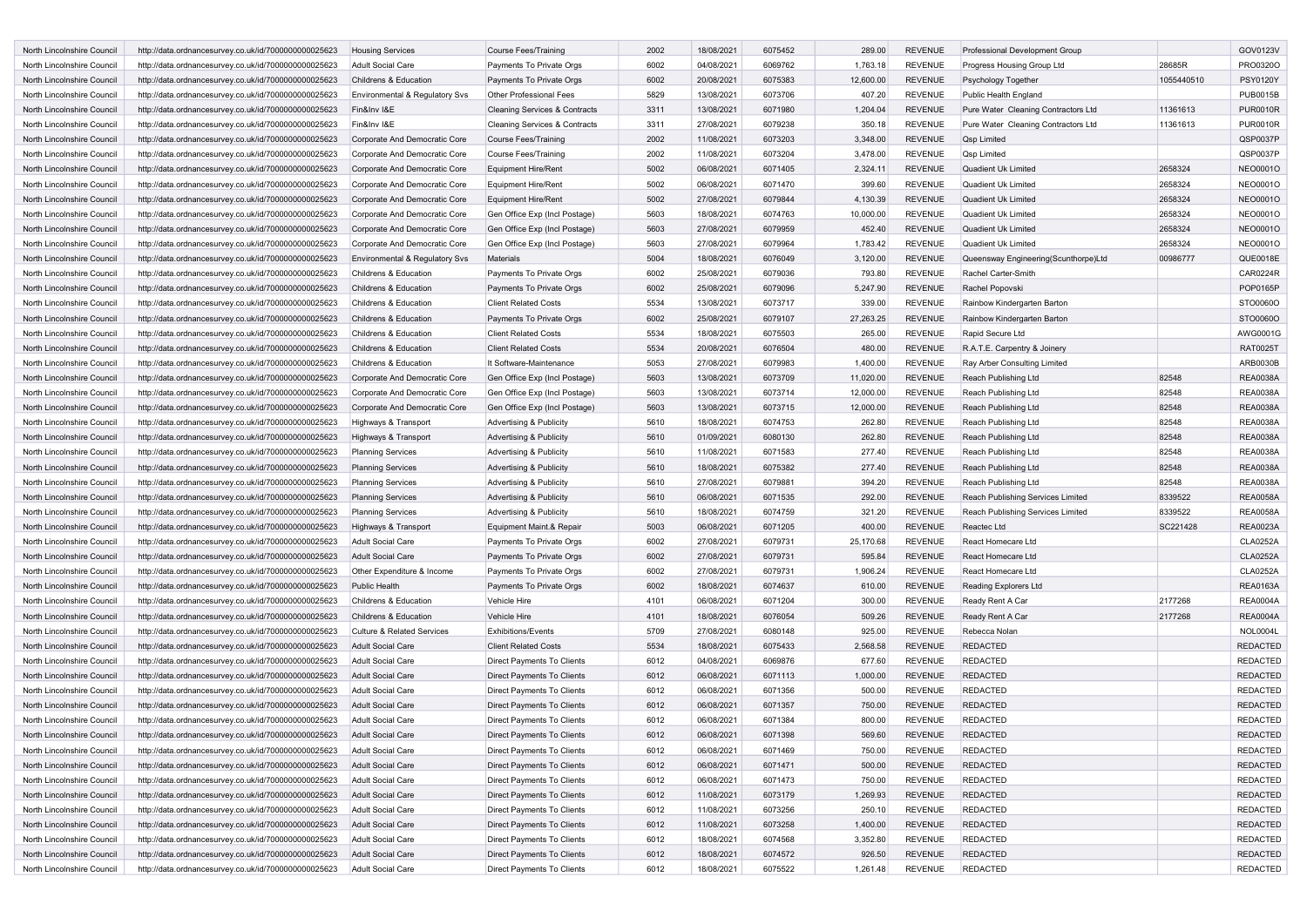| North Lincolnshire Council | http://data.ordnancesurvey.co.uk/id/7000000000025623                                                         | <b>Adult Social Care</b>                             | <b>Direct Payments To Clients</b>                        | 6012         | 18/08/2021               | 6075524            | 1,200.00             | <b>REVENUE</b>                   | <b>REDACTED</b> | <b>REDACTED</b>                    |
|----------------------------|--------------------------------------------------------------------------------------------------------------|------------------------------------------------------|----------------------------------------------------------|--------------|--------------------------|--------------------|----------------------|----------------------------------|-----------------|------------------------------------|
| North Lincolnshire Council | http://data.ordnancesurvey.co.uk/id/7000000000025623                                                         | Adult Social Care                                    | Direct Payments To Clients                               | 6012         | 18/08/2021               | 6075525            | 1,004.80             | <b>REVENUE</b>                   | <b>REDACTED</b> | <b>REDACTED</b>                    |
| North Lincolnshire Council | http://data.ordnancesurvey.co.uk/id/7000000000025623                                                         | <b>Adult Social Care</b>                             | Direct Payments To Clients                               | 6012         | 18/08/2021               | 6075526            | 420.76               | <b>REVENUE</b>                   | <b>REDACTED</b> | <b>REDACTED</b>                    |
| North Lincolnshire Council | http://data.ordnancesurvey.co.uk/id/7000000000025623                                                         | <b>Adult Social Care</b>                             | Direct Payments To Clients                               | 6012         | 18/08/2021               | 6075527            | 584.00               | <b>REVENUE</b>                   | <b>REDACTED</b> | <b>REDACTED</b>                    |
| North Lincolnshire Council | http://data.ordnancesurvey.co.uk/id/7000000000025623                                                         | <b>Adult Social Care</b>                             | Direct Payments To Clients                               | 6012         | 18/08/2021               | 6075529            | 1,182.52             | <b>REVENUE</b>                   | <b>REDACTED</b> | <b>REDACTED</b>                    |
| North Lincolnshire Council | http://data.ordnancesurvey.co.uk/id/7000000000025623                                                         | <b>Adult Social Care</b>                             | Direct Payments To Clients                               | 6012         | 18/08/2021               | 6075530            | 1,124.00             | <b>REVENUE</b>                   | <b>REDACTED</b> | <b>REDACTED</b>                    |
| North Lincolnshire Council | http://data.ordnancesurvey.co.uk/id/7000000000025623                                                         | <b>Adult Social Care</b>                             | Direct Payments To Clients                               | 6012         | 18/08/2021               | 6075531            | 1,474.32             | <b>REVENUE</b>                   | <b>REDACTED</b> | <b>REDACTED</b>                    |
| North Lincolnshire Council | http://data.ordnancesurvey.co.uk/id/7000000000025623                                                         | <b>Adult Social Care</b>                             | Direct Payments To Clients                               | 6012         | 18/08/2021               | 6075532            | 792.28               | <b>REVENUE</b>                   | <b>REDACTED</b> | <b>REDACTED</b>                    |
| North Lincolnshire Council | http://data.ordnancesurvey.co.uk/id/7000000000025623                                                         | <b>Adult Social Care</b>                             | <b>Direct Payments To Clients</b>                        | 6012         | 18/08/2021               | 6075535            | 1,288.00             | <b>REVENUE</b>                   | <b>REDACTED</b> | <b>REDACTED</b>                    |
| North Lincolnshire Council | http://data.ordnancesurvey.co.uk/id/7000000000025623                                                         | Adult Social Care                                    | Direct Payments To Clients                               | 6012         | 18/08/2021               | 6075536            | 681.56               | <b>REVENUE</b>                   | REDACTED        | <b>REDACTED</b>                    |
| North Lincolnshire Council | http://data.ordnancesurvey.co.uk/id/7000000000025623                                                         | <b>Adult Social Care</b>                             | Direct Payments To Clients                               | 6012         | 18/08/2021               | 6075537            | 2,028.88             | <b>REVENUE</b>                   | <b>REDACTED</b> | <b>REDACTED</b>                    |
| North Lincolnshire Council | http://data.ordnancesurvey.co.uk/id/7000000000025623                                                         | Adult Social Care                                    | Direct Payments To Clients                               | 6012         | 18/08/2021               | 6075538            | 907.52               | <b>REVENUE</b>                   | REDACTED        | <b>REDACTED</b>                    |
| North Lincolnshire Council | http://data.ordnancesurvey.co.uk/id/7000000000025623                                                         | <b>Adult Social Care</b>                             | Direct Payments To Clients                               | 6012         | 18/08/2021               | 6075539            | 1,451.48             | <b>REVENUE</b>                   | <b>REDACTED</b> | <b>REDACTED</b>                    |
| North Lincolnshire Council | http://data.ordnancesurvey.co.uk/id/7000000000025623                                                         | <b>Adult Social Care</b>                             | Direct Payments To Clients                               | 6012         | 18/08/2021               | 6075540            | 1,064.00             | <b>REVENUE</b>                   | <b>REDACTED</b> | <b>REDACTED</b>                    |
| North Lincolnshire Council | http://data.ordnancesurvey.co.uk/id/7000000000025623                                                         | <b>Adult Social Care</b>                             | Direct Payments To Clients                               | 6012         | 18/08/2021               | 6075541            | 1,166.96             | <b>REVENUE</b>                   | <b>REDACTED</b> | <b>REDACTED</b>                    |
| North Lincolnshire Council | http://data.ordnancesurvey.co.uk/id/7000000000025623                                                         | <b>Adult Social Care</b>                             | Direct Payments To Clients                               | 6012         | 18/08/2021               | 6075542            | 2,058.72             | <b>REVENUE</b>                   | <b>REDACTED</b> | <b>REDACTED</b>                    |
| North Lincolnshire Council | http://data.ordnancesurvey.co.uk/id/7000000000025623                                                         | <b>Adult Social Care</b>                             | Direct Payments To Clients                               | 6012         | 18/08/2021               | 6075543            | 800.00               | <b>REVENUE</b>                   | <b>REDACTED</b> | <b>REDACTED</b>                    |
| North Lincolnshire Council | http://data.ordnancesurvey.co.uk/id/7000000000025623                                                         | Adult Social Care                                    | Direct Payments To Clients                               | 6012         | 18/08/2021               | 6075544            | 1,536.00             | <b>REVENUE</b>                   | <b>REDACTED</b> | <b>REDACTED</b>                    |
| North Lincolnshire Council | http://data.ordnancesurvey.co.uk/id/7000000000025623                                                         | <b>Adult Social Care</b>                             | <b>Direct Payments To Clients</b>                        | 6012         | 18/08/2021               | 6075545            | 756.00               | <b>REVENUE</b>                   | <b>REDACTED</b> | <b>REDACTED</b>                    |
| North Lincolnshire Council | http://data.ordnancesurvey.co.uk/id/7000000000025623                                                         | <b>Adult Social Care</b>                             | Direct Payments To Clients                               | 6012         | 18/08/2021               | 6075546            | 1,023.60             | <b>REVENUE</b>                   | <b>REDACTED</b> | <b>REDACTED</b>                    |
| North Lincolnshire Council | http://data.ordnancesurvey.co.uk/id/7000000000025623                                                         | <b>Adult Social Care</b>                             | Direct Payments To Clients                               | 6012         | 18/08/2021               | 6075547            | 956.12               | <b>REVENUE</b>                   | <b>REDACTED</b> | <b>REDACTED</b>                    |
| North Lincolnshire Council | http://data.ordnancesurvey.co.uk/id/7000000000025623                                                         | <b>Adult Social Care</b>                             | Direct Payments To Clients                               | 6012         | 18/08/2021               | 6075548            | 829.52               | <b>REVENUE</b>                   | REDACTED        | <b>REDACTED</b>                    |
| North Lincolnshire Council | http://data.ordnancesurvey.co.uk/id/7000000000025623                                                         | <b>Adult Social Care</b>                             | Direct Payments To Clients                               | 6012         | 18/08/2021               | 6075550            | 841.60               | <b>REVENUE</b>                   | <b>REDACTED</b> | <b>REDACTED</b>                    |
| North Lincolnshire Council | http://data.ordnancesurvey.co.uk/id/7000000000025623                                                         | <b>Adult Social Care</b>                             | Direct Payments To Clients                               | 6012         | 18/08/2021               | 6075551            | 1,596.04             | <b>REVENUE</b>                   | <b>REDACTED</b> | <b>REDACTED</b>                    |
| North Lincolnshire Council |                                                                                                              | <b>Adult Social Care</b>                             | Direct Payments To Clients                               | 6012         | 18/08/2021               | 6075552            | 1,584.08             | <b>REVENUE</b>                   | <b>REDACTED</b> | <b>REDACTED</b>                    |
| North Lincolnshire Council | http://data.ordnancesurvey.co.uk/id/7000000000025623<br>http://data.ordnancesurvey.co.uk/id/7000000000025623 | <b>Adult Social Care</b>                             | Direct Payments To Clients                               | 6012         | 18/08/2021               | 6075553            | 1,594.00             | <b>REVENUE</b>                   | <b>REDACTED</b> | <b>REDACTED</b>                    |
| North Lincolnshire Council | http://data.ordnancesurvey.co.uk/id/7000000000025623                                                         | <b>Adult Social Care</b>                             | Direct Payments To Clients                               | 6012         | 18/08/2021               | 6075554            | 729.64               | <b>REVENUE</b>                   | <b>REDACTED</b> | <b>REDACTED</b>                    |
| North Lincolnshire Council | http://data.ordnancesurvey.co.uk/id/7000000000025623                                                         | Adult Social Care                                    | Direct Payments To Clients                               | 6012         | 18/08/2021               | 6075555            | 600.00               | <b>REVENUE</b>                   | <b>REDACTED</b> | <b>REDACTED</b>                    |
| North Lincolnshire Council | http://data.ordnancesurvey.co.uk/id/7000000000025623                                                         | <b>Adult Social Care</b>                             | <b>Direct Payments To Clients</b>                        | 6012         | 18/08/2021               | 6075556            |                      | <b>REVENUE</b>                   | <b>REDACTED</b> | <b>REDACTED</b>                    |
| North Lincolnshire Council |                                                                                                              | <b>Adult Social Care</b>                             | Direct Payments To Clients                               | 6012         | 18/08/2021               | 6075557            | 1,180.72<br>1,706.00 | <b>REVENUE</b>                   | <b>REDACTED</b> | <b>REDACTED</b>                    |
| North Lincolnshire Council | http://data.ordnancesurvey.co.uk/id/7000000000025623                                                         | <b>Adult Social Care</b>                             | Direct Payments To Clients                               | 6012         | 18/08/2021               | 6075559            | 600.00               | <b>REVENUE</b>                   | <b>REDACTED</b> | <b>REDACTED</b>                    |
| North Lincolnshire Council | http://data.ordnancesurvey.co.uk/id/7000000000025623<br>http://data.ordnancesurvey.co.uk/id/7000000000025623 | <b>Adult Social Care</b>                             | Direct Payments To Clients                               | 6012         | 18/08/2021               | 6075560            | 1,048.00             | <b>REVENUE</b>                   | <b>REDACTED</b> | <b>REDACTED</b>                    |
| North Lincolnshire Council |                                                                                                              | <b>Adult Social Care</b>                             |                                                          | 6012         | 18/08/2021               | 6075561            | 1,536.56             | <b>REVENUE</b>                   | <b>REDACTED</b> | <b>REDACTED</b>                    |
| North Lincolnshire Council | http://data.ordnancesurvey.co.uk/id/7000000000025623                                                         |                                                      | Direct Payments To Clients                               | 6012         |                          |                    |                      | <b>REVENUE</b>                   | REDACTED        | <b>REDACTED</b>                    |
| North Lincolnshire Council | http://data.ordnancesurvey.co.uk/id/7000000000025623                                                         | <b>Adult Social Care</b><br><b>Adult Social Care</b> | Direct Payments To Clients<br>Direct Payments To Clients | 6012         | 18/08/2021<br>18/08/2021 | 6075562<br>6075563 | 807.60<br>600.00     | <b>REVENUE</b>                   | <b>REDACTED</b> | <b>REDACTED</b>                    |
| North Lincolnshire Council | http://data.ordnancesurvey.co.uk/id/7000000000025623                                                         | <b>Adult Social Care</b>                             |                                                          | 6012         | 18/08/2021               | 6075564            |                      | <b>REVENUE</b>                   | <b>REDACTED</b> | <b>REDACTED</b>                    |
| North Lincolnshire Council | http://data.ordnancesurvey.co.uk/id/7000000000025623                                                         |                                                      | Direct Payments To Clients                               | 6012         |                          |                    | 1,603.68             | <b>REVENUE</b>                   | <b>REDACTED</b> | <b>REDACTED</b>                    |
|                            | http://data.ordnancesurvey.co.uk/id/7000000000025623                                                         | <b>Adult Social Care</b>                             | Direct Payments To Clients                               |              | 18/08/2021               | 6075565            | 1,671.84             | <b>REVENUE</b>                   | <b>REDACTED</b> | <b>REDACTED</b>                    |
| North Lincolnshire Council | http://data.ordnancesurvey.co.uk/id/7000000000025623                                                         | <b>Adult Social Care</b>                             | Direct Payments To Clients                               | 6012         | 18/08/2021               | 6075566            | 5,046.57             |                                  |                 |                                    |
| North Lincolnshire Council | http://data.ordnancesurvey.co.uk/id/7000000000025623                                                         | <b>Adult Social Care</b>                             | <b>Direct Payments To Clients</b>                        | 6012         | 18/08/2021               | 6075567            | 280.00               | <b>REVENUE</b>                   | <b>REDACTED</b> | <b>REDACTED</b>                    |
| North Lincolnshire Council | http://data.ordnancesurvey.co.uk/id/7000000000025623                                                         | <b>Adult Social Care</b>                             | Direct Payments To Clients                               | 6012         | 18/08/2021               | 6075568            | 1,320.00             | <b>REVENUE</b>                   | <b>REDACTED</b> | <b>REDACTED</b>                    |
| North Lincolnshire Council | http://data.ordnancesurvey.co.uk/id/7000000000025623                                                         | <b>Adult Social Care</b>                             | Direct Payments To Clients                               | 6012<br>6012 | 18/08/2021               | 6075569            | 1,143.68             | <b>REVENUE</b><br><b>REVENUE</b> | <b>REDACTED</b> | <b>REDACTED</b><br><b>REDACTED</b> |
| North Lincolnshire Council | http://data.ordnancesurvey.co.uk/id/7000000000025623                                                         | <b>Adult Social Care</b>                             | Direct Payments To Clients                               |              | 18/08/2021               | 6075570            | 2,370.52             |                                  | <b>REDACTED</b> |                                    |
| North Lincolnshire Council | http://data.ordnancesurvey.co.uk/id/7000000000025623                                                         | <b>Adult Social Care</b>                             | Direct Payments To Clients                               | 6012         | 18/08/2021               | 6075571            | 373.44               | <b>REVENUE</b>                   | <b>REDACTED</b> | <b>REDACTED</b>                    |
| North Lincolnshire Council | http://data.ordnancesurvey.co.uk/id/7000000000025623                                                         | <b>Adult Social Care</b>                             | Direct Payments To Clients                               | 6012         | 18/08/2021               | 6075572            | 1,488.32             | <b>REVENUE</b>                   | <b>REDACTED</b> | <b>REDACTED</b>                    |
| North Lincolnshire Council | http://data.ordnancesurvey.co.uk/id/7000000000025623                                                         | <b>Adult Social Care</b>                             | <b>Direct Payments To Clients</b>                        | 6012         | 18/08/2021               | 6075573            | 2,443.42             | <b>REVENUE</b>                   | <b>REDACTED</b> | <b>REDACTED</b>                    |
| North Lincolnshire Council | http://data.ordnancesurvey.co.uk/id/7000000000025623                                                         | <b>Adult Social Care</b>                             | Direct Payments To Clients                               | 6012         | 18/08/2021               | 6075574            | 877.00               | <b>REVENUE</b>                   | <b>REDACTED</b> | <b>REDACTED</b>                    |
| North Lincolnshire Council | http://data.ordnancesurvey.co.uk/id/7000000000025623                                                         | <b>Adult Social Care</b>                             | Direct Payments To Clients                               | 6012         | 18/08/2021               | 6075575            | 594.00               | <b>REVENUE</b>                   | <b>REDACTED</b> | <b>REDACTED</b>                    |
| North Lincolnshire Council | http://data.ordnancesurvey.co.uk/id/7000000000025623                                                         | Adult Social Care                                    | Direct Payments To Clients                               | 6012         | 18/08/2021               | 6075576            | 1,356.68             | <b>REVENUE</b>                   | <b>REDACTED</b> | REDACTED                           |
| North Lincolnshire Council | http://data.ordnancesurvey.co.uk/id/7000000000025623                                                         | <b>Adult Social Care</b>                             | <b>Direct Payments To Clients</b>                        | 6012         | 18/08/2021               | 6075577            | 1,006.68             | <b>REVENUE</b>                   | <b>REDACTED</b> | <b>REDACTED</b>                    |
| North Lincolnshire Council | http://data.ordnancesurvey.co.uk/id/7000000000025623                                                         | Adult Social Care                                    | Direct Payments To Clients                               | 6012         | 18/08/2021               | 6075578            | 1,302.48             | <b>REVENUE</b>                   | <b>REDACTED</b> | <b>REDACTED</b>                    |
| North Lincolnshire Council | http://data.ordnancesurvey.co.uk/id/7000000000025623                                                         | Adult Social Care                                    | Direct Payments To Clients                               | 6012         | 18/08/2021               | 6075579            | 510.88               | <b>REVENUE</b>                   | <b>REDACTED</b> | <b>REDACTED</b>                    |
| North Lincolnshire Council | http://data.ordnancesurvey.co.uk/id/7000000000025623                                                         | Adult Social Care                                    | Direct Payments To Clients                               | 6012         | 18/08/2021               | 6075581            | 659.20               | <b>REVENUE</b>                   | <b>REDACTED</b> | <b>REDACTED</b>                    |
| North Lincolnshire Council | http://data.ordnancesurvey.co.uk/id/7000000000025623                                                         | Adult Social Care                                    | Direct Payments To Clients                               | 6012         | 18/08/2021               | 6075582            | 1,846.28             | <b>REVENUE</b>                   | <b>REDACTED</b> | <b>REDACTED</b>                    |
| North Lincolnshire Council | http://data.ordnancesurvey.co.uk/id/7000000000025623                                                         | Adult Social Care                                    | Direct Payments To Clients                               | 6012         | 18/08/2021               | 6075583            | 848.96               | <b>REVENUE</b>                   | <b>REDACTED</b> | <b>REDACTED</b>                    |
| North Lincolnshire Council | http://data.ordnancesurvey.co.uk/id/7000000000025623                                                         | Adult Social Care                                    | Direct Payments To Clients                               | 6012         | 18/08/2021               | 6075584            | 600.00               | <b>REVENUE</b>                   | <b>REDACTED</b> | <b>REDACTED</b>                    |
| North Lincolnshire Council | http://data.ordnancesurvey.co.uk/id/7000000000025623                                                         | Adult Social Care                                    | Direct Payments To Clients                               | 6012         | 18/08/2021               | 6075585            | 1,564.96             | <b>REVENUE</b>                   | <b>REDACTED</b> | REDACTED                           |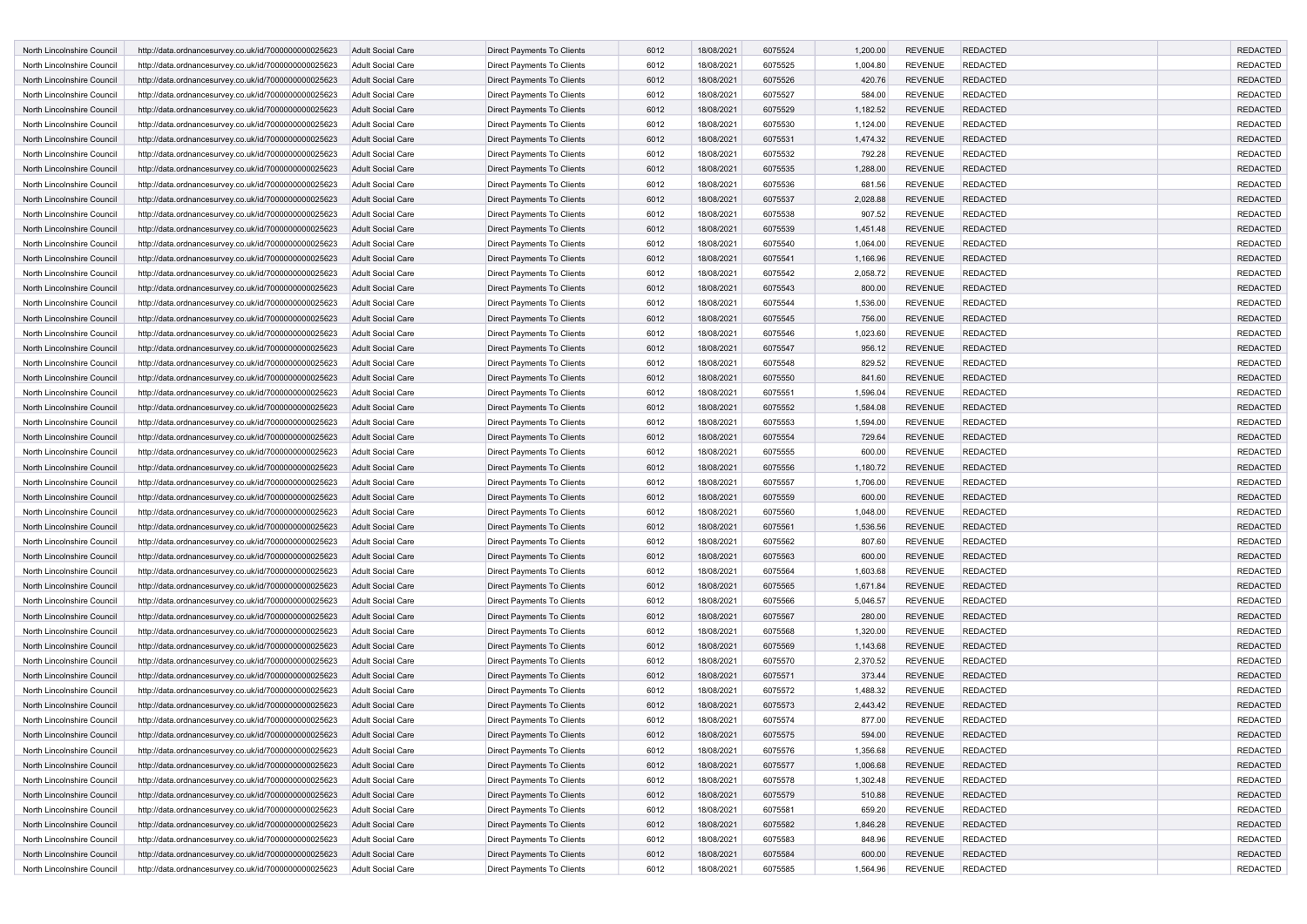| North Lincolnshire Council | http://data.ordnancesurvey.co.uk/id/7000000000025623 | <b>Adult Social Care</b> | <b>Direct Payments To Clients</b> | 6012 | 18/08/2021 | 6075586 | 892.80    | <b>REVENUE</b> | <b>REDACTED</b> | <b>REDACTED</b> |
|----------------------------|------------------------------------------------------|--------------------------|-----------------------------------|------|------------|---------|-----------|----------------|-----------------|-----------------|
| North Lincolnshire Council | http://data.ordnancesurvey.co.uk/id/7000000000025623 | <b>Adult Social Care</b> | Direct Payments To Clients        | 6012 | 18/08/2021 | 6075587 | 1,000.00  | <b>REVENUE</b> | <b>REDACTED</b> | <b>REDACTED</b> |
| North Lincolnshire Council | http://data.ordnancesurvey.co.uk/id/7000000000025623 | <b>Adult Social Care</b> | Direct Payments To Clients        | 6012 | 18/08/2021 | 6075588 | 4,087.84  | <b>REVENUE</b> | <b>REDACTED</b> | <b>REDACTED</b> |
| North Lincolnshire Council | http://data.ordnancesurvey.co.uk/id/7000000000025623 | Adult Social Care        | Direct Payments To Clients        | 6012 | 18/08/2021 | 6075589 | 3,360.00  | <b>REVENUE</b> | <b>REDACTED</b> | <b>REDACTED</b> |
| North Lincolnshire Council | http://data.ordnancesurvey.co.uk/id/7000000000025623 | <b>Adult Social Care</b> | Direct Payments To Clients        | 6012 | 18/08/2021 | 6075590 | 943.96    | <b>REVENUE</b> | <b>REDACTED</b> | <b>REDACTED</b> |
| North Lincolnshire Council | http://data.ordnancesurvey.co.uk/id/7000000000025623 | <b>Adult Social Care</b> | Direct Payments To Clients        | 6012 | 18/08/2021 | 6075591 | 1,809.24  | <b>REVENUE</b> | <b>REDACTED</b> | <b>REDACTED</b> |
| North Lincolnshire Council | http://data.ordnancesurvey.co.uk/id/7000000000025623 | <b>Adult Social Care</b> | Direct Payments To Clients        | 6012 | 18/08/2021 | 6075592 | 1,055.68  | <b>REVENUE</b> | <b>REDACTED</b> | <b>REDACTED</b> |
| North Lincolnshire Council | http://data.ordnancesurvey.co.uk/id/7000000000025623 | <b>Adult Social Care</b> | Direct Payments To Clients        | 6012 | 18/08/2021 | 6075593 | 1,235.68  | <b>REVENUE</b> | <b>REDACTED</b> | <b>REDACTED</b> |
| North Lincolnshire Council | http://data.ordnancesurvey.co.uk/id/7000000000025623 | <b>Adult Social Care</b> | Direct Payments To Clients        | 6012 | 18/08/2021 | 6075594 | 2,900.00  | <b>REVENUE</b> | <b>REDACTED</b> | <b>REDACTED</b> |
| North Lincolnshire Council | http://data.ordnancesurvey.co.uk/id/7000000000025623 | Adult Social Care        | Direct Payments To Clients        | 6012 | 18/08/2021 | 6075595 | 949.20    | <b>REVENUE</b> | REDACTED        | <b>REDACTED</b> |
| North Lincolnshire Council | http://data.ordnancesurvey.co.uk/id/7000000000025623 | <b>Adult Social Care</b> | Direct Payments To Clients        | 6012 | 18/08/2021 | 6075596 | 760.00    | <b>REVENUE</b> | <b>REDACTED</b> | <b>REDACTED</b> |
| North Lincolnshire Council | http://data.ordnancesurvey.co.uk/id/7000000000025623 | <b>Adult Social Care</b> | Direct Payments To Clients        | 6012 | 18/08/2021 | 6075597 | 1,519.32  | <b>REVENUE</b> | <b>REDACTED</b> | <b>REDACTED</b> |
| North Lincolnshire Council | http://data.ordnancesurvey.co.uk/id/7000000000025623 | <b>Adult Social Care</b> | Direct Payments To Clients        | 6012 | 18/08/2021 | 6075598 | 759.36    | <b>REVENUE</b> | <b>REDACTED</b> | <b>REDACTED</b> |
| North Lincolnshire Council | http://data.ordnancesurvey.co.uk/id/7000000000025623 | Adult Social Care        | Direct Payments To Clients        | 6012 | 18/08/2021 | 6075599 | 1,641.96  | <b>REVENUE</b> | <b>REDACTED</b> | <b>REDACTED</b> |
| North Lincolnshire Council | http://data.ordnancesurvey.co.uk/id/7000000000025623 | <b>Adult Social Care</b> | Direct Payments To Clients        | 6012 | 18/08/2021 | 6075600 | 1,178.44  | <b>REVENUE</b> | <b>REDACTED</b> | <b>REDACTED</b> |
| North Lincolnshire Council | http://data.ordnancesurvey.co.uk/id/7000000000025623 | <b>Adult Social Care</b> | Direct Payments To Clients        | 6012 | 18/08/2021 | 6075601 | 809.64    | <b>REVENUE</b> | <b>REDACTED</b> | <b>REDACTED</b> |
| North Lincolnshire Council | http://data.ordnancesurvey.co.uk/id/7000000000025623 | <b>Adult Social Care</b> | Direct Payments To Clients        | 6012 | 18/08/2021 | 6075602 | 1,322.40  | <b>REVENUE</b> | <b>REDACTED</b> | <b>REDACTED</b> |
| North Lincolnshire Council | http://data.ordnancesurvey.co.uk/id/7000000000025623 | Adult Social Care        | Direct Payments To Clients        | 6012 | 18/08/2021 | 6075603 | 1,282.92  | <b>REVENUE</b> | <b>REDACTED</b> | <b>REDACTED</b> |
| North Lincolnshire Council | http://data.ordnancesurvey.co.uk/id/7000000000025623 | <b>Adult Social Care</b> | Direct Payments To Clients        | 6012 | 18/08/2021 | 6075604 | 12,937.68 | <b>REVENUE</b> | <b>REDACTED</b> | <b>REDACTED</b> |
|                            |                                                      |                          |                                   |      |            |         |           |                |                 |                 |
| North Lincolnshire Council | http://data.ordnancesurvey.co.uk/id/7000000000025623 | <b>Adult Social Care</b> | Direct Payments To Clients        | 6012 | 18/08/2021 | 6075605 | 3,216.96  | <b>REVENUE</b> | <b>REDACTED</b> | <b>REDACTED</b> |
| North Lincolnshire Council | http://data.ordnancesurvey.co.uk/id/7000000000025623 | <b>Adult Social Care</b> | Direct Payments To Clients        | 6012 | 18/08/2021 | 6075606 | 1,680.00  | <b>REVENUE</b> | <b>REDACTED</b> | <b>REDACTED</b> |
| North Lincolnshire Council | http://data.ordnancesurvey.co.uk/id/7000000000025623 | Adult Social Care        | Direct Payments To Clients        | 6012 | 18/08/2021 | 6075607 | 1,249.60  | <b>REVENUE</b> | <b>REDACTED</b> | <b>REDACTED</b> |
| North Lincolnshire Council | http://data.ordnancesurvey.co.uk/id/7000000000025623 | <b>Adult Social Care</b> | Direct Payments To Clients        | 6012 | 18/08/2021 | 6075608 | 987.68    | <b>REVENUE</b> | <b>REDACTED</b> | <b>REDACTED</b> |
| North Lincolnshire Council | http://data.ordnancesurvey.co.uk/id/7000000000025623 | Adult Social Care        | Direct Payments To Clients        | 6012 | 18/08/2021 | 6075609 | 921.44    | <b>REVENUE</b> | <b>REDACTED</b> | <b>REDACTED</b> |
| North Lincolnshire Council | http://data.ordnancesurvey.co.uk/id/7000000000025623 | <b>Adult Social Care</b> | <b>Direct Payments To Clients</b> | 6012 | 18/08/2021 | 6075611 | 2,100.00  | <b>REVENUE</b> | <b>REDACTED</b> | <b>REDACTED</b> |
| North Lincolnshire Council | http://data.ordnancesurvey.co.uk/id/7000000000025623 | <b>Adult Social Care</b> | Direct Payments To Clients        | 6012 | 18/08/2021 | 6075612 | 1,082.36  | <b>REVENUE</b> | <b>REDACTED</b> | <b>REDACTED</b> |
| North Lincolnshire Council | http://data.ordnancesurvey.co.uk/id/7000000000025623 | <b>Adult Social Care</b> | Direct Payments To Clients        | 6012 | 18/08/2021 | 6075613 | 2,800.00  | <b>REVENUE</b> | <b>REDACTED</b> | <b>REDACTED</b> |
| North Lincolnshire Council | http://data.ordnancesurvey.co.uk/id/7000000000025623 | Adult Social Care        | Direct Payments To Clients        | 6012 | 18/08/2021 | 6075614 | 2,716.56  | <b>REVENUE</b> | <b>REDACTED</b> | <b>REDACTED</b> |
| North Lincolnshire Council | http://data.ordnancesurvey.co.uk/id/7000000000025623 | <b>Adult Social Care</b> | Direct Payments To Clients        | 6012 | 18/08/2021 | 6075615 | 1,008.76  | <b>REVENUE</b> | <b>REDACTED</b> | <b>REDACTED</b> |
| North Lincolnshire Council | http://data.ordnancesurvey.co.uk/id/7000000000025623 | Adult Social Care        | Direct Payments To Clients        | 6012 | 18/08/2021 | 6075616 | 560.00    | <b>REVENUE</b> | <b>REDACTED</b> | <b>REDACTED</b> |
| North Lincolnshire Council | http://data.ordnancesurvey.co.uk/id/7000000000025623 | <b>Adult Social Care</b> | Direct Payments To Clients        | 6012 | 18/08/2021 | 6075617 | 715.76    | <b>REVENUE</b> | <b>REDACTED</b> | <b>REDACTED</b> |
| North Lincolnshire Council | http://data.ordnancesurvey.co.uk/id/7000000000025623 | Adult Social Care        | Direct Payments To Clients        | 6012 | 18/08/2021 | 6075619 | 1,676.00  | <b>REVENUE</b> | <b>REDACTED</b> | <b>REDACTED</b> |
| North Lincolnshire Council | http://data.ordnancesurvey.co.uk/id/7000000000025623 | <b>Adult Social Care</b> | Direct Payments To Clients        | 6012 | 18/08/2021 | 6075620 | 1,470.56  | <b>REVENUE</b> | <b>REDACTED</b> | <b>REDACTED</b> |
| North Lincolnshire Council | http://data.ordnancesurvey.co.uk/id/7000000000025623 | Adult Social Care        | Direct Payments To Clients        | 6012 | 18/08/2021 | 6075621 | 1,945.48  | <b>REVENUE</b> | <b>REDACTED</b> | <b>REDACTED</b> |
| North Lincolnshire Council | http://data.ordnancesurvey.co.uk/id/7000000000025623 | <b>Adult Social Care</b> | Direct Payments To Clients        | 6012 | 18/08/2021 | 6075622 | 1,016.00  | <b>REVENUE</b> | <b>REDACTED</b> | <b>REDACTED</b> |
| North Lincolnshire Council | http://data.ordnancesurvey.co.uk/id/7000000000025623 | <b>Adult Social Care</b> | Direct Payments To Clients        | 6012 | 18/08/2021 | 6075623 | 791.72    | <b>REVENUE</b> | <b>REDACTED</b> | <b>REDACTED</b> |
| North Lincolnshire Council | http://data.ordnancesurvey.co.uk/id/7000000000025623 | <b>Adult Social Care</b> | Direct Payments To Clients        | 6012 | 18/08/2021 | 6075625 | 361.44    | <b>REVENUE</b> | <b>REDACTED</b> | <b>REDACTED</b> |
| North Lincolnshire Council | http://data.ordnancesurvey.co.uk/id/7000000000025623 | <b>Adult Social Care</b> | Direct Payments To Clients        | 6012 | 18/08/2021 | 6075626 | 842.24    | <b>REVENUE</b> | <b>REDACTED</b> | <b>REDACTED</b> |
| North Lincolnshire Council | http://data.ordnancesurvey.co.uk/id/7000000000025623 | <b>Adult Social Care</b> | Direct Payments To Clients        | 6012 | 18/08/2021 | 6075627 | 2,600.00  | <b>REVENUE</b> | <b>REDACTED</b> | <b>REDACTED</b> |
| North Lincolnshire Council | http://data.ordnancesurvey.co.uk/id/7000000000025623 | Adult Social Care        | Direct Payments To Clients        | 6012 | 18/08/2021 | 6075628 | 833.96    | <b>REVENUE</b> | <b>REDACTED</b> | <b>REDACTED</b> |
| North Lincolnshire Council | http://data.ordnancesurvey.co.uk/id/7000000000025623 | <b>Adult Social Care</b> | Direct Payments To Clients        | 6012 | 18/08/2021 | 6075630 | 916.60    | <b>REVENUE</b> | <b>REDACTED</b> | <b>REDACTED</b> |
| North Lincolnshire Council |                                                      |                          |                                   | 6012 |            | 6075633 | 2,305.34  | <b>REVENUE</b> | <b>REDACTED</b> | <b>REDACTED</b> |
|                            | http://data.ordnancesurvey.co.uk/id/7000000000025623 | <b>Adult Social Care</b> | Direct Payments To Clients        |      | 18/08/2021 |         |           |                |                 |                 |
| North Lincolnshire Council | http://data.ordnancesurvey.co.uk/id/7000000000025623 | <b>Adult Social Care</b> | Direct Payments To Clients        | 6012 | 18/08/2021 | 6075634 | 770.20    | <b>REVENUE</b> | <b>REDACTED</b> | <b>REDACTED</b> |
| North Lincolnshire Council | http://data.ordnancesurvey.co.uk/id/7000000000025623 | <b>Adult Social Care</b> | <b>Direct Payments To Clients</b> | 6012 | 18/08/2021 | 6075635 | 460.00    | <b>REVENUE</b> | <b>REDACTED</b> | <b>REDACTED</b> |
| North Lincolnshire Council | http://data.ordnancesurvey.co.uk/id/7000000000025623 | <b>Adult Social Care</b> | Direct Payments To Clients        | 6012 | 18/08/2021 | 6075636 | 3,151.76  | <b>REVENUE</b> | <b>REDACTED</b> | <b>REDACTED</b> |
| North Lincolnshire Council | http://data.ordnancesurvey.co.uk/id/7000000000025623 | <b>Adult Social Care</b> | Direct Payments To Clients        | 6012 | 18/08/2021 | 6075637 | 3,080.28  | <b>REVENUE</b> | <b>REDACTED</b> | <b>REDACTED</b> |
| North Lincolnshire Council | http://data.ordnancesurvey.co.uk/id/7000000000025623 | <b>Adult Social Care</b> | Direct Payments To Clients        | 6012 | 18/08/2021 | 6075638 | 840.00    | <b>REVENUE</b> | <b>REDACTED</b> | <b>REDACTED</b> |
| North Lincolnshire Council | http://data.ordnancesurvey.co.uk/id/7000000000025623 | Adult Social Care        | Direct Payments To Clients        | 6012 | 18/08/2021 | 6075639 | 747.72    | <b>REVENUE</b> | <b>REDACTED</b> | <b>REDACTED</b> |
| North Lincolnshire Council | http://data.ordnancesurvey.co.uk/id/7000000000025623 | <b>Adult Social Care</b> | Direct Payments To Clients        | 6012 | 18/08/2021 | 6075640 | 3,988.20  | <b>REVENUE</b> | <b>REDACTED</b> | <b>REDACTED</b> |
| North Lincolnshire Council | http://data.ordnancesurvey.co.uk/id/7000000000025623 | Adult Social Care        | Direct Payments To Clients        | 6012 | 18/08/2021 | 6075641 | 1,172.00  | <b>REVENUE</b> | <b>REDACTED</b> | <b>REDACTED</b> |
| North Lincolnshire Council | http://data.ordnancesurvey.co.uk/id/7000000000025623 | Adult Social Care        | Direct Payments To Clients        | 6012 | 18/08/2021 | 6075642 | 1,200.00  | <b>REVENUE</b> | <b>REDACTED</b> | <b>REDACTED</b> |
| North Lincolnshire Council | http://data.ordnancesurvey.co.uk/id/7000000000025623 | Adult Social Care        | Direct Payments To Clients        | 6012 | 18/08/2021 | 6075643 | 1,618.40  | <b>REVENUE</b> | <b>REDACTED</b> | <b>REDACTED</b> |
| North Lincolnshire Council | http://data.ordnancesurvey.co.uk/id/7000000000025623 | Adult Social Care        | Direct Payments To Clients        | 6012 | 18/08/2021 | 6075644 | 2,200.80  | <b>REVENUE</b> | <b>REDACTED</b> | <b>REDACTED</b> |
| North Lincolnshire Council | http://data.ordnancesurvey.co.uk/id/7000000000025623 | Adult Social Care        | Direct Payments To Clients        | 6012 | 18/08/2021 | 6075645 | 2,720.00  | <b>REVENUE</b> | <b>REDACTED</b> | <b>REDACTED</b> |
| North Lincolnshire Council | http://data.ordnancesurvey.co.uk/id/7000000000025623 | Adult Social Care        | Direct Payments To Clients        | 6012 | 18/08/2021 | 6075646 | 560.00    | <b>REVENUE</b> | <b>REDACTED</b> | <b>REDACTED</b> |
| North Lincolnshire Council | http://data.ordnancesurvey.co.uk/id/7000000000025623 | Adult Social Care        | Direct Payments To Clients        | 6012 | 18/08/2021 | 6075647 | 1,505.76  | <b>REVENUE</b> | <b>REDACTED</b> | REDACTED        |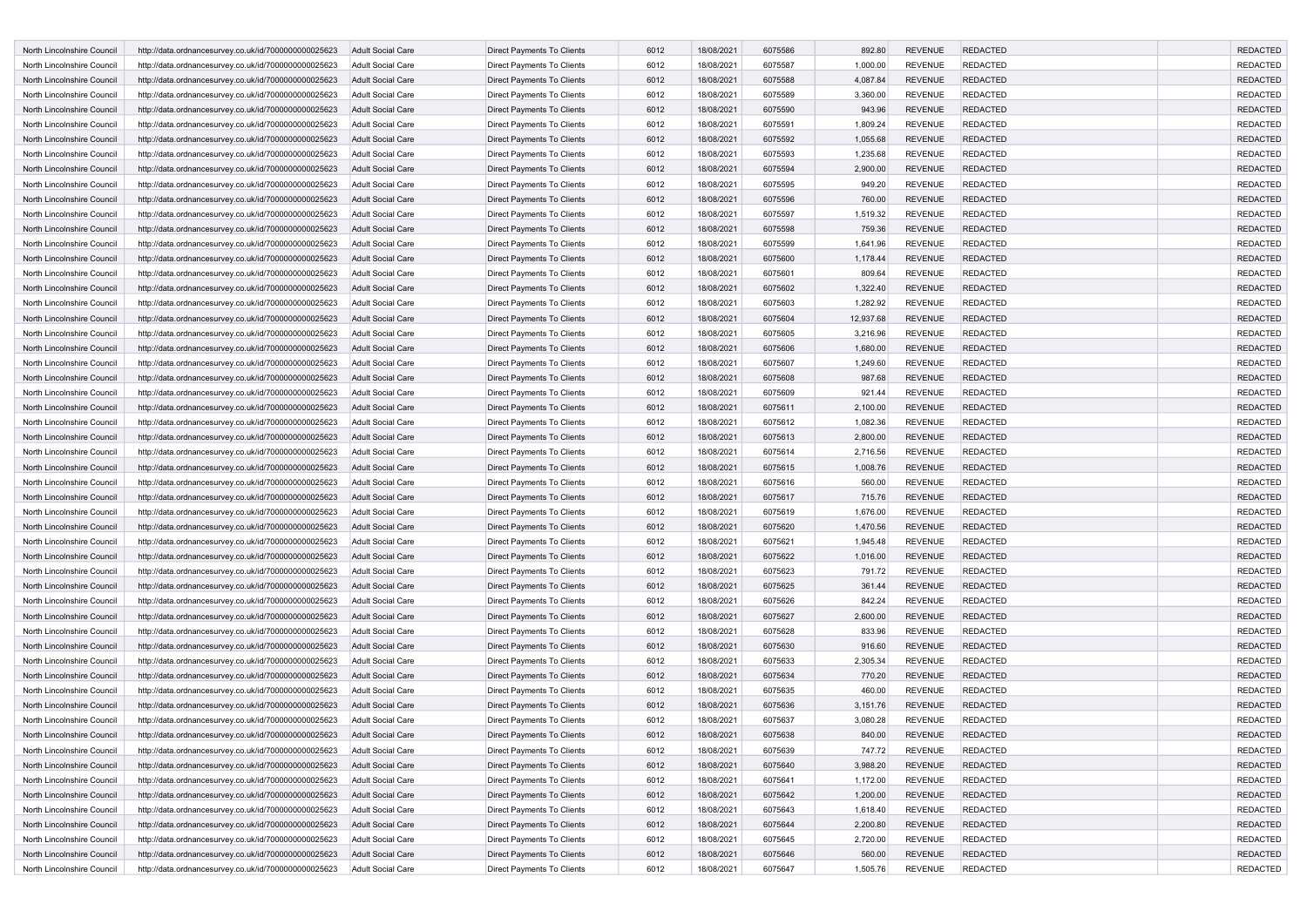| North Lincolnshire Council                               | http://data.ordnancesurvey.co.uk/id/7000000000025623                                                         | <b>Adult Social Care</b>                             | <b>Direct Payments To Clients</b>                        | 6012         | 18/08/2021               | 6075648            | 411.44               | <b>REVENUE</b>                   | <b>REDACTED</b>                    | <b>REDACTED</b>                    |
|----------------------------------------------------------|--------------------------------------------------------------------------------------------------------------|------------------------------------------------------|----------------------------------------------------------|--------------|--------------------------|--------------------|----------------------|----------------------------------|------------------------------------|------------------------------------|
| North Lincolnshire Council                               | http://data.ordnancesurvey.co.uk/id/7000000000025623                                                         | Adult Social Care                                    | Direct Payments To Clients                               | 6012         | 18/08/2021               | 6075649            | 11,808.00            | <b>REVENUE</b>                   | <b>REDACTED</b>                    | <b>REDACTED</b>                    |
| North Lincolnshire Council                               | http://data.ordnancesurvey.co.uk/id/7000000000025623                                                         | <b>Adult Social Care</b>                             | Direct Payments To Clients                               | 6012         | 18/08/2021               | 6075650            | 1,180.00             | <b>REVENUE</b>                   | <b>REDACTED</b>                    | <b>REDACTED</b>                    |
| North Lincolnshire Council                               | http://data.ordnancesurvey.co.uk/id/7000000000025623                                                         | <b>Adult Social Care</b>                             | Direct Payments To Clients                               | 6012         | 18/08/2021               | 6075651            | 1,678.48             | <b>REVENUE</b>                   | <b>REDACTED</b>                    | <b>REDACTED</b>                    |
| North Lincolnshire Council                               | http://data.ordnancesurvey.co.uk/id/7000000000025623                                                         | <b>Adult Social Care</b>                             | Direct Payments To Clients                               | 6012         | 18/08/2021               | 6075652            | 2,255.56             | <b>REVENUE</b>                   | <b>REDACTED</b>                    | <b>REDACTED</b>                    |
| North Lincolnshire Council                               | http://data.ordnancesurvey.co.uk/id/7000000000025623                                                         | <b>Adult Social Care</b>                             | Direct Payments To Clients                               | 6012         | 18/08/2021               | 6075653            | 856.72               | <b>REVENUE</b>                   | <b>REDACTED</b>                    | <b>REDACTED</b>                    |
| North Lincolnshire Council                               | http://data.ordnancesurvey.co.uk/id/7000000000025623                                                         | <b>Adult Social Care</b>                             | Direct Payments To Clients                               | 6012         | 18/08/2021               | 6075654            | 828.00               | <b>REVENUE</b>                   | <b>REDACTED</b>                    | <b>REDACTED</b>                    |
| North Lincolnshire Council                               | http://data.ordnancesurvey.co.uk/id/7000000000025623                                                         | <b>Adult Social Care</b>                             | Direct Payments To Clients                               | 6012         | 18/08/2021               | 6075655            | 1,344.00             | <b>REVENUE</b>                   | <b>REDACTED</b>                    | <b>REDACTED</b>                    |
| North Lincolnshire Council                               | http://data.ordnancesurvey.co.uk/id/7000000000025623                                                         | <b>Adult Social Care</b>                             | <b>Direct Payments To Clients</b>                        | 6012         | 18/08/2021               | 6075656            | 2,555.96             | <b>REVENUE</b>                   | <b>REDACTED</b>                    | <b>REDACTED</b>                    |
| North Lincolnshire Council                               | http://data.ordnancesurvey.co.uk/id/7000000000025623                                                         | <b>Adult Social Care</b>                             | Direct Payments To Clients                               | 6012         | 18/08/2021               | 6075657            | 2,090.00             | <b>REVENUE</b>                   | <b>REDACTED</b>                    | <b>REDACTED</b>                    |
| North Lincolnshire Council                               | http://data.ordnancesurvey.co.uk/id/7000000000025623                                                         | <b>Adult Social Care</b>                             | Direct Payments To Clients                               | 6012         | 18/08/2021               | 6075658            | 2,216.80             | <b>REVENUE</b>                   | <b>REDACTED</b>                    | <b>REDACTED</b>                    |
| North Lincolnshire Council                               | http://data.ordnancesurvey.co.uk/id/7000000000025623                                                         | Adult Social Care                                    | Direct Payments To Clients                               | 6012         | 18/08/2021               | 6075659            | 1,878.36             | <b>REVENUE</b>                   | <b>REDACTED</b>                    | <b>REDACTED</b>                    |
| North Lincolnshire Council                               | http://data.ordnancesurvey.co.uk/id/7000000000025623                                                         | <b>Adult Social Care</b>                             | Direct Payments To Clients                               | 6012         | 18/08/2021               | 6075660            | 760.00               | <b>REVENUE</b>                   | <b>REDACTED</b>                    | <b>REDACTED</b>                    |
| North Lincolnshire Council                               | http://data.ordnancesurvey.co.uk/id/7000000000025623                                                         | <b>Adult Social Care</b>                             | Direct Payments To Clients                               | 6012         | 18/08/2021               | 6075661            | 1,205.12             | <b>REVENUE</b>                   | <b>REDACTED</b>                    | <b>REDACTED</b>                    |
| North Lincolnshire Council                               | http://data.ordnancesurvey.co.uk/id/7000000000025623                                                         | <b>Adult Social Care</b>                             | Direct Payments To Clients                               | 6012         | 18/08/2021               | 6075662            | 942.56               | <b>REVENUE</b>                   | <b>REDACTED</b>                    | <b>REDACTED</b>                    |
| North Lincolnshire Council                               | http://data.ordnancesurvey.co.uk/id/7000000000025623                                                         | <b>Adult Social Care</b>                             | Direct Payments To Clients                               | 6012         | 18/08/2021               | 6075663            | 2,351.20             | <b>REVENUE</b>                   | <b>REDACTED</b>                    | <b>REDACTED</b>                    |
| North Lincolnshire Council                               | http://data.ordnancesurvey.co.uk/id/7000000000025623                                                         | <b>Adult Social Care</b>                             | Direct Payments To Clients                               | 6012         | 18/08/2021               | 6075665            | 1,603.36             | <b>REVENUE</b>                   | <b>REDACTED</b>                    | <b>REDACTED</b>                    |
| North Lincolnshire Council                               | http://data.ordnancesurvey.co.uk/id/7000000000025623                                                         | Adult Social Care                                    | Direct Payments To Clients                               | 6012         | 18/08/2021               | 6075666            | 1,040.00             | <b>REVENUE</b>                   | <b>REDACTED</b>                    | <b>REDACTED</b>                    |
| North Lincolnshire Council                               | http://data.ordnancesurvey.co.uk/id/7000000000025623                                                         | <b>Adult Social Care</b>                             | <b>Direct Payments To Clients</b>                        | 6012         | 18/08/2021               | 6075667            | 828.00               | <b>REVENUE</b>                   | <b>REDACTED</b>                    | <b>REDACTED</b>                    |
| North Lincolnshire Council                               | http://data.ordnancesurvey.co.uk/id/7000000000025623                                                         | <b>Adult Social Care</b>                             | Direct Payments To Clients                               | 6012         | 18/08/2021               | 6075668            | 1,557.60             | <b>REVENUE</b>                   | <b>REDACTED</b>                    | <b>REDACTED</b>                    |
| North Lincolnshire Council                               | http://data.ordnancesurvey.co.uk/id/7000000000025623                                                         | <b>Adult Social Care</b>                             | Direct Payments To Clients                               | 6012         | 18/08/2021               | 6075669            | 384.00               | <b>REVENUE</b>                   | <b>REDACTED</b>                    | <b>REDACTED</b>                    |
| North Lincolnshire Council                               | http://data.ordnancesurvey.co.uk/id/7000000000025623                                                         | <b>Adult Social Care</b>                             | Direct Payments To Clients                               | 6012         | 18/08/2021               | 6075670            | 1,410.20             | <b>REVENUE</b>                   | <b>REDACTED</b>                    | <b>REDACTED</b>                    |
| North Lincolnshire Council                               | http://data.ordnancesurvey.co.uk/id/7000000000025623                                                         | <b>Adult Social Care</b>                             | Direct Payments To Clients                               | 6012         | 18/08/2021               | 6075671            | 1,380.00             | <b>REVENUE</b>                   | <b>REDACTED</b>                    | <b>REDACTED</b>                    |
| North Lincolnshire Council                               | http://data.ordnancesurvey.co.uk/id/7000000000025623                                                         | <b>Adult Social Care</b>                             | Direct Payments To Clients                               | 6012         | 18/08/2021               | 6075672            | 1,248.00             | <b>REVENUE</b>                   | <b>REDACTED</b>                    | <b>REDACTED</b>                    |
| North Lincolnshire Council                               |                                                                                                              | <b>Adult Social Care</b>                             | Direct Payments To Clients                               | 6012         | 18/08/2021               | 6075673            | 1,069.20             | <b>REVENUE</b>                   | <b>REDACTED</b>                    | <b>REDACTED</b>                    |
| North Lincolnshire Council                               | http://data.ordnancesurvey.co.uk/id/7000000000025623<br>http://data.ordnancesurvey.co.uk/id/7000000000025623 | <b>Adult Social Care</b>                             | Direct Payments To Clients                               | 6012         | 18/08/2021               | 6075674            | 1,000.00             | <b>REVENUE</b>                   | <b>REDACTED</b>                    | <b>REDACTED</b>                    |
| North Lincolnshire Council                               | http://data.ordnancesurvey.co.uk/id/7000000000025623                                                         | <b>Adult Social Care</b>                             | Direct Payments To Clients                               | 6012         | 18/08/2021               | 6075675            | 3,399.80             | <b>REVENUE</b>                   | <b>REDACTED</b>                    | <b>REDACTED</b>                    |
| North Lincolnshire Council                               | http://data.ordnancesurvey.co.uk/id/7000000000025623                                                         | Adult Social Care                                    | Direct Payments To Clients                               | 6012         | 18/08/2021               | 6075676            | 4,893.76             | <b>REVENUE</b>                   | <b>REDACTED</b>                    | <b>REDACTED</b>                    |
| North Lincolnshire Council                               | http://data.ordnancesurvey.co.uk/id/7000000000025623                                                         | <b>Adult Social Care</b>                             | <b>Direct Payments To Clients</b>                        | 6012         | 18/08/2021               | 6075677            | 1,394.72             | <b>REVENUE</b>                   | <b>REDACTED</b>                    | <b>REDACTED</b>                    |
| North Lincolnshire Council                               |                                                                                                              | <b>Adult Social Care</b>                             | Direct Payments To Clients                               | 6012         | 18/08/2021               | 6075678            | 1,291.24             | <b>REVENUE</b>                   | <b>REDACTED</b>                    | <b>REDACTED</b>                    |
| North Lincolnshire Council                               | http://data.ordnancesurvey.co.uk/id/7000000000025623                                                         | <b>Adult Social Care</b>                             | Direct Payments To Clients                               | 6012         | 18/08/2021               | 6075679            | 1,199.24             | <b>REVENUE</b>                   | <b>REDACTED</b>                    | <b>REDACTED</b>                    |
| North Lincolnshire Council                               | http://data.ordnancesurvey.co.uk/id/7000000000025623<br>http://data.ordnancesurvey.co.uk/id/7000000000025623 | <b>Adult Social Care</b>                             | Direct Payments To Clients                               | 6012         | 18/08/2021               | 6075680            | 1,080.00             | <b>REVENUE</b>                   | <b>REDACTED</b>                    | <b>REDACTED</b>                    |
| North Lincolnshire Council                               |                                                                                                              | <b>Adult Social Care</b>                             |                                                          | 6012         | 18/08/2021               | 6075681            | 280.00               | <b>REVENUE</b>                   | <b>REDACTED</b>                    | <b>REDACTED</b>                    |
| North Lincolnshire Council                               | http://data.ordnancesurvey.co.uk/id/7000000000025623                                                         |                                                      | Direct Payments To Clients                               | 6012         |                          |                    |                      | <b>REVENUE</b>                   | <b>REDACTED</b>                    | <b>REDACTED</b>                    |
| North Lincolnshire Council                               | http://data.ordnancesurvey.co.uk/id/7000000000025623                                                         | <b>Adult Social Care</b><br><b>Adult Social Care</b> | Direct Payments To Clients<br>Direct Payments To Clients | 6012         | 18/08/2021<br>18/08/2021 | 6075682<br>6075683 | 2,672.00<br>3,145.52 | <b>REVENUE</b>                   | <b>REDACTED</b>                    | <b>REDACTED</b>                    |
| North Lincolnshire Council                               | http://data.ordnancesurvey.co.uk/id/7000000000025623                                                         | <b>Adult Social Care</b>                             |                                                          | 6012         | 18/08/2021               | 6075684            |                      | <b>REVENUE</b>                   | <b>REDACTED</b>                    | <b>REDACTED</b>                    |
| North Lincolnshire Council                               | http://data.ordnancesurvey.co.uk/id/7000000000025623                                                         |                                                      | Direct Payments To Clients                               | 6012         |                          | 6075685            | 1,251.80             | <b>REVENUE</b>                   | <b>REDACTED</b>                    | <b>REDACTED</b>                    |
|                                                          | http://data.ordnancesurvey.co.uk/id/7000000000025623                                                         | <b>Adult Social Care</b>                             | Direct Payments To Clients                               |              | 18/08/2021               |                    | 1,969.08             |                                  | <b>REDACTED</b>                    | <b>REDACTED</b>                    |
| North Lincolnshire Council                               | http://data.ordnancesurvey.co.uk/id/7000000000025623                                                         | <b>Adult Social Care</b>                             | Direct Payments To Clients                               | 6012         | 18/08/2021               | 6075686            | 952.80               | <b>REVENUE</b>                   |                                    |                                    |
| North Lincolnshire Council<br>North Lincolnshire Council | http://data.ordnancesurvey.co.uk/id/7000000000025623                                                         | <b>Adult Social Care</b>                             | <b>Direct Payments To Clients</b>                        | 6012<br>6012 | 18/08/2021<br>18/08/2021 | 6075687<br>6075688 | 1,240.00             | <b>REVENUE</b><br><b>REVENUE</b> | <b>REDACTED</b><br><b>REDACTED</b> | <b>REDACTED</b><br><b>REDACTED</b> |
|                                                          | http://data.ordnancesurvey.co.uk/id/7000000000025623                                                         | <b>Adult Social Care</b>                             | Direct Payments To Clients                               |              |                          |                    | 951.32               |                                  |                                    |                                    |
| North Lincolnshire Council                               | http://data.ordnancesurvey.co.uk/id/7000000000025623                                                         | <b>Adult Social Care</b>                             | Direct Payments To Clients                               | 6012<br>6012 | 18/08/2021               | 6075689            | 906.92<br>689.04     | <b>REVENUE</b>                   | <b>REDACTED</b>                    | <b>REDACTED</b><br><b>REDACTED</b> |
| North Lincolnshire Council                               | http://data.ordnancesurvey.co.uk/id/7000000000025623                                                         | Adult Social Care                                    | Direct Payments To Clients                               |              | 18/08/2021               | 6075690            |                      | <b>REVENUE</b>                   | <b>REDACTED</b>                    |                                    |
| North Lincolnshire Council                               | http://data.ordnancesurvey.co.uk/id/7000000000025623                                                         | <b>Adult Social Care</b>                             | Direct Payments To Clients                               | 6012         | 18/08/2021               | 6075691            | 860.00               | <b>REVENUE</b>                   | <b>REDACTED</b>                    | <b>REDACTED</b>                    |
| North Lincolnshire Council                               | http://data.ordnancesurvey.co.uk/id/7000000000025623                                                         | Adult Social Care                                    | Direct Payments To Clients                               | 6012         | 18/08/2021               | 6075692            | 3,076.44             | <b>REVENUE</b>                   | <b>REDACTED</b>                    | <b>REDACTED</b>                    |
| North Lincolnshire Council                               | http://data.ordnancesurvey.co.uk/id/7000000000025623                                                         | <b>Adult Social Care</b>                             | <b>Direct Payments To Clients</b>                        | 6012         | 18/08/2021               | 6075693            | 2,548.00             | <b>REVENUE</b>                   | <b>REDACTED</b>                    | <b>REDACTED</b>                    |
| North Lincolnshire Council                               | http://data.ordnancesurvey.co.uk/id/7000000000025623                                                         | <b>Adult Social Care</b>                             | Direct Payments To Clients                               | 6012         | 18/08/2021               | 6075694            | 928.00               | <b>REVENUE</b>                   | <b>REDACTED</b>                    | <b>REDACTED</b>                    |
| North Lincolnshire Council                               | http://data.ordnancesurvey.co.uk/id/7000000000025623                                                         | <b>Adult Social Care</b>                             | Direct Payments To Clients                               | 6012         | 18/08/2021               | 6075695            | 1,113.60             | <b>REVENUE</b>                   | <b>REDACTED</b>                    | <b>REDACTED</b>                    |
| North Lincolnshire Council                               | http://data.ordnancesurvey.co.uk/id/7000000000025623                                                         | Adult Social Care                                    | Direct Payments To Clients                               | 6012         | 18/08/2021               | 6075696            | 2,262.04             | <b>REVENUE</b>                   | <b>REDACTED</b>                    | REDACTED                           |
| North Lincolnshire Council                               | http://data.ordnancesurvey.co.uk/id/7000000000025623                                                         | <b>Adult Social Care</b>                             | <b>Direct Payments To Clients</b>                        | 6012         | 18/08/2021               | 6075697            | 560.00               | <b>REVENUE</b>                   | <b>REDACTED</b>                    | <b>REDACTED</b>                    |
| North Lincolnshire Council                               | http://data.ordnancesurvey.co.uk/id/7000000000025623                                                         | Adult Social Care                                    | Direct Payments To Clients                               | 6012         | 18/08/2021               | 6075698            | 1,703.04             | <b>REVENUE</b>                   | <b>REDACTED</b>                    | <b>REDACTED</b>                    |
| North Lincolnshire Council                               | http://data.ordnancesurvey.co.uk/id/7000000000025623                                                         | Adult Social Care                                    | Direct Payments To Clients                               | 6012         | 18/08/2021               | 6075700            | 1,084.64             | <b>REVENUE</b>                   | <b>REDACTED</b>                    | <b>REDACTED</b>                    |
| North Lincolnshire Council                               | http://data.ordnancesurvey.co.uk/id/7000000000025623                                                         | Adult Social Care                                    | <b>Direct Payments To Clients</b>                        | 6012         | 18/08/2021               | 6075701            | 464.00               | <b>REVENUE</b>                   | <b>REDACTED</b>                    | <b>REDACTED</b>                    |
| North Lincolnshire Council                               | http://data.ordnancesurvey.co.uk/id/7000000000025623                                                         | Adult Social Care                                    | Direct Payments To Clients                               | 6012         | 18/08/2021               | 6075702            | 570.24               | <b>REVENUE</b>                   | <b>REDACTED</b>                    | <b>REDACTED</b>                    |
| North Lincolnshire Council                               | http://data.ordnancesurvey.co.uk/id/7000000000025623                                                         | Adult Social Care                                    | Direct Payments To Clients                               | 6012         | 18/08/2021               | 6075703            | 1,785.28             | <b>REVENUE</b>                   | <b>REDACTED</b>                    | <b>REDACTED</b>                    |
| North Lincolnshire Council                               | http://data.ordnancesurvey.co.uk/id/7000000000025623                                                         | Adult Social Care                                    | Direct Payments To Clients                               | 6012         | 18/08/2021               | 6075704            | 1,425.60             | <b>REVENUE</b>                   | <b>REDACTED</b>                    | <b>REDACTED</b>                    |
| North Lincolnshire Council                               | http://data.ordnancesurvey.co.uk/id/7000000000025623                                                         | Adult Social Care                                    | Direct Payments To Clients                               | 6012         | 18/08/2021               | 6075705            | 1,889.04             | <b>REVENUE</b>                   | <b>REDACTED</b>                    | REDACTED                           |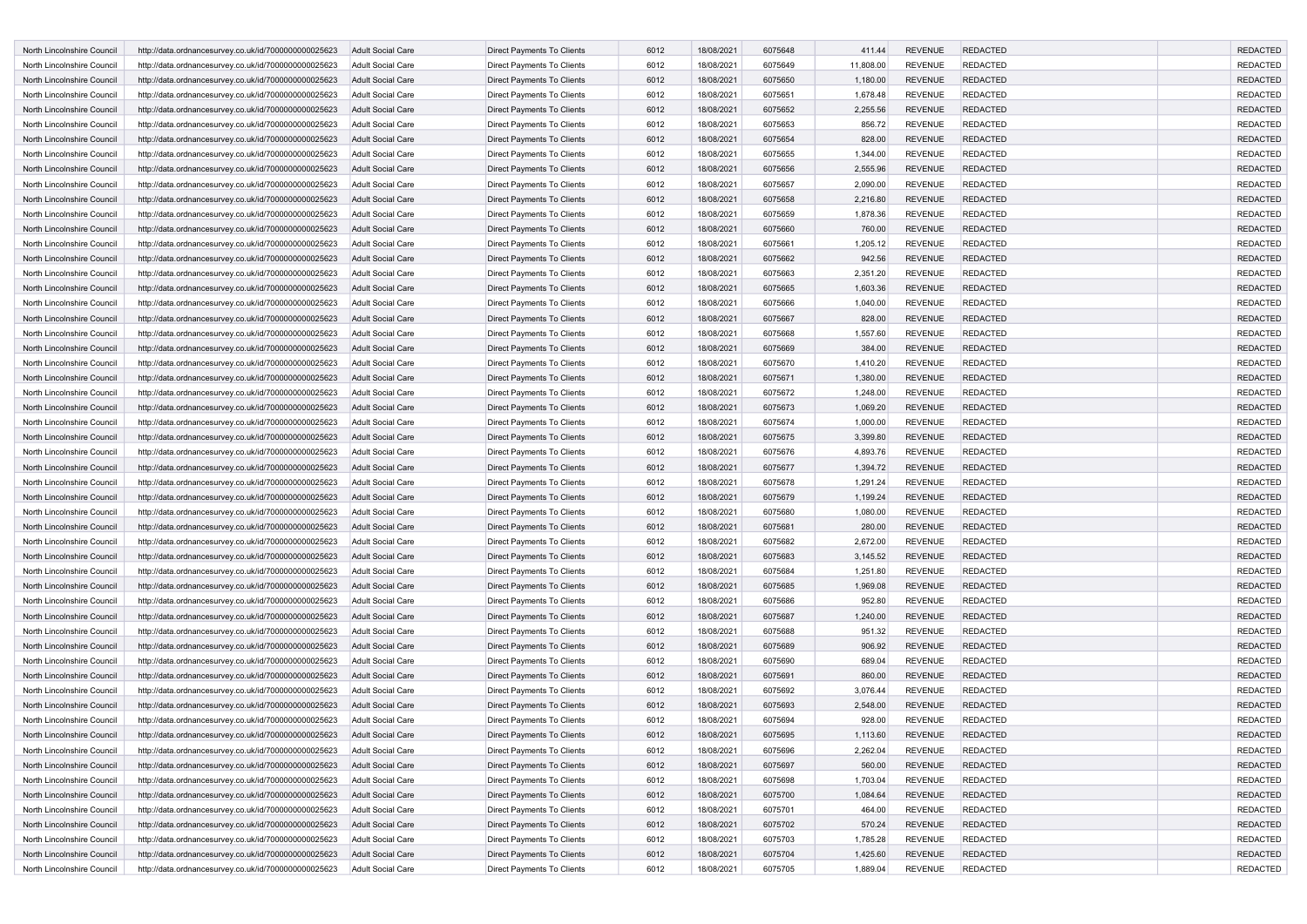| North Lincolnshire Council | http://data.ordnancesurvey.co.uk/id/7000000000025623 | <b>Adult Social Care</b> | <b>Direct Payments To Clients</b> | 6012 | 18/08/2021 | 6075706 | 4,136.92 | <b>REVENUE</b> | <b>REDACTED</b> | <b>REDACTED</b> |
|----------------------------|------------------------------------------------------|--------------------------|-----------------------------------|------|------------|---------|----------|----------------|-----------------|-----------------|
| North Lincolnshire Council | http://data.ordnancesurvey.co.uk/id/7000000000025623 | Adult Social Care        | Direct Payments To Clients        | 6012 | 18/08/2021 | 6075707 | 2,547.16 | <b>REVENUE</b> | <b>REDACTED</b> | <b>REDACTED</b> |
| North Lincolnshire Council | http://data.ordnancesurvey.co.uk/id/7000000000025623 | <b>Adult Social Care</b> | Direct Payments To Clients        | 6012 | 18/08/2021 | 6075708 | 278.40   | <b>REVENUE</b> | <b>REDACTED</b> | <b>REDACTED</b> |
| North Lincolnshire Council | http://data.ordnancesurvey.co.uk/id/7000000000025623 | <b>Adult Social Care</b> | Direct Payments To Clients        | 6012 | 18/08/2021 | 6075709 | 2,023.15 | <b>REVENUE</b> | <b>REDACTED</b> | <b>REDACTED</b> |
| North Lincolnshire Council | http://data.ordnancesurvey.co.uk/id/7000000000025623 | <b>Adult Social Care</b> | Direct Payments To Clients        | 6012 | 18/08/2021 | 6075710 | 3,185.36 | <b>REVENUE</b> | <b>REDACTED</b> | <b>REDACTED</b> |
| North Lincolnshire Council | http://data.ordnancesurvey.co.uk/id/7000000000025623 | <b>Adult Social Care</b> | Direct Payments To Clients        | 6012 | 18/08/2021 | 6075711 | 335.56   | <b>REVENUE</b> | <b>REDACTED</b> | <b>REDACTED</b> |
| North Lincolnshire Council | http://data.ordnancesurvey.co.uk/id/7000000000025623 | <b>Adult Social Care</b> | Direct Payments To Clients        | 6012 | 18/08/2021 | 6075712 | 871.36   | <b>REVENUE</b> | <b>REDACTED</b> | <b>REDACTED</b> |
| North Lincolnshire Council | http://data.ordnancesurvey.co.uk/id/7000000000025623 | <b>Adult Social Care</b> |                                   | 6012 | 18/08/2021 | 6075713 | 1,021.72 | <b>REVENUE</b> | <b>REDACTED</b> | <b>REDACTED</b> |
|                            |                                                      |                          | Direct Payments To Clients        |      |            |         |          |                |                 |                 |
| North Lincolnshire Council | http://data.ordnancesurvey.co.uk/id/7000000000025623 | <b>Adult Social Care</b> | <b>Direct Payments To Clients</b> | 6012 | 18/08/2021 | 6075714 | 847.86   | <b>REVENUE</b> | <b>REDACTED</b> | <b>REDACTED</b> |
| North Lincolnshire Council | http://data.ordnancesurvey.co.uk/id/7000000000025623 | Adult Social Care        | Direct Payments To Clients        | 6012 | 18/08/2021 | 6075715 | 427.68   | <b>REVENUE</b> | <b>REDACTED</b> | <b>REDACTED</b> |
| North Lincolnshire Council | http://data.ordnancesurvey.co.uk/id/7000000000025623 | <b>Adult Social Care</b> | Direct Payments To Clients        | 6012 | 18/08/2021 | 6075716 | 1,290.24 | <b>REVENUE</b> | <b>REDACTED</b> | <b>REDACTED</b> |
| North Lincolnshire Council | http://data.ordnancesurvey.co.uk/id/7000000000025623 | Adult Social Care        | Direct Payments To Clients        | 6012 | 18/08/2021 | 6075717 | 663.16   | <b>REVENUE</b> | <b>REDACTED</b> | <b>REDACTED</b> |
| North Lincolnshire Council | http://data.ordnancesurvey.co.uk/id/7000000000025623 | <b>Adult Social Care</b> | Direct Payments To Clients        | 6012 | 18/08/2021 | 6075718 | 1,059.84 | <b>REVENUE</b> | <b>REDACTED</b> | <b>REDACTED</b> |
| North Lincolnshire Council | http://data.ordnancesurvey.co.uk/id/7000000000025623 | <b>Adult Social Care</b> | Direct Payments To Clients        | 6012 | 18/08/2021 | 6075719 | 1,048.00 | <b>REVENUE</b> | <b>REDACTED</b> | <b>REDACTED</b> |
| North Lincolnshire Council | http://data.ordnancesurvey.co.uk/id/7000000000025623 | <b>Adult Social Care</b> | Direct Payments To Clients        | 6012 | 18/08/2021 | 6075720 | 1,669.84 | <b>REVENUE</b> | <b>REDACTED</b> | <b>REDACTED</b> |
| North Lincolnshire Council | http://data.ordnancesurvey.co.uk/id/7000000000025623 | <b>Adult Social Care</b> | Direct Payments To Clients        | 6012 | 18/08/2021 | 6075722 | 496.20   | <b>REVENUE</b> | <b>REDACTED</b> | <b>REDACTED</b> |
| North Lincolnshire Council | http://data.ordnancesurvey.co.uk/id/7000000000025623 | <b>Adult Social Care</b> | Direct Payments To Clients        | 6012 | 18/08/2021 | 6075723 | 3,880.36 | <b>REVENUE</b> | <b>REDACTED</b> | <b>REDACTED</b> |
| North Lincolnshire Council | http://data.ordnancesurvey.co.uk/id/7000000000025623 | Adult Social Care        | Direct Payments To Clients        | 6012 | 18/08/2021 | 6075724 | 2,320.00 | <b>REVENUE</b> | <b>REDACTED</b> | <b>REDACTED</b> |
| North Lincolnshire Council | http://data.ordnancesurvey.co.uk/id/7000000000025623 | <b>Adult Social Care</b> | <b>Direct Payments To Clients</b> | 6012 | 18/08/2021 | 6075725 | 2,592.00 | <b>REVENUE</b> | <b>REDACTED</b> | <b>REDACTED</b> |
| North Lincolnshire Council | http://data.ordnancesurvey.co.uk/id/7000000000025623 | <b>Adult Social Care</b> | Direct Payments To Clients        | 6012 | 18/08/2021 | 6075726 | 1,120.32 | <b>REVENUE</b> | <b>REDACTED</b> | <b>REDACTED</b> |
| North Lincolnshire Council | http://data.ordnancesurvey.co.uk/id/7000000000025623 | <b>Adult Social Care</b> | Direct Payments To Clients        | 6012 | 18/08/2021 | 6075727 | 1,467.32 | <b>REVENUE</b> | <b>REDACTED</b> | <b>REDACTED</b> |
| North Lincolnshire Council | http://data.ordnancesurvey.co.uk/id/7000000000025623 | <b>Adult Social Care</b> | Direct Payments To Clients        | 6012 | 18/08/2021 | 6075728 | 870.88   | <b>REVENUE</b> | <b>REDACTED</b> | <b>REDACTED</b> |
| North Lincolnshire Council | http://data.ordnancesurvey.co.uk/id/7000000000025623 | <b>Adult Social Care</b> | Direct Payments To Clients        | 6012 | 18/08/2021 | 6075729 | 261.40   | <b>REVENUE</b> | <b>REDACTED</b> | <b>REDACTED</b> |
| North Lincolnshire Council | http://data.ordnancesurvey.co.uk/id/7000000000025623 | <b>Adult Social Care</b> | Direct Payments To Clients        | 6012 | 18/08/2021 | 6075730 | 847.76   | <b>REVENUE</b> | <b>REDACTED</b> | <b>REDACTED</b> |
| North Lincolnshire Council | http://data.ordnancesurvey.co.uk/id/7000000000025623 | <b>Adult Social Care</b> | Direct Payments To Clients        | 6012 | 18/08/2021 | 6075731 | 672.00   | <b>REVENUE</b> | <b>REDACTED</b> | <b>REDACTED</b> |
| North Lincolnshire Council | http://data.ordnancesurvey.co.uk/id/7000000000025623 | <b>Adult Social Care</b> | Direct Payments To Clients        | 6012 | 18/08/2021 | 6075732 | 540.00   | <b>REVENUE</b> | <b>REDACTED</b> | <b>REDACTED</b> |
| North Lincolnshire Council | http://data.ordnancesurvey.co.uk/id/7000000000025623 | <b>Adult Social Care</b> | Direct Payments To Clients        | 6012 | 18/08/2021 | 6075733 | 655.20   | <b>REVENUE</b> | <b>REDACTED</b> | <b>REDACTED</b> |
| North Lincolnshire Council | http://data.ordnancesurvey.co.uk/id/7000000000025623 | <b>Adult Social Care</b> | Direct Payments To Clients        | 6012 | 18/08/2021 | 6075734 | 834.00   | <b>REVENUE</b> | <b>REDACTED</b> | <b>REDACTED</b> |
| North Lincolnshire Council | http://data.ordnancesurvey.co.uk/id/7000000000025623 | <b>Adult Social Care</b> | <b>Direct Payments To Clients</b> | 6012 | 18/08/2021 | 6075735 | 4,136.92 | <b>REVENUE</b> | <b>REDACTED</b> | <b>REDACTED</b> |
| North Lincolnshire Council | http://data.ordnancesurvey.co.uk/id/7000000000025623 | <b>Adult Social Care</b> | Direct Payments To Clients        | 6012 | 18/08/2021 | 6075736 | 1,307.04 | <b>REVENUE</b> | <b>REDACTED</b> | <b>REDACTED</b> |
| North Lincolnshire Council | http://data.ordnancesurvey.co.uk/id/7000000000025623 | <b>Adult Social Care</b> | Direct Payments To Clients        | 6012 | 18/08/2021 | 6075737 | 1,089.20 | <b>REVENUE</b> | <b>REDACTED</b> | <b>REDACTED</b> |
| North Lincolnshire Council | http://data.ordnancesurvey.co.uk/id/7000000000025623 | <b>Adult Social Care</b> | Direct Payments To Clients        | 6012 | 18/08/2021 | 6075738 | 3,043.36 | <b>REVENUE</b> | <b>REDACTED</b> | <b>REDACTED</b> |
|                            |                                                      |                          |                                   |      |            |         |          |                | <b>REDACTED</b> |                 |
| North Lincolnshire Council | http://data.ordnancesurvey.co.uk/id/7000000000025623 | <b>Adult Social Care</b> | Direct Payments To Clients        | 6012 | 18/08/2021 | 6075739 | 827.00   | <b>REVENUE</b> |                 | <b>REDACTED</b> |
| North Lincolnshire Council | http://data.ordnancesurvey.co.uk/id/7000000000025623 | <b>Adult Social Care</b> | Direct Payments To Clients        | 6012 | 18/08/2021 | 6075740 | 765.60   | <b>REVENUE</b> | REDACTED        | <b>REDACTED</b> |
| North Lincolnshire Council | http://data.ordnancesurvey.co.uk/id/7000000000025623 | <b>Adult Social Care</b> | Direct Payments To Clients        | 6012 | 18/08/2021 | 6075741 | 2,546.88 | <b>REVENUE</b> | <b>REDACTED</b> | <b>REDACTED</b> |
| North Lincolnshire Council | http://data.ordnancesurvey.co.uk/id/7000000000025623 | <b>Adult Social Care</b> | Direct Payments To Clients        | 6012 | 18/08/2021 | 6075742 | 3,274.96 | <b>REVENUE</b> | <b>REDACTED</b> | <b>REDACTED</b> |
| North Lincolnshire Council | http://data.ordnancesurvey.co.uk/id/7000000000025623 | <b>Adult Social Care</b> | Direct Payments To Clients        | 6012 | 18/08/2021 | 6075743 | 2,789.44 | <b>REVENUE</b> | <b>REDACTED</b> | <b>REDACTED</b> |
| North Lincolnshire Council | http://data.ordnancesurvey.co.uk/id/7000000000025623 | <b>Adult Social Care</b> | Direct Payments To Clients        | 6012 | 18/08/2021 | 6075744 | 1,104.76 | <b>REVENUE</b> | <b>REDACTED</b> | <b>REDACTED</b> |
| North Lincolnshire Council | http://data.ordnancesurvey.co.uk/id/7000000000025623 | <b>Adult Social Care</b> | <b>Direct Payments To Clients</b> | 6012 | 18/08/2021 | 6075745 | 1,058.56 | <b>REVENUE</b> | <b>REDACTED</b> | <b>REDACTED</b> |
| North Lincolnshire Council | http://data.ordnancesurvey.co.uk/id/7000000000025623 | <b>Adult Social Care</b> | Direct Payments To Clients        | 6012 | 18/08/2021 | 6075746 | 1,008.00 | <b>REVENUE</b> | <b>REDACTED</b> | <b>REDACTED</b> |
| North Lincolnshire Council | http://data.ordnancesurvey.co.uk/id/7000000000025623 | <b>Adult Social Care</b> | Direct Payments To Clients        | 6012 | 18/08/2021 | 6075747 | 1,724.80 | <b>REVENUE</b> | <b>REDACTED</b> | <b>REDACTED</b> |
| North Lincolnshire Council | http://data.ordnancesurvey.co.uk/id/7000000000025623 | <b>Adult Social Care</b> | Direct Payments To Clients        | 6012 | 18/08/2021 | 6075748 | 3,827.28 | <b>REVENUE</b> | <b>REDACTED</b> | <b>REDACTED</b> |
| North Lincolnshire Council | http://data.ordnancesurvey.co.uk/id/7000000000025623 | <b>Adult Social Care</b> | Direct Payments To Clients        | 6012 | 18/08/2021 | 6075749 | 630.16   | <b>REVENUE</b> | <b>REDACTED</b> | <b>REDACTED</b> |
| North Lincolnshire Council | http://data.ordnancesurvey.co.uk/id/7000000000025623 | <b>Adult Social Care</b> | Direct Payments To Clients        | 6012 | 18/08/2021 | 6075750 | 3,056.64 | <b>REVENUE</b> | <b>REDACTED</b> | <b>REDACTED</b> |
| North Lincolnshire Council | http://data.ordnancesurvey.co.uk/id/7000000000025623 | <b>Adult Social Care</b> | <b>Direct Payments To Clients</b> | 6012 | 18/08/2021 | 6075751 | 3,010.40 | <b>REVENUE</b> | <b>REDACTED</b> | <b>REDACTED</b> |
| North Lincolnshire Council | http://data.ordnancesurvey.co.uk/id/7000000000025623 | <b>Adult Social Care</b> | Direct Payments To Clients        | 6012 | 18/08/2021 | 6075752 | 2,801.80 | <b>REVENUE</b> | <b>REDACTED</b> | <b>REDACTED</b> |
| North Lincolnshire Council | http://data.ordnancesurvey.co.uk/id/7000000000025623 | <b>Adult Social Care</b> | Direct Payments To Clients        | 6012 | 18/08/2021 | 6075753 | 746.88   | <b>REVENUE</b> | <b>REDACTED</b> | <b>REDACTED</b> |
| North Lincolnshire Council | http://data.ordnancesurvey.co.uk/id/7000000000025623 | Adult Social Care        | Direct Payments To Clients        | 6012 | 18/08/2021 | 6075754 | 519.20   | <b>REVENUE</b> | <b>REDACTED</b> | REDACTED        |
| North Lincolnshire Council | http://data.ordnancesurvey.co.uk/id/7000000000025623 | <b>Adult Social Care</b> | <b>Direct Payments To Clients</b> | 6012 | 18/08/2021 | 6075755 | 1,210.56 | <b>REVENUE</b> | <b>REDACTED</b> | <b>REDACTED</b> |
| North Lincolnshire Council | http://data.ordnancesurvey.co.uk/id/7000000000025623 | Adult Social Care        | Direct Payments To Clients        | 6012 | 18/08/2021 | 6075756 | 3,960.00 | <b>REVENUE</b> | <b>REDACTED</b> | <b>REDACTED</b> |
| North Lincolnshire Council | http://data.ordnancesurvey.co.uk/id/7000000000025623 | Adult Social Care        | Direct Payments To Clients        | 6012 | 18/08/2021 | 6075757 | 2,550.64 | <b>REVENUE</b> | <b>REDACTED</b> | <b>REDACTED</b> |
| North Lincolnshire Council | http://data.ordnancesurvey.co.uk/id/7000000000025623 | Adult Social Care        | Direct Payments To Clients        | 6012 | 18/08/2021 | 6075758 | 4,467.32 | <b>REVENUE</b> | <b>REDACTED</b> | <b>REDACTED</b> |
| North Lincolnshire Council | http://data.ordnancesurvey.co.uk/id/7000000000025623 | Adult Social Care        | Direct Payments To Clients        | 6012 | 18/08/2021 | 6075759 | 483.24   | <b>REVENUE</b> | <b>REDACTED</b> | <b>REDACTED</b> |
| North Lincolnshire Council | http://data.ordnancesurvey.co.uk/id/7000000000025623 | Adult Social Care        | Direct Payments To Clients        | 6012 | 18/08/2021 | 6075760 | 2,148.64 | <b>REVENUE</b> | <b>REDACTED</b> | <b>REDACTED</b> |
| North Lincolnshire Council | http://data.ordnancesurvey.co.uk/id/7000000000025623 | Adult Social Care        | Direct Payments To Clients        | 6012 | 18/08/2021 | 6075761 | 655.68   | <b>REVENUE</b> | <b>REDACTED</b> | <b>REDACTED</b> |
| North Lincolnshire Council | http://data.ordnancesurvey.co.uk/id/7000000000025623 | Adult Social Care        | Direct Payments To Clients        | 6012 | 18/08/2021 | 6075762 | 497.64   | REVENUE        | <b>REDACTED</b> | REDACTED        |
|                            |                                                      |                          |                                   |      |            |         |          |                |                 |                 |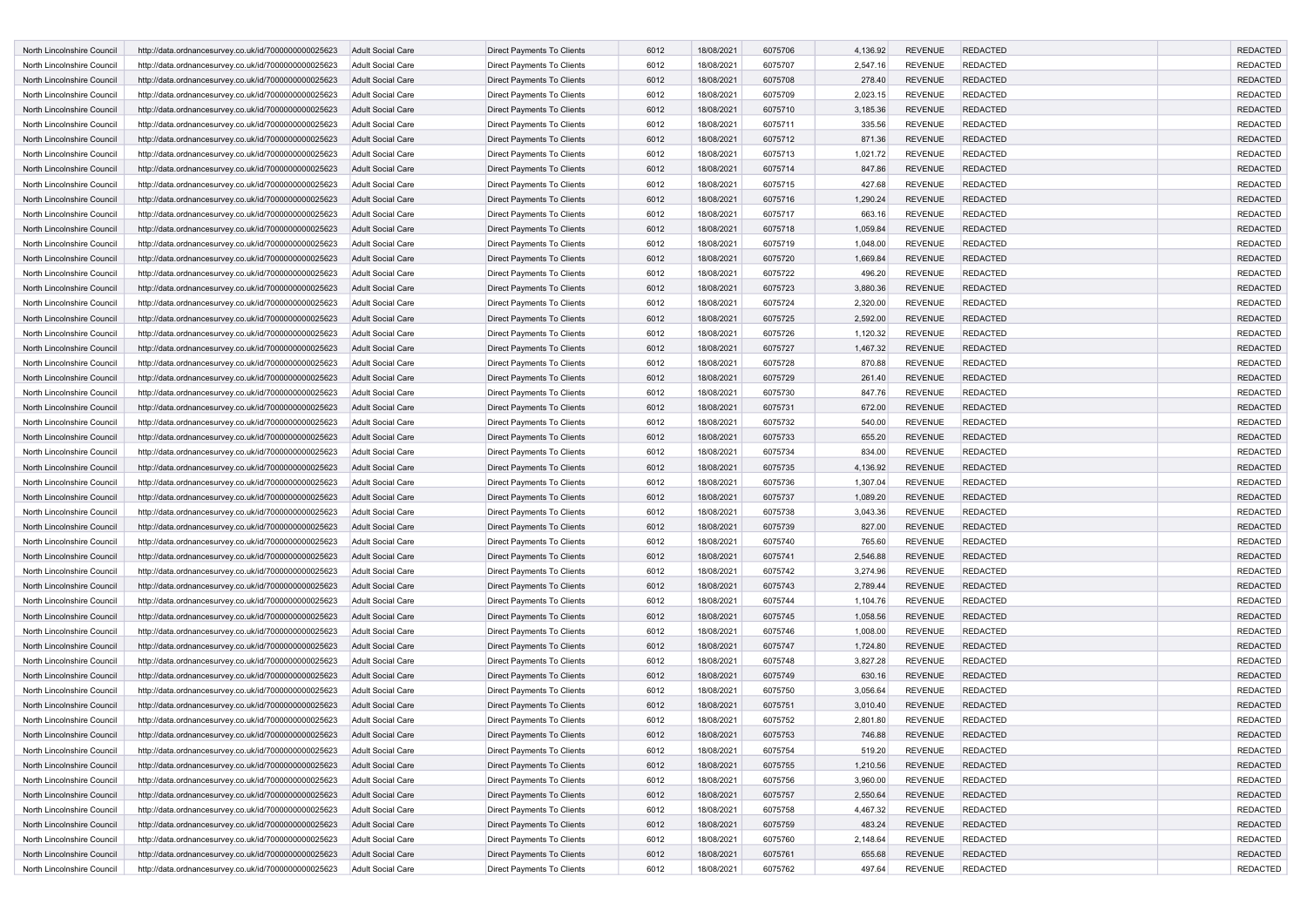| North Lincolnshire Council | http://data.ordnancesurvey.co.uk/id/7000000000025623 | <b>Adult Social Care</b> | <b>Direct Payments To Clients</b> | 6012 | 18/08/2021 | 6075763 | 694.68   | <b>REVENUE</b> | <b>REDACTED</b> | <b>REDACTED</b> |
|----------------------------|------------------------------------------------------|--------------------------|-----------------------------------|------|------------|---------|----------|----------------|-----------------|-----------------|
| North Lincolnshire Council | http://data.ordnancesurvey.co.uk/id/7000000000025623 | Adult Social Care        | Direct Payments To Clients        | 6012 | 18/08/2021 | 6075764 | 1,160.00 | <b>REVENUE</b> | <b>REDACTED</b> | <b>REDACTED</b> |
| North Lincolnshire Council | http://data.ordnancesurvey.co.uk/id/7000000000025623 | <b>Adult Social Care</b> | Direct Payments To Clients        | 6012 | 18/08/2021 | 6075765 | 672.00   | <b>REVENUE</b> | <b>REDACTED</b> | <b>REDACTED</b> |
| North Lincolnshire Council | http://data.ordnancesurvey.co.uk/id/7000000000025623 | <b>Adult Social Care</b> | Direct Payments To Clients        | 6012 | 18/08/2021 | 6075766 | 1,064.69 | <b>REVENUE</b> | <b>REDACTED</b> | <b>REDACTED</b> |
| North Lincolnshire Council | http://data.ordnancesurvey.co.uk/id/7000000000025623 | <b>Adult Social Care</b> | Direct Payments To Clients        | 6012 | 18/08/2021 | 6075767 | 1,336.80 | <b>REVENUE</b> | <b>REDACTED</b> | <b>REDACTED</b> |
| North Lincolnshire Council | http://data.ordnancesurvey.co.uk/id/7000000000025623 | <b>Adult Social Care</b> | Direct Payments To Clients        | 6012 | 18/08/2021 | 6075768 | 1,765.28 | <b>REVENUE</b> | <b>REDACTED</b> | <b>REDACTED</b> |
| North Lincolnshire Council | http://data.ordnancesurvey.co.uk/id/7000000000025623 | <b>Adult Social Care</b> | Direct Payments To Clients        | 6012 | 18/08/2021 | 6075769 | 1,200.40 | <b>REVENUE</b> | <b>REDACTED</b> | <b>REDACTED</b> |
| North Lincolnshire Council | http://data.ordnancesurvey.co.uk/id/7000000000025623 | <b>Adult Social Care</b> |                                   | 6012 | 18/08/2021 | 6075770 | 1,466.86 | <b>REVENUE</b> | <b>REDACTED</b> | <b>REDACTED</b> |
|                            |                                                      |                          | Direct Payments To Clients        |      |            |         |          |                |                 |                 |
| North Lincolnshire Council | http://data.ordnancesurvey.co.uk/id/7000000000025623 | <b>Adult Social Care</b> | <b>Direct Payments To Clients</b> | 6012 | 18/08/2021 | 6075771 | 400.00   | <b>REVENUE</b> | <b>REDACTED</b> | <b>REDACTED</b> |
| North Lincolnshire Council | http://data.ordnancesurvey.co.uk/id/7000000000025623 | <b>Adult Social Care</b> | Direct Payments To Clients        | 6012 | 18/08/2021 | 6075772 | 6,532.00 | <b>REVENUE</b> | <b>REDACTED</b> | <b>REDACTED</b> |
| North Lincolnshire Council | http://data.ordnancesurvey.co.uk/id/7000000000025623 | <b>Adult Social Care</b> | Direct Payments To Clients        | 6012 | 18/08/2021 | 6075773 | 2,200.28 | <b>REVENUE</b> | <b>REDACTED</b> | <b>REDACTED</b> |
| North Lincolnshire Council | http://data.ordnancesurvey.co.uk/id/7000000000025623 | Adult Social Care        | Direct Payments To Clients        | 6012 | 18/08/2021 | 6075774 | 1,287.00 | <b>REVENUE</b> | <b>REDACTED</b> | <b>REDACTED</b> |
| North Lincolnshire Council | http://data.ordnancesurvey.co.uk/id/7000000000025623 | <b>Adult Social Care</b> | Direct Payments To Clients        | 6012 | 18/08/2021 | 6075775 | 800.00   | <b>REVENUE</b> | <b>REDACTED</b> | <b>REDACTED</b> |
| North Lincolnshire Council | http://data.ordnancesurvey.co.uk/id/7000000000025623 | <b>Adult Social Care</b> | Direct Payments To Clients        | 6012 | 18/08/2021 | 6075776 | 1,388.96 | <b>REVENUE</b> | <b>REDACTED</b> | <b>REDACTED</b> |
| North Lincolnshire Council | http://data.ordnancesurvey.co.uk/id/7000000000025623 | <b>Adult Social Care</b> | Direct Payments To Clients        | 6012 | 18/08/2021 | 6075778 | 3,077.64 | <b>REVENUE</b> | <b>REDACTED</b> | <b>REDACTED</b> |
| North Lincolnshire Council | http://data.ordnancesurvey.co.uk/id/7000000000025623 | <b>Adult Social Care</b> | Direct Payments To Clients        | 6012 | 18/08/2021 | 6075779 | 744.00   | <b>REVENUE</b> | <b>REDACTED</b> | <b>REDACTED</b> |
| North Lincolnshire Council | http://data.ordnancesurvey.co.uk/id/7000000000025623 | <b>Adult Social Care</b> | Direct Payments To Clients        | 6012 | 18/08/2021 | 6075780 | 3,595.96 | <b>REVENUE</b> | <b>REDACTED</b> | <b>REDACTED</b> |
| North Lincolnshire Council | http://data.ordnancesurvey.co.uk/id/7000000000025623 | Adult Social Care        | Direct Payments To Clients        | 6012 | 18/08/2021 | 6075781 | 2,843.96 | <b>REVENUE</b> | <b>REDACTED</b> | <b>REDACTED</b> |
| North Lincolnshire Council | http://data.ordnancesurvey.co.uk/id/7000000000025623 | <b>Adult Social Care</b> | <b>Direct Payments To Clients</b> | 6012 | 18/08/2021 | 6075782 | 1,082.92 | <b>REVENUE</b> | <b>REDACTED</b> | <b>REDACTED</b> |
| North Lincolnshire Council | http://data.ordnancesurvey.co.uk/id/7000000000025623 | Adult Social Care        | Direct Payments To Clients        | 6012 | 18/08/2021 | 6075783 | 825.64   | <b>REVENUE</b> | REDACTED        | <b>REDACTED</b> |
| North Lincolnshire Council | http://data.ordnancesurvey.co.uk/id/7000000000025623 | <b>Adult Social Care</b> | Direct Payments To Clients        | 6012 | 18/08/2021 | 6075784 | 1,000.00 | <b>REVENUE</b> | <b>REDACTED</b> | <b>REDACTED</b> |
| North Lincolnshire Council | http://data.ordnancesurvey.co.uk/id/7000000000025623 | <b>Adult Social Care</b> | Direct Payments To Clients        | 6012 | 18/08/2021 | 6075785 | 820.40   | <b>REVENUE</b> | <b>REDACTED</b> | <b>REDACTED</b> |
| North Lincolnshire Council | http://data.ordnancesurvey.co.uk/id/7000000000025623 | <b>Adult Social Care</b> | Direct Payments To Clients        | 6012 | 18/08/2021 | 6075786 | 789.16   | <b>REVENUE</b> | <b>REDACTED</b> | <b>REDACTED</b> |
| North Lincolnshire Council | http://data.ordnancesurvey.co.uk/id/7000000000025623 | Adult Social Care        | Direct Payments To Clients        | 6012 | 18/08/2021 | 6075787 | 535.92   | <b>REVENUE</b> | <b>REDACTED</b> | <b>REDACTED</b> |
| North Lincolnshire Council | http://data.ordnancesurvey.co.uk/id/7000000000025623 | <b>Adult Social Care</b> | Direct Payments To Clients        | 6012 | 18/08/2021 | 6075788 | 442.95   | <b>REVENUE</b> | <b>REDACTED</b> | <b>REDACTED</b> |
| North Lincolnshire Council | http://data.ordnancesurvey.co.uk/id/7000000000025623 | <b>Adult Social Care</b> | Direct Payments To Clients        | 6012 | 18/08/2021 | 6075789 | 617.40   | <b>REVENUE</b> | <b>REDACTED</b> | <b>REDACTED</b> |
| North Lincolnshire Council | http://data.ordnancesurvey.co.uk/id/7000000000025623 | <b>Adult Social Care</b> | Direct Payments To Clients        | 6012 | 18/08/2021 | 6075790 | 2,436.00 | <b>REVENUE</b> | <b>REDACTED</b> | <b>REDACTED</b> |
| North Lincolnshire Council | http://data.ordnancesurvey.co.uk/id/7000000000025623 | Adult Social Care        | Direct Payments To Clients        | 6012 | 18/08/2021 | 6075791 | 828.00   | <b>REVENUE</b> | <b>REDACTED</b> | <b>REDACTED</b> |
| North Lincolnshire Council | http://data.ordnancesurvey.co.uk/id/7000000000025623 | <b>Adult Social Care</b> | <b>Direct Payments To Clients</b> | 6012 | 18/08/2021 | 6075792 | 600.00   | <b>REVENUE</b> | <b>REDACTED</b> | <b>REDACTED</b> |
| North Lincolnshire Council |                                                      | Adult Social Care        | Direct Payments To Clients        | 6012 | 18/08/2021 | 6075793 | 560.00   | <b>REVENUE</b> | <b>REDACTED</b> | <b>REDACTED</b> |
|                            | http://data.ordnancesurvey.co.uk/id/7000000000025623 |                          |                                   |      |            |         |          |                |                 |                 |
| North Lincolnshire Council | http://data.ordnancesurvey.co.uk/id/7000000000025623 | <b>Adult Social Care</b> | Direct Payments To Clients        | 6012 | 18/08/2021 | 6075794 | 280.00   | <b>REVENUE</b> | <b>REDACTED</b> | <b>REDACTED</b> |
| North Lincolnshire Council | http://data.ordnancesurvey.co.uk/id/7000000000025623 | <b>Adult Social Care</b> | Direct Payments To Clients        | 6012 | 18/08/2021 | 6075795 | 1,160.80 | <b>REVENUE</b> | <b>REDACTED</b> | <b>REDACTED</b> |
| North Lincolnshire Council | http://data.ordnancesurvey.co.uk/id/7000000000025623 | <b>Adult Social Care</b> | Direct Payments To Clients        | 6012 | 18/08/2021 | 6075796 | 2,437.12 | <b>REVENUE</b> | <b>REDACTED</b> | <b>REDACTED</b> |
| North Lincolnshire Council | http://data.ordnancesurvey.co.uk/id/7000000000025623 | <b>Adult Social Care</b> | Direct Payments To Clients        | 6012 | 18/08/2021 | 6075798 | 1,392.00 | <b>REVENUE</b> | <b>REDACTED</b> | <b>REDACTED</b> |
| North Lincolnshire Council | http://data.ordnancesurvey.co.uk/id/7000000000025623 | <b>Adult Social Care</b> | Direct Payments To Clients        | 6012 | 18/08/2021 | 6075799 | 2,621.08 | <b>REVENUE</b> | <b>REDACTED</b> | <b>REDACTED</b> |
| North Lincolnshire Council | http://data.ordnancesurvey.co.uk/id/7000000000025623 | <b>Adult Social Care</b> | Direct Payments To Clients        | 6012 | 18/08/2021 | 6075803 | 637.60   | <b>REVENUE</b> | <b>REDACTED</b> | <b>REDACTED</b> |
| North Lincolnshire Council | http://data.ordnancesurvey.co.uk/id/7000000000025623 | <b>Adult Social Care</b> | Direct Payments To Clients        | 6012 | 18/08/2021 | 6075804 | 714.20   | <b>REVENUE</b> | <b>REDACTED</b> | <b>REDACTED</b> |
| North Lincolnshire Council | http://data.ordnancesurvey.co.uk/id/7000000000025623 | <b>Adult Social Care</b> | Direct Payments To Clients        | 6012 | 18/08/2021 | 6075806 | 3,080.00 | <b>REVENUE</b> | <b>REDACTED</b> | <b>REDACTED</b> |
| North Lincolnshire Council | http://data.ordnancesurvey.co.uk/id/7000000000025623 | <b>Adult Social Care</b> | <b>Direct Payments To Clients</b> | 6012 | 18/08/2021 | 6075807 | 1,792.00 | <b>REVENUE</b> | <b>REDACTED</b> | <b>REDACTED</b> |
| North Lincolnshire Council | http://data.ordnancesurvey.co.uk/id/7000000000025623 | <b>Adult Social Care</b> | Direct Payments To Clients        | 6012 | 18/08/2021 | 6075808 | 448.00   | <b>REVENUE</b> | <b>REDACTED</b> | <b>REDACTED</b> |
| North Lincolnshire Council | http://data.ordnancesurvey.co.uk/id/7000000000025623 | <b>Adult Social Care</b> | Direct Payments To Clients        | 6012 | 18/08/2021 | 6075809 | 4,312.20 | <b>REVENUE</b> | <b>REDACTED</b> | <b>REDACTED</b> |
| North Lincolnshire Council | http://data.ordnancesurvey.co.uk/id/7000000000025623 | <b>Adult Social Care</b> | Direct Payments To Clients        | 6012 | 18/08/2021 | 6075810 | 507.68   | <b>REVENUE</b> | <b>REDACTED</b> | <b>REDACTED</b> |
| North Lincolnshire Council | http://data.ordnancesurvey.co.uk/id/7000000000025623 | <b>Adult Social Care</b> | Direct Payments To Clients        | 6012 | 18/08/2021 | 6075811 | 1,004.40 | <b>REVENUE</b> | <b>REDACTED</b> | <b>REDACTED</b> |
| North Lincolnshire Council | http://data.ordnancesurvey.co.uk/id/7000000000025623 | <b>Adult Social Care</b> | Direct Payments To Clients        | 6012 | 18/08/2021 | 6075812 | 1,460.20 | <b>REVENUE</b> | <b>REDACTED</b> | <b>REDACTED</b> |
| North Lincolnshire Council | http://data.ordnancesurvey.co.uk/id/7000000000025623 | <b>Adult Social Care</b> | <b>Direct Payments To Clients</b> | 6012 | 18/08/2021 | 6075813 | 1,120.00 | <b>REVENUE</b> | <b>REDACTED</b> | <b>REDACTED</b> |
| North Lincolnshire Council | http://data.ordnancesurvey.co.uk/id/7000000000025623 | <b>Adult Social Care</b> | Direct Payments To Clients        | 6012 | 18/08/2021 | 6075814 | 886.68   | <b>REVENUE</b> | <b>REDACTED</b> | <b>REDACTED</b> |
| North Lincolnshire Council | http://data.ordnancesurvey.co.uk/id/7000000000025623 | <b>Adult Social Care</b> | Direct Payments To Clients        | 6012 | 18/08/2021 | 6075815 | 894.92   | <b>REVENUE</b> | <b>REDACTED</b> | <b>REDACTED</b> |
| North Lincolnshire Council | http://data.ordnancesurvey.co.uk/id/7000000000025623 | Adult Social Care        | Direct Payments To Clients        | 6012 | 18/08/2021 | 6075816 | 956.40   | <b>REVENUE</b> | <b>REDACTED</b> | REDACTED        |
| North Lincolnshire Council | http://data.ordnancesurvey.co.uk/id/7000000000025623 | <b>Adult Social Care</b> | <b>Direct Payments To Clients</b> | 6012 | 18/08/2021 | 6075817 | 1,152.00 | <b>REVENUE</b> | <b>REDACTED</b> | <b>REDACTED</b> |
| North Lincolnshire Council | http://data.ordnancesurvey.co.uk/id/7000000000025623 | Adult Social Care        | Direct Payments To Clients        | 6012 | 18/08/2021 | 6075818 | 3,400.68 | <b>REVENUE</b> | <b>REDACTED</b> | <b>REDACTED</b> |
| North Lincolnshire Council | http://data.ordnancesurvey.co.uk/id/7000000000025623 | Adult Social Care        | Direct Payments To Clients        | 6012 | 18/08/2021 | 6075819 | 1,021.20 | <b>REVENUE</b> | <b>REDACTED</b> | <b>REDACTED</b> |
| North Lincolnshire Council | http://data.ordnancesurvey.co.uk/id/7000000000025623 | Adult Social Care        | Direct Payments To Clients        | 6012 | 18/08/2021 | 6075820 | 803.88   | <b>REVENUE</b> | <b>REDACTED</b> | <b>REDACTED</b> |
| North Lincolnshire Council | http://data.ordnancesurvey.co.uk/id/7000000000025623 | Adult Social Care        | Direct Payments To Clients        | 6012 | 18/08/2021 | 6075821 | 534.60   | <b>REVENUE</b> | <b>REDACTED</b> | <b>REDACTED</b> |
| North Lincolnshire Council | http://data.ordnancesurvey.co.uk/id/7000000000025623 | Adult Social Care        | Direct Payments To Clients        | 6012 | 18/08/2021 | 6075822 | 1,249.60 | <b>REVENUE</b> | <b>REDACTED</b> | <b>REDACTED</b> |
| North Lincolnshire Council | http://data.ordnancesurvey.co.uk/id/7000000000025623 | Adult Social Care        | Direct Payments To Clients        | 6012 | 18/08/2021 | 6075823 | 574.20   | <b>REVENUE</b> | <b>REDACTED</b> | <b>REDACTED</b> |
| North Lincolnshire Council | http://data.ordnancesurvey.co.uk/id/7000000000025623 |                          | Direct Payments To Clients        | 6012 | 18/08/2021 | 6075824 | 456.48   | <b>REVENUE</b> | <b>REDACTED</b> | REDACTED        |
|                            |                                                      | Adult Social Care        |                                   |      |            |         |          |                |                 |                 |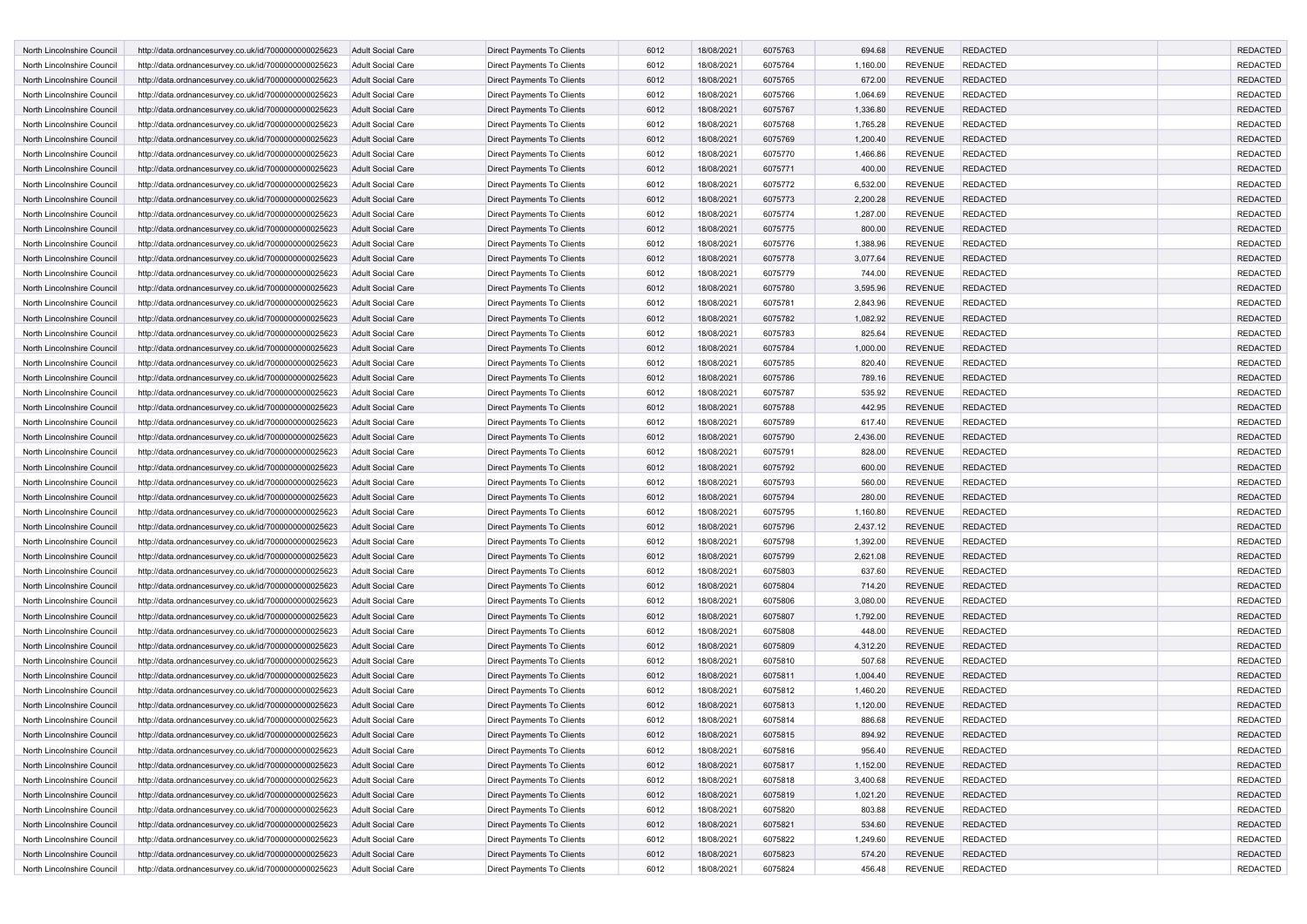| North Lincolnshire Council | http://data.ordnancesurvey.co.uk/id/7000000000025623                                                         | <b>Adult Social Care</b> | <b>Direct Payments To Clients</b> | 6012         | 18/08/2021               | 6075825            | 1,926.80           | <b>REVENUE</b> | <b>REDACTED</b>                    | <b>REDACTED</b> |
|----------------------------|--------------------------------------------------------------------------------------------------------------|--------------------------|-----------------------------------|--------------|--------------------------|--------------------|--------------------|----------------|------------------------------------|-----------------|
| North Lincolnshire Council | http://data.ordnancesurvey.co.uk/id/7000000000025623                                                         | Adult Social Care        | Direct Payments To Clients        | 6012         | 18/08/2021               | 6075826            | 320.00             | <b>REVENUE</b> | <b>REDACTED</b>                    | <b>REDACTED</b> |
| North Lincolnshire Council | http://data.ordnancesurvey.co.uk/id/7000000000025623                                                         | <b>Adult Social Care</b> | Direct Payments To Clients        | 6012         | 18/08/2021               | 6075827            | 2,572.46           | <b>REVENUE</b> | <b>REDACTED</b>                    | <b>REDACTED</b> |
| North Lincolnshire Council | http://data.ordnancesurvey.co.uk/id/7000000000025623                                                         | <b>Adult Social Care</b> | Direct Payments To Clients        | 6012         | 18/08/2021               | 6075828            | 591.12             | <b>REVENUE</b> | <b>REDACTED</b>                    | <b>REDACTED</b> |
| North Lincolnshire Council | http://data.ordnancesurvey.co.uk/id/7000000000025623                                                         | <b>Adult Social Care</b> | Direct Payments To Clients        | 6012         | 18/08/2021               | 6075829            | 2,520.00           | <b>REVENUE</b> | <b>REDACTED</b>                    | <b>REDACTED</b> |
| North Lincolnshire Council | http://data.ordnancesurvey.co.uk/id/7000000000025623                                                         | <b>Adult Social Care</b> | Direct Payments To Clients        | 6012         | 18/08/2021               | 6075831            | 656.80             | <b>REVENUE</b> | <b>REDACTED</b>                    | <b>REDACTED</b> |
| North Lincolnshire Council | http://data.ordnancesurvey.co.uk/id/7000000000025623                                                         | <b>Adult Social Care</b> | Direct Payments To Clients        | 6012         | 18/08/2021               | 6075832            | 1,127.20           | <b>REVENUE</b> | <b>REDACTED</b>                    | <b>REDACTED</b> |
| North Lincolnshire Council | http://data.ordnancesurvey.co.uk/id/7000000000025623                                                         | <b>Adult Social Care</b> | Direct Payments To Clients        | 6012         | 18/08/2021               | 6075833            | 1,044.96           | <b>REVENUE</b> | <b>REDACTED</b>                    | <b>REDACTED</b> |
| North Lincolnshire Council | http://data.ordnancesurvey.co.uk/id/7000000000025623                                                         | <b>Adult Social Care</b> | <b>Direct Payments To Clients</b> | 6012         | 18/08/2021               | 6075834            | 1,249.60           | <b>REVENUE</b> | <b>REDACTED</b>                    | <b>REDACTED</b> |
| North Lincolnshire Council | http://data.ordnancesurvey.co.uk/id/7000000000025623                                                         | <b>Adult Social Care</b> | Direct Payments To Clients        | 6012         | 18/08/2021               | 6075835            | 1,071.84           | <b>REVENUE</b> | <b>REDACTED</b>                    | <b>REDACTED</b> |
| North Lincolnshire Council |                                                                                                              | <b>Adult Social Care</b> |                                   |              |                          | 6075836            |                    | <b>REVENUE</b> |                                    | <b>REDACTED</b> |
| North Lincolnshire Council | http://data.ordnancesurvey.co.uk/id/7000000000025623<br>http://data.ordnancesurvey.co.uk/id/7000000000025623 | Adult Social Care        | Direct Payments To Clients        | 6012<br>6012 | 18/08/2021<br>18/08/2021 | 6075837            | 344.84<br>1,072.40 | <b>REVENUE</b> | <b>REDACTED</b><br><b>REDACTED</b> | <b>REDACTED</b> |
|                            |                                                                                                              |                          | Direct Payments To Clients        |              |                          |                    |                    |                |                                    |                 |
| North Lincolnshire Council | http://data.ordnancesurvey.co.uk/id/7000000000025623                                                         | <b>Adult Social Care</b> | Direct Payments To Clients        | 6012         | 18/08/2021               | 6075838            | 593.84             | <b>REVENUE</b> | <b>REDACTED</b>                    | <b>REDACTED</b> |
| North Lincolnshire Council | http://data.ordnancesurvey.co.uk/id/7000000000025623                                                         | <b>Adult Social Care</b> | Direct Payments To Clients        | 6012         | 18/08/2021               | 6075839            | 1,679.28           | <b>REVENUE</b> | <b>REDACTED</b>                    | <b>REDACTED</b> |
| North Lincolnshire Council | http://data.ordnancesurvey.co.uk/id/7000000000025623                                                         | <b>Adult Social Care</b> | Direct Payments To Clients        | 6012         | 18/08/2021               | 6075840            | 1,620.56           | <b>REVENUE</b> | <b>REDACTED</b>                    | <b>REDACTED</b> |
| North Lincolnshire Council | http://data.ordnancesurvey.co.uk/id/7000000000025623                                                         | <b>Adult Social Care</b> | Direct Payments To Clients        | 6012         | 18/08/2021               | 6075842            | 2,110.48           | <b>REVENUE</b> | <b>REDACTED</b>                    | <b>REDACTED</b> |
| North Lincolnshire Council | http://data.ordnancesurvey.co.uk/id/7000000000025623                                                         | <b>Adult Social Care</b> | Direct Payments To Clients        | 6012         | 18/08/2021               | 6075843            | 765.60             | <b>REVENUE</b> | <b>REDACTED</b>                    | <b>REDACTED</b> |
| North Lincolnshire Council | http://data.ordnancesurvey.co.uk/id/7000000000025623                                                         | Adult Social Care        | Direct Payments To Clients        | 6012         | 18/08/2021               | 6075844            | 1,839.04           | <b>REVENUE</b> | <b>REDACTED</b>                    | <b>REDACTED</b> |
| North Lincolnshire Council | http://data.ordnancesurvey.co.uk/id/7000000000025623                                                         | <b>Adult Social Care</b> | <b>Direct Payments To Clients</b> | 6012         | 18/08/2021               | 6075845            | 742.00             | <b>REVENUE</b> | <b>REDACTED</b>                    | <b>REDACTED</b> |
| North Lincolnshire Council | http://data.ordnancesurvey.co.uk/id/7000000000025623                                                         | <b>Adult Social Care</b> | Direct Payments To Clients        | 6012         | 18/08/2021               | 6075846            | 544.00             | <b>REVENUE</b> | REDACTED                           | <b>REDACTED</b> |
| North Lincolnshire Council | http://data.ordnancesurvey.co.uk/id/7000000000025623                                                         | <b>Adult Social Care</b> | Direct Payments To Clients        | 6012         | 18/08/2021               | 6075847            | 800.00             | <b>REVENUE</b> | <b>REDACTED</b>                    | <b>REDACTED</b> |
| North Lincolnshire Council | http://data.ordnancesurvey.co.uk/id/7000000000025623                                                         | <b>Adult Social Care</b> | Direct Payments To Clients        | 6012         | 18/08/2021               | 6075849            | 1,361.60           | <b>REVENUE</b> | <b>REDACTED</b>                    | <b>REDACTED</b> |
| North Lincolnshire Council | http://data.ordnancesurvey.co.uk/id/7000000000025623                                                         | <b>Adult Social Care</b> | Direct Payments To Clients        | 6012         | 18/08/2021               | 6075850            | 660.80             | <b>REVENUE</b> | <b>REDACTED</b>                    | <b>REDACTED</b> |
| North Lincolnshire Council | http://data.ordnancesurvey.co.uk/id/7000000000025623                                                         | <b>Adult Social Care</b> | Direct Payments To Clients        | 6012         | 18/08/2021               | 6075851            | 620.00             | <b>REVENUE</b> | REDACTED                           | <b>REDACTED</b> |
| North Lincolnshire Council | http://data.ordnancesurvey.co.uk/id/7000000000025623                                                         | <b>Adult Social Care</b> | Direct Payments To Clients        | 6012         | 18/08/2021               | 6075852            | 1,226.40           | <b>REVENUE</b> | <b>REDACTED</b>                    | <b>REDACTED</b> |
| North Lincolnshire Council | http://data.ordnancesurvey.co.uk/id/7000000000025623                                                         | <b>Adult Social Care</b> | Direct Payments To Clients        | 6012         | 18/08/2021               | 6075853            | 4,033.32           | <b>REVENUE</b> | <b>REDACTED</b>                    | <b>REDACTED</b> |
| North Lincolnshire Council | http://data.ordnancesurvey.co.uk/id/7000000000025623                                                         | <b>Adult Social Care</b> | Direct Payments To Clients        | 6012         | 18/08/2021               | 6075854            | 1,839.04           | <b>REVENUE</b> | <b>REDACTED</b>                    | <b>REDACTED</b> |
| North Lincolnshire Council | http://data.ordnancesurvey.co.uk/id/7000000000025623                                                         | Adult Social Care        | Direct Payments To Clients        | 6012         | 18/08/2021               | 6075855            | 1,034.32           | <b>REVENUE</b> | <b>REDACTED</b>                    | <b>REDACTED</b> |
| North Lincolnshire Council | http://data.ordnancesurvey.co.uk/id/7000000000025623                                                         | <b>Adult Social Care</b> | <b>Direct Payments To Clients</b> | 6012         | 18/08/2021               | 6075856            | 1,912.80           | <b>REVENUE</b> | <b>REDACTED</b>                    | <b>REDACTED</b> |
| North Lincolnshire Council | http://data.ordnancesurvey.co.uk/id/7000000000025623                                                         | <b>Adult Social Care</b> | Direct Payments To Clients        | 6012         | 18/08/2021               | 6075857            | 560.00             | <b>REVENUE</b> | REDACTED                           | <b>REDACTED</b> |
| North Lincolnshire Council | http://data.ordnancesurvey.co.uk/id/7000000000025623                                                         | <b>Adult Social Care</b> | Direct Payments To Clients        | 6012         | 18/08/2021               | 6075858            | 1,954.00           | <b>REVENUE</b> | <b>REDACTED</b>                    | <b>REDACTED</b> |
| North Lincolnshire Council | http://data.ordnancesurvey.co.uk/id/7000000000025623                                                         | Adult Social Care        | Direct Payments To Clients        | 6012         | 18/08/2021               | 6075859            | 640.00             | <b>REVENUE</b> | REDACTED                           | <b>REDACTED</b> |
| North Lincolnshire Council | http://data.ordnancesurvey.co.uk/id/7000000000025623                                                         | <b>Adult Social Care</b> | Direct Payments To Clients        | 6012         | 18/08/2021               | 6075860            | 725.72             | <b>REVENUE</b> | <b>REDACTED</b>                    | <b>REDACTED</b> |
| North Lincolnshire Council | http://data.ordnancesurvey.co.uk/id/7000000000025623                                                         | Adult Social Care        | Direct Payments To Clients        | 6012         | 18/08/2021               | 6075861            | 8,358.88           | <b>REVENUE</b> | <b>REDACTED</b>                    | <b>REDACTED</b> |
| North Lincolnshire Council | http://data.ordnancesurvey.co.uk/id/7000000000025623                                                         | <b>Adult Social Care</b> | Direct Payments To Clients        | 6012         | 18/08/2021               | 6075862            | 724.00             | <b>REVENUE</b> | <b>REDACTED</b>                    | <b>REDACTED</b> |
| North Lincolnshire Council | http://data.ordnancesurvey.co.uk/id/7000000000025623                                                         | <b>Adult Social Care</b> | Direct Payments To Clients        | 6012         | 18/08/2021               | 6075863            | 1,004.80           | <b>REVENUE</b> | <b>REDACTED</b>                    | <b>REDACTED</b> |
| North Lincolnshire Council | http://data.ordnancesurvey.co.uk/id/7000000000025623                                                         | <b>Adult Social Care</b> | Direct Payments To Clients        | 6012         | 18/08/2021               | 6075864            | 1,192.48           | <b>REVENUE</b> | <b>REDACTED</b>                    | <b>REDACTED</b> |
| North Lincolnshire Council | http://data.ordnancesurvey.co.uk/id/7000000000025623                                                         | <b>Adult Social Care</b> | Direct Payments To Clients        | 6012         | 18/08/2021               | 6075865            | 1,595.20           | <b>REVENUE</b> | <b>REDACTED</b>                    | <b>REDACTED</b> |
| North Lincolnshire Council | http://data.ordnancesurvey.co.uk/id/7000000000025623                                                         | <b>Adult Social Care</b> | <b>Direct Payments To Clients</b> | 6012         | 18/08/2021               | 6075866            | 1,893.80           | <b>REVENUE</b> | <b>REDACTED</b>                    | <b>REDACTED</b> |
| North Lincolnshire Council | http://data.ordnancesurvey.co.uk/id/7000000000025623                                                         | Adult Social Care        | Direct Payments To Clients        | 6012         | 18/08/2021               | 6075867            | 2,612.96           | <b>REVENUE</b> | <b>REDACTED</b>                    | <b>REDACTED</b> |
| North Lincolnshire Council | http://data.ordnancesurvey.co.uk/id/7000000000025623                                                         | <b>Adult Social Care</b> | Direct Payments To Clients        | 6012         | 18/08/2021               | 6075868            | 1,017.16           | <b>REVENUE</b> | <b>REDACTED</b>                    | <b>REDACTED</b> |
| North Lincolnshire Council | http://data.ordnancesurvey.co.uk/id/7000000000025623                                                         | Adult Social Care        | Direct Payments To Clients        | 6012         | 18/08/2021               | 6075869            | 611.60             | <b>REVENUE</b> | REDACTED                           | <b>REDACTED</b> |
| North Lincolnshire Council | http://data.ordnancesurvey.co.uk/id/7000000000025623                                                         | <b>Adult Social Care</b> | Direct Payments To Clients        | 6012         | 18/08/2021               | 6075870            | 799.76             | <b>REVENUE</b> | <b>REDACTED</b>                    | <b>REDACTED</b> |
| North Lincolnshire Council | http://data.ordnancesurvey.co.uk/id/7000000000025623                                                         | Adult Social Care        | Direct Payments To Clients        | 6012         | 18/08/2021               | 6075871            | 1,260.80           | <b>REVENUE</b> | <b>REDACTED</b>                    | <b>REDACTED</b> |
| North Lincolnshire Council | http://data.ordnancesurvey.co.uk/id/7000000000025623                                                         | <b>Adult Social Care</b> | <b>Direct Payments To Clients</b> | 6012         | 18/08/2021               | 6075873            | 3,216.96           | <b>REVENUE</b> | <b>REDACTED</b>                    | <b>REDACTED</b> |
| North Lincolnshire Council | http://data.ordnancesurvey.co.uk/id/7000000000025623                                                         | <b>Adult Social Care</b> | Direct Payments To Clients        | 6012         | 18/08/2021               | 6075874            | 3,216.96           | <b>REVENUE</b> | <b>REDACTED</b>                    | <b>REDACTED</b> |
| North Lincolnshire Council | http://data.ordnancesurvey.co.uk/id/7000000000025623                                                         | <b>Adult Social Care</b> | Direct Payments To Clients        | 6012         | 18/08/2021               | 6075875            | 3,216.96           | <b>REVENUE</b> | <b>REDACTED</b>                    | <b>REDACTED</b> |
| North Lincolnshire Council | http://data.ordnancesurvey.co.uk/id/7000000000025623                                                         | Adult Social Care        | Direct Payments To Clients        | 6012         | 18/08/2021               | 6075876            | 880.00             | <b>REVENUE</b> | <b>REDACTED</b>                    | REDACTED        |
| North Lincolnshire Council | http://data.ordnancesurvey.co.uk/id/7000000000025623                                                         | <b>Adult Social Care</b> | Direct Payments To Clients        | 6012         | 18/08/2021               | 6075877            | 3,955.56           | <b>REVENUE</b> | <b>REDACTED</b>                    | <b>REDACTED</b> |
| North Lincolnshire Council | http://data.ordnancesurvey.co.uk/id/7000000000025623                                                         | Adult Social Care        | Direct Payments To Clients        | 6012         | 18/08/2021               | 6075878            | 1,464.44           | <b>REVENUE</b> | <b>REDACTED</b>                    | <b>REDACTED</b> |
| North Lincolnshire Council | http://data.ordnancesurvey.co.uk/id/7000000000025623                                                         | Adult Social Care        | Direct Payments To Clients        | 6012         | 18/08/2021               | 6075879            | 1,194.80           | <b>REVENUE</b> | <b>REDACTED</b>                    | <b>REDACTED</b> |
| North Lincolnshire Council | http://data.ordnancesurvey.co.uk/id/7000000000025623                                                         | Adult Social Care        | Direct Payments To Clients        | 6012         | 18/08/2021               | 6075880            | 945.64             | <b>REVENUE</b> | <b>REDACTED</b>                    | <b>REDACTED</b> |
| North Lincolnshire Council | http://data.ordnancesurvey.co.uk/id/7000000000025623                                                         | Adult Social Care        | Direct Payments To Clients        | 6012         | 18/08/2021               | 6075881            | 1,944.88           | <b>REVENUE</b> | <b>REDACTED</b>                    | <b>REDACTED</b> |
| North Lincolnshire Council | http://data.ordnancesurvey.co.uk/id/7000000000025623                                                         | Adult Social Care        | Direct Payments To Clients        | 6012         | 18/08/2021               |                    |                    | <b>REVENUE</b> | <b>REDACTED</b>                    | <b>REDACTED</b> |
|                            | http://data.ordnancesurvey.co.uk/id/7000000000025623                                                         |                          |                                   | 6012         | 18/08/2021               | 6075882<br>6075883 | 2,049.00           | <b>REVENUE</b> | <b>REDACTED</b>                    | <b>REDACTED</b> |
| North Lincolnshire Council |                                                                                                              | Adult Social Care        | Direct Payments To Clients        |              |                          |                    | 1,358.28           |                |                                    |                 |
| North Lincolnshire Council | http://data.ordnancesurvey.co.uk/id/7000000000025623                                                         | Adult Social Care        | Direct Payments To Clients        | 6012         | 18/08/2021               | 6075884            | 1,961.24           | <b>REVENUE</b> | <b>REDACTED</b>                    | REDACTED        |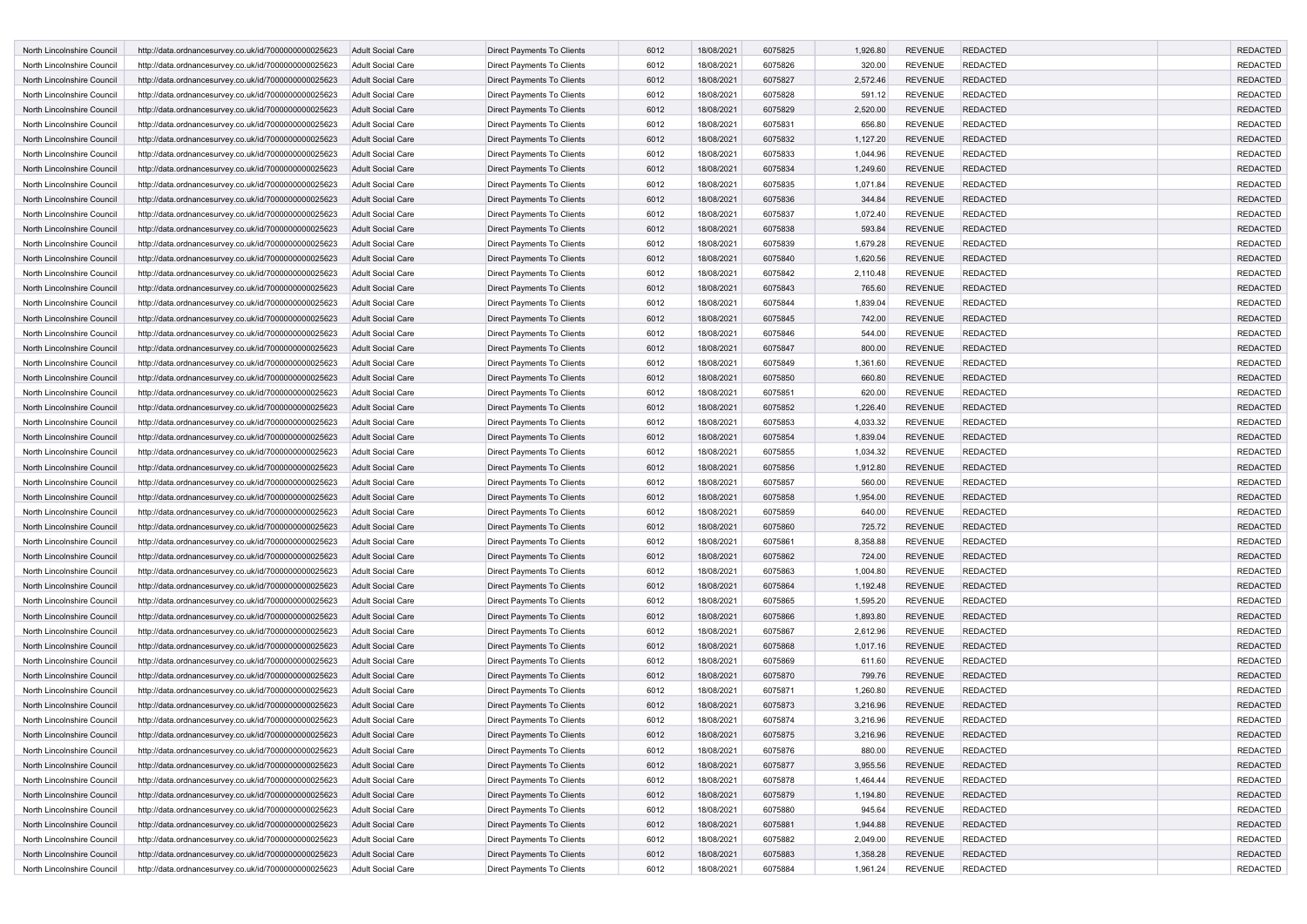| North Lincolnshire Council | http://data.ordnancesurvey.co.uk/id/7000000000025623 | <b>Adult Social Care</b> | <b>Direct Payments To Clients</b> | 6012 | 18/08/2021 | 6075885 | 2,028.00  | <b>REVENUE</b> | <b>REDACTED</b> | <b>REDACTED</b> |
|----------------------------|------------------------------------------------------|--------------------------|-----------------------------------|------|------------|---------|-----------|----------------|-----------------|-----------------|
| North Lincolnshire Council | http://data.ordnancesurvey.co.uk/id/7000000000025623 | <b>Adult Social Care</b> | Direct Payments To Clients        | 6012 | 18/08/2021 | 6075886 | 852.00    | <b>REVENUE</b> | <b>REDACTED</b> | <b>REDACTED</b> |
| North Lincolnshire Council | http://data.ordnancesurvey.co.uk/id/7000000000025623 | <b>Adult Social Care</b> | Direct Payments To Clients        | 6012 | 18/08/2021 | 6075887 | 444.00    | <b>REVENUE</b> | <b>REDACTED</b> | <b>REDACTED</b> |
| North Lincolnshire Council | http://data.ordnancesurvey.co.uk/id/7000000000025623 | Adult Social Care        | <b>Direct Payments To Clients</b> | 6012 | 18/08/2021 | 6075888 | 600.00    | <b>REVENUE</b> | <b>REDACTED</b> | <b>REDACTED</b> |
| North Lincolnshire Council | http://data.ordnancesurvey.co.uk/id/7000000000025623 | <b>Adult Social Care</b> | Direct Payments To Clients        | 6012 | 18/08/2021 | 6075889 | 975.52    | <b>REVENUE</b> | <b>REDACTED</b> | <b>REDACTED</b> |
| North Lincolnshire Council | http://data.ordnancesurvey.co.uk/id/7000000000025623 | <b>Adult Social Care</b> | Direct Payments To Clients        | 6012 | 18/08/2021 | 6075890 | 730.80    | <b>REVENUE</b> | <b>REDACTED</b> | <b>REDACTED</b> |
| North Lincolnshire Council | http://data.ordnancesurvey.co.uk/id/7000000000025623 | <b>Adult Social Care</b> | Direct Payments To Clients        | 6012 | 18/08/2021 | 6075891 | 2,586.56  | <b>REVENUE</b> | <b>REDACTED</b> | <b>REDACTED</b> |
| North Lincolnshire Council | http://data.ordnancesurvey.co.uk/id/7000000000025623 | <b>Adult Social Care</b> | Direct Payments To Clients        | 6012 | 18/08/2021 | 6075892 | 397.60    | <b>REVENUE</b> | <b>REDACTED</b> | <b>REDACTED</b> |
| North Lincolnshire Council | http://data.ordnancesurvey.co.uk/id/7000000000025623 | <b>Adult Social Care</b> | Direct Payments To Clients        | 6012 | 18/08/2021 | 6075893 | 1,461.60  | <b>REVENUE</b> | <b>REDACTED</b> | <b>REDACTED</b> |
| North Lincolnshire Council | http://data.ordnancesurvey.co.uk/id/7000000000025623 | Adult Social Care        | Direct Payments To Clients        | 6012 | 18/08/2021 | 6075894 | 640.00    | <b>REVENUE</b> | REDACTED        | <b>REDACTED</b> |
| North Lincolnshire Council | http://data.ordnancesurvey.co.uk/id/7000000000025623 | <b>Adult Social Care</b> | <b>Direct Payments To Clients</b> | 6012 | 18/08/2021 | 6075896 | 1,411.56  | <b>REVENUE</b> | <b>REDACTED</b> | <b>REDACTED</b> |
| North Lincolnshire Council | http://data.ordnancesurvey.co.uk/id/7000000000025623 | <b>Adult Social Care</b> | Direct Payments To Clients        | 6012 | 18/08/2021 | 6075897 | 913.84    | <b>REVENUE</b> | <b>REDACTED</b> | <b>REDACTED</b> |
| North Lincolnshire Council | http://data.ordnancesurvey.co.uk/id/7000000000025623 | <b>Adult Social Care</b> | Direct Payments To Clients        | 6012 | 18/08/2021 | 6075898 | 5,067.68  | <b>REVENUE</b> | <b>REDACTED</b> | <b>REDACTED</b> |
| North Lincolnshire Council | http://data.ordnancesurvey.co.uk/id/7000000000025623 | Adult Social Care        | Direct Payments To Clients        | 6012 | 18/08/2021 | 6075899 | 6,688.77  | <b>REVENUE</b> | <b>REDACTED</b> | <b>REDACTED</b> |
| North Lincolnshire Council | http://data.ordnancesurvey.co.uk/id/7000000000025623 | <b>Adult Social Care</b> | Direct Payments To Clients        | 6012 | 18/08/2021 | 6075900 | 737.68    | <b>REVENUE</b> | <b>REDACTED</b> | <b>REDACTED</b> |
| North Lincolnshire Council | http://data.ordnancesurvey.co.uk/id/7000000000025623 | <b>Adult Social Care</b> | Direct Payments To Clients        | 6012 | 18/08/2021 | 6075902 | 1,160.48  | <b>REVENUE</b> | <b>REDACTED</b> | <b>REDACTED</b> |
| North Lincolnshire Council | http://data.ordnancesurvey.co.uk/id/7000000000025623 | <b>Adult Social Care</b> | Direct Payments To Clients        | 6012 | 18/08/2021 | 6075903 | 1,380.00  | <b>REVENUE</b> | <b>REDACTED</b> | <b>REDACTED</b> |
|                            |                                                      |                          |                                   |      |            |         |           |                |                 |                 |
| North Lincolnshire Council | http://data.ordnancesurvey.co.uk/id/7000000000025623 | Adult Social Care        | Direct Payments To Clients        | 6012 | 18/08/2021 | 6075904 | 2,032.04  | <b>REVENUE</b> | <b>REDACTED</b> | <b>REDACTED</b> |
| North Lincolnshire Council | http://data.ordnancesurvey.co.uk/id/7000000000025623 | <b>Adult Social Care</b> | Direct Payments To Clients        | 6012 | 18/08/2021 | 6075905 | 560.00    | <b>REVENUE</b> | <b>REDACTED</b> | <b>REDACTED</b> |
| North Lincolnshire Council | http://data.ordnancesurvey.co.uk/id/7000000000025623 | <b>Adult Social Care</b> | Direct Payments To Clients        | 6012 | 18/08/2021 | 6075906 | 963.28    | <b>REVENUE</b> | REDACTED        | <b>REDACTED</b> |
| North Lincolnshire Council | http://data.ordnancesurvey.co.uk/id/7000000000025623 | <b>Adult Social Care</b> | <b>Direct Payments To Clients</b> | 6012 | 18/08/2021 | 6075907 | 1,440.60  | <b>REVENUE</b> | <b>REDACTED</b> | <b>REDACTED</b> |
| North Lincolnshire Council | http://data.ordnancesurvey.co.uk/id/7000000000025623 | <b>Adult Social Care</b> | Direct Payments To Clients        | 6012 | 18/08/2021 | 6075908 | 1,358.28  | <b>REVENUE</b> | <b>REDACTED</b> | <b>REDACTED</b> |
| North Lincolnshire Council | http://data.ordnancesurvey.co.uk/id/7000000000025623 | <b>Adult Social Care</b> | Direct Payments To Clients        | 6012 | 18/08/2021 | 6075909 | 783.60    | <b>REVENUE</b> | <b>REDACTED</b> | <b>REDACTED</b> |
| North Lincolnshire Council | http://data.ordnancesurvey.co.uk/id/7000000000025623 | <b>Adult Social Care</b> | Direct Payments To Clients        | 6012 | 18/08/2021 | 6075910 | 1,376.64  | <b>REVENUE</b> | <b>REDACTED</b> | <b>REDACTED</b> |
| North Lincolnshire Council | http://data.ordnancesurvey.co.uk/id/7000000000025623 | <b>Adult Social Care</b> | <b>Direct Payments To Clients</b> | 6012 | 18/08/2021 | 6076119 | 1,466.06  | <b>REVENUE</b> | <b>REDACTED</b> | <b>REDACTED</b> |
| North Lincolnshire Council | http://data.ordnancesurvey.co.uk/id/7000000000025623 | <b>Adult Social Care</b> | Direct Payments To Clients        | 6012 | 20/08/2021 | 6071358 | 3,419.50  | <b>REVENUE</b> | <b>REDACTED</b> | <b>REDACTED</b> |
| North Lincolnshire Council | http://data.ordnancesurvey.co.uk/id/7000000000025623 | <b>Adult Social Care</b> | Direct Payments To Clients        | 6012 | 20/08/2021 | 6077748 | 250.00    | <b>REVENUE</b> | <b>REDACTED</b> | <b>REDACTED</b> |
| North Lincolnshire Council | http://data.ordnancesurvey.co.uk/id/7000000000025623 | Adult Social Care        | Direct Payments To Clients        | 6012 | 20/08/2021 | 6077749 | 250.00    | <b>REVENUE</b> | <b>REDACTED</b> | <b>REDACTED</b> |
| North Lincolnshire Council | http://data.ordnancesurvey.co.uk/id/7000000000025623 | <b>Adult Social Care</b> | Direct Payments To Clients        | 6012 | 20/08/2021 | 6077750 | 250.00    | <b>REVENUE</b> | <b>REDACTED</b> | <b>REDACTED</b> |
| North Lincolnshire Council | http://data.ordnancesurvey.co.uk/id/7000000000025623 | Adult Social Care        | Direct Payments To Clients        | 6012 | 20/08/2021 | 6077751 | 500.00    | <b>REVENUE</b> | <b>REDACTED</b> | <b>REDACTED</b> |
| North Lincolnshire Council | http://data.ordnancesurvey.co.uk/id/7000000000025623 | <b>Adult Social Care</b> | Direct Payments To Clients        | 6012 | 25/08/2021 | 6079148 | 820.08    | <b>REVENUE</b> | <b>REDACTED</b> | <b>REDACTED</b> |
| North Lincolnshire Council | http://data.ordnancesurvey.co.uk/id/7000000000025623 | <b>Adult Social Care</b> | Direct Payments To Clients        | 6012 | 25/08/2021 | 6079166 | 750.00    | <b>REVENUE</b> | <b>REDACTED</b> | <b>REDACTED</b> |
|                            |                                                      |                          |                                   |      |            |         |           |                | <b>REDACTED</b> |                 |
| North Lincolnshire Council | http://data.ordnancesurvey.co.uk/id/7000000000025623 | <b>Adult Social Care</b> | Direct Payments To Clients        | 6012 | 25/08/2021 | 6079167 | 750.00    | <b>REVENUE</b> |                 | <b>REDACTED</b> |
| North Lincolnshire Council | http://data.ordnancesurvey.co.uk/id/7000000000025623 | <b>Adult Social Care</b> | Direct Payments To Clients        | 6012 | 25/08/2021 | 6079168 | 250.00    | <b>REVENUE</b> | <b>REDACTED</b> | <b>REDACTED</b> |
| North Lincolnshire Council | http://data.ordnancesurvey.co.uk/id/7000000000025623 | <b>Adult Social Care</b> | Direct Payments To Clients        | 6012 | 27/08/2021 | 6080133 | 973.14    | <b>REVENUE</b> | <b>REDACTED</b> | <b>REDACTED</b> |
| North Lincolnshire Council | http://data.ordnancesurvey.co.uk/id/7000000000025623 | <b>Adult Social Care</b> | Direct Payments To Clients        | 6012 | 01/09/2021 | 6081515 | 2,043.26  | <b>REVENUE</b> | <b>REDACTED</b> | <b>REDACTED</b> |
| North Lincolnshire Council | http://data.ordnancesurvey.co.uk/id/7000000000025623 | <b>Adult Social Care</b> | Fees & Charges Income             | 9002 | 18/08/2021 | 6075522 | $-99.72$  | <b>REVENUE</b> | <b>REDACTED</b> | <b>REDACTED</b> |
| North Lincolnshire Council | http://data.ordnancesurvey.co.uk/id/7000000000025623 | <b>Adult Social Care</b> | Fees & Charges Income             | 9002 | 18/08/2021 | 6075524 | $-198.56$ | <b>REVENUE</b> | <b>REDACTED</b> | <b>REDACTED</b> |
| North Lincolnshire Council | http://data.ordnancesurvey.co.uk/id/7000000000025623 | <b>Adult Social Care</b> | Fees & Charges Income             | 9002 | 18/08/2021 | 6075525 | $-379.76$ | <b>REVENUE</b> | <b>REDACTED</b> | <b>REDACTED</b> |
| North Lincolnshire Council | http://data.ordnancesurvey.co.uk/id/7000000000025623 | <b>Adult Social Care</b> | Fees & Charges Income             | 9002 | 18/08/2021 | 6075527 | $-119.28$ | <b>REVENUE</b> | <b>REDACTED</b> | <b>REDACTED</b> |
| North Lincolnshire Council | http://data.ordnancesurvey.co.uk/id/7000000000025623 | <b>Adult Social Care</b> | Fees & Charges Income             | 9002 | 18/08/2021 | 6075529 | $-138.96$ | <b>REVENUE</b> | <b>REDACTED</b> | <b>REDACTED</b> |
| North Lincolnshire Council | http://data.ordnancesurvey.co.uk/id/7000000000025623 | <b>Adult Social Care</b> | Fees & Charges Income             | 9002 | 18/08/2021 | 6075530 | $-122.56$ | <b>REVENUE</b> | <b>REDACTED</b> | <b>REDACTED</b> |
| North Lincolnshire Council | http://data.ordnancesurvey.co.uk/id/7000000000025623 | <b>Adult Social Care</b> | Fees & Charges Income             | 9002 | 18/08/2021 | 6075531 | $-274.36$ | <b>REVENUE</b> | <b>REDACTED</b> | <b>REDACTED</b> |
| North Lincolnshire Council | http://data.ordnancesurvey.co.uk/id/7000000000025623 | <b>Adult Social Care</b> | Fees & Charges Income             | 9002 | 18/08/2021 | 6075532 | $-122.56$ | <b>REVENUE</b> | <b>REDACTED</b> | <b>REDACTED</b> |
| North Lincolnshire Council | http://data.ordnancesurvey.co.uk/id/7000000000025623 | <b>Adult Social Care</b> | Fees & Charges Income             | 9002 | 18/08/2021 | 6075535 | $-122.56$ | <b>REVENUE</b> | <b>REDACTED</b> | <b>REDACTED</b> |
| North Lincolnshire Council | http://data.ordnancesurvey.co.uk/id/7000000000025623 | <b>Adult Social Care</b> | Fees & Charges Income             | 9002 | 18/08/2021 | 6075536 | $-122.56$ | <b>REVENUE</b> | <b>REDACTED</b> | <b>REDACTED</b> |
| North Lincolnshire Council | http://data.ordnancesurvey.co.uk/id/7000000000025623 | <b>Adult Social Care</b> | Fees & Charges Income             | 9002 | 18/08/2021 | 6075538 | $-187.68$ | <b>REVENUE</b> | <b>REDACTED</b> | <b>REDACTED</b> |
| North Lincolnshire Council | http://data.ordnancesurvey.co.uk/id/7000000000025623 | Adult Social Care        | Fees & Charges Income             | 9002 | 18/08/2021 | 6075540 | $-122.56$ | <b>REVENUE</b> | <b>REDACTED</b> | <b>REDACTED</b> |
| North Lincolnshire Council | http://data.ordnancesurvey.co.uk/id/7000000000025623 | <b>Adult Social Care</b> | Fees & Charges Income             | 9002 | 18/08/2021 | 6075541 | $-122.56$ | <b>REVENUE</b> | <b>REDACTED</b> | <b>REDACTED</b> |
|                            |                                                      |                          |                                   |      |            |         |           |                |                 | <b>REDACTED</b> |
| North Lincolnshire Council | http://data.ordnancesurvey.co.uk/id/7000000000025623 | Adult Social Care        | Fees & Charges Income             | 9002 | 18/08/2021 | 6075542 | $-122.56$ | <b>REVENUE</b> | <b>REDACTED</b> |                 |
| North Lincolnshire Council | http://data.ordnancesurvey.co.uk/id/7000000000025623 | Adult Social Care        | Fees & Charges Income             | 9002 | 18/08/2021 | 6075543 | $-123.00$ | <b>REVENUE</b> | <b>REDACTED</b> | <b>REDACTED</b> |
| North Lincolnshire Council | http://data.ordnancesurvey.co.uk/id/7000000000025623 | Adult Social Care        | Fees & Charges Income             | 9002 | 18/08/2021 | 6075544 | $-122.56$ | <b>REVENUE</b> | <b>REDACTED</b> | <b>REDACTED</b> |
| North Lincolnshire Council | http://data.ordnancesurvey.co.uk/id/7000000000025623 | Adult Social Care        | Fees & Charges Income             | 9002 | 18/08/2021 | 6075545 | $-56.96$  | <b>REVENUE</b> | <b>REDACTED</b> | <b>REDACTED</b> |
| North Lincolnshire Council | http://data.ordnancesurvey.co.uk/id/7000000000025623 | Adult Social Care        | Fees & Charges Income             | 9002 | 18/08/2021 | 6075546 | $-363.76$ | <b>REVENUE</b> | <b>REDACTED</b> | <b>REDACTED</b> |
| North Lincolnshire Council | http://data.ordnancesurvey.co.uk/id/7000000000025623 | Adult Social Care        | Fees & Charges Income             | 9002 | 18/08/2021 | 6075547 | $-98.56$  | <b>REVENUE</b> | <b>REDACTED</b> | <b>REDACTED</b> |
| North Lincolnshire Council | http://data.ordnancesurvey.co.uk/id/7000000000025623 | Adult Social Care        | Fees & Charges Income             | 9002 | 18/08/2021 | 6075548 | $-122.56$ | REVENUE        | <b>REDACTED</b> | REDACTED        |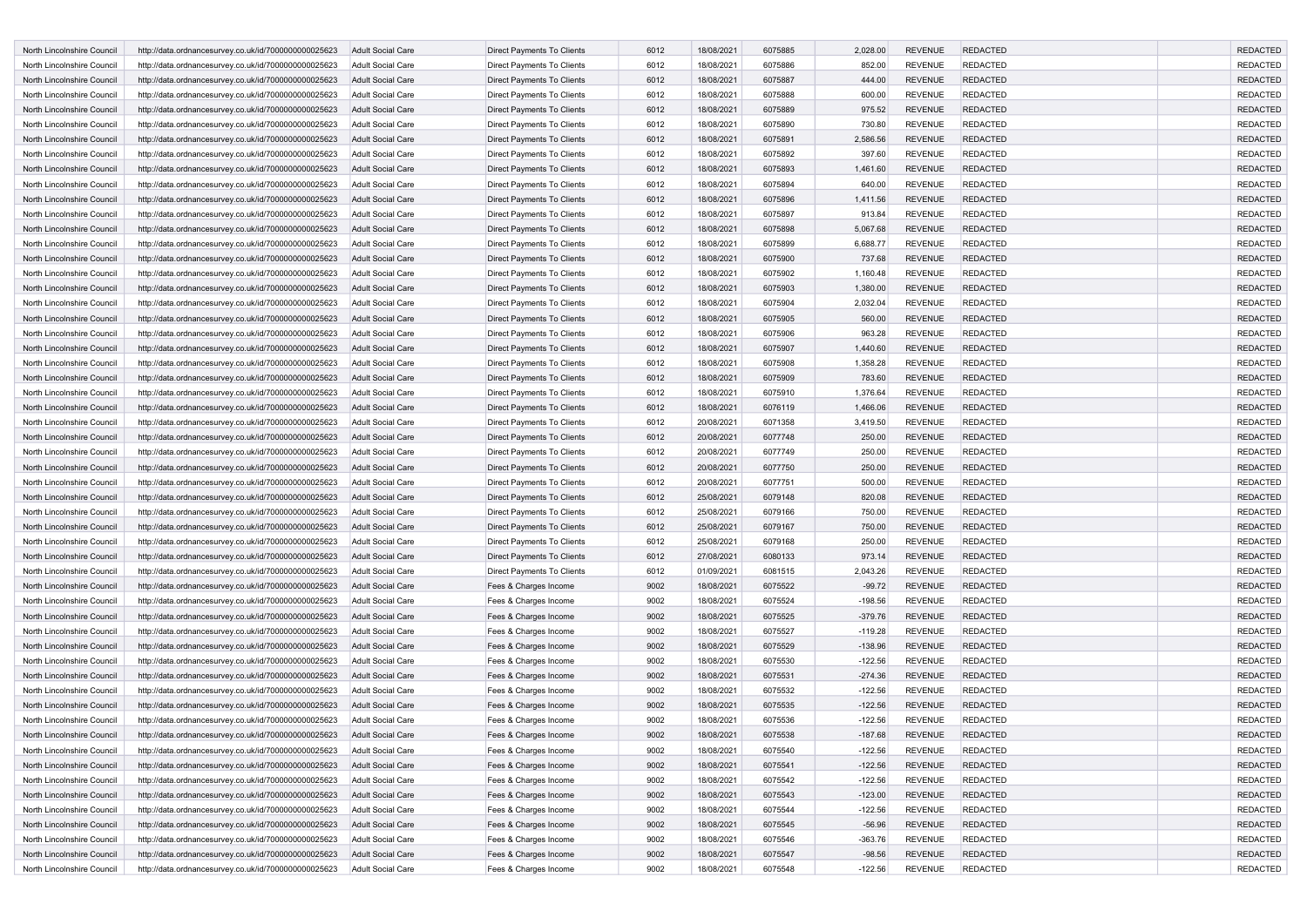| North Lincolnshire Council | http://data.ordnancesurvey.co.uk/id/7000000000025623 | <b>Adult Social Care</b> | Fees & Charges Income | 9002 | 18/08/2021 | 6075553 | $-120.32$ | <b>REVENUE</b> | <b>REDACTED</b> | <b>REDACTED</b> |
|----------------------------|------------------------------------------------------|--------------------------|-----------------------|------|------------|---------|-----------|----------------|-----------------|-----------------|
| North Lincolnshire Council | http://data.ordnancesurvey.co.uk/id/7000000000025623 | <b>Adult Social Care</b> | Fees & Charges Income | 9002 | 18/08/2021 | 6075556 | $-365.16$ | <b>REVENUE</b> | <b>REDACTED</b> | <b>REDACTED</b> |
| North Lincolnshire Council | http://data.ordnancesurvey.co.uk/id/7000000000025623 | <b>Adult Social Care</b> | Fees & Charges Income | 9002 | 18/08/2021 | 6075557 | $-122.56$ | <b>REVENUE</b> | <b>REDACTED</b> | <b>REDACTED</b> |
| North Lincolnshire Council | http://data.ordnancesurvey.co.uk/id/7000000000025623 | Adult Social Care        | Fees & Charges Income | 9002 | 18/08/2021 | 6075559 | $-139.24$ | <b>REVENUE</b> | <b>REDACTED</b> | <b>REDACTED</b> |
| North Lincolnshire Council | http://data.ordnancesurvey.co.uk/id/7000000000025623 | <b>Adult Social Care</b> | Fees & Charges Income | 9002 | 18/08/2021 | 6075560 | $-57.36$  | <b>REVENUE</b> | <b>REDACTED</b> | <b>REDACTED</b> |
| North Lincolnshire Council | http://data.ordnancesurvey.co.uk/id/7000000000025623 | <b>Adult Social Care</b> | Fees & Charges Income | 9002 | 18/08/2021 | 6075561 | $-122.56$ | <b>REVENUE</b> | <b>REDACTED</b> | <b>REDACTED</b> |
| North Lincolnshire Council | http://data.ordnancesurvey.co.uk/id/7000000000025623 | <b>Adult Social Care</b> | Fees & Charges Income | 9002 | 18/08/2021 | 6075562 | $-198.56$ | <b>REVENUE</b> | <b>REDACTED</b> | <b>REDACTED</b> |
| North Lincolnshire Council | http://data.ordnancesurvey.co.uk/id/7000000000025623 | Adult Social Care        | Fees & Charges Income | 9002 | 18/08/2021 | 6075563 | $-122.56$ | <b>REVENUE</b> | <b>REDACTED</b> | <b>REDACTED</b> |
| North Lincolnshire Council | http://data.ordnancesurvey.co.uk/id/7000000000025623 | <b>Adult Social Care</b> | Fees & Charges Income | 9002 | 18/08/2021 | 6075564 | $-198.56$ | <b>REVENUE</b> | <b>REDACTED</b> | <b>REDACTED</b> |
| North Lincolnshire Council | http://data.ordnancesurvey.co.uk/id/7000000000025623 | Adult Social Care        | Fees & Charges Income | 9002 | 18/08/2021 | 6075565 | $-109.36$ | <b>REVENUE</b> | <b>REDACTED</b> | <b>REDACTED</b> |
| North Lincolnshire Council | http://data.ordnancesurvey.co.uk/id/7000000000025623 | <b>Adult Social Care</b> | Fees & Charges Income | 9002 | 18/08/2021 | 6075566 | $-56.96$  | <b>REVENUE</b> | <b>REDACTED</b> | <b>REDACTED</b> |
| North Lincolnshire Council | http://data.ordnancesurvey.co.uk/id/7000000000025623 | <b>Adult Social Care</b> | Fees & Charges Income | 9002 | 18/08/2021 | 6075568 | $-122.56$ | <b>REVENUE</b> | <b>REDACTED</b> | <b>REDACTED</b> |
| North Lincolnshire Council | http://data.ordnancesurvey.co.uk/id/7000000000025623 | <b>Adult Social Care</b> | Fees & Charges Income | 9002 | 18/08/2021 | 6075569 | $-122.56$ | <b>REVENUE</b> | <b>REDACTED</b> | <b>REDACTED</b> |
| North Lincolnshire Council | http://data.ordnancesurvey.co.uk/id/7000000000025623 | Adult Social Care        | Fees & Charges Income | 9002 | 18/08/2021 | 6075570 | $-198.56$ | <b>REVENUE</b> | <b>REDACTED</b> | <b>REDACTED</b> |
|                            |                                                      |                          |                       |      |            |         |           |                |                 |                 |
| North Lincolnshire Council | http://data.ordnancesurvey.co.uk/id/7000000000025623 | <b>Adult Social Care</b> | Fees & Charges Income | 9002 | 18/08/2021 | 6075571 | $-122.56$ | <b>REVENUE</b> | <b>REDACTED</b> | <b>REDACTED</b> |
| North Lincolnshire Council | http://data.ordnancesurvey.co.uk/id/7000000000025623 | <b>Adult Social Care</b> | Fees & Charges Income | 9002 | 18/08/2021 | 6075572 | $-346.44$ | <b>REVENUE</b> | <b>REDACTED</b> | <b>REDACTED</b> |
| North Lincolnshire Council | http://data.ordnancesurvey.co.uk/id/7000000000025623 | <b>Adult Social Care</b> | Fees & Charges Income | 9002 | 18/08/2021 | 6075573 | $-379.76$ | <b>REVENUE</b> | <b>REDACTED</b> | <b>REDACTED</b> |
| North Lincolnshire Council | http://data.ordnancesurvey.co.uk/id/7000000000025623 | Adult Social Care        | Fees & Charges Income | 9002 | 18/08/2021 | 6075574 | $-127.36$ | <b>REVENUE</b> | <b>REDACTED</b> | <b>REDACTED</b> |
| North Lincolnshire Council | http://data.ordnancesurvey.co.uk/id/7000000000025623 | <b>Adult Social Care</b> | Fees & Charges Income | 9002 | 18/08/2021 | 6075575 | $-113.72$ | <b>REVENUE</b> | <b>REDACTED</b> | <b>REDACTED</b> |
| North Lincolnshire Council | http://data.ordnancesurvey.co.uk/id/7000000000025623 | Adult Social Care        | Fees & Charges Income | 9002 | 18/08/2021 | 6075576 | $-122.56$ | <b>REVENUE</b> | <b>REDACTED</b> | <b>REDACTED</b> |
| North Lincolnshire Council | http://data.ordnancesurvey.co.uk/id/7000000000025623 | <b>Adult Social Care</b> | Fees & Charges Income | 9002 | 18/08/2021 | 6075578 | $-364.72$ | <b>REVENUE</b> | <b>REDACTED</b> | <b>REDACTED</b> |
| North Lincolnshire Council | http://data.ordnancesurvey.co.uk/id/7000000000025623 | Adult Social Care        | Fees & Charges Income | 9002 | 18/08/2021 | 6075579 | $-85.04$  | <b>REVENUE</b> | <b>REDACTED</b> | <b>REDACTED</b> |
| North Lincolnshire Council | http://data.ordnancesurvey.co.uk/id/7000000000025623 | <b>Adult Social Care</b> | Fees & Charges Income | 9002 | 18/08/2021 | 6075581 | $-104.56$ | <b>REVENUE</b> | <b>REDACTED</b> | <b>REDACTED</b> |
| North Lincolnshire Council | http://data.ordnancesurvey.co.uk/id/7000000000025623 | <b>Adult Social Care</b> | Fees & Charges Income | 9002 | 18/08/2021 | 6075583 | $-41.12$  | <b>REVENUE</b> | <b>REDACTED</b> | <b>REDACTED</b> |
| North Lincolnshire Council | http://data.ordnancesurvey.co.uk/id/7000000000025623 | <b>Adult Social Care</b> | Fees & Charges Income | 9002 | 18/08/2021 | 6075584 | $-122.56$ | <b>REVENUE</b> | <b>REDACTED</b> | <b>REDACTED</b> |
| North Lincolnshire Council | http://data.ordnancesurvey.co.uk/id/7000000000025623 | <b>Adult Social Care</b> | Fees & Charges Income | 9002 | 18/08/2021 | 6075585 | $-341.76$ | <b>REVENUE</b> | <b>REDACTED</b> | <b>REDACTED</b> |
| North Lincolnshire Council | http://data.ordnancesurvey.co.uk/id/7000000000025623 | <b>Adult Social Care</b> | Fees & Charges Income | 9002 | 18/08/2021 | 6075586 | $-352.76$ | <b>REVENUE</b> | <b>REDACTED</b> | <b>REDACTED</b> |
| North Lincolnshire Council | http://data.ordnancesurvey.co.uk/id/7000000000025623 | Adult Social Care        | Fees & Charges Income | 9002 | 18/08/2021 | 6075590 | $-122.56$ | <b>REVENUE</b> | <b>REDACTED</b> | <b>REDACTED</b> |
| North Lincolnshire Council | http://data.ordnancesurvey.co.uk/id/7000000000025623 | <b>Adult Social Care</b> | Fees & Charges Income | 9002 | 18/08/2021 | 6075593 | $-122.56$ | <b>REVENUE</b> | <b>REDACTED</b> | <b>REDACTED</b> |
| North Lincolnshire Council | http://data.ordnancesurvey.co.uk/id/7000000000025623 | Adult Social Care        | Fees & Charges Income | 9002 | 18/08/2021 | 6075594 | $-379.76$ | <b>REVENUE</b> | <b>REDACTED</b> | <b>REDACTED</b> |
| North Lincolnshire Council | http://data.ordnancesurvey.co.uk/id/7000000000025623 | <b>Adult Social Care</b> | Fees & Charges Income | 9002 | 18/08/2021 | 6075595 | $-49.52$  | <b>REVENUE</b> | <b>REDACTED</b> | <b>REDACTED</b> |
| North Lincolnshire Council | http://data.ordnancesurvey.co.uk/id/7000000000025623 | Adult Social Care        | Fees & Charges Income | 9002 | 18/08/2021 | 6075596 | $-77.92$  | <b>REVENUE</b> | <b>REDACTED</b> | <b>REDACTED</b> |
| North Lincolnshire Council | http://data.ordnancesurvey.co.uk/id/7000000000025623 | <b>Adult Social Care</b> | Fees & Charges Income | 9002 | 18/08/2021 | 6075597 | $-318.04$ | <b>REVENUE</b> | <b>REDACTED</b> | <b>REDACTED</b> |
| North Lincolnshire Council | http://data.ordnancesurvey.co.uk/id/7000000000025623 | <b>Adult Social Care</b> | Fees & Charges Income | 9002 | 18/08/2021 | 6075598 | $-198.56$ | <b>REVENUE</b> | <b>REDACTED</b> | <b>REDACTED</b> |
| North Lincolnshire Council | http://data.ordnancesurvey.co.uk/id/7000000000025623 | <b>Adult Social Care</b> | Fees & Charges Income | 9002 | 18/08/2021 | 6075601 | $-103.88$ | <b>REVENUE</b> | <b>REDACTED</b> | <b>REDACTED</b> |
| North Lincolnshire Council |                                                      | <b>Adult Social Care</b> | Fees & Charges Income | 9002 | 18/08/2021 | 6075602 | $-322.92$ | <b>REVENUE</b> | <b>REDACTED</b> | <b>REDACTED</b> |
| North Lincolnshire Council | http://data.ordnancesurvey.co.uk/id/7000000000025623 |                          |                       | 9002 |            | 6075603 |           | <b>REVENUE</b> | <b>REDACTED</b> | <b>REDACTED</b> |
|                            | http://data.ordnancesurvey.co.uk/id/7000000000025623 | <b>Adult Social Care</b> | Fees & Charges Income |      | 18/08/2021 |         | $-57.36$  |                |                 |                 |
| North Lincolnshire Council | http://data.ordnancesurvey.co.uk/id/7000000000025623 | Adult Social Care        | Fees & Charges Income | 9002 | 18/08/2021 | 6075604 | $-198.56$ | <b>REVENUE</b> | <b>REDACTED</b> | <b>REDACTED</b> |
| North Lincolnshire Council | http://data.ordnancesurvey.co.uk/id/7000000000025623 | <b>Adult Social Care</b> | Fees & Charges Income | 9002 | 18/08/2021 | 6075605 | $-122.56$ | <b>REVENUE</b> | <b>REDACTED</b> | <b>REDACTED</b> |
| North Lincolnshire Council | http://data.ordnancesurvey.co.uk/id/7000000000025623 | Adult Social Care        | Fees & Charges Income | 9002 | 18/08/2021 | 6075606 | $-122.56$ | <b>REVENUE</b> | <b>REDACTED</b> | <b>REDACTED</b> |
| North Lincolnshire Council | http://data.ordnancesurvey.co.uk/id/7000000000025623 | <b>Adult Social Care</b> | Fees & Charges Income | 9002 | 18/08/2021 | 6075607 | $-57.36$  | <b>REVENUE</b> | <b>REDACTED</b> | <b>REDACTED</b> |
| North Lincolnshire Council | http://data.ordnancesurvey.co.uk/id/7000000000025623 | <b>Adult Social Care</b> | Fees & Charges Income | 9002 | 18/08/2021 | 6075608 | $-122.56$ | <b>REVENUE</b> | <b>REDACTED</b> | <b>REDACTED</b> |
| North Lincolnshire Council | http://data.ordnancesurvey.co.uk/id/7000000000025623 | <b>Adult Social Care</b> | Fees & Charges Income | 9002 | 18/08/2021 | 6075609 | $-198.56$ | <b>REVENUE</b> | <b>REDACTED</b> | <b>REDACTED</b> |
| North Lincolnshire Council | http://data.ordnancesurvey.co.uk/id/7000000000025623 | <b>Adult Social Care</b> | Fees & Charges Income | 9002 | 18/08/2021 | 6075612 | $-85.64$  | <b>REVENUE</b> | <b>REDACTED</b> | <b>REDACTED</b> |
| North Lincolnshire Council | http://data.ordnancesurvey.co.uk/id/7000000000025623 | <b>Adult Social Care</b> | Fees & Charges Income | 9002 | 18/08/2021 | 6075613 | $-183.96$ | <b>REVENUE</b> | <b>REDACTED</b> | <b>REDACTED</b> |
| North Lincolnshire Council | http://data.ordnancesurvey.co.uk/id/7000000000025623 | <b>Adult Social Care</b> | Fees & Charges Income | 9002 | 18/08/2021 | 6075614 | $-130.44$ | <b>REVENUE</b> | <b>REDACTED</b> | <b>REDACTED</b> |
| North Lincolnshire Council | http://data.ordnancesurvey.co.uk/id/7000000000025623 | <b>Adult Social Care</b> | Fees & Charges Income | 9002 | 18/08/2021 | 6075615 | $-286.40$ | <b>REVENUE</b> | <b>REDACTED</b> | <b>REDACTED</b> |
| North Lincolnshire Council | http://data.ordnancesurvey.co.uk/id/7000000000025623 | Adult Social Care        | Fees & Charges Income | 9002 | 18/08/2021 | 6075616 | $-47.56$  | <b>REVENUE</b> | <b>REDACTED</b> | <b>REDACTED</b> |
| North Lincolnshire Council | http://data.ordnancesurvey.co.uk/id/7000000000025623 | <b>Adult Social Care</b> | Fees & Charges Income | 9002 | 18/08/2021 | 6075617 | $-244.80$ | <b>REVENUE</b> | <b>REDACTED</b> | <b>REDACTED</b> |
| North Lincolnshire Council | http://data.ordnancesurvey.co.uk/id/7000000000025623 | Adult Social Care        | Fees & Charges Income | 9002 | 18/08/2021 | 6075619 | $-105.48$ | <b>REVENUE</b> | <b>REDACTED</b> | <b>REDACTED</b> |
| North Lincolnshire Council | http://data.ordnancesurvey.co.uk/id/7000000000025623 | Adult Social Care        | Fees & Charges Income | 9002 | 18/08/2021 | 6075620 | $-107.96$ | <b>REVENUE</b> | <b>REDACTED</b> | <b>REDACTED</b> |
| North Lincolnshire Council | http://data.ordnancesurvey.co.uk/id/7000000000025623 | Adult Social Care        | Fees & Charges Income | 9002 | 18/08/2021 | 6075621 | $-323.40$ | <b>REVENUE</b> | <b>REDACTED</b> | <b>REDACTED</b> |
| North Lincolnshire Council | http://data.ordnancesurvey.co.uk/id/7000000000025623 | Adult Social Care        | Fees & Charges Income | 9002 | 18/08/2021 | 6075622 | $-332.84$ | <b>REVENUE</b> | <b>REDACTED</b> | <b>REDACTED</b> |
| North Lincolnshire Council | http://data.ordnancesurvey.co.uk/id/7000000000025623 | Adult Social Care        | Fees & Charges Income | 9002 | 18/08/2021 | 6075623 | $-136.60$ | <b>REVENUE</b> | <b>REDACTED</b> | <b>REDACTED</b> |
| North Lincolnshire Council | http://data.ordnancesurvey.co.uk/id/7000000000025623 | Adult Social Care        | Fees & Charges Income | 9002 | 18/08/2021 | 6075626 | $-25.92$  | <b>REVENUE</b> | <b>REDACTED</b> | <b>REDACTED</b> |
| North Lincolnshire Council | http://data.ordnancesurvey.co.uk/id/7000000000025623 | Adult Social Care        | Fees & Charges Income | 9002 | 18/08/2021 | 6075627 | $-74.20$  | REVENUE        | <b>REDACTED</b> | REDACTED        |
|                            |                                                      |                          |                       |      |            |         |           |                |                 |                 |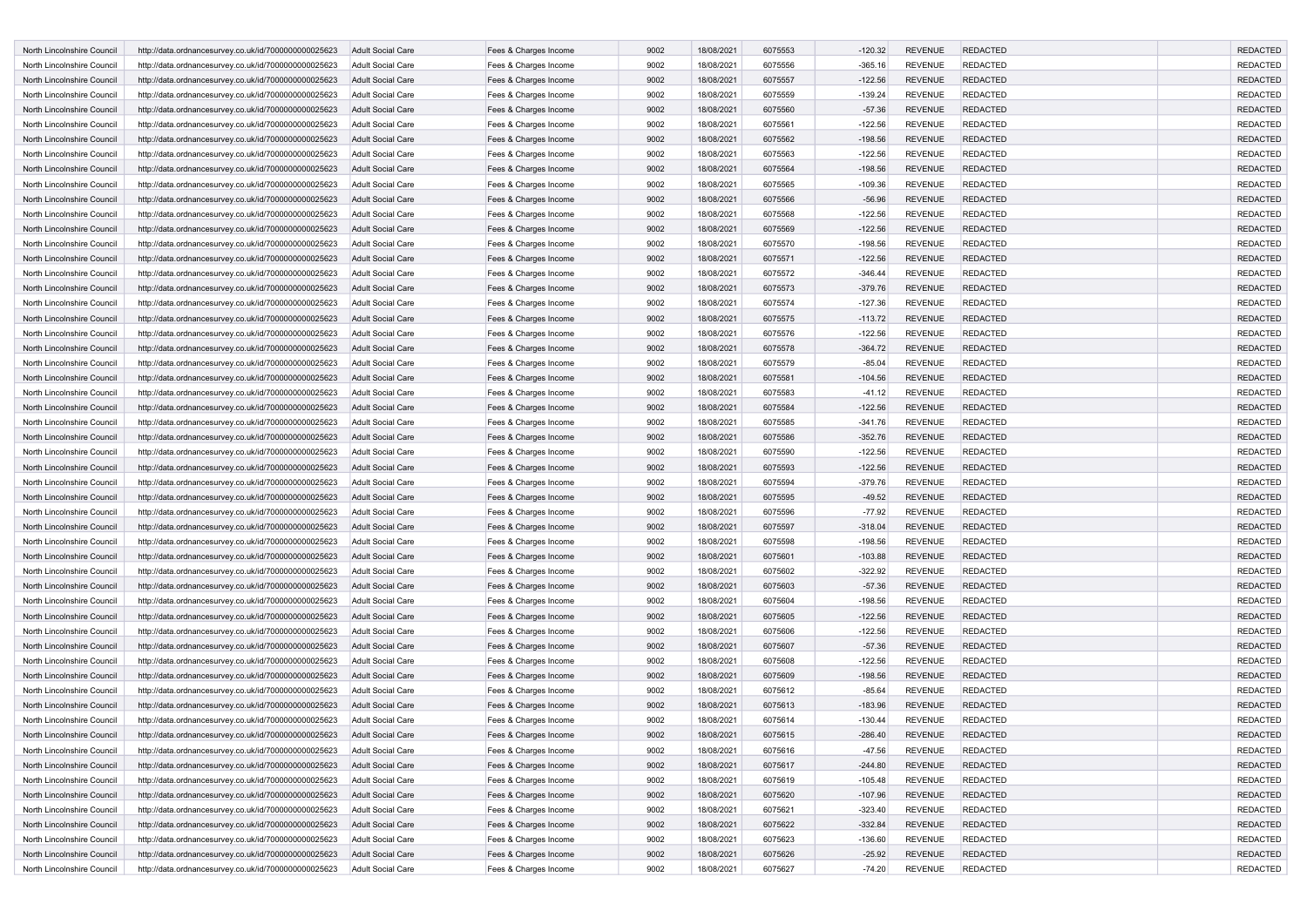| North Lincolnshire Council | http://data.ordnancesurvey.co.uk/id/7000000000025623 | <b>Adult Social Care</b> | Fees & Charges Income | 9002 | 18/08/2021 | 6075628 | $-332.84$ | <b>REVENUE</b> | <b>REDACTED</b> | <b>REDACTED</b> |
|----------------------------|------------------------------------------------------|--------------------------|-----------------------|------|------------|---------|-----------|----------------|-----------------|-----------------|
| North Lincolnshire Council | http://data.ordnancesurvey.co.uk/id/7000000000025623 | <b>Adult Social Care</b> | Fees & Charges Income | 9002 | 18/08/2021 | 6075632 | 864.36    | <b>REVENUE</b> | <b>REDACTED</b> | <b>REDACTED</b> |
| North Lincolnshire Council | http://data.ordnancesurvey.co.uk/id/7000000000025623 | <b>Adult Social Care</b> | Fees & Charges Income | 9002 | 18/08/2021 | 6075633 | $-312.80$ | <b>REVENUE</b> | <b>REDACTED</b> | <b>REDACTED</b> |
| North Lincolnshire Council | http://data.ordnancesurvey.co.uk/id/7000000000025623 | Adult Social Care        | Fees & Charges Income | 9002 | 18/08/2021 | 6075638 | $-280.56$ | <b>REVENUE</b> | <b>REDACTED</b> | <b>REDACTED</b> |
| North Lincolnshire Council | http://data.ordnancesurvey.co.uk/id/7000000000025623 | <b>Adult Social Care</b> | Fees & Charges Income | 9002 | 18/08/2021 | 6075639 | $-122.56$ | <b>REVENUE</b> | <b>REDACTED</b> | <b>REDACTED</b> |
| North Lincolnshire Council | http://data.ordnancesurvey.co.uk/id/7000000000025623 | <b>Adult Social Care</b> | Fees & Charges Income | 9002 | 18/08/2021 | 6075640 | $-52.20$  | <b>REVENUE</b> | <b>REDACTED</b> | <b>REDACTED</b> |
| North Lincolnshire Council | http://data.ordnancesurvey.co.uk/id/7000000000025623 | <b>Adult Social Care</b> | Fees & Charges Income | 9002 | 18/08/2021 | 6075641 | $-122.56$ | <b>REVENUE</b> | <b>REDACTED</b> | <b>REDACTED</b> |
| North Lincolnshire Council | http://data.ordnancesurvey.co.uk/id/7000000000025623 | Adult Social Care        | Fees & Charges Income | 9002 | 18/08/2021 | 6075642 | $-315.52$ | <b>REVENUE</b> | <b>REDACTED</b> | <b>REDACTED</b> |
| North Lincolnshire Council | http://data.ordnancesurvey.co.uk/id/7000000000025623 | <b>Adult Social Care</b> | Fees & Charges Income | 9002 | 18/08/2021 | 6075644 | $-299.20$ | <b>REVENUE</b> | <b>REDACTED</b> | <b>REDACTED</b> |
| North Lincolnshire Council | http://data.ordnancesurvey.co.uk/id/7000000000025623 | Adult Social Care        | Fees & Charges Income | 9002 | 18/08/2021 | 6075645 | $-198.56$ | <b>REVENUE</b> | <b>REDACTED</b> | <b>REDACTED</b> |
| North Lincolnshire Council | http://data.ordnancesurvey.co.uk/id/7000000000025623 | <b>Adult Social Care</b> | Fees & Charges Income | 9002 | 18/08/2021 | 6075646 | $-122.56$ | <b>REVENUE</b> | <b>REDACTED</b> | <b>REDACTED</b> |
| North Lincolnshire Council | http://data.ordnancesurvey.co.uk/id/7000000000025623 | <b>Adult Social Care</b> | Fees & Charges Income | 9002 | 18/08/2021 | 6075647 | $-323.40$ | <b>REVENUE</b> | <b>REDACTED</b> | <b>REDACTED</b> |
| North Lincolnshire Council | http://data.ordnancesurvey.co.uk/id/7000000000025623 | <b>Adult Social Care</b> | Fees & Charges Income | 9002 | 18/08/2021 | 6075651 | $-321.00$ | <b>REVENUE</b> | <b>REDACTED</b> | <b>REDACTED</b> |
| North Lincolnshire Council | http://data.ordnancesurvey.co.uk/id/7000000000025623 | Adult Social Care        | Fees & Charges Income | 9002 | 18/08/2021 | 6075652 | $-177.48$ | <b>REVENUE</b> | <b>REDACTED</b> | <b>REDACTED</b> |
|                            |                                                      |                          |                       |      |            |         |           |                |                 |                 |
| North Lincolnshire Council | http://data.ordnancesurvey.co.uk/id/7000000000025623 | <b>Adult Social Care</b> | Fees & Charges Income | 9002 | 18/08/2021 | 6075653 | $-119.32$ | <b>REVENUE</b> | <b>REDACTED</b> | <b>REDACTED</b> |
| North Lincolnshire Council | http://data.ordnancesurvey.co.uk/id/7000000000025623 | <b>Adult Social Care</b> | Fees & Charges Income | 9002 | 18/08/2021 | 6075654 | $-198.56$ | <b>REVENUE</b> | <b>REDACTED</b> | <b>REDACTED</b> |
| North Lincolnshire Council | http://data.ordnancesurvey.co.uk/id/7000000000025623 | <b>Adult Social Care</b> | Fees & Charges Income | 9002 | 18/08/2021 | 6075656 | $-69.16$  | <b>REVENUE</b> | <b>REDACTED</b> | <b>REDACTED</b> |
| North Lincolnshire Council | http://data.ordnancesurvey.co.uk/id/7000000000025623 | Adult Social Care        | Fees & Charges Income | 9002 | 18/08/2021 | 6075657 | $-198.56$ | <b>REVENUE</b> | <b>REDACTED</b> | <b>REDACTED</b> |
| North Lincolnshire Council | http://data.ordnancesurvey.co.uk/id/7000000000025623 | <b>Adult Social Care</b> | Fees & Charges Income | 9002 | 18/08/2021 | 6075658 | $-30.24$  | <b>REVENUE</b> | <b>REDACTED</b> | <b>REDACTED</b> |
| North Lincolnshire Council | http://data.ordnancesurvey.co.uk/id/7000000000025623 | Adult Social Care        | Fees & Charges Income | 9002 | 18/08/2021 | 6075660 | $-37.84$  | <b>REVENUE</b> | <b>REDACTED</b> | <b>REDACTED</b> |
| North Lincolnshire Council | http://data.ordnancesurvey.co.uk/id/7000000000025623 | <b>Adult Social Care</b> | Fees & Charges Income | 9002 | 18/08/2021 | 6075661 | $-87.16$  | <b>REVENUE</b> | <b>REDACTED</b> | <b>REDACTED</b> |
| North Lincolnshire Council | http://data.ordnancesurvey.co.uk/id/7000000000025623 | Adult Social Care        | Fees & Charges Income | 9002 | 18/08/2021 | 6075662 | $-271.12$ | <b>REVENUE</b> | <b>REDACTED</b> | <b>REDACTED</b> |
| North Lincolnshire Council | http://data.ordnancesurvey.co.uk/id/7000000000025623 | <b>Adult Social Care</b> | Fees & Charges Income | 9002 | 18/08/2021 | 6075668 | $-198.56$ | <b>REVENUE</b> | <b>REDACTED</b> | <b>REDACTED</b> |
| North Lincolnshire Council | http://data.ordnancesurvey.co.uk/id/7000000000025623 | <b>Adult Social Care</b> | Fees & Charges Income | 9002 | 18/08/2021 | 6075670 | $-33.44$  | <b>REVENUE</b> | <b>REDACTED</b> | <b>REDACTED</b> |
| North Lincolnshire Council | http://data.ordnancesurvey.co.uk/id/7000000000025623 | <b>Adult Social Care</b> | Fees & Charges Income | 9002 | 18/08/2021 | 6075672 | $-295.92$ | <b>REVENUE</b> | <b>REDACTED</b> | <b>REDACTED</b> |
| North Lincolnshire Council | http://data.ordnancesurvey.co.uk/id/7000000000025623 | <b>Adult Social Care</b> | Fees & Charges Income | 9002 | 18/08/2021 | 6075675 | $-58.48$  | <b>REVENUE</b> | <b>REDACTED</b> | <b>REDACTED</b> |
| North Lincolnshire Council | http://data.ordnancesurvey.co.uk/id/7000000000025623 | <b>Adult Social Care</b> | Fees & Charges Income | 9002 | 18/08/2021 | 6075680 | $-397.20$ | <b>REVENUE</b> | <b>REDACTED</b> | <b>REDACTED</b> |
| North Lincolnshire Council | http://data.ordnancesurvey.co.uk/id/7000000000025623 | Adult Social Care        | Fees & Charges Income | 9002 | 18/08/2021 | 6075682 | $-123.88$ | <b>REVENUE</b> | <b>REDACTED</b> | <b>REDACTED</b> |
| North Lincolnshire Council | http://data.ordnancesurvey.co.uk/id/7000000000025623 | <b>Adult Social Care</b> | Fees & Charges Income | 9002 | 18/08/2021 | 6075684 | $-161.32$ | <b>REVENUE</b> | <b>REDACTED</b> | <b>REDACTED</b> |
| North Lincolnshire Council | http://data.ordnancesurvey.co.uk/id/7000000000025623 | Adult Social Care        | Fees & Charges Income | 9002 | 18/08/2021 | 6075685 | $-104.80$ | <b>REVENUE</b> | <b>REDACTED</b> | <b>REDACTED</b> |
| North Lincolnshire Council | http://data.ordnancesurvey.co.uk/id/7000000000025623 | <b>Adult Social Care</b> | Fees & Charges Income | 9002 | 18/08/2021 | 6075686 | $-122.56$ | <b>REVENUE</b> | <b>REDACTED</b> | <b>REDACTED</b> |
| North Lincolnshire Council | http://data.ordnancesurvey.co.uk/id/7000000000025623 | <b>Adult Social Care</b> | Fees & Charges Income | 9002 | 18/08/2021 | 6075687 | $-232.28$ | <b>REVENUE</b> | <b>REDACTED</b> | <b>REDACTED</b> |
| North Lincolnshire Council | http://data.ordnancesurvey.co.uk/id/7000000000025623 | <b>Adult Social Care</b> | Fees & Charges Income | 9002 | 18/08/2021 | 6075688 | $-192.48$ | <b>REVENUE</b> | <b>REDACTED</b> | <b>REDACTED</b> |
| North Lincolnshire Council | http://data.ordnancesurvey.co.uk/id/7000000000025623 | <b>Adult Social Care</b> | Fees & Charges Income | 9002 | 18/08/2021 | 6075689 | $-22.76$  | <b>REVENUE</b> | <b>REDACTED</b> | <b>REDACTED</b> |
|                            |                                                      |                          |                       | 9002 |            |         |           | <b>REVENUE</b> |                 |                 |
| North Lincolnshire Council | http://data.ordnancesurvey.co.uk/id/7000000000025623 | <b>Adult Social Care</b> | Fees & Charges Income |      | 18/08/2021 | 6075690 | $-122.56$ |                | <b>REDACTED</b> | <b>REDACTED</b> |
| North Lincolnshire Council | http://data.ordnancesurvey.co.uk/id/7000000000025623 | <b>Adult Social Care</b> | Fees & Charges Income | 9002 | 18/08/2021 | 6075692 | $-284.44$ | <b>REVENUE</b> | <b>REDACTED</b> | <b>REDACTED</b> |
| North Lincolnshire Council | http://data.ordnancesurvey.co.uk/id/7000000000025623 | <b>Adult Social Care</b> | Fees & Charges Income | 9002 | 18/08/2021 | 6075693 | $-292.16$ | <b>REVENUE</b> | <b>REDACTED</b> | <b>REDACTED</b> |
| North Lincolnshire Council | http://data.ordnancesurvey.co.uk/id/7000000000025623 | Adult Social Care        | Fees & Charges Income | 9002 | 18/08/2021 | 6075698 | $-301.28$ | <b>REVENUE</b> | <b>REDACTED</b> | <b>REDACTED</b> |
| North Lincolnshire Council | http://data.ordnancesurvey.co.uk/id/7000000000025623 | <b>Adult Social Care</b> | Fees & Charges Income | 9002 | 18/08/2021 | 6075703 | $-135.00$ | <b>REVENUE</b> | <b>REDACTED</b> | <b>REDACTED</b> |
| North Lincolnshire Council | http://data.ordnancesurvey.co.uk/id/7000000000025623 | Adult Social Care        | Fees & Charges Income | 9002 | 18/08/2021 | 6075706 | $-122.56$ | <b>REVENUE</b> | <b>REDACTED</b> | <b>REDACTED</b> |
| North Lincolnshire Council | http://data.ordnancesurvey.co.uk/id/7000000000025623 | <b>Adult Social Care</b> | Fees & Charges Income | 9002 | 18/08/2021 | 6075709 | $-415.40$ | <b>REVENUE</b> | <b>REDACTED</b> | <b>REDACTED</b> |
| North Lincolnshire Council | http://data.ordnancesurvey.co.uk/id/7000000000025623 | <b>Adult Social Care</b> | Fees & Charges Income | 9002 | 18/08/2021 | 6075710 | $-229.12$ | <b>REVENUE</b> | <b>REDACTED</b> | <b>REDACTED</b> |
| North Lincolnshire Council | http://data.ordnancesurvey.co.uk/id/7000000000025623 | <b>Adult Social Care</b> | Fees & Charges Income | 9002 | 18/08/2021 | 6075717 | $-228.24$ | <b>REVENUE</b> | <b>REDACTED</b> | <b>REDACTED</b> |
| North Lincolnshire Council | http://data.ordnancesurvey.co.uk/id/7000000000025623 | <b>Adult Social Care</b> | Fees & Charges Income | 9002 | 18/08/2021 | 6075718 | $-191.60$ | <b>REVENUE</b> | <b>REDACTED</b> | <b>REDACTED</b> |
| North Lincolnshire Council | http://data.ordnancesurvey.co.uk/id/7000000000025623 | <b>Adult Social Care</b> | Fees & Charges Income | 9002 | 18/08/2021 | 6075719 | $-122.56$ | <b>REVENUE</b> | <b>REDACTED</b> | <b>REDACTED</b> |
| North Lincolnshire Council | http://data.ordnancesurvey.co.uk/id/7000000000025623 | <b>Adult Social Care</b> | Fees & Charges Income | 9002 | 18/08/2021 | 6075722 | $-100.20$ | <b>REVENUE</b> | <b>REDACTED</b> | <b>REDACTED</b> |
| North Lincolnshire Council | http://data.ordnancesurvey.co.uk/id/7000000000025623 | <b>Adult Social Care</b> | Fees & Charges Income | 9002 | 18/08/2021 | 6075727 | $-232.28$ | <b>REVENUE</b> | <b>REDACTED</b> | <b>REDACTED</b> |
| North Lincolnshire Council | http://data.ordnancesurvey.co.uk/id/7000000000025623 | Adult Social Care        | Fees & Charges Income | 9002 | 18/08/2021 | 6075730 | $-180.20$ | <b>REVENUE</b> | <b>REDACTED</b> | <b>REDACTED</b> |
| North Lincolnshire Council | http://data.ordnancesurvey.co.uk/id/7000000000025623 | <b>Adult Social Care</b> | Fees & Charges Income | 9002 | 18/08/2021 | 6075731 | $-122.56$ | <b>REVENUE</b> | <b>REDACTED</b> | <b>REDACTED</b> |
| North Lincolnshire Council | http://data.ordnancesurvey.co.uk/id/7000000000025623 | Adult Social Care        | Fees & Charges Income | 9002 | 18/08/2021 | 6075734 | $-65.92$  | <b>REVENUE</b> | <b>REDACTED</b> | <b>REDACTED</b> |
| North Lincolnshire Council | http://data.ordnancesurvey.co.uk/id/7000000000025623 | Adult Social Care        | Fees & Charges Income | 9002 | 18/08/2021 | 6075735 | $-217.24$ | <b>REVENUE</b> | <b>REDACTED</b> | <b>REDACTED</b> |
| North Lincolnshire Council | http://data.ordnancesurvey.co.uk/id/7000000000025623 | Adult Social Care        | Fees & Charges Income | 9002 | 18/08/2021 | 6075737 | $-583.44$ | <b>REVENUE</b> | <b>REDACTED</b> | <b>REDACTED</b> |
| North Lincolnshire Council | http://data.ordnancesurvey.co.uk/id/7000000000025623 | Adult Social Care        | Fees & Charges Income | 9002 | 18/08/2021 | 6075738 | $-216.52$ | <b>REVENUE</b> | <b>REDACTED</b> | <b>REDACTED</b> |
| North Lincolnshire Council | http://data.ordnancesurvey.co.uk/id/7000000000025623 | Adult Social Care        | Fees & Charges Income | 9002 | 18/08/2021 | 6075739 |           | <b>REVENUE</b> | <b>REDACTED</b> | <b>REDACTED</b> |
|                            |                                                      |                          |                       |      |            |         | $-53.64$  |                |                 | <b>REDACTED</b> |
| North Lincolnshire Council | http://data.ordnancesurvey.co.uk/id/7000000000025623 | Adult Social Care        | Fees & Charges Income | 9002 | 18/08/2021 | 6075741 | $-196.00$ | <b>REVENUE</b> | <b>REDACTED</b> |                 |
| North Lincolnshire Council | http://data.ordnancesurvey.co.uk/id/7000000000025623 | Adult Social Care        | Fees & Charges Income | 9002 | 18/08/2021 | 6075744 | $-66.20$  | REVENUE        | <b>REDACTED</b> | REDACTED        |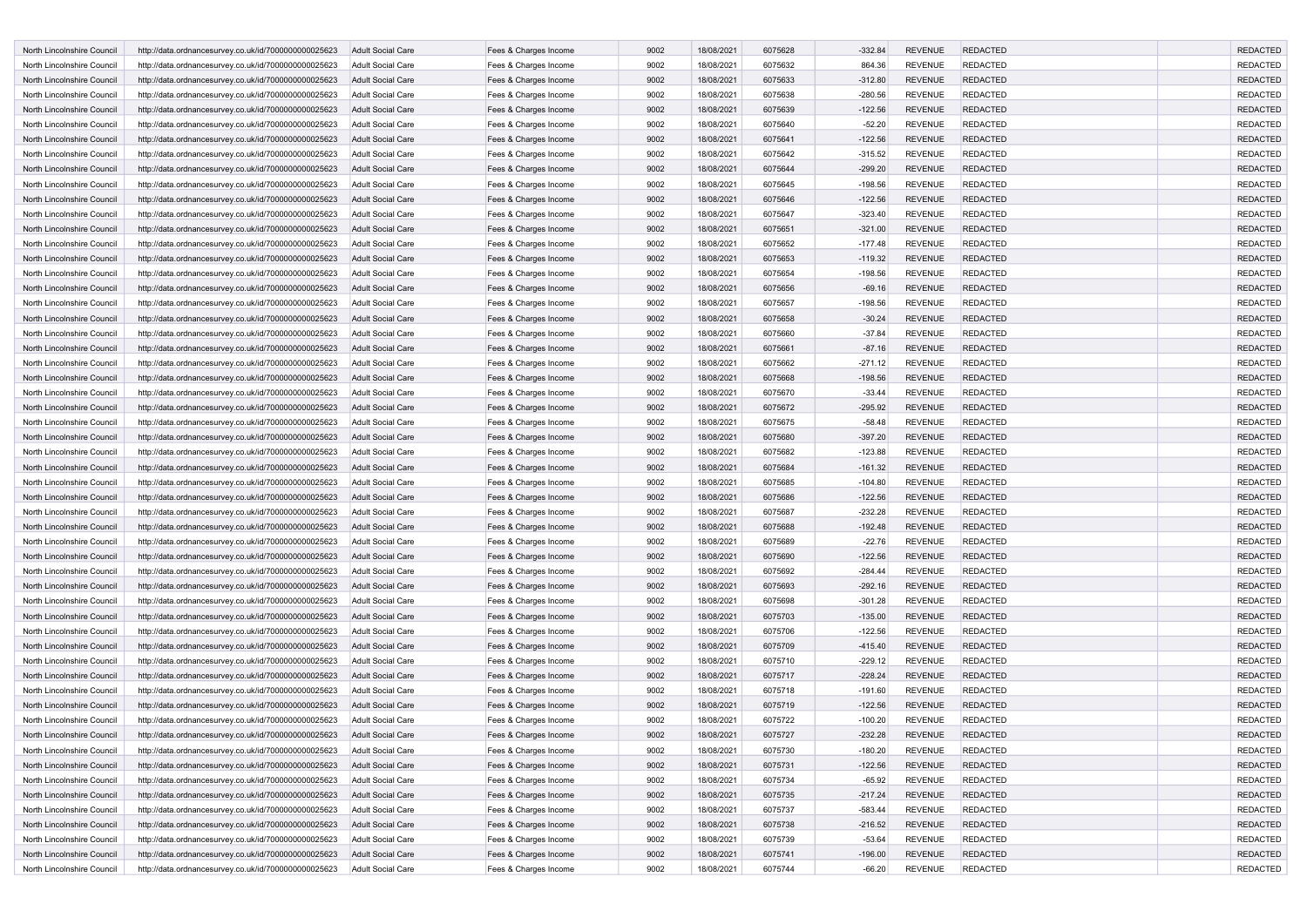| North Lincolnshire Council | http://data.ordnancesurvey.co.uk/id/7000000000025623 | <b>Adult Social Care</b> | Fees & Charges Income | 9002 | 18/08/2021 | 6075745 | $-330.96$ | <b>REVENUE</b> | <b>REDACTED</b> | <b>REDACTED</b> |
|----------------------------|------------------------------------------------------|--------------------------|-----------------------|------|------------|---------|-----------|----------------|-----------------|-----------------|
| North Lincolnshire Council | http://data.ordnancesurvey.co.uk/id/7000000000025623 | <b>Adult Social Care</b> | Fees & Charges Income | 9002 | 18/08/2021 | 6075747 | -442.96   | <b>REVENUE</b> | <b>REDACTED</b> | <b>REDACTED</b> |
| North Lincolnshire Council | http://data.ordnancesurvey.co.uk/id/7000000000025623 | <b>Adult Social Care</b> | Fees & Charges Income | 9002 | 18/08/2021 | 6075748 | $-124.88$ | <b>REVENUE</b> | <b>REDACTED</b> | <b>REDACTED</b> |
| North Lincolnshire Council | http://data.ordnancesurvey.co.uk/id/7000000000025623 | Adult Social Care        | Fees & Charges Income | 9002 | 18/08/2021 | 6075749 | $-58.00$  | <b>REVENUE</b> | <b>REDACTED</b> | <b>REDACTED</b> |
| North Lincolnshire Council | http://data.ordnancesurvey.co.uk/id/7000000000025623 | <b>Adult Social Care</b> | Fees & Charges Income | 9002 | 18/08/2021 | 6075750 | $-73.96$  | <b>REVENUE</b> | <b>REDACTED</b> | <b>REDACTED</b> |
| North Lincolnshire Council | http://data.ordnancesurvey.co.uk/id/7000000000025623 | <b>Adult Social Care</b> | Fees & Charges Income | 9002 | 18/08/2021 | 6075751 | $-203.36$ | <b>REVENUE</b> | <b>REDACTED</b> | <b>REDACTED</b> |
| North Lincolnshire Council | http://data.ordnancesurvey.co.uk/id/7000000000025623 | <b>Adult Social Care</b> | Fees & Charges Income | 9002 | 18/08/2021 | 6075753 | $-56.12$  | <b>REVENUE</b> | <b>REDACTED</b> | <b>REDACTED</b> |
| North Lincolnshire Council | http://data.ordnancesurvey.co.uk/id/7000000000025623 | Adult Social Care        | Fees & Charges Income | 9002 | 18/08/2021 | 6075754 | $-122.56$ | <b>REVENUE</b> | <b>REDACTED</b> | <b>REDACTED</b> |
| North Lincolnshire Council | http://data.ordnancesurvey.co.uk/id/7000000000025623 | <b>Adult Social Care</b> | Fees & Charges Income | 9002 | 18/08/2021 | 6075755 | $-104.80$ | <b>REVENUE</b> | <b>REDACTED</b> | <b>REDACTED</b> |
| North Lincolnshire Council | http://data.ordnancesurvey.co.uk/id/7000000000025623 | Adult Social Care        | Fees & Charges Income | 9002 | 18/08/2021 | 6075756 | $-262.04$ | <b>REVENUE</b> | <b>REDACTED</b> | <b>REDACTED</b> |
| North Lincolnshire Council | http://data.ordnancesurvey.co.uk/id/7000000000025623 | <b>Adult Social Care</b> | Fees & Charges Income | 9002 | 18/08/2021 | 6075758 | $-80.92$  | <b>REVENUE</b> | <b>REDACTED</b> | <b>REDACTED</b> |
| North Lincolnshire Council | http://data.ordnancesurvey.co.uk/id/7000000000025623 | <b>Adult Social Care</b> | Fees & Charges Income | 9002 | 18/08/2021 | 6075761 | $-362.72$ | <b>REVENUE</b> | <b>REDACTED</b> | <b>REDACTED</b> |
| North Lincolnshire Council | http://data.ordnancesurvey.co.uk/id/7000000000025623 | <b>Adult Social Care</b> | Fees & Charges Income | 9002 | 18/08/2021 | 6075762 | $-30.12$  | <b>REVENUE</b> | <b>REDACTED</b> | <b>REDACTED</b> |
| North Lincolnshire Council | http://data.ordnancesurvey.co.uk/id/7000000000025623 | Adult Social Care        | Fees & Charges Income | 9002 | 18/08/2021 | 6075763 | $-262.76$ | <b>REVENUE</b> | <b>REDACTED</b> | <b>REDACTED</b> |
| North Lincolnshire Council | http://data.ordnancesurvey.co.uk/id/7000000000025623 | <b>Adult Social Care</b> | Fees & Charges Income | 9002 | 18/08/2021 | 6075764 | $-129.40$ | <b>REVENUE</b> | <b>REDACTED</b> | <b>REDACTED</b> |
| North Lincolnshire Council | http://data.ordnancesurvey.co.uk/id/7000000000025623 | <b>Adult Social Care</b> | Fees & Charges Income | 9002 | 18/08/2021 | 6075765 | $-87.16$  | <b>REVENUE</b> | <b>REDACTED</b> | <b>REDACTED</b> |
| North Lincolnshire Council | http://data.ordnancesurvey.co.uk/id/7000000000025623 | <b>Adult Social Care</b> | Fees & Charges Income | 9002 | 18/08/2021 | 6075766 | -457.56   | <b>REVENUE</b> | <b>REDACTED</b> | <b>REDACTED</b> |
| North Lincolnshire Council | http://data.ordnancesurvey.co.uk/id/7000000000025623 | Adult Social Care        | Fees & Charges Income | 9002 | 18/08/2021 | 6075769 | $-304.24$ | <b>REVENUE</b> | <b>REDACTED</b> | <b>REDACTED</b> |
| North Lincolnshire Council | http://data.ordnancesurvey.co.uk/id/7000000000025623 | <b>Adult Social Care</b> | Fees & Charges Income | 9002 | 18/08/2021 | 6075772 | $-338.24$ | <b>REVENUE</b> | <b>REDACTED</b> | <b>REDACTED</b> |
|                            |                                                      |                          |                       |      |            |         |           |                |                 |                 |
| North Lincolnshire Council | http://data.ordnancesurvey.co.uk/id/7000000000025623 | Adult Social Care        | Fees & Charges Income | 9002 | 18/08/2021 | 6075773 | $-392.28$ | <b>REVENUE</b> | <b>REDACTED</b> | <b>REDACTED</b> |
| North Lincolnshire Council | http://data.ordnancesurvey.co.uk/id/7000000000025623 | <b>Adult Social Care</b> | Fees & Charges Income | 9002 | 18/08/2021 | 6075774 | $-103.20$ | <b>REVENUE</b> | <b>REDACTED</b> | <b>REDACTED</b> |
| North Lincolnshire Council | http://data.ordnancesurvey.co.uk/id/7000000000025623 | Adult Social Care        | Fees & Charges Income | 9002 | 18/08/2021 | 6075778 | $-945.84$ | <b>REVENUE</b> | <b>REDACTED</b> | <b>REDACTED</b> |
| North Lincolnshire Council | http://data.ordnancesurvey.co.uk/id/7000000000025623 | <b>Adult Social Care</b> | Fees & Charges Income | 9002 | 18/08/2021 | 6075779 | $-334.96$ | <b>REVENUE</b> | <b>REDACTED</b> | <b>REDACTED</b> |
| North Lincolnshire Council | http://data.ordnancesurvey.co.uk/id/7000000000025623 | <b>Adult Social Care</b> | Fees & Charges Income | 9002 | 18/08/2021 | 6075781 | $-841.52$ | <b>REVENUE</b> | <b>REDACTED</b> | <b>REDACTED</b> |
| North Lincolnshire Council | http://data.ordnancesurvey.co.uk/id/7000000000025623 | <b>Adult Social Care</b> | Fees & Charges Income | 9002 | 18/08/2021 | 6075782 | $-114.16$ | <b>REVENUE</b> | <b>REDACTED</b> | <b>REDACTED</b> |
| North Lincolnshire Council | http://data.ordnancesurvey.co.uk/id/7000000000025623 | <b>Adult Social Care</b> | Fees & Charges Income | 9002 | 18/08/2021 | 6075783 | $-190.88$ | <b>REVENUE</b> | <b>REDACTED</b> | <b>REDACTED</b> |
| North Lincolnshire Council | http://data.ordnancesurvey.co.uk/id/7000000000025623 | <b>Adult Social Care</b> | Fees & Charges Income | 9002 | 18/08/2021 | 6075785 | $-207.60$ | <b>REVENUE</b> | <b>REDACTED</b> | <b>REDACTED</b> |
| North Lincolnshire Council | http://data.ordnancesurvey.co.uk/id/7000000000025623 | Adult Social Care        | Fees & Charges Income | 9002 | 18/08/2021 | 6075786 | $-1.40$   | <b>REVENUE</b> | <b>REDACTED</b> | <b>REDACTED</b> |
| North Lincolnshire Council | http://data.ordnancesurvey.co.uk/id/7000000000025623 | <b>Adult Social Care</b> | Fees & Charges Income | 9002 | 18/08/2021 | 6075787 | $-103.88$ | <b>REVENUE</b> | <b>REDACTED</b> | <b>REDACTED</b> |
| North Lincolnshire Council | http://data.ordnancesurvey.co.uk/id/7000000000025623 | Adult Social Care        | Fees & Charges Income | 9002 | 18/08/2021 | 6075789 | $-320.84$ | <b>REVENUE</b> | <b>REDACTED</b> | <b>REDACTED</b> |
| North Lincolnshire Council | http://data.ordnancesurvey.co.uk/id/7000000000025623 | <b>Adult Social Care</b> | Fees & Charges Income | 9002 | 18/08/2021 | 6075791 | $-130.20$ | <b>REVENUE</b> | <b>REDACTED</b> | <b>REDACTED</b> |
| North Lincolnshire Council | http://data.ordnancesurvey.co.uk/id/7000000000025623 | <b>Adult Social Care</b> | Fees & Charges Income | 9002 | 18/08/2021 | 6075796 | $-290.72$ | <b>REVENUE</b> | <b>REDACTED</b> | <b>REDACTED</b> |
| North Lincolnshire Council | http://data.ordnancesurvey.co.uk/id/7000000000025623 | <b>Adult Social Care</b> | Fees & Charges Income | 9002 | 18/08/2021 | 6075798 | $-175.76$ | <b>REVENUE</b> | <b>REDACTED</b> | <b>REDACTED</b> |
| North Lincolnshire Council | http://data.ordnancesurvey.co.uk/id/7000000000025623 | <b>Adult Social Care</b> | Fees & Charges Income | 9002 | 18/08/2021 | 6075803 | $-121.28$ | <b>REVENUE</b> | <b>REDACTED</b> | <b>REDACTED</b> |
| North Lincolnshire Council | http://data.ordnancesurvey.co.uk/id/7000000000025623 | <b>Adult Social Care</b> | Fees & Charges Income | 9002 | 18/08/2021 | 6075806 | $-104.76$ | <b>REVENUE</b> | <b>REDACTED</b> | <b>REDACTED</b> |
| North Lincolnshire Council | http://data.ordnancesurvey.co.uk/id/7000000000025623 | <b>Adult Social Care</b> | Fees & Charges Income | 9002 | 18/08/2021 | 6075809 | $-122.56$ | <b>REVENUE</b> | <b>REDACTED</b> | <b>REDACTED</b> |
| North Lincolnshire Council | http://data.ordnancesurvey.co.uk/id/7000000000025623 | <b>Adult Social Care</b> | Fees & Charges Income | 9002 | 18/08/2021 | 6075810 | $-61.76$  | <b>REVENUE</b> | <b>REDACTED</b> | <b>REDACTED</b> |
| North Lincolnshire Council | http://data.ordnancesurvey.co.uk/id/7000000000025623 | Adult Social Care        | Fees & Charges Income | 9002 | 18/08/2021 | 6075814 | $-332.84$ | <b>REVENUE</b> | <b>REDACTED</b> | <b>REDACTED</b> |
| North Lincolnshire Council | http://data.ordnancesurvey.co.uk/id/7000000000025623 | <b>Adult Social Care</b> | Fees & Charges Income | 9002 | 18/08/2021 | 6075818 | $-57.36$  | <b>REVENUE</b> | <b>REDACTED</b> | <b>REDACTED</b> |
| North Lincolnshire Council | http://data.ordnancesurvey.co.uk/id/7000000000025623 | Adult Social Care        | Fees & Charges Income | 9002 | 18/08/2021 | 6075819 | $-749.00$ | <b>REVENUE</b> | <b>REDACTED</b> | <b>REDACTED</b> |
| North Lincolnshire Council | http://data.ordnancesurvey.co.uk/id/7000000000025623 | <b>Adult Social Care</b> | Fees & Charges Income | 9002 | 18/08/2021 | 6075827 | $-299.32$ | <b>REVENUE</b> | <b>REDACTED</b> | <b>REDACTED</b> |
| North Lincolnshire Council | http://data.ordnancesurvey.co.uk/id/7000000000025623 | <b>Adult Social Care</b> | Fees & Charges Income | 9002 | 18/08/2021 | 6075832 | $-319.16$ | <b>REVENUE</b> | <b>REDACTED</b> | <b>REDACTED</b> |
| North Lincolnshire Council | http://data.ordnancesurvey.co.uk/id/7000000000025623 | <b>Adult Social Care</b> | Fees & Charges Income | 9002 | 18/08/2021 | 6075833 | $-395.52$ | <b>REVENUE</b> | <b>REDACTED</b> | <b>REDACTED</b> |
| North Lincolnshire Council | http://data.ordnancesurvey.co.uk/id/7000000000025623 | <b>Adult Social Care</b> | Fees & Charges Income | 9002 | 18/08/2021 | 6075834 | $-225.80$ | <b>REVENUE</b> | <b>REDACTED</b> | <b>REDACTED</b> |
| North Lincolnshire Council | http://data.ordnancesurvey.co.uk/id/7000000000025623 | <b>Adult Social Care</b> | Fees & Charges Income | 9002 | 18/08/2021 | 6075835 | $-267.92$ | <b>REVENUE</b> | <b>REDACTED</b> | <b>REDACTED</b> |
| North Lincolnshire Council | http://data.ordnancesurvey.co.uk/id/7000000000025623 | <b>Adult Social Care</b> | Fees & Charges Income | 9002 | 18/08/2021 | 6075837 | $-57.64$  | <b>REVENUE</b> | <b>REDACTED</b> | <b>REDACTED</b> |
| North Lincolnshire Council | http://data.ordnancesurvey.co.uk/id/7000000000025623 | <b>Adult Social Care</b> | Fees & Charges Income | 9002 | 18/08/2021 | 6075838 | $-103.52$ | <b>REVENUE</b> | <b>REDACTED</b> | <b>REDACTED</b> |
| North Lincolnshire Council |                                                      | Adult Social Care        |                       | 9002 |            | 6075839 |           | <b>REVENUE</b> | <b>REDACTED</b> | <b>REDACTED</b> |
|                            | http://data.ordnancesurvey.co.uk/id/7000000000025623 |                          | Fees & Charges Income |      | 18/08/2021 |         | $-215.68$ |                |                 | <b>REDACTED</b> |
| North Lincolnshire Council | http://data.ordnancesurvey.co.uk/id/7000000000025623 | <b>Adult Social Care</b> | Fees & Charges Income | 9002 | 18/08/2021 | 6075842 | $-679.68$ | <b>REVENUE</b> | <b>REDACTED</b> |                 |
| North Lincolnshire Council | http://data.ordnancesurvey.co.uk/id/7000000000025623 | Adult Social Care        | Fees & Charges Income | 9002 | 18/08/2021 | 6075843 | $-206.64$ | <b>REVENUE</b> | <b>REDACTED</b> | <b>REDACTED</b> |
| North Lincolnshire Council | http://data.ordnancesurvey.co.uk/id/7000000000025623 | <b>Adult Social Care</b> | Fees & Charges Income | 9002 | 18/08/2021 | 6075845 | $-130.80$ | <b>REVENUE</b> | <b>REDACTED</b> | <b>REDACTED</b> |
| North Lincolnshire Council | http://data.ordnancesurvey.co.uk/id/7000000000025623 | Adult Social Care        | Fees & Charges Income | 9002 | 18/08/2021 | 6075847 | $-335.08$ | <b>REVENUE</b> | <b>REDACTED</b> | <b>REDACTED</b> |
| North Lincolnshire Council | http://data.ordnancesurvey.co.uk/id/7000000000025623 | Adult Social Care        | Fees & Charges Income | 9002 | 18/08/2021 | 6075850 | $-115.36$ | <b>REVENUE</b> | <b>REDACTED</b> | <b>REDACTED</b> |
| North Lincolnshire Council | http://data.ordnancesurvey.co.uk/id/7000000000025623 | Adult Social Care        | Fees & Charges Income | 9002 | 18/08/2021 | 6075851 | $-315.08$ | <b>REVENUE</b> | <b>REDACTED</b> | <b>REDACTED</b> |
| North Lincolnshire Council | http://data.ordnancesurvey.co.uk/id/7000000000025623 | Adult Social Care        | Fees & Charges Income | 9002 | 18/08/2021 | 6075852 | $-167.40$ | <b>REVENUE</b> | <b>REDACTED</b> | <b>REDACTED</b> |
| North Lincolnshire Council | http://data.ordnancesurvey.co.uk/id/7000000000025623 | Adult Social Care        | Fees & Charges Income | 9002 | 18/08/2021 | 6075854 | $-244.64$ | REVENUE        | <b>REDACTED</b> | REDACTED        |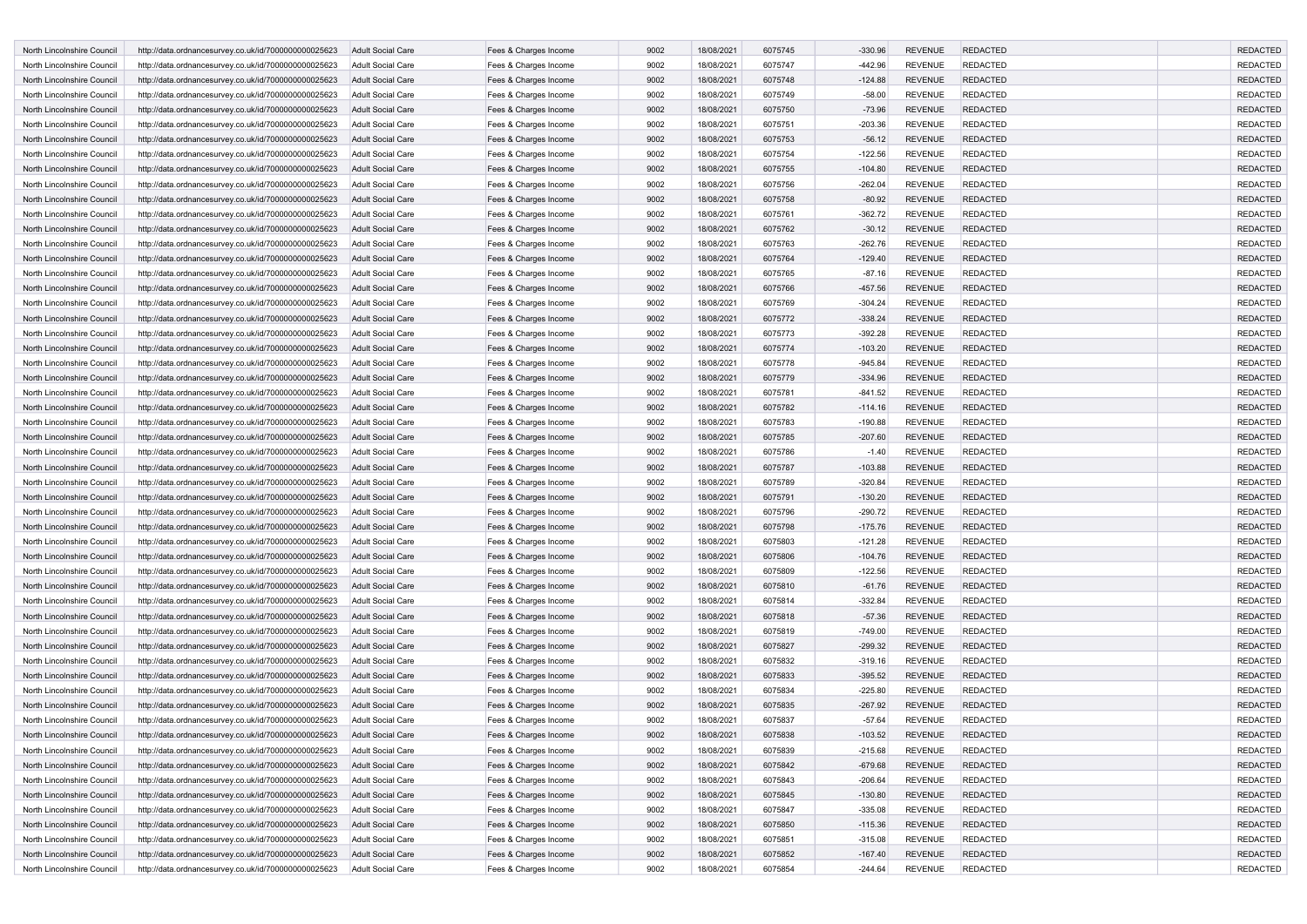| North Lincolnshire Council | http://data.ordnancesurvey.co.uk/id/7000000000025623 | <b>Adult Social Care</b> | Fees & Charges Income    | 9002 | 18/08/2021 | 6075855 | $-63.12$     | <b>REVENUE</b> | <b>REDACTED</b> |          | <b>REDACTED</b> |
|----------------------------|------------------------------------------------------|--------------------------|--------------------------|------|------------|---------|--------------|----------------|-----------------|----------|-----------------|
| North Lincolnshire Council | http://data.ordnancesurvey.co.uk/id/7000000000025623 | <b>Adult Social Care</b> | Fees & Charges Income    | 9002 | 18/08/2021 | 6075857 | $-17.92$     | <b>REVENUE</b> | <b>REDACTED</b> |          | <b>REDACTED</b> |
| North Lincolnshire Council | http://data.ordnancesurvey.co.uk/id/7000000000025623 | <b>Adult Social Care</b> | Fees & Charges Income    | 9002 | 18/08/2021 | 6075860 | -424.80      | <b>REVENUE</b> | <b>REDACTED</b> |          | <b>REDACTED</b> |
| North Lincolnshire Council | http://data.ordnancesurvey.co.uk/id/7000000000025623 | Adult Social Care        | Fees & Charges Income    | 9002 | 18/08/2021 | 6075861 | $-352.00$    | <b>REVENUE</b> | <b>REDACTED</b> |          | <b>REDACTED</b> |
| North Lincolnshire Council | http://data.ordnancesurvey.co.uk/id/7000000000025623 | <b>Adult Social Care</b> | Fees & Charges Income    | 9002 | 18/08/2021 | 6075862 | $-127.36$    | <b>REVENUE</b> | <b>REDACTED</b> |          | <b>REDACTED</b> |
| North Lincolnshire Council | http://data.ordnancesurvey.co.uk/id/7000000000025623 | <b>Adult Social Care</b> | Fees & Charges Income    | 9002 | 18/08/2021 | 6075863 | $-122.56$    | <b>REVENUE</b> | <b>REDACTED</b> |          | <b>REDACTED</b> |
| North Lincolnshire Council | http://data.ordnancesurvey.co.uk/id/7000000000025623 | <b>Adult Social Care</b> | Fees & Charges Income    | 9002 | 18/08/2021 | 6075864 | $-57.04$     | <b>REVENUE</b> | <b>REDACTED</b> |          | <b>REDACTED</b> |
| North Lincolnshire Council | http://data.ordnancesurvey.co.uk/id/7000000000025623 | Adult Social Care        | Fees & Charges Income    | 9002 | 18/08/2021 | 6075865 | $-74.60$     | <b>REVENUE</b> | <b>REDACTED</b> |          | <b>REDACTED</b> |
| North Lincolnshire Council | http://data.ordnancesurvey.co.uk/id/7000000000025623 | <b>Adult Social Care</b> | Fees & Charges Income    | 9002 | 18/08/2021 | 6075866 | $-56.96$     | <b>REVENUE</b> | <b>REDACTED</b> |          | <b>REDACTED</b> |
| North Lincolnshire Council | http://data.ordnancesurvey.co.uk/id/7000000000025623 | Adult Social Care        | Fees & Charges Income    | 9002 | 18/08/2021 | 6075869 | $-122.56$    | <b>REVENUE</b> | <b>REDACTED</b> |          | <b>REDACTED</b> |
| North Lincolnshire Council | http://data.ordnancesurvey.co.uk/id/7000000000025623 | <b>Adult Social Care</b> | Fees & Charges Income    | 9002 | 18/08/2021 | 6075870 | $-122.56$    | <b>REVENUE</b> | <b>REDACTED</b> |          | <b>REDACTED</b> |
| North Lincolnshire Council | http://data.ordnancesurvey.co.uk/id/7000000000025623 | <b>Adult Social Care</b> | Fees & Charges Income    | 9002 | 18/08/2021 | 6075871 | $-55.24$     | <b>REVENUE</b> | <b>REDACTED</b> |          | <b>REDACTED</b> |
| North Lincolnshire Council | http://data.ordnancesurvey.co.uk/id/7000000000025623 | <b>Adult Social Care</b> | Fees & Charges Income    | 9002 | 18/08/2021 | 6075873 | $-122.56$    | <b>REVENUE</b> | <b>REDACTED</b> |          | <b>REDACTED</b> |
| North Lincolnshire Council | http://data.ordnancesurvey.co.uk/id/7000000000025623 | Adult Social Care        | Fees & Charges Income    | 9002 | 18/08/2021 | 6075874 | $-122.56$    | <b>REVENUE</b> | <b>REDACTED</b> |          | <b>REDACTED</b> |
| North Lincolnshire Council | http://data.ordnancesurvey.co.uk/id/7000000000025623 | <b>Adult Social Care</b> | Fees & Charges Income    | 9002 | 18/08/2021 | 6075875 | $-122.56$    | <b>REVENUE</b> | <b>REDACTED</b> |          | <b>REDACTED</b> |
|                            |                                                      |                          |                          |      |            |         |              |                |                 |          |                 |
| North Lincolnshire Council | http://data.ordnancesurvey.co.uk/id/7000000000025623 | <b>Adult Social Care</b> | Fees & Charges Income    | 9002 | 18/08/2021 | 6075876 | $-122.56$    | <b>REVENUE</b> | <b>REDACTED</b> |          | <b>REDACTED</b> |
| North Lincolnshire Council | http://data.ordnancesurvey.co.uk/id/7000000000025623 | <b>Adult Social Care</b> | Fees & Charges Income    | 9002 | 18/08/2021 | 6075877 | $-284.24$    | <b>REVENUE</b> | <b>REDACTED</b> |          | <b>REDACTED</b> |
| North Lincolnshire Council | http://data.ordnancesurvey.co.uk/id/7000000000025623 | Adult Social Care        | Fees & Charges Income    | 9002 | 18/08/2021 | 6075878 | $-56.96$     | <b>REVENUE</b> | <b>REDACTED</b> |          | <b>REDACTED</b> |
| North Lincolnshire Council | http://data.ordnancesurvey.co.uk/id/7000000000025623 | <b>Adult Social Care</b> | Fees & Charges Income    | 9002 | 18/08/2021 | 6075879 | $-119.28$    | <b>REVENUE</b> | <b>REDACTED</b> |          | <b>REDACTED</b> |
| North Lincolnshire Council | http://data.ordnancesurvey.co.uk/id/7000000000025623 | Adult Social Care        | Fees & Charges Income    | 9002 | 18/08/2021 | 6075880 | $-122.56$    | <b>REVENUE</b> | <b>REDACTED</b> |          | <b>REDACTED</b> |
| North Lincolnshire Council | http://data.ordnancesurvey.co.uk/id/7000000000025623 | <b>Adult Social Care</b> | Fees & Charges Income    | 9002 | 18/08/2021 | 6075881 | $-372.64$    | <b>REVENUE</b> | <b>REDACTED</b> |          | <b>REDACTED</b> |
| North Lincolnshire Council | http://data.ordnancesurvey.co.uk/id/7000000000025623 | <b>Adult Social Care</b> | Fees & Charges Income    | 9002 | 18/08/2021 | 6075882 | $-103.88$    | <b>REVENUE</b> | <b>REDACTED</b> |          | <b>REDACTED</b> |
| North Lincolnshire Council | http://data.ordnancesurvey.co.uk/id/7000000000025623 | <b>Adult Social Care</b> | Fees & Charges Income    | 9002 | 18/08/2021 | 6075883 | $-122.56$    | <b>REVENUE</b> | <b>REDACTED</b> |          | <b>REDACTED</b> |
| North Lincolnshire Council | http://data.ordnancesurvey.co.uk/id/7000000000025623 | <b>Adult Social Care</b> | Fees & Charges Income    | 9002 | 18/08/2021 | 6075884 | $-122.56$    | <b>REVENUE</b> | <b>REDACTED</b> |          | <b>REDACTED</b> |
| North Lincolnshire Council | http://data.ordnancesurvey.co.uk/id/7000000000025623 | <b>Adult Social Care</b> | Fees & Charges Income    | 9002 | 18/08/2021 | 6075885 | $-12.44$     | <b>REVENUE</b> | <b>REDACTED</b> |          | <b>REDACTED</b> |
| North Lincolnshire Council | http://data.ordnancesurvey.co.uk/id/7000000000025623 | <b>Adult Social Care</b> | Fees & Charges Income    | 9002 | 18/08/2021 | 6075886 | $-122.56$    | <b>REVENUE</b> | <b>REDACTED</b> |          | <b>REDACTED</b> |
| North Lincolnshire Council | http://data.ordnancesurvey.co.uk/id/7000000000025623 | <b>Adult Social Care</b> | Fees & Charges Income    | 9002 | 18/08/2021 | 6075889 | $-122.56$    | <b>REVENUE</b> | <b>REDACTED</b> |          | <b>REDACTED</b> |
| North Lincolnshire Council | http://data.ordnancesurvey.co.uk/id/7000000000025623 | Adult Social Care        | Fees & Charges Income    | 9002 | 18/08/2021 | 6075890 | $-119.28$    | <b>REVENUE</b> | <b>REDACTED</b> |          | <b>REDACTED</b> |
| North Lincolnshire Council | http://data.ordnancesurvey.co.uk/id/7000000000025623 | <b>Adult Social Care</b> | Fees & Charges Income    | 9002 | 18/08/2021 | 6075891 | $-62.16$     | <b>REVENUE</b> | <b>REDACTED</b> |          | <b>REDACTED</b> |
| North Lincolnshire Council | http://data.ordnancesurvey.co.uk/id/7000000000025623 | <b>Adult Social Care</b> | Fees & Charges Income    | 9002 | 18/08/2021 | 6075892 | $-84.12$     | <b>REVENUE</b> | <b>REDACTED</b> |          | <b>REDACTED</b> |
| North Lincolnshire Council | http://data.ordnancesurvey.co.uk/id/7000000000025623 | <b>Adult Social Care</b> | Fees & Charges Income    | 9002 | 18/08/2021 | 6075893 | $-42.24$     | <b>REVENUE</b> | <b>REDACTED</b> |          | <b>REDACTED</b> |
| North Lincolnshire Council | http://data.ordnancesurvey.co.uk/id/7000000000025623 | <b>Adult Social Care</b> | Fees & Charges Income    | 9002 | 18/08/2021 | 6075894 | $-322.76$    | <b>REVENUE</b> | <b>REDACTED</b> |          | <b>REDACTED</b> |
| North Lincolnshire Council | http://data.ordnancesurvey.co.uk/id/7000000000025623 | <b>Adult Social Care</b> | Fees & Charges Income    | 9002 | 18/08/2021 | 6075896 | $-119.28$    | <b>REVENUE</b> | <b>REDACTED</b> |          | <b>REDACTED</b> |
| North Lincolnshire Council | http://data.ordnancesurvey.co.uk/id/7000000000025623 | <b>Adult Social Care</b> | Fees & Charges Income    | 9002 | 18/08/2021 | 6075897 | $-54.76$     | <b>REVENUE</b> | <b>REDACTED</b> |          | <b>REDACTED</b> |
|                            |                                                      |                          |                          | 9002 |            |         |              |                | <b>REDACTED</b> |          | <b>REDACTED</b> |
| North Lincolnshire Council | http://data.ordnancesurvey.co.uk/id/7000000000025623 | <b>Adult Social Care</b> | Fees & Charges Income    |      | 18/08/2021 | 6075898 | $-82.00$     | <b>REVENUE</b> |                 |          |                 |
| North Lincolnshire Council | http://data.ordnancesurvey.co.uk/id/7000000000025623 | <b>Adult Social Care</b> | Fees & Charges Income    | 9002 | 18/08/2021 | 6075899 | $-323.40$    | <b>REVENUE</b> | <b>REDACTED</b> |          | <b>REDACTED</b> |
| North Lincolnshire Council | http://data.ordnancesurvey.co.uk/id/7000000000025623 | <b>Adult Social Care</b> | Fees & Charges Income    | 9002 | 18/08/2021 | 6075902 | $-122.56$    | <b>REVENUE</b> | <b>REDACTED</b> |          | <b>REDACTED</b> |
| North Lincolnshire Council | http://data.ordnancesurvey.co.uk/id/7000000000025623 | Adult Social Care        | Fees & Charges Income    | 9002 | 18/08/2021 | 6075904 | $-210.48$    | <b>REVENUE</b> | <b>REDACTED</b> |          | <b>REDACTED</b> |
| North Lincolnshire Council | http://data.ordnancesurvey.co.uk/id/7000000000025623 | <b>Adult Social Care</b> | Fees & Charges Income    | 9002 | 18/08/2021 | 6075905 | $-122.56$    | <b>REVENUE</b> | <b>REDACTED</b> |          | <b>REDACTED</b> |
| North Lincolnshire Council | http://data.ordnancesurvey.co.uk/id/7000000000025623 | Adult Social Care        | Fees & Charges Income    | 9002 | 18/08/2021 | 6075906 | $-122.56$    | <b>REVENUE</b> | <b>REDACTED</b> |          | <b>REDACTED</b> |
| North Lincolnshire Council | http://data.ordnancesurvey.co.uk/id/7000000000025623 | <b>Adult Social Care</b> | Fees & Charges Income    | 9002 | 18/08/2021 | 6075907 | $-198.56$    | <b>REVENUE</b> | <b>REDACTED</b> |          | <b>REDACTED</b> |
| North Lincolnshire Council | http://data.ordnancesurvey.co.uk/id/7000000000025623 | <b>Adult Social Care</b> | Fees & Charges Income    | 9002 | 18/08/2021 | 6075908 | $-21.12$     | <b>REVENUE</b> | <b>REDACTED</b> |          | <b>REDACTED</b> |
| North Lincolnshire Council | http://data.ordnancesurvey.co.uk/id/7000000000025623 | <b>Adult Social Care</b> | Fees & Charges Income    | 9002 | 18/08/2021 | 6075909 | $-237.04$    | <b>REVENUE</b> | <b>REDACTED</b> |          | <b>REDACTED</b> |
| North Lincolnshire Council | http://data.ordnancesurvey.co.uk/id/7000000000025623 | <b>Adult Social Care</b> | Fees & Charges Income    | 9002 | 18/08/2021 | 6075910 | $-198.56$    | <b>REVENUE</b> | <b>REDACTED</b> |          | <b>REDACTED</b> |
| North Lincolnshire Council | http://data.ordnancesurvey.co.uk/id/7000000000025623 | <b>Adult Social Care</b> | Payments To Private Orgs | 6002 | 04/08/2021 | 6070008 | 518.00       | <b>REVENUE</b> | <b>REDACTED</b> |          | <b>REDACTED</b> |
| North Lincolnshire Council | http://data.ordnancesurvey.co.uk/id/7000000000025623 | <b>Adult Social Care</b> | Payments To Private Oras | 6002 | 04/08/2021 | 6070526 | 6,260.00     | <b>REVENUE</b> | <b>REDACTED</b> |          | <b>REDACTED</b> |
| North Lincolnshire Council | http://data.ordnancesurvey.co.uk/id/7000000000025623 | <b>Adult Social Care</b> | Payments To Private Orgs | 6002 | 04/08/2021 | 6070527 | 12,158.16    | <b>REVENUE</b> | <b>REDACTED</b> |          | <b>REDACTED</b> |
| North Lincolnshire Council | http://data.ordnancesurvey.co.uk/id/7000000000025623 | Adult Social Care        | Payments To Private Orgs | 6002 | 04/08/2021 | 6070528 | $-35,443.80$ | <b>REVENUE</b> | <b>REDACTED</b> |          | <b>REDACTED</b> |
| North Lincolnshire Council | http://data.ordnancesurvey.co.uk/id/7000000000025623 | <b>Adult Social Care</b> | Payments To Private Orgs | 6002 | 04/08/2021 | 6070529 | 69,434.12    | <b>REVENUE</b> | <b>REDACTED</b> |          | <b>REDACTED</b> |
| North Lincolnshire Council | http://data.ordnancesurvey.co.uk/id/7000000000025623 | Adult Social Care        | Payments To Private Orgs | 6002 | 04/08/2021 | 6070529 | 5,499.64     | <b>REVENUE</b> | <b>REDACTED</b> |          | <b>REDACTED</b> |
| North Lincolnshire Council | http://data.ordnancesurvey.co.uk/id/7000000000025623 | Adult Social Care        | Payments To Private Orgs | 6002 | 04/08/2021 | 6070530 | 2,110.48     | <b>REVENUE</b> | <b>REDACTED</b> | 11881882 | <b>REDACTED</b> |
| North Lincolnshire Council | http://data.ordnancesurvey.co.uk/id/7000000000025623 | Adult Social Care        | Payments To Private Orgs | 6002 | 04/08/2021 | 6070531 | 75,402.61    | <b>REVENUE</b> | <b>REDACTED</b> |          | <b>REDACTED</b> |
|                            |                                                      |                          |                          |      |            |         |              |                |                 |          |                 |
| North Lincolnshire Council | http://data.ordnancesurvey.co.uk/id/7000000000025623 | <b>Adult Social Care</b> | Payments To Private Orgs | 6002 | 04/08/2021 | 6070531 | 4,308.72     | <b>REVENUE</b> | <b>REDACTED</b> |          | <b>REDACTED</b> |
| North Lincolnshire Council | http://data.ordnancesurvey.co.uk/id/7000000000025623 | Adult Social Care        | Payments To Private Orgs | 6002 | 04/08/2021 | 6070532 | 44,395.20    | <b>REVENUE</b> | <b>REDACTED</b> |          | <b>REDACTED</b> |
| North Lincolnshire Council | http://data.ordnancesurvey.co.uk/id/7000000000025623 | Adult Social Care        | Payments To Private Orgs | 6002 | 04/08/2021 | 6070532 | 4,308.72     | <b>REVENUE</b> | <b>REDACTED</b> |          | <b>REDACTED</b> |
| North Lincolnshire Council | http://data.ordnancesurvey.co.uk/id/7000000000025623 | Adult Social Care        | Payments To Private Orgs | 6002 | 04/08/2021 | 6070533 | 278.57       | REVENUE        | <b>REDACTED</b> |          | REDACTED        |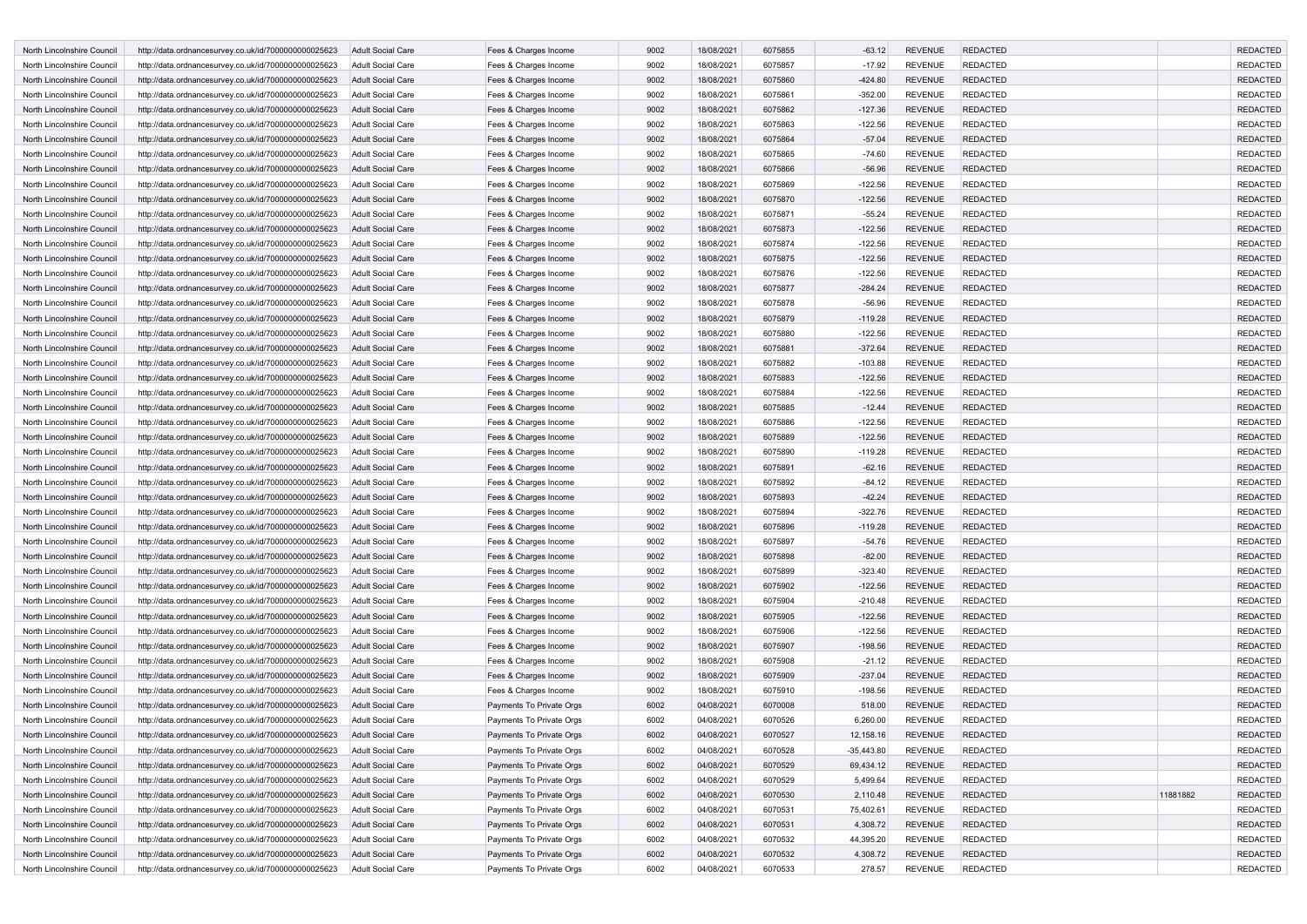| North Lincolnshire Council | http://data.ordnancesurvey.co.uk/id/7000000000025623 | Adult Social Care        | Payments To Private Orgs | 6002 | 04/08/2021 | 6070535 | 17,964.26 | <b>REVENUE</b> | <b>REDACTED</b> |          | <b>REDACTED</b> |
|----------------------------|------------------------------------------------------|--------------------------|--------------------------|------|------------|---------|-----------|----------------|-----------------|----------|-----------------|
| North Lincolnshire Council | http://data.ordnancesurvey.co.uk/id/7000000000025623 | Adult Social Care        | Payments To Private Orgs | 6002 | 04/08/2021 | 6070536 | 8,131.04  | <b>REVENUE</b> | <b>REDACTED</b> |          | <b>REDACTED</b> |
| North Lincolnshire Council | http://data.ordnancesurvey.co.uk/id/7000000000025623 | Adult Social Care        | Payments To Private Orgs | 6002 | 04/08/2021 | 6070538 | 2,272.00  | <b>REVENUE</b> | <b>REDACTED</b> |          | REDACTED        |
| North Lincolnshire Council | http://data.ordnancesurvey.co.uk/id/7000000000025623 | <b>Adult Social Care</b> | Payments To Private Orgs | 6002 | 04/08/2021 | 6070539 | 3,368.80  | REVENUE        | <b>REDACTED</b> |          | <b>REDACTED</b> |
| North Lincolnshire Council | http://data.ordnancesurvey.co.uk/id/7000000000025623 | <b>Adult Social Care</b> | Payments To Private Orgs | 6002 | 04/08/2021 | 6070540 | 42,295.60 | <b>REVENUE</b> | <b>REDACTED</b> | 01952719 | <b>REDACTED</b> |
| North Lincolnshire Council | http://data.ordnancesurvey.co.uk/id/7000000000025623 | Adult Social Care        | Payments To Private Orgs | 6002 | 04/08/2021 | 6070541 | 2,804.86  | <b>REVENUE</b> | <b>REDACTED</b> |          | <b>REDACTED</b> |
| North Lincolnshire Council | http://data.ordnancesurvey.co.uk/id/7000000000025623 | <b>Adult Social Care</b> | Payments To Private Orgs | 6002 | 04/08/2021 | 6070542 | 2,882.32  | <b>REVENUE</b> | <b>REDACTED</b> |          | <b>REDACTED</b> |
| North Lincolnshire Council | http://data.ordnancesurvey.co.uk/id/7000000000025623 | Adult Social Care        | Payments To Private Orgs | 6002 | 04/08/2021 | 6070543 | 2,008.00  | <b>REVENUE</b> | <b>REDACTED</b> |          | <b>REDACTED</b> |
| North Lincolnshire Council | http://data.ordnancesurvey.co.uk/id/7000000000025623 | <b>Adult Social Care</b> | Payments To Private Orgs | 6002 | 04/08/2021 | 6070544 | 1,110.00  | <b>REVENUE</b> | <b>REDACTED</b> |          | <b>REDACTED</b> |
| North Lincolnshire Council | http://data.ordnancesurvey.co.uk/id/7000000000025623 | Adult Social Care        | Payments To Private Orgs | 6002 | 04/08/2021 | 6070545 | 2,254.80  | <b>REVENUE</b> | <b>REDACTED</b> | 02111989 | <b>REDACTED</b> |
| North Lincolnshire Council | http://data.ordnancesurvey.co.uk/id/7000000000025623 | <b>Adult Social Care</b> | Payments To Private Orgs | 6002 | 04/08/2021 | 6070546 | 13,126.16 | <b>REVENUE</b> | <b>REDACTED</b> |          | <b>REDACTED</b> |
| North Lincolnshire Council | http://data.ordnancesurvey.co.uk/id/7000000000025623 | <b>Adult Social Care</b> | Payments To Private Orgs | 6002 | 04/08/2021 | 6070547 | 31,987.54 | <b>REVENUE</b> | <b>REDACTED</b> |          | <b>REDACTED</b> |
|                            |                                                      |                          |                          |      |            |         |           |                |                 |          |                 |
| North Lincolnshire Council | http://data.ordnancesurvey.co.uk/id/7000000000025623 | Adult Social Care        | Payments To Private Orgs | 6002 | 04/08/2021 | 6070547 | 2,026.36  | <b>REVENUE</b> | <b>REDACTED</b> |          | <b>REDACTED</b> |
| North Lincolnshire Council | http://data.ordnancesurvey.co.uk/id/7000000000025623 | <b>Adult Social Care</b> | Payments To Private Orgs | 6002 | 04/08/2021 | 6070550 | 21,276.78 | <b>REVENUE</b> | <b>REDACTED</b> |          | <b>REDACTED</b> |
| North Lincolnshire Council | http://data.ordnancesurvey.co.uk/id/7000000000025623 | <b>Adult Social Care</b> | Payments To Private Orgs | 6002 | 04/08/2021 | 6070551 | 2,026.36  | <b>REVENUE</b> | <b>REDACTED</b> |          | <b>REDACTED</b> |
| North Lincolnshire Council | http://data.ordnancesurvey.co.uk/id/7000000000025623 | <b>Adult Social Care</b> | Payments To Private Orgs | 6002 | 04/08/2021 | 6070551 | 37,398.18 | <b>REVENUE</b> | <b>REDACTED</b> |          | <b>REDACTED</b> |
| North Lincolnshire Council | http://data.ordnancesurvey.co.uk/id/7000000000025623 | <b>Adult Social Care</b> | Payments To Private Orgs | 6002 | 04/08/2021 | 6070552 | 8,056.32  | <b>REVENUE</b> | <b>REDACTED</b> |          | <b>REDACTED</b> |
| North Lincolnshire Council | http://data.ordnancesurvey.co.uk/id/7000000000025623 | Adult Social Care        | Payments To Private Orgs | 6002 | 04/08/2021 | 6070553 | 8,386.00  | <b>REVENUE</b> | <b>REDACTED</b> |          | <b>REDACTED</b> |
| North Lincolnshire Council | http://data.ordnancesurvey.co.uk/id/7000000000025623 | <b>Adult Social Care</b> | Payments To Private Orgs | 6002 | 04/08/2021 | 6070554 | 3,826.80  | <b>REVENUE</b> | <b>REDACTED</b> |          | <b>REDACTED</b> |
| North Lincolnshire Council | http://data.ordnancesurvey.co.uk/id/7000000000025623 | Adult Social Care        | Payments To Private Orgs | 6002 | 04/08/2021 | 6070555 | 2,122.36  | <b>REVENUE</b> | <b>REDACTED</b> |          | REDACTED        |
| North Lincolnshire Council | http://data.ordnancesurvey.co.uk/id/7000000000025623 | <b>Adult Social Care</b> | Payments To Private Orgs | 6002 | 04/08/2021 | 6070555 | 28,872.87 | <b>REVENUE</b> | <b>REDACTED</b> |          | <b>REDACTED</b> |
| North Lincolnshire Council | http://data.ordnancesurvey.co.uk/id/7000000000025623 | <b>Adult Social Care</b> | Payments To Private Orgs | 6002 | 04/08/2021 | 6070557 | 1,949.60  | <b>REVENUE</b> | <b>REDACTED</b> | 03553864 | <b>REDACTED</b> |
| North Lincolnshire Council | http://data.ordnancesurvey.co.uk/id/7000000000025623 | <b>Adult Social Care</b> | Payments To Private Orgs | 6002 | 04/08/2021 | 6070558 | $-538.59$ | <b>REVENUE</b> | <b>REDACTED</b> |          | <b>REDACTED</b> |
| North Lincolnshire Council | http://data.ordnancesurvey.co.uk/id/7000000000025623 | <b>Adult Social Care</b> | Payments To Private Orgs | 6002 | 04/08/2021 | 6070559 | 2,354.36  | <b>REVENUE</b> | <b>REDACTED</b> |          | <b>REDACTED</b> |
| North Lincolnshire Council | http://data.ordnancesurvey.co.uk/id/7000000000025623 | <b>Adult Social Care</b> | Payments To Private Orgs | 6002 | 04/08/2021 | 6070559 | 59,752.67 | <b>REVENUE</b> | <b>REDACTED</b> |          | REDACTED        |
| North Lincolnshire Council | http://data.ordnancesurvey.co.uk/id/7000000000025623 | Adult Social Care        | Payments To Private Orgs | 6002 | 04/08/2021 | 6070560 | 2,132.00  | <b>REVENUE</b> | <b>REDACTED</b> |          | <b>REDACTED</b> |
| North Lincolnshire Council | http://data.ordnancesurvey.co.uk/id/7000000000025623 | <b>Adult Social Care</b> | Payments To Private Orgs | 6002 | 04/08/2021 | 6070561 | 5,364.93  | <b>REVENUE</b> | <b>REDACTED</b> |          | REDACTED        |
| North Lincolnshire Council | http://data.ordnancesurvey.co.uk/id/7000000000025623 | Adult Social Care        | Payments To Private Orgs | 6002 | 04/08/2021 | 6070562 | 8,018.64  | <b>REVENUE</b> | <b>REDACTED</b> |          | <b>REDACTED</b> |
| North Lincolnshire Council | http://data.ordnancesurvey.co.uk/id/7000000000025623 | <b>Adult Social Care</b> | Payments To Private Orgs | 6002 | 04/08/2021 | 6070563 | 5,314.96  | <b>REVENUE</b> | <b>REDACTED</b> |          | <b>REDACTED</b> |
| North Lincolnshire Council | http://data.ordnancesurvey.co.uk/id/7000000000025623 | Adult Social Care        | Payments To Private Orgs | 6002 | 04/08/2021 | 6070564 | 25,436.79 | <b>REVENUE</b> | <b>REDACTED</b> |          | REDACTED        |
| North Lincolnshire Council | http://data.ordnancesurvey.co.uk/id/7000000000025623 | <b>Adult Social Care</b> | Payments To Private Orgs | 6002 | 04/08/2021 | 6070566 | 21,743.60 | <b>REVENUE</b> | <b>REDACTED</b> |          | <b>REDACTED</b> |
| North Lincolnshire Council | http://data.ordnancesurvey.co.uk/id/7000000000025623 | <b>Adult Social Care</b> | Payments To Private Orgs | 6002 | 04/08/2021 | 6070567 | 2,247.98  | <b>REVENUE</b> | <b>REDACTED</b> |          | <b>REDACTED</b> |
| North Lincolnshire Council |                                                      | Adult Social Care        | Payments To Private Orgs | 6002 | 04/08/2021 | 6070568 | 9,326.72  | <b>REVENUE</b> | <b>REDACTED</b> |          | REDACTED        |
|                            | http://data.ordnancesurvey.co.uk/id/7000000000025623 |                          |                          |      |            |         |           |                |                 |          |                 |
| North Lincolnshire Council | http://data.ordnancesurvey.co.uk/id/7000000000025623 | <b>Adult Social Care</b> | Payments To Private Orgs | 6002 | 04/08/2021 | 6070568 | 10,592.28 | <b>REVENUE</b> | <b>REDACTED</b> |          | <b>REDACTED</b> |
| North Lincolnshire Council | http://data.ordnancesurvey.co.uk/id/7000000000025623 | <b>Adult Social Care</b> | Payments To Private Orgs | 6002 | 04/08/2021 | 6070569 | 4,500.00  | <b>REVENUE</b> | <b>REDACTED</b> |          | REDACTED        |
| North Lincolnshire Council | http://data.ordnancesurvey.co.uk/id/7000000000025623 | <b>Adult Social Care</b> | Payments To Private Orgs | 6002 | 04/08/2021 | 6070570 | 9,923.48  | <b>REVENUE</b> | <b>REDACTED</b> |          | <b>REDACTED</b> |
| North Lincolnshire Council | http://data.ordnancesurvey.co.uk/id/7000000000025623 | <b>Adult Social Care</b> | Payments To Private Orgs | 6002 | 04/08/2021 | 6070571 | 2,272.76  | <b>REVENUE</b> | <b>REDACTED</b> |          | REDACTED        |
| North Lincolnshire Council | http://data.ordnancesurvey.co.uk/id/7000000000025623 | Adult Social Care        | Payments To Private Orgs | 6002 | 04/08/2021 | 6070572 | 2,369.36  | <b>REVENUE</b> | <b>REDACTED</b> | 27662    | <b>REDACTED</b> |
| North Lincolnshire Council | http://data.ordnancesurvey.co.uk/id/7000000000025623 | <b>Adult Social Care</b> | Payments To Private Orgs | 6002 | 04/08/2021 | 6070573 | 43,258.28 | <b>REVENUE</b> | <b>REDACTED</b> | 27662    | REDACTED        |
| North Lincolnshire Council | http://data.ordnancesurvey.co.uk/id/7000000000025623 | Adult Social Care        | Payments To Private Orgs | 6002 | 04/08/2021 | 6070574 | 2,330.64  | <b>REVENUE</b> | <b>REDACTED</b> | 27662    | REDACTED        |
| North Lincolnshire Council | http://data.ordnancesurvey.co.uk/id/7000000000025623 | <b>Adult Social Care</b> | Payments To Private Orgs | 6002 | 04/08/2021 | 6070574 | 62,648.60 | <b>REVENUE</b> | <b>REDACTED</b> | 27662    | <b>REDACTED</b> |
| North Lincolnshire Council | http://data.ordnancesurvey.co.uk/id/7000000000025623 | <b>Adult Social Care</b> | Payments To Private Orgs | 6002 | 04/08/2021 | 6070576 | 43,266.92 | <b>REVENUE</b> | <b>REDACTED</b> |          | <b>REDACTED</b> |
| North Lincolnshire Council | http://data.ordnancesurvey.co.uk/id/7000000000025623 | Adult Social Care        | Payments To Private Orgs | 6002 | 04/08/2021 | 6070578 | 24,533.43 | <b>REVENUE</b> | <b>REDACTED</b> |          | <b>REDACTED</b> |
| North Lincolnshire Council | http://data.ordnancesurvey.co.uk/id/7000000000025623 | <b>Adult Social Care</b> | Payments To Private Orgs | 6002 | 04/08/2021 | 6070579 | 18,813.24 | <b>REVENUE</b> | <b>REDACTED</b> |          | <b>REDACTED</b> |
| North Lincolnshire Council | http://data.ordnancesurvey.co.uk/id/7000000000025623 | <b>Adult Social Care</b> | Payments To Private Orgs | 6002 | 04/08/2021 | 6070580 | 13,085.29 | <b>REVENUE</b> | <b>REDACTED</b> |          | <b>REDACTED</b> |
| North Lincolnshire Council | http://data.ordnancesurvey.co.uk/id/7000000000025623 | <b>Adult Social Care</b> | Payments To Private Orgs | 6002 | 04/08/2021 | 6070580 | 2,058.44  | REVENUE        | <b>REDACTED</b> |          | <b>REDACTED</b> |
| North Lincolnshire Council | http://data.ordnancesurvey.co.uk/id/7000000000025623 | <b>Adult Social Care</b> | Payments To Private Orgs | 6002 | 04/08/2021 | 6070581 | $-661.62$ | <b>REVENUE</b> | <b>REDACTED</b> |          | <b>REDACTED</b> |
| North Lincolnshire Council | http://data.ordnancesurvey.co.uk/id/7000000000025623 | Adult Social Care        | Payments To Private Orgs | 6002 | 04/08/2021 | 6070582 | 4,546.80  | <b>REVENUE</b> | <b>REDACTED</b> |          | <b>REDACTED</b> |
| North Lincolnshire Council | http://data.ordnancesurvey.co.uk/id/7000000000025623 | <b>Adult Social Care</b> | Payments To Private Orgs | 6002 | 04/08/2021 | 6070582 | 37,028.28 | <b>REVENUE</b> | <b>REDACTED</b> |          | <b>REDACTED</b> |
| North Lincolnshire Council | http://data.ordnancesurvey.co.uk/id/7000000000025623 | Adult Social Care        | Payments To Private Orgs | 6002 | 04/08/2021 | 6070584 | 4,252.72  | <b>REVENUE</b> | <b>REDACTED</b> |          | <b>REDACTED</b> |
| North Lincolnshire Council | http://data.ordnancesurvey.co.uk/id/7000000000025623 | Adult Social Care        | Payments To Private Orgs | 6002 | 04/08/2021 | 6070584 | 10,973.88 | <b>REVENUE</b> | <b>REDACTED</b> |          | <b>REDACTED</b> |
| North Lincolnshire Council | http://data.ordnancesurvey.co.uk/id/7000000000025623 | Adult Social Care        | Payments To Private Orgs | 6002 | 04/08/2021 | 6070585 | 2,152.36  | <b>REVENUE</b> | <b>REDACTED</b> |          | <b>REDACTED</b> |
|                            | http://data.ordnancesurvey.co.uk/id/7000000000025623 |                          |                          |      |            |         |           |                |                 |          |                 |
| North Lincolnshire Council |                                                      | Adult Social Care        | Payments To Private Orgs | 6002 | 04/08/2021 | 6070586 | 18,290.65 | <b>REVENUE</b> | <b>REDACTED</b> |          | <b>REDACTED</b> |
| North Lincolnshire Council | http://data.ordnancesurvey.co.uk/id/7000000000025623 | Adult Social Care        | Payments To Private Orgs | 6002 | 04/08/2021 | 6070586 | 2,290.36  | REVENUE        | <b>REDACTED</b> |          | <b>REDACTED</b> |
| North Lincolnshire Council | http://data.ordnancesurvey.co.uk/id/7000000000025623 | Adult Social Care        | Payments To Private Orgs | 6002 | 04/08/2021 | 6070587 | 1,941.05  | <b>REVENUE</b> | <b>REDACTED</b> |          | <b>REDACTED</b> |
| North Lincolnshire Council | http://data.ordnancesurvey.co.uk/id/7000000000025623 | Adult Social Care        | Payments To Private Orgs | 6002 | 04/08/2021 | 6070588 | 4,800.00  | REVENUE        | <b>REDACTED</b> | 5049402  | <b>REDACTED</b> |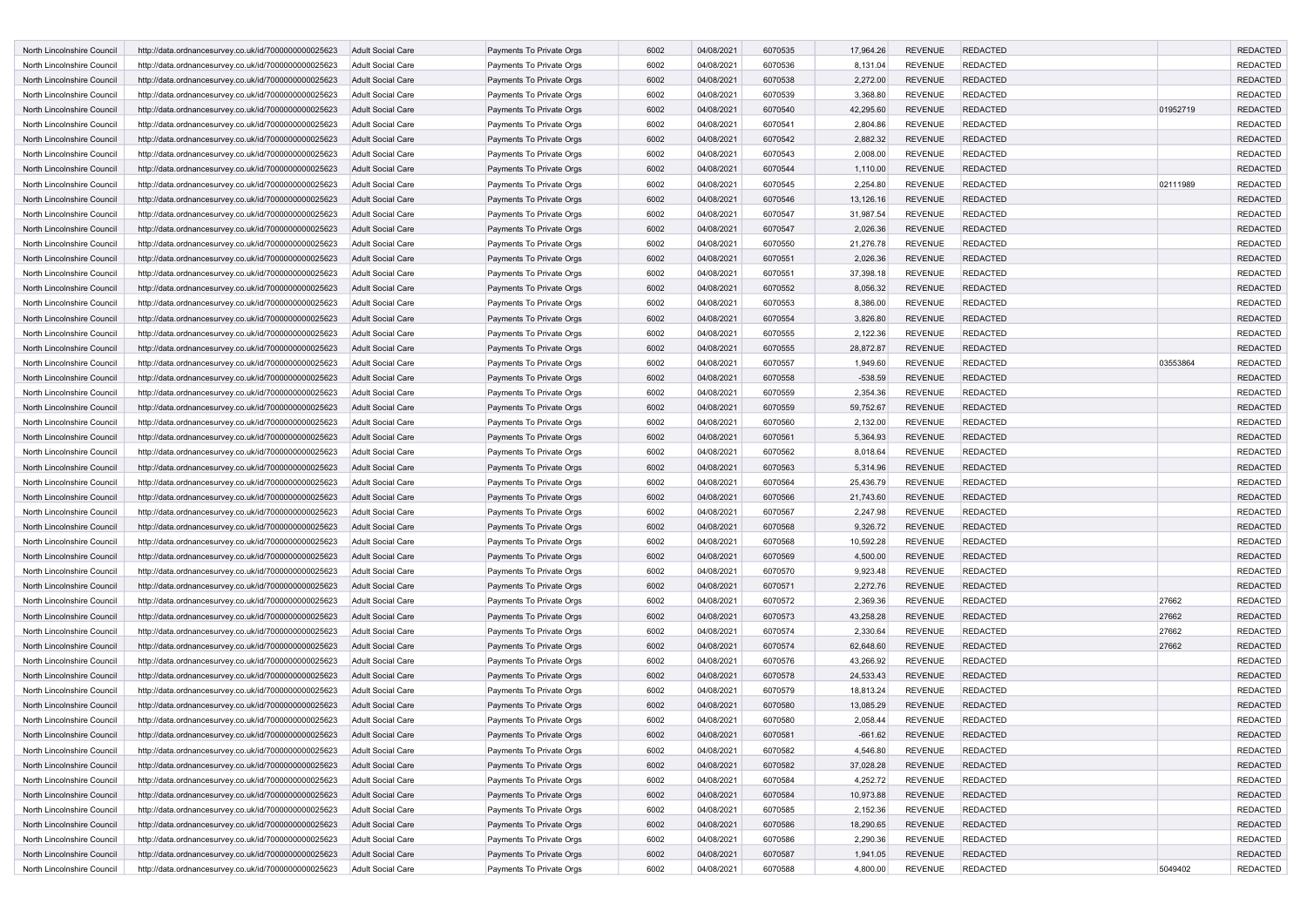| North Lincolnshire Council | http://data.ordnancesurvey.co.uk/id/7000000000025623                                                         | <b>Adult Social Care</b>                      | Payments To Private Orgs                             | 6002         | 04/08/2021 | 6070589 | 3,850.00              | <b>REVENUE</b> | <b>REDACTED</b>                    |          | <b>REDACTED</b> |
|----------------------------|--------------------------------------------------------------------------------------------------------------|-----------------------------------------------|------------------------------------------------------|--------------|------------|---------|-----------------------|----------------|------------------------------------|----------|-----------------|
| North Lincolnshire Council | http://data.ordnancesurvey.co.uk/id/7000000000025623                                                         | Adult Social Care                             | Payments To Private Orgs                             | 6002         | 04/08/2021 | 6070590 | 7,229.44              | <b>REVENUE</b> | <b>REDACTED</b>                    | 04126127 | <b>REDACTED</b> |
| North Lincolnshire Council | http://data.ordnancesurvey.co.uk/id/7000000000025623                                                         | <b>Adult Social Care</b>                      | Payments To Private Orgs                             | 6002         | 04/08/2021 | 6070591 | 3,188.00              | <b>REVENUE</b> | <b>REDACTED</b>                    |          | <b>REDACTED</b> |
| North Lincolnshire Council | http://data.ordnancesurvey.co.uk/id/7000000000025623                                                         | <b>Adult Social Care</b>                      | Payments To Private Orgs                             | 6002         | 04/08/2021 | 6070592 | 20,791.68             | <b>REVENUE</b> | <b>REDACTED</b>                    | 02262217 | <b>REDACTED</b> |
| North Lincolnshire Council | http://data.ordnancesurvey.co.uk/id/7000000000025623                                                         | <b>Adult Social Care</b>                      | Payments To Private Orgs                             | 6002         | 04/08/2021 | 6070592 | 9,931.60              | <b>REVENUE</b> | <b>REDACTED</b>                    | 02262217 | <b>REDACTED</b> |
| North Lincolnshire Council | http://data.ordnancesurvey.co.uk/id/7000000000025623                                                         | <b>Adult Social Care</b>                      | Payments To Private Orgs                             | 6002         | 04/08/2021 | 6070593 | 2,090.36              | <b>REVENUE</b> | <b>REDACTED</b>                    |          | <b>REDACTED</b> |
| North Lincolnshire Council | http://data.ordnancesurvey.co.uk/id/7000000000025623                                                         | <b>Adult Social Care</b>                      | Payments To Private Orgs                             | 6002         | 04/08/2021 | 6070593 | 14,907.17             | <b>REVENUE</b> | <b>REDACTED</b>                    |          | <b>REDACTED</b> |
| North Lincolnshire Council | http://data.ordnancesurvey.co.uk/id/7000000000025623                                                         | Adult Social Care                             | Payments To Private Orgs                             | 6002         | 04/08/2021 | 6070594 | 1,910.48              | <b>REVENUE</b> | <b>REDACTED</b>                    |          | <b>REDACTED</b> |
| North Lincolnshire Council | http://data.ordnancesurvey.co.uk/id/7000000000025623                                                         | <b>Adult Social Care</b>                      | Payments To Private Orgs                             | 6002         | 04/08/2021 | 6070595 | 44,626.04             | <b>REVENUE</b> | <b>REDACTED</b>                    |          | <b>REDACTED</b> |
| North Lincolnshire Council | http://data.ordnancesurvey.co.uk/id/7000000000025623                                                         | Adult Social Care                             | Payments To Private Orgs                             | 6002         | 04/08/2021 | 6070596 | 2,084.00              | <b>REVENUE</b> | <b>REDACTED</b>                    |          | <b>REDACTED</b> |
| North Lincolnshire Council | http://data.ordnancesurvey.co.uk/id/7000000000025623                                                         | <b>Adult Social Care</b>                      | Payments To Private Orgs                             | 6002         | 04/08/2021 | 6070596 | 2,543.84              | <b>REVENUE</b> | <b>REDACTED</b>                    |          | <b>REDACTED</b> |
| North Lincolnshire Council | http://data.ordnancesurvey.co.uk/id/7000000000025623                                                         | <b>Adult Social Care</b>                      | Payments To Private Orgs                             | 6002         | 04/08/2021 | 6070597 | 2,397.36              | <b>REVENUE</b> | <b>REDACTED</b>                    |          | <b>REDACTED</b> |
| North Lincolnshire Council | http://data.ordnancesurvey.co.uk/id/7000000000025623                                                         | <b>Adult Social Care</b>                      | Payments To Private Orgs                             | 6002         | 04/08/2021 | 6070598 | 2,523.00              | <b>REVENUE</b> | <b>REDACTED</b>                    |          | <b>REDACTED</b> |
| North Lincolnshire Council | http://data.ordnancesurvey.co.uk/id/7000000000025623                                                         | Adult Social Care                             | Payments To Private Orgs                             | 6002         | 04/08/2021 | 6070599 | 22,547.53             | <b>REVENUE</b> | <b>REDACTED</b>                    | 03745258 | <b>REDACTED</b> |
| North Lincolnshire Council | http://data.ordnancesurvey.co.uk/id/7000000000025623                                                         | <b>Adult Social Care</b>                      | Payments To Private Orgs                             | 6002         | 04/08/2021 | 6070600 | 4,277.44              | <b>REVENUE</b> | <b>REDACTED</b>                    |          | <b>REDACTED</b> |
| North Lincolnshire Council | http://data.ordnancesurvey.co.uk/id/7000000000025623                                                         | <b>Adult Social Care</b>                      | Payments To Private Orgs                             | 6002         | 04/08/2021 | 6070600 | 24,415.93             | <b>REVENUE</b> | <b>REDACTED</b>                    |          | <b>REDACTED</b> |
| North Lincolnshire Council | http://data.ordnancesurvey.co.uk/id/7000000000025623                                                         | <b>Adult Social Care</b>                      | Payments To Private Orgs                             | 6002         | 04/08/2021 | 6070601 | 10,820.16             | <b>REVENUE</b> | <b>REDACTED</b>                    |          | <b>REDACTED</b> |
| North Lincolnshire Council | http://data.ordnancesurvey.co.uk/id/7000000000025623                                                         | Adult Social Care                             | Payments To Private Orgs                             | 6002         | 04/08/2021 | 6070602 | 32,203.76             | <b>REVENUE</b> | <b>REDACTED</b>                    |          | <b>REDACTED</b> |
| North Lincolnshire Council | http://data.ordnancesurvey.co.uk/id/7000000000025623                                                         | <b>Adult Social Care</b>                      | Payments To Private Orgs                             | 6002         | 04/08/2021 | 6070604 | $-2,243.47$           | <b>REVENUE</b> | <b>REDACTED</b>                    |          | <b>REDACTED</b> |
| North Lincolnshire Council |                                                                                                              |                                               | Payments To Private Orgs                             | 6002         | 04/08/2021 | 6070605 | 35,588.93             | <b>REVENUE</b> | <b>REDACTED</b>                    |          | <b>REDACTED</b> |
| North Lincolnshire Council | http://data.ordnancesurvey.co.uk/id/7000000000025623                                                         | Adult Social Care<br><b>Adult Social Care</b> |                                                      | 6002         | 04/08/2021 | 6070606 |                       | <b>REVENUE</b> |                                    |          | <b>REDACTED</b> |
| North Lincolnshire Council | http://data.ordnancesurvey.co.uk/id/7000000000025623<br>http://data.ordnancesurvey.co.uk/id/7000000000025623 | <b>Adult Social Care</b>                      | Payments To Private Orgs<br>Payments To Private Orgs | 6002         | 04/08/2021 | 6070607 | 15,057.00<br>6,815.64 | <b>REVENUE</b> | <b>REDACTED</b><br><b>REDACTED</b> |          | <b>REDACTED</b> |
|                            | http://data.ordnancesurvey.co.uk/id/7000000000025623                                                         |                                               |                                                      |              |            |         |                       | <b>REVENUE</b> | <b>REDACTED</b>                    |          | <b>REDACTED</b> |
| North Lincolnshire Council |                                                                                                              | <b>Adult Social Care</b>                      | Payments To Private Orgs                             | 6002         | 04/08/2021 | 6070607 | 7,471.92              |                |                                    |          |                 |
| North Lincolnshire Council | http://data.ordnancesurvey.co.uk/id/7000000000025623                                                         | Adult Social Care                             | Payments To Private Orgs                             | 6002<br>6002 | 04/08/2021 | 6070608 | 8,511.04              | <b>REVENUE</b> | <b>REDACTED</b>                    |          | <b>REDACTED</b> |
| North Lincolnshire Council | http://data.ordnancesurvey.co.uk/id/7000000000025623                                                         | <b>Adult Social Care</b>                      | Payments To Private Orgs                             |              | 04/08/2021 | 6070609 | 6,848.00              | <b>REVENUE</b> | <b>REDACTED</b>                    |          | <b>REDACTED</b> |
| North Lincolnshire Council | http://data.ordnancesurvey.co.uk/id/7000000000025623                                                         | <b>Adult Social Care</b>                      | Payments To Private Orgs                             | 6002         | 04/08/2021 | 6070610 | 46,707.76             | <b>REVENUE</b> | <b>REDACTED</b>                    | 02779611 | <b>REDACTED</b> |
| North Lincolnshire Council | http://data.ordnancesurvey.co.uk/id/7000000000025623                                                         | <b>Adult Social Care</b>                      | Payments To Private Orgs                             | 6002         | 04/08/2021 | 6070611 | 37,669.84             | <b>REVENUE</b> | <b>REDACTED</b>                    | 02779611 | <b>REDACTED</b> |
| North Lincolnshire Council | http://data.ordnancesurvey.co.uk/id/7000000000025623                                                         | Adult Social Care                             | Payments To Private Orgs                             | 6002         | 04/08/2021 | 6070611 | 2,130.64              | <b>REVENUE</b> | <b>REDACTED</b>                    | 02779611 | <b>REDACTED</b> |
| North Lincolnshire Council | http://data.ordnancesurvey.co.uk/id/7000000000025623                                                         | <b>Adult Social Care</b>                      | Payments To Private Orgs                             | 6002         | 04/08/2021 | 6070612 | 71,173.76             | <b>REVENUE</b> | <b>REDACTED</b>                    | 02779611 | <b>REDACTED</b> |
| North Lincolnshire Council | http://data.ordnancesurvey.co.uk/id/7000000000025623                                                         | Adult Social Care                             | Payments To Private Orgs                             | 6002         | 04/08/2021 | 6070612 | 13,326.16             | <b>REVENUE</b> | <b>REDACTED</b>                    | 02779611 | <b>REDACTED</b> |
| North Lincolnshire Council | http://data.ordnancesurvey.co.uk/id/7000000000025623                                                         | <b>Adult Social Care</b>                      | Payments To Private Orgs                             | 6002         | 04/08/2021 | 6070613 | 307.77                | <b>REVENUE</b> | <b>REDACTED</b>                    | 02779611 | <b>REDACTED</b> |
| North Lincolnshire Council | http://data.ordnancesurvey.co.uk/id/7000000000025623                                                         | <b>Adult Social Care</b>                      | Payments To Private Orgs                             | 6002         | 04/08/2021 | 6070615 | 13,096.72             | <b>REVENUE</b> | <b>REDACTED</b>                    | 02779611 | <b>REDACTED</b> |
| North Lincolnshire Council | http://data.ordnancesurvey.co.uk/id/7000000000025623                                                         | <b>Adult Social Care</b>                      | Payments To Private Orgs                             | 6002         | 04/08/2021 | 6070615 | 14,796.80             | <b>REVENUE</b> | <b>REDACTED</b>                    | 02779611 | <b>REDACTED</b> |
| North Lincolnshire Council | http://data.ordnancesurvey.co.uk/id/7000000000025623                                                         | Adult Social Care                             | Payments To Private Orgs                             | 6002         | 04/08/2021 | 6070616 | 16,406.88             | <b>REVENUE</b> | <b>REDACTED</b>                    | 02779611 | <b>REDACTED</b> |
| North Lincolnshire Council | http://data.ordnancesurvey.co.uk/id/7000000000025623                                                         | <b>Adult Social Care</b>                      | Payments To Private Orgs                             | 6002         | 04/08/2021 | 6070617 | 10,653.20             | <b>REVENUE</b> | <b>REDACTED</b>                    | 02779611 | <b>REDACTED</b> |
| North Lincolnshire Council | http://data.ordnancesurvey.co.uk/id/7000000000025623                                                         | <b>Adult Social Care</b>                      | Payments To Private Orgs                             | 6002         | 04/08/2021 | 6070618 | 6,270.60              | <b>REVENUE</b> | <b>REDACTED</b>                    | 02779611 | <b>REDACTED</b> |
| North Lincolnshire Council | http://data.ordnancesurvey.co.uk/id/7000000000025623                                                         | Adult Social Care                             | Payments To Private Orgs                             | 6002         | 04/08/2021 | 6070619 | 2,130.64              | <b>REVENUE</b> | <b>REDACTED</b>                    | 02779611 | <b>REDACTED</b> |
| North Lincolnshire Council | http://data.ordnancesurvey.co.uk/id/7000000000025623                                                         | Adult Social Care                             | Payments To Private Orgs                             | 6002         | 04/08/2021 | 6070619 | 6,391.92              | <b>REVENUE</b> | <b>REDACTED</b>                    | 02779611 | <b>REDACTED</b> |
| North Lincolnshire Council | http://data.ordnancesurvey.co.uk/id/7000000000025623                                                         | <b>Adult Social Care</b>                      | Payments To Private Orgs                             | 6002         | 04/08/2021 | 6070622 | 2,132.00              | <b>REVENUE</b> | <b>REDACTED</b>                    | 02779611 | <b>REDACTED</b> |
| North Lincolnshire Council | http://data.ordnancesurvey.co.uk/id/7000000000025623                                                         | Adult Social Care                             | Payments To Private Orgs                             | 6002         | 04/08/2021 | 6070625 | 1,611.92              | <b>REVENUE</b> | <b>REDACTED</b>                    |          | <b>REDACTED</b> |
| North Lincolnshire Council | http://data.ordnancesurvey.co.uk/id/7000000000025623                                                         | <b>Adult Social Care</b>                      | Payments To Private Orgs                             | 6002         | 04/08/2021 | 6070626 | 2,026.36              | <b>REVENUE</b> | <b>REDACTED</b>                    |          | <b>REDACTED</b> |
| North Lincolnshire Council | http://data.ordnancesurvey.co.uk/id/7000000000025623                                                         | <b>Adult Social Care</b>                      | Payments To Private Orgs                             | 6002         | 04/08/2021 | 6070626 | 49,594.49             | <b>REVENUE</b> | <b>REDACTED</b>                    |          | <b>REDACTED</b> |
| North Lincolnshire Council | http://data.ordnancesurvey.co.uk/id/7000000000025623                                                         | <b>Adult Social Care</b>                      | Payments To Private Orgs                             | 6002         | 04/08/2021 | 6070628 | 8,750.08              | <b>REVENUE</b> | <b>REDACTED</b>                    |          | <b>REDACTED</b> |
| North Lincolnshire Council | http://data.ordnancesurvey.co.uk/id/7000000000025623                                                         | Adult Social Care                             | Payments To Private Orgs                             | 6002         | 04/08/2021 | 6070630 | 28,219.86             | <b>REVENUE</b> | <b>REDACTED</b>                    | 4738023  | <b>REDACTED</b> |
| North Lincolnshire Council | http://data.ordnancesurvey.co.uk/id/7000000000025623                                                         | <b>Adult Social Care</b>                      | Payments To Private Orgs                             | 6002         | 04/08/2021 | 6070630 | 2,090.36              | <b>REVENUE</b> | <b>REDACTED</b>                    | 4738023  | <b>REDACTED</b> |
| North Lincolnshire Council | http://data.ordnancesurvey.co.uk/id/7000000000025623                                                         | <b>Adult Social Care</b>                      | Payments To Private Orgs                             | 6002         | 04/08/2021 | 6070631 | 3,400.00              | <b>REVENUE</b> | <b>REDACTED</b>                    |          | <b>REDACTED</b> |
| North Lincolnshire Council | http://data.ordnancesurvey.co.uk/id/7000000000025623                                                         | <b>Adult Social Care</b>                      | Payments To Private Orgs                             | 6002         | 04/08/2021 | 6070632 | 14,433.88             | <b>REVENUE</b> | <b>REDACTED</b>                    | 04228353 | <b>REDACTED</b> |
| North Lincolnshire Council | http://data.ordnancesurvey.co.uk/id/7000000000025623                                                         | Adult Social Care                             | Payments To Private Orgs                             | 6002         | 04/08/2021 | 6070633 | 2,364.60              | <b>REVENUE</b> | <b>REDACTED</b>                    |          | REDACTED        |
| North Lincolnshire Council | http://data.ordnancesurvey.co.uk/id/7000000000025623                                                         | <b>Adult Social Care</b>                      | Payments To Private Orgs                             | 6002         | 04/08/2021 | 6070634 | 37,977.14             | <b>REVENUE</b> | <b>REDACTED</b>                    |          | <b>REDACTED</b> |
| North Lincolnshire Council | http://data.ordnancesurvey.co.uk/id/7000000000025623                                                         | Adult Social Care                             | Payments To Private Orgs                             | 6002         | 04/08/2021 | 6070635 | 14,474.00             | <b>REVENUE</b> | <b>REDACTED</b>                    |          | <b>REDACTED</b> |
| North Lincolnshire Council | http://data.ordnancesurvey.co.uk/id/7000000000025623                                                         | Adult Social Care                             | Payments To Private Orgs                             | 6002         | 04/08/2021 | 6070636 | 2,593.92              | <b>REVENUE</b> | <b>REDACTED</b>                    |          | <b>REDACTED</b> |
| North Lincolnshire Council | http://data.ordnancesurvey.co.uk/id/7000000000025623                                                         | Adult Social Care                             | Payments To Private Orgs                             | 6002         | 04/08/2021 | 6070637 | 2,770.56              | <b>REVENUE</b> | <b>REDACTED</b>                    |          | <b>REDACTED</b> |
| North Lincolnshire Council | http://data.ordnancesurvey.co.uk/id/7000000000025623                                                         | Adult Social Care                             | Payments To Private Orgs                             | 6002         | 04/08/2021 | 6070638 | 17,513.54             | <b>REVENUE</b> | <b>REDACTED</b>                    |          | <b>REDACTED</b> |
| North Lincolnshire Council | http://data.ordnancesurvey.co.uk/id/7000000000025623                                                         | Adult Social Care                             | Payments To Private Orgs                             | 6002         | 04/08/2021 | 6070639 | 44,941.77             | <b>REVENUE</b> | <b>REDACTED</b>                    |          | <b>REDACTED</b> |
| North Lincolnshire Council | http://data.ordnancesurvey.co.uk/id/7000000000025623                                                         | Adult Social Care                             | Payments To Private Orgs                             | 6002         | 04/08/2021 | 6070639 | 4,052.72              | <b>REVENUE</b> | <b>REDACTED</b>                    |          | <b>REDACTED</b> |
| North Lincolnshire Council | http://data.ordnancesurvey.co.uk/id/7000000000025623                                                         | Adult Social Care                             | Payments To Private Orgs                             | 6002         | 04/08/2021 | 6070640 | 2,220.00              | REVENUE        | <b>REDACTED</b>                    |          | REDACTED        |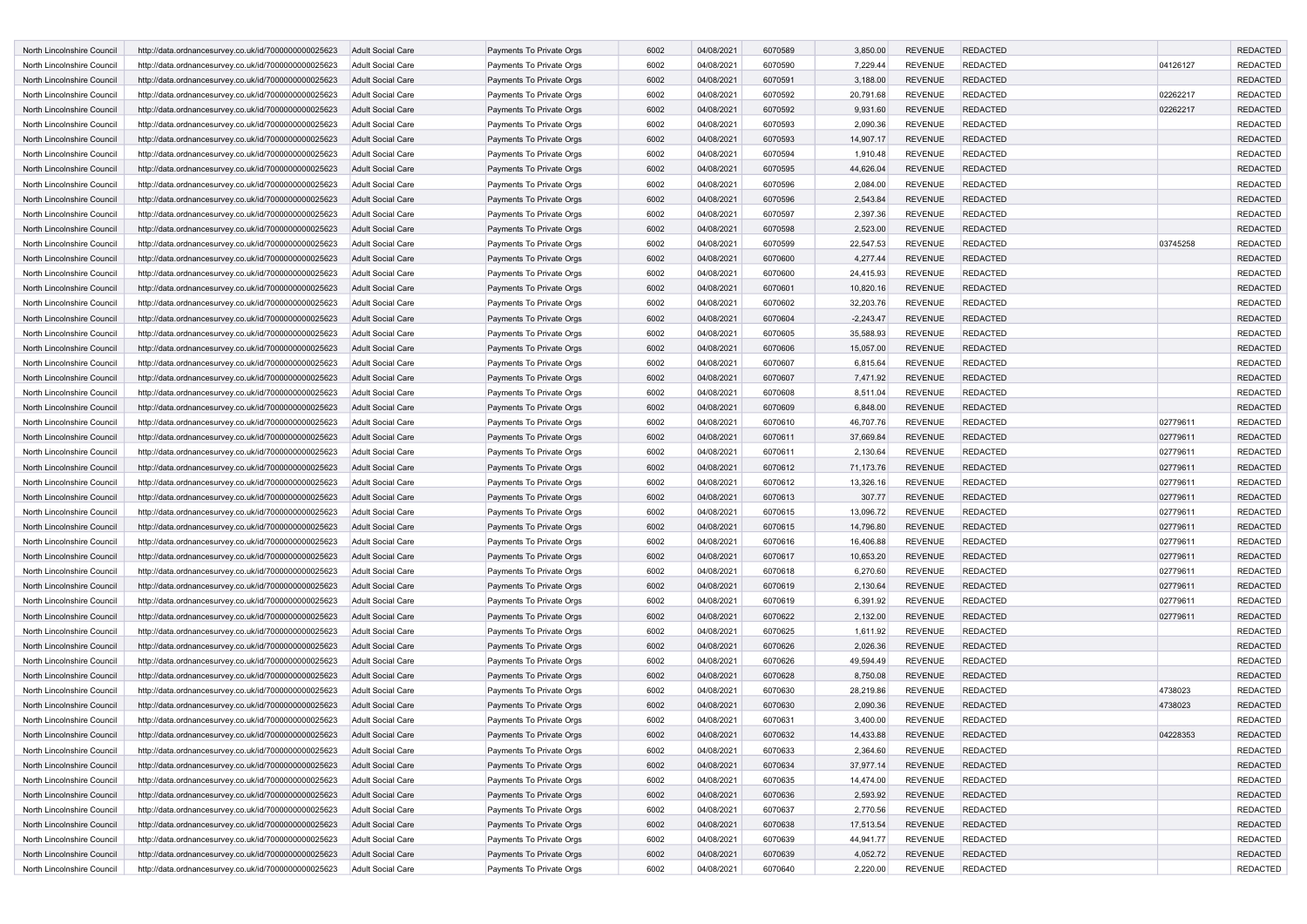| North Lincolnshire Council | http://data.ordnancesurvey.co.uk/id/7000000000025623 | <b>Adult Social Care</b> | Payments To Private Orgs       | 6002 | 04/08/2021 | 6070641 | 4,308.72      | <b>REVENUE</b> | <b>REDACTED</b> |          | <b>REDACTED</b> |
|----------------------------|------------------------------------------------------|--------------------------|--------------------------------|------|------------|---------|---------------|----------------|-----------------|----------|-----------------|
| North Lincolnshire Council | http://data.ordnancesurvey.co.uk/id/7000000000025623 | Adult Social Care        | Payments To Private Orgs       | 6002 | 04/08/2021 | 6070641 | 50,935.23     | <b>REVENUE</b> | <b>REDACTED</b> |          | <b>REDACTED</b> |
| North Lincolnshire Council | http://data.ordnancesurvey.co.uk/id/7000000000025623 | <b>Adult Social Care</b> | Payments To Private Orgs       | 6002 | 04/08/2021 | 6070643 | 2,760.84      | <b>REVENUE</b> | <b>REDACTED</b> |          | <b>REDACTED</b> |
| North Lincolnshire Council | http://data.ordnancesurvey.co.uk/id/7000000000025623 | <b>Adult Social Care</b> | Payments To Private Orgs       | 6002 | 04/08/2021 | 6070644 | 12,396.24     | <b>REVENUE</b> | <b>REDACTED</b> |          | <b>REDACTED</b> |
| North Lincolnshire Council | http://data.ordnancesurvey.co.uk/id/7000000000025623 | <b>Adult Social Care</b> | Payments To Private Orgs       | 6002 | 04/08/2021 | 6070645 | 32,315.41     | <b>REVENUE</b> | <b>REDACTED</b> | 05794940 | <b>REDACTED</b> |
| North Lincolnshire Council | http://data.ordnancesurvey.co.uk/id/7000000000025623 | <b>Adult Social Care</b> | Payments To Private Orgs       | 6002 | 04/08/2021 | 6070647 | 2,176.64      | <b>REVENUE</b> | <b>REDACTED</b> |          | <b>REDACTED</b> |
| North Lincolnshire Council | http://data.ordnancesurvey.co.uk/id/7000000000025623 | <b>Adult Social Care</b> | Payments To Private Orgs       | 6002 | 04/08/2021 | 6070648 | 410.00        | <b>REVENUE</b> | <b>REDACTED</b> |          | <b>REDACTED</b> |
| North Lincolnshire Council | http://data.ordnancesurvey.co.uk/id/7000000000025623 | <b>Adult Social Care</b> | Payments To Private Orgs       | 6002 | 04/08/2021 | 6070649 | 2,616.47      | <b>REVENUE</b> | <b>REDACTED</b> |          | <b>REDACTED</b> |
| North Lincolnshire Council | http://data.ordnancesurvey.co.uk/id/7000000000025623 | <b>Adult Social Care</b> | Payments To Private Orgs       | 6002 | 04/08/2021 | 6070652 | 86,898.20     | <b>REVENUE</b> | <b>REDACTED</b> |          | <b>REDACTED</b> |
| North Lincolnshire Council | http://data.ordnancesurvey.co.uk/id/7000000000025623 | Adult Social Care        | Payments To Private Orgs       | 6002 | 04/08/2021 | 6070652 | 8,905.44      | <b>REVENUE</b> | <b>REDACTED</b> |          | <b>REDACTED</b> |
| North Lincolnshire Council | http://data.ordnancesurvey.co.uk/id/7000000000025623 | <b>Adult Social Care</b> | Payments To Private Orgs       | 6002 | 04/08/2021 | 6070653 | 18,943.83     | <b>REVENUE</b> | <b>REDACTED</b> |          | <b>REDACTED</b> |
| North Lincolnshire Council | http://data.ordnancesurvey.co.uk/id/7000000000025623 | <b>Adult Social Care</b> | Payments To Private Orgs       | 6002 | 04/08/2021 | 6070653 | 12,358.16     | <b>REVENUE</b> | <b>REDACTED</b> |          | <b>REDACTED</b> |
| North Lincolnshire Council | http://data.ordnancesurvey.co.uk/id/7000000000025623 | <b>Adult Social Care</b> | Payments To Private Orgs       | 6002 | 04/08/2021 | 6070654 | 7,195.04      | <b>REVENUE</b> | <b>REDACTED</b> |          | <b>REDACTED</b> |
| North Lincolnshire Council | http://data.ordnancesurvey.co.uk/id/7000000000025623 | <b>Adult Social Care</b> | Payments To Private Orgs       | 6002 | 04/08/2021 | 6070656 | 2,111.48      | <b>REVENUE</b> | <b>REDACTED</b> | 02779611 | <b>REDACTED</b> |
| North Lincolnshire Council | http://data.ordnancesurvey.co.uk/id/7000000000025623 | <b>Adult Social Care</b> | Payments To Private Orgs       | 6002 | 04/08/2021 | 6070656 | 2,111.48      | <b>REVENUE</b> | <b>REDACTED</b> | 02779611 | <b>REDACTED</b> |
| North Lincolnshire Council | http://data.ordnancesurvey.co.uk/id/7000000000025623 | <b>Adult Social Care</b> | Payments To Private Orgs       | 6002 | 04/08/2021 | 6070657 | 2,096.00      | <b>REVENUE</b> | <b>REDACTED</b> |          | <b>REDACTED</b> |
| North Lincolnshire Council | http://data.ordnancesurvey.co.uk/id/7000000000025623 | <b>Adult Social Care</b> | Payments To Private Orgs       | 6002 | 04/08/2021 | 6070658 | 24,591.32     | <b>REVENUE</b> | <b>REDACTED</b> |          | <b>REDACTED</b> |
| North Lincolnshire Council | http://data.ordnancesurvey.co.uk/id/7000000000025623 | Adult Social Care        | Payments To Private Orgs       | 6002 | 04/08/2021 | 6070658 | 2,026.36      | <b>REVENUE</b> | <b>REDACTED</b> |          | <b>REDACTED</b> |
| North Lincolnshire Council | http://data.ordnancesurvey.co.uk/id/7000000000025623 | <b>Adult Social Care</b> | Payments To Private Orgs       | 6002 | 04/08/2021 | 6070659 | 1,013.18      | <b>REVENUE</b> | <b>REDACTED</b> |          | <b>REDACTED</b> |
| North Lincolnshire Council | http://data.ordnancesurvey.co.uk/id/7000000000025623 | Adult Social Care        | Payments To Private Orgs       | 6002 | 04/08/2021 | 6070660 | 2,110.48      | <b>REVENUE</b> | <b>REDACTED</b> |          | <b>REDACTED</b> |
| North Lincolnshire Council | http://data.ordnancesurvey.co.uk/id/7000000000025623 | <b>Adult Social Care</b> | Payments To Private Orgs       | 6002 | 04/08/2021 | 6070661 | 34,840.26     | <b>REVENUE</b> | <b>REDACTED</b> |          | <b>REDACTED</b> |
| North Lincolnshire Council | http://data.ordnancesurvey.co.uk/id/7000000000025623 | Adult Social Care        | Payments To Private Orgs       | 6002 | 04/08/2021 | 6070661 | 2,290.36      | <b>REVENUE</b> | <b>REDACTED</b> |          | <b>REDACTED</b> |
| North Lincolnshire Council | http://data.ordnancesurvey.co.uk/id/7000000000025623 | <b>Adult Social Care</b> | Payments To Private Orgs       | 6002 | 04/08/2021 | 6070662 | 5,000.00      | <b>REVENUE</b> | <b>REDACTED</b> |          | <b>REDACTED</b> |
| North Lincolnshire Council | http://data.ordnancesurvey.co.uk/id/7000000000025623 | <b>Adult Social Care</b> | Payments To Private Orgs       | 6002 | 06/08/2021 | 6071266 | 804.15        | <b>REVENUE</b> | <b>REDACTED</b> |          | <b>REDACTED</b> |
| North Lincolnshire Council | http://data.ordnancesurvey.co.uk/id/7000000000025623 | <b>Adult Social Care</b> | Payments To Private Orgs       | 6002 | 06/08/2021 | 6071268 | 3,457.85      | <b>REVENUE</b> | <b>REDACTED</b> |          | <b>REDACTED</b> |
| North Lincolnshire Council | http://data.ordnancesurvey.co.uk/id/7000000000025623 | <b>Adult Social Care</b> | Payments To Private Orgs       | 6002 | 06/08/2021 | 6071269 | 5,387.81      | <b>REVENUE</b> | <b>REDACTED</b> | 07516089 | <b>REDACTED</b> |
| North Lincolnshire Council | http://data.ordnancesurvey.co.uk/id/7000000000025623 | <b>Adult Social Care</b> | Payments To Private Orgs       | 6002 | 06/08/2021 | 6071410 | 657.40        | <b>REVENUE</b> | <b>REDACTED</b> | 07128156 | <b>REDACTED</b> |
| North Lincolnshire Council | http://data.ordnancesurvey.co.uk/id/7000000000025623 | Adult Social Care        | Payments To Private Orgs       | 6002 | 06/08/2021 | 6071481 | 40,600.00     | <b>REVENUE</b> | <b>REDACTED</b> |          | <b>REDACTED</b> |
| North Lincolnshire Council | http://data.ordnancesurvey.co.uk/id/7000000000025623 | <b>Adult Social Care</b> | Payments To Private Orgs       | 6002 | 27/08/2021 | 6079721 | 26,011.96     | <b>REVENUE</b> | <b>REDACTED</b> | 08596756 | <b>REDACTED</b> |
| North Lincolnshire Council | http://data.ordnancesurvey.co.uk/id/7000000000025623 | Adult Social Care        | Payments To Private Orgs       | 6002 | 27/08/2021 | 6079721 | 23,384.09     | <b>REVENUE</b> | <b>REDACTED</b> | 08596756 | <b>REDACTED</b> |
| North Lincolnshire Council | http://data.ordnancesurvey.co.uk/id/7000000000025623 | <b>Adult Social Care</b> | Payments To Private Orgs       | 6002 | 27/08/2021 | 6079723 | 574.84        | <b>REVENUE</b> | <b>REDACTED</b> |          | <b>REDACTED</b> |
| North Lincolnshire Council | http://data.ordnancesurvey.co.uk/id/7000000000025623 | <b>Adult Social Care</b> | Payments To Private Orgs       | 6002 | 27/08/2021 | 6079730 | 58,472.96     | <b>REVENUE</b> | <b>REDACTED</b> |          | <b>REDACTED</b> |
| North Lincolnshire Council | http://data.ordnancesurvey.co.uk/id/7000000000025623 | <b>Adult Social Care</b> | Payments To Private Orgs       | 6002 | 27/08/2021 | 6079730 | 54,229.36     | <b>REVENUE</b> | <b>REDACTED</b> |          | <b>REDACTED</b> |
| North Lincolnshire Council | http://data.ordnancesurvey.co.uk/id/7000000000025623 | Adult Social Care        | Payments To Private Orgs       | 6002 | 27/08/2021 | 6079734 | 2,907.28      | <b>REVENUE</b> | <b>REDACTED</b> |          | <b>REDACTED</b> |
| North Lincolnshire Council | http://data.ordnancesurvey.co.uk/id/7000000000025623 | <b>Adult Social Care</b> | Payments To Private Orgs       | 6002 | 27/08/2021 | 6079735 | 920.96        | <b>REVENUE</b> | <b>REDACTED</b> | 07128156 | <b>REDACTED</b> |
| North Lincolnshire Council | http://data.ordnancesurvey.co.uk/id/7000000000025623 | <b>Adult Social Care</b> | Payments To Private Orgs       | 6002 | 27/08/2021 | 6079735 | 1,839.04      | <b>REVENUE</b> | <b>REDACTED</b> | 07128156 | <b>REDACTED</b> |
| North Lincolnshire Council | http://data.ordnancesurvey.co.uk/id/7000000000025623 | Adult Social Care        | Payments To Private Orgs       | 6002 | 27/08/2021 | 6079738 | 23,245.80     | <b>REVENUE</b> | <b>REDACTED</b> | 27662    | <b>REDACTED</b> |
| North Lincolnshire Council | http://data.ordnancesurvey.co.uk/id/7000000000025623 | Adult Social Care        | Payments To Private Orgs       | 6002 | 27/08/2021 | 6079748 | 12,031.44     | <b>REVENUE</b> | <b>REDACTED</b> | 07516089 | <b>REDACTED</b> |
| North Lincolnshire Council | http://data.ordnancesurvey.co.uk/id/7000000000025623 | <b>Adult Social Care</b> | Payments To Private Orgs       | 6002 | 27/08/2021 | 6079749 | 3,500.00      | <b>REVENUE</b> | <b>REDACTED</b> | 04126127 | <b>REDACTED</b> |
| North Lincolnshire Council | http://data.ordnancesurvey.co.uk/id/7000000000025623 | Adult Social Care        | Payments To Private Orgs       | 6002 | 27/08/2021 | 6079751 | 5,959.00      | <b>REVENUE</b> | <b>REDACTED</b> |          | <b>REDACTED</b> |
| North Lincolnshire Council | http://data.ordnancesurvey.co.uk/id/7000000000025623 | <b>Adult Social Care</b> | Payments To Private Orgs       | 6002 | 27/08/2021 | 6079755 | 4,363.41      | <b>REVENUE</b> | <b>REDACTED</b> |          | <b>REDACTED</b> |
| North Lincolnshire Council | http://data.ordnancesurvey.co.uk/id/7000000000025623 | <b>Adult Social Care</b> | Payments To Private Orgs       | 6002 | 27/08/2021 | 6079756 | 585.20        | <b>REVENUE</b> | <b>REDACTED</b> | 04228353 | <b>REDACTED</b> |
| North Lincolnshire Council | http://data.ordnancesurvey.co.uk/id/7000000000025623 | <b>Adult Social Care</b> | Payments To Private Orgs       | 6002 | 27/08/2021 | 6079757 | 8,830.36      | <b>REVENUE</b> | <b>REDACTED</b> |          | <b>REDACTED</b> |
| North Lincolnshire Council | http://data.ordnancesurvey.co.uk/id/7000000000025623 | Adult Social Care        | Residential Care Income        | 9078 | 04/08/2021 | 6070527 | $-3,599.60$   | <b>REVENUE</b> | <b>REDACTED</b> |          | <b>REDACTED</b> |
| North Lincolnshire Council | http://data.ordnancesurvey.co.uk/id/7000000000025623 | <b>Adult Social Care</b> | Residential Care Income        | 9078 | 04/08/2021 | 6070529 | $-1,125.12$   | <b>REVENUE</b> | <b>REDACTED</b> |          | <b>REDACTED</b> |
| North Lincolnshire Council | http://data.ordnancesurvey.co.uk/id/7000000000025623 | Adult Social Care        | Residential Care Income        | 9078 | 04/08/2021 | 6070531 | -425.60       | <b>REVENUE</b> | <b>REDACTED</b> |          | <b>REDACTED</b> |
| North Lincolnshire Council | http://data.ordnancesurvey.co.uk/id/7000000000025623 | <b>Adult Social Care</b> | Residential Care Income        | 9078 | 04/08/2021 | 6070531 | $-18,573.54$  | <b>REVENUE</b> | <b>REDACTED</b> |          | <b>REDACTED</b> |
| North Lincolnshire Council | http://data.ordnancesurvey.co.uk/id/7000000000025623 | Adult Social Care        | Residential Care Income        | 9078 | 04/08/2021 | 6070532 | $-10, 136.04$ | <b>REVENUE</b> | <b>REDACTED</b> |          | <b>REDACTED</b> |
| North Lincolnshire Council | http://data.ordnancesurvey.co.uk/id/7000000000025623 | Adult Social Care        | Residential Care Income        | 9078 | 04/08/2021 | 6070532 | $-669.92$     | <b>REVENUE</b> | <b>REDACTED</b> |          | <b>REDACTED</b> |
| North Lincolnshire Council | http://data.ordnancesurvey.co.uk/id/7000000000025623 | Adult Social Care        | Residential Care Income        | 9078 | 04/08/2021 | 6070535 | $-6,259.18$   | <b>REVENUE</b> | <b>REDACTED</b> |          | <b>REDACTED</b> |
| North Lincolnshire Council | http://data.ordnancesurvey.co.uk/id/7000000000025623 | Adult Social Care        | <b>Residential Care Income</b> | 9078 | 04/08/2021 | 6070540 | $-12,235.22$  | <b>REVENUE</b> | <b>REDACTED</b> | 01952719 | <b>REDACTED</b> |
| North Lincolnshire Council | http://data.ordnancesurvey.co.uk/id/7000000000025623 | Adult Social Care        | Residential Care Income        | 9078 | 04/08/2021 | 6070546 | $-7,142.38$   | <b>REVENUE</b> | <b>REDACTED</b> |          | <b>REDACTED</b> |
| North Lincolnshire Council | http://data.ordnancesurvey.co.uk/id/7000000000025623 | Adult Social Care        | Residential Care Income        | 9078 | 04/08/2021 | 6070547 | $-11,114.64$  | <b>REVENUE</b> | <b>REDACTED</b> |          | <b>REDACTED</b> |
| North Lincolnshire Council | http://data.ordnancesurvey.co.uk/id/7000000000025623 | Adult Social Care        | Residential Care Income        | 9078 | 04/08/2021 | 6070550 | $-3,818.56$   | <b>REVENUE</b> | <b>REDACTED</b> |          | <b>REDACTED</b> |
| North Lincolnshire Council | http://data.ordnancesurvey.co.uk/id/7000000000025623 | Adult Social Care        | Residential Care Income        | 9078 | 04/08/2021 | 6070551 | $-608.80$     | <b>REVENUE</b> | <b>REDACTED</b> |          | <b>REDACTED</b> |
| North Lincolnshire Council | http://data.ordnancesurvey.co.uk/id/7000000000025623 | Adult Social Care        | Residential Care Income        | 9078 | 04/08/2021 | 6070551 | $-8,837.40$   | <b>REVENUE</b> | <b>REDACTED</b> |          | REDACTED        |
|                            |                                                      |                          |                                |      |            |         |               |                |                 |          |                 |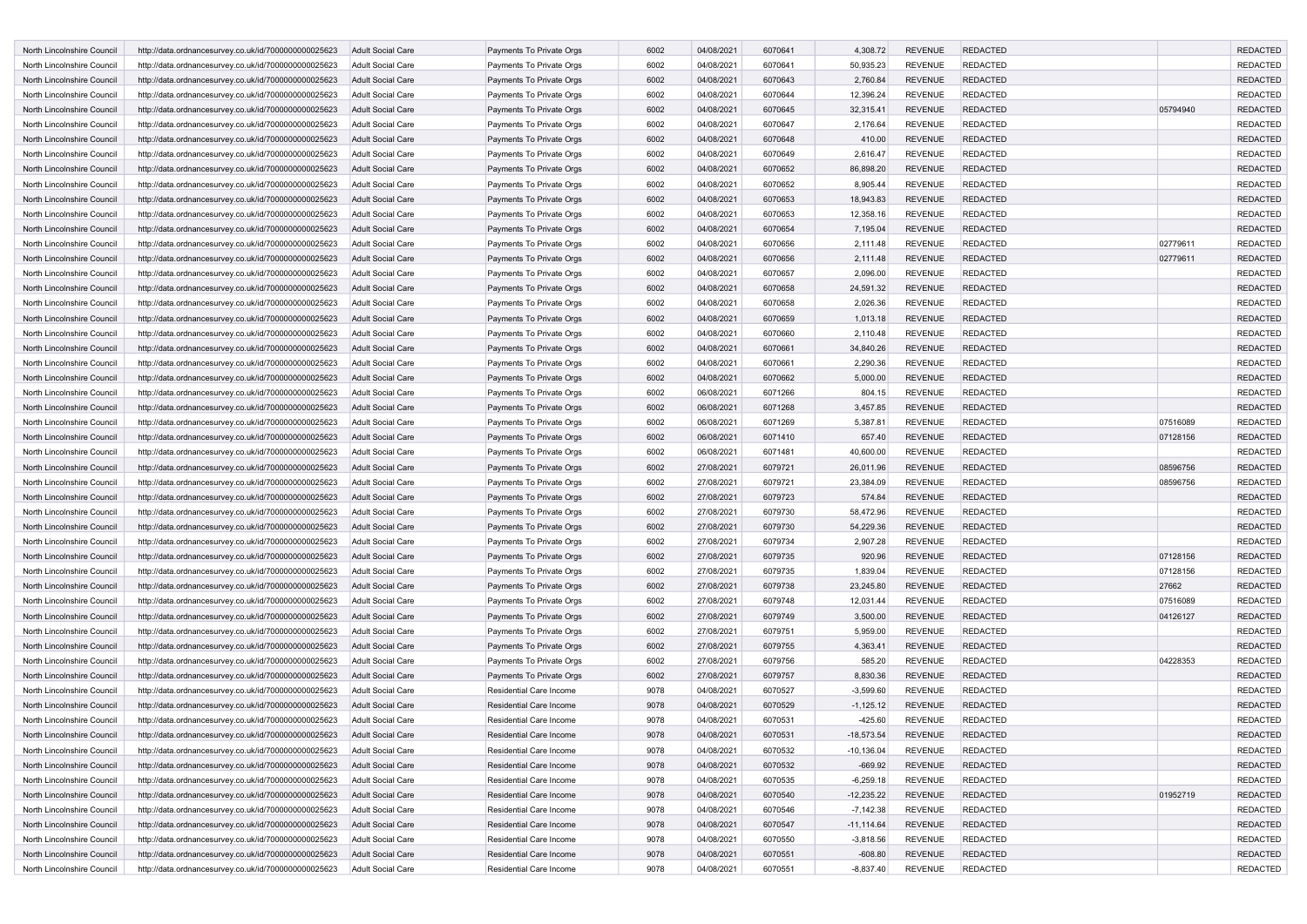| North Lincolnshire Council | http://data.ordnancesurvey.co.uk/id/7000000000025623 | <b>Adult Social Care</b> | <b>Residential Care Income</b> | 9078 | 04/08/2021 | 6070555 | $-6,257.47$  | <b>REVENUE</b> | <b>REDACTED</b> |          | <b>REDACTED</b> |
|----------------------------|------------------------------------------------------|--------------------------|--------------------------------|------|------------|---------|--------------|----------------|-----------------|----------|-----------------|
| North Lincolnshire Council | http://data.ordnancesurvey.co.uk/id/7000000000025623 | Adult Social Care        | Residential Care Income        | 9078 | 04/08/2021 | 6070558 | 243.66       | <b>REVENUE</b> | <b>REDACTED</b> |          | <b>REDACTED</b> |
| North Lincolnshire Council | http://data.ordnancesurvey.co.uk/id/7000000000025623 | <b>Adult Social Care</b> | <b>Residential Care Income</b> | 9078 | 04/08/2021 | 6070559 | $-18,038.44$ | <b>REVENUE</b> | <b>REDACTED</b> |          | <b>REDACTED</b> |
| North Lincolnshire Council | http://data.ordnancesurvey.co.uk/id/7000000000025623 | <b>Adult Social Care</b> | Residential Care Income        | 9078 | 04/08/2021 | 6070559 | $-723.84$    | <b>REVENUE</b> | <b>REDACTED</b> |          | <b>REDACTED</b> |
| North Lincolnshire Council | http://data.ordnancesurvey.co.uk/id/7000000000025623 | <b>Adult Social Care</b> | Residential Care Income        | 9078 | 04/08/2021 | 6070560 | $-425.60$    | <b>REVENUE</b> | <b>REDACTED</b> |          | <b>REDACTED</b> |
| North Lincolnshire Council | http://data.ordnancesurvey.co.uk/id/7000000000025623 | <b>Adult Social Care</b> | Residential Care Income        | 9078 | 04/08/2021 | 6070564 | $-6,256.33$  | <b>REVENUE</b> | <b>REDACTED</b> |          | <b>REDACTED</b> |
| North Lincolnshire Council | http://data.ordnancesurvey.co.uk/id/7000000000025623 | <b>Adult Social Care</b> | Residential Care Income        | 9078 | 04/08/2021 | 6070566 | $-6,450.04$  | <b>REVENUE</b> | <b>REDACTED</b> |          | <b>REDACTED</b> |
| North Lincolnshire Council | http://data.ordnancesurvey.co.uk/id/7000000000025623 | <b>Adult Social Care</b> | Residential Care Income        | 9078 | 04/08/2021 | 6070573 | $-9,940.07$  | <b>REVENUE</b> | <b>REDACTED</b> | 27662    | <b>REDACTED</b> |
| North Lincolnshire Council | http://data.ordnancesurvey.co.uk/id/7000000000025623 | <b>Adult Social Care</b> | Residential Care Income        | 9078 | 04/08/2021 | 6070574 | $-8,294.00$  | <b>REVENUE</b> | <b>REDACTED</b> | 27662    | <b>REDACTED</b> |
| North Lincolnshire Council | http://data.ordnancesurvey.co.uk/id/7000000000025623 | Adult Social Care        | Residential Care Income        | 9078 | 04/08/2021 | 6070574 | $-608.80$    | <b>REVENUE</b> | <b>REDACTED</b> | 27662    | <b>REDACTED</b> |
| North Lincolnshire Council | http://data.ordnancesurvey.co.uk/id/7000000000025623 | <b>Adult Social Care</b> | Residential Care Income        | 9078 | 04/08/2021 | 6070576 | $-2,246.24$  | <b>REVENUE</b> | <b>REDACTED</b> |          | <b>REDACTED</b> |
| North Lincolnshire Council | http://data.ordnancesurvey.co.uk/id/7000000000025623 | <b>Adult Social Care</b> | Residential Care Income        | 9078 | 04/08/2021 | 6070577 | 1,792.32     | <b>REVENUE</b> | <b>REDACTED</b> |          | <b>REDACTED</b> |
| North Lincolnshire Council | http://data.ordnancesurvey.co.uk/id/7000000000025623 | <b>Adult Social Care</b> | <b>Residential Care Income</b> | 9078 | 04/08/2021 | 6070578 | $-3,951.27$  | <b>REVENUE</b> | <b>REDACTED</b> |          | <b>REDACTED</b> |
| North Lincolnshire Council | http://data.ordnancesurvey.co.uk/id/7000000000025623 | <b>Adult Social Care</b> | Residential Care Income        | 9078 | 04/08/2021 | 6070579 | $-3,698.12$  | <b>REVENUE</b> | <b>REDACTED</b> |          | <b>REDACTED</b> |
| North Lincolnshire Council | http://data.ordnancesurvey.co.uk/id/7000000000025623 | <b>Adult Social Care</b> | Residential Care Income        | 9078 | 04/08/2021 | 6070580 | $-4,628.76$  | <b>REVENUE</b> | <b>REDACTED</b> |          | <b>REDACTED</b> |
| North Lincolnshire Council | http://data.ordnancesurvey.co.uk/id/7000000000025623 | <b>Adult Social Care</b> | Residential Care Income        | 9078 | 04/08/2021 | 6070582 | $-6,039.36$  | <b>REVENUE</b> | <b>REDACTED</b> |          | <b>REDACTED</b> |
| North Lincolnshire Council | http://data.ordnancesurvey.co.uk/id/7000000000025623 | <b>Adult Social Care</b> | Residential Care Income        | 9078 | 04/08/2021 | 6070582 | $-280.24$    | <b>REVENUE</b> | <b>REDACTED</b> |          | <b>REDACTED</b> |
| North Lincolnshire Council | http://data.ordnancesurvey.co.uk/id/7000000000025623 | Adult Social Care        | Residential Care Income        | 9078 | 04/08/2021 | 6070584 | $-3,986.69$  | <b>REVENUE</b> | <b>REDACTED</b> |          | <b>REDACTED</b> |
| North Lincolnshire Council | http://data.ordnancesurvey.co.uk/id/7000000000025623 | <b>Adult Social Care</b> | Residential Care Income        | 9078 | 04/08/2021 | 6070584 | $-1,301.92$  | <b>REVENUE</b> | <b>REDACTED</b> |          | <b>REDACTED</b> |
| North Lincolnshire Council | http://data.ordnancesurvey.co.uk/id/7000000000025623 | Adult Social Care        | Residential Care Income        | 9078 | 04/08/2021 | 6070586 | $-5,179.60$  | <b>REVENUE</b> | <b>REDACTED</b> |          | <b>REDACTED</b> |
| North Lincolnshire Council | http://data.ordnancesurvey.co.uk/id/7000000000025623 | <b>Adult Social Care</b> | Residential Care Income        | 9078 | 04/08/2021 | 6070590 | $-356.80$    | <b>REVENUE</b> | <b>REDACTED</b> | 04126127 | <b>REDACTED</b> |
| North Lincolnshire Council | http://data.ordnancesurvey.co.uk/id/7000000000025623 | Adult Social Care        | Residential Care Income        | 9078 | 04/08/2021 | 6070592 | $-850.40$    | <b>REVENUE</b> | <b>REDACTED</b> | 02262217 | <b>REDACTED</b> |
| North Lincolnshire Council | http://data.ordnancesurvey.co.uk/id/7000000000025623 | <b>Adult Social Care</b> | <b>Residential Care Income</b> | 9078 | 04/08/2021 | 6070592 | $-3,306.00$  | <b>REVENUE</b> | <b>REDACTED</b> | 02262217 | <b>REDACTED</b> |
| North Lincolnshire Council | http://data.ordnancesurvey.co.uk/id/7000000000025623 | Adult Social Care        | Residential Care Income        | 9078 | 04/08/2021 | 6070593 | $-1,095.36$  | <b>REVENUE</b> | <b>REDACTED</b> |          | <b>REDACTED</b> |
| North Lincolnshire Council | http://data.ordnancesurvey.co.uk/id/7000000000025623 | <b>Adult Social Care</b> | Residential Care Income        | 9078 | 04/08/2021 | 6070593 | $-1,804.28$  | <b>REVENUE</b> | <b>REDACTED</b> |          | <b>REDACTED</b> |
| North Lincolnshire Council | http://data.ordnancesurvey.co.uk/id/7000000000025623 | <b>Adult Social Care</b> | Residential Care Income        | 9078 | 04/08/2021 | 6070594 | 54.30        | <b>REVENUE</b> | <b>REDACTED</b> |          | <b>REDACTED</b> |
| North Lincolnshire Council | http://data.ordnancesurvey.co.uk/id/7000000000025623 | <b>Adult Social Care</b> | Residential Care Income        | 9078 | 04/08/2021 | 6070595 | $-11,251.71$ | <b>REVENUE</b> | <b>REDACTED</b> |          | <b>REDACTED</b> |
| North Lincolnshire Council | http://data.ordnancesurvey.co.uk/id/7000000000025623 | Adult Social Care        | Residential Care Income        | 9078 | 04/08/2021 | 6070599 | $-7,249.33$  | <b>REVENUE</b> | <b>REDACTED</b> | 03745258 | <b>REDACTED</b> |
| North Lincolnshire Council | http://data.ordnancesurvey.co.uk/id/7000000000025623 | <b>Adult Social Care</b> | <b>Residential Care Income</b> | 9078 | 04/08/2021 | 6070600 | $-10,089.05$ | <b>REVENUE</b> | <b>REDACTED</b> |          | <b>REDACTED</b> |
| North Lincolnshire Council | http://data.ordnancesurvey.co.uk/id/7000000000025623 | <b>Adult Social Care</b> | Residential Care Income        | 9078 | 04/08/2021 | 6070602 | $-9,727.08$  | <b>REVENUE</b> | <b>REDACTED</b> |          | <b>REDACTED</b> |
| North Lincolnshire Council | http://data.ordnancesurvey.co.uk/id/7000000000025623 | <b>Adult Social Care</b> | Residential Care Income        | 9078 | 04/08/2021 | 6070604 | $-364.33$    | <b>REVENUE</b> | <b>REDACTED</b> |          | <b>REDACTED</b> |
| North Lincolnshire Council | http://data.ordnancesurvey.co.uk/id/7000000000025623 | <b>Adult Social Care</b> | Residential Care Income        | 9078 | 04/08/2021 | 6070605 | $-4,261.11$  | <b>REVENUE</b> | <b>REDACTED</b> |          | <b>REDACTED</b> |
| North Lincolnshire Council | http://data.ordnancesurvey.co.uk/id/7000000000025623 | <b>Adult Social Care</b> | <b>Residential Care Income</b> | 9078 | 04/08/2021 | 6070607 | $-597.44$    | <b>REVENUE</b> | <b>REDACTED</b> |          | <b>REDACTED</b> |
| North Lincolnshire Council | http://data.ordnancesurvey.co.uk/id/7000000000025623 | Adult Social Care        | Residential Care Income        | 9078 | 04/08/2021 | 6070607 | $-356.80$    | <b>REVENUE</b> | <b>REDACTED</b> |          | <b>REDACTED</b> |
| North Lincolnshire Council | http://data.ordnancesurvey.co.uk/id/7000000000025623 | <b>Adult Social Care</b> | Residential Care Income        | 9078 | 04/08/2021 | 6070609 | $-535.12$    | <b>REVENUE</b> | <b>REDACTED</b> |          | <b>REDACTED</b> |
| North Lincolnshire Council | http://data.ordnancesurvey.co.uk/id/7000000000025623 | <b>Adult Social Care</b> | Residential Care Income        | 9078 | 04/08/2021 | 6070610 | $-3,655.20$  | <b>REVENUE</b> | <b>REDACTED</b> | 02779611 | <b>REDACTED</b> |
| North Lincolnshire Council | http://data.ordnancesurvey.co.uk/id/7000000000025623 | <b>Adult Social Care</b> | Residential Care Income        | 9078 | 04/08/2021 | 6070611 | $-5,757.60$  | <b>REVENUE</b> | <b>REDACTED</b> | 02779611 | <b>REDACTED</b> |
| North Lincolnshire Council | http://data.ordnancesurvey.co.uk/id/7000000000025623 | Adult Social Care        | Residential Care Income        | 9078 | 04/08/2021 | 6070611 | $-608.80$    | <b>REVENUE</b> | <b>REDACTED</b> | 02779611 | <b>REDACTED</b> |
| North Lincolnshire Council | http://data.ordnancesurvey.co.uk/id/7000000000025623 | <b>Adult Social Care</b> | <b>Residential Care Income</b> | 9078 | 04/08/2021 | 6070612 | $-5,792.86$  | <b>REVENUE</b> | <b>REDACTED</b> | 02779611 | <b>REDACTED</b> |
| North Lincolnshire Council | http://data.ordnancesurvey.co.uk/id/7000000000025623 | Adult Social Care        | Residential Care Income        | 9078 | 04/08/2021 | 6070612 | $-13,633.52$ | <b>REVENUE</b> | <b>REDACTED</b> | 02779611 | <b>REDACTED</b> |
| North Lincolnshire Council | http://data.ordnancesurvey.co.uk/id/7000000000025623 | <b>Adult Social Care</b> | Residential Care Income        | 9078 | 04/08/2021 | 6070615 | $-3,711.28$  | <b>REVENUE</b> | <b>REDACTED</b> | 02779611 | <b>REDACTED</b> |
| North Lincolnshire Council | http://data.ordnancesurvey.co.uk/id/7000000000025623 | Adult Social Care        | Residential Care Income        | 9078 | 04/08/2021 | 6070615 | $-2,316.12$  | <b>REVENUE</b> | <b>REDACTED</b> | 02779611 | <b>REDACTED</b> |
| North Lincolnshire Council | http://data.ordnancesurvey.co.uk/id/7000000000025623 | <b>Adult Social Care</b> | <b>Residential Care Income</b> | 9078 | 04/08/2021 | 6070616 | $-1,625.60$  | <b>REVENUE</b> | <b>REDACTED</b> | 02779611 | <b>REDACTED</b> |
| North Lincolnshire Council | http://data.ordnancesurvey.co.uk/id/7000000000025623 | <b>Adult Social Care</b> | Residential Care Income        | 9078 | 04/08/2021 | 6070617 | $-1,594.20$  | <b>REVENUE</b> | <b>REDACTED</b> | 02779611 | <b>REDACTED</b> |
| North Lincolnshire Council | http://data.ordnancesurvey.co.uk/id/7000000000025623 | <b>Adult Social Care</b> | <b>Residential Care Income</b> | 9078 | 04/08/2021 | 6070618 | $-1,442.04$  | <b>REVENUE</b> | <b>REDACTED</b> | 02779611 | <b>REDACTED</b> |
| North Lincolnshire Council | http://data.ordnancesurvey.co.uk/id/7000000000025623 | <b>Adult Social Care</b> | Residential Care Income        | 9078 | 04/08/2021 | 6070619 | $-851.20$    | <b>REVENUE</b> | <b>REDACTED</b> | 02779611 | <b>REDACTED</b> |
| North Lincolnshire Council | http://data.ordnancesurvey.co.uk/id/7000000000025623 | <b>Adult Social Care</b> | Residential Care Income        | 9078 | 04/08/2021 | 6070619 | $-425.60$    | <b>REVENUE</b> | <b>REDACTED</b> | 02779611 | <b>REDACTED</b> |
| North Lincolnshire Council | http://data.ordnancesurvey.co.uk/id/7000000000025623 | Adult Social Care        | Residential Care Income        | 9078 | 04/08/2021 | 6070626 | $-16,412.20$ | <b>REVENUE</b> | <b>REDACTED</b> |          | <b>REDACTED</b> |
| North Lincolnshire Council | http://data.ordnancesurvey.co.uk/id/7000000000025623 | Adult Social Care        | Residential Care Income        | 9078 | 04/08/2021 | 6070626 | $-608.80$    | <b>REVENUE</b> | <b>REDACTED</b> |          | <b>REDACTED</b> |
| North Lincolnshire Council | http://data.ordnancesurvey.co.uk/id/7000000000025623 | Adult Social Care        | Residential Care Income        | 9078 | 04/08/2021 | 6070630 | $-8,239.19$  | <b>REVENUE</b> | <b>REDACTED</b> | 4738023  | <b>REDACTED</b> |
| North Lincolnshire Council | http://data.ordnancesurvey.co.uk/id/7000000000025623 | Adult Social Care        | <b>Residential Care Income</b> | 9078 | 04/08/2021 | 6070632 | $-847.20$    | <b>REVENUE</b> | <b>REDACTED</b> | 04228353 | <b>REDACTED</b> |
| North Lincolnshire Council | http://data.ordnancesurvey.co.uk/id/7000000000025623 | Adult Social Care        | Residential Care Income        | 9078 | 04/08/2021 | 6070634 | $-10,492.62$ | <b>REVENUE</b> | <b>REDACTED</b> |          | <b>REDACTED</b> |
| North Lincolnshire Council | http://data.ordnancesurvey.co.uk/id/7000000000025623 | Adult Social Care        | Residential Care Income        | 9078 | 04/08/2021 | 6070635 | $-3,732.11$  | <b>REVENUE</b> | <b>REDACTED</b> |          | <b>REDACTED</b> |
| North Lincolnshire Council | http://data.ordnancesurvey.co.uk/id/7000000000025623 | Adult Social Care        | Residential Care Income        | 9078 | 04/08/2021 | 6070637 | $-1,596.00$  | <b>REVENUE</b> | <b>REDACTED</b> |          | <b>REDACTED</b> |
| North Lincolnshire Council | http://data.ordnancesurvey.co.uk/id/7000000000025623 | Adult Social Care        | Residential Care Income        | 9078 | 04/08/2021 | 6070638 | $-6,817.32$  | <b>REVENUE</b> | <b>REDACTED</b> |          | <b>REDACTED</b> |
| North Lincolnshire Council | http://data.ordnancesurvey.co.uk/id/7000000000025623 | Adult Social Care        | Residential Care Income        | 9078 | 04/08/2021 | 6070639 | $-608.80$    | REVENUE        | <b>REDACTED</b> |          | REDACTED        |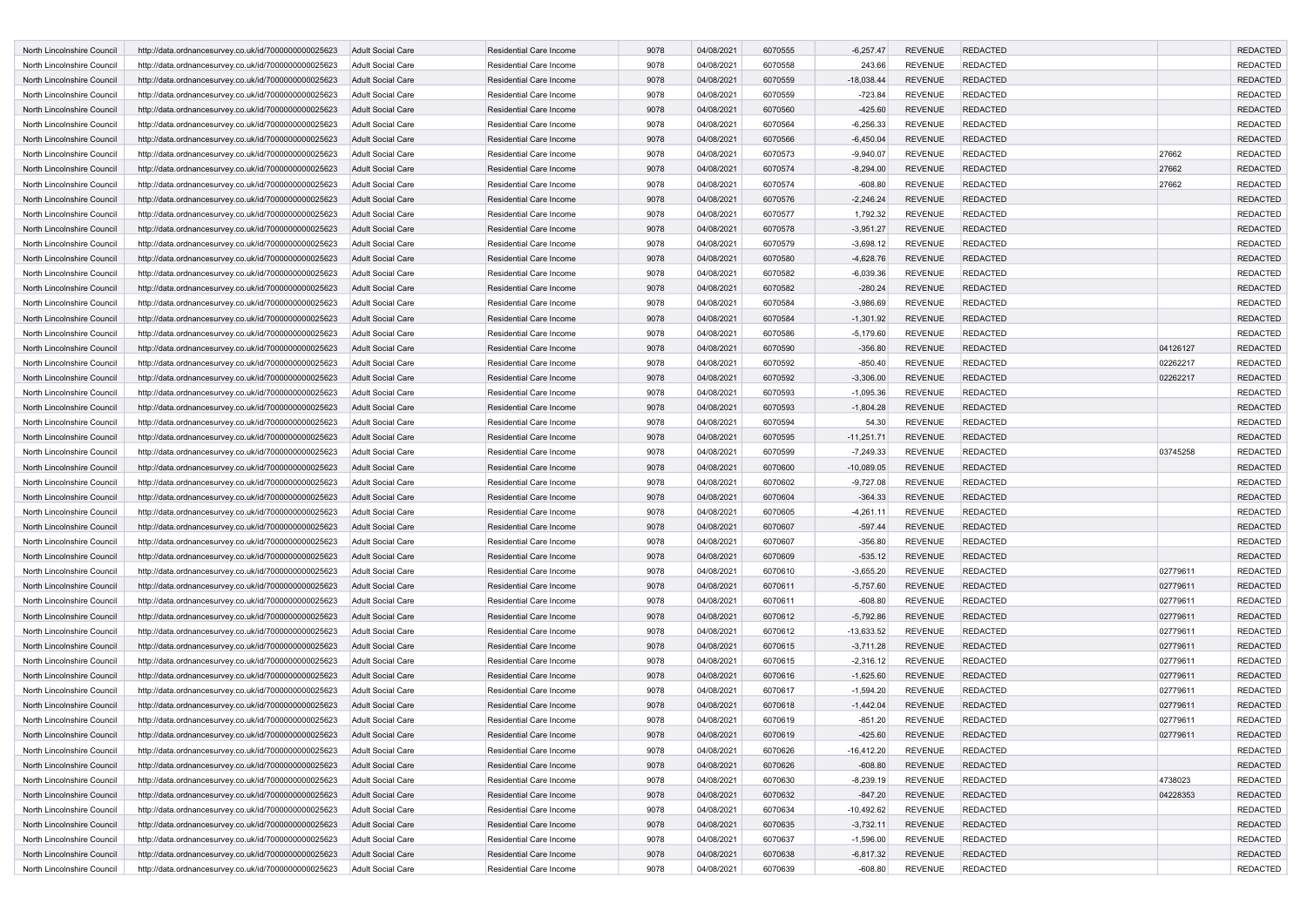| North Lincolnshire Council                               | http://data.ordnancesurvey.co.uk/id/7000000000025623                                                         | <b>Adult Social Care</b> | Residential Care Income                                      | 9078 | 04/08/2021 | 6070639 | $-12,375.61$ | <b>REVENUE</b> | <b>REDACTED</b> |          | <b>REDACTED</b> |
|----------------------------------------------------------|--------------------------------------------------------------------------------------------------------------|--------------------------|--------------------------------------------------------------|------|------------|---------|--------------|----------------|-----------------|----------|-----------------|
| North Lincolnshire Council                               | http://data.ordnancesurvey.co.uk/id/7000000000025623                                                         | <b>Adult Social Care</b> | Residential Care Income                                      | 9078 | 04/08/2021 | 6070641 | $-1,034.40$  | <b>REVENUE</b> | <b>REDACTED</b> |          | <b>REDACTED</b> |
| North Lincolnshire Council                               | http://data.ordnancesurvey.co.uk/id/7000000000025623                                                         | <b>Adult Social Care</b> | Residential Care Income                                      | 9078 | 04/08/2021 | 6070641 | $-14,088.13$ | <b>REVENUE</b> | <b>REDACTED</b> |          | <b>REDACTED</b> |
| North Lincolnshire Council                               | http://data.ordnancesurvey.co.uk/id/7000000000025623                                                         | <b>Adult Social Care</b> | Residential Care Income                                      | 9078 | 04/08/2021 | 6070645 | $-9,609.73$  | <b>REVENUE</b> | <b>REDACTED</b> | 05794940 | <b>REDACTED</b> |
| North Lincolnshire Council                               | http://data.ordnancesurvey.co.uk/id/7000000000025623                                                         | <b>Adult Social Care</b> | Residential Care Income                                      | 9078 | 04/08/2021 | 6070652 | $-2,033.76$  | <b>REVENUE</b> | <b>REDACTED</b> |          | <b>REDACTED</b> |
| North Lincolnshire Council                               | http://data.ordnancesurvey.co.uk/id/7000000000025623                                                         | <b>Adult Social Care</b> | Residential Care Income                                      | 9078 | 04/08/2021 | 6070652 | $-27,640.56$ | <b>REVENUE</b> | <b>REDACTED</b> |          | <b>REDACTED</b> |
| North Lincolnshire Council                               | http://data.ordnancesurvey.co.uk/id/7000000000025623                                                         | <b>Adult Social Care</b> | Residential Care Income                                      | 9078 | 04/08/2021 | 6070653 | $-4,897.96$  | <b>REVENUE</b> | <b>REDACTED</b> |          | <b>REDACTED</b> |
| North Lincolnshire Council                               | http://data.ordnancesurvey.co.uk/id/7000000000025623                                                         | <b>Adult Social Care</b> | Residential Care Income                                      | 9078 | 04/08/2021 | 6070653 | -5,822.32    | <b>REVENUE</b> | <b>REDACTED</b> |          | <b>REDACTED</b> |
| North Lincolnshire Council                               | http://data.ordnancesurvey.co.uk/id/7000000000025623                                                         | <b>Adult Social Care</b> | Residential Care Income                                      | 9078 | 04/08/2021 | 6070658 | $-4,999.72$  | <b>REVENUE</b> | <b>REDACTED</b> |          | <b>REDACTED</b> |
| North Lincolnshire Council                               | http://data.ordnancesurvey.co.uk/id/7000000000025623                                                         | <b>Adult Social Care</b> | Residential Care Income                                      | 9078 | 04/08/2021 | 6070658 | $-947.16$    | <b>REVENUE</b> | <b>REDACTED</b> |          | <b>REDACTED</b> |
| North Lincolnshire Council                               |                                                                                                              | <b>Adult Social Care</b> | <b>Residential Care Income</b>                               | 9078 | 04/08/2021 | 6070661 | $-9,602.58$  | <b>REVENUE</b> | <b>REDACTED</b> |          | <b>REDACTED</b> |
| North Lincolnshire Council                               | http://data.ordnancesurvey.co.uk/id/7000000000025623<br>http://data.ordnancesurvey.co.uk/id/7000000000025623 | <b>Adult Social Care</b> | Residential Care Income                                      | 9078 | 04/08/2021 | 6070661 | $-589.10$    | <b>REVENUE</b> | <b>REDACTED</b> |          | <b>REDACTED</b> |
|                                                          |                                                                                                              |                          |                                                              |      |            |         |              |                |                 |          |                 |
| North Lincolnshire Council<br>North Lincolnshire Council | http://data.ordnancesurvey.co.uk/id/7000000000025623                                                         | Childrens & Education    | <b>B Out Basic Allowance</b><br><b>B Out Basic Allowance</b> | 5520 | 02/08/2021 | 6069153 | 675.70       | <b>REVENUE</b> | <b>REDACTED</b> |          | <b>REDACTED</b> |
|                                                          | http://data.ordnancesurvey.co.uk/id/7000000000025623                                                         | Childrens & Education    |                                                              | 5520 | 02/08/2021 | 6069157 | 422.48       | <b>REVENUE</b> | <b>REDACTED</b> |          | <b>REDACTED</b> |
| North Lincolnshire Council                               | http://data.ordnancesurvey.co.uk/id/7000000000025623                                                         | Childrens & Education    | <b>B Out Basic Allowance</b>                                 | 5520 | 02/08/2021 | 6069159 | 726.15       | <b>REVENUE</b> | <b>REDACTED</b> |          | <b>REDACTED</b> |
| North Lincolnshire Council                               | http://data.ordnancesurvey.co.uk/id/7000000000025623                                                         | Childrens & Education    | <b>B Out Basic Allowance</b>                                 | 5520 | 02/08/2021 | 6069164 | 571.11       | <b>REVENUE</b> | <b>REDACTED</b> |          | <b>REDACTED</b> |
| North Lincolnshire Council                               | http://data.ordnancesurvey.co.uk/id/7000000000025623                                                         | Childrens & Education    | <b>B Out Basic Allowance</b>                                 | 5520 | 02/08/2021 | 6069166 | 375.95       | <b>REVENUE</b> | <b>REDACTED</b> |          | <b>REDACTED</b> |
| North Lincolnshire Council                               | http://data.ordnancesurvey.co.uk/id/7000000000025623                                                         | Childrens & Education    | <b>B Out Basic Allowance</b>                                 | 5520 | 02/08/2021 | 6069168 | 885.80       | <b>REVENUE</b> | <b>REDACTED</b> |          | <b>REDACTED</b> |
| North Lincolnshire Council                               | http://data.ordnancesurvey.co.uk/id/7000000000025623                                                         | Childrens & Education    | <b>B Out Basic Allowance</b>                                 | 5520 | 02/08/2021 | 6069169 | 335.05       | <b>REVENUE</b> | <b>REDACTED</b> |          | <b>REDACTED</b> |
| North Lincolnshire Council                               | http://data.ordnancesurvey.co.uk/id/7000000000025623                                                         | Childrens & Education    | <b>B Out Basic Allowance</b>                                 | 5520 | 02/08/2021 | 6069171 | 468.43       | <b>REVENUE</b> | REDACTED        |          | <b>REDACTED</b> |
| North Lincolnshire Council                               | http://data.ordnancesurvey.co.uk/id/7000000000025623                                                         | Childrens & Education    | <b>B Out Basic Allowance</b>                                 | 5520 | 02/08/2021 | 6069173 | 532.05       | <b>REVENUE</b> | <b>REDACTED</b> |          | <b>REDACTED</b> |
| North Lincolnshire Council                               | http://data.ordnancesurvey.co.uk/id/7000000000025623                                                         | Childrens & Education    | <b>B Out Basic Allowance</b>                                 | 5520 | 02/08/2021 | 6069178 | 384.05       | <b>REVENUE</b> | <b>REDACTED</b> |          | <b>REDACTED</b> |
| North Lincolnshire Council                               | http://data.ordnancesurvey.co.uk/id/7000000000025623                                                         | Childrens & Education    | <b>B Out Basic Allowance</b>                                 | 5520 | 02/08/2021 | 6069179 | 559.53       | <b>REVENUE</b> | <b>REDACTED</b> |          | <b>REDACTED</b> |
| North Lincolnshire Council                               | http://data.ordnancesurvey.co.uk/id/7000000000025623                                                         | Childrens & Education    | <b>B Out Basic Allowance</b>                                 | 5520 | 02/08/2021 | 6069181 | 312.07       | <b>REVENUE</b> | <b>REDACTED</b> |          | <b>REDACTED</b> |
| North Lincolnshire Council                               | http://data.ordnancesurvey.co.uk/id/7000000000025623                                                         | Childrens & Education    | <b>B Out Basic Allowance</b>                                 | 5520 | 02/08/2021 | 6069182 | 901.40       | <b>REVENUE</b> | <b>REDACTED</b> |          | <b>REDACTED</b> |
| North Lincolnshire Council                               | http://data.ordnancesurvey.co.uk/id/7000000000025623                                                         | Childrens & Education    | <b>B Out Basic Allowance</b>                                 | 5520 | 02/08/2021 | 6069185 | 222.48       | <b>REVENUE</b> | <b>REDACTED</b> |          | <b>REDACTED</b> |
| North Lincolnshire Council                               | http://data.ordnancesurvey.co.uk/id/7000000000025623                                                         | Childrens & Education    | <b>B Out Basic Allowance</b>                                 | 5520 | 02/08/2021 | 6069191 | 448.14       | <b>REVENUE</b> | <b>REDACTED</b> |          | <b>REDACTED</b> |
| North Lincolnshire Council                               | http://data.ordnancesurvey.co.uk/id/7000000000025623                                                         | Childrens & Education    | <b>B Out Basic Allowance</b>                                 | 5520 | 02/08/2021 | 6069192 | 931.75       | <b>REVENUE</b> | <b>REDACTED</b> |          | <b>REDACTED</b> |
| North Lincolnshire Council                               | http://data.ordnancesurvey.co.uk/id/7000000000025623                                                         | Childrens & Education    | <b>B Out Basic Allowance</b>                                 | 5520 | 02/08/2021 | 6069194 | 318.00       | <b>REVENUE</b> | <b>REDACTED</b> |          | <b>REDACTED</b> |
| North Lincolnshire Council                               | http://data.ordnancesurvey.co.uk/id/7000000000025623                                                         | Childrens & Education    | <b>B Out Basic Allowance</b>                                 | 5520 | 02/08/2021 | 6069199 | 314.00       | <b>REVENUE</b> | REDACTED        |          | <b>REDACTED</b> |
| North Lincolnshire Council                               | http://data.ordnancesurvey.co.uk/id/7000000000025623                                                         | Childrens & Education    | <b>B Out Basic Allowance</b>                                 | 5520 | 02/08/2021 | 6069202 | 283.00       | <b>REVENUE</b> | <b>REDACTED</b> |          | <b>REDACTED</b> |
| North Lincolnshire Council                               | http://data.ordnancesurvey.co.uk/id/7000000000025623                                                         | Childrens & Education    | <b>B Out Basic Allowance</b>                                 | 5520 | 02/08/2021 | 6069204 | 483.00       | <b>REVENUE</b> | <b>REDACTED</b> |          | <b>REDACTED</b> |
| North Lincolnshire Council                               | http://data.ordnancesurvey.co.uk/id/7000000000025623                                                         | Childrens & Education    | <b>B Out Basic Allowance</b>                                 | 5520 | 02/08/2021 | 6069207 | 287.00       | <b>REVENUE</b> | <b>REDACTED</b> |          | <b>REDACTED</b> |
| North Lincolnshire Council                               | http://data.ordnancesurvey.co.uk/id/7000000000025623                                                         | Childrens & Education    | <b>B Out Basic Allowance</b>                                 | 5520 | 02/08/2021 | 6069208 | 251.56       | <b>REVENUE</b> | <b>REDACTED</b> |          | <b>REDACTED</b> |
| North Lincolnshire Council                               | http://data.ordnancesurvey.co.uk/id/7000000000025623                                                         | Childrens & Education    | <b>B Out Basic Allowance</b>                                 | 5520 | 02/08/2021 | 6069209 | 341.69       | <b>REVENUE</b> | <b>REDACTED</b> |          | <b>REDACTED</b> |
| North Lincolnshire Council                               | http://data.ordnancesurvey.co.uk/id/7000000000025623                                                         | Childrens & Education    | <b>B Out Basic Allowance</b>                                 | 5520 | 02/08/2021 | 6069211 | 409.26       | <b>REVENUE</b> | <b>REDACTED</b> |          | <b>REDACTED</b> |
| North Lincolnshire Council                               | http://data.ordnancesurvey.co.uk/id/7000000000025623                                                         | Childrens & Education    | <b>B Out Basic Allowance</b>                                 | 5520 | 02/08/2021 | 6069215 | 274.10       | <b>REVENUE</b> | <b>REDACTED</b> |          | <b>REDACTED</b> |
| North Lincolnshire Council                               | http://data.ordnancesurvey.co.uk/id/7000000000025623                                                         | Childrens & Education    | <b>B Out Basic Allowance</b>                                 | 5520 | 02/08/2021 | 6069216 | 1,482.27     | <b>REVENUE</b> | <b>REDACTED</b> |          | <b>REDACTED</b> |
| North Lincolnshire Council                               | http://data.ordnancesurvey.co.uk/id/7000000000025623                                                         | Childrens & Education    | <b>B Out Basic Allowance</b>                                 | 5520 | 02/08/2021 | 6069219 | 265.74       | <b>REVENUE</b> | <b>REDACTED</b> |          | <b>REDACTED</b> |
| North Lincolnshire Council                               | http://data.ordnancesurvey.co.uk/id/7000000000025623                                                         | Childrens & Education    | <b>B Out Basic Allowance</b>                                 | 5520 | 02/08/2021 | 6069221 | 572.68       | <b>REVENUE</b> | REDACTED        |          | <b>REDACTED</b> |
| North Lincolnshire Council                               | http://data.ordnancesurvey.co.uk/id/7000000000025623                                                         | Childrens & Education    | <b>B Out Basic Allowance</b>                                 | 5520 | 02/08/2021 | 6069224 | 667.44       | <b>REVENUE</b> | <b>REDACTED</b> |          | <b>REDACTED</b> |
| North Lincolnshire Council                               | http://data.ordnancesurvey.co.uk/id/7000000000025623                                                         | Childrens & Education    | <b>B Out Basic Allowance</b>                                 | 5520 | 02/08/2021 | 6069229 | 397.58       | <b>REVENUE</b> | REDACTED        |          | <b>REDACTED</b> |
| North Lincolnshire Council                               | http://data.ordnancesurvey.co.uk/id/7000000000025623                                                         | Childrens & Education    | <b>B Out Basic Allowance</b>                                 | 5520 | 02/08/2021 | 6069231 | 663.32       | <b>REVENUE</b> | <b>REDACTED</b> |          | <b>REDACTED</b> |
| North Lincolnshire Council                               | http://data.ordnancesurvey.co.uk/id/7000000000025623                                                         | Childrens & Education    | <b>B Out Basic Allowance</b>                                 | 5520 | 02/08/2021 | 6069233 | 427.38       | <b>REVENUE</b> | REDACTED        |          | <b>REDACTED</b> |
| North Lincolnshire Council                               |                                                                                                              |                          | <b>B Out Basic Allowance</b>                                 | 5520 |            | 6069234 | 397.58       | <b>REVENUE</b> | <b>REDACTED</b> |          | <b>REDACTED</b> |
|                                                          | http://data.ordnancesurvey.co.uk/id/7000000000025623                                                         | Childrens & Education    |                                                              | 5520 | 02/08/2021 |         |              |                | <b>REDACTED</b> |          | <b>REDACTED</b> |
| North Lincolnshire Council                               | http://data.ordnancesurvey.co.uk/id/7000000000025623                                                         | Childrens & Education    | <b>B Out Basic Allowance</b>                                 |      | 02/08/2021 | 6069241 | 885.80       | <b>REVENUE</b> |                 |          |                 |
| North Lincolnshire Council                               | http://data.ordnancesurvey.co.uk/id/7000000000025623                                                         | Childrens & Education    | <b>B Out Basic Allowance</b>                                 | 5520 | 02/08/2021 | 6069243 | 253.20       | <b>REVENUE</b> | <b>REDACTED</b> |          | <b>REDACTED</b> |
| North Lincolnshire Council                               | http://data.ordnancesurvey.co.uk/id/7000000000025623                                                         | Childrens & Education    | <b>B Out Basic Allowance</b>                                 | 5520 | 02/08/2021 | 6069245 | 710.70       | <b>REVENUE</b> | <b>REDACTED</b> |          | REDACTED        |
| North Lincolnshire Council                               | http://data.ordnancesurvey.co.uk/id/7000000000025623                                                         | Childrens & Education    | <b>B Out Basic Allowance</b>                                 | 5520 | 02/08/2021 | 6069250 | 252.10       | <b>REVENUE</b> | <b>REDACTED</b> |          | <b>REDACTED</b> |
| North Lincolnshire Council                               | http://data.ordnancesurvey.co.uk/id/7000000000025623                                                         | Childrens & Education    | <b>B Out Basic Allowance</b>                                 | 5520 | 02/08/2021 | 6069254 | 933.18       | <b>REVENUE</b> | <b>REDACTED</b> |          | <b>REDACTED</b> |
| North Lincolnshire Council                               | http://data.ordnancesurvey.co.uk/id/7000000000025623                                                         | Childrens & Education    | <b>B Out Basic Allowance</b>                                 | 5520 | 02/08/2021 | 6069256 | 314.00       | <b>REVENUE</b> | <b>REDACTED</b> |          | <b>REDACTED</b> |
| North Lincolnshire Council                               | http://data.ordnancesurvey.co.uk/id/7000000000025623                                                         | Childrens & Education    | <b>B Out Basic Allowance</b>                                 | 5520 | 02/08/2021 | 6069257 | 394.05       | <b>REVENUE</b> | <b>REDACTED</b> |          | <b>REDACTED</b> |
| North Lincolnshire Council                               | http://data.ordnancesurvey.co.uk/id/7000000000025623                                                         | Childrens & Education    | <b>B Out Basic Allowance</b>                                 | 5520 | 02/08/2021 | 6069262 | 316.66       | <b>REVENUE</b> | <b>REDACTED</b> |          | <b>REDACTED</b> |
| North Lincolnshire Council                               | http://data.ordnancesurvey.co.uk/id/7000000000025623                                                         | Childrens & Education    | <b>B Out Basic Allowance</b>                                 | 5520 | 02/08/2021 | 6069265 | 399.00       | <b>REVENUE</b> | <b>REDACTED</b> |          | <b>REDACTED</b> |
| North Lincolnshire Council                               | http://data.ordnancesurvey.co.uk/id/7000000000025623                                                         | Childrens & Education    | <b>B Out Basic Allowance</b>                                 | 5520 | 02/08/2021 | 6069267 | 1,296.78     | <b>REVENUE</b> | <b>REDACTED</b> |          | <b>REDACTED</b> |
| North Lincolnshire Council                               | http://data.ordnancesurvey.co.uk/id/7000000000025623                                                         | Childrens & Education    | <b>B Out Basic Allowance</b>                                 | 5520 | 02/08/2021 | 6069268 | 322.39       | <b>REVENUE</b> | <b>REDACTED</b> |          | REDACTED        |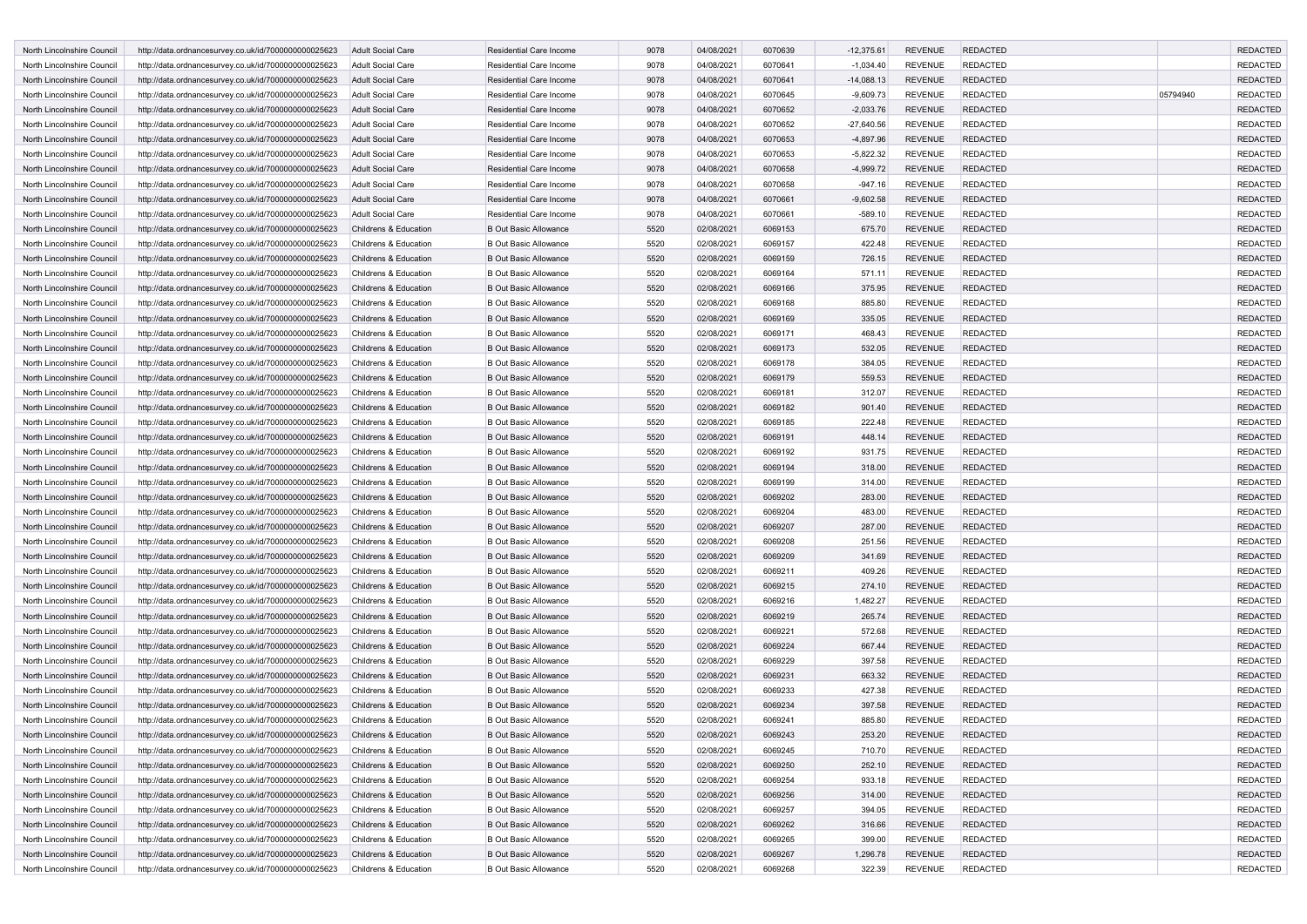| North Lincolnshire Council | http://data.ordnancesurvey.co.uk/id/7000000000025623 | Childrens & Education | <b>B Out Basic Allowance</b> | 5520 | 02/08/2021 | 6069270 | 434.69   | <b>REVENUE</b> | <b>REDACTED</b> | <b>REDACTED</b> |
|----------------------------|------------------------------------------------------|-----------------------|------------------------------|------|------------|---------|----------|----------------|-----------------|-----------------|
| North Lincolnshire Council | http://data.ordnancesurvey.co.uk/id/7000000000025623 | Childrens & Education | <b>B Out Basic Allowance</b> | 5520 | 02/08/2021 | 6069280 | 349.00   | <b>REVENUE</b> | <b>REDACTED</b> | <b>REDACTED</b> |
| North Lincolnshire Council | http://data.ordnancesurvey.co.uk/id/7000000000025623 | Childrens & Education | <b>B Out Basic Allowance</b> | 5520 | 02/08/2021 | 6069283 | 465.74   | <b>REVENUE</b> | <b>REDACTED</b> | <b>REDACTED</b> |
| North Lincolnshire Council | http://data.ordnancesurvey.co.uk/id/7000000000025623 | Childrens & Education | <b>B Out Basic Allowance</b> | 5520 | 02/08/2021 | 6069286 | 222.48   | <b>REVENUE</b> | <b>REDACTED</b> | <b>REDACTED</b> |
| North Lincolnshire Council | http://data.ordnancesurvey.co.uk/id/7000000000025623 | Childrens & Education | <b>B Out Basic Allowance</b> | 5520 | 02/08/2021 | 6069287 | 222.48   | <b>REVENUE</b> | <b>REDACTED</b> | <b>REDACTED</b> |
| North Lincolnshire Council | http://data.ordnancesurvey.co.uk/id/7000000000025623 | Childrens & Education | <b>B Out Basic Allowance</b> | 5520 | 02/08/2021 | 6069294 | 265.74   | <b>REVENUE</b> | <b>REDACTED</b> | <b>REDACTED</b> |
| North Lincolnshire Council | http://data.ordnancesurvey.co.uk/id/7000000000025623 | Childrens & Education | <b>B Out Basic Allowance</b> | 5520 | 02/08/2021 | 6069295 | 352.74   | <b>REVENUE</b> | <b>REDACTED</b> | <b>REDACTED</b> |
|                            |                                                      |                       |                              |      |            | 6069299 |          |                | <b>REDACTED</b> | <b>REDACTED</b> |
| North Lincolnshire Council | http://data.ordnancesurvey.co.uk/id/7000000000025623 | Childrens & Education | <b>B Out Basic Allowance</b> | 5520 | 02/08/2021 |         | 287.00   | <b>REVENUE</b> |                 |                 |
| North Lincolnshire Council | http://data.ordnancesurvey.co.uk/id/7000000000025623 | Childrens & Education | <b>B Out Basic Allowance</b> | 5520 | 02/08/2021 | 6069300 | 386.88   | <b>REVENUE</b> | <b>REDACTED</b> | <b>REDACTED</b> |
| North Lincolnshire Council | http://data.ordnancesurvey.co.uk/id/7000000000025623 | Childrens & Education | <b>B Out Basic Allowance</b> | 5520 | 02/08/2021 | 6069305 | 620.06   | <b>REVENUE</b> | <b>REDACTED</b> | <b>REDACTED</b> |
| North Lincolnshire Council | http://data.ordnancesurvey.co.uk/id/7000000000025623 | Childrens & Education | <b>B Out Basic Allowance</b> | 5520 | 02/08/2021 | 6069309 | 265.74   | <b>REVENUE</b> | <b>REDACTED</b> | <b>REDACTED</b> |
| North Lincolnshire Council | http://data.ordnancesurvey.co.uk/id/7000000000025623 | Childrens & Education | <b>B Out Basic Allowance</b> | 5520 | 02/08/2021 | 6069310 | 342.82   | <b>REVENUE</b> | <b>REDACTED</b> | <b>REDACTED</b> |
| North Lincolnshire Council | http://data.ordnancesurvey.co.uk/id/7000000000025623 | Childrens & Education | <b>B Out Basic Allowance</b> | 5520 | 02/08/2021 | 6069312 | 603.88   | <b>REVENUE</b> | <b>REDACTED</b> | <b>REDACTED</b> |
| North Lincolnshire Council | http://data.ordnancesurvey.co.uk/id/7000000000025623 | Childrens & Education | <b>B Out Basic Allowance</b> | 5520 | 02/08/2021 | 6069313 | 444.96   | <b>REVENUE</b> | <b>REDACTED</b> | <b>REDACTED</b> |
| North Lincolnshire Council | http://data.ordnancesurvey.co.uk/id/7000000000025623 | Childrens & Education | <b>B Out Basic Allowance</b> | 5520 | 02/08/2021 | 6069314 | 488.22   | <b>REVENUE</b> | <b>REDACTED</b> | <b>REDACTED</b> |
| North Lincolnshire Council | http://data.ordnancesurvey.co.uk/id/7000000000025623 | Childrens & Education | <b>B Out Basic Allowance</b> | 5520 | 02/08/2021 | 6069317 | 282.00   | <b>REVENUE</b> | <b>REDACTED</b> | <b>REDACTED</b> |
| North Lincolnshire Council | http://data.ordnancesurvey.co.uk/id/7000000000025623 | Childrens & Education | <b>B Out Basic Allowance</b> | 5520 | 02/08/2021 | 6069319 | 270.08   | <b>REVENUE</b> | <b>REDACTED</b> | <b>REDACTED</b> |
| North Lincolnshire Council | http://data.ordnancesurvey.co.uk/id/7000000000025623 | Childrens & Education | <b>B Out Basic Allowance</b> | 5520 | 02/08/2021 | 6069322 | 355.58   | <b>REVENUE</b> | <b>REDACTED</b> | <b>REDACTED</b> |
| North Lincolnshire Council | http://data.ordnancesurvey.co.uk/id/7000000000025623 | Childrens & Education | <b>B Out Basic Allowance</b> | 5520 | 02/08/2021 | 6069327 | 859.02   | <b>REVENUE</b> | <b>REDACTED</b> | <b>REDACTED</b> |
| North Lincolnshire Council | http://data.ordnancesurvey.co.uk/id/7000000000025623 | Childrens & Education | <b>B Out Basic Allowance</b> | 5520 | 02/08/2021 | 6069329 | 747.78   | <b>REVENUE</b> | <b>REDACTED</b> | <b>REDACTED</b> |
| North Lincolnshire Council | http://data.ordnancesurvey.co.uk/id/7000000000025623 | Childrens & Education | <b>B Out Basic Allowance</b> | 5520 | 02/08/2021 | 6069330 | 1,042.54 | <b>REVENUE</b> | <b>REDACTED</b> | <b>REDACTED</b> |
| North Lincolnshire Council | http://data.ordnancesurvey.co.uk/id/7000000000025623 | Childrens & Education | <b>B Out Basic Allowance</b> | 5520 | 02/08/2021 | 6069334 | 265.74   | <b>REVENUE</b> | <b>REDACTED</b> | <b>REDACTED</b> |
| North Lincolnshire Council | http://data.ordnancesurvey.co.uk/id/7000000000025623 | Childrens & Education | <b>B Out Basic Allowance</b> | 5520 | 02/08/2021 | 6069339 | 667.44   | <b>REVENUE</b> | <b>REDACTED</b> | <b>REDACTED</b> |
| North Lincolnshire Council | http://data.ordnancesurvey.co.uk/id/7000000000025623 | Childrens & Education | <b>B Out Basic Allowance</b> | 5520 | 02/08/2021 | 6069340 | 307.97   | <b>REVENUE</b> | <b>REDACTED</b> | <b>REDACTED</b> |
| North Lincolnshire Council | http://data.ordnancesurvey.co.uk/id/7000000000025623 | Childrens & Education | <b>B Out Basic Allowance</b> | 5520 | 02/08/2021 | 6069341 | 265.74   | <b>REVENUE</b> | <b>REDACTED</b> | <b>REDACTED</b> |
| North Lincolnshire Council | http://data.ordnancesurvey.co.uk/id/7000000000025623 | Childrens & Education | <b>B Out Basic Allowance</b> | 5520 | 02/08/2021 | 6069344 | 888.22   | <b>REVENUE</b> | <b>REDACTED</b> | <b>REDACTED</b> |
| North Lincolnshire Council | http://data.ordnancesurvey.co.uk/id/7000000000025623 | Childrens & Education | <b>B Out Basic Allowance</b> | 5520 | 02/08/2021 | 6069345 | 608.56   | <b>REVENUE</b> | <b>REDACTED</b> | <b>REDACTED</b> |
|                            |                                                      | Childrens & Education | <b>B Out Basic Allowance</b> | 5520 | 02/08/2021 | 6069346 | 300.76   | <b>REVENUE</b> | <b>REDACTED</b> | <b>REDACTED</b> |
| North Lincolnshire Council | http://data.ordnancesurvey.co.uk/id/7000000000025623 | Childrens & Education |                              |      |            |         |          |                |                 |                 |
| North Lincolnshire Council | http://data.ordnancesurvey.co.uk/id/7000000000025623 |                       | <b>B Out Basic Allowance</b> | 5520 | 02/08/2021 | 6069349 | 125.07   | <b>REVENUE</b> | <b>REDACTED</b> | <b>REDACTED</b> |
| North Lincolnshire Council | http://data.ordnancesurvey.co.uk/id/7000000000025623 | Childrens & Education | <b>B Out Basic Allowance</b> | 5520 | 02/08/2021 | 6069351 | 397.58   | <b>REVENUE</b> | <b>REDACTED</b> | <b>REDACTED</b> |
| North Lincolnshire Council | http://data.ordnancesurvey.co.uk/id/7000000000025623 | Childrens & Education | <b>B Out Basic Allowance</b> | 5520 | 02/08/2021 | 6069353 | 525.30   | <b>REVENUE</b> | <b>REDACTED</b> | <b>REDACTED</b> |
| North Lincolnshire Council | http://data.ordnancesurvey.co.uk/id/7000000000025623 | Childrens & Education | <b>B Out Basic Allowance</b> | 5520 | 02/08/2021 | 6069355 | 240.42   | <b>REVENUE</b> | <b>REDACTED</b> | <b>REDACTED</b> |
| North Lincolnshire Council | http://data.ordnancesurvey.co.uk/id/7000000000025623 | Childrens & Education | <b>B Out Basic Allowance</b> | 5520 | 02/08/2021 | 6069356 | 287.00   | <b>REVENUE</b> | <b>REDACTED</b> | <b>REDACTED</b> |
| North Lincolnshire Council | http://data.ordnancesurvey.co.uk/id/7000000000025623 | Childrens & Education | <b>B Out Basic Allowance</b> | 5520 | 02/08/2021 | 6069358 | 222.48   | <b>REVENUE</b> | <b>REDACTED</b> | <b>REDACTED</b> |
| North Lincolnshire Council | http://data.ordnancesurvey.co.uk/id/7000000000025623 | Childrens & Education | <b>B Out Basic Allowance</b> | 5520 | 02/08/2021 | 6069359 | 414.05   | <b>REVENUE</b> | <b>REDACTED</b> | <b>REDACTED</b> |
| North Lincolnshire Council | http://data.ordnancesurvey.co.uk/id/7000000000025623 | Childrens & Education | <b>B Out Basic Allowance</b> | 5520 | 02/08/2021 | 6069360 | 541.10   | <b>REVENUE</b> | <b>REDACTED</b> | <b>REDACTED</b> |
| North Lincolnshire Council | http://data.ordnancesurvey.co.uk/id/7000000000025623 | Childrens & Education | <b>B Out Basic Allowance</b> | 5520 | 02/08/2021 | 6069361 | 265.74   | <b>REVENUE</b> | <b>REDACTED</b> | <b>REDACTED</b> |
| North Lincolnshire Council | http://data.ordnancesurvey.co.uk/id/7000000000025623 | Childrens & Education | <b>B Out Basic Allowance</b> | 5520 | 02/08/2021 | 6069363 | 299.10   | <b>REVENUE</b> | <b>REDACTED</b> | <b>REDACTED</b> |
| North Lincolnshire Council | http://data.ordnancesurvey.co.uk/id/7000000000025623 | Childrens & Education | <b>B Out Basic Allowance</b> | 5520 | 02/08/2021 | 6069372 | 263.30   | <b>REVENUE</b> | <b>REDACTED</b> | <b>REDACTED</b> |
| North Lincolnshire Council | http://data.ordnancesurvey.co.uk/id/7000000000025623 | Childrens & Education | <b>B Out Basic Allowance</b> | 5520 | 02/08/2021 | 6069376 | 525.30   | <b>REVENUE</b> | <b>REDACTED</b> | <b>REDACTED</b> |
| North Lincolnshire Council | http://data.ordnancesurvey.co.uk/id/7000000000025623 | Childrens & Education | <b>B Out Basic Allowance</b> | 5520 | 02/08/2021 | 6069377 | 440.84   | <b>REVENUE</b> | <b>REDACTED</b> | <b>REDACTED</b> |
| North Lincolnshire Council | http://data.ordnancesurvey.co.uk/id/7000000000025623 | Childrens & Education | <b>B Out Basic Allowance</b> | 5520 | 02/08/2021 | 6069378 | 335.78   | <b>REVENUE</b> | <b>REDACTED</b> | <b>REDACTED</b> |
| North Lincolnshire Council | http://data.ordnancesurvey.co.uk/id/7000000000025623 | Childrens & Education | <b>B Out Basic Allowance</b> | 5520 | 02/08/2021 | 6069379 | 715.41   | <b>REVENUE</b> | <b>REDACTED</b> | <b>REDACTED</b> |
| North Lincolnshire Council | http://data.ordnancesurvey.co.uk/id/7000000000025623 | Childrens & Education | <b>B Out Basic Allowance</b> | 5520 | 02/08/2021 | 6069381 | 286.34   | <b>REVENUE</b> | <b>REDACTED</b> | <b>REDACTED</b> |
| North Lincolnshire Council | http://data.ordnancesurvey.co.uk/id/7000000000025623 | Childrens & Education | <b>B Out Basic Allowance</b> | 5520 | 02/08/2021 | 6069382 | 444.96   | <b>REVENUE</b> | <b>REDACTED</b> | <b>REDACTED</b> |
| North Lincolnshire Council | http://data.ordnancesurvey.co.uk/id/7000000000025623 | Childrens & Education | <b>B Out Basic Allowance</b> | 5520 | 02/08/2021 | 6069384 | 1,062.96 | <b>REVENUE</b> | <b>REDACTED</b> | <b>REDACTED</b> |
| North Lincolnshire Council | http://data.ordnancesurvey.co.uk/id/7000000000025623 | Childrens & Education | <b>B Out Basic Allowance</b> | 5520 | 02/08/2021 | 6069385 | 265.74   | <b>REVENUE</b> | <b>REDACTED</b> | <b>REDACTED</b> |
| North Lincolnshire Council | http://data.ordnancesurvey.co.uk/id/7000000000025623 | Childrens & Education | <b>B Out Basic Allowance</b> | 5520 | 02/08/2021 | 6069386 | 286.34   | <b>REVENUE</b> | <b>REDACTED</b> | <b>REDACTED</b> |
| North Lincolnshire Council | http://data.ordnancesurvey.co.uk/id/7000000000025623 | Childrens & Education | <b>B Out Basic Allowance</b> | 5520 | 02/08/2021 | 6069387 |          | <b>REVENUE</b> | <b>REDACTED</b> | <b>REDACTED</b> |
|                            |                                                      | Childrens & Education |                              |      |            |         | 271.92   |                |                 | <b>REDACTED</b> |
| North Lincolnshire Council | http://data.ordnancesurvey.co.uk/id/7000000000025623 |                       | <b>B Out Basic Allowance</b> | 5520 | 02/08/2021 | 6069388 | 397.58   | <b>REVENUE</b> | <b>REDACTED</b> |                 |
| North Lincolnshire Council | http://data.ordnancesurvey.co.uk/id/7000000000025623 | Childrens & Education | <b>B Out Basic Allowance</b> | 5520 | 02/08/2021 | 6069389 | 406.39   | <b>REVENUE</b> | <b>REDACTED</b> | <b>REDACTED</b> |
| North Lincolnshire Council | http://data.ordnancesurvey.co.uk/id/7000000000025623 | Childrens & Education | <b>B Out Basic Allowance</b> | 5520 | 02/08/2021 | 6069391 | 525.30   | <b>REVENUE</b> | <b>REDACTED</b> | <b>REDACTED</b> |
| North Lincolnshire Council | http://data.ordnancesurvey.co.uk/id/7000000000025623 | Childrens & Education | <b>B Out Basic Allowance</b> | 5520 | 02/08/2021 | 6069394 | 286.34   | <b>REVENUE</b> | <b>REDACTED</b> | <b>REDACTED</b> |
| North Lincolnshire Council | http://data.ordnancesurvey.co.uk/id/7000000000025623 | Childrens & Education | <b>B Out Basic Allowance</b> | 5520 | 02/08/2021 | 6069397 | 350.20   | REVENUE        | <b>REDACTED</b> | <b>REDACTED</b> |
| North Lincolnshire Council | http://data.ordnancesurvey.co.uk/id/7000000000025623 | Childrens & Education | <b>B Out Basic Allowance</b> | 5520 | 02/08/2021 | 6069401 | 251.34   | <b>REVENUE</b> | <b>REDACTED</b> | <b>REDACTED</b> |
| North Lincolnshire Council | http://data.ordnancesurvey.co.uk/id/7000000000025623 | Childrens & Education | <b>B Out Basic Allowance</b> | 5520 | 02/08/2021 | 6069411 | 172.01   | REVENUE        | <b>REDACTED</b> | REDACTED        |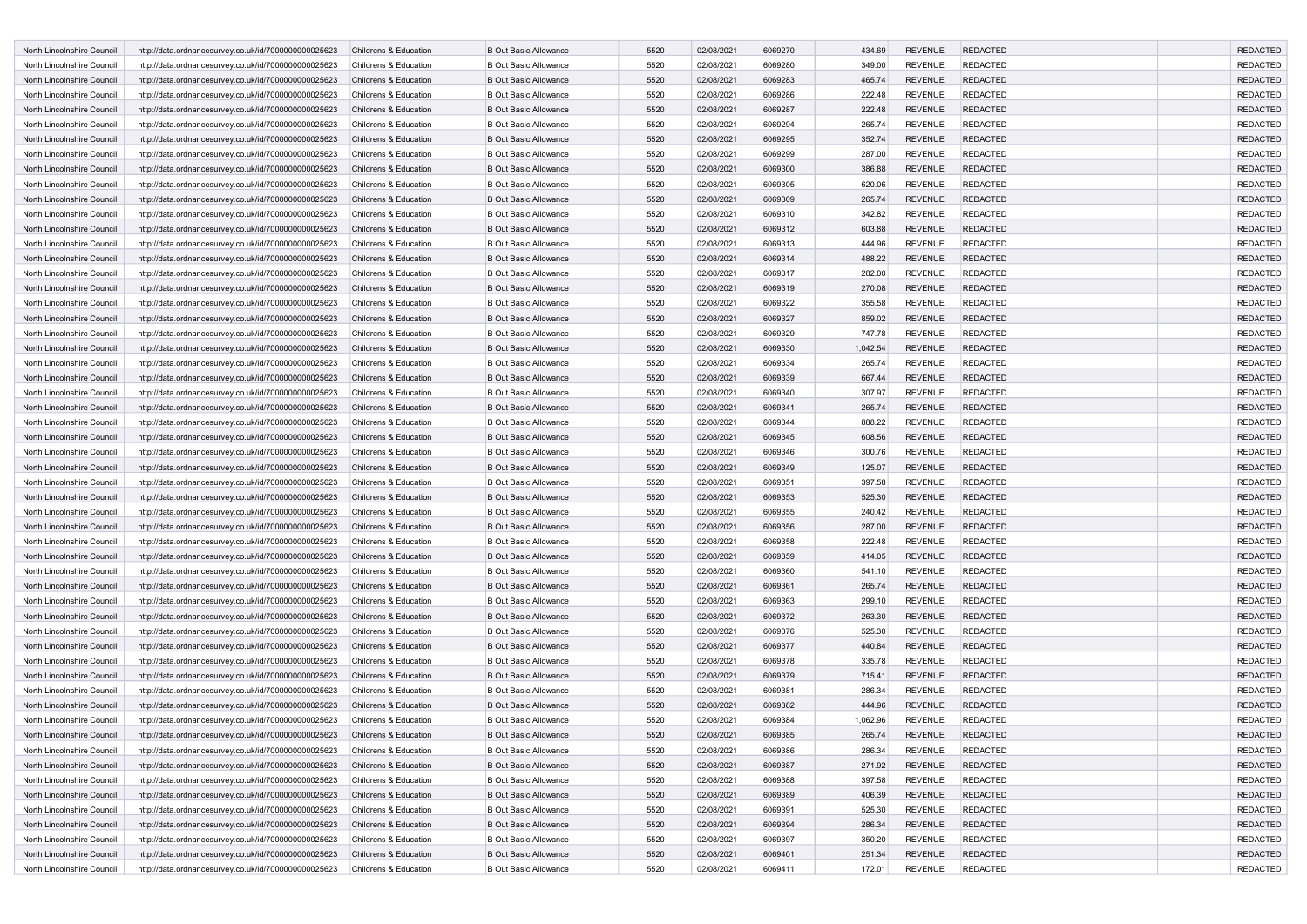| North Lincolnshire Council | http://data.ordnancesurvey.co.uk/id/7000000000025623 | Childrens & Education | <b>B Out Basic Allowance</b> | 5520 | 02/08/2021 | 6069413 | 265.74   | <b>REVENUE</b> | <b>REDACTED</b> | <b>REDACTED</b> |
|----------------------------|------------------------------------------------------|-----------------------|------------------------------|------|------------|---------|----------|----------------|-----------------|-----------------|
| North Lincolnshire Council | http://data.ordnancesurvey.co.uk/id/7000000000025623 | Childrens & Education | <b>B Out Basic Allowance</b> | 5520 | 02/08/2021 | 6069415 | 294.10   | <b>REVENUE</b> | REDACTED        | <b>REDACTED</b> |
| North Lincolnshire Council | http://data.ordnancesurvey.co.uk/id/7000000000025623 | Childrens & Education | <b>B Out Basic Allowance</b> | 5520 | 02/08/2021 | 6069417 | 572.68   | <b>REVENUE</b> | <b>REDACTED</b> | <b>REDACTED</b> |
| North Lincolnshire Council | http://data.ordnancesurvey.co.uk/id/7000000000025623 | Childrens & Education | <b>B Out Basic Allowance</b> | 5520 | 02/08/2021 | 6069419 | 172.01   | <b>REVENUE</b> | <b>REDACTED</b> | <b>REDACTED</b> |
| North Lincolnshire Council | http://data.ordnancesurvey.co.uk/id/7000000000025623 | Childrens & Education | <b>B Out Basic Allowance</b> | 5520 | 02/08/2021 | 6069421 | 300.76   | <b>REVENUE</b> | <b>REDACTED</b> | <b>REDACTED</b> |
| North Lincolnshire Council | http://data.ordnancesurvey.co.uk/id/7000000000025623 | Childrens & Education | <b>B Out Basic Allowance</b> | 5520 | 02/08/2021 | 6069422 | 135.96   | <b>REVENUE</b> | <b>REDACTED</b> | <b>REDACTED</b> |
| North Lincolnshire Council | http://data.ordnancesurvey.co.uk/id/7000000000025623 | Childrens & Education | <b>B Out Basic Allowance</b> | 5520 | 02/08/2021 | 6069423 | 267.76   | <b>REVENUE</b> | <b>REDACTED</b> | <b>REDACTED</b> |
|                            |                                                      |                       |                              |      |            |         |          |                | <b>REDACTED</b> |                 |
| North Lincolnshire Council | http://data.ordnancesurvey.co.uk/id/7000000000025623 | Childrens & Education | <b>B Out Basic Allowance</b> | 5520 | 02/08/2021 | 6069429 | 271.92   | <b>REVENUE</b> |                 | <b>REDACTED</b> |
| North Lincolnshire Council | http://data.ordnancesurvey.co.uk/id/7000000000025623 | Childrens & Education | <b>B Out Basic Allowance</b> | 5520 | 02/08/2021 | 6069431 | 300.76   | <b>REVENUE</b> | <b>REDACTED</b> | <b>REDACTED</b> |
| North Lincolnshire Council | http://data.ordnancesurvey.co.uk/id/7000000000025623 | Childrens & Education | <b>B Out Basic Allowance</b> | 5520 | 02/08/2021 | 6069432 | 271.92   | <b>REVENUE</b> | REDACTED        | <b>REDACTED</b> |
| North Lincolnshire Council | http://data.ordnancesurvey.co.uk/id/7000000000025623 | Childrens & Education | <b>B Out Basic Allowance</b> | 5520 | 09/08/2021 | 6072337 | 675.70   | <b>REVENUE</b> | <b>REDACTED</b> | <b>REDACTED</b> |
| North Lincolnshire Council | http://data.ordnancesurvey.co.uk/id/7000000000025623 | Childrens & Education | <b>B Out Basic Allowance</b> | 5520 | 09/08/2021 | 6072340 | 175.10   | <b>REVENUE</b> | <b>REDACTED</b> | <b>REDACTED</b> |
| North Lincolnshire Council | http://data.ordnancesurvey.co.uk/id/7000000000025623 | Childrens & Education | <b>B Out Basic Allowance</b> | 5520 | 09/08/2021 | 6072341 | 422.48   | <b>REVENUE</b> | <b>REDACTED</b> | <b>REDACTED</b> |
| North Lincolnshire Council | http://data.ordnancesurvey.co.uk/id/7000000000025623 | Childrens & Education | <b>B Out Basic Allowance</b> | 5520 | 09/08/2021 | 6072343 | 726.15   | <b>REVENUE</b> | <b>REDACTED</b> | <b>REDACTED</b> |
| North Lincolnshire Council | http://data.ordnancesurvey.co.uk/id/7000000000025623 | Childrens & Education | <b>B Out Basic Allowance</b> | 5520 | 09/08/2021 | 6072348 | 571.11   | <b>REVENUE</b> | <b>REDACTED</b> | <b>REDACTED</b> |
| North Lincolnshire Council | http://data.ordnancesurvey.co.uk/id/7000000000025623 | Childrens & Education | <b>B Out Basic Allowance</b> | 5520 | 09/08/2021 | 6072350 | 310.18   | <b>REVENUE</b> | <b>REDACTED</b> | <b>REDACTED</b> |
| North Lincolnshire Council | http://data.ordnancesurvey.co.uk/id/7000000000025623 | Childrens & Education | <b>B Out Basic Allowance</b> | 5520 | 09/08/2021 | 6072352 | 1,108.28 | <b>REVENUE</b> | <b>REDACTED</b> | <b>REDACTED</b> |
| North Lincolnshire Council | http://data.ordnancesurvey.co.uk/id/7000000000025623 | Childrens & Education | <b>B Out Basic Allowance</b> | 5520 | 09/08/2021 | 6072355 | 480.79   | <b>REVENUE</b> | <b>REDACTED</b> | <b>REDACTED</b> |
| North Lincolnshire Council | http://data.ordnancesurvey.co.uk/id/7000000000025623 | Childrens & Education | <b>B Out Basic Allowance</b> | 5520 | 09/08/2021 | 6072357 | 532.05   | <b>REVENUE</b> | <b>REDACTED</b> | <b>REDACTED</b> |
| North Lincolnshire Council | http://data.ordnancesurvey.co.uk/id/7000000000025623 | Childrens & Education | <b>B Out Basic Allowance</b> | 5520 | 09/08/2021 | 6072362 | 384.05   | <b>REVENUE</b> | REDACTED        | <b>REDACTED</b> |
| North Lincolnshire Council | http://data.ordnancesurvey.co.uk/id/7000000000025623 | Childrens & Education | <b>B Out Basic Allowance</b> | 5520 | 09/08/2021 | 6072363 | 559.53   | <b>REVENUE</b> | <b>REDACTED</b> | <b>REDACTED</b> |
| North Lincolnshire Council | http://data.ordnancesurvey.co.uk/id/7000000000025623 | Childrens & Education | <b>B Out Basic Allowance</b> | 5520 | 09/08/2021 | 6072365 | 312.07   | <b>REVENUE</b> | REDACTED        | <b>REDACTED</b> |
| North Lincolnshire Council | http://data.ordnancesurvey.co.uk/id/7000000000025623 | Childrens & Education | <b>B Out Basic Allowance</b> | 5520 | 09/08/2021 | 6072366 | 667.44   | <b>REVENUE</b> | <b>REDACTED</b> | <b>REDACTED</b> |
| North Lincolnshire Council | http://data.ordnancesurvey.co.uk/id/7000000000025623 | Childrens & Education | <b>B Out Basic Allowance</b> | 5520 | 09/08/2021 | 6072369 | 222.48   | <b>REVENUE</b> | <b>REDACTED</b> | <b>REDACTED</b> |
| North Lincolnshire Council | http://data.ordnancesurvey.co.uk/id/7000000000025623 | Childrens & Education | <b>B Out Basic Allowance</b> | 5520 | 09/08/2021 | 6072375 | 448.14   | <b>REVENUE</b> | <b>REDACTED</b> | <b>REDACTED</b> |
| North Lincolnshire Council | http://data.ordnancesurvey.co.uk/id/7000000000025623 | Childrens & Education | <b>B Out Basic Allowance</b> | 5520 | 09/08/2021 | 6072376 | 931.75   | <b>REVENUE</b> | <b>REDACTED</b> | <b>REDACTED</b> |
| North Lincolnshire Council | http://data.ordnancesurvey.co.uk/id/7000000000025623 | Childrens & Education | <b>B Out Basic Allowance</b> | 5520 | 09/08/2021 | 6072378 | 318.00   | <b>REVENUE</b> | <b>REDACTED</b> | <b>REDACTED</b> |
| North Lincolnshire Council |                                                      | Childrens & Education | <b>B Out Basic Allowance</b> | 5520 | 09/08/2021 | 6072383 | 475.00   | <b>REVENUE</b> | <b>REDACTED</b> | <b>REDACTED</b> |
|                            | http://data.ordnancesurvey.co.uk/id/7000000000025623 | Childrens & Education |                              |      |            |         |          |                |                 |                 |
| North Lincolnshire Council | http://data.ordnancesurvey.co.uk/id/7000000000025623 |                       | <b>B Out Basic Allowance</b> | 5520 | 09/08/2021 | 6072386 | 283.00   | <b>REVENUE</b> | <b>REDACTED</b> | <b>REDACTED</b> |
| North Lincolnshire Council | http://data.ordnancesurvey.co.uk/id/7000000000025623 | Childrens & Education | <b>B Out Basic Allowance</b> | 5520 | 09/08/2021 | 6072388 | 483.00   | <b>REVENUE</b> | REDACTED        | <b>REDACTED</b> |
| North Lincolnshire Council | http://data.ordnancesurvey.co.uk/id/7000000000025623 | Childrens & Education | <b>B Out Basic Allowance</b> | 5520 | 09/08/2021 | 6072391 | 287.00   | <b>REVENUE</b> | <b>REDACTED</b> | <b>REDACTED</b> |
| North Lincolnshire Council | http://data.ordnancesurvey.co.uk/id/7000000000025623 | Childrens & Education | <b>B Out Basic Allowance</b> | 5520 | 09/08/2021 | 6072392 | 251.56   | <b>REVENUE</b> | REDACTED        | <b>REDACTED</b> |
| North Lincolnshire Council | http://data.ordnancesurvey.co.uk/id/7000000000025623 | Childrens & Education | <b>B Out Basic Allowance</b> | 5520 | 09/08/2021 | 6072393 | 341.69   | <b>REVENUE</b> | <b>REDACTED</b> | <b>REDACTED</b> |
| North Lincolnshire Council | http://data.ordnancesurvey.co.uk/id/7000000000025623 | Childrens & Education | <b>B Out Basic Allowance</b> | 5520 | 09/08/2021 | 6072395 | 409.26   | <b>REVENUE</b> | <b>REDACTED</b> | <b>REDACTED</b> |
| North Lincolnshire Council | http://data.ordnancesurvey.co.uk/id/7000000000025623 | Childrens & Education | <b>B Out Basic Allowance</b> | 5520 | 09/08/2021 | 6072399 | 274.10   | <b>REVENUE</b> | <b>REDACTED</b> | <b>REDACTED</b> |
| North Lincolnshire Council | http://data.ordnancesurvey.co.uk/id/7000000000025623 | Childrens & Education | <b>B Out Basic Allowance</b> | 5520 | 09/08/2021 | 6072400 | 1,164.44 | <b>REVENUE</b> | <b>REDACTED</b> | <b>REDACTED</b> |
| North Lincolnshire Council | http://data.ordnancesurvey.co.uk/id/7000000000025623 | Childrens & Education | <b>B Out Basic Allowance</b> | 5520 | 09/08/2021 | 6072403 | 265.74   | <b>REVENUE</b> | <b>REDACTED</b> | <b>REDACTED</b> |
| North Lincolnshire Council | http://data.ordnancesurvey.co.uk/id/7000000000025623 | Childrens & Education | <b>B Out Basic Allowance</b> | 5520 | 09/08/2021 | 6072405 | 795.16   | <b>REVENUE</b> | <b>REDACTED</b> | <b>REDACTED</b> |
| North Lincolnshire Council | http://data.ordnancesurvey.co.uk/id/7000000000025623 | Childrens & Education | <b>B Out Basic Allowance</b> | 5520 | 09/08/2021 | 6072408 | 667.44   | <b>REVENUE</b> | <b>REDACTED</b> | <b>REDACTED</b> |
| North Lincolnshire Council | http://data.ordnancesurvey.co.uk/id/7000000000025623 | Childrens & Education | <b>B Out Basic Allowance</b> | 5520 | 09/08/2021 | 6072413 | 397.58   | REVENUE        | REDACTED        | <b>REDACTED</b> |
| North Lincolnshire Council | http://data.ordnancesurvey.co.uk/id/7000000000025623 | Childrens & Education | <b>B Out Basic Allowance</b> | 5520 | 09/08/2021 | 6072415 | 1,989.96 | <b>REVENUE</b> | <b>REDACTED</b> | <b>REDACTED</b> |
| North Lincolnshire Council | http://data.ordnancesurvey.co.uk/id/7000000000025623 | Childrens & Education | <b>B Out Basic Allowance</b> | 5520 | 09/08/2021 | 6072417 | 456.44   | <b>REVENUE</b> | REDACTED        | <b>REDACTED</b> |
| North Lincolnshire Council | http://data.ordnancesurvey.co.uk/id/7000000000025623 | Childrens & Education | <b>B Out Basic Allowance</b> | 5520 | 09/08/2021 | 6072418 | 397.58   | <b>REVENUE</b> | <b>REDACTED</b> | <b>REDACTED</b> |
| North Lincolnshire Council | http://data.ordnancesurvey.co.uk/id/7000000000025623 | Childrens & Education | <b>B Out Basic Allowance</b> | 5520 | 09/08/2021 | 6072425 | 885.80   | <b>REVENUE</b> | REDACTED        | <b>REDACTED</b> |
| North Lincolnshire Council | http://data.ordnancesurvey.co.uk/id/7000000000025623 | Childrens & Education | <b>B Out Basic Allowance</b> | 5520 | 09/08/2021 | 6072427 | 253.20   | <b>REVENUE</b> | <b>REDACTED</b> | <b>REDACTED</b> |
| North Lincolnshire Council | http://data.ordnancesurvey.co.uk/id/7000000000025623 | Childrens & Education | <b>B Out Basic Allowance</b> | 5520 | 09/08/2021 | 6072429 | 710.70   | <b>REVENUE</b> | <b>REDACTED</b> | <b>REDACTED</b> |
| North Lincolnshire Council | http://data.ordnancesurvey.co.uk/id/7000000000025623 | Childrens & Education | <b>B Out Basic Allowance</b> | 5520 | 09/08/2021 | 6072434 | 252.10   | <b>REVENUE</b> | <b>REDACTED</b> | <b>REDACTED</b> |
| North Lincolnshire Council | http://data.ordnancesurvey.co.uk/id/7000000000025623 | Childrens & Education | <b>B Out Basic Allowance</b> | 5520 | 09/08/2021 | 6072438 | 444.96   | <b>REVENUE</b> | <b>REDACTED</b> | REDACTED        |
| North Lincolnshire Council | http://data.ordnancesurvey.co.uk/id/7000000000025623 | Childrens & Education | <b>B Out Basic Allowance</b> | 5520 | 09/08/2021 | 6072440 | 314.00   | <b>REVENUE</b> | <b>REDACTED</b> | <b>REDACTED</b> |
| North Lincolnshire Council | http://data.ordnancesurvey.co.uk/id/7000000000025623 | Childrens & Education | <b>B Out Basic Allowance</b> | 5520 | 09/08/2021 | 6072441 | 394.05   | <b>REVENUE</b> | <b>REDACTED</b> | <b>REDACTED</b> |
| North Lincolnshire Council | http://data.ordnancesurvey.co.uk/id/7000000000025623 | Childrens & Education | <b>B Out Basic Allowance</b> | 5520 | 09/08/2021 | 6072446 |          | <b>REVENUE</b> | <b>REDACTED</b> | <b>REDACTED</b> |
|                            |                                                      |                       |                              |      |            |         | 316.66   |                |                 |                 |
| North Lincolnshire Council | http://data.ordnancesurvey.co.uk/id/7000000000025623 | Childrens & Education | <b>B Out Basic Allowance</b> | 5520 | 09/08/2021 | 6072449 | 399.00   | REVENUE        | <b>REDACTED</b> | <b>REDACTED</b> |
| North Lincolnshire Council | http://data.ordnancesurvey.co.uk/id/7000000000025623 | Childrens & Education | <b>B Out Basic Allowance</b> | 5520 | 09/08/2021 | 6072451 | 1,296.78 | <b>REVENUE</b> | <b>REDACTED</b> | <b>REDACTED</b> |
| North Lincolnshire Council | http://data.ordnancesurvey.co.uk/id/7000000000025623 | Childrens & Education | <b>B Out Basic Allowance</b> | 5520 | 09/08/2021 | 6072452 | 322.39   | <b>REVENUE</b> | <b>REDACTED</b> | <b>REDACTED</b> |
| North Lincolnshire Council | http://data.ordnancesurvey.co.uk/id/7000000000025623 | Childrens & Education | <b>B Out Basic Allowance</b> | 5520 | 09/08/2021 | 6072454 | 434.69   | <b>REVENUE</b> | <b>REDACTED</b> | <b>REDACTED</b> |
| North Lincolnshire Council | http://data.ordnancesurvey.co.uk/id/7000000000025623 | Childrens & Education | <b>B Out Basic Allowance</b> | 5520 | 09/08/2021 | 6072464 | 349.00   | <b>REVENUE</b> | <b>REDACTED</b> | REDACTED        |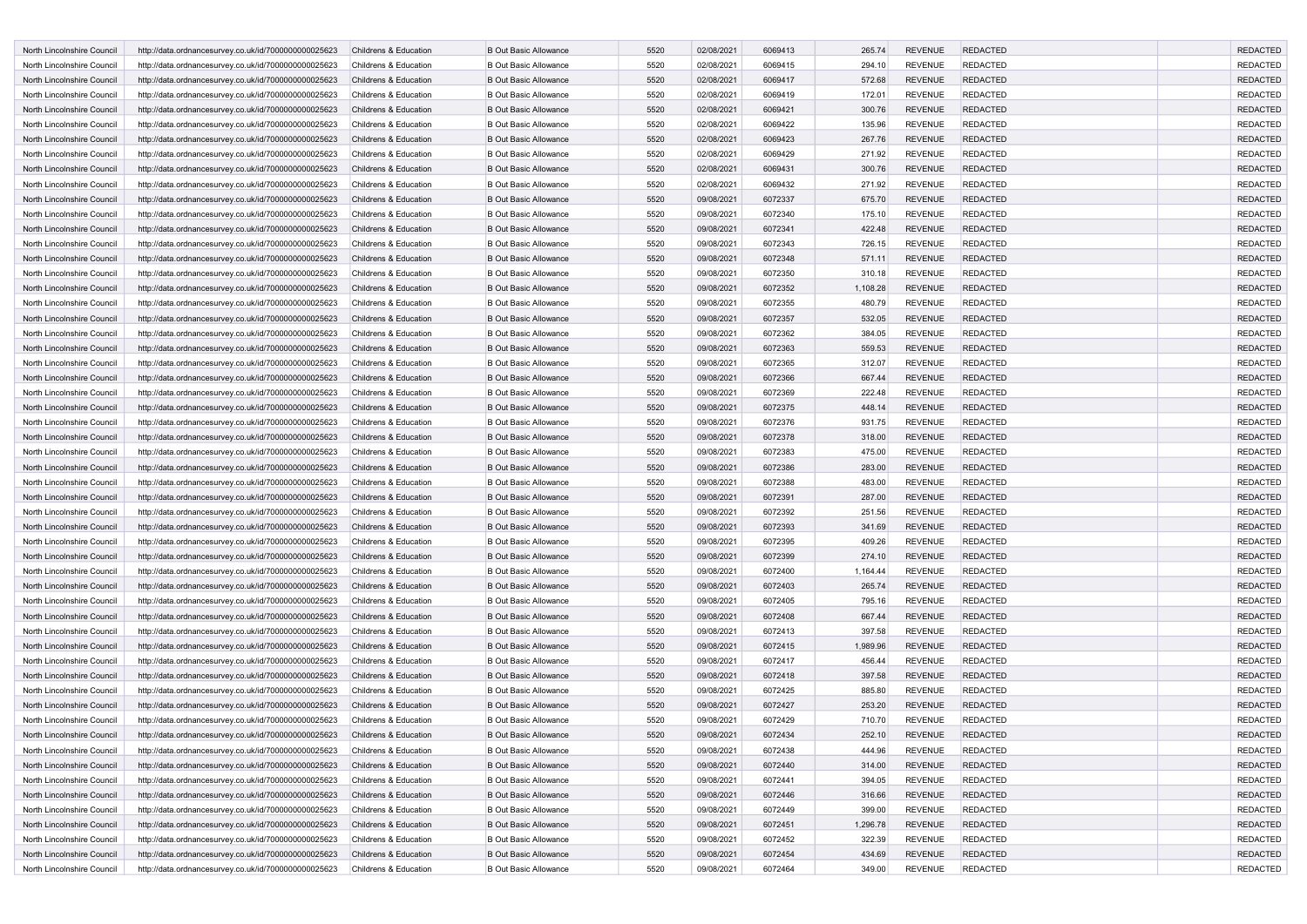| North Lincolnshire Council                               | http://data.ordnancesurvey.co.uk/id/7000000000025623                                                         | Childrens & Education | <b>B Out Basic Allowance</b> | 5520         | 09/08/2021               | 6072467            | 465.74           | <b>REVENUE</b> | <b>REDACTED</b> | <b>REDACTED</b> |
|----------------------------------------------------------|--------------------------------------------------------------------------------------------------------------|-----------------------|------------------------------|--------------|--------------------------|--------------------|------------------|----------------|-----------------|-----------------|
| North Lincolnshire Council                               | http://data.ordnancesurvey.co.uk/id/7000000000025623                                                         | Childrens & Education | <b>B Out Basic Allowance</b> | 5520         | 09/08/2021               | 6072470            | 444.96           | <b>REVENUE</b> | <b>REDACTED</b> | <b>REDACTED</b> |
| North Lincolnshire Council                               | http://data.ordnancesurvey.co.uk/id/7000000000025623                                                         | Childrens & Education | <b>B Out Basic Allowance</b> | 5520         | 09/08/2021               | 6072471            | 222.48           | <b>REVENUE</b> | <b>REDACTED</b> | <b>REDACTED</b> |
| North Lincolnshire Council                               | http://data.ordnancesurvey.co.uk/id/7000000000025623                                                         | Childrens & Education | <b>B Out Basic Allowance</b> | 5520         | 09/08/2021               | 6072479            | 352.74           | <b>REVENUE</b> | <b>REDACTED</b> | <b>REDACTED</b> |
| North Lincolnshire Council                               | http://data.ordnancesurvey.co.uk/id/7000000000025623                                                         | Childrens & Education | <b>B Out Basic Allowance</b> | 5520         | 09/08/2021               | 6072483            | 287.00           | <b>REVENUE</b> | <b>REDACTED</b> | <b>REDACTED</b> |
| North Lincolnshire Council                               | http://data.ordnancesurvey.co.uk/id/7000000000025623                                                         | Childrens & Education | <b>B Out Basic Allowance</b> | 5520         | 09/08/2021               | 6072485            | 386.88           | <b>REVENUE</b> | <b>REDACTED</b> | <b>REDACTED</b> |
| North Lincolnshire Council                               | http://data.ordnancesurvey.co.uk/id/7000000000025623                                                         | Childrens & Education | <b>B Out Basic Allowance</b> | 5520         | 09/08/2021               | 6072490            | 795.16           | <b>REVENUE</b> | <b>REDACTED</b> | <b>REDACTED</b> |
| North Lincolnshire Council                               | http://data.ordnancesurvey.co.uk/id/7000000000025623                                                         | Childrens & Education | <b>B Out Basic Allowance</b> | 5520         | 09/08/2021               | 6072494            | 265.74           | <b>REVENUE</b> | <b>REDACTED</b> | <b>REDACTED</b> |
| North Lincolnshire Council                               | http://data.ordnancesurvey.co.uk/id/7000000000025623                                                         | Childrens & Education | <b>B Out Basic Allowance</b> | 5520         | 09/08/2021               | 6072495            | 342.82           | <b>REVENUE</b> | <b>REDACTED</b> | <b>REDACTED</b> |
| North Lincolnshire Council                               | http://data.ordnancesurvey.co.uk/id/7000000000025623                                                         | Childrens & Education | <b>B Out Basic Allowance</b> | 5520         | 09/08/2021               | 6072497            | 222.48           | <b>REVENUE</b> | <b>REDACTED</b> | <b>REDACTED</b> |
| North Lincolnshire Council                               | http://data.ordnancesurvey.co.uk/id/7000000000025623                                                         | Childrens & Education | <b>B Out Basic Allowance</b> | 5520         | 09/08/2021               | 6072498            | 444.96           | <b>REVENUE</b> | <b>REDACTED</b> | <b>REDACTED</b> |
| North Lincolnshire Council                               | http://data.ordnancesurvey.co.uk/id/7000000000025623                                                         | Childrens & Education | <b>B Out Basic Allowance</b> | 5520         | 09/08/2021               | 6072499            | 933.18           | <b>REVENUE</b> | <b>REDACTED</b> | <b>REDACTED</b> |
| North Lincolnshire Council                               | http://data.ordnancesurvey.co.uk/id/7000000000025623                                                         | Childrens & Education | <b>B Out Basic Allowance</b> | 5520         | 09/08/2021               | 6072502            | 282.00           | <b>REVENUE</b> | <b>REDACTED</b> | <b>REDACTED</b> |
| North Lincolnshire Council                               | http://data.ordnancesurvey.co.uk/id/7000000000025623                                                         | Childrens & Education | <b>B Out Basic Allowance</b> | 5520         | 09/08/2021               | 6072504            | 270.08           | <b>REVENUE</b> | <b>REDACTED</b> | <b>REDACTED</b> |
| North Lincolnshire Council                               | http://data.ordnancesurvey.co.uk/id/7000000000025623                                                         | Childrens & Education | <b>B Out Basic Allowance</b> | 5520         | 09/08/2021               | 6072507            | 355.58           | <b>REVENUE</b> | <b>REDACTED</b> | <b>REDACTED</b> |
| North Lincolnshire Council                               | http://data.ordnancesurvey.co.uk/id/7000000000025623                                                         | Childrens & Education | <b>B Out Basic Allowance</b> | 5520         | 09/08/2021               | 6072512            | 286.34           | <b>REVENUE</b> | <b>REDACTED</b> | <b>REDACTED</b> |
| North Lincolnshire Council                               | http://data.ordnancesurvey.co.uk/id/7000000000025623                                                         | Childrens & Education | <b>B Out Basic Allowance</b> | 5520         | 09/08/2021               | 6072514            | 613.29           | <b>REVENUE</b> | <b>REDACTED</b> | <b>REDACTED</b> |
| North Lincolnshire Council                               | http://data.ordnancesurvey.co.uk/id/7000000000025623                                                         | Childrens & Education | <b>B Out Basic Allowance</b> | 5520         | 09/08/2021               | 6072515            | 597.58           | <b>REVENUE</b> | <b>REDACTED</b> | <b>REDACTED</b> |
| North Lincolnshire Council                               | http://data.ordnancesurvey.co.uk/id/7000000000025623                                                         | Childrens & Education | <b>B Out Basic Allowance</b> | 5520         | 09/08/2021               | 6072519            | 265.74           | <b>REVENUE</b> | <b>REDACTED</b> | <b>REDACTED</b> |
| North Lincolnshire Council                               | http://data.ordnancesurvey.co.uk/id/7000000000025623                                                         | Childrens & Education | <b>B Out Basic Allowance</b> | 5520         | 09/08/2021               | 6072523            | 419.21           | <b>REVENUE</b> | <b>REDACTED</b> | <b>REDACTED</b> |
| North Lincolnshire Council                               | http://data.ordnancesurvey.co.uk/id/7000000000025623                                                         | Childrens & Education | <b>B Out Basic Allowance</b> | 5520         | 09/08/2021               | 6072524            | 667.44           | <b>REVENUE</b> | <b>REDACTED</b> | <b>REDACTED</b> |
| North Lincolnshire Council                               | http://data.ordnancesurvey.co.uk/id/7000000000025623                                                         | Childrens & Education | <b>B Out Basic Allowance</b> | 5520         | 09/08/2021               | 6072525            | 307.97           | <b>REVENUE</b> | <b>REDACTED</b> | <b>REDACTED</b> |
| North Lincolnshire Council                               | http://data.ordnancesurvey.co.uk/id/7000000000025623                                                         | Childrens & Education | <b>B Out Basic Allowance</b> | 5520         | 09/08/2021               | 6072526            | 607.41           | <b>REVENUE</b> | <b>REDACTED</b> | <b>REDACTED</b> |
| North Lincolnshire Council                               | http://data.ordnancesurvey.co.uk/id/7000000000025623                                                         | Childrens & Education | <b>B Out Basic Allowance</b> | 5520         | 09/08/2021               | 6072529            | 888.22           | <b>REVENUE</b> | <b>REDACTED</b> | <b>REDACTED</b> |
| North Lincolnshire Council                               | http://data.ordnancesurvey.co.uk/id/7000000000025623                                                         | Childrens & Education | <b>B Out Basic Allowance</b> | 5520         | 09/08/2021               | 6072530            | 831.04           | <b>REVENUE</b> | <b>REDACTED</b> | <b>REDACTED</b> |
| North Lincolnshire Council                               | http://data.ordnancesurvey.co.uk/id/7000000000025623                                                         | Childrens & Education | <b>B Out Basic Allowance</b> | 5520         | 09/08/2021               | 6072531            | 300.76           | <b>REVENUE</b> | <b>REDACTED</b> | <b>REDACTED</b> |
| North Lincolnshire Council                               | http://data.ordnancesurvey.co.uk/id/7000000000025623                                                         | Childrens & Education | <b>B Out Basic Allowance</b> | 5520         | 09/08/2021               | 6072536            | 397.58           | <b>REVENUE</b> | <b>REDACTED</b> | <b>REDACTED</b> |
| North Lincolnshire Council                               | http://data.ordnancesurvey.co.uk/id/7000000000025623                                                         | Childrens & Education | <b>B Out Basic Allowance</b> | 5520         | 09/08/2021               | 6072538            | 525.30           | <b>REVENUE</b> | <b>REDACTED</b> | <b>REDACTED</b> |
| North Lincolnshire Council                               | http://data.ordnancesurvey.co.uk/id/7000000000025623                                                         | Childrens & Education | <b>B Out Basic Allowance</b> | 5520         | 09/08/2021               | 6072540            | 240.42           | <b>REVENUE</b> | <b>REDACTED</b> | <b>REDACTED</b> |
| North Lincolnshire Council                               | http://data.ordnancesurvey.co.uk/id/7000000000025623                                                         | Childrens & Education | <b>B Out Basic Allowance</b> | 5520         | 09/08/2021               | 6072541            | 287.00           | <b>REVENUE</b> | <b>REDACTED</b> | <b>REDACTED</b> |
| North Lincolnshire Council                               | http://data.ordnancesurvey.co.uk/id/7000000000025623                                                         | Childrens & Education | <b>B Out Basic Allowance</b> | 5520         | 09/08/2021               | 6072543            | 222.48           | <b>REVENUE</b> | <b>REDACTED</b> | <b>REDACTED</b> |
| North Lincolnshire Council                               | http://data.ordnancesurvey.co.uk/id/7000000000025623                                                         | Childrens & Education | <b>B Out Basic Allowance</b> | 5520         | 09/08/2021               | 6072544            | 414.05           | <b>REVENUE</b> | <b>REDACTED</b> | <b>REDACTED</b> |
| North Lincolnshire Council                               |                                                                                                              | Childrens & Education | <b>B Out Basic Allowance</b> | 5520         | 09/08/2021               | 6072545            |                  | <b>REVENUE</b> | <b>REDACTED</b> | <b>REDACTED</b> |
| North Lincolnshire Council                               | http://data.ordnancesurvey.co.uk/id/7000000000025623                                                         | Childrens & Education | <b>B Out Basic Allowance</b> | 5520         | 09/08/2021               | 6072546            | 541.10<br>265.74 | <b>REVENUE</b> | <b>REDACTED</b> | <b>REDACTED</b> |
| North Lincolnshire Council                               | http://data.ordnancesurvey.co.uk/id/7000000000025623<br>http://data.ordnancesurvey.co.uk/id/7000000000025623 | Childrens & Education | <b>B Out Basic Allowance</b> | 5520         | 09/08/2021               | 6072548            | 299.10           | <b>REVENUE</b> | <b>REDACTED</b> | <b>REDACTED</b> |
| North Lincolnshire Council                               | http://data.ordnancesurvey.co.uk/id/7000000000025623                                                         | Childrens & Education | <b>B Out Basic Allowance</b> | 5520         | 09/08/2021               | 6072557            | 263.30           | <b>REVENUE</b> | <b>REDACTED</b> | <b>REDACTED</b> |
| North Lincolnshire Council                               | http://data.ordnancesurvey.co.uk/id/7000000000025623                                                         | Childrens & Education | <b>B Out Basic Allowance</b> | 5520         | 09/08/2021               | 6072562            | 440.84           | <b>REVENUE</b> | <b>REDACTED</b> | <b>REDACTED</b> |
| North Lincolnshire Council                               |                                                                                                              | Childrens & Education | <b>B Out Basic Allowance</b> | 5520         | 09/08/2021               | 6072563            | 335.78           | <b>REVENUE</b> | <b>REDACTED</b> | <b>REDACTED</b> |
| North Lincolnshire Council                               | http://data.ordnancesurvey.co.uk/id/7000000000025623                                                         | Childrens & Education | <b>B Out Basic Allowance</b> | 5520         |                          | 6072564            |                  | <b>REVENUE</b> | <b>REDACTED</b> | <b>REDACTED</b> |
| North Lincolnshire Council                               | http://data.ordnancesurvey.co.uk/id/7000000000025623<br>http://data.ordnancesurvey.co.uk/id/7000000000025623 | Childrens & Education | <b>B Out Basic Allowance</b> | 5520         | 09/08/2021<br>09/08/2021 | 6072566            | 842.54<br>286.34 | <b>REVENUE</b> | <b>REDACTED</b> | <b>REDACTED</b> |
| North Lincolnshire Council                               | http://data.ordnancesurvey.co.uk/id/7000000000025623                                                         | Childrens & Education | <b>B Out Basic Allowance</b> | 5520         | 09/08/2021               | 6072567            | 444.96           | <b>REVENUE</b> | <b>REDACTED</b> | <b>REDACTED</b> |
| North Lincolnshire Council                               | http://data.ordnancesurvey.co.uk/id/7000000000025623                                                         | Childrens & Education | <b>B Out Basic Allowance</b> | 5520         | 09/08/2021               | 6072569            | 265.74           | <b>REVENUE</b> | <b>REDACTED</b> | <b>REDACTED</b> |
|                                                          |                                                                                                              | Childrens & Education | <b>B Out Basic Allowance</b> | 5520         |                          | 6072570            |                  | <b>REVENUE</b> | <b>REDACTED</b> | <b>REDACTED</b> |
| North Lincolnshire Council                               | http://data.ordnancesurvey.co.uk/id/7000000000025623<br>http://data.ordnancesurvey.co.uk/id/7000000000025623 | Childrens & Education |                              |              | 09/08/2021               |                    | 265.74           | <b>REVENUE</b> | <b>REDACTED</b> | <b>REDACTED</b> |
| North Lincolnshire Council<br>North Lincolnshire Council |                                                                                                              |                       | <b>B Out Basic Allowance</b> | 5520<br>5520 | 09/08/2021               | 6072572<br>6072573 | 286.34           |                | <b>REDACTED</b> | <b>REDACTED</b> |
|                                                          | http://data.ordnancesurvey.co.uk/id/7000000000025623                                                         | Childrens & Education | <b>B Out Basic Allowance</b> |              | 09/08/2021               |                    | 271.92           | <b>REVENUE</b> |                 |                 |
| North Lincolnshire Council                               | http://data.ordnancesurvey.co.uk/id/7000000000025623                                                         | Childrens & Education | <b>B Out Basic Allowance</b> | 5520         | 09/08/2021               | 6072574            | 1,192.74         | <b>REVENUE</b> | <b>REDACTED</b> | <b>REDACTED</b> |
| North Lincolnshire Council                               | http://data.ordnancesurvey.co.uk/id/7000000000025623                                                         | Childrens & Education | <b>B Out Basic Allowance</b> | 5520         | 09/08/2021               | 6072575            | 342.82           | <b>REVENUE</b> | <b>REDACTED</b> | <b>REDACTED</b> |
| North Lincolnshire Council                               | http://data.ordnancesurvey.co.uk/id/7000000000025623                                                         | Childrens & Education | <b>B Out Basic Allowance</b> | 5520         | 09/08/2021               | 6072577            | 350.20           | <b>REVENUE</b> | <b>REDACTED</b> | <b>REDACTED</b> |
| North Lincolnshire Council                               | http://data.ordnancesurvey.co.uk/id/7000000000025623                                                         | Childrens & Education | <b>B Out Basic Allowance</b> | 5520         | 09/08/2021               | 6072582            | 38.85            | <b>REVENUE</b> | <b>REDACTED</b> | <b>REDACTED</b> |
| North Lincolnshire Council                               | http://data.ordnancesurvey.co.uk/id/7000000000025623                                                         | Childrens & Education | <b>B Out Basic Allowance</b> | 5520         | 09/08/2021               | 6072584            | 350.20           | <b>REVENUE</b> | <b>REDACTED</b> | <b>REDACTED</b> |
| North Lincolnshire Council                               | http://data.ordnancesurvey.co.uk/id/7000000000025623                                                         | Childrens & Education | <b>B Out Basic Allowance</b> | 5520         | 09/08/2021               | 6072588            | 251.34           | <b>REVENUE</b> | <b>REDACTED</b> | <b>REDACTED</b> |
| North Lincolnshire Council                               | http://data.ordnancesurvey.co.uk/id/7000000000025623                                                         | Childrens & Education | <b>B Out Basic Allowance</b> | 5520         | 09/08/2021               | 6072589            | 300.76           | <b>REVENUE</b> | <b>REDACTED</b> | <b>REDACTED</b> |
| North Lincolnshire Council                               | http://data.ordnancesurvey.co.uk/id/7000000000025623                                                         | Childrens & Education | <b>B Out Basic Allowance</b> | 5520         | 09/08/2021               | 6072597            | 172.01           | <b>REVENUE</b> | <b>REDACTED</b> | <b>REDACTED</b> |
| North Lincolnshire Council                               | http://data.ordnancesurvey.co.uk/id/7000000000025623                                                         | Childrens & Education | <b>B Out Basic Allowance</b> | 5520         | 09/08/2021               | 6072598            | 265.74           | <b>REVENUE</b> | <b>REDACTED</b> | <b>REDACTED</b> |
| North Lincolnshire Council                               | http://data.ordnancesurvey.co.uk/id/7000000000025623                                                         | Childrens & Education | <b>B Out Basic Allowance</b> | 5520         | 09/08/2021               | 6072600            | 294.10           | <b>REVENUE</b> | <b>REDACTED</b> | <b>REDACTED</b> |
| North Lincolnshire Council                               | http://data.ordnancesurvey.co.uk/id/7000000000025623                                                         | Childrens & Education | <b>B Out Basic Allowance</b> | 5520         | 09/08/2021               | 6072602            | 572.68           | REVENUE        | REDACTED        | REDACTED        |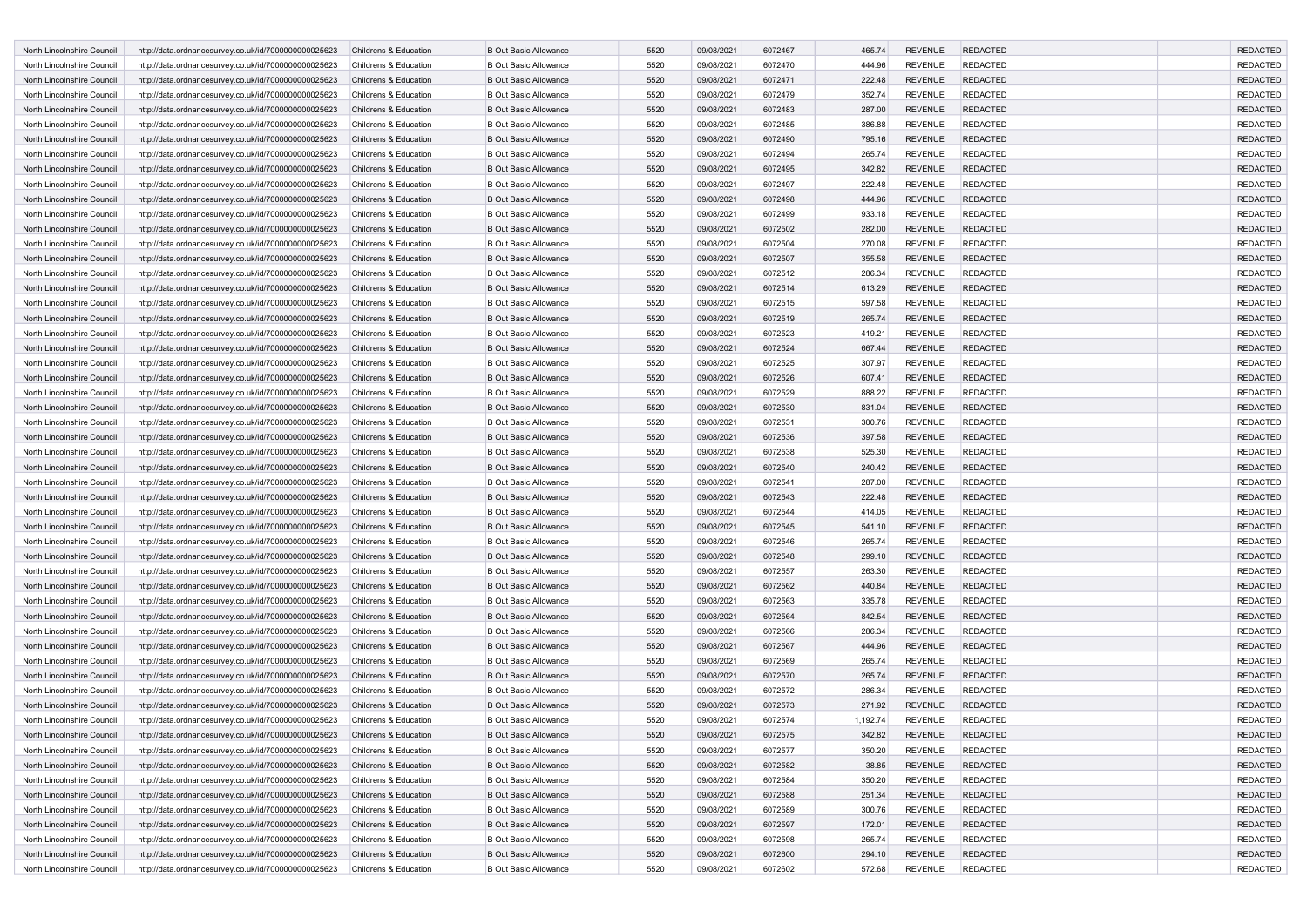| North Lincolnshire Council | http://data.ordnancesurvey.co.uk/id/7000000000025623 | Childrens & Education | <b>B Out Basic Allowance</b>                                 | 5520 | 09/08/2021 | 6072605 | 300.76   | <b>REVENUE</b>                   | <b>REDACTED</b>                    | <b>REDACTED</b>             |
|----------------------------|------------------------------------------------------|-----------------------|--------------------------------------------------------------|------|------------|---------|----------|----------------------------------|------------------------------------|-----------------------------|
| North Lincolnshire Council | http://data.ordnancesurvey.co.uk/id/7000000000025623 | Childrens & Education | <b>B Out Basic Allowance</b>                                 | 5520 | 09/08/2021 | 6072607 | 267.76   | <b>REVENUE</b>                   | REDACTED                           | <b>REDACTED</b>             |
| North Lincolnshire Council | http://data.ordnancesurvey.co.uk/id/7000000000025623 | Childrens & Education | <b>B Out Basic Allowance</b>                                 | 5520 | 09/08/2021 | 6072613 | 271.92   | <b>REVENUE</b>                   | <b>REDACTED</b>                    | <b>REDACTED</b>             |
| North Lincolnshire Council | http://data.ordnancesurvey.co.uk/id/7000000000025623 | Childrens & Education | <b>B Out Basic Allowance</b>                                 | 5520 | 09/08/2021 | 6072615 | 300.76   | <b>REVENUE</b>                   | <b>REDACTED</b>                    | <b>REDACTED</b>             |
| North Lincolnshire Council | http://data.ordnancesurvey.co.uk/id/7000000000025623 | Childrens & Education | <b>B Out Basic Allowance</b>                                 | 5520 | 09/08/2021 | 6072616 | 271.92   | <b>REVENUE</b>                   | <b>REDACTED</b>                    | <b>REDACTED</b>             |
| North Lincolnshire Council | http://data.ordnancesurvey.co.uk/id/7000000000025623 | Childrens & Education | <b>B Out Basic Allowance</b>                                 | 5520 | 16/08/2021 | 6074780 | 675.70   | <b>REVENUE</b>                   | <b>REDACTED</b>                    | <b>REDACTED</b>             |
| North Lincolnshire Council | http://data.ordnancesurvey.co.uk/id/7000000000025623 | Childrens & Education | <b>B Out Basic Allowance</b>                                 | 5520 | 16/08/2021 | 6074783 | 150.09   | <b>REVENUE</b>                   | <b>REDACTED</b>                    | <b>REDACTED</b>             |
| North Lincolnshire Council | http://data.ordnancesurvey.co.uk/id/7000000000025623 | Childrens & Education | <b>B Out Basic Allowance</b>                                 | 5520 | 16/08/2021 | 6074784 | 422.48   | <b>REVENUE</b>                   | <b>REDACTED</b>                    | <b>REDACTED</b>             |
| North Lincolnshire Council | http://data.ordnancesurvey.co.uk/id/7000000000025623 | Childrens & Education | <b>B Out Basic Allowance</b>                                 | 5520 | 16/08/2021 | 6074786 | 2,178.45 | <b>REVENUE</b>                   | <b>REDACTED</b>                    | <b>REDACTED</b>             |
| North Lincolnshire Council | http://data.ordnancesurvey.co.uk/id/7000000000025623 | Childrens & Education | <b>B Out Basic Allowance</b>                                 | 5520 | 16/08/2021 | 6074789 | 658.46   | <b>REVENUE</b>                   | REDACTED                           | <b>REDACTED</b>             |
| North Lincolnshire Council |                                                      | Childrens & Education | <b>B Out Basic Allowance</b>                                 | 5520 |            | 6074790 |          | <b>REVENUE</b>                   | <b>REDACTED</b>                    | <b>REDACTED</b>             |
| North Lincolnshire Council | http://data.ordnancesurvey.co.uk/id/7000000000025623 | Childrens & Education | <b>B Out Basic Allowance</b>                                 | 5520 | 16/08/2021 | 6074792 | 571.11   | <b>REVENUE</b>                   | REDACTED                           | <b>REDACTED</b>             |
|                            | http://data.ordnancesurvey.co.uk/id/7000000000025623 |                       |                                                              |      | 16/08/2021 |         | 375.95   |                                  |                                    |                             |
| North Lincolnshire Council | http://data.ordnancesurvey.co.uk/id/7000000000025623 | Childrens & Education | <b>B Out Basic Allowance</b><br><b>B Out Basic Allowance</b> | 5520 | 16/08/2021 | 6074794 | 885.80   | <b>REVENUE</b>                   | <b>REDACTED</b>                    | <b>REDACTED</b>             |
| North Lincolnshire Council | http://data.ordnancesurvey.co.uk/id/7000000000025623 | Childrens & Education |                                                              | 5520 | 16/08/2021 | 6074797 | 480.79   | <b>REVENUE</b>                   | <b>REDACTED</b>                    | <b>REDACTED</b>             |
| North Lincolnshire Council | http://data.ordnancesurvey.co.uk/id/7000000000025623 | Childrens & Education | <b>B Out Basic Allowance</b>                                 | 5520 | 16/08/2021 | 6074799 | 532.05   | <b>REVENUE</b>                   | <b>REDACTED</b>                    | <b>REDACTED</b>             |
| North Lincolnshire Council | http://data.ordnancesurvey.co.uk/id/7000000000025623 | Childrens & Education | <b>B Out Basic Allowance</b>                                 | 5520 | 16/08/2021 | 6074804 | 384.05   | <b>REVENUE</b>                   | <b>REDACTED</b>                    | <b>REDACTED</b>             |
| North Lincolnshire Council | http://data.ordnancesurvey.co.uk/id/7000000000025623 | Childrens & Education | <b>B Out Basic Allowance</b>                                 | 5520 | 16/08/2021 | 6074805 | 445.93   | <b>REVENUE</b>                   | <b>REDACTED</b>                    | <b>REDACTED</b>             |
| North Lincolnshire Council | http://data.ordnancesurvey.co.uk/id/7000000000025623 | Childrens & Education | <b>B Out Basic Allowance</b>                                 | 5520 | 16/08/2021 | 6074808 | 667.44   | <b>REVENUE</b>                   | <b>REDACTED</b>                    | <b>REDACTED</b>             |
| North Lincolnshire Council | http://data.ordnancesurvey.co.uk/id/7000000000025623 | Childrens & Education | <b>B Out Basic Allowance</b>                                 | 5520 | 16/08/2021 | 6074811 | 222.48   | <b>REVENUE</b>                   | <b>REDACTED</b>                    | <b>REDACTED</b>             |
| North Lincolnshire Council | http://data.ordnancesurvey.co.uk/id/7000000000025623 | Childrens & Education | <b>B Out Basic Allowance</b>                                 | 5520 | 16/08/2021 | 6074817 | 334.68   | <b>REVENUE</b>                   | REDACTED                           | <b>REDACTED</b>             |
| North Lincolnshire Council | http://data.ordnancesurvey.co.uk/id/7000000000025623 | Childrens & Education | <b>B Out Basic Allowance</b>                                 | 5520 | 16/08/2021 | 6074818 | 931.75   | <b>REVENUE</b>                   | <b>REDACTED</b>                    | <b>REDACTED</b>             |
| North Lincolnshire Council | http://data.ordnancesurvey.co.uk/id/7000000000025623 | Childrens & Education | <b>B Out Basic Allowance</b>                                 | 5520 | 16/08/2021 | 6074820 | 318.00   | <b>REVENUE</b>                   | REDACTED                           | <b>REDACTED</b>             |
| North Lincolnshire Council | http://data.ordnancesurvey.co.uk/id/7000000000025623 | Childrens & Education | <b>B Out Basic Allowance</b>                                 | 5520 | 16/08/2021 | 6074825 | 314.00   | <b>REVENUE</b>                   | <b>REDACTED</b>                    | <b>REDACTED</b>             |
| North Lincolnshire Council | http://data.ordnancesurvey.co.uk/id/7000000000025623 | Childrens & Education | <b>B Out Basic Allowance</b>                                 | 5520 | 16/08/2021 | 6074828 | 283.00   | <b>REVENUE</b>                   | <b>REDACTED</b>                    | <b>REDACTED</b>             |
| North Lincolnshire Council | http://data.ordnancesurvey.co.uk/id/7000000000025623 | Childrens & Education | <b>B Out Basic Allowance</b>                                 | 5520 | 16/08/2021 | 6074830 | 483.00   | <b>REVENUE</b>                   | <b>REDACTED</b>                    | <b>REDACTED</b>             |
| North Lincolnshire Council | http://data.ordnancesurvey.co.uk/id/7000000000025623 | Childrens & Education | <b>B Out Basic Allowance</b>                                 | 5520 | 16/08/2021 | 6074833 | 287.00   | <b>REVENUE</b>                   | <b>REDACTED</b>                    | <b>REDACTED</b>             |
| North Lincolnshire Council | http://data.ordnancesurvey.co.uk/id/7000000000025623 | Childrens & Education | <b>B Out Basic Allowance</b>                                 | 5520 | 16/08/2021 | 6074834 | 251.56   | <b>REVENUE</b>                   | <b>REDACTED</b>                    | <b>REDACTED</b>             |
| North Lincolnshire Council | http://data.ordnancesurvey.co.uk/id/7000000000025623 | Childrens & Education | <b>B Out Basic Allowance</b>                                 | 5520 | 16/08/2021 | 6074835 | 341.69   | <b>REVENUE</b>                   | <b>REDACTED</b>                    | <b>REDACTED</b>             |
| North Lincolnshire Council | http://data.ordnancesurvey.co.uk/id/7000000000025623 | Childrens & Education | <b>B Out Basic Allowance</b>                                 | 5520 | 16/08/2021 | 6074837 | 409.26   | <b>REVENUE</b>                   | <b>REDACTED</b>                    | <b>REDACTED</b>             |
| North Lincolnshire Council | http://data.ordnancesurvey.co.uk/id/7000000000025623 | Childrens & Education | <b>B Out Basic Allowance</b>                                 | 5520 | 16/08/2021 | 6074841 | 274.10   | <b>REVENUE</b>                   | REDACTED                           | <b>REDACTED</b>             |
| North Lincolnshire Council | http://data.ordnancesurvey.co.uk/id/7000000000025623 | Childrens & Education | <b>B Out Basic Allowance</b>                                 | 5520 | 16/08/2021 | 6074842 | 1,164.44 | <b>REVENUE</b>                   | <b>REDACTED</b>                    | <b>REDACTED</b>             |
| North Lincolnshire Council | http://data.ordnancesurvey.co.uk/id/7000000000025623 | Childrens & Education | <b>B Out Basic Allowance</b>                                 | 5520 | 16/08/2021 | 6074844 | 265.74   | <b>REVENUE</b>                   | REDACTED                           | <b>REDACTED</b>             |
| North Lincolnshire Council | http://data.ordnancesurvey.co.uk/id/7000000000025623 | Childrens & Education | <b>B Out Basic Allowance</b>                                 | 5520 | 16/08/2021 | 6074845 | 572.68   | <b>REVENUE</b>                   | <b>REDACTED</b>                    | <b>REDACTED</b>             |
| North Lincolnshire Council | http://data.ordnancesurvey.co.uk/id/7000000000025623 | Childrens & Education | <b>B Out Basic Allowance</b>                                 | 5520 | 16/08/2021 | 6074848 | 667.44   | <b>REVENUE</b>                   | <b>REDACTED</b>                    | <b>REDACTED</b>             |
| North Lincolnshire Council | http://data.ordnancesurvey.co.uk/id/7000000000025623 | Childrens & Education | <b>B Out Basic Allowance</b>                                 | 5520 | 16/08/2021 | 6074853 | 397.58   | <b>REVENUE</b>                   | <b>REDACTED</b>                    | <b>REDACTED</b>             |
| North Lincolnshire Council | http://data.ordnancesurvey.co.uk/id/7000000000025623 | Childrens & Education | <b>B Out Basic Allowance</b>                                 | 5520 | 16/08/2021 | 6074855 | 663.32   | <b>REVENUE</b>                   | <b>REDACTED</b>                    | <b>REDACTED</b>             |
| North Lincolnshire Council | http://data.ordnancesurvey.co.uk/id/7000000000025623 | Childrens & Education | <b>B Out Basic Allowance</b>                                 | 5520 | 16/08/2021 | 6074857 | 488.22   | <b>REVENUE</b>                   | <b>REDACTED</b>                    | <b>REDACTED</b>             |
| North Lincolnshire Council | http://data.ordnancesurvey.co.uk/id/7000000000025623 | Childrens & Education | <b>B Out Basic Allowance</b>                                 | 5520 | 16/08/2021 | 6074858 | 397.58   | <b>REVENUE</b>                   | <b>REDACTED</b>                    | <b>REDACTED</b>             |
| North Lincolnshire Council | http://data.ordnancesurvey.co.uk/id/7000000000025623 | Childrens & Education | <b>B Out Basic Allowance</b>                                 | 5520 | 16/08/2021 | 6074865 | 885.80   | <b>REVENUE</b>                   | <b>REDACTED</b>                    | <b>REDACTED</b>             |
| North Lincolnshire Council | http://data.ordnancesurvey.co.uk/id/7000000000025623 | Childrens & Education | <b>B Out Basic Allowance</b>                                 | 5520 | 16/08/2021 | 6074867 | 253.20   | <b>REVENUE</b>                   | REDACTED                           | <b>REDACTED</b>             |
| North Lincolnshire Council | http://data.ordnancesurvey.co.uk/id/7000000000025623 | Childrens & Education | <b>B Out Basic Allowance</b>                                 | 5520 | 16/08/2021 | 6074869 | 710.70   | <b>REVENUE</b>                   | <b>REDACTED</b>                    | <b>REDACTED</b>             |
| North Lincolnshire Council | http://data.ordnancesurvey.co.uk/id/7000000000025623 | Childrens & Education | <b>B Out Basic Allowance</b>                                 | 5520 | 16/08/2021 | 6074873 | 252.10   | <b>REVENUE</b>                   | REDACTED                           | <b>REDACTED</b>             |
| North Lincolnshire Council | http://data.ordnancesurvey.co.uk/id/7000000000025623 | Childrens & Education | <b>B Out Basic Allowance</b>                                 | 5520 | 16/08/2021 | 6074877 | 710.70   | <b>REVENUE</b>                   | <b>REDACTED</b>                    | <b>REDACTED</b>             |
| North Lincolnshire Council | http://data.ordnancesurvey.co.uk/id/7000000000025623 | Childrens & Education | <b>B Out Basic Allowance</b>                                 | 5520 | 16/08/2021 | 6074880 | 394.05   | <b>REVENUE</b>                   | REDACTED                           | <b>REDACTED</b>             |
| North Lincolnshire Council | http://data.ordnancesurvey.co.uk/id/7000000000025623 | Childrens & Education | <b>B Out Basic Allowance</b>                                 | 5520 | 16/08/2021 | 6074885 | 316.66   | <b>REVENUE</b>                   | <b>REDACTED</b>                    | <b>REDACTED</b>             |
| North Lincolnshire Council | http://data.ordnancesurvey.co.uk/id/7000000000025623 | Childrens & Education | <b>B Out Basic Allowance</b>                                 | 5520 | 16/08/2021 | 6074887 | 399.00   | <b>REVENUE</b>                   | <b>REDACTED</b>                    | <b>REDACTED</b>             |
|                            |                                                      |                       |                                                              |      |            | 6074889 |          |                                  |                                    |                             |
| North Lincolnshire Council | http://data.ordnancesurvey.co.uk/id/7000000000025623 | Childrens & Education | <b>B Out Basic Allowance</b>                                 | 5520 | 16/08/2021 |         | 1,296.78 | <b>REVENUE</b><br><b>REVENUE</b> | <b>REDACTED</b><br><b>REDACTED</b> | <b>REDACTED</b><br>REDACTED |
| North Lincolnshire Council | http://data.ordnancesurvey.co.uk/id/7000000000025623 | Childrens & Education | <b>B Out Basic Allowance</b>                                 | 5520 | 16/08/2021 | 6074890 | 322.39   |                                  |                                    |                             |
| North Lincolnshire Council | http://data.ordnancesurvey.co.uk/id/7000000000025623 | Childrens & Education | <b>B Out Basic Allowance</b>                                 | 5520 | 16/08/2021 | 6074892 | 434.69   | <b>REVENUE</b>                   | <b>REDACTED</b>                    | <b>REDACTED</b>             |
| North Lincolnshire Council | http://data.ordnancesurvey.co.uk/id/7000000000025623 | Childrens & Education | <b>B Out Basic Allowance</b>                                 | 5520 | 16/08/2021 | 6074902 | 349.00   | <b>REVENUE</b>                   | <b>REDACTED</b>                    | <b>REDACTED</b>             |
| North Lincolnshire Council | http://data.ordnancesurvey.co.uk/id/7000000000025623 | Childrens & Education | <b>B Out Basic Allowance</b>                                 | 5520 | 16/08/2021 | 6074905 | 551.45   | <b>REVENUE</b>                   | <b>REDACTED</b>                    | <b>REDACTED</b>             |
| North Lincolnshire Council | http://data.ordnancesurvey.co.uk/id/7000000000025623 | Childrens & Education | <b>B Out Basic Allowance</b>                                 | 5520 | 16/08/2021 | 6074908 | 222.48   | <b>REVENUE</b>                   | <b>REDACTED</b>                    | <b>REDACTED</b>             |
| North Lincolnshire Council | http://data.ordnancesurvey.co.uk/id/7000000000025623 | Childrens & Education | <b>B Out Basic Allowance</b>                                 | 5520 | 16/08/2021 | 6074909 | 222.48   | <b>REVENUE</b>                   | <b>REDACTED</b>                    | <b>REDACTED</b>             |
| North Lincolnshire Council | http://data.ordnancesurvey.co.uk/id/7000000000025623 | Childrens & Education | <b>B Out Basic Allowance</b>                                 | 5520 | 16/08/2021 | 6074911 | 153.47   | <b>REVENUE</b>                   | <b>REDACTED</b>                    | <b>REDACTED</b>             |
| North Lincolnshire Council | http://data.ordnancesurvey.co.uk/id/7000000000025623 | Childrens & Education | <b>B Out Basic Allowance</b>                                 | 5520 | 16/08/2021 | 6074916 | 265.74   | <b>REVENUE</b>                   | <b>REDACTED</b>                    | <b>REDACTED</b>             |
| North Lincolnshire Council | http://data.ordnancesurvey.co.uk/id/7000000000025623 | Childrens & Education | <b>B Out Basic Allowance</b>                                 | 5520 | 16/08/2021 | 6074917 | 352.74   | <b>REVENUE</b>                   | <b>REDACTED</b>                    | REDACTED                    |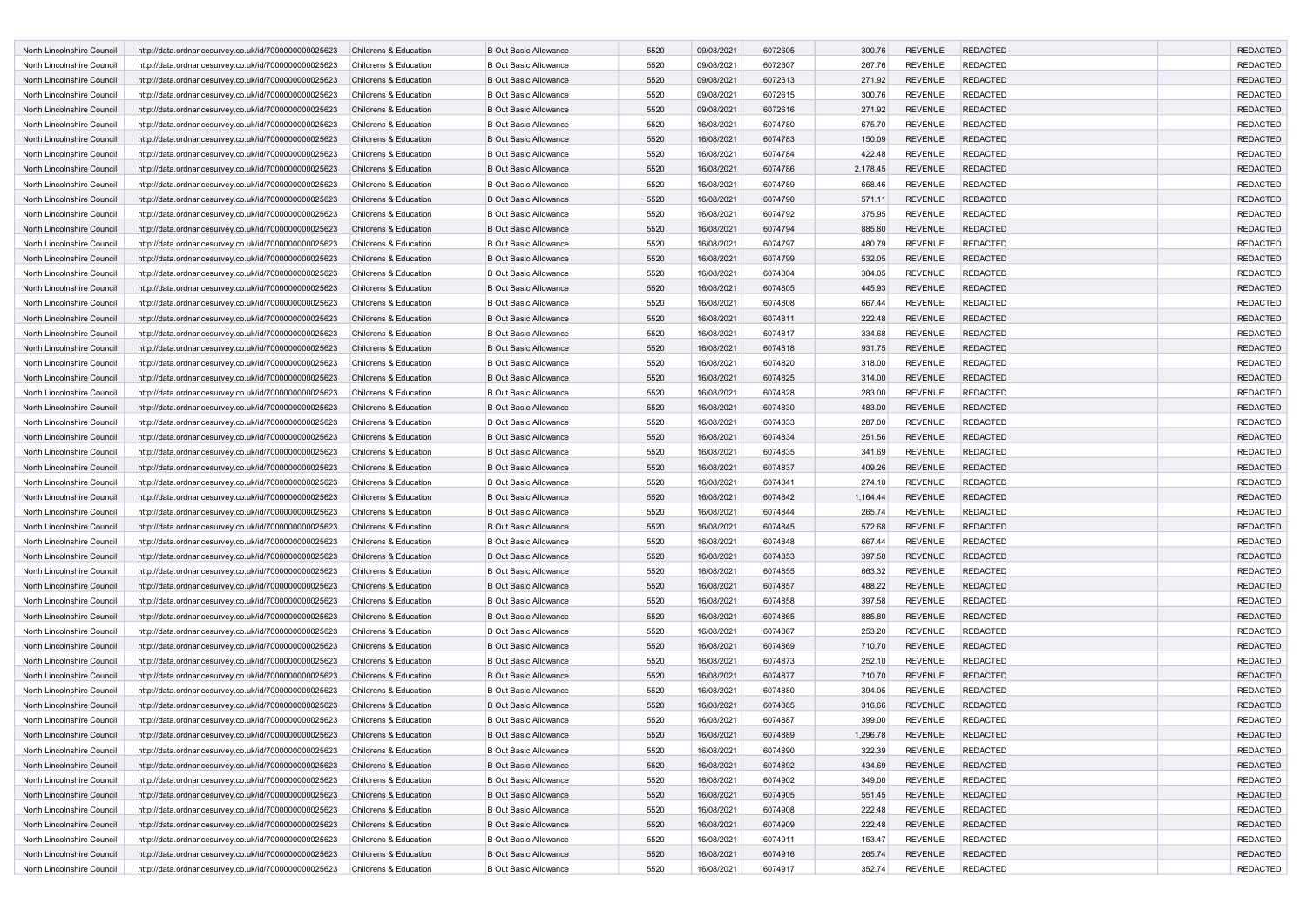| North Lincolnshire Council                               | http://data.ordnancesurvey.co.uk/id/7000000000025623                                                         | Childrens & Education                          | <b>B Out Basic Allowance</b>                                 | 5520         | 16/08/2021               | 6074921            | 287.00           | <b>REVENUE</b>                   | <b>REDACTED</b>                    | <b>REDACTED</b>             |
|----------------------------------------------------------|--------------------------------------------------------------------------------------------------------------|------------------------------------------------|--------------------------------------------------------------|--------------|--------------------------|--------------------|------------------|----------------------------------|------------------------------------|-----------------------------|
| North Lincolnshire Council                               | http://data.ordnancesurvey.co.uk/id/7000000000025623                                                         | Childrens & Education                          | <b>B Out Basic Allowance</b>                                 | 5520         | 16/08/2021               | 6074927            | 620.06           | <b>REVENUE</b>                   | REDACTED                           | <b>REDACTED</b>             |
| North Lincolnshire Council                               | http://data.ordnancesurvey.co.uk/id/7000000000025623                                                         | Childrens & Education                          | <b>B Out Basic Allowance</b>                                 | 5520         | 16/08/2021               | 6074931            | 265.74           | <b>REVENUE</b>                   | <b>REDACTED</b>                    | <b>REDACTED</b>             |
| North Lincolnshire Council                               | http://data.ordnancesurvey.co.uk/id/7000000000025623                                                         | Childrens & Education                          | <b>B Out Basic Allowance</b>                                 | 5520         | 16/08/2021               | 6074932            | 342.82           | <b>REVENUE</b>                   | <b>REDACTED</b>                    | <b>REDACTED</b>             |
| North Lincolnshire Council                               | http://data.ordnancesurvey.co.uk/id/7000000000025623                                                         | Childrens & Education                          | <b>B Out Basic Allowance</b>                                 | 5520         | 16/08/2021               | 6074934            | 222.48           | <b>REVENUE</b>                   | <b>REDACTED</b>                    | <b>REDACTED</b>             |
| North Lincolnshire Council                               | http://data.ordnancesurvey.co.uk/id/7000000000025623                                                         | Childrens & Education                          | <b>B Out Basic Allowance</b>                                 | 5520         | 16/08/2021               | 6074935            | 444.96           | <b>REVENUE</b>                   | <b>REDACTED</b>                    | <b>REDACTED</b>             |
| North Lincolnshire Council                               | http://data.ordnancesurvey.co.uk/id/7000000000025623                                                         | Childrens & Education                          | <b>B Out Basic Allowance</b>                                 | 5520         | 16/08/2021               | 6074936            | 488.22           | <b>REVENUE</b>                   | <b>REDACTED</b>                    | <b>REDACTED</b>             |
| North Lincolnshire Council                               | http://data.ordnancesurvey.co.uk/id/7000000000025623                                                         | Childrens & Education                          | <b>B Out Basic Allowance</b>                                 | 5520         | 16/08/2021               | 6074939            | 282.00           | <b>REVENUE</b>                   | <b>REDACTED</b>                    | <b>REDACTED</b>             |
| North Lincolnshire Council                               | http://data.ordnancesurvey.co.uk/id/7000000000025623                                                         | Childrens & Education                          | <b>B Out Basic Allowance</b>                                 | 5520         | 16/08/2021               | 6074941            | 270.08           | <b>REVENUE</b>                   | <b>REDACTED</b>                    | <b>REDACTED</b>             |
| North Lincolnshire Council                               | http://data.ordnancesurvey.co.uk/id/7000000000025623                                                         | Childrens & Education                          | <b>B Out Basic Allowance</b>                                 | 5520         | 16/08/2021               | 6074944            | 355.58           | <b>REVENUE</b>                   | REDACTED                           | <b>REDACTED</b>             |
| North Lincolnshire Council                               | http://data.ordnancesurvey.co.uk/id/7000000000025623                                                         | Childrens & Education                          | <b>B Out Basic Allowance</b>                                 | 5520         | 16/08/2021               | 6074949            | 286.34           | <b>REVENUE</b>                   | <b>REDACTED</b>                    | <b>REDACTED</b>             |
| North Lincolnshire Council                               | http://data.ordnancesurvey.co.uk/id/7000000000025623                                                         | Childrens & Education                          | <b>B Out Basic Allowance</b>                                 | 5520         | 16/08/2021               | 6074951            | 620.06           | <b>REVENUE</b>                   | <b>REDACTED</b>                    | <b>REDACTED</b>             |
| North Lincolnshire Council                               | http://data.ordnancesurvey.co.uk/id/7000000000025623                                                         | Childrens & Education                          | <b>B Out Basic Allowance</b>                                 | 5520         | 16/08/2021               | 6074952            | 597.58           | <b>REVENUE</b>                   | <b>REDACTED</b>                    | <b>REDACTED</b>             |
| North Lincolnshire Council                               | http://data.ordnancesurvey.co.uk/id/7000000000025623                                                         | Childrens & Education                          | <b>B Out Basic Allowance</b>                                 | 5520         | 16/08/2021               | 6074954            | 381.21           | <b>REVENUE</b>                   | <b>REDACTED</b>                    | <b>REDACTED</b>             |
| North Lincolnshire Council                               | http://data.ordnancesurvey.co.uk/id/7000000000025623                                                         | Childrens & Education                          | <b>B Out Basic Allowance</b>                                 | 5520         | 16/08/2021               | 6074956            | 265.74           | <b>REVENUE</b>                   | <b>REDACTED</b>                    | <b>REDACTED</b>             |
| North Lincolnshire Council                               | http://data.ordnancesurvey.co.uk/id/7000000000025623                                                         | Childrens & Education                          | <b>B Out Basic Allowance</b>                                 | 5520         | 16/08/2021               | 6074961            | 667.44           | <b>REVENUE</b>                   | <b>REDACTED</b>                    | <b>REDACTED</b>             |
| North Lincolnshire Council                               | http://data.ordnancesurvey.co.uk/id/7000000000025623                                                         | Childrens & Education                          | <b>B Out Basic Allowance</b>                                 | 5520         | 16/08/2021               | 6074962            | 307.97           | <b>REVENUE</b>                   | <b>REDACTED</b>                    | <b>REDACTED</b>             |
| North Lincolnshire Council                               | http://data.ordnancesurvey.co.uk/id/7000000000025623                                                         | Childrens & Education                          | <b>B Out Basic Allowance</b>                                 | 5520         | 16/08/2021               | 6074963            | 265.74           | <b>REVENUE</b>                   | <b>REDACTED</b>                    | <b>REDACTED</b>             |
| North Lincolnshire Council                               | http://data.ordnancesurvey.co.uk/id/7000000000025623                                                         | Childrens & Education                          | <b>B Out Basic Allowance</b>                                 | 5520         | 16/08/2021               | 6074966            | 888.22           | <b>REVENUE</b>                   | <b>REDACTED</b>                    | <b>REDACTED</b>             |
| North Lincolnshire Council                               | http://data.ordnancesurvey.co.uk/id/7000000000025623                                                         | Childrens & Education                          | <b>B Out Basic Allowance</b>                                 | 5520         | 16/08/2021               | 6074967            | 608.56           | <b>REVENUE</b>                   | REDACTED                           | <b>REDACTED</b>             |
| North Lincolnshire Council                               | http://data.ordnancesurvey.co.uk/id/7000000000025623                                                         | Childrens & Education                          | <b>B Out Basic Allowance</b>                                 | 5520         | 16/08/2021               | 6074968            | 300.76           | <b>REVENUE</b>                   | <b>REDACTED</b>                    | <b>REDACTED</b>             |
| North Lincolnshire Council                               | http://data.ordnancesurvey.co.uk/id/7000000000025623                                                         | Childrens & Education                          | <b>B Out Basic Allowance</b>                                 | 5520         | 16/08/2021               | 6074972            | 397.58           | <b>REVENUE</b>                   | REDACTED                           | <b>REDACTED</b>             |
| North Lincolnshire Council                               | http://data.ordnancesurvey.co.uk/id/7000000000025623                                                         | Childrens & Education                          | <b>B Out Basic Allowance</b>                                 | 5520         | 16/08/2021               | 6074974            | 525.30           | <b>REVENUE</b>                   | <b>REDACTED</b>                    | <b>REDACTED</b>             |
| North Lincolnshire Council                               | http://data.ordnancesurvey.co.uk/id/7000000000025623                                                         | Childrens & Education                          | <b>B Out Basic Allowance</b>                                 | 5520         | 16/08/2021               | 6074976            | 240.42           | <b>REVENUE</b>                   | <b>REDACTED</b>                    | <b>REDACTED</b>             |
| North Lincolnshire Council                               | http://data.ordnancesurvey.co.uk/id/7000000000025623                                                         | Childrens & Education                          | <b>B Out Basic Allowance</b>                                 | 5520         | 16/08/2021               | 6074977            | 287.00           | <b>REVENUE</b>                   | <b>REDACTED</b>                    | <b>REDACTED</b>             |
| North Lincolnshire Council                               | http://data.ordnancesurvey.co.uk/id/7000000000025623                                                         | Childrens & Education                          | <b>B Out Basic Allowance</b>                                 | 5520         | 16/08/2021               | 6074979            | 222.48           | <b>REVENUE</b>                   | <b>REDACTED</b>                    | <b>REDACTED</b>             |
| North Lincolnshire Council                               | http://data.ordnancesurvey.co.uk/id/7000000000025623                                                         | Childrens & Education                          | <b>B Out Basic Allowance</b>                                 | 5520         | 16/08/2021               | 6074980            | 414.05           | <b>REVENUE</b>                   | <b>REDACTED</b>                    | <b>REDACTED</b>             |
| North Lincolnshire Council                               | http://data.ordnancesurvey.co.uk/id/7000000000025623                                                         | Childrens & Education                          | <b>B Out Basic Allowance</b>                                 | 5520         | 16/08/2021               | 6074981            | 541.10           | <b>REVENUE</b>                   | <b>REDACTED</b>                    | <b>REDACTED</b>             |
| North Lincolnshire Council                               | http://data.ordnancesurvey.co.uk/id/7000000000025623                                                         | Childrens & Education                          | <b>B Out Basic Allowance</b>                                 | 5520         | 16/08/2021               | 6074982            | 265.74           | <b>REVENUE</b>                   | <b>REDACTED</b>                    | <b>REDACTED</b>             |
| North Lincolnshire Council                               | http://data.ordnancesurvey.co.uk/id/7000000000025623                                                         | Childrens & Education                          | <b>B Out Basic Allowance</b>                                 | 5520         | 16/08/2021               | 6074984            | 299.10           | <b>REVENUE</b>                   | REDACTED                           | <b>REDACTED</b>             |
| North Lincolnshire Council                               |                                                                                                              | Childrens & Education                          | <b>B Out Basic Allowance</b>                                 | 5520         | 16/08/2021               | 6074993            | 263.30           | <b>REVENUE</b>                   | <b>REDACTED</b>                    | <b>REDACTED</b>             |
| North Lincolnshire Council                               | http://data.ordnancesurvey.co.uk/id/7000000000025623<br>http://data.ordnancesurvey.co.uk/id/7000000000025623 | Childrens & Education                          | <b>B Out Basic Allowance</b>                                 | 5520         | 16/08/2021               | 6074998            | 440.84           | <b>REVENUE</b>                   | REDACTED                           | <b>REDACTED</b>             |
| North Lincolnshire Council                               | http://data.ordnancesurvey.co.uk/id/7000000000025623                                                         | Childrens & Education                          | <b>B Out Basic Allowance</b>                                 | 5520         | 16/08/2021               | 6074999            | 335.78           | <b>REVENUE</b>                   | <b>REDACTED</b>                    | <b>REDACTED</b>             |
| North Lincolnshire Council                               | http://data.ordnancesurvey.co.uk/id/7000000000025623                                                         | Childrens & Education                          | <b>B Out Basic Allowance</b>                                 | 5520         | 16/08/2021               | 6075000            | 842.54           | <b>REVENUE</b>                   | <b>REDACTED</b>                    | <b>REDACTED</b>             |
| North Lincolnshire Council                               | http://data.ordnancesurvey.co.uk/id/7000000000025623                                                         | Childrens & Education                          | <b>B Out Basic Allowance</b>                                 | 5520         | 16/08/2021               | 6075002            | 286.34           | <b>REVENUE</b>                   | <b>REDACTED</b>                    | <b>REDACTED</b>             |
| North Lincolnshire Council                               | http://data.ordnancesurvey.co.uk/id/7000000000025623                                                         | Childrens & Education                          | <b>B Out Basic Allowance</b>                                 | 5520         | 16/08/2021               | 6075003            | 444.96           | <b>REVENUE</b>                   | <b>REDACTED</b>                    | <b>REDACTED</b>             |
| North Lincolnshire Council                               | http://data.ordnancesurvey.co.uk/id/7000000000025623                                                         | Childrens & Education                          | <b>B Out Basic Allowance</b>                                 | 5520         | 16/08/2021               | 6075005            | 265.74           | <b>REVENUE</b>                   | <b>REDACTED</b>                    | <b>REDACTED</b>             |
| North Lincolnshire Council                               | http://data.ordnancesurvey.co.uk/id/7000000000025623                                                         | Childrens & Education                          | <b>B Out Basic Allowance</b>                                 | 5520         | 16/08/2021               | 6075006            | 265.74           | <b>REVENUE</b>                   | <b>REDACTED</b>                    | <b>REDACTED</b>             |
| North Lincolnshire Council                               | http://data.ordnancesurvey.co.uk/id/7000000000025623                                                         | Childrens & Education                          | <b>B Out Basic Allowance</b>                                 | 5520         | 16/08/2021               | 6075007            | 75.04            | <b>REVENUE</b>                   | <b>REDACTED</b>                    | <b>REDACTED</b>             |
| North Lincolnshire Council                               | http://data.ordnancesurvey.co.uk/id/7000000000025623                                                         | Childrens & Education                          | <b>B Out Basic Allowance</b>                                 | 5520         | 16/08/2021               | 6075008            | 286.34           | <b>REVENUE</b>                   | REDACTED                           | <b>REDACTED</b>             |
| North Lincolnshire Council                               | http://data.ordnancesurvey.co.uk/id/7000000000025623                                                         | Childrens & Education                          | <b>B Out Basic Allowance</b>                                 | 5520         | 16/08/2021               | 6075009            | 271.92           | <b>REVENUE</b>                   | <b>REDACTED</b>                    | <b>REDACTED</b>             |
| North Lincolnshire Council                               | http://data.ordnancesurvey.co.uk/id/7000000000025623                                                         | Childrens & Education                          | <b>B Out Basic Allowance</b>                                 | 5520         | 16/08/2021               | 6075010            | 397.58           | <b>REVENUE</b>                   | REDACTED                           | <b>REDACTED</b>             |
| North Lincolnshire Council                               | http://data.ordnancesurvey.co.uk/id/7000000000025623                                                         | Childrens & Education                          | <b>B Out Basic Allowance</b>                                 | 5520         | 16/08/2021               | 6075011            | 342.82           | <b>REVENUE</b>                   | <b>REDACTED</b>                    | <b>REDACTED</b>             |
| North Lincolnshire Council                               | http://data.ordnancesurvey.co.uk/id/7000000000025623                                                         | Childrens & Education                          | <b>B Out Basic Allowance</b>                                 | 5520         | 16/08/2021               | 6075013            | 350.20           | <b>REVENUE</b>                   | REDACTED                           | <b>REDACTED</b>             |
| North Lincolnshire Council                               | http://data.ordnancesurvey.co.uk/id/7000000000025623                                                         | Childrens & Education                          | <b>B Out Basic Allowance</b>                                 | 5520         | 16/08/2021               | 6075019            | 350.20           | <b>REVENUE</b>                   | <b>REDACTED</b>                    | <b>REDACTED</b>             |
| North Lincolnshire Council                               |                                                                                                              | Childrens & Education                          | <b>B Out Basic Allowance</b>                                 | 5520         | 16/08/2021               | 6075022            | 251.34           | <b>REVENUE</b>                   | <b>REDACTED</b>                    | <b>REDACTED</b>             |
|                                                          | http://data.ordnancesurvey.co.uk/id/7000000000025623                                                         |                                                |                                                              |              |                          |                    |                  |                                  |                                    |                             |
| North Lincolnshire Council                               | http://data.ordnancesurvey.co.uk/id/7000000000025623                                                         | Childrens & Education                          | <b>B Out Basic Allowance</b>                                 | 5520         | 16/08/2021               | 6075031            | 172.01           | <b>REVENUE</b><br><b>REVENUE</b> | <b>REDACTED</b><br><b>REDACTED</b> | <b>REDACTED</b><br>REDACTED |
| North Lincolnshire Council<br>North Lincolnshire Council | http://data.ordnancesurvey.co.uk/id/7000000000025623<br>http://data.ordnancesurvey.co.uk/id/7000000000025623 | Childrens & Education<br>Childrens & Education | <b>B Out Basic Allowance</b><br><b>B Out Basic Allowance</b> | 5520<br>5520 | 16/08/2021<br>16/08/2021 | 6075032<br>6075034 | 265.74           | <b>REVENUE</b>                   | <b>REDACTED</b>                    | <b>REDACTED</b>             |
| North Lincolnshire Council                               | http://data.ordnancesurvey.co.uk/id/7000000000025623                                                         | Childrens & Education                          | <b>B Out Basic Allowance</b>                                 | 5520         | 16/08/2021               | 6075035            | 294.10<br>226.01 | <b>REVENUE</b>                   | <b>REDACTED</b>                    | <b>REDACTED</b>             |
| North Lincolnshire Council                               | http://data.ordnancesurvey.co.uk/id/7000000000025623                                                         | Childrens & Education                          | <b>B Out Basic Allowance</b>                                 | 5520         | 16/08/2021               | 6075037            |                  | <b>REVENUE</b>                   | <b>REDACTED</b>                    | <b>REDACTED</b>             |
|                                                          | http://data.ordnancesurvey.co.uk/id/7000000000025623                                                         |                                                | <b>B Out Basic Allowance</b>                                 | 5520         |                          |                    | 572.68           | <b>REVENUE</b>                   | <b>REDACTED</b>                    | <b>REDACTED</b>             |
| North Lincolnshire Council                               | http://data.ordnancesurvey.co.uk/id/7000000000025623                                                         | Childrens & Education<br>Childrens & Education | <b>B Out Basic Allowance</b>                                 | 5520         | 16/08/2021<br>16/08/2021 | 6075040<br>6075042 | 300.76<br>267.76 | <b>REVENUE</b>                   | <b>REDACTED</b>                    | <b>REDACTED</b>             |
| North Lincolnshire Council<br>North Lincolnshire Council | http://data.ordnancesurvey.co.uk/id/7000000000025623                                                         | Childrens & Education                          | <b>B Out Basic Allowance</b>                                 |              |                          | 6075048            |                  | <b>REVENUE</b>                   | <b>REDACTED</b>                    | <b>REDACTED</b>             |
| North Lincolnshire Council                               | http://data.ordnancesurvey.co.uk/id/7000000000025623                                                         | Childrens & Education                          | <b>B Out Basic Allowance</b>                                 | 5520<br>5520 | 16/08/2021<br>16/08/2021 | 6075049            | 582.70<br>271.92 | <b>REVENUE</b>                   | <b>REDACTED</b>                    | <b>REDACTED</b>             |
| North Lincolnshire Council                               | http://data.ordnancesurvey.co.uk/id/7000000000025623                                                         | Childrens & Education                          | <b>B Out Basic Allowance</b>                                 | 5520         | 16/08/2021               | 6075051            | 300.76           | <b>REVENUE</b>                   | <b>REDACTED</b>                    | REDACTED                    |
|                                                          |                                                                                                              |                                                |                                                              |              |                          |                    |                  |                                  |                                    |                             |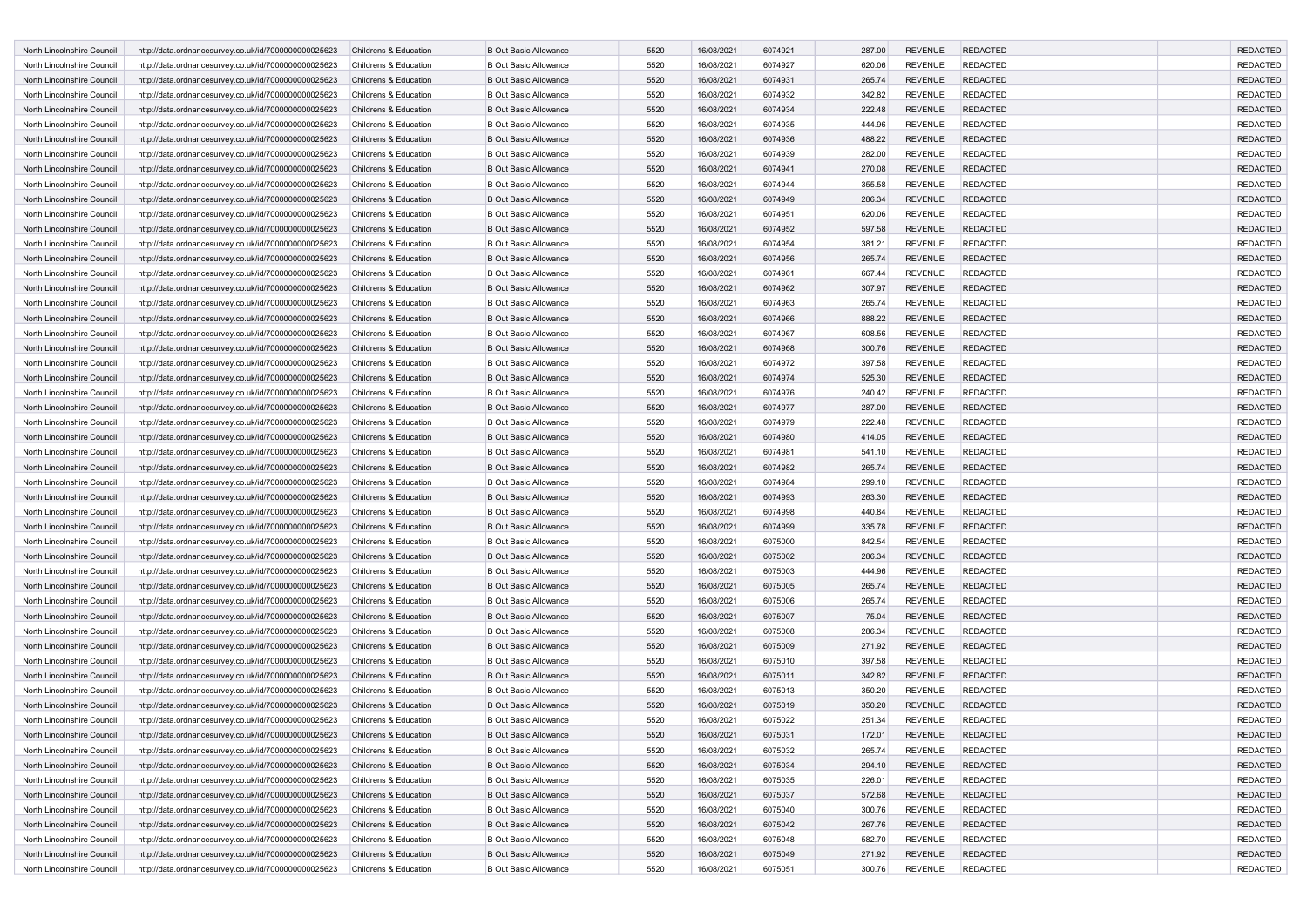| North Lincolnshire Council | http://data.ordnancesurvey.co.uk/id/7000000000025623 | Childrens & Education | <b>B Out Basic Allowance</b> | 5520 | 16/08/2021 | 6075052 | 271.92   | <b>REVENUE</b> | <b>REDACTED</b> | <b>REDACTED</b> |
|----------------------------|------------------------------------------------------|-----------------------|------------------------------|------|------------|---------|----------|----------------|-----------------|-----------------|
| North Lincolnshire Council | http://data.ordnancesurvey.co.uk/id/7000000000025623 | Childrens & Education | <b>B Out Basic Allowance</b> | 5520 | 23/08/2021 | 6078207 | 675.70   | <b>REVENUE</b> | REDACTED        | <b>REDACTED</b> |
| North Lincolnshire Council | http://data.ordnancesurvey.co.uk/id/7000000000025623 | Childrens & Education | <b>B Out Basic Allowance</b> | 5520 | 23/08/2021 | 6078210 | 175.10   | <b>REVENUE</b> | <b>REDACTED</b> | <b>REDACTED</b> |
| North Lincolnshire Council | http://data.ordnancesurvey.co.uk/id/7000000000025623 | Childrens & Education | <b>B Out Basic Allowance</b> | 5520 | 23/08/2021 | 6078211 | 422.48   | <b>REVENUE</b> | <b>REDACTED</b> | <b>REDACTED</b> |
| North Lincolnshire Council | http://data.ordnancesurvey.co.uk/id/7000000000025623 | Childrens & Education | <b>B Out Basic Allowance</b> | 5520 | 23/08/2021 | 6078213 | 726.15   | <b>REVENUE</b> | <b>REDACTED</b> | <b>REDACTED</b> |
| North Lincolnshire Council | http://data.ordnancesurvey.co.uk/id/7000000000025623 | Childrens & Education | <b>B Out Basic Allowance</b> | 5520 | 23/08/2021 | 6078217 | 571.11   | <b>REVENUE</b> | <b>REDACTED</b> | <b>REDACTED</b> |
| North Lincolnshire Council | http://data.ordnancesurvey.co.uk/id/7000000000025623 | Childrens & Education | <b>B Out Basic Allowance</b> | 5520 | 23/08/2021 | 6078219 | 375.95   | <b>REVENUE</b> | <b>REDACTED</b> | <b>REDACTED</b> |
| North Lincolnshire Council |                                                      | Childrens & Education | <b>B Out Basic Allowance</b> | 5520 | 23/08/2021 | 6078220 |          | <b>REVENUE</b> | <b>REDACTED</b> | <b>REDACTED</b> |
|                            | http://data.ordnancesurvey.co.uk/id/7000000000025623 |                       |                              | 5520 |            |         | 346.36   |                |                 | <b>REDACTED</b> |
| North Lincolnshire Council | http://data.ordnancesurvey.co.uk/id/7000000000025623 | Childrens & Education | <b>B Out Basic Allowance</b> |      | 23/08/2021 | 6078221 | 885.80   | <b>REVENUE</b> | <b>REDACTED</b> |                 |
| North Lincolnshire Council | http://data.ordnancesurvey.co.uk/id/7000000000025623 | Childrens & Education | <b>B Out Basic Allowance</b> | 5520 | 23/08/2021 | 6078224 | 480.79   | <b>REVENUE</b> | REDACTED        | <b>REDACTED</b> |
| North Lincolnshire Council | http://data.ordnancesurvey.co.uk/id/7000000000025623 | Childrens & Education | <b>B Out Basic Allowance</b> | 5520 | 23/08/2021 | 6078226 | 532.05   | <b>REVENUE</b> | <b>REDACTED</b> | <b>REDACTED</b> |
| North Lincolnshire Council | http://data.ordnancesurvey.co.uk/id/7000000000025623 | Childrens & Education | <b>B Out Basic Allowance</b> | 5520 | 23/08/2021 | 6078231 | 384.05   | <b>REVENUE</b> | REDACTED        | <b>REDACTED</b> |
| North Lincolnshire Council | http://data.ordnancesurvey.co.uk/id/7000000000025623 | Childrens & Education | <b>B Out Basic Allowance</b> | 5520 | 23/08/2021 | 6078232 | 559.53   | <b>REVENUE</b> | <b>REDACTED</b> | <b>REDACTED</b> |
| North Lincolnshire Council | http://data.ordnancesurvey.co.uk/id/7000000000025623 | Childrens & Education | <b>B Out Basic Allowance</b> | 5520 | 23/08/2021 | 6078234 | 429.35   | <b>REVENUE</b> | <b>REDACTED</b> | <b>REDACTED</b> |
| North Lincolnshire Council | http://data.ordnancesurvey.co.uk/id/7000000000025623 | Childrens & Education | <b>B Out Basic Allowance</b> | 5520 | 23/08/2021 | 6078235 | 667.44   | <b>REVENUE</b> | <b>REDACTED</b> | <b>REDACTED</b> |
| North Lincolnshire Council | http://data.ordnancesurvey.co.uk/id/7000000000025623 | Childrens & Education | <b>B Out Basic Allowance</b> | 5520 | 23/08/2021 | 6078238 | 222.48   | <b>REVENUE</b> | <b>REDACTED</b> | <b>REDACTED</b> |
| North Lincolnshire Council | http://data.ordnancesurvey.co.uk/id/7000000000025623 | Childrens & Education | <b>B Out Basic Allowance</b> | 5520 | 23/08/2021 | 6078244 | 334.68   | <b>REVENUE</b> | <b>REDACTED</b> | <b>REDACTED</b> |
| North Lincolnshire Council | http://data.ordnancesurvey.co.uk/id/7000000000025623 | Childrens & Education | <b>B Out Basic Allowance</b> | 5520 | 23/08/2021 | 6078245 | 931.75   | <b>REVENUE</b> | <b>REDACTED</b> | <b>REDACTED</b> |
| North Lincolnshire Council | http://data.ordnancesurvey.co.uk/id/7000000000025623 | Childrens & Education | <b>B Out Basic Allowance</b> | 5520 | 23/08/2021 | 6078247 | 318.00   | <b>REVENUE</b> | <b>REDACTED</b> | <b>REDACTED</b> |
| North Lincolnshire Council | http://data.ordnancesurvey.co.uk/id/7000000000025623 | Childrens & Education | <b>B Out Basic Allowance</b> | 5520 | 23/08/2021 | 6078252 | 314.00   | <b>REVENUE</b> | REDACTED        | <b>REDACTED</b> |
| North Lincolnshire Council | http://data.ordnancesurvey.co.uk/id/7000000000025623 | Childrens & Education | <b>B Out Basic Allowance</b> | 5520 | 23/08/2021 | 6078255 | 283.00   | <b>REVENUE</b> | <b>REDACTED</b> | <b>REDACTED</b> |
| North Lincolnshire Council | http://data.ordnancesurvey.co.uk/id/7000000000025623 | Childrens & Education | <b>B Out Basic Allowance</b> | 5520 | 23/08/2021 | 6078257 | 483.00   | <b>REVENUE</b> | REDACTED        | <b>REDACTED</b> |
| North Lincolnshire Council | http://data.ordnancesurvey.co.uk/id/7000000000025623 | Childrens & Education | <b>B Out Basic Allowance</b> | 5520 | 23/08/2021 | 6078260 | 287.00   | <b>REVENUE</b> | <b>REDACTED</b> | <b>REDACTED</b> |
| North Lincolnshire Council | http://data.ordnancesurvey.co.uk/id/7000000000025623 | Childrens & Education | <b>B Out Basic Allowance</b> | 5520 | 23/08/2021 | 6078261 | 251.56   | <b>REVENUE</b> | <b>REDACTED</b> | <b>REDACTED</b> |
| North Lincolnshire Council | http://data.ordnancesurvey.co.uk/id/7000000000025623 | Childrens & Education | <b>B Out Basic Allowance</b> | 5520 | 23/08/2021 | 6078262 | 341.69   | <b>REVENUE</b> | <b>REDACTED</b> | <b>REDACTED</b> |
| North Lincolnshire Council | http://data.ordnancesurvey.co.uk/id/7000000000025623 | Childrens & Education | <b>B Out Basic Allowance</b> | 5520 | 23/08/2021 | 6078264 | 409.26   | <b>REVENUE</b> | <b>REDACTED</b> | <b>REDACTED</b> |
| North Lincolnshire Council | http://data.ordnancesurvey.co.uk/id/7000000000025623 | Childrens & Education | <b>B Out Basic Allowance</b> | 5520 | 23/08/2021 | 6078268 | 274.10   | <b>REVENUE</b> | <b>REDACTED</b> | <b>REDACTED</b> |
| North Lincolnshire Council | http://data.ordnancesurvey.co.uk/id/7000000000025623 | Childrens & Education | <b>B Out Basic Allowance</b> | 5520 | 23/08/2021 | 6078269 | 1,164.44 | <b>REVENUE</b> | <b>REDACTED</b> | <b>REDACTED</b> |
| North Lincolnshire Council | http://data.ordnancesurvey.co.uk/id/7000000000025623 | Childrens & Education | <b>B Out Basic Allowance</b> | 5520 | 23/08/2021 | 6078271 | 265.74   | <b>REVENUE</b> | <b>REDACTED</b> | <b>REDACTED</b> |
| North Lincolnshire Council | http://data.ordnancesurvey.co.uk/id/7000000000025623 | Childrens & Education | <b>B Out Basic Allowance</b> | 5520 | 23/08/2021 | 6078272 | 572.68   | <b>REVENUE</b> | REDACTED        | <b>REDACTED</b> |
| North Lincolnshire Council | http://data.ordnancesurvey.co.uk/id/7000000000025623 | Childrens & Education | <b>B Out Basic Allowance</b> | 5520 | 23/08/2021 | 6078275 | 667.44   | <b>REVENUE</b> | <b>REDACTED</b> | <b>REDACTED</b> |
| North Lincolnshire Council | http://data.ordnancesurvey.co.uk/id/7000000000025623 | Childrens & Education | <b>B Out Basic Allowance</b> | 5520 | 23/08/2021 | 6078280 | 397.58   | <b>REVENUE</b> | REDACTED        | <b>REDACTED</b> |
|                            |                                                      |                       |                              |      |            |         |          |                | <b>REDACTED</b> |                 |
| North Lincolnshire Council | http://data.ordnancesurvey.co.uk/id/7000000000025623 | Childrens & Education | <b>B Out Basic Allowance</b> | 5520 | 23/08/2021 | 6078282 | 663.32   | <b>REVENUE</b> |                 | <b>REDACTED</b> |
| North Lincolnshire Council | http://data.ordnancesurvey.co.uk/id/7000000000025623 | Childrens & Education | <b>B Out Basic Allowance</b> | 5520 | 23/08/2021 | 6078284 | 1,730.40 | <b>REVENUE</b> | <b>REDACTED</b> | <b>REDACTED</b> |
| North Lincolnshire Council | http://data.ordnancesurvey.co.uk/id/7000000000025623 | Childrens & Education | <b>B Out Basic Allowance</b> | 5520 | 23/08/2021 | 6078285 | 397.58   | <b>REVENUE</b> | <b>REDACTED</b> | <b>REDACTED</b> |
| North Lincolnshire Council | http://data.ordnancesurvey.co.uk/id/7000000000025623 | Childrens & Education | <b>B Out Basic Allowance</b> | 5520 | 23/08/2021 | 6078292 | 1,108.28 | <b>REVENUE</b> | <b>REDACTED</b> | <b>REDACTED</b> |
| North Lincolnshire Council | http://data.ordnancesurvey.co.uk/id/7000000000025623 | Childrens & Education | <b>B Out Basic Allowance</b> | 5520 | 23/08/2021 | 6078294 | 253.20   | <b>REVENUE</b> | <b>REDACTED</b> | <b>REDACTED</b> |
| North Lincolnshire Council | http://data.ordnancesurvey.co.uk/id/7000000000025623 | Childrens & Education | <b>B Out Basic Allowance</b> | 5520 | 23/08/2021 | 6078296 | 710.70   | <b>REVENUE</b> | <b>REDACTED</b> | <b>REDACTED</b> |
| North Lincolnshire Council | http://data.ordnancesurvey.co.uk/id/7000000000025623 | Childrens & Education | <b>B Out Basic Allowance</b> | 5520 | 23/08/2021 | 6078300 | 252.10   | <b>REVENUE</b> | <b>REDACTED</b> | <b>REDACTED</b> |
| North Lincolnshire Council | http://data.ordnancesurvey.co.uk/id/7000000000025623 | Childrens & Education | <b>B Out Basic Allowance</b> | 5520 | 23/08/2021 | 6078304 | 710.70   | <b>REVENUE</b> | REDACTED        | <b>REDACTED</b> |
| North Lincolnshire Council | http://data.ordnancesurvey.co.uk/id/7000000000025623 | Childrens & Education | <b>B Out Basic Allowance</b> | 5520 | 23/08/2021 | 6078307 | 555.05   | <b>REVENUE</b> | <b>REDACTED</b> | <b>REDACTED</b> |
| North Lincolnshire Council | http://data.ordnancesurvey.co.uk/id/7000000000025623 | Childrens & Education | <b>B Out Basic Allowance</b> | 5520 | 23/08/2021 | 6078312 | 316.66   | <b>REVENUE</b> | REDACTED        | <b>REDACTED</b> |
| North Lincolnshire Council | http://data.ordnancesurvey.co.uk/id/7000000000025623 | Childrens & Education | <b>B Out Basic Allowance</b> | 5520 | 23/08/2021 | 6078314 | 399.00   | <b>REVENUE</b> | <b>REDACTED</b> | <b>REDACTED</b> |
| North Lincolnshire Council | http://data.ordnancesurvey.co.uk/id/7000000000025623 | Childrens & Education | <b>B Out Basic Allowance</b> | 5520 | 23/08/2021 | 6078316 | 1,296.78 | <b>REVENUE</b> | REDACTED        | <b>REDACTED</b> |
| North Lincolnshire Council | http://data.ordnancesurvey.co.uk/id/7000000000025623 | Childrens & Education | <b>B Out Basic Allowance</b> | 5520 | 23/08/2021 | 6078317 | 322.39   | <b>REVENUE</b> | <b>REDACTED</b> | <b>REDACTED</b> |
| North Lincolnshire Council | http://data.ordnancesurvey.co.uk/id/7000000000025623 | Childrens & Education | <b>B Out Basic Allowance</b> | 5520 | 23/08/2021 | 6078319 | 434.69   | <b>REVENUE</b> | <b>REDACTED</b> | <b>REDACTED</b> |
| North Lincolnshire Council | http://data.ordnancesurvey.co.uk/id/7000000000025623 | Childrens & Education | <b>B Out Basic Allowance</b> | 5520 | 23/08/2021 | 6078329 | 349.00   | <b>REVENUE</b> | <b>REDACTED</b> | <b>REDACTED</b> |
| North Lincolnshire Council | http://data.ordnancesurvey.co.uk/id/7000000000025623 | Childrens & Education | <b>B Out Basic Allowance</b> | 5520 | 23/08/2021 | 6078331 | 444.96   | <b>REVENUE</b> | <b>REDACTED</b> | REDACTED        |
| North Lincolnshire Council | http://data.ordnancesurvey.co.uk/id/7000000000025623 | Childrens & Education | <b>B Out Basic Allowance</b> | 5520 | 23/08/2021 | 6078335 | 222.48   | <b>REVENUE</b> | <b>REDACTED</b> | <b>REDACTED</b> |
| North Lincolnshire Council | http://data.ordnancesurvey.co.uk/id/7000000000025623 | Childrens & Education | <b>B Out Basic Allowance</b> | 5520 | 23/08/2021 | 6078336 | 222.48   | <b>REVENUE</b> | <b>REDACTED</b> | <b>REDACTED</b> |
| North Lincolnshire Council | http://data.ordnancesurvey.co.uk/id/7000000000025623 | Childrens & Education | <b>B Out Basic Allowance</b> | 5520 | 23/08/2021 | 6078343 | 265.74   | <b>REVENUE</b> | <b>REDACTED</b> | <b>REDACTED</b> |
| North Lincolnshire Council | http://data.ordnancesurvey.co.uk/id/7000000000025623 | Childrens & Education | <b>B Out Basic Allowance</b> | 5520 | 23/08/2021 | 6078344 | 352.74   | <b>REVENUE</b> | <b>REDACTED</b> | <b>REDACTED</b> |
| North Lincolnshire Council | http://data.ordnancesurvey.co.uk/id/7000000000025623 | Childrens & Education | <b>B Out Basic Allowance</b> | 5520 | 23/08/2021 | 6078348 | 287.00   | <b>REVENUE</b> | <b>REDACTED</b> | <b>REDACTED</b> |
| North Lincolnshire Council | http://data.ordnancesurvey.co.uk/id/7000000000025623 | Childrens & Education | <b>B Out Basic Allowance</b> | 5520 | 23/08/2021 | 6078354 | 620.06   | <b>REVENUE</b> | <b>REDACTED</b> | <b>REDACTED</b> |
| North Lincolnshire Council | http://data.ordnancesurvey.co.uk/id/7000000000025623 | Childrens & Education | <b>B Out Basic Allowance</b> | 5520 | 23/08/2021 | 6078358 | 456.44   | <b>REVENUE</b> | <b>REDACTED</b> | <b>REDACTED</b> |
| North Lincolnshire Council | http://data.ordnancesurvey.co.uk/id/7000000000025623 | Childrens & Education | <b>B Out Basic Allowance</b> | 5520 | 23/08/2021 | 6078359 | 342.82   | <b>REVENUE</b> | <b>REDACTED</b> | REDACTED        |
|                            |                                                      |                       |                              |      |            |         |          |                |                 |                 |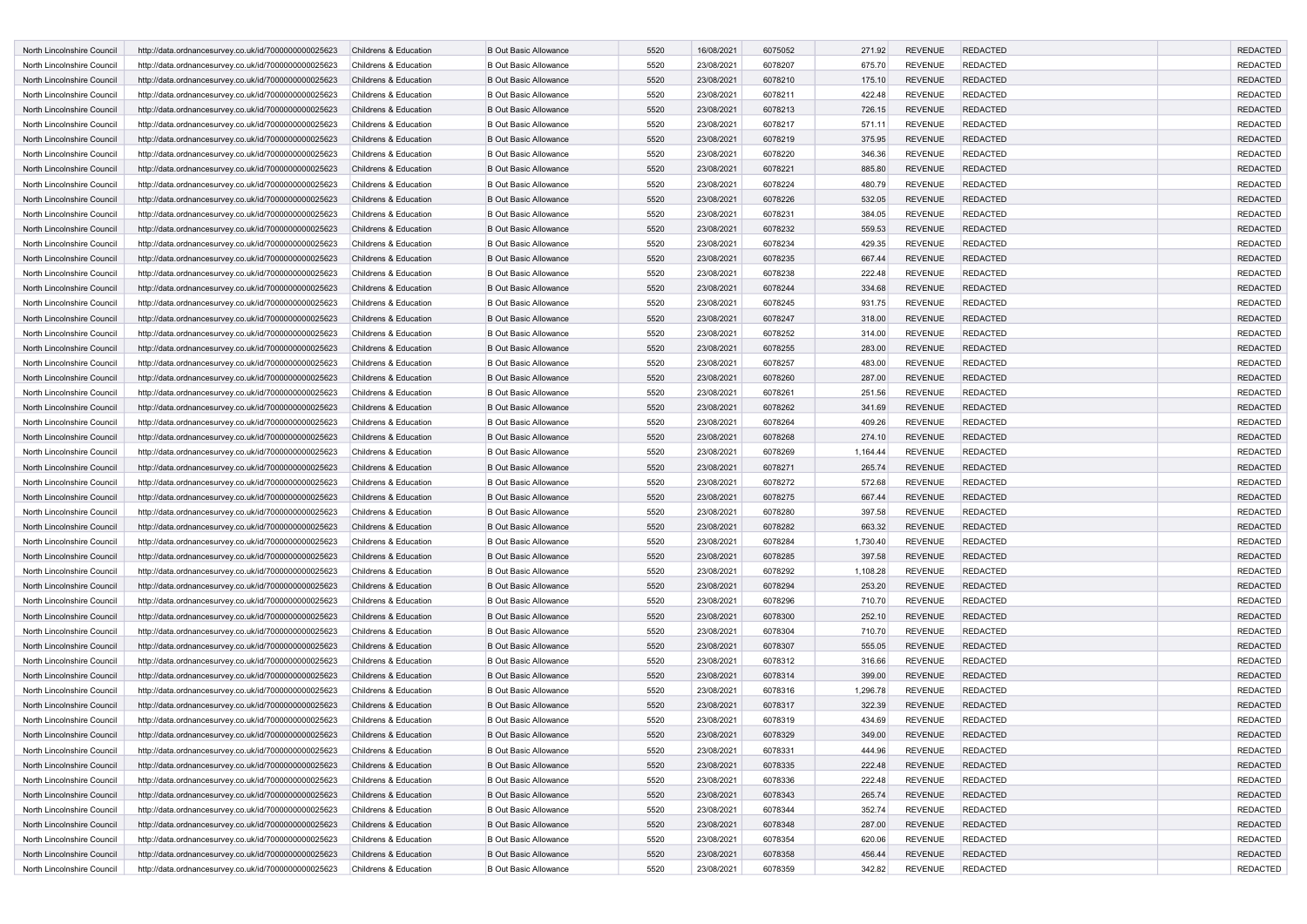| North Lincolnshire Council | http://data.ordnancesurvey.co.uk/id/7000000000025623 | Childrens & Education | <b>B Out Basic Allowance</b> | 5520 | 23/08/2021 | 6078361 | 222.48   | <b>REVENUE</b> | <b>REDACTED</b> | <b>REDACTED</b> |
|----------------------------|------------------------------------------------------|-----------------------|------------------------------|------|------------|---------|----------|----------------|-----------------|-----------------|
| North Lincolnshire Council | http://data.ordnancesurvey.co.uk/id/7000000000025623 | Childrens & Education | <b>B Out Basic Allowance</b> | 5520 | 23/08/2021 | 6078362 | 444.96   | <b>REVENUE</b> | <b>REDACTED</b> | <b>REDACTED</b> |
| North Lincolnshire Council | http://data.ordnancesurvey.co.uk/id/7000000000025623 | Childrens & Education | <b>B Out Basic Allowance</b> | 5520 | 23/08/2021 | 6078363 | 488.22   | <b>REVENUE</b> | <b>REDACTED</b> | <b>REDACTED</b> |
| North Lincolnshire Council | http://data.ordnancesurvey.co.uk/id/7000000000025623 | Childrens & Education | <b>B Out Basic Allowance</b> | 5520 | 23/08/2021 | 6078366 | 282.00   | <b>REVENUE</b> | <b>REDACTED</b> | <b>REDACTED</b> |
| North Lincolnshire Council | http://data.ordnancesurvey.co.uk/id/7000000000025623 | Childrens & Education | <b>B Out Basic Allowance</b> | 5520 | 23/08/2021 | 6078368 | 270.08   | <b>REVENUE</b> | <b>REDACTED</b> | <b>REDACTED</b> |
| North Lincolnshire Council | http://data.ordnancesurvey.co.uk/id/7000000000025623 | Childrens & Education | <b>B Out Basic Allowance</b> | 5520 | 23/08/2021 | 6078371 | 355.58   | <b>REVENUE</b> | <b>REDACTED</b> | <b>REDACTED</b> |
| North Lincolnshire Council | http://data.ordnancesurvey.co.uk/id/7000000000025623 | Childrens & Education | <b>B Out Basic Allowance</b> | 5520 | 23/08/2021 | 6078376 | 286.34   | <b>REVENUE</b> | <b>REDACTED</b> | <b>REDACTED</b> |
| North Lincolnshire Council | http://data.ordnancesurvey.co.uk/id/7000000000025623 | Childrens & Education | <b>B Out Basic Allowance</b> | 5520 | 23/08/2021 | 6078378 | 620.06   | <b>REVENUE</b> | <b>REDACTED</b> | <b>REDACTED</b> |
| North Lincolnshire Council | http://data.ordnancesurvey.co.uk/id/7000000000025623 | Childrens & Education | <b>B Out Basic Allowance</b> | 5520 | 23/08/2021 | 6078379 | 597.58   | <b>REVENUE</b> | <b>REDACTED</b> | <b>REDACTED</b> |
| North Lincolnshire Council | http://data.ordnancesurvey.co.uk/id/7000000000025623 | Childrens & Education | <b>B Out Basic Allowance</b> | 5520 | 23/08/2021 | 6078383 | 265.74   | <b>REVENUE</b> | <b>REDACTED</b> | <b>REDACTED</b> |
| North Lincolnshire Council | http://data.ordnancesurvey.co.uk/id/7000000000025623 | Childrens & Education | <b>B Out Basic Allowance</b> | 5520 | 23/08/2021 | 6078388 | 667.44   | <b>REVENUE</b> | <b>REDACTED</b> | <b>REDACTED</b> |
| North Lincolnshire Council | http://data.ordnancesurvey.co.uk/id/7000000000025623 | Childrens & Education | <b>B Out Basic Allowance</b> | 5520 | 23/08/2021 | 6078389 | 307.97   | <b>REVENUE</b> | <b>REDACTED</b> | <b>REDACTED</b> |
| North Lincolnshire Council | http://data.ordnancesurvey.co.uk/id/7000000000025623 | Childrens & Education | <b>B Out Basic Allowance</b> | 5520 | 23/08/2021 | 6078392 | 888.22   | <b>REVENUE</b> | <b>REDACTED</b> | <b>REDACTED</b> |
| North Lincolnshire Council | http://data.ordnancesurvey.co.uk/id/7000000000025623 | Childrens & Education | <b>B Out Basic Allowance</b> | 5520 | 23/08/2021 | 6078393 | 608.56   | <b>REVENUE</b> | <b>REDACTED</b> | <b>REDACTED</b> |
| North Lincolnshire Council | http://data.ordnancesurvey.co.uk/id/7000000000025623 | Childrens & Education | <b>B Out Basic Allowance</b> | 5520 | 23/08/2021 | 6078394 | 300.76   | <b>REVENUE</b> | <b>REDACTED</b> | <b>REDACTED</b> |
| North Lincolnshire Council | http://data.ordnancesurvey.co.uk/id/7000000000025623 | Childrens & Education | <b>B Out Basic Allowance</b> | 5520 | 23/08/2021 | 6078398 | 397.58   | <b>REVENUE</b> | <b>REDACTED</b> | <b>REDACTED</b> |
| North Lincolnshire Council | http://data.ordnancesurvey.co.uk/id/7000000000025623 | Childrens & Education | <b>B Out Basic Allowance</b> | 5520 | 23/08/2021 | 6078400 | 525.30   | <b>REVENUE</b> | <b>REDACTED</b> | <b>REDACTED</b> |
| North Lincolnshire Council | http://data.ordnancesurvey.co.uk/id/7000000000025623 | Childrens & Education | <b>B Out Basic Allowance</b> | 5520 | 23/08/2021 | 6078402 | 240.42   | <b>REVENUE</b> | <b>REDACTED</b> | <b>REDACTED</b> |
| North Lincolnshire Council | http://data.ordnancesurvey.co.uk/id/7000000000025623 | Childrens & Education | <b>B Out Basic Allowance</b> | 5520 | 23/08/2021 | 6078403 | 287.00   | <b>REVENUE</b> | <b>REDACTED</b> | <b>REDACTED</b> |
| North Lincolnshire Council | http://data.ordnancesurvey.co.uk/id/7000000000025623 | Childrens & Education | <b>B Out Basic Allowance</b> | 5520 | 23/08/2021 | 6078405 | 222.48   | <b>REVENUE</b> | <b>REDACTED</b> | <b>REDACTED</b> |
| North Lincolnshire Council | http://data.ordnancesurvey.co.uk/id/7000000000025623 | Childrens & Education | <b>B Out Basic Allowance</b> | 5520 | 23/08/2021 | 6078406 | 414.05   | <b>REVENUE</b> | <b>REDACTED</b> | <b>REDACTED</b> |
| North Lincolnshire Council | http://data.ordnancesurvey.co.uk/id/7000000000025623 | Childrens & Education | <b>B Out Basic Allowance</b> | 5520 | 23/08/2021 | 6078407 | 541.10   | <b>REVENUE</b> | <b>REDACTED</b> | <b>REDACTED</b> |
| North Lincolnshire Council | http://data.ordnancesurvey.co.uk/id/7000000000025623 | Childrens & Education | <b>B Out Basic Allowance</b> | 5520 | 23/08/2021 | 6078408 | 265.74   | <b>REVENUE</b> | <b>REDACTED</b> | <b>REDACTED</b> |
| North Lincolnshire Council | http://data.ordnancesurvey.co.uk/id/7000000000025623 | Childrens & Education | <b>B Out Basic Allowance</b> | 5520 | 23/08/2021 | 6078410 | 442.10   | <b>REVENUE</b> | <b>REDACTED</b> | <b>REDACTED</b> |
| North Lincolnshire Council | http://data.ordnancesurvey.co.uk/id/7000000000025623 | Childrens & Education | <b>B Out Basic Allowance</b> | 5520 | 23/08/2021 | 6078416 | 175.10   | <b>REVENUE</b> | <b>REDACTED</b> | <b>REDACTED</b> |
| North Lincolnshire Council | http://data.ordnancesurvey.co.uk/id/7000000000025623 | Childrens & Education | <b>B Out Basic Allowance</b> | 5520 | 23/08/2021 | 6078419 | 263.30   | <b>REVENUE</b> | <b>REDACTED</b> | <b>REDACTED</b> |
| North Lincolnshire Council | http://data.ordnancesurvey.co.uk/id/7000000000025623 | Childrens & Education | <b>B Out Basic Allowance</b> | 5520 | 23/08/2021 | 6078424 | 440.84   | <b>REVENUE</b> | <b>REDACTED</b> | <b>REDACTED</b> |
| North Lincolnshire Council | http://data.ordnancesurvey.co.uk/id/7000000000025623 | Childrens & Education | <b>B Out Basic Allowance</b> | 5520 | 23/08/2021 | 6078425 | 735.42   | <b>REVENUE</b> | <b>REDACTED</b> | <b>REDACTED</b> |
| North Lincolnshire Council | http://data.ordnancesurvey.co.uk/id/7000000000025623 | Childrens & Education | <b>B Out Basic Allowance</b> | 5520 | 23/08/2021 | 6078426 | 842.54   | <b>REVENUE</b> | <b>REDACTED</b> | <b>REDACTED</b> |
| North Lincolnshire Council | http://data.ordnancesurvey.co.uk/id/7000000000025623 | Childrens & Education | <b>B Out Basic Allowance</b> | 5520 | 23/08/2021 | 6078428 | 286.34   | <b>REVENUE</b> | <b>REDACTED</b> | <b>REDACTED</b> |
| North Lincolnshire Council | http://data.ordnancesurvey.co.uk/id/7000000000025623 | Childrens & Education | <b>B Out Basic Allowance</b> | 5520 | 23/08/2021 | 6078429 | 444.96   | <b>REVENUE</b> | <b>REDACTED</b> | <b>REDACTED</b> |
| North Lincolnshire Council | http://data.ordnancesurvey.co.uk/id/7000000000025623 | Childrens & Education | <b>B Out Basic Allowance</b> | 5520 | 23/08/2021 | 6078432 | 265.74   | <b>REVENUE</b> | <b>REDACTED</b> | <b>REDACTED</b> |
| North Lincolnshire Council | http://data.ordnancesurvey.co.uk/id/7000000000025623 | Childrens & Education | <b>B Out Basic Allowance</b> | 5520 | 23/08/2021 | 6078433 | 265.74   | <b>REVENUE</b> | <b>REDACTED</b> | <b>REDACTED</b> |
| North Lincolnshire Council | http://data.ordnancesurvey.co.uk/id/7000000000025623 | Childrens & Education | <b>B Out Basic Allowance</b> | 5520 | 23/08/2021 | 6078434 | 292.52   | <b>REVENUE</b> | <b>REDACTED</b> | <b>REDACTED</b> |
| North Lincolnshire Council | http://data.ordnancesurvey.co.uk/id/7000000000025623 | Childrens & Education | <b>B Out Basic Allowance</b> | 5520 | 23/08/2021 | 6078435 | 271.92   | <b>REVENUE</b> | <b>REDACTED</b> | <b>REDACTED</b> |
| North Lincolnshire Council | http://data.ordnancesurvey.co.uk/id/7000000000025623 | Childrens & Education | <b>B Out Basic Allowance</b> | 5520 | 23/08/2021 | 6078436 | 397.58   | <b>REVENUE</b> | <b>REDACTED</b> | <b>REDACTED</b> |
| North Lincolnshire Council | http://data.ordnancesurvey.co.uk/id/7000000000025623 | Childrens & Education | <b>B Out Basic Allowance</b> | 5520 | 23/08/2021 | 6078437 | 342.82   | <b>REVENUE</b> | <b>REDACTED</b> | <b>REDACTED</b> |
| North Lincolnshire Council | http://data.ordnancesurvey.co.uk/id/7000000000025623 | Childrens & Education | <b>B Out Basic Allowance</b> | 5520 | 23/08/2021 | 6078439 | 350.20   | <b>REVENUE</b> | <b>REDACTED</b> | <b>REDACTED</b> |
| North Lincolnshire Council | http://data.ordnancesurvey.co.uk/id/7000000000025623 | Childrens & Education | <b>B Out Basic Allowance</b> | 5520 | 23/08/2021 | 6078445 | 350.20   | <b>REVENUE</b> | <b>REDACTED</b> | <b>REDACTED</b> |
| North Lincolnshire Council | http://data.ordnancesurvey.co.uk/id/7000000000025623 | Childrens & Education | <b>B Out Basic Allowance</b> | 5520 | 23/08/2021 | 6078447 | 251.34   | <b>REVENUE</b> | <b>REDACTED</b> | <b>REDACTED</b> |
| North Lincolnshire Council | http://data.ordnancesurvey.co.uk/id/7000000000025623 | Childrens & Education | <b>B Out Basic Allowance</b> | 5520 | 23/08/2021 | 6078451 | 150.38   | <b>REVENUE</b> | <b>REDACTED</b> | <b>REDACTED</b> |
| North Lincolnshire Council | http://data.ordnancesurvey.co.uk/id/7000000000025623 | Childrens & Education | <b>B Out Basic Allowance</b> | 5520 | 23/08/2021 | 6078455 | 135.96   | <b>REVENUE</b> | <b>REDACTED</b> | <b>REDACTED</b> |
| North Lincolnshire Council | http://data.ordnancesurvey.co.uk/id/7000000000025623 | Childrens & Education | <b>B Out Basic Allowance</b> | 5520 | 23/08/2021 | 6078456 | 172.01   | <b>REVENUE</b> | <b>REDACTED</b> | <b>REDACTED</b> |
| North Lincolnshire Council | http://data.ordnancesurvey.co.uk/id/7000000000025623 | Childrens & Education | <b>B Out Basic Allowance</b> | 5520 | 23/08/2021 | 6078458 | 294.10   | <b>REVENUE</b> | <b>REDACTED</b> | <b>REDACTED</b> |
| North Lincolnshire Council | http://data.ordnancesurvey.co.uk/id/7000000000025623 | Childrens & Education | <b>B Out Basic Allowance</b> | 5520 | 23/08/2021 | 6078460 | 572.68   | <b>REVENUE</b> | <b>REDACTED</b> | <b>REDACTED</b> |
| North Lincolnshire Council | http://data.ordnancesurvey.co.uk/id/7000000000025623 | Childrens & Education | <b>B Out Basic Allowance</b> | 5520 | 23/08/2021 | 6078463 | 300.76   | <b>REVENUE</b> | <b>REDACTED</b> | <b>REDACTED</b> |
| North Lincolnshire Council | http://data.ordnancesurvey.co.uk/id/7000000000025623 | Childrens & Education | <b>B Out Basic Allowance</b> | 5520 | 23/08/2021 | 6078465 | 267.76   | <b>REVENUE</b> | <b>REDACTED</b> | <b>REDACTED</b> |
| North Lincolnshire Council | http://data.ordnancesurvey.co.uk/id/7000000000025623 | Childrens & Education | <b>B Out Basic Allowance</b> | 5520 | 23/08/2021 | 6078472 | 271.92   | <b>REVENUE</b> | <b>REDACTED</b> | <b>REDACTED</b> |
| North Lincolnshire Council | http://data.ordnancesurvey.co.uk/id/7000000000025623 | Childrens & Education | <b>B Out Basic Allowance</b> | 5520 | 23/08/2021 | 6078474 | 300.76   | <b>REVENUE</b> | <b>REDACTED</b> | <b>REDACTED</b> |
| North Lincolnshire Council | http://data.ordnancesurvey.co.uk/id/7000000000025623 | Childrens & Education | <b>B Out Basic Allowance</b> | 5520 | 23/08/2021 | 6078475 | 407.88   | <b>REVENUE</b> | <b>REDACTED</b> | <b>REDACTED</b> |
| North Lincolnshire Council | http://data.ordnancesurvey.co.uk/id/7000000000025623 | Childrens & Education | <b>B Out Basic Allowance</b> | 5520 | 31/08/2021 | 6080936 | 675.70   | <b>REVENUE</b> | <b>REDACTED</b> | <b>REDACTED</b> |
| North Lincolnshire Council | http://data.ordnancesurvey.co.uk/id/7000000000025623 | Childrens & Education | <b>B Out Basic Allowance</b> | 5520 | 31/08/2021 | 6080938 | 1,123.29 | <b>REVENUE</b> | <b>REDACTED</b> | <b>REDACTED</b> |
| North Lincolnshire Council | http://data.ordnancesurvey.co.uk/id/7000000000025623 | Childrens & Education | <b>B Out Basic Allowance</b> | 5520 | 31/08/2021 | 6080939 | 175.10   | REVENUE        | <b>REDACTED</b> | <b>REDACTED</b> |
| North Lincolnshire Council | http://data.ordnancesurvey.co.uk/id/7000000000025623 | Childrens & Education | <b>B Out Basic Allowance</b> | 5520 | 31/08/2021 | 6080941 | 422.48   | <b>REVENUE</b> | <b>REDACTED</b> | <b>REDACTED</b> |
| North Lincolnshire Council | http://data.ordnancesurvey.co.uk/id/7000000000025623 | Childrens & Education | <b>B Out Basic Allowance</b> | 5520 | 31/08/2021 | 6080942 | 424.29   | <b>REVENUE</b> | <b>REDACTED</b> | <b>REDACTED</b> |
| North Lincolnshire Council | http://data.ordnancesurvey.co.uk/id/7000000000025623 | Childrens & Education | <b>B Out Basic Allowance</b> | 5520 | 31/08/2021 | 6080944 | 901.25   | <b>REVENUE</b> | <b>REDACTED</b> | REDACTED        |
|                            |                                                      |                       |                              |      |            |         |          |                |                 |                 |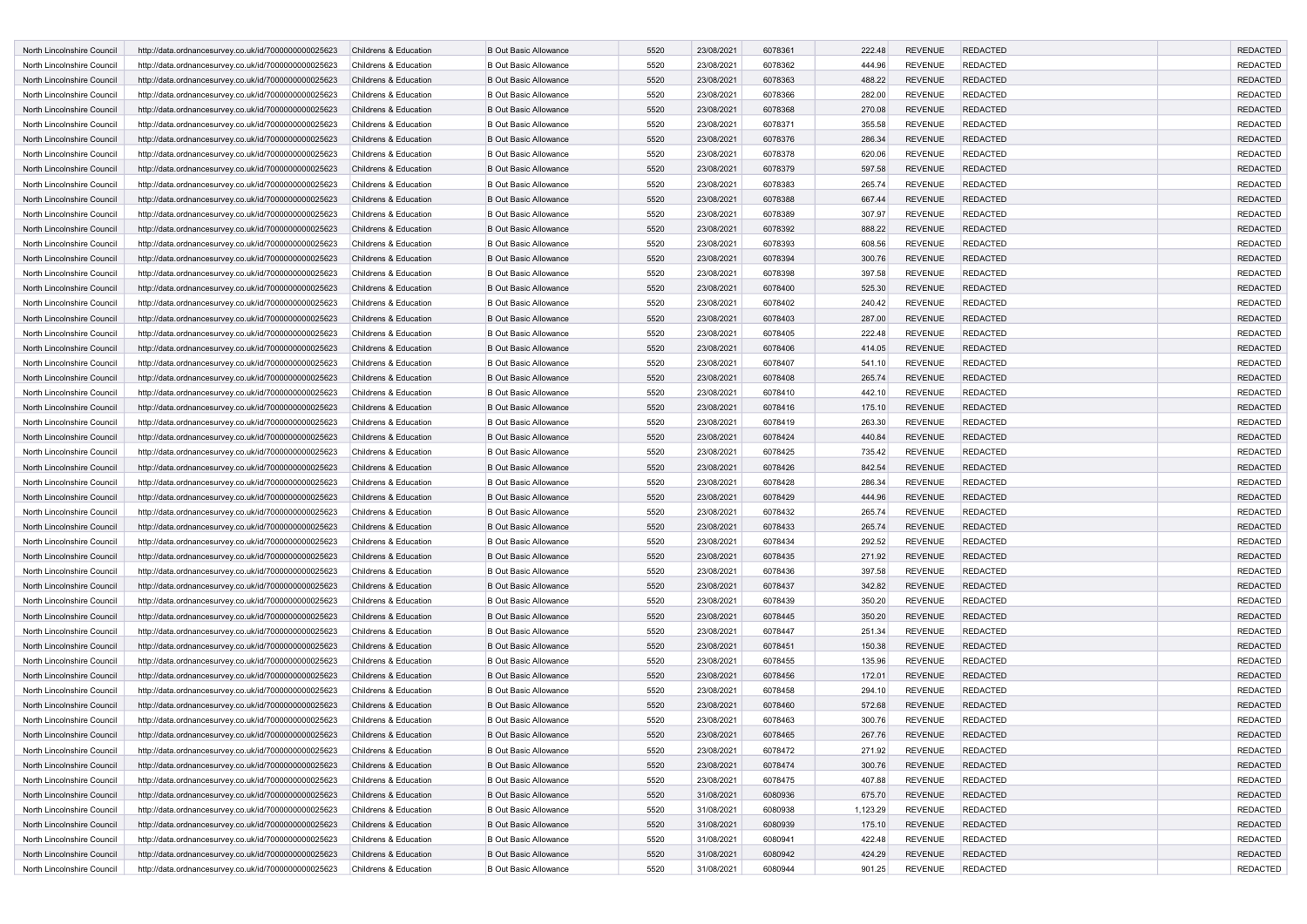| North Lincolnshire Council | http://data.ordnancesurvey.co.uk/id/7000000000025623 | Childrens & Education | <b>B Out Basic Allowance</b> | 5520 | 31/08/2021 | 6080945 | 482.43   | <b>REVENUE</b> | <b>REDACTED</b> | <b>REDACTED</b> |
|----------------------------|------------------------------------------------------|-----------------------|------------------------------|------|------------|---------|----------|----------------|-----------------|-----------------|
| North Lincolnshire Council | http://data.ordnancesurvey.co.uk/id/7000000000025623 | Childrens & Education | <b>B Out Basic Allowance</b> | 5520 | 31/08/2021 | 6080947 | 495.91   | <b>REVENUE</b> | REDACTED        | <b>REDACTED</b> |
| North Lincolnshire Council | http://data.ordnancesurvey.co.uk/id/7000000000025623 | Childrens & Education | <b>B Out Basic Allowance</b> | 5520 | 31/08/2021 | 6080948 | 571.11   | <b>REVENUE</b> | <b>REDACTED</b> | <b>REDACTED</b> |
| North Lincolnshire Council | http://data.ordnancesurvey.co.uk/id/7000000000025623 | Childrens & Education | <b>B Out Basic Allowance</b> | 5520 | 31/08/2021 | 6080949 | 400.25   | <b>REVENUE</b> | <b>REDACTED</b> | <b>REDACTED</b> |
| North Lincolnshire Council | http://data.ordnancesurvey.co.uk/id/7000000000025623 | Childrens & Education | <b>B Out Basic Allowance</b> | 5520 | 31/08/2021 | 6080950 | 266.33   | <b>REVENUE</b> | <b>REDACTED</b> | <b>REDACTED</b> |
| North Lincolnshire Council | http://data.ordnancesurvey.co.uk/id/7000000000025623 | Childrens & Education | <b>B Out Basic Allowance</b> | 5520 | 31/08/2021 | 6080952 | 885.80   | <b>REVENUE</b> | <b>REDACTED</b> | <b>REDACTED</b> |
| North Lincolnshire Council | http://data.ordnancesurvey.co.uk/id/7000000000025623 | Childrens & Education | <b>B Out Basic Allowance</b> | 5520 | 31/08/2021 | 6080955 | 1,316.51 | <b>REVENUE</b> | <b>REDACTED</b> | <b>REDACTED</b> |
| North Lincolnshire Council |                                                      | Childrens & Education | <b>B Out Basic Allowance</b> | 5520 | 31/08/2021 | 6080957 | 1,517.77 | <b>REVENUE</b> | <b>REDACTED</b> | <b>REDACTED</b> |
|                            | http://data.ordnancesurvey.co.uk/id/7000000000025623 |                       |                              | 5520 |            |         |          |                |                 | <b>REDACTED</b> |
| North Lincolnshire Council | http://data.ordnancesurvey.co.uk/id/7000000000025623 | Childrens & Education | <b>B Out Basic Allowance</b> |      | 31/08/2021 | 6080958 | 1,568.63 | <b>REVENUE</b> | <b>REDACTED</b> |                 |
| North Lincolnshire Council | http://data.ordnancesurvey.co.uk/id/7000000000025623 | Childrens & Education | <b>B Out Basic Allowance</b> | 5520 | 31/08/2021 | 6080960 | 461.38   | <b>REVENUE</b> | REDACTED        | <b>REDACTED</b> |
| North Lincolnshire Council | http://data.ordnancesurvey.co.uk/id/7000000000025623 | Childrens & Education | <b>B Out Basic Allowance</b> | 5520 | 31/08/2021 | 6080962 | 3,019.78 | <b>REVENUE</b> | <b>REDACTED</b> | <b>REDACTED</b> |
| North Lincolnshire Council | http://data.ordnancesurvey.co.uk/id/7000000000025623 | Childrens & Education | <b>B Out Basic Allowance</b> | 5520 | 31/08/2021 | 6080963 | 1,395.25 | <b>REVENUE</b> | REDACTED        | <b>REDACTED</b> |
| North Lincolnshire Council | http://data.ordnancesurvey.co.uk/id/7000000000025623 | Childrens & Education | <b>B Out Basic Allowance</b> | 5520 | 31/08/2021 | 6080964 | 1,793.04 | <b>REVENUE</b> | <b>REDACTED</b> | <b>REDACTED</b> |
| North Lincolnshire Council | http://data.ordnancesurvey.co.uk/id/7000000000025623 | Childrens & Education | <b>B Out Basic Allowance</b> | 5520 | 31/08/2021 | 6080965 | 1,592.65 | <b>REVENUE</b> | <b>REDACTED</b> | <b>REDACTED</b> |
| North Lincolnshire Council | http://data.ordnancesurvey.co.uk/id/7000000000025623 | Childrens & Education | <b>B Out Basic Allowance</b> | 5520 | 31/08/2021 | 6080966 | 698.34   | <b>REVENUE</b> | <b>REDACTED</b> | <b>REDACTED</b> |
| North Lincolnshire Council | http://data.ordnancesurvey.co.uk/id/7000000000025623 | Childrens & Education | <b>B Out Basic Allowance</b> | 5520 | 31/08/2021 | 6080967 | 461.38   | <b>REVENUE</b> | <b>REDACTED</b> | <b>REDACTED</b> |
| North Lincolnshire Council | http://data.ordnancesurvey.co.uk/id/7000000000025623 | Childrens & Education | <b>B Out Basic Allowance</b> | 5520 | 31/08/2021 | 6080968 | 829.61   | <b>REVENUE</b> | <b>REDACTED</b> | <b>REDACTED</b> |
| North Lincolnshire Council | http://data.ordnancesurvey.co.uk/id/7000000000025623 | Childrens & Education | <b>B Out Basic Allowance</b> | 5520 | 31/08/2021 | 6080969 | 222.48   | <b>REVENUE</b> | <b>REDACTED</b> | <b>REDACTED</b> |
| North Lincolnshire Council | http://data.ordnancesurvey.co.uk/id/7000000000025623 | Childrens & Education | <b>B Out Basic Allowance</b> | 5520 | 31/08/2021 | 6080970 | 1,102.24 | <b>REVENUE</b> | <b>REDACTED</b> | <b>REDACTED</b> |
| North Lincolnshire Council | http://data.ordnancesurvey.co.uk/id/7000000000025623 | Childrens & Education | <b>B Out Basic Allowance</b> | 5520 | 31/08/2021 | 6080971 | 942.95   | <b>REVENUE</b> | REDACTED        | <b>REDACTED</b> |
| North Lincolnshire Council | http://data.ordnancesurvey.co.uk/id/7000000000025623 | Childrens & Education | <b>B Out Basic Allowance</b> | 5520 | 31/08/2021 | 6080972 | 509.81   | <b>REVENUE</b> | <b>REDACTED</b> | <b>REDACTED</b> |
| North Lincolnshire Council | http://data.ordnancesurvey.co.uk/id/7000000000025623 | Childrens & Education | <b>B Out Basic Allowance</b> | 5520 | 31/08/2021 | 6080973 | 509.81   | <b>REVENUE</b> | REDACTED        | <b>REDACTED</b> |
| North Lincolnshire Council | http://data.ordnancesurvey.co.uk/id/7000000000025623 | Childrens & Education | <b>B Out Basic Allowance</b> | 5520 | 31/08/2021 | 6080974 | 1,173.24 | <b>REVENUE</b> | <b>REDACTED</b> | <b>REDACTED</b> |
| North Lincolnshire Council | http://data.ordnancesurvey.co.uk/id/7000000000025623 | Childrens & Education | <b>B Out Basic Allowance</b> | 5520 | 31/08/2021 | 6080975 | 1,636.69 | <b>REVENUE</b> | <b>REDACTED</b> | <b>REDACTED</b> |
| North Lincolnshire Council | http://data.ordnancesurvey.co.uk/id/7000000000025623 | Childrens & Education | <b>B Out Basic Allowance</b> | 5520 | 31/08/2021 | 6080976 | 1,266.89 | <b>REVENUE</b> | <b>REDACTED</b> | <b>REDACTED</b> |
| North Lincolnshire Council | http://data.ordnancesurvey.co.uk/id/7000000000025623 | Childrens & Education | <b>B Out Basic Allowance</b> | 5520 | 31/08/2021 | 6080977 | 461.38   | <b>REVENUE</b> | <b>REDACTED</b> | <b>REDACTED</b> |
| North Lincolnshire Council | http://data.ordnancesurvey.co.uk/id/7000000000025623 | Childrens & Education | <b>B Out Basic Allowance</b> | 5520 | 31/08/2021 | 6080978 | 318.00   | <b>REVENUE</b> | <b>REDACTED</b> | <b>REDACTED</b> |
| North Lincolnshire Council | http://data.ordnancesurvey.co.uk/id/7000000000025623 | Childrens & Education | <b>B Out Basic Allowance</b> | 5520 | 31/08/2021 | 6080979 | 461.38   | <b>REVENUE</b> | <b>REDACTED</b> | <b>REDACTED</b> |
| North Lincolnshire Council | http://data.ordnancesurvey.co.uk/id/7000000000025623 | Childrens & Education | <b>B Out Basic Allowance</b> | 5520 | 31/08/2021 | 6080980 | 451.18   | <b>REVENUE</b> | <b>REDACTED</b> | <b>REDACTED</b> |
| North Lincolnshire Council | http://data.ordnancesurvey.co.uk/id/7000000000025623 | Childrens & Education | <b>B Out Basic Allowance</b> | 5520 | 31/08/2021 | 6080982 | 460.74   | <b>REVENUE</b> | REDACTED        | <b>REDACTED</b> |
| North Lincolnshire Council | http://data.ordnancesurvey.co.uk/id/7000000000025623 | Childrens & Education | <b>B Out Basic Allowance</b> | 5520 | 31/08/2021 | 6080983 | 314.00   | <b>REVENUE</b> | <b>REDACTED</b> | <b>REDACTED</b> |
| North Lincolnshire Council | http://data.ordnancesurvey.co.uk/id/7000000000025623 | Childrens & Education | <b>B Out Basic Allowance</b> | 5520 | 31/08/2021 | 6080984 | 466.60   | <b>REVENUE</b> | REDACTED        | <b>REDACTED</b> |
|                            |                                                      |                       |                              |      |            |         |          |                | <b>REDACTED</b> |                 |
| North Lincolnshire Council | http://data.ordnancesurvey.co.uk/id/7000000000025623 | Childrens & Education | <b>B Out Basic Allowance</b> | 5520 | 31/08/2021 | 6080985 | 951.67   | <b>REVENUE</b> |                 | <b>REDACTED</b> |
| North Lincolnshire Council | http://data.ordnancesurvey.co.uk/id/7000000000025623 | Childrens & Education | <b>B Out Basic Allowance</b> | 5520 | 31/08/2021 | 6080986 | 283.00   | <b>REVENUE</b> | <b>REDACTED</b> | <b>REDACTED</b> |
| North Lincolnshire Council | http://data.ordnancesurvey.co.uk/id/7000000000025623 | Childrens & Education | <b>B Out Basic Allowance</b> | 5520 | 31/08/2021 | 6080987 | 488.31   | <b>REVENUE</b> | <b>REDACTED</b> | <b>REDACTED</b> |
| North Lincolnshire Council | http://data.ordnancesurvey.co.uk/id/7000000000025623 | Childrens & Education | <b>B Out Basic Allowance</b> | 5520 | 31/08/2021 | 6080988 | 1,447.29 | <b>REVENUE</b> | <b>REDACTED</b> | <b>REDACTED</b> |
| North Lincolnshire Council | http://data.ordnancesurvey.co.uk/id/7000000000025623 | Childrens & Education | <b>B Out Basic Allowance</b> | 5520 | 31/08/2021 | 6080991 | 929.86   | <b>REVENUE</b> | <b>REDACTED</b> | <b>REDACTED</b> |
| North Lincolnshire Council | http://data.ordnancesurvey.co.uk/id/7000000000025623 | Childrens & Education | <b>B Out Basic Allowance</b> | 5520 | 31/08/2021 | 6080992 | 251.56   | <b>REVENUE</b> | <b>REDACTED</b> | <b>REDACTED</b> |
| North Lincolnshire Council | http://data.ordnancesurvey.co.uk/id/7000000000025623 | Childrens & Education | <b>B Out Basic Allowance</b> | 5520 | 31/08/2021 | 6080993 | 1,220.26 | <b>REVENUE</b> | <b>REDACTED</b> | <b>REDACTED</b> |
| North Lincolnshire Council | http://data.ordnancesurvey.co.uk/id/7000000000025623 | Childrens & Education | <b>B Out Basic Allowance</b> | 5520 | 31/08/2021 | 6080994 | 410.87   | <b>REVENUE</b> | REDACTED        | <b>REDACTED</b> |
| North Lincolnshire Council | http://data.ordnancesurvey.co.uk/id/7000000000025623 | Childrens & Education | <b>B Out Basic Allowance</b> | 5520 | 31/08/2021 | 6080995 | 3,580.70 | <b>REVENUE</b> | <b>REDACTED</b> | <b>REDACTED</b> |
| North Lincolnshire Council | http://data.ordnancesurvey.co.uk/id/7000000000025623 | Childrens & Education | <b>B Out Basic Allowance</b> | 5520 | 31/08/2021 | 6080997 | 422.62   | <b>REVENUE</b> | REDACTED        | <b>REDACTED</b> |
| North Lincolnshire Council | http://data.ordnancesurvey.co.uk/id/7000000000025623 | Childrens & Education | <b>B Out Basic Allowance</b> | 5520 | 31/08/2021 | 6080999 | 274.10   | <b>REVENUE</b> | <b>REDACTED</b> | <b>REDACTED</b> |
| North Lincolnshire Council | http://data.ordnancesurvey.co.uk/id/7000000000025623 | Childrens & Education | <b>B Out Basic Allowance</b> | 5520 | 31/08/2021 | 6081000 | 1,507.30 | <b>REVENUE</b> | REDACTED        | <b>REDACTED</b> |
| North Lincolnshire Council | http://data.ordnancesurvey.co.uk/id/7000000000025623 | Childrens & Education | <b>B Out Basic Allowance</b> | 5520 | 31/08/2021 | 6081001 | 461.38   | <b>REVENUE</b> | <b>REDACTED</b> | <b>REDACTED</b> |
| North Lincolnshire Council | http://data.ordnancesurvey.co.uk/id/7000000000025623 | Childrens & Education | <b>B Out Basic Allowance</b> | 5520 | 31/08/2021 | 6081003 | 595.54   | <b>REVENUE</b> | <b>REDACTED</b> | <b>REDACTED</b> |
| North Lincolnshire Council | http://data.ordnancesurvey.co.uk/id/7000000000025623 | Childrens & Education | <b>B Out Basic Allowance</b> | 5520 | 31/08/2021 | 6081004 | 753.04   | <b>REVENUE</b> | <b>REDACTED</b> | <b>REDACTED</b> |
| North Lincolnshire Council | http://data.ordnancesurvey.co.uk/id/7000000000025623 | Childrens & Education | <b>B Out Basic Allowance</b> | 5520 | 31/08/2021 | 6081006 | 667.44   | <b>REVENUE</b> | <b>REDACTED</b> | REDACTED        |
| North Lincolnshire Council | http://data.ordnancesurvey.co.uk/id/7000000000025623 | Childrens & Education | <b>B Out Basic Allowance</b> | 5520 | 31/08/2021 | 6081007 | 398.52   | <b>REVENUE</b> | <b>REDACTED</b> | <b>REDACTED</b> |
| North Lincolnshire Council | http://data.ordnancesurvey.co.uk/id/7000000000025623 | Childrens & Education | <b>B Out Basic Allowance</b> | 5520 | 31/08/2021 | 6081008 | 398.52   | <b>REVENUE</b> | <b>REDACTED</b> | <b>REDACTED</b> |
| North Lincolnshire Council | http://data.ordnancesurvey.co.uk/id/7000000000025623 | Childrens & Education | <b>B Out Basic Allowance</b> | 5520 | 31/08/2021 | 6081009 | 814.72   | <b>REVENUE</b> | <b>REDACTED</b> | <b>REDACTED</b> |
| North Lincolnshire Council | http://data.ordnancesurvey.co.uk/id/7000000000025623 | Childrens & Education | <b>B Out Basic Allowance</b> | 5520 | 31/08/2021 | 6081010 | 300.95   | <b>REVENUE</b> | <b>REDACTED</b> | <b>REDACTED</b> |
| North Lincolnshire Council | http://data.ordnancesurvey.co.uk/id/7000000000025623 | Childrens & Education | <b>B Out Basic Allowance</b> | 5520 | 31/08/2021 | 6081011 | 397.58   | <b>REVENUE</b> | <b>REDACTED</b> | <b>REDACTED</b> |
| North Lincolnshire Council | http://data.ordnancesurvey.co.uk/id/7000000000025623 | Childrens & Education | <b>B Out Basic Allowance</b> | 5520 | 31/08/2021 | 6081012 | 904.90   | <b>REVENUE</b> | <b>REDACTED</b> | <b>REDACTED</b> |
| North Lincolnshire Council | http://data.ordnancesurvey.co.uk/id/7000000000025623 | Childrens & Education | <b>B Out Basic Allowance</b> | 5520 | 31/08/2021 | 6081013 | 663.32   | <b>REVENUE</b> | <b>REDACTED</b> | <b>REDACTED</b> |
| North Lincolnshire Council | http://data.ordnancesurvey.co.uk/id/7000000000025623 | Childrens & Education | <b>B Out Basic Allowance</b> | 5520 | 31/08/2021 | 6081014 | 461.38   | <b>REVENUE</b> | <b>REDACTED</b> | REDACTED        |
|                            |                                                      |                       |                              |      |            |         |          |                |                 |                 |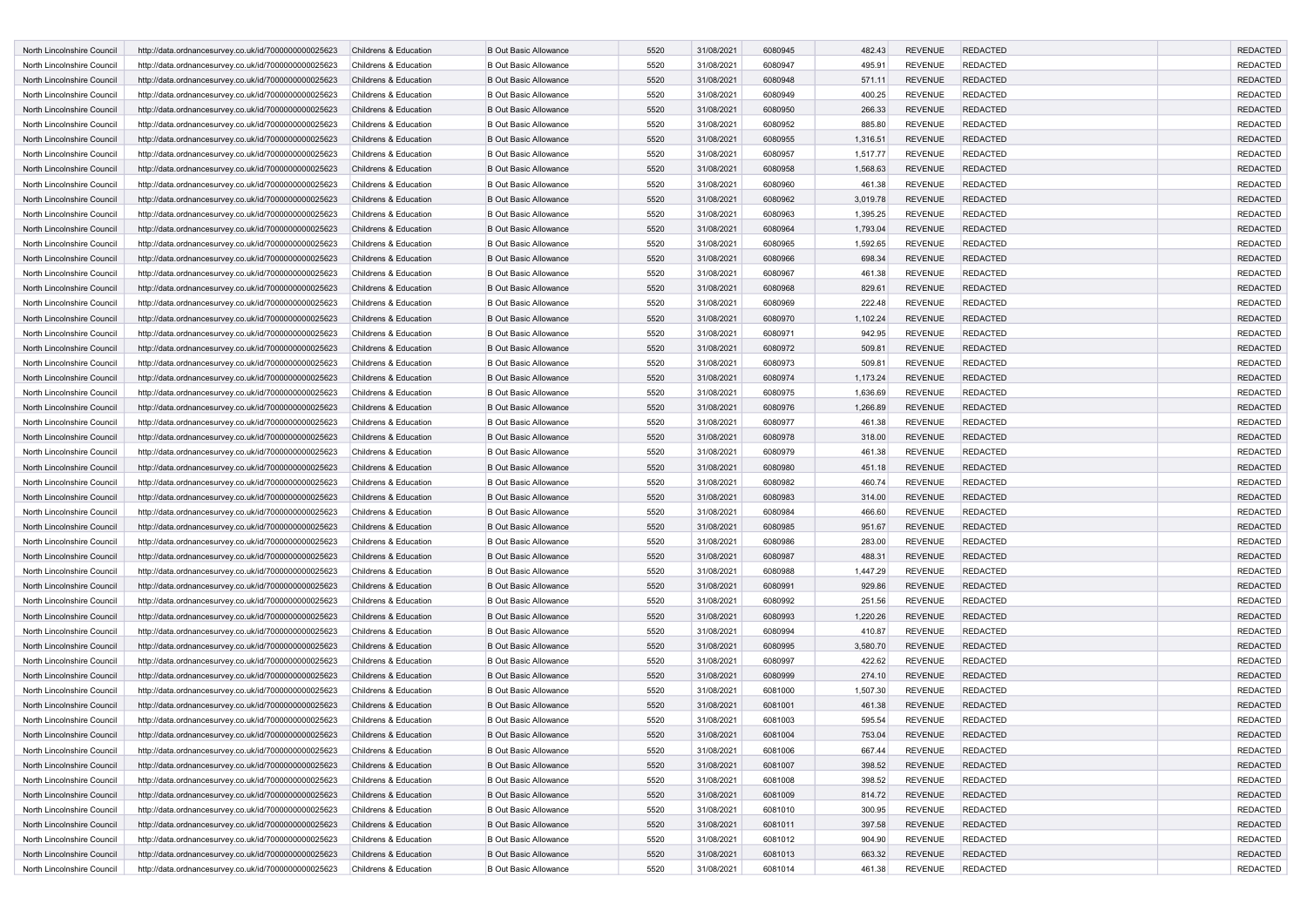| North Lincolnshire Council                               | http://data.ordnancesurvey.co.uk/id/7000000000025623                                                         | Childrens & Education                          | <b>B Out Basic Allowance</b>                                 | 5520         | 31/08/2021 | 6081015            | 753.96   | <b>REVENUE</b>                   | <b>REDACTED</b>                    | <b>REDACTED</b>                    |
|----------------------------------------------------------|--------------------------------------------------------------------------------------------------------------|------------------------------------------------|--------------------------------------------------------------|--------------|------------|--------------------|----------|----------------------------------|------------------------------------|------------------------------------|
| North Lincolnshire Council                               | http://data.ordnancesurvey.co.uk/id/7000000000025623                                                         | Childrens & Education                          | <b>B Out Basic Allowance</b>                                 | 5520         | 31/08/2021 | 6081017            | 397.58   | <b>REVENUE</b>                   | <b>REDACTED</b>                    | <b>REDACTED</b>                    |
| North Lincolnshire Council                               | http://data.ordnancesurvey.co.uk/id/7000000000025623                                                         | Childrens & Education                          | <b>B Out Basic Allowance</b>                                 | 5520         | 31/08/2021 | 6081018            | 398.52   | <b>REVENUE</b>                   | <b>REDACTED</b>                    | <b>REDACTED</b>                    |
| North Lincolnshire Council                               | http://data.ordnancesurvey.co.uk/id/7000000000025623                                                         | Childrens & Education                          | <b>B Out Basic Allowance</b>                                 | 5520         | 31/08/2021 | 6081019            | 1,847.00 | <b>REVENUE</b>                   | <b>REDACTED</b>                    | <b>REDACTED</b>                    |
| North Lincolnshire Council                               | http://data.ordnancesurvey.co.uk/id/7000000000025623                                                         | Childrens & Education                          | <b>B Out Basic Allowance</b>                                 | 5520         | 31/08/2021 | 6081020            | 373.02   | <b>REVENUE</b>                   | <b>REDACTED</b>                    | <b>REDACTED</b>                    |
| North Lincolnshire Council                               | http://data.ordnancesurvey.co.uk/id/7000000000025623                                                         | Childrens & Education                          | <b>B Out Basic Allowance</b>                                 | 5520         | 31/08/2021 | 6081021            | 398.52   | <b>REVENUE</b>                   | <b>REDACTED</b>                    | <b>REDACTED</b>                    |
| North Lincolnshire Council                               | http://data.ordnancesurvey.co.uk/id/7000000000025623                                                         | Childrens & Education                          | <b>B Out Basic Allowance</b>                                 | 5520         | 31/08/2021 | 6081022            | 398.52   | <b>REVENUE</b>                   | <b>REDACTED</b>                    | <b>REDACTED</b>                    |
| North Lincolnshire Council                               | http://data.ordnancesurvey.co.uk/id/7000000000025623                                                         | Childrens & Education                          | <b>B Out Basic Allowance</b>                                 | 5520         | 31/08/2021 | 6081023            | 346.87   | <b>REVENUE</b>                   | <b>REDACTED</b>                    | <b>REDACTED</b>                    |
| North Lincolnshire Council                               | http://data.ordnancesurvey.co.uk/id/7000000000025623                                                         | Childrens & Education                          | <b>B Out Basic Allowance</b>                                 | 5520         | 31/08/2021 | 6081024            | 885.80   | <b>REVENUE</b>                   | <b>REDACTED</b>                    | <b>REDACTED</b>                    |
| North Lincolnshire Council                               | http://data.ordnancesurvey.co.uk/id/7000000000025623                                                         | Childrens & Education                          | <b>B Out Basic Allowance</b>                                 | 5520         | 31/08/2021 | 6081025            | 427.15   | <b>REVENUE</b>                   | <b>REDACTED</b>                    | <b>REDACTED</b>                    |
| North Lincolnshire Council                               | http://data.ordnancesurvey.co.uk/id/7000000000025623                                                         | Childrens & Education                          | <b>B Out Basic Allowance</b>                                 | 5520         | 31/08/2021 | 6081026            | 853.20   | <b>REVENUE</b>                   | <b>REDACTED</b>                    | <b>REDACTED</b>                    |
| North Lincolnshire Council                               | http://data.ordnancesurvey.co.uk/id/7000000000025623                                                         | Childrens & Education                          | <b>B Out Basic Allowance</b>                                 | 5520         | 31/08/2021 | 6081028            | 976.44   | <b>REVENUE</b>                   | <b>REDACTED</b>                    | <b>REDACTED</b>                    |
| North Lincolnshire Council                               | http://data.ordnancesurvey.co.uk/id/7000000000025623                                                         | Childrens & Education                          | <b>B Out Basic Allowance</b>                                 | 5520         | 31/08/2021 | 6081029            | 1,840.15 | <b>REVENUE</b>                   | <b>REDACTED</b>                    | <b>REDACTED</b>                    |
| North Lincolnshire Council                               | http://data.ordnancesurvey.co.uk/id/7000000000025623                                                         | Childrens & Education                          | <b>B Out Basic Allowance</b>                                 | 5520         | 31/08/2021 | 6081031            | 482.33   | <b>REVENUE</b>                   | <b>REDACTED</b>                    | <b>REDACTED</b>                    |
| North Lincolnshire Council                               | http://data.ordnancesurvey.co.uk/id/7000000000025623                                                         | Childrens & Education                          | <b>B Out Basic Allowance</b>                                 | 5520         | 31/08/2021 | 6081032            | 530.67   | <b>REVENUE</b>                   | <b>REDACTED</b>                    | <b>REDACTED</b>                    |
| North Lincolnshire Council                               | http://data.ordnancesurvey.co.uk/id/7000000000025623                                                         | Childrens & Education                          | <b>B Out Basic Allowance</b>                                 | 5520         | 31/08/2021 | 6081033            | 405.62   | <b>REVENUE</b>                   | <b>REDACTED</b>                    | <b>REDACTED</b>                    |
| North Lincolnshire Council                               | http://data.ordnancesurvey.co.uk/id/7000000000025623                                                         | Childrens & Education                          | <b>B Out Basic Allowance</b>                                 | 5520         | 31/08/2021 | 6081035            | 1,836.68 | <b>REVENUE</b>                   | <b>REDACTED</b>                    | <b>REDACTED</b>                    |
| North Lincolnshire Council                               | http://data.ordnancesurvey.co.uk/id/7000000000025623                                                         | Childrens & Education                          | <b>B Out Basic Allowance</b>                                 | 5520         | 31/08/2021 | 6081036            | 710.70   | <b>REVENUE</b>                   | <b>REDACTED</b>                    | <b>REDACTED</b>                    |
| North Lincolnshire Council                               | http://data.ordnancesurvey.co.uk/id/7000000000025623                                                         | Childrens & Education                          | <b>B Out Basic Allowance</b>                                 | 5520         | 31/08/2021 | 6081037            | 298.05   | <b>REVENUE</b>                   | <b>REDACTED</b>                    | <b>REDACTED</b>                    |
| North Lincolnshire Council                               | http://data.ordnancesurvey.co.uk/id/7000000000025623                                                         | Childrens & Education                          | <b>B Out Basic Allowance</b>                                 | 5520         | 31/08/2021 | 6081039            | 394.05   | <b>REVENUE</b>                   | <b>REDACTED</b>                    | <b>REDACTED</b>                    |
| North Lincolnshire Council                               | http://data.ordnancesurvey.co.uk/id/7000000000025623                                                         | Childrens & Education                          | <b>B Out Basic Allowance</b>                                 | 5520         | 31/08/2021 | 6081040            | 700.80   | <b>REVENUE</b>                   | <b>REDACTED</b>                    | <b>REDACTED</b>                    |
| North Lincolnshire Council                               | http://data.ordnancesurvey.co.uk/id/7000000000025623                                                         | Childrens & Education                          | <b>B Out Basic Allowance</b>                                 | 5520         | 31/08/2021 | 6081042            | 751.84   | <b>REVENUE</b>                   | <b>REDACTED</b>                    | <b>REDACTED</b>                    |
| North Lincolnshire Council                               | http://data.ordnancesurvey.co.uk/id/7000000000025623                                                         | Childrens & Education                          | <b>B Out Basic Allowance</b>                                 | 5520         | 31/08/2021 | 6081043            | 1,703.00 | <b>REVENUE</b>                   | <b>REDACTED</b>                    | <b>REDACTED</b>                    |
| North Lincolnshire Council                               | http://data.ordnancesurvey.co.uk/id/7000000000025623                                                         | Childrens & Education                          | <b>B Out Basic Allowance</b>                                 | 5520         | 31/08/2021 | 6081044            | 1,484.94 | <b>REVENUE</b>                   | <b>REDACTED</b>                    | <b>REDACTED</b>                    |
| North Lincolnshire Council                               | http://data.ordnancesurvey.co.uk/id/7000000000025623                                                         | Childrens & Education                          | <b>B Out Basic Allowance</b>                                 | 5520         | 31/08/2021 | 6081045            | 1,648.70 | <b>REVENUE</b>                   | <b>REDACTED</b>                    | <b>REDACTED</b>                    |
| North Lincolnshire Council                               | http://data.ordnancesurvey.co.uk/id/7000000000025623                                                         | Childrens & Education                          | <b>B Out Basic Allowance</b>                                 | 5520         | 31/08/2021 | 6081046            | 1,149.00 | <b>REVENUE</b>                   | <b>REDACTED</b>                    | <b>REDACTED</b>                    |
| North Lincolnshire Council                               | http://data.ordnancesurvey.co.uk/id/7000000000025623                                                         | Childrens & Education                          | <b>B Out Basic Allowance</b>                                 | 5520         | 31/08/2021 | 6081047            | 460.20   | <b>REVENUE</b>                   | <b>REDACTED</b>                    | <b>REDACTED</b>                    |
| North Lincolnshire Council                               | http://data.ordnancesurvey.co.uk/id/7000000000025623                                                         | Childrens & Education                          | <b>B Out Basic Allowance</b>                                 | 5520         | 31/08/2021 | 6081048            | 1,296.78 | <b>REVENUE</b>                   | <b>REDACTED</b>                    | <b>REDACTED</b>                    |
| North Lincolnshire Council                               | http://data.ordnancesurvey.co.uk/id/7000000000025623                                                         | Childrens & Education                          | <b>B Out Basic Allowance</b>                                 | 5520         | 31/08/2021 | 6081049            | 485.46   | <b>REVENUE</b>                   | <b>REDACTED</b>                    | <b>REDACTED</b>                    |
| North Lincolnshire Council                               | http://data.ordnancesurvey.co.uk/id/7000000000025623                                                         | Childrens & Education                          | <b>B Out Basic Allowance</b>                                 | 5520         | 31/08/2021 | 6081050            | 1,716.26 | <b>REVENUE</b>                   | <b>REDACTED</b>                    | <b>REDACTED</b>                    |
| North Lincolnshire Council                               | http://data.ordnancesurvey.co.uk/id/7000000000025623                                                         | Childrens & Education                          | <b>B Out Basic Allowance</b>                                 | 5520         | 31/08/2021 | 6081051            | 756.12   | <b>REVENUE</b>                   | <b>REDACTED</b>                    | <b>REDACTED</b>                    |
| North Lincolnshire Council                               | http://data.ordnancesurvey.co.uk/id/7000000000025623                                                         | Childrens & Education                          | <b>B Out Basic Allowance</b>                                 | 5520         | 31/08/2021 | 6081052            | 461.38   | <b>REVENUE</b>                   | <b>REDACTED</b>                    | <b>REDACTED</b>                    |
| North Lincolnshire Council                               | http://data.ordnancesurvey.co.uk/id/7000000000025623                                                         | Childrens & Education                          | <b>B Out Basic Allowance</b>                                 | 5520         | 31/08/2021 | 6081053            | 461.38   | <b>REVENUE</b>                   | <b>REDACTED</b>                    | <b>REDACTED</b>                    |
| North Lincolnshire Council                               | http://data.ordnancesurvey.co.uk/id/7000000000025623                                                         | Childrens & Education                          | <b>B Out Basic Allowance</b>                                 | 5520         | 31/08/2021 | 6081054            | 817.26   | <b>REVENUE</b>                   | <b>REDACTED</b>                    | <b>REDACTED</b>                    |
| North Lincolnshire Council                               | http://data.ordnancesurvey.co.uk/id/7000000000025623                                                         | Childrens & Education                          | <b>B Out Basic Allowance</b>                                 | 5520         | 31/08/2021 | 6081055            | 363.73   | <b>REVENUE</b>                   | <b>REDACTED</b>                    | <b>REDACTED</b>                    |
|                                                          |                                                                                                              |                                                | <b>B Out Basic Allowance</b>                                 | 5520         | 31/08/2021 | 6081056            | 348.85   | <b>REVENUE</b>                   | <b>REDACTED</b>                    | <b>REDACTED</b>                    |
| North Lincolnshire Council<br>North Lincolnshire Council | http://data.ordnancesurvey.co.uk/id/7000000000025623<br>http://data.ordnancesurvey.co.uk/id/7000000000025623 | Childrens & Education<br>Childrens & Education | <b>B Out Basic Allowance</b>                                 | 5520         | 31/08/2021 | 6081059            | 334.54   | <b>REVENUE</b>                   | <b>REDACTED</b>                    | <b>REDACTED</b>                    |
|                                                          |                                                                                                              |                                                |                                                              | 5520         |            | 6081061            |          |                                  | <b>REDACTED</b>                    |                                    |
| North Lincolnshire Council                               | http://data.ordnancesurvey.co.uk/id/7000000000025623                                                         | Childrens & Education                          | <b>B Out Basic Allowance</b>                                 |              | 31/08/2021 |                    | 1,013.29 | <b>REVENUE</b>                   |                                    | <b>REDACTED</b>                    |
| North Lincolnshire Council<br>North Lincolnshire Council | http://data.ordnancesurvey.co.uk/id/7000000000025623                                                         | Childrens & Education<br>Childrens & Education | <b>B Out Basic Allowance</b><br><b>B Out Basic Allowance</b> | 5520         | 31/08/2021 | 6081062<br>6081064 | 461.38   | <b>REVENUE</b>                   | <b>REDACTED</b>                    | <b>REDACTED</b><br><b>REDACTED</b> |
|                                                          | http://data.ordnancesurvey.co.uk/id/7000000000025623                                                         |                                                |                                                              | 5520<br>5520 | 31/08/2021 |                    | 342.90   | <b>REVENUE</b>                   | <b>REDACTED</b><br><b>REDACTED</b> |                                    |
| North Lincolnshire Council<br>North Lincolnshire Council | http://data.ordnancesurvey.co.uk/id/7000000000025623                                                         | Childrens & Education<br>Childrens & Education | <b>B Out Basic Allowance</b><br><b>B Out Basic Allowance</b> | 5520         | 31/08/2021 | 6081065<br>6081066 | 355.55   | <b>REVENUE</b><br><b>REVENUE</b> |                                    | <b>REDACTED</b><br><b>REDACTED</b> |
|                                                          | http://data.ordnancesurvey.co.uk/id/7000000000025623                                                         |                                                |                                                              |              | 31/08/2021 |                    | 222.48   |                                  | <b>REDACTED</b>                    |                                    |
| North Lincolnshire Council                               | http://data.ordnancesurvey.co.uk/id/7000000000025623                                                         | Childrens & Education                          | <b>B Out Basic Allowance</b>                                 | 5520         | 31/08/2021 | 6081068            | 850.98   | <b>REVENUE</b>                   | <b>REDACTED</b>                    | <b>REDACTED</b>                    |
| North Lincolnshire Council                               | http://data.ordnancesurvey.co.uk/id/7000000000025623                                                         | Childrens & Education                          | <b>B Out Basic Allowance</b>                                 | 5520         | 31/08/2021 | 6081072            | 335.88   | <b>REVENUE</b>                   | <b>REDACTED</b>                    | <b>REDACTED</b>                    |
| North Lincolnshire Council                               | http://data.ordnancesurvey.co.uk/id/7000000000025623                                                         | Childrens & Education                          | <b>B Out Basic Allowance</b>                                 | 5520         | 31/08/2021 | 6081073            | 348.05   | <b>REVENUE</b>                   | <b>REDACTED</b>                    | <b>REDACTED</b>                    |
| North Lincolnshire Council                               | http://data.ordnancesurvey.co.uk/id/7000000000025623                                                         | Childrens & Education                          | <b>B Out Basic Allowance</b>                                 | 5520         | 31/08/2021 | 6081074            | 265.74   | <b>REVENUE</b>                   | <b>REDACTED</b>                    | <b>REDACTED</b>                    |
| North Lincolnshire Council                               | http://data.ordnancesurvey.co.uk/id/7000000000025623                                                         | Childrens & Education                          | <b>B Out Basic Allowance</b>                                 | 5520         | 31/08/2021 | 6081075            | 631.31   | <b>REVENUE</b>                   | <b>REDACTED</b>                    | <b>REDACTED</b>                    |
| North Lincolnshire Council                               | http://data.ordnancesurvey.co.uk/id/7000000000025623                                                         | Childrens & Education                          | <b>B Out Basic Allowance</b>                                 | 5520         | 31/08/2021 | 6081076            | 849.76   | <b>REVENUE</b>                   | <b>REDACTED</b>                    | <b>REDACTED</b>                    |
| North Lincolnshire Council                               | http://data.ordnancesurvey.co.uk/id/7000000000025623                                                         | Childrens & Education                          | <b>B Out Basic Allowance</b>                                 | 5520         | 31/08/2021 | 6081077            | 819.56   | <b>REVENUE</b>                   | <b>REDACTED</b>                    | <b>REDACTED</b>                    |
| North Lincolnshire Council                               | http://data.ordnancesurvey.co.uk/id/7000000000025623                                                         | Childrens & Education                          | <b>B Out Basic Allowance</b>                                 | 5520         | 31/08/2021 | 6081078            | 349.87   | <b>REVENUE</b>                   | <b>REDACTED</b>                    | <b>REDACTED</b>                    |
| North Lincolnshire Council                               | http://data.ordnancesurvey.co.uk/id/7000000000025623                                                         | Childrens & Education                          | <b>B Out Basic Allowance</b>                                 | 5520         | 31/08/2021 | 6081079            | 929.86   | <b>REVENUE</b>                   | <b>REDACTED</b>                    | <b>REDACTED</b>                    |
| North Lincolnshire Council                               | http://data.ordnancesurvey.co.uk/id/7000000000025623                                                         | Childrens & Education                          | <b>B Out Basic Allowance</b>                                 | 5520         | 31/08/2021 | 6081080            | 1,000.64 | <b>REVENUE</b>                   | <b>REDACTED</b>                    | <b>REDACTED</b>                    |
| North Lincolnshire Council                               | http://data.ordnancesurvey.co.uk/id/7000000000025623                                                         | Childrens & Education                          | <b>B Out Basic Allowance</b>                                 | 5520         | 31/08/2021 | 6081081            | 403.52   | REVENUE                          | <b>REDACTED</b>                    | <b>REDACTED</b>                    |
| North Lincolnshire Council                               | http://data.ordnancesurvey.co.uk/id/7000000000025623                                                         | Childrens & Education                          | <b>B Out Basic Allowance</b>                                 | 5520         | 31/08/2021 | 6081083            | 321.23   | <b>REVENUE</b>                   | <b>REDACTED</b>                    | <b>REDACTED</b>                    |
| North Lincolnshire Council                               | http://data.ordnancesurvey.co.uk/id/7000000000025623                                                         | Childrens & Education                          | <b>B Out Basic Allowance</b>                                 | 5520         | 31/08/2021 | 6081084            | 323.23   | <b>REVENUE</b>                   | <b>REDACTED</b>                    | <b>REDACTED</b>                    |
| North Lincolnshire Council                               | http://data.ordnancesurvey.co.uk/id/7000000000025623                                                         | Childrens & Education                          | <b>B Out Basic Allowance</b>                                 | 5520         | 31/08/2021 | 6081085            | 620.06   | <b>REVENUE</b>                   | <b>REDACTED</b>                    | REDACTED                           |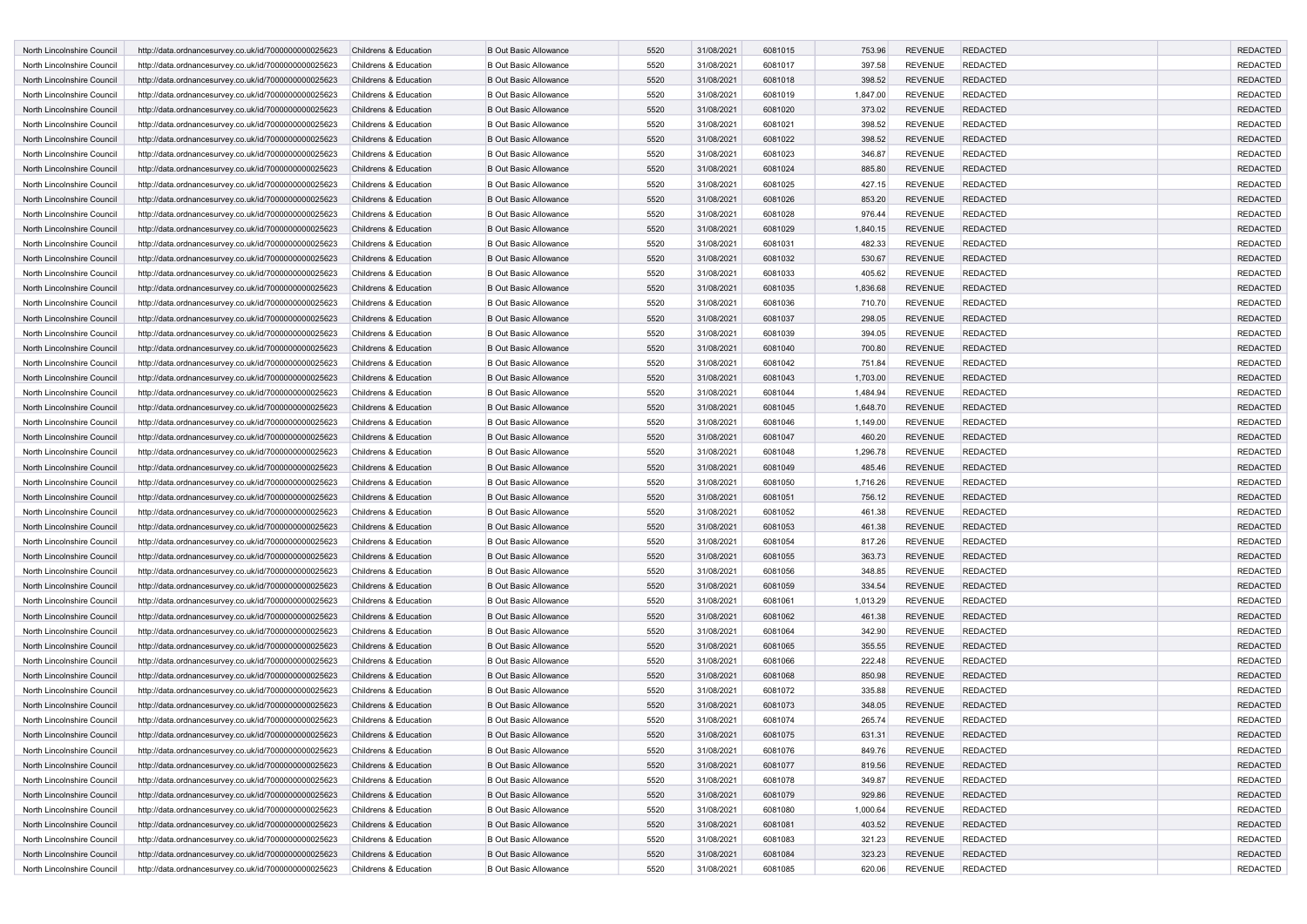| North Lincolnshire Council                               | http://data.ordnancesurvey.co.uk/id/7000000000025623                                                         | Childrens & Education | <b>B Out Basic Allowance</b> | 5520         | 31/08/2021               | 6081086 | 398.52           | <b>REVENUE</b> | <b>REDACTED</b> | <b>REDACTED</b> |
|----------------------------------------------------------|--------------------------------------------------------------------------------------------------------------|-----------------------|------------------------------|--------------|--------------------------|---------|------------------|----------------|-----------------|-----------------|
| North Lincolnshire Council                               | http://data.ordnancesurvey.co.uk/id/7000000000025623                                                         | Childrens & Education | <b>B Out Basic Allowance</b> | 5520         | 31/08/2021               | 6081088 | 398.52           | <b>REVENUE</b> | <b>REDACTED</b> | <b>REDACTED</b> |
| North Lincolnshire Council                               | http://data.ordnancesurvey.co.uk/id/7000000000025623                                                         | Childrens & Education | <b>B Out Basic Allowance</b> | 5520         | 31/08/2021               | 6081089 | 488.22           | <b>REVENUE</b> | <b>REDACTED</b> | <b>REDACTED</b> |
| North Lincolnshire Council                               | http://data.ordnancesurvey.co.uk/id/7000000000025623                                                         | Childrens & Education | <b>B Out Basic Allowance</b> | 5520         | 31/08/2021               | 6081090 | 342.82           | <b>REVENUE</b> | <b>REDACTED</b> | <b>REDACTED</b> |
| North Lincolnshire Council                               | http://data.ordnancesurvey.co.uk/id/7000000000025623                                                         | Childrens & Education | <b>B Out Basic Allowance</b> | 5520         | 31/08/2021               | 6081092 | 222.48           | <b>REVENUE</b> | <b>REDACTED</b> | <b>REDACTED</b> |
| North Lincolnshire Council                               | http://data.ordnancesurvey.co.uk/id/7000000000025623                                                         | Childrens & Education | <b>B Out Basic Allowance</b> | 5520         | 31/08/2021               | 6081093 | 444.96           | <b>REVENUE</b> | <b>REDACTED</b> | <b>REDACTED</b> |
| North Lincolnshire Council                               | http://data.ordnancesurvey.co.uk/id/7000000000025623                                                         | Childrens & Education | <b>B Out Basic Allowance</b> | 5520         | 31/08/2021               | 6081094 | 488.22           | <b>REVENUE</b> | <b>REDACTED</b> | <b>REDACTED</b> |
| North Lincolnshire Council                               | http://data.ordnancesurvey.co.uk/id/7000000000025623                                                         | Childrens & Education | <b>B Out Basic Allowance</b> | 5520         | 31/08/2021               | 6081095 | 333.44           | <b>REVENUE</b> | <b>REDACTED</b> | <b>REDACTED</b> |
| North Lincolnshire Council                               | http://data.ordnancesurvey.co.uk/id/7000000000025623                                                         | Childrens & Education | <b>B Out Basic Allowance</b> | 5520         | 31/08/2021               | 6081097 | 839.14           | <b>REVENUE</b> | <b>REDACTED</b> | <b>REDACTED</b> |
| North Lincolnshire Council                               | http://data.ordnancesurvey.co.uk/id/7000000000025623                                                         | Childrens & Education | <b>B Out Basic Allowance</b> | 5520         | 31/08/2021               | 6081099 | 1,199.08         | <b>REVENUE</b> | <b>REDACTED</b> | <b>REDACTED</b> |
| North Lincolnshire Council                               | http://data.ordnancesurvey.co.uk/id/7000000000025623                                                         | Childrens & Education | <b>B Out Basic Allowance</b> | 5520         | 31/08/2021               | 6081100 | 533.86           | <b>REVENUE</b> | <b>REDACTED</b> | <b>REDACTED</b> |
| North Lincolnshire Council                               | http://data.ordnancesurvey.co.uk/id/7000000000025623                                                         | Childrens & Education | <b>B Out Basic Allowance</b> | 5520         | 31/08/2021               | 6081101 | 347.88           | <b>REVENUE</b> | <b>REDACTED</b> | <b>REDACTED</b> |
| North Lincolnshire Council                               | http://data.ordnancesurvey.co.uk/id/7000000000025623                                                         | Childrens & Education | <b>B Out Basic Allowance</b> | 5520         | 31/08/2021               | 6081102 | 569.86           | <b>REVENUE</b> | <b>REDACTED</b> | <b>REDACTED</b> |
| North Lincolnshire Council                               | http://data.ordnancesurvey.co.uk/id/7000000000025623                                                         | Childrens & Education | <b>B Out Basic Allowance</b> | 5520         | 31/08/2021               | 6081103 | 400.52           | <b>REVENUE</b> | <b>REDACTED</b> | <b>REDACTED</b> |
| North Lincolnshire Council                               | http://data.ordnancesurvey.co.uk/id/7000000000025623                                                         | Childrens & Education | <b>B Out Basic Allowance</b> | 5520         | 31/08/2021               | 6081104 | 406.23           | <b>REVENUE</b> | <b>REDACTED</b> | <b>REDACTED</b> |
| North Lincolnshire Council                               | http://data.ordnancesurvey.co.uk/id/7000000000025623                                                         | Childrens & Education | <b>B Out Basic Allowance</b> | 5520         | 31/08/2021               | 6081105 | 649.15           | <b>REVENUE</b> | <b>REDACTED</b> | <b>REDACTED</b> |
| North Lincolnshire Council                               | http://data.ordnancesurvey.co.uk/id/7000000000025623                                                         | Childrens & Education | <b>B Out Basic Allowance</b> | 5520         | 31/08/2021               | 6081106 | 1,114.94         | <b>REVENUE</b> | <b>REDACTED</b> | <b>REDACTED</b> |
| North Lincolnshire Council                               | http://data.ordnancesurvey.co.uk/id/7000000000025623                                                         | Childrens & Education | <b>B Out Basic Allowance</b> | 5520         | 31/08/2021               | 6081107 | 407.62           | <b>REVENUE</b> | <b>REDACTED</b> | <b>REDACTED</b> |
| North Lincolnshire Council                               | http://data.ordnancesurvey.co.uk/id/7000000000025623                                                         | Childrens & Education | <b>B Out Basic Allowance</b> | 5520         | 31/08/2021               | 6081108 | 379.28           | <b>REVENUE</b> | <b>REDACTED</b> | <b>REDACTED</b> |
| North Lincolnshire Council                               | http://data.ordnancesurvey.co.uk/id/7000000000025623                                                         | Childrens & Education | <b>B Out Basic Allowance</b> | 5520         | 31/08/2021               | 6081109 | 620.06           | <b>REVENUE</b> | <b>REDACTED</b> | <b>REDACTED</b> |
| North Lincolnshire Council                               | http://data.ordnancesurvey.co.uk/id/7000000000025623                                                         | Childrens & Education | <b>B Out Basic Allowance</b> | 5520         | 31/08/2021               | 6081110 | 597.58           | <b>REVENUE</b> | <b>REDACTED</b> | <b>REDACTED</b> |
| North Lincolnshire Council                               | http://data.ordnancesurvey.co.uk/id/7000000000025623                                                         | Childrens & Education | <b>B Out Basic Allowance</b> | 5520         | 31/08/2021               | 6081111 | 1,954.03         | <b>REVENUE</b> | <b>REDACTED</b> | <b>REDACTED</b> |
| North Lincolnshire Council                               | http://data.ordnancesurvey.co.uk/id/7000000000025623                                                         | Childrens & Education | <b>B Out Basic Allowance</b> | 5520         | 31/08/2021               | 6081112 | 797.35           | <b>REVENUE</b> | <b>REDACTED</b> | <b>REDACTED</b> |
| North Lincolnshire Council                               | http://data.ordnancesurvey.co.uk/id/7000000000025623                                                         | Childrens & Education | <b>B Out Basic Allowance</b> | 5520         | 31/08/2021               | 6081113 | 688.98           | <b>REVENUE</b> | <b>REDACTED</b> | <b>REDACTED</b> |
| North Lincolnshire Council                               | http://data.ordnancesurvey.co.uk/id/7000000000025623                                                         | Childrens & Education | <b>B Out Basic Allowance</b> | 5520         | 31/08/2021               | 6081114 | 265.74           | <b>REVENUE</b> | <b>REDACTED</b> | <b>REDACTED</b> |
| North Lincolnshire Council                               | http://data.ordnancesurvey.co.uk/id/7000000000025623                                                         | Childrens & Education | <b>B Out Basic Allowance</b> | 5520         | 31/08/2021               | 6081115 | 1,111.17         | <b>REVENUE</b> | <b>REDACTED</b> | <b>REDACTED</b> |
| North Lincolnshire Council                               | http://data.ordnancesurvey.co.uk/id/7000000000025623                                                         | Childrens & Education | <b>B Out Basic Allowance</b> | 5520         | 31/08/2021               | 6081116 | 321.06           | <b>REVENUE</b> | <b>REDACTED</b> | <b>REDACTED</b> |
| North Lincolnshire Council                               | http://data.ordnancesurvey.co.uk/id/7000000000025623                                                         | Childrens & Education | <b>B Out Basic Allowance</b> | 5520         | 31/08/2021               | 6081117 | 461.38           | <b>REVENUE</b> | <b>REDACTED</b> | <b>REDACTED</b> |
| North Lincolnshire Council                               | http://data.ordnancesurvey.co.uk/id/7000000000025623                                                         | Childrens & Education | <b>B Out Basic Allowance</b> | 5520         | 31/08/2021               | 6081119 | 667.44           | <b>REVENUE</b> | <b>REDACTED</b> | <b>REDACTED</b> |
| North Lincolnshire Council                               | http://data.ordnancesurvey.co.uk/id/7000000000025623                                                         | Childrens & Education | <b>B Out Basic Allowance</b> | 5520         | 31/08/2021               | 6081120 | 437.18           | <b>REVENUE</b> | <b>REDACTED</b> | <b>REDACTED</b> |
| North Lincolnshire Council                               | http://data.ordnancesurvey.co.uk/id/7000000000025623                                                         | Childrens & Education | <b>B Out Basic Allowance</b> | 5520         | 31/08/2021               | 6081121 | 688.39           | <b>REVENUE</b> | <b>REDACTED</b> | <b>REDACTED</b> |
| North Lincolnshire Council                               | http://data.ordnancesurvey.co.uk/id/7000000000025623                                                         | Childrens & Education | <b>B Out Basic Allowance</b> | 5520         | 31/08/2021               | 6081122 | 631.10           | <b>REVENUE</b> | <b>REDACTED</b> | <b>REDACTED</b> |
| North Lincolnshire Council                               |                                                                                                              | Childrens & Education | <b>B Out Basic Allowance</b> | 5520         | 31/08/2021               | 6081123 | 888.22           | <b>REVENUE</b> | <b>REDACTED</b> | <b>REDACTED</b> |
| North Lincolnshire Council                               | http://data.ordnancesurvey.co.uk/id/7000000000025623                                                         | Childrens & Education | <b>B Out Basic Allowance</b> | 5520         |                          | 6081124 |                  | <b>REVENUE</b> | <b>REDACTED</b> | <b>REDACTED</b> |
| North Lincolnshire Council                               | http://data.ordnancesurvey.co.uk/id/7000000000025623<br>http://data.ordnancesurvey.co.uk/id/7000000000025623 | Childrens & Education | <b>B Out Basic Allowance</b> | 5520         | 31/08/2021<br>31/08/2021 | 6081125 | 608.56<br>455.90 | <b>REVENUE</b> | <b>REDACTED</b> | <b>REDACTED</b> |
| North Lincolnshire Council                               | http://data.ordnancesurvey.co.uk/id/7000000000025623                                                         | Childrens & Education | <b>B Out Basic Allowance</b> | 5520         | 31/08/2021               | 6081127 | 398.52           | <b>REVENUE</b> | <b>REDACTED</b> | <b>REDACTED</b> |
| North Lincolnshire Council                               | http://data.ordnancesurvey.co.uk/id/7000000000025623                                                         | Childrens & Education | <b>B Out Basic Allowance</b> | 5520         | 31/08/2021               | 6081129 | 726.85           | <b>REVENUE</b> | <b>REDACTED</b> | <b>REDACTED</b> |
| North Lincolnshire Council                               |                                                                                                              | Childrens & Education | <b>B Out Basic Allowance</b> | 5520         | 31/08/2021               | 6081130 | 397.58           | <b>REVENUE</b> | <b>REDACTED</b> | <b>REDACTED</b> |
| North Lincolnshire Council                               | http://data.ordnancesurvey.co.uk/id/7000000000025623                                                         | Childrens & Education | <b>B Out Basic Allowance</b> | 5520         |                          | 6081131 |                  | <b>REVENUE</b> | <b>REDACTED</b> | <b>REDACTED</b> |
| North Lincolnshire Council                               | http://data.ordnancesurvey.co.uk/id/7000000000025623<br>http://data.ordnancesurvey.co.uk/id/7000000000025623 | Childrens & Education | <b>B Out Basic Allowance</b> | 5520         | 31/08/2021<br>31/08/2021 | 6081132 | 572.56<br>450.27 | <b>REVENUE</b> | <b>REDACTED</b> | <b>REDACTED</b> |
| North Lincolnshire Council                               | http://data.ordnancesurvey.co.uk/id/7000000000025623                                                         | Childrens & Education | <b>B Out Basic Allowance</b> | 5520         | 31/08/2021               | 6081133 | 334.52           | <b>REVENUE</b> | <b>REDACTED</b> | <b>REDACTED</b> |
| North Lincolnshire Council                               | http://data.ordnancesurvey.co.uk/id/7000000000025623                                                         | Childrens & Education | <b>B Out Basic Allowance</b> | 5520         | 31/08/2021               | 6081134 | 883.27           | <b>REVENUE</b> | <b>REDACTED</b> | <b>REDACTED</b> |
|                                                          |                                                                                                              | Childrens & Education | <b>B Out Basic Allowance</b> | 5520         |                          | 6081136 | 929.86           | <b>REVENUE</b> | <b>REDACTED</b> | <b>REDACTED</b> |
| North Lincolnshire Council                               | http://data.ordnancesurvey.co.uk/id/7000000000025623<br>http://data.ordnancesurvey.co.uk/id/7000000000025623 | Childrens & Education |                              |              | 31/08/2021               |         |                  | <b>REVENUE</b> | <b>REDACTED</b> | <b>REDACTED</b> |
| North Lincolnshire Council<br>North Lincolnshire Council | http://data.ordnancesurvey.co.uk/id/7000000000025623                                                         |                       | <b>B Out Basic Allowance</b> | 5520<br>5520 | 31/08/2021               | 6081137 | 1,144.42         |                | <b>REDACTED</b> | <b>REDACTED</b> |
|                                                          |                                                                                                              | Childrens & Education | <b>B Out Basic Allowance</b> |              | 31/08/2021               | 6081138 | 488.22           | <b>REVENUE</b> |                 |                 |
| North Lincolnshire Council                               | http://data.ordnancesurvey.co.uk/id/7000000000025623                                                         | Childrens & Education | <b>B Out Basic Allowance</b> | 5520         | 31/08/2021               | 6081139 | 1,335.48         | <b>REVENUE</b> | <b>REDACTED</b> | <b>REDACTED</b> |
| North Lincolnshire Council                               | http://data.ordnancesurvey.co.uk/id/7000000000025623                                                         | Childrens & Education | <b>B Out Basic Allowance</b> | 5520         | 31/08/2021               | 6081140 | 1,685.25         | <b>REVENUE</b> | <b>REDACTED</b> | <b>REDACTED</b> |
| North Lincolnshire Council                               | http://data.ordnancesurvey.co.uk/id/7000000000025623                                                         | Childrens & Education | <b>B Out Basic Allowance</b> | 5520         | 31/08/2021               | 6081141 | 227.78           | <b>REVENUE</b> | <b>REDACTED</b> | <b>REDACTED</b> |
| North Lincolnshire Council                               | http://data.ordnancesurvey.co.uk/id/7000000000025623                                                         | Childrens & Education | <b>B Out Basic Allowance</b> | 5520         | 31/08/2021               | 6081143 | 941.96           | <b>REVENUE</b> | <b>REDACTED</b> | <b>REDACTED</b> |
| North Lincolnshire Council                               | http://data.ordnancesurvey.co.uk/id/7000000000025623                                                         | Childrens & Education | <b>B Out Basic Allowance</b> | 5520         | 31/08/2021               | 6081144 | 509.81           | <b>REVENUE</b> | <b>REDACTED</b> | <b>REDACTED</b> |
| North Lincolnshire Council                               | http://data.ordnancesurvey.co.uk/id/7000000000025623                                                         | Childrens & Education | <b>B Out Basic Allowance</b> | 5520         | 31/08/2021               | 6081145 | 280.82           | <b>REVENUE</b> | <b>REDACTED</b> | <b>REDACTED</b> |
| North Lincolnshire Council                               | http://data.ordnancesurvey.co.uk/id/7000000000025623                                                         | Childrens & Education | <b>B Out Basic Allowance</b> | 5520         | 31/08/2021               | 6081147 | 398.52           | <b>REVENUE</b> | <b>REDACTED</b> | <b>REDACTED</b> |
| North Lincolnshire Council                               | http://data.ordnancesurvey.co.uk/id/7000000000025623                                                         | Childrens & Education | <b>B Out Basic Allowance</b> | 5520         | 31/08/2021               | 6081148 | 704.01           | <b>REVENUE</b> | <b>REDACTED</b> | <b>REDACTED</b> |
| North Lincolnshire Council                               | http://data.ordnancesurvey.co.uk/id/7000000000025623                                                         | Childrens & Education | <b>B Out Basic Allowance</b> | 5520         | 31/08/2021               | 6081151 | 609.45           | <b>REVENUE</b> | <b>REDACTED</b> | <b>REDACTED</b> |
| North Lincolnshire Council                               | http://data.ordnancesurvey.co.uk/id/7000000000025623                                                         | Childrens & Education | <b>B Out Basic Allowance</b> | 5520         | 31/08/2021               | 6081152 | 1,313.29         | <b>REVENUE</b> | <b>REDACTED</b> | <b>REDACTED</b> |
| North Lincolnshire Council                               | http://data.ordnancesurvey.co.uk/id/7000000000025623                                                         | Childrens & Education | <b>B Out Basic Allowance</b> | 5520         | 31/08/2021               | 6081153 | 310.84           | REVENUE        | REDACTED        | REDACTED        |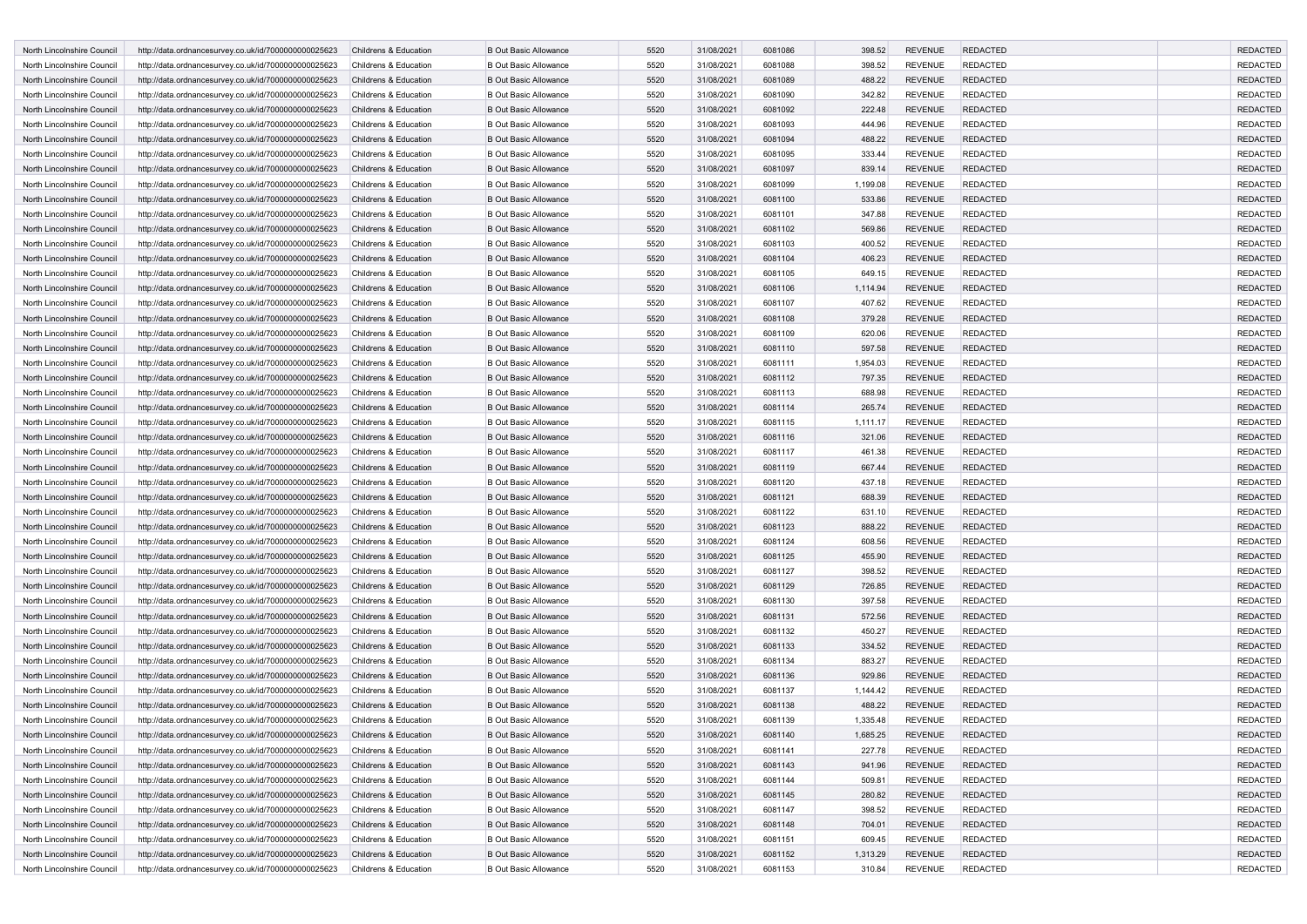| North Lincolnshire Council                               | http://data.ordnancesurvey.co.uk/id/7000000000025623 | Childrens & Education                          | <b>B Out Basic Allowance</b>                                 | 5520 | 31/08/2021 | 6081154            | 256.33   | <b>REVENUE</b>                   | <b>REDACTED</b> | <b>REDACTED</b> |
|----------------------------------------------------------|------------------------------------------------------|------------------------------------------------|--------------------------------------------------------------|------|------------|--------------------|----------|----------------------------------|-----------------|-----------------|
| North Lincolnshire Council                               | http://data.ordnancesurvey.co.uk/id/7000000000025623 | Childrens & Education                          | <b>B Out Basic Allowance</b>                                 | 5520 | 31/08/2021 | 6081155            | 804.14   | <b>REVENUE</b>                   | <b>REDACTED</b> | <b>REDACTED</b> |
| North Lincolnshire Council                               | http://data.ordnancesurvey.co.uk/id/7000000000025623 | Childrens & Education                          | <b>B Out Basic Allowance</b>                                 | 5520 | 31/08/2021 | 6081157            | 440.84   | <b>REVENUE</b>                   | <b>REDACTED</b> | <b>REDACTED</b> |
| North Lincolnshire Council                               | http://data.ordnancesurvey.co.uk/id/7000000000025623 | Childrens & Education                          | <b>B Out Basic Allowance</b>                                 | 5520 | 31/08/2021 | 6081158            | 453.03   | <b>REVENUE</b>                   | <b>REDACTED</b> | <b>REDACTED</b> |
| North Lincolnshire Council                               | http://data.ordnancesurvey.co.uk/id/7000000000025623 | Childrens & Education                          | <b>B Out Basic Allowance</b>                                 | 5520 | 31/08/2021 | 6081159            | 842.54   | <b>REVENUE</b>                   | <b>REDACTED</b> | <b>REDACTED</b> |
| North Lincolnshire Council                               | http://data.ordnancesurvey.co.uk/id/7000000000025623 | Childrens & Education                          | <b>B Out Basic Allowance</b>                                 | 5520 | 31/08/2021 | 6081160            | 461.38   | <b>REVENUE</b>                   | <b>REDACTED</b> | <b>REDACTED</b> |
| North Lincolnshire Council                               | http://data.ordnancesurvey.co.uk/id/7000000000025623 | Childrens & Education                          | <b>B Out Basic Allowance</b>                                 | 5520 | 31/08/2021 | 6081162            | 545.62   | <b>REVENUE</b>                   | <b>REDACTED</b> | <b>REDACTED</b> |
| North Lincolnshire Council                               | http://data.ordnancesurvey.co.uk/id/7000000000025623 | Childrens & Education                          | <b>B Out Basic Allowance</b>                                 | 5520 | 31/08/2021 | 6081163            | 710.70   | <b>REVENUE</b>                   | <b>REDACTED</b> | <b>REDACTED</b> |
| North Lincolnshire Council                               | http://data.ordnancesurvey.co.uk/id/7000000000025623 | Childrens & Education                          | <b>B Out Basic Allowance</b>                                 | 5520 | 31/08/2021 | 6081164            | 512.81   | <b>REVENUE</b>                   | <b>REDACTED</b> | <b>REDACTED</b> |
| North Lincolnshire Council                               | http://data.ordnancesurvey.co.uk/id/7000000000025623 | Childrens & Education                          | <b>B Out Basic Allowance</b>                                 | 5520 | 31/08/2021 | 6081165            | 265.74   | <b>REVENUE</b>                   | <b>REDACTED</b> | <b>REDACTED</b> |
| North Lincolnshire Council                               | http://data.ordnancesurvey.co.uk/id/7000000000025623 | Childrens & Education                          | <b>B Out Basic Allowance</b>                                 | 5520 | 31/08/2021 | 6081166            | 265.74   | <b>REVENUE</b>                   | <b>REDACTED</b> | <b>REDACTED</b> |
| North Lincolnshire Council                               | http://data.ordnancesurvey.co.uk/id/7000000000025623 | Childrens & Education                          | <b>B Out Basic Allowance</b>                                 | 5520 | 31/08/2021 | 6081168            | 424.30   | <b>REVENUE</b>                   | <b>REDACTED</b> | <b>REDACTED</b> |
| North Lincolnshire Council                               | http://data.ordnancesurvey.co.uk/id/7000000000025623 | Childrens & Education                          | <b>B Out Basic Allowance</b>                                 | 5520 | 31/08/2021 | 6081169            | 359.34   | <b>REVENUE</b>                   | <b>REDACTED</b> | <b>REDACTED</b> |
| North Lincolnshire Council                               | http://data.ordnancesurvey.co.uk/id/7000000000025623 | Childrens & Education                          | <b>B Out Basic Allowance</b>                                 | 5520 | 31/08/2021 | 6081170            | 397.58   | <b>REVENUE</b>                   | <b>REDACTED</b> | <b>REDACTED</b> |
| North Lincolnshire Council                               | http://data.ordnancesurvey.co.uk/id/7000000000025623 | Childrens & Education                          | <b>B Out Basic Allowance</b>                                 | 5520 | 31/08/2021 | 6081171            | 342.82   | <b>REVENUE</b>                   | <b>REDACTED</b> | <b>REDACTED</b> |
| North Lincolnshire Council                               | http://data.ordnancesurvey.co.uk/id/7000000000025623 | Childrens & Education                          | <b>B Out Basic Allowance</b>                                 | 5520 | 31/08/2021 | 6081172            | 342.28   | <b>REVENUE</b>                   | <b>REDACTED</b> | <b>REDACTED</b> |
| North Lincolnshire Council                               | http://data.ordnancesurvey.co.uk/id/7000000000025623 | Childrens & Education                          | <b>B Out Basic Allowance</b>                                 | 5520 | 31/08/2021 | 6081174            | 350.20   | <b>REVENUE</b>                   | <b>REDACTED</b> | <b>REDACTED</b> |
| North Lincolnshire Council                               | http://data.ordnancesurvey.co.uk/id/7000000000025623 | Childrens & Education                          | <b>B Out Basic Allowance</b>                                 | 5520 | 31/08/2021 | 6081175            | 321.23   | <b>REVENUE</b>                   | <b>REDACTED</b> | <b>REDACTED</b> |
| North Lincolnshire Council                               | http://data.ordnancesurvey.co.uk/id/7000000000025623 | Childrens & Education                          | <b>B Out Basic Allowance</b>                                 | 5520 | 31/08/2021 | 6081180            | 461.38   | <b>REVENUE</b>                   | <b>REDACTED</b> | <b>REDACTED</b> |
| North Lincolnshire Council                               | http://data.ordnancesurvey.co.uk/id/7000000000025623 | Childrens & Education                          | <b>B Out Basic Allowance</b>                                 | 5520 | 31/08/2021 | 6081181            | 350.20   | <b>REVENUE</b>                   | <b>REDACTED</b> | <b>REDACTED</b> |
| North Lincolnshire Council                               | http://data.ordnancesurvey.co.uk/id/7000000000025623 | Childrens & Education                          | <b>B Out Basic Allowance</b>                                 | 5520 | 31/08/2021 | 6081183            | 372.62   | <b>REVENUE</b>                   | <b>REDACTED</b> | <b>REDACTED</b> |
| North Lincolnshire Council                               | http://data.ordnancesurvey.co.uk/id/7000000000025623 | Childrens & Education                          | <b>B Out Basic Allowance</b>                                 | 5520 | 31/08/2021 | 6081184            | 227.95   | <b>REVENUE</b>                   | <b>REDACTED</b> | <b>REDACTED</b> |
| North Lincolnshire Council                               | http://data.ordnancesurvey.co.uk/id/7000000000025623 | Childrens & Education                          | <b>B Out Basic Allowance</b>                                 | 5520 | 31/08/2021 | 6081186            | 184.33   | <b>REVENUE</b>                   | <b>REDACTED</b> | <b>REDACTED</b> |
|                                                          |                                                      |                                                |                                                              | 5520 |            |                    |          |                                  |                 | <b>REDACTED</b> |
| North Lincolnshire Council<br>North Lincolnshire Council | http://data.ordnancesurvey.co.uk/id/7000000000025623 | Childrens & Education<br>Childrens & Education | <b>B Out Basic Allowance</b><br><b>B Out Basic Allowance</b> | 5520 | 31/08/2021 | 6081187<br>6081188 | 227.95   | <b>REVENUE</b><br><b>REVENUE</b> | <b>REDACTED</b> | <b>REDACTED</b> |
|                                                          | http://data.ordnancesurvey.co.uk/id/7000000000025623 |                                                |                                                              | 5520 | 31/08/2021 |                    | 257.51   |                                  | <b>REDACTED</b> |                 |
| North Lincolnshire Council                               | http://data.ordnancesurvey.co.uk/id/7000000000025623 | Childrens & Education                          | <b>B Out Basic Allowance</b>                                 |      | 31/08/2021 | 6081189            | 461.38   | <b>REVENUE</b>                   | <b>REDACTED</b> | <b>REDACTED</b> |
| North Lincolnshire Council                               | http://data.ordnancesurvey.co.uk/id/7000000000025623 | Childrens & Education                          | <b>B Out Basic Allowance</b>                                 | 5520 | 31/08/2021 | 6081192            | 257.51   | <b>REVENUE</b>                   | <b>REDACTED</b> | <b>REDACTED</b> |
| North Lincolnshire Council                               | http://data.ordnancesurvey.co.uk/id/7000000000025623 | Childrens & Education                          | <b>B Out Basic Allowance</b>                                 | 5520 | 31/08/2021 | 6081194            | 294.10   | <b>REVENUE</b>                   | <b>REDACTED</b> | <b>REDACTED</b> |
| North Lincolnshire Council                               | http://data.ordnancesurvey.co.uk/id/7000000000025623 | Childrens & Education                          | <b>B Out Basic Allowance</b>                                 | 5520 | 31/08/2021 | 6081197            | 572.68   | <b>REVENUE</b>                   | <b>REDACTED</b> | <b>REDACTED</b> |
| North Lincolnshire Council                               | http://data.ordnancesurvey.co.uk/id/7000000000025623 | Childrens & Education                          | <b>B Out Basic Allowance</b>                                 | 5520 | 31/08/2021 | 6081198            | 468.48   | <b>REVENUE</b>                   | <b>REDACTED</b> | <b>REDACTED</b> |
| North Lincolnshire Council                               | http://data.ordnancesurvey.co.uk/id/7000000000025623 | Childrens & Education                          | <b>B Out Basic Allowance</b>                                 | 5520 | 31/08/2021 | 6081199            | 847.95   | <b>REVENUE</b>                   | <b>REDACTED</b> | <b>REDACTED</b> |
| North Lincolnshire Council                               | http://data.ordnancesurvey.co.uk/id/7000000000025623 | Childrens & Education                          | <b>B Out Basic Allowance</b>                                 | 5520 | 31/08/2021 | 6081200            | 397.11   | <b>REVENUE</b>                   | <b>REDACTED</b> | <b>REDACTED</b> |
| North Lincolnshire Council                               | http://data.ordnancesurvey.co.uk/id/7000000000025623 | Childrens & Education                          | <b>B Out Basic Allowance</b>                                 | 5520 | 31/08/2021 | 6081202            | 1,232.05 | <b>REVENUE</b>                   | <b>REDACTED</b> | <b>REDACTED</b> |
| North Lincolnshire Council                               | http://data.ordnancesurvey.co.uk/id/7000000000025623 | Childrens & Education                          | <b>B Out Basic Allowance</b>                                 | 5520 | 31/08/2021 | 6081203            | 461.38   | <b>REVENUE</b>                   | <b>REDACTED</b> | <b>REDACTED</b> |
| North Lincolnshire Council                               | http://data.ordnancesurvey.co.uk/id/7000000000025623 | Childrens & Education                          | <b>B Out Basic Allowance</b>                                 | 5520 | 31/08/2021 | 6081204            | 398.52   | <b>REVENUE</b>                   | <b>REDACTED</b> | <b>REDACTED</b> |
| North Lincolnshire Council                               | http://data.ordnancesurvey.co.uk/id/7000000000025623 | Childrens & Education                          | <b>B Out Basic Allowance</b>                                 | 5520 | 31/08/2021 | 6081206            | 445.83   | <b>REVENUE</b>                   | <b>REDACTED</b> | <b>REDACTED</b> |
| North Lincolnshire Council                               | http://data.ordnancesurvey.co.uk/id/7000000000025623 | Childrens & Education                          | <b>B Out Basic Allowance</b>                                 | 5520 | 31/08/2021 | 6081207            | 620.63   | <b>REVENUE</b>                   | <b>REDACTED</b> | <b>REDACTED</b> |
| North Lincolnshire Council                               | http://data.ordnancesurvey.co.uk/id/7000000000025623 | Childrens & Education                          | <b>B Out Basic Allowance</b>                                 | 5520 | 31/08/2021 | 6081209            | 359.34   | <b>REVENUE</b>                   | <b>REDACTED</b> | <b>REDACTED</b> |
| North Lincolnshire Council                               | http://data.ordnancesurvey.co.uk/id/7000000000025623 | Childrens & Education                          | <b>B Out Basic Allowance</b>                                 | 5520 | 31/08/2021 | 6081212            | 262.29   | <b>REVENUE</b>                   | <b>REDACTED</b> | <b>REDACTED</b> |
| North Lincolnshire Council                               | http://data.ordnancesurvey.co.uk/id/7000000000025623 | Childrens & Education                          | <b>B Out Basic Allowance</b>                                 | 5520 | 31/08/2021 | 6081213            | 455.90   | <b>REVENUE</b>                   | <b>REDACTED</b> | <b>REDACTED</b> |
| North Lincolnshire Council                               | http://data.ordnancesurvey.co.uk/id/7000000000025623 | Childrens & Education                          | <b>B Out Basic Allowance</b>                                 | 5520 | 31/08/2021 | 6081214            | 359.34   | <b>REVENUE</b>                   | <b>REDACTED</b> | <b>REDACTED</b> |
| North Lincolnshire Council                               | http://data.ordnancesurvey.co.uk/id/7000000000025623 | Childrens & Education                          | <b>B Out Basic Allowance</b>                                 | 5520 | 31/08/2021 | 6081216            | 714.38   | <b>REVENUE</b>                   | <b>REDACTED</b> | <b>REDACTED</b> |
| North Lincolnshire Council                               | http://data.ordnancesurvey.co.uk/id/7000000000025623 | Childrens & Education                          | <b>Client Related Costs</b>                                  | 5534 | 02/08/2021 | 6069153            | 141.31   | <b>REVENUE</b>                   | <b>REDACTED</b> | <b>REDACTED</b> |
| North Lincolnshire Council                               | http://data.ordnancesurvey.co.uk/id/7000000000025623 | Childrens & Education                          | <b>Client Related Costs</b>                                  | 5534 | 02/08/2021 | 6069157            | 22.31    | <b>REVENUE</b>                   | <b>REDACTED</b> | <b>REDACTED</b> |
| North Lincolnshire Council                               | http://data.ordnancesurvey.co.uk/id/7000000000025623 | Childrens & Education                          | <b>Client Related Costs</b>                                  | 5534 | 02/08/2021 | 6069159            | 102.31   | <b>REVENUE</b>                   | <b>REDACTED</b> | <b>REDACTED</b> |
| North Lincolnshire Council                               | http://data.ordnancesurvey.co.uk/id/7000000000025623 | Childrens & Education                          | <b>Client Related Costs</b>                                  | 5534 | 02/08/2021 | 6069164            | 210.00   | <b>REVENUE</b>                   | <b>REDACTED</b> | <b>REDACTED</b> |
| North Lincolnshire Council                               | http://data.ordnancesurvey.co.uk/id/7000000000025623 | Childrens & Education                          | <b>Client Related Costs</b>                                  | 5534 | 02/08/2021 | 6069166            | 82.31    | <b>REVENUE</b>                   | <b>REDACTED</b> | <b>REDACTED</b> |
| North Lincolnshire Council                               | http://data.ordnancesurvey.co.uk/id/7000000000025623 | Childrens & Education                          | <b>Client Related Costs</b>                                  | 5534 | 02/08/2021 | 6069168            | 608.41   | REVENUE                          | <b>REDACTED</b> | REDACTED        |
| North Lincolnshire Council                               | http://data.ordnancesurvey.co.uk/id/7000000000025623 | Childrens & Education                          | <b>Client Related Costs</b>                                  | 5534 | 02/08/2021 | 6069179            | 60.00    | <b>REVENUE</b>                   | <b>REDACTED</b> | <b>REDACTED</b> |
| North Lincolnshire Council                               | http://data.ordnancesurvey.co.uk/id/7000000000025623 | Childrens & Education                          | <b>Client Related Costs</b>                                  | 5534 | 02/08/2021 | 6069182            | 108.83   | <b>REVENUE</b>                   | <b>REDACTED</b> | <b>REDACTED</b> |
| North Lincolnshire Council                               | http://data.ordnancesurvey.co.uk/id/7000000000025623 | Childrens & Education                          | <b>Client Related Costs</b>                                  | 5534 | 02/08/2021 | 6069185            | 60.00    | <b>REVENUE</b>                   | <b>REDACTED</b> | <b>REDACTED</b> |
| North Lincolnshire Council                               | http://data.ordnancesurvey.co.uk/id/7000000000025623 | Childrens & Education                          | <b>Client Related Costs</b>                                  | 5534 | 02/08/2021 | 6069192            | 22.85    | <b>REVENUE</b>                   | <b>REDACTED</b> | <b>REDACTED</b> |
| North Lincolnshire Council                               | http://data.ordnancesurvey.co.uk/id/7000000000025623 | Childrens & Education                          | <b>Client Related Costs</b>                                  | 5534 | 02/08/2021 | 6069216            | 615.71   | REVENUE                          | <b>REDACTED</b> | <b>REDACTED</b> |
| North Lincolnshire Council                               | http://data.ordnancesurvey.co.uk/id/7000000000025623 | Childrens & Education                          | <b>Client Related Costs</b>                                  | 5534 | 02/08/2021 | 6069224            | 50.00    | <b>REVENUE</b>                   | <b>REDACTED</b> | <b>REDACTED</b> |
| North Lincolnshire Council                               | http://data.ordnancesurvey.co.uk/id/7000000000025623 | Childrens & Education                          | <b>Client Related Costs</b>                                  | 5534 | 02/08/2021 | 6069231            | 130.00   | <b>REVENUE</b>                   | <b>REDACTED</b> | <b>REDACTED</b> |
| North Lincolnshire Council                               | http://data.ordnancesurvey.co.uk/id/7000000000025623 | Childrens & Education                          | <b>Client Related Costs</b>                                  | 5534 | 02/08/2021 | 6069241            | 180.00   | <b>REVENUE</b>                   | <b>REDACTED</b> | REDACTED        |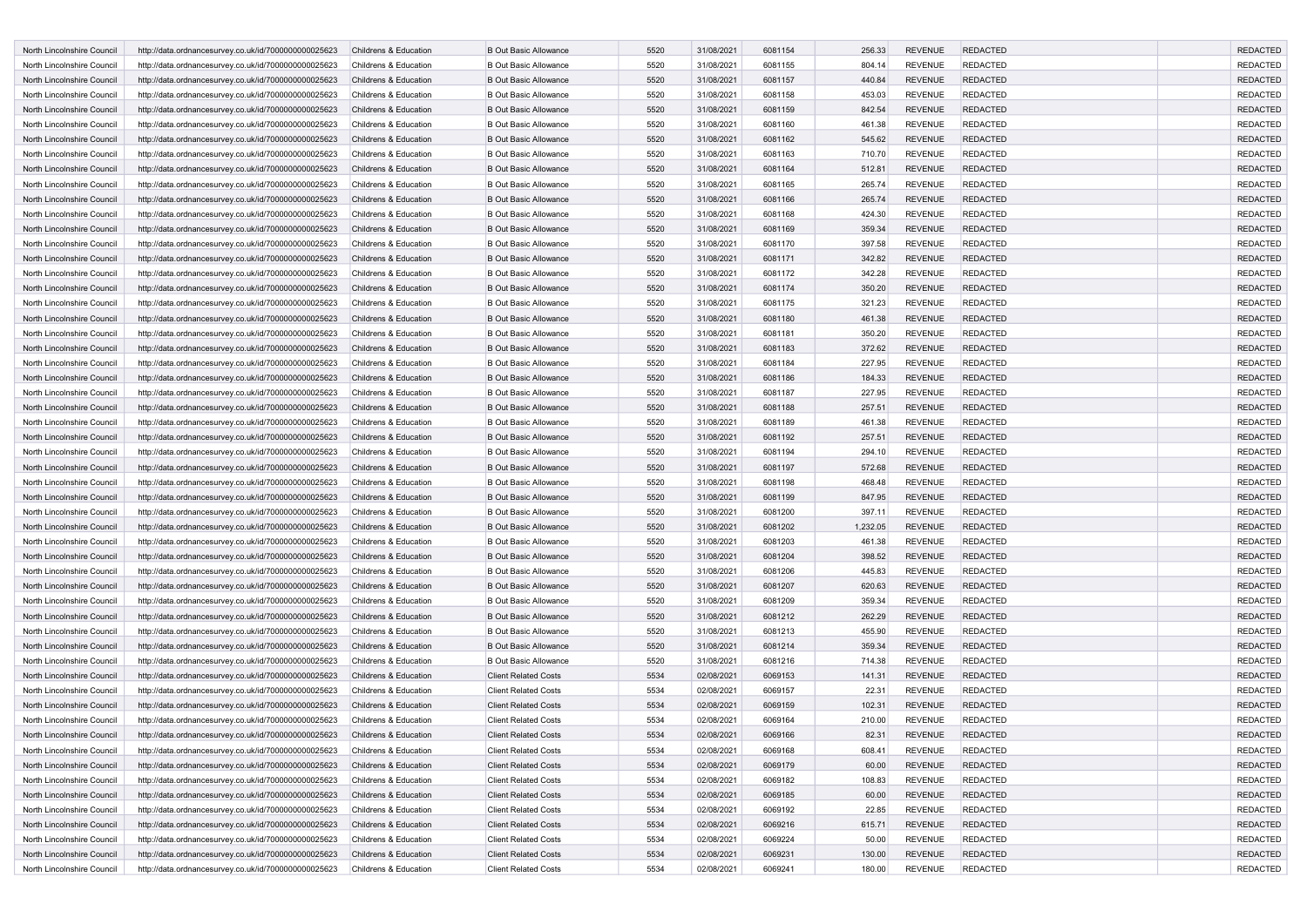| <b>North Lincolnshire Council</b> | http://data.ordnancesurvey.co.uk/id/7000000000025623 | Childrens & Education | <b>Client Related Costs</b> | 5534 | 02/08/2021 | 6069245 | 190.00 | <b>REVENUE</b> | <b>REDACTED</b> | <b>REDACTED</b> |
|-----------------------------------|------------------------------------------------------|-----------------------|-----------------------------|------|------------|---------|--------|----------------|-----------------|-----------------|
| North Lincolnshire Council        | http://data.ordnancesurvey.co.uk/id/7000000000025623 | Childrens & Education | <b>Client Related Costs</b> | 5534 | 02/08/2021 | 6069254 | 140.00 | <b>REVENUE</b> | <b>REDACTED</b> | <b>REDACTED</b> |
| North Lincolnshire Council        | http://data.ordnancesurvey.co.uk/id/7000000000025623 | Childrens & Education | <b>Client Related Costs</b> | 5534 | 02/08/2021 | 6069267 | 197.14 | <b>REVENUE</b> | <b>REDACTED</b> | <b>REDACTED</b> |
| North Lincolnshire Council        | http://data.ordnancesurvey.co.uk/id/7000000000025623 | Childrens & Education | <b>Client Related Costs</b> | 5534 | 02/08/2021 | 6069286 | 80.00  | <b>REVENUE</b> | <b>REDACTED</b> | <b>REDACTED</b> |
| North Lincolnshire Council        | http://data.ordnancesurvey.co.uk/id/7000000000025623 | Childrens & Education | <b>Client Related Costs</b> | 5534 | 02/08/2021 | 6069287 | 60.00  | <b>REVENUE</b> | <b>REDACTED</b> | <b>REDACTED</b> |
| North Lincolnshire Council        | http://data.ordnancesurvey.co.uk/id/7000000000025623 | Childrens & Education | <b>Client Related Costs</b> | 5534 | 02/08/2021 | 6069305 | 300.00 | <b>REVENUE</b> | <b>REDACTED</b> | <b>REDACTED</b> |
| North Lincolnshire Council        | http://data.ordnancesurvey.co.uk/id/7000000000025623 | Childrens & Education | <b>Client Related Costs</b> | 5534 | 02/08/2021 | 6069309 | 82.31  | <b>REVENUE</b> | <b>REDACTED</b> | <b>REDACTED</b> |
| North Lincolnshire Council        | http://data.ordnancesurvey.co.uk/id/7000000000025623 | Childrens & Education | <b>Client Related Costs</b> | 5534 | 02/08/2021 | 6069310 | 102.31 | <b>REVENUE</b> | <b>REDACTED</b> | <b>REDACTED</b> |
|                                   |                                                      |                       |                             |      |            |         |        |                |                 |                 |
| North Lincolnshire Council        | http://data.ordnancesurvey.co.uk/id/7000000000025623 | Childrens & Education | <b>Client Related Costs</b> | 5534 | 02/08/2021 | 6069312 | 308.11 | <b>REVENUE</b> | <b>REDACTED</b> | <b>REDACTED</b> |
| North Lincolnshire Council        | http://data.ordnancesurvey.co.uk/id/7000000000025623 | Childrens & Education | <b>Client Related Costs</b> | 5534 | 02/08/2021 | 6069313 | 162.31 | <b>REVENUE</b> | <b>REDACTED</b> | <b>REDACTED</b> |
| North Lincolnshire Council        | http://data.ordnancesurvey.co.uk/id/7000000000025623 | Childrens & Education | <b>Client Related Costs</b> | 5534 | 02/08/2021 | 6069314 | 180.00 | <b>REVENUE</b> | <b>REDACTED</b> | <b>REDACTED</b> |
| North Lincolnshire Council        | http://data.ordnancesurvey.co.uk/id/7000000000025623 | Childrens & Education | <b>Client Related Costs</b> | 5534 | 02/08/2021 | 6069322 | 248.57 | <b>REVENUE</b> | <b>REDACTED</b> | <b>REDACTED</b> |
| North Lincolnshire Council        | http://data.ordnancesurvey.co.uk/id/7000000000025623 | Childrens & Education | <b>Client Related Costs</b> | 5534 | 02/08/2021 | 6069329 | 130.00 | <b>REVENUE</b> | <b>REDACTED</b> | <b>REDACTED</b> |
| North Lincolnshire Council        | http://data.ordnancesurvey.co.uk/id/7000000000025623 | Childrens & Education | <b>Client Related Costs</b> | 5534 | 02/08/2021 | 6069334 | 100.00 | <b>REVENUE</b> | <b>REDACTED</b> | <b>REDACTED</b> |
| North Lincolnshire Council        | http://data.ordnancesurvey.co.uk/id/7000000000025623 | Childrens & Education | <b>Client Related Costs</b> | 5534 | 02/08/2021 | 6069339 | 190.00 | <b>REVENUE</b> | <b>REDACTED</b> | <b>REDACTED</b> |
| North Lincolnshire Council        | http://data.ordnancesurvey.co.uk/id/7000000000025623 | Childrens & Education | <b>Client Related Costs</b> | 5534 | 02/08/2021 | 6069341 | 100.00 | <b>REVENUE</b> | <b>REDACTED</b> | <b>REDACTED</b> |
| North Lincolnshire Council        | http://data.ordnancesurvey.co.uk/id/7000000000025623 | Childrens & Education | <b>Client Related Costs</b> | 5534 | 02/08/2021 | 6069345 | 120.00 | <b>REVENUE</b> | <b>REDACTED</b> | <b>REDACTED</b> |
| North Lincolnshire Council        | http://data.ordnancesurvey.co.uk/id/7000000000025623 | Childrens & Education | <b>Client Related Costs</b> | 5534 | 02/08/2021 | 6069349 | 91.43  | <b>REVENUE</b> | <b>REDACTED</b> | <b>REDACTED</b> |
| North Lincolnshire Council        | http://data.ordnancesurvey.co.uk/id/7000000000025623 | Childrens & Education | <b>Client Related Costs</b> | 5534 | 02/08/2021 | 6069351 | 140.00 | <b>REVENUE</b> | <b>REDACTED</b> | <b>REDACTED</b> |
| North Lincolnshire Council        | http://data.ordnancesurvey.co.uk/id/7000000000025623 | Childrens & Education | <b>Client Related Costs</b> | 5534 | 02/08/2021 | 6069355 | 40.00  | <b>REVENUE</b> | REDACTED        | <b>REDACTED</b> |
| North Lincolnshire Council        | http://data.ordnancesurvey.co.uk/id/7000000000025623 | Childrens & Education | <b>Client Related Costs</b> | 5534 | 02/08/2021 | 6069358 | 262.86 | <b>REVENUE</b> | <b>REDACTED</b> | <b>REDACTED</b> |
| North Lincolnshire Council        | http://data.ordnancesurvey.co.uk/id/7000000000025623 | Childrens & Education | <b>Client Related Costs</b> | 5534 | 02/08/2021 | 6069361 | 60.00  | <b>REVENUE</b> | <b>REDACTED</b> | <b>REDACTED</b> |
| North Lincolnshire Council        | http://data.ordnancesurvey.co.uk/id/7000000000025623 | Childrens & Education | <b>Client Related Costs</b> | 5534 | 02/08/2021 | 6069377 | 80.00  | <b>REVENUE</b> | <b>REDACTED</b> | <b>REDACTED</b> |
| North Lincolnshire Council        | http://data.ordnancesurvey.co.uk/id/7000000000025623 | Childrens & Education | <b>Client Related Costs</b> | 5534 | 02/08/2021 | 6069379 | 284.28 | <b>REVENUE</b> | <b>REDACTED</b> | <b>REDACTED</b> |
| North Lincolnshire Council        | http://data.ordnancesurvey.co.uk/id/7000000000025623 | Childrens & Education | <b>Client Related Costs</b> | 5534 | 02/08/2021 | 6069385 | 20.00  | <b>REVENUE</b> | <b>REDACTED</b> | <b>REDACTED</b> |
| North Lincolnshire Council        | http://data.ordnancesurvey.co.uk/id/7000000000025623 | Childrens & Education | <b>Client Related Costs</b> | 5534 | 02/08/2021 | 6069388 | 80.00  | <b>REVENUE</b> | <b>REDACTED</b> | <b>REDACTED</b> |
| North Lincolnshire Council        | http://data.ordnancesurvey.co.uk/id/7000000000025623 | Childrens & Education | <b>Client Related Costs</b> | 5534 | 02/08/2021 | 6069389 | 51.43  | <b>REVENUE</b> | <b>REDACTED</b> | <b>REDACTED</b> |
| North Lincolnshire Council        | http://data.ordnancesurvey.co.uk/id/7000000000025623 | Childrens & Education | <b>Client Related Costs</b> | 5534 | 02/08/2021 | 6069411 | 100.00 | <b>REVENUE</b> | <b>REDACTED</b> | <b>REDACTED</b> |
| North Lincolnshire Council        |                                                      |                       |                             |      |            |         |        |                |                 |                 |
|                                   | http://data.ordnancesurvey.co.uk/id/7000000000025623 | Childrens & Education | <b>Client Related Costs</b> | 5534 | 02/08/2021 | 6069417 | 161.80 | <b>REVENUE</b> | <b>REDACTED</b> | <b>REDACTED</b> |
| North Lincolnshire Council        | http://data.ordnancesurvey.co.uk/id/7000000000025623 | Childrens & Education | <b>Client Related Costs</b> | 5534 | 02/08/2021 | 6069419 | 100.00 | <b>REVENUE</b> | <b>REDACTED</b> | <b>REDACTED</b> |
| North Lincolnshire Council        | http://data.ordnancesurvey.co.uk/id/7000000000025623 | Childrens & Education | <b>Client Related Costs</b> | 5534 | 09/08/2021 | 6072337 | 62.31  | <b>REVENUE</b> | <b>REDACTED</b> | <b>REDACTED</b> |
| North Lincolnshire Council        | http://data.ordnancesurvey.co.uk/id/7000000000025623 | Childrens & Education | <b>Client Related Costs</b> | 5534 | 09/08/2021 | 6072340 | 182.86 | <b>REVENUE</b> | <b>REDACTED</b> | <b>REDACTED</b> |
| North Lincolnshire Council        | http://data.ordnancesurvey.co.uk/id/7000000000025623 | Childrens & Education | <b>Client Related Costs</b> | 5534 | 09/08/2021 | 6072341 | 22.31  | <b>REVENUE</b> | <b>REDACTED</b> | <b>REDACTED</b> |
| North Lincolnshire Council        | http://data.ordnancesurvey.co.uk/id/7000000000025623 | Childrens & Education | <b>Client Related Costs</b> | 5534 | 09/08/2021 | 6072343 | 102.31 | <b>REVENUE</b> | <b>REDACTED</b> | <b>REDACTED</b> |
| North Lincolnshire Council        | http://data.ordnancesurvey.co.uk/id/7000000000025623 | Childrens & Education | <b>Client Related Costs</b> | 5534 | 09/08/2021 | 6072348 | 210.00 | <b>REVENUE</b> | <b>REDACTED</b> | <b>REDACTED</b> |
| North Lincolnshire Council        | http://data.ordnancesurvey.co.uk/id/7000000000025623 | Childrens & Education | <b>Client Related Costs</b> | 5534 | 09/08/2021 | 6072350 | 56.60  | <b>REVENUE</b> | <b>REDACTED</b> | <b>REDACTED</b> |
| North Lincolnshire Council        | http://data.ordnancesurvey.co.uk/id/7000000000025623 | Childrens & Education | <b>Client Related Costs</b> | 5534 | 09/08/2021 | 6072352 | 262.31 | <b>REVENUE</b> | <b>REDACTED</b> | <b>REDACTED</b> |
| North Lincolnshire Council        | http://data.ordnancesurvey.co.uk/id/7000000000025623 | Childrens & Education | <b>Client Related Costs</b> | 5534 | 09/08/2021 | 6072363 | 60.00  | <b>REVENUE</b> | <b>REDACTED</b> | <b>REDACTED</b> |
| North Lincolnshire Council        | http://data.ordnancesurvey.co.uk/id/7000000000025623 | Childrens & Education | <b>Client Related Costs</b> | 5534 | 09/08/2021 | 6072366 | 70.00  | <b>REVENUE</b> | <b>REDACTED</b> | <b>REDACTED</b> |
| North Lincolnshire Council        | http://data.ordnancesurvey.co.uk/id/7000000000025623 | Childrens & Education | <b>Client Related Costs</b> | 5534 | 09/08/2021 | 6072369 | 60.00  | <b>REVENUE</b> | REDACTED        | <b>REDACTED</b> |
| North Lincolnshire Council        | http://data.ordnancesurvey.co.uk/id/7000000000025623 | Childrens & Education | <b>Client Related Costs</b> | 5534 | 09/08/2021 | 6072376 | 22.85  | <b>REVENUE</b> | <b>REDACTED</b> | <b>REDACTED</b> |
| North Lincolnshire Council        | http://data.ordnancesurvey.co.uk/id/7000000000025623 | Childrens & Education | <b>Client Related Costs</b> | 5534 | 09/08/2021 | 6072400 | 530.00 | <b>REVENUE</b> | <b>REDACTED</b> | <b>REDACTED</b> |
| North Lincolnshire Council        | http://data.ordnancesurvey.co.uk/id/7000000000025623 | Childrens & Education | <b>Client Related Costs</b> | 5534 | 09/08/2021 | 6072408 | 50.00  | <b>REVENUE</b> | <b>REDACTED</b> | <b>REDACTED</b> |
| North Lincolnshire Council        | http://data.ordnancesurvey.co.uk/id/7000000000025623 | Childrens & Education | <b>Client Related Costs</b> | 5534 | 09/08/2021 | 6072415 | 130.00 | <b>REVENUE</b> | <b>REDACTED</b> | <b>REDACTED</b> |
| North Lincolnshire Council        | http://data.ordnancesurvey.co.uk/id/7000000000025623 | Childrens & Education | <b>Client Related Costs</b> | 5534 | 09/08/2021 | 6072417 | 34.29  | <b>REVENUE</b> | <b>REDACTED</b> | <b>REDACTED</b> |
| North Lincolnshire Council        | http://data.ordnancesurvey.co.uk/id/7000000000025623 | Childrens & Education | <b>Client Related Costs</b> | 5534 | 09/08/2021 | 6072425 | 180.00 | <b>REVENUE</b> | <b>REDACTED</b> | <b>REDACTED</b> |
| North Lincolnshire Council        | http://data.ordnancesurvey.co.uk/id/7000000000025623 | Childrens & Education | <b>Client Related Costs</b> | 5534 | 09/08/2021 | 6072429 | 164.29 | <b>REVENUE</b> | <b>REDACTED</b> | <b>REDACTED</b> |
| North Lincolnshire Council        | http://data.ordnancesurvey.co.uk/id/7000000000025623 | Childrens & Education | <b>Client Related Costs</b> | 5534 | 09/08/2021 | 6072438 | 80.00  | <b>REVENUE</b> | <b>REDACTED</b> | <b>REDACTED</b> |
| North Lincolnshire Council        | http://data.ordnancesurvey.co.uk/id/7000000000025623 | Childrens & Education | <b>Client Related Costs</b> | 5534 | 09/08/2021 | 6072451 | 120.00 | <b>REVENUE</b> | <b>REDACTED</b> | <b>REDACTED</b> |
| North Lincolnshire Council        | http://data.ordnancesurvey.co.uk/id/7000000000025623 | Childrens & Education | <b>Client Related Costs</b> | 5534 | 09/08/2021 | 6072470 | 80.00  | <b>REVENUE</b> | <b>REDACTED</b> | <b>REDACTED</b> |
| North Lincolnshire Council        |                                                      |                       |                             |      |            |         |        |                |                 |                 |
|                                   | http://data.ordnancesurvey.co.uk/id/7000000000025623 | Childrens & Education | <b>Client Related Costs</b> | 5534 | 09/08/2021 | 6072471 | 60.00  | <b>REVENUE</b> | <b>REDACTED</b> | <b>REDACTED</b> |
| North Lincolnshire Council        | http://data.ordnancesurvey.co.uk/id/7000000000025623 | Childrens & Education | <b>Client Related Costs</b> | 5534 | 09/08/2021 | 6072490 | 300.00 | <b>REVENUE</b> | <b>REDACTED</b> | <b>REDACTED</b> |
| North Lincolnshire Council        | http://data.ordnancesurvey.co.uk/id/7000000000025623 | Childrens & Education | <b>Client Related Costs</b> | 5534 | 09/08/2021 | 6072494 | 82.31  | <b>REVENUE</b> | <b>REDACTED</b> | <b>REDACTED</b> |
| North Lincolnshire Council        | http://data.ordnancesurvey.co.uk/id/7000000000025623 | Childrens & Education | <b>Client Related Costs</b> | 5534 | 09/08/2021 | 6072495 | 22.31  | <b>REVENUE</b> | <b>REDACTED</b> | <b>REDACTED</b> |
| North Lincolnshire Council        | http://data.ordnancesurvey.co.uk/id/7000000000025623 | Childrens & Education | <b>Client Related Costs</b> | 5534 | 09/08/2021 | 6072497 | 122.31 | <b>REVENUE</b> | <b>REDACTED</b> | <b>REDACTED</b> |
| North Lincolnshire Council        | http://data.ordnancesurvey.co.uk/id/7000000000025623 | Childrens & Education | <b>Client Related Costs</b> | 5534 | 09/08/2021 | 6072498 | 162.31 | <b>REVENUE</b> | <b>REDACTED</b> | REDACTED        |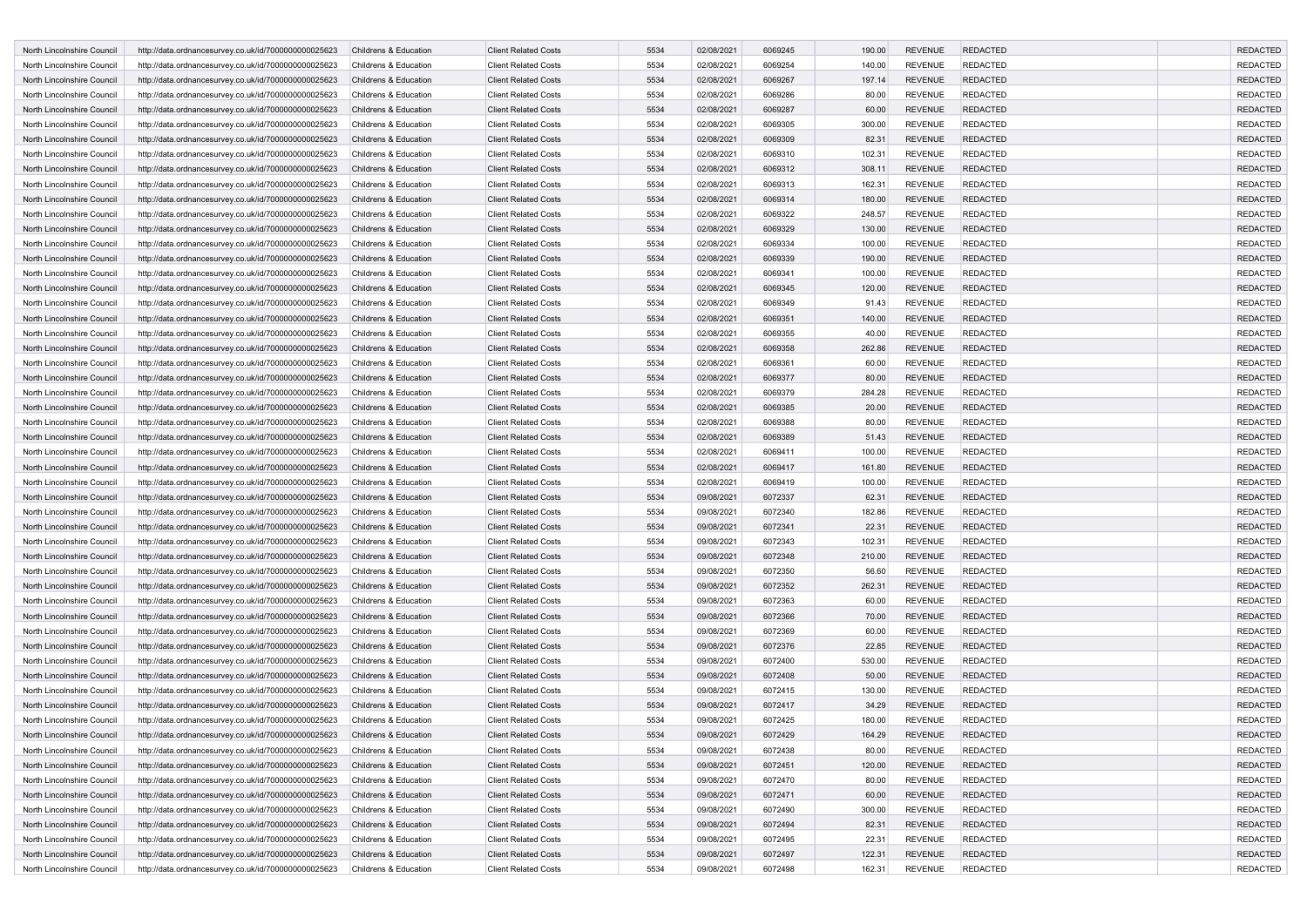| <b>North Lincolnshire Council</b>                        | http://data.ordnancesurvey.co.uk/id/7000000000025623                                                         | Childrens & Education | <b>Client Related Costs</b>                                | 5534         | 09/08/2021               | 6072499            | 711.48          | <b>REVENUE</b>                   | <b>REDACTED</b>                    | <b>REDACTED</b>                    |
|----------------------------------------------------------|--------------------------------------------------------------------------------------------------------------|-----------------------|------------------------------------------------------------|--------------|--------------------------|--------------------|-----------------|----------------------------------|------------------------------------|------------------------------------|
| North Lincolnshire Council                               | http://data.ordnancesurvey.co.uk/id/7000000000025623                                                         | Childrens & Education | <b>Client Related Costs</b>                                | 5534         | 09/08/2021               | 6072507            | 40.00           | <b>REVENUE</b>                   | <b>REDACTED</b>                    | <b>REDACTED</b>                    |
| North Lincolnshire Council                               | http://data.ordnancesurvey.co.uk/id/7000000000025623                                                         | Childrens & Education | <b>Client Related Costs</b>                                | 5534         | 09/08/2021               | 6072514            | 130.00          | <b>REVENUE</b>                   | <b>REDACTED</b>                    | <b>REDACTED</b>                    |
| North Lincolnshire Council                               | http://data.ordnancesurvey.co.uk/id/7000000000025623                                                         | Childrens & Education | <b>Client Related Costs</b>                                | 5534         | 09/08/2021               | 6072519            | 100.00          | <b>REVENUE</b>                   | <b>REDACTED</b>                    | <b>REDACTED</b>                    |
| North Lincolnshire Council                               | http://data.ordnancesurvey.co.uk/id/7000000000025623                                                         | Childrens & Education | <b>Client Related Costs</b>                                | 5534         | 09/08/2021               | 6072523            | 60.00           | <b>REVENUE</b>                   | <b>REDACTED</b>                    | <b>REDACTED</b>                    |
| North Lincolnshire Council                               | http://data.ordnancesurvey.co.uk/id/7000000000025623                                                         | Childrens & Education | <b>Client Related Costs</b>                                | 5534         | 09/08/2021               | 6072524            | 190.00          | <b>REVENUE</b>                   | <b>REDACTED</b>                    | <b>REDACTED</b>                    |
| North Lincolnshire Council                               | http://data.ordnancesurvey.co.uk/id/7000000000025623                                                         | Childrens & Education | <b>Client Related Costs</b>                                | 5534         | 09/08/2021               | 6072526            | 177.14          | <b>REVENUE</b>                   | <b>REDACTED</b>                    | <b>REDACTED</b>                    |
| North Lincolnshire Council                               | http://data.ordnancesurvey.co.uk/id/7000000000025623                                                         | Childrens & Education | <b>Client Related Costs</b>                                | 5534         | 09/08/2021               | 6072530            | 120.00          | <b>REVENUE</b>                   | <b>REDACTED</b>                    | <b>REDACTED</b>                    |
| North Lincolnshire Council                               | http://data.ordnancesurvey.co.uk/id/7000000000025623                                                         | Childrens & Education | <b>Client Related Costs</b>                                | 5534         | 09/08/2021               | 6072536            | 140.00          | <b>REVENUE</b>                   | <b>REDACTED</b>                    | <b>REDACTED</b>                    |
| North Lincolnshire Council                               | http://data.ordnancesurvey.co.uk/id/7000000000025623                                                         | Childrens & Education | <b>Client Related Costs</b>                                | 5534         | 09/08/2021               | 6072540            | 40.00           | <b>REVENUE</b>                   | REDACTED                           | <b>REDACTED</b>                    |
| North Lincolnshire Council                               | http://data.ordnancesurvey.co.uk/id/7000000000025623                                                         | Childrens & Education | <b>Client Related Costs</b>                                | 5534         | 09/08/2021               | 6072543            | 40.00           | <b>REVENUE</b>                   | <b>REDACTED</b>                    | <b>REDACTED</b>                    |
| North Lincolnshire Council                               | http://data.ordnancesurvey.co.uk/id/7000000000025623                                                         | Childrens & Education | <b>Client Related Costs</b>                                | 5534         | 09/08/2021               | 6072546            | 60.00           | <b>REVENUE</b>                   | <b>REDACTED</b>                    | <b>REDACTED</b>                    |
| North Lincolnshire Council                               | http://data.ordnancesurvey.co.uk/id/7000000000025623                                                         | Childrens & Education | <b>Client Related Costs</b>                                | 5534         | 09/08/2021               | 6072562            | 80.00           | <b>REVENUE</b>                   | <b>REDACTED</b>                    | <b>REDACTED</b>                    |
| North Lincolnshire Council                               | http://data.ordnancesurvey.co.uk/id/7000000000025623                                                         | Childrens & Education | <b>Client Related Costs</b>                                | 5534         | 09/08/2021               | 6072564            | 130.00          | <b>REVENUE</b>                   | <b>REDACTED</b>                    | <b>REDACTED</b>                    |
| North Lincolnshire Council                               | http://data.ordnancesurvey.co.uk/id/7000000000025623                                                         | Childrens & Education | <b>Client Related Costs</b>                                | 5534         | 09/08/2021               | 6072570            | 20.00           | <b>REVENUE</b>                   | <b>REDACTED</b>                    | <b>REDACTED</b>                    |
| North Lincolnshire Council                               | http://data.ordnancesurvey.co.uk/id/7000000000025623                                                         | Childrens & Education | <b>Client Related Costs</b>                                | 5534         | 09/08/2021               | 6072574            | 80.00           | <b>REVENUE</b>                   | <b>REDACTED</b>                    | <b>REDACTED</b>                    |
| North Lincolnshire Council                               | http://data.ordnancesurvey.co.uk/id/7000000000025623                                                         | Childrens & Education | <b>Client Related Costs</b>                                | 5534         | 09/08/2021               | 6072575            | 40.00           | <b>REVENUE</b>                   | <b>REDACTED</b>                    | <b>REDACTED</b>                    |
| North Lincolnshire Council                               | http://data.ordnancesurvey.co.uk/id/7000000000025623                                                         | Childrens & Education | <b>Client Related Costs</b>                                | 5534         | 09/08/2021               | 6072582            | 217.62          | <b>REVENUE</b>                   | <b>REDACTED</b>                    | <b>REDACTED</b>                    |
| North Lincolnshire Council                               | http://data.ordnancesurvey.co.uk/id/7000000000025623                                                         | Childrens & Education | <b>Client Related Costs</b>                                | 5534         | 09/08/2021               | 6072589            | 40.00           | <b>REVENUE</b>                   | <b>REDACTED</b>                    | <b>REDACTED</b>                    |
| North Lincolnshire Council                               | http://data.ordnancesurvey.co.uk/id/7000000000025623                                                         | Childrens & Education | <b>Client Related Costs</b>                                | 5534         | 09/08/2021               | 6072597            | 100.00          | <b>REVENUE</b>                   | <b>REDACTED</b>                    | <b>REDACTED</b>                    |
| North Lincolnshire Council                               | http://data.ordnancesurvey.co.uk/id/7000000000025623                                                         | Childrens & Education | <b>Client Related Costs</b>                                | 5534         | 13/08/2021               | 6074287            | 660.00          | <b>REVENUE</b>                   | <b>REDACTED</b>                    | <b>REDACTED</b>                    |
| North Lincolnshire Council                               | http://data.ordnancesurvey.co.uk/id/7000000000025623                                                         | Childrens & Education | <b>Client Related Costs</b>                                | 5534         | 16/08/2021               | 6074780            | 62.31           | <b>REVENUE</b>                   | <b>REDACTED</b>                    | <b>REDACTED</b>                    |
| North Lincolnshire Council                               | http://data.ordnancesurvey.co.uk/id/7000000000025623                                                         | Childrens & Education | <b>Client Related Costs</b>                                | 5534         | 16/08/2021               | 6074783            | 171.43          | <b>REVENUE</b>                   | <b>REDACTED</b>                    | <b>REDACTED</b>                    |
| North Lincolnshire Council                               | http://data.ordnancesurvey.co.uk/id/7000000000025623                                                         | Childrens & Education | <b>Client Related Costs</b>                                | 5534         | 16/08/2021               | 6074784            | 22.31           | <b>REVENUE</b>                   | <b>REDACTED</b>                    | <b>REDACTED</b>                    |
| North Lincolnshire Council                               | http://data.ordnancesurvey.co.uk/id/7000000000025623                                                         | Childrens & Education | <b>Client Related Costs</b>                                | 5534         | 16/08/2021               | 6074786            | 102.31          | <b>REVENUE</b>                   | <b>REDACTED</b>                    | <b>REDACTED</b>                    |
| North Lincolnshire Council                               | http://data.ordnancesurvey.co.uk/id/7000000000025623                                                         | Childrens & Education | <b>Client Related Costs</b>                                | 5534         | 16/08/2021               | 6074789            | 237.14          | <b>REVENUE</b>                   | <b>REDACTED</b>                    | <b>REDACTED</b>                    |
| North Lincolnshire Council                               | http://data.ordnancesurvey.co.uk/id/7000000000025623                                                         | Childrens & Education | <b>Client Related Costs</b>                                | 5534         | 16/08/2021               | 6074790            | 210.00          | <b>REVENUE</b>                   | <b>REDACTED</b>                    | <b>REDACTED</b>                    |
| North Lincolnshire Council                               | http://data.ordnancesurvey.co.uk/id/7000000000025623                                                         | Childrens & Education | <b>Client Related Costs</b>                                | 5534         | 16/08/2021               | 6074792            | 82.31           | <b>REVENUE</b>                   | <b>REDACTED</b>                    | <b>REDACTED</b>                    |
| North Lincolnshire Council                               | http://data.ordnancesurvey.co.uk/id/7000000000025623                                                         | Childrens & Education | <b>Client Related Costs</b>                                | 5534         | 16/08/2021               | 6074794            | 262.31          | <b>REVENUE</b>                   | <b>REDACTED</b>                    | <b>REDACTED</b>                    |
| North Lincolnshire Council                               | http://data.ordnancesurvey.co.uk/id/7000000000025623                                                         | Childrens & Education | <b>Client Related Costs</b>                                | 5534         | 16/08/2021               | 6074805            | 42.86           | <b>REVENUE</b>                   | REDACTED                           | <b>REDACTED</b>                    |
| North Lincolnshire Council                               |                                                                                                              | Childrens & Education | <b>Client Related Costs</b>                                | 5534         | 16/08/2021               | 6074808            | 70.00           | <b>REVENUE</b>                   | <b>REDACTED</b>                    | <b>REDACTED</b>                    |
| North Lincolnshire Council                               | http://data.ordnancesurvey.co.uk/id/7000000000025623<br>http://data.ordnancesurvey.co.uk/id/7000000000025623 | Childrens & Education | <b>Client Related Costs</b>                                | 5534         | 16/08/2021               | 6074811            | 60.00           | <b>REVENUE</b>                   | <b>REDACTED</b>                    | <b>REDACTED</b>                    |
| North Lincolnshire Council                               | http://data.ordnancesurvey.co.uk/id/7000000000025623                                                         | Childrens & Education | <b>Client Related Costs</b>                                | 5534         | 16/08/2021               | 6074818            | 22.85           | <b>REVENUE</b>                   | <b>REDACTED</b>                    | <b>REDACTED</b>                    |
| North Lincolnshire Council                               |                                                                                                              | Childrens & Education | <b>Client Related Costs</b>                                | 5534         |                          | 6074842            |                 | <b>REVENUE</b>                   | <b>REDACTED</b>                    | <b>REDACTED</b>                    |
| North Lincolnshire Council                               | http://data.ordnancesurvey.co.uk/id/7000000000025623<br>http://data.ordnancesurvey.co.uk/id/7000000000025623 | Childrens & Education | <b>Client Related Costs</b>                                | 5534         | 16/08/2021<br>16/08/2021 | 6074848            | 530.00<br>50.00 | <b>REVENUE</b>                   | <b>REDACTED</b>                    | <b>REDACTED</b>                    |
| North Lincolnshire Council                               |                                                                                                              | Childrens & Education | <b>Client Related Costs</b>                                | 5534         | 16/08/2021               | 6074855            |                 | <b>REVENUE</b>                   | <b>REDACTED</b>                    | <b>REDACTED</b>                    |
| North Lincolnshire Council                               | http://data.ordnancesurvey.co.uk/id/7000000000025623                                                         | Childrens & Education | <b>Client Related Costs</b>                                | 5534         |                          | 6074857            | 130.00          | <b>REVENUE</b>                   | <b>REDACTED</b>                    | <b>REDACTED</b>                    |
|                                                          | http://data.ordnancesurvey.co.uk/id/7000000000025623                                                         |                       |                                                            |              | 16/08/2021               |                    | 40.00           |                                  | <b>REDACTED</b>                    | <b>REDACTED</b>                    |
| North Lincolnshire Council                               | http://data.ordnancesurvey.co.uk/id/7000000000025623                                                         | Childrens & Education | <b>Client Related Costs</b>                                | 5534         | 16/08/2021               | 6074865            | 180.00          | <b>REVENUE</b>                   |                                    |                                    |
| North Lincolnshire Council                               | http://data.ordnancesurvey.co.uk/id/7000000000025623                                                         | Childrens & Education | <b>Client Related Costs</b><br><b>Client Related Costs</b> | 5534<br>5534 | 16/08/2021               | 6074869<br>6074877 | 10.00<br>140.00 | <b>REVENUE</b><br><b>REVENUE</b> | <b>REDACTED</b><br><b>REDACTED</b> | <b>REDACTED</b><br><b>REDACTED</b> |
| North Lincolnshire Council<br>North Lincolnshire Council | http://data.ordnancesurvey.co.uk/id/7000000000025623                                                         | Childrens & Education |                                                            | 5534         | 16/08/2021               |                    |                 |                                  |                                    |                                    |
| North Lincolnshire Council                               | http://data.ordnancesurvey.co.uk/id/7000000000025623                                                         | Childrens & Education | <b>Client Related Costs</b>                                | 5534         | 16/08/2021               | 6074889            | 120.00          | <b>REVENUE</b>                   | <b>REDACTED</b><br><b>REDACTED</b> | <b>REDACTED</b><br><b>REDACTED</b> |
|                                                          | http://data.ordnancesurvey.co.uk/id/7000000000025623                                                         | Childrens & Education | <b>Client Related Costs</b>                                |              | 16/08/2021               | 6074908            | 80.00           | <b>REVENUE</b>                   |                                    |                                    |
| North Lincolnshire Council                               | http://data.ordnancesurvey.co.uk/id/7000000000025623                                                         | Childrens & Education | <b>Client Related Costs</b>                                | 5534         | 16/08/2021               | 6074909            | 60.00           | <b>REVENUE</b>                   | <b>REDACTED</b>                    | <b>REDACTED</b>                    |
| North Lincolnshire Council                               | http://data.ordnancesurvey.co.uk/id/7000000000025623                                                         | Childrens & Education | <b>Client Related Costs</b>                                | 5534         | 16/08/2021               | 6074911            | 20.00           | <b>REVENUE</b>                   | <b>REDACTED</b>                    | <b>REDACTED</b>                    |
| North Lincolnshire Council                               | http://data.ordnancesurvey.co.uk/id/7000000000025623                                                         | Childrens & Education | <b>Client Related Costs</b>                                | 5534         | 16/08/2021               | 6074927            | 300.00          | <b>REVENUE</b>                   | <b>REDACTED</b>                    | <b>REDACTED</b>                    |
| North Lincolnshire Council                               | http://data.ordnancesurvey.co.uk/id/7000000000025623                                                         | Childrens & Education | <b>Client Related Costs</b>                                | 5534         | 16/08/2021               | 6074931            | 82.31           | <b>REVENUE</b>                   | <b>REDACTED</b>                    | <b>REDACTED</b>                    |
| North Lincolnshire Council                               | http://data.ordnancesurvey.co.uk/id/7000000000025623                                                         | Childrens & Education | <b>Client Related Costs</b>                                | 5534         | 16/08/2021               | 6074932            | 22.31           | <b>REVENUE</b>                   | <b>REDACTED</b>                    | <b>REDACTED</b>                    |
| North Lincolnshire Council                               | http://data.ordnancesurvey.co.uk/id/7000000000025623                                                         | Childrens & Education | <b>Client Related Costs</b>                                | 5534         | 16/08/2021               | 6074934            | 122.31          | <b>REVENUE</b>                   | <b>REDACTED</b>                    | REDACTED                           |
| North Lincolnshire Council                               | http://data.ordnancesurvey.co.uk/id/7000000000025623                                                         | Childrens & Education | <b>Client Related Costs</b>                                | 5534         | 16/08/2021               | 6074935            | 162.31          | <b>REVENUE</b>                   | <b>REDACTED</b>                    | <b>REDACTED</b>                    |
| North Lincolnshire Council                               | http://data.ordnancesurvey.co.uk/id/7000000000025623                                                         | Childrens & Education | <b>Client Related Costs</b>                                | 5534         | 16/08/2021               | 6074936            | 180.00          | <b>REVENUE</b>                   | <b>REDACTED</b>                    | <b>REDACTED</b>                    |
| North Lincolnshire Council                               | http://data.ordnancesurvey.co.uk/id/7000000000025623                                                         | Childrens & Education | <b>Client Related Costs</b>                                | 5534         | 16/08/2021               | 6074944            | 100.00          | <b>REVENUE</b>                   | <b>REDACTED</b>                    | <b>REDACTED</b>                    |
| North Lincolnshire Council                               | http://data.ordnancesurvey.co.uk/id/7000000000025623                                                         | Childrens & Education | <b>Client Related Costs</b>                                | 5534         | 16/08/2021               | 6074951            | 130.00          | <b>REVENUE</b>                   | <b>REDACTED</b>                    | <b>REDACTED</b>                    |
| North Lincolnshire Council                               | http://data.ordnancesurvey.co.uk/id/7000000000025623                                                         | Childrens & Education | <b>Client Related Costs</b>                                | 5534         | 16/08/2021               | 6074956            | 100.00          | <b>REVENUE</b>                   | <b>REDACTED</b>                    | <b>REDACTED</b>                    |
| North Lincolnshire Council                               | http://data.ordnancesurvey.co.uk/id/7000000000025623                                                         | Childrens & Education | <b>Client Related Costs</b>                                | 5534         | 16/08/2021               | 6074961            | 190.00          | <b>REVENUE</b>                   | <b>REDACTED</b>                    | <b>REDACTED</b>                    |
| North Lincolnshire Council                               | http://data.ordnancesurvey.co.uk/id/7000000000025623                                                         | Childrens & Education | <b>Client Related Costs</b>                                | 5534         | 16/08/2021               | 6074963            | 100.00          | <b>REVENUE</b>                   | <b>REDACTED</b>                    | <b>REDACTED</b>                    |
| North Lincolnshire Council                               | http://data.ordnancesurvey.co.uk/id/7000000000025623                                                         | Childrens & Education | <b>Client Related Costs</b>                                | 5534         | 16/08/2021               | 6074966            | 70.00           | <b>REVENUE</b>                   | <b>REDACTED</b>                    | REDACTED                           |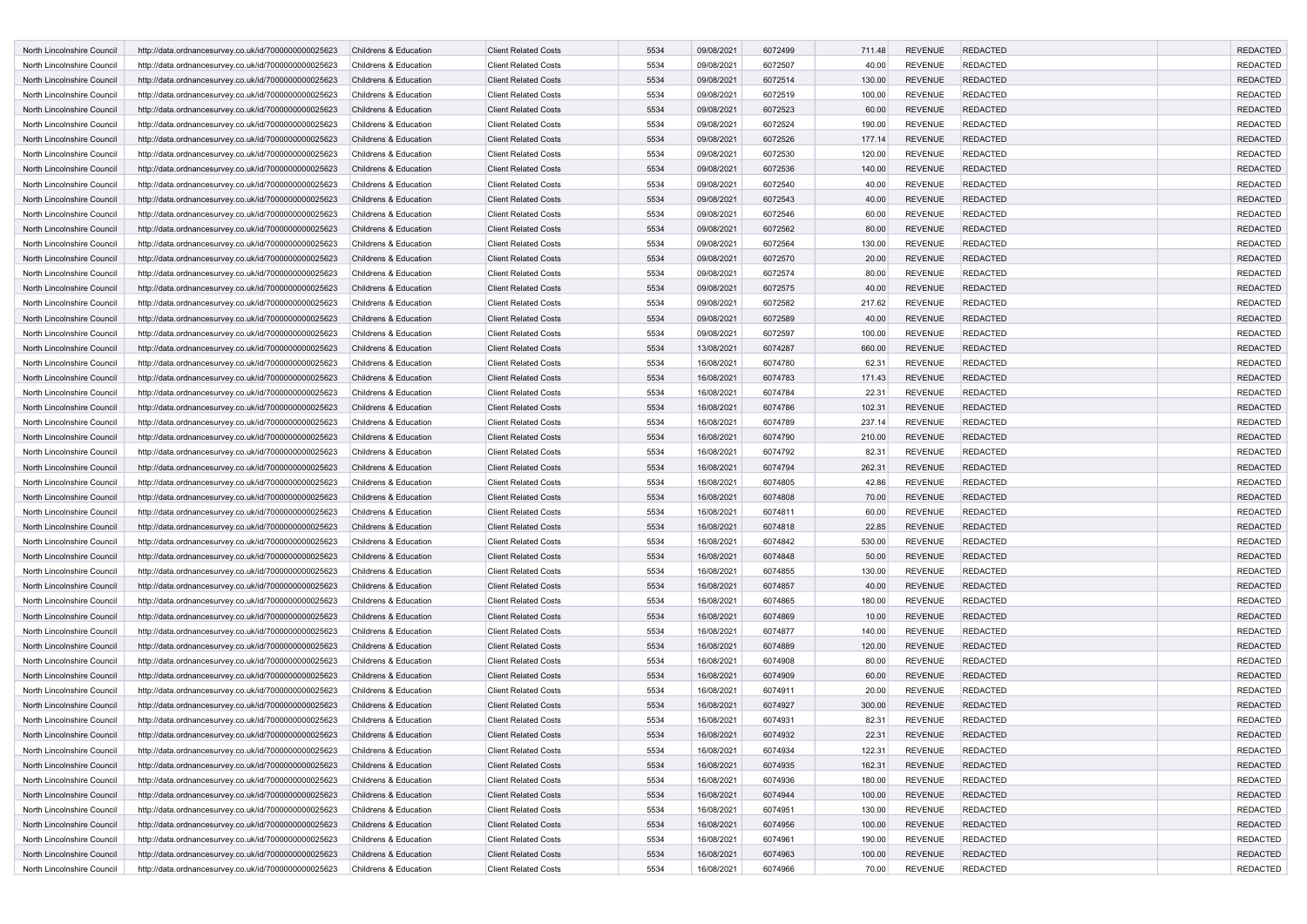| <b>North Lincolnshire Council</b>                        | http://data.ordnancesurvey.co.uk/id/7000000000025623                                                         | Childrens & Education                          | <b>Client Related Costs</b>                                | 5534         | 16/08/2021               | 6074967            | 120.00          | <b>REVENUE</b>                   | <b>REDACTED</b>                    | <b>REDACTED</b>                    |
|----------------------------------------------------------|--------------------------------------------------------------------------------------------------------------|------------------------------------------------|------------------------------------------------------------|--------------|--------------------------|--------------------|-----------------|----------------------------------|------------------------------------|------------------------------------|
| North Lincolnshire Council                               | http://data.ordnancesurvey.co.uk/id/7000000000025623                                                         | Childrens & Education                          | <b>Client Related Costs</b>                                | 5534         | 16/08/2021               | 6074972            | 140.00          | <b>REVENUE</b>                   | <b>REDACTED</b>                    | <b>REDACTED</b>                    |
| North Lincolnshire Council                               | http://data.ordnancesurvey.co.uk/id/7000000000025623                                                         | Childrens & Education                          | <b>Client Related Costs</b>                                | 5534         | 16/08/2021               | 6074976            | 40.00           | <b>REVENUE</b>                   | <b>REDACTED</b>                    | <b>REDACTED</b>                    |
| North Lincolnshire Council                               | http://data.ordnancesurvey.co.uk/id/7000000000025623                                                         | Childrens & Education                          | <b>Client Related Costs</b>                                | 5534         | 16/08/2021               | 6074979            | 40.00           | <b>REVENUE</b>                   | <b>REDACTED</b>                    | <b>REDACTED</b>                    |
| North Lincolnshire Council                               | http://data.ordnancesurvey.co.uk/id/7000000000025623                                                         | Childrens & Education                          | <b>Client Related Costs</b>                                | 5534         | 16/08/2021               | 6074982            | 60.00           | <b>REVENUE</b>                   | <b>REDACTED</b>                    | <b>REDACTED</b>                    |
| North Lincolnshire Council                               | http://data.ordnancesurvey.co.uk/id/7000000000025623                                                         | Childrens & Education                          | <b>Client Related Costs</b>                                | 5534         | 16/08/2021               | 6074998            | 80.00           | <b>REVENUE</b>                   | <b>REDACTED</b>                    | <b>REDACTED</b>                    |
| North Lincolnshire Council                               | http://data.ordnancesurvey.co.uk/id/7000000000025623                                                         | Childrens & Education                          | <b>Client Related Costs</b>                                | 5534         | 16/08/2021               | 6075000            | 130.00          | <b>REVENUE</b>                   | <b>REDACTED</b>                    | <b>REDACTED</b>                    |
| North Lincolnshire Council                               | http://data.ordnancesurvey.co.uk/id/7000000000025623                                                         | Childrens & Education                          | <b>Client Related Costs</b>                                | 5534         | 16/08/2021               | 6075006            | 410.00          | <b>REVENUE</b>                   | <b>REDACTED</b>                    | <b>REDACTED</b>                    |
| North Lincolnshire Council                               | http://data.ordnancesurvey.co.uk/id/7000000000025623                                                         | Childrens & Education                          | <b>Client Related Costs</b>                                | 5534         | 16/08/2021               | 6075007            | 114.29          | <b>REVENUE</b>                   | <b>REDACTED</b>                    | <b>REDACTED</b>                    |
| North Lincolnshire Council                               | http://data.ordnancesurvey.co.uk/id/7000000000025623                                                         | Childrens & Education                          | <b>Client Related Costs</b>                                | 5534         | 16/08/2021               | 6075010            | 80.00           | <b>REVENUE</b>                   | REDACTED                           | <b>REDACTED</b>                    |
| North Lincolnshire Council                               | http://data.ordnancesurvey.co.uk/id/7000000000025623                                                         | Childrens & Education                          | <b>Client Related Costs</b>                                | 5534         | 16/08/2021               | 6075011            | 40.00           | <b>REVENUE</b>                   | <b>REDACTED</b>                    | <b>REDACTED</b>                    |
| North Lincolnshire Council                               | http://data.ordnancesurvey.co.uk/id/7000000000025623                                                         | Childrens & Education                          | <b>Client Related Costs</b>                                | 5534         | 16/08/2021               | 6075031            | 100.00          | <b>REVENUE</b>                   | <b>REDACTED</b>                    | <b>REDACTED</b>                    |
| North Lincolnshire Council                               | http://data.ordnancesurvey.co.uk/id/7000000000025623                                                         | Childrens & Education                          | <b>Client Related Costs</b>                                | 5534         | 16/08/2021               | 6075035            | 128.29          | <b>REVENUE</b>                   | <b>REDACTED</b>                    | <b>REDACTED</b>                    |
| North Lincolnshire Council                               | http://data.ordnancesurvey.co.uk/id/7000000000025623                                                         | Childrens & Education                          | <b>Client Related Costs</b>                                | 5534         | 16/08/2021               | 6075040            | 132.97          | <b>REVENUE</b>                   | <b>REDACTED</b>                    | <b>REDACTED</b>                    |
| North Lincolnshire Council                               | http://data.ordnancesurvey.co.uk/id/7000000000025623                                                         | Childrens & Education                          | <b>Client Related Costs</b>                                | 5534         | 23/08/2021               | 6078207            | 62.31           | <b>REVENUE</b>                   | <b>REDACTED</b>                    | <b>REDACTED</b>                    |
| North Lincolnshire Council                               | http://data.ordnancesurvey.co.uk/id/7000000000025623                                                         | Childrens & Education                          | <b>Client Related Costs</b>                                | 5534         | 23/08/2021               | 6078210            | 80.00           | <b>REVENUE</b>                   | <b>REDACTED</b>                    | <b>REDACTED</b>                    |
| North Lincolnshire Council                               | http://data.ordnancesurvey.co.uk/id/7000000000025623                                                         | Childrens & Education                          | <b>Client Related Costs</b>                                | 5534         | 23/08/2021               | 6078211            | 22.31           | <b>REVENUE</b>                   | <b>REDACTED</b>                    | <b>REDACTED</b>                    |
| North Lincolnshire Council                               | http://data.ordnancesurvey.co.uk/id/7000000000025623                                                         | Childrens & Education                          | <b>Client Related Costs</b>                                | 5534         | 23/08/2021               | 6078213            | 102.31          | <b>REVENUE</b>                   | <b>REDACTED</b>                    | <b>REDACTED</b>                    |
| North Lincolnshire Council                               | http://data.ordnancesurvey.co.uk/id/7000000000025623                                                         | Childrens & Education                          | <b>Client Related Costs</b>                                | 5534         | 23/08/2021               | 6078217            | 132.85          | <b>REVENUE</b>                   | <b>REDACTED</b>                    | <b>REDACTED</b>                    |
| North Lincolnshire Council                               | http://data.ordnancesurvey.co.uk/id/7000000000025623                                                         | Childrens & Education                          | <b>Client Related Costs</b>                                | 5534         | 23/08/2021               | 6078219            | 82.31           | <b>REVENUE</b>                   | REDACTED                           | <b>REDACTED</b>                    |
| North Lincolnshire Council                               | http://data.ordnancesurvey.co.uk/id/7000000000025623                                                         | Childrens & Education                          | <b>Client Related Costs</b>                                | 5534         | 23/08/2021               | 6078220            | 128.57          | <b>REVENUE</b>                   | <b>REDACTED</b>                    | <b>REDACTED</b>                    |
| North Lincolnshire Council                               | http://data.ordnancesurvey.co.uk/id/7000000000025623                                                         | Childrens & Education                          | <b>Client Related Costs</b>                                | 5534         | 23/08/2021               | 6078221            | 262.31          | <b>REVENUE</b>                   | <b>REDACTED</b>                    | <b>REDACTED</b>                    |
| North Lincolnshire Council                               | http://data.ordnancesurvey.co.uk/id/7000000000025623                                                         | Childrens & Education                          | <b>Client Related Costs</b>                                | 5534         | 23/08/2021               | 6078232            | 60.00           | <b>REVENUE</b>                   | <b>REDACTED</b>                    | <b>REDACTED</b>                    |
| North Lincolnshire Council                               | http://data.ordnancesurvey.co.uk/id/7000000000025623                                                         | Childrens & Education                          | <b>Client Related Costs</b>                                | 5534         | 23/08/2021               | 6078235            | 70.00           | <b>REVENUE</b>                   | <b>REDACTED</b>                    | <b>REDACTED</b>                    |
| North Lincolnshire Council                               | http://data.ordnancesurvey.co.uk/id/7000000000025623                                                         | Childrens & Education                          | <b>Client Related Costs</b>                                | 5534         | 23/08/2021               | 6078238            | 60.00           | <b>REVENUE</b>                   | <b>REDACTED</b>                    | <b>REDACTED</b>                    |
| North Lincolnshire Council                               | http://data.ordnancesurvey.co.uk/id/7000000000025623                                                         | Childrens & Education                          | <b>Client Related Costs</b>                                | 5534         | 23/08/2021               | 6078245            | 22.85           | <b>REVENUE</b>                   | <b>REDACTED</b>                    | <b>REDACTED</b>                    |
| North Lincolnshire Council                               | http://data.ordnancesurvey.co.uk/id/7000000000025623                                                         | Childrens & Education                          | <b>Client Related Costs</b>                                | 5534         | 23/08/2021               | 6078269            | 530.00          | <b>REVENUE</b>                   | <b>REDACTED</b>                    | <b>REDACTED</b>                    |
| North Lincolnshire Council                               | http://data.ordnancesurvey.co.uk/id/7000000000025623                                                         | Childrens & Education                          | <b>Client Related Costs</b>                                | 5534         | 23/08/2021               | 6078272            | 124.00          | <b>REVENUE</b>                   | <b>REDACTED</b>                    | <b>REDACTED</b>                    |
| North Lincolnshire Council                               | http://data.ordnancesurvey.co.uk/id/7000000000025623                                                         | Childrens & Education                          | <b>Client Related Costs</b>                                | 5534         | 23/08/2021               | 6078275            | 50.00           | <b>REVENUE</b>                   | <b>REDACTED</b>                    | <b>REDACTED</b>                    |
| North Lincolnshire Council                               | http://data.ordnancesurvey.co.uk/id/7000000000025623                                                         | Childrens & Education                          | <b>Client Related Costs</b>                                | 5534         | 23/08/2021               | 6078282            | 380.00          | <b>REVENUE</b>                   | <b>REDACTED</b>                    | <b>REDACTED</b>                    |
| North Lincolnshire Council                               | http://data.ordnancesurvey.co.uk/id/7000000000025623                                                         | Childrens & Education                          | <b>Client Related Costs</b>                                | 5534         | 23/08/2021               | 6078284            | 40.00           | <b>REVENUE</b>                   | <b>REDACTED</b>                    | <b>REDACTED</b>                    |
| North Lincolnshire Council                               | http://data.ordnancesurvey.co.uk/id/7000000000025623                                                         | Childrens & Education                          | <b>Client Related Costs</b>                                | 5534         | 23/08/2021               | 6078292            | 180.00          | <b>REVENUE</b>                   | <b>REDACTED</b>                    | <b>REDACTED</b>                    |
| North Lincolnshire Council                               | http://data.ordnancesurvey.co.uk/id/7000000000025623                                                         | Childrens & Education                          | <b>Client Related Costs</b>                                | 5534         | 23/08/2021               | 6078296            | 395.71          | <b>REVENUE</b>                   | <b>REDACTED</b>                    | <b>REDACTED</b>                    |
| North Lincolnshire Council                               | http://data.ordnancesurvey.co.uk/id/7000000000025623                                                         | Childrens & Education                          | <b>Client Related Costs</b>                                | 5534         | 23/08/2021               | 6078304            | 140.00          | <b>REVENUE</b>                   | <b>REDACTED</b>                    | <b>REDACTED</b>                    |
| North Lincolnshire Council                               | http://data.ordnancesurvey.co.uk/id/7000000000025623                                                         | Childrens & Education                          | <b>Client Related Costs</b>                                | 5534         | 23/08/2021               | 6078316            | 120.00          | <b>REVENUE</b>                   | <b>REDACTED</b>                    | <b>REDACTED</b>                    |
| North Lincolnshire Council                               | http://data.ordnancesurvey.co.uk/id/7000000000025623                                                         | Childrens & Education                          | <b>Client Related Costs</b>                                | 5534         | 23/08/2021               | 6078331            | 20.00           | <b>REVENUE</b>                   | <b>REDACTED</b>                    | <b>REDACTED</b>                    |
| North Lincolnshire Council                               | http://data.ordnancesurvey.co.uk/id/7000000000025623                                                         | Childrens & Education                          | <b>Client Related Costs</b>                                | 5534         | 23/08/2021               | 6078335            | 164.00          | <b>REVENUE</b>                   | <b>REDACTED</b>                    | <b>REDACTED</b>                    |
| North Lincolnshire Council                               | http://data.ordnancesurvey.co.uk/id/7000000000025623                                                         | Childrens & Education                          | <b>Client Related Costs</b>                                | 5534         | 23/08/2021               | 6078336            | 60.00           | <b>REVENUE</b>                   | <b>REDACTED</b>                    | <b>REDACTED</b>                    |
| North Lincolnshire Council                               | http://data.ordnancesurvey.co.uk/id/7000000000025623                                                         | Childrens & Education                          | <b>Client Related Costs</b>                                | 5534         | 23/08/2021               | 6078343            | 88.00           | <b>REVENUE</b>                   | <b>REDACTED</b>                    | <b>REDACTED</b>                    |
| North Lincolnshire Council                               | http://data.ordnancesurvey.co.uk/id/7000000000025623                                                         | Childrens & Education                          | <b>Client Related Costs</b>                                | 5534         | 23/08/2021               | 6078354            | 300.00          | <b>REVENUE</b>                   | <b>REDACTED</b>                    | <b>REDACTED</b>                    |
| North Lincolnshire Council                               | http://data.ordnancesurvey.co.uk/id/7000000000025623                                                         | Childrens & Education                          | <b>Client Related Costs</b>                                | 5534         | 23/08/2021               | 6078358            | 253.74          | <b>REVENUE</b>                   | <b>REDACTED</b>                    | <b>REDACTED</b>                    |
| North Lincolnshire Council                               | http://data.ordnancesurvey.co.uk/id/7000000000025623                                                         | Childrens & Education                          | <b>Client Related Costs</b>                                | 5534         | 23/08/2021               | 6078359            | 22.31           | <b>REVENUE</b>                   | <b>REDACTED</b>                    | <b>REDACTED</b>                    |
| North Lincolnshire Council                               | http://data.ordnancesurvey.co.uk/id/7000000000025623                                                         | Childrens & Education                          | <b>Client Related Costs</b>                                | 5534         | 23/08/2021               | 6078361            | 122.31          | <b>REVENUE</b>                   | <b>REDACTED</b>                    | <b>REDACTED</b>                    |
| North Lincolnshire Council                               | http://data.ordnancesurvey.co.uk/id/7000000000025623                                                         | Childrens & Education                          | <b>Client Related Costs</b>                                | 5534         | 23/08/2021               | 6078362            | 162.31          | <b>REVENUE</b>                   | <b>REDACTED</b>                    | <b>REDACTED</b>                    |
| North Lincolnshire Council                               | http://data.ordnancesurvey.co.uk/id/7000000000025623                                                         | Childrens & Education                          | <b>Client Related Costs</b>                                | 5534         | 23/08/2021               | 6078363            | 134.29          | <b>REVENUE</b>                   | <b>REDACTED</b>                    | <b>REDACTED</b>                    |
| North Lincolnshire Council                               |                                                                                                              | Childrens & Education                          | <b>Client Related Costs</b>                                | 5534         | 23/08/2021               | 6078371            | 40.00           | <b>REVENUE</b>                   | <b>REDACTED</b>                    | <b>REDACTED</b>                    |
|                                                          | http://data.ordnancesurvey.co.uk/id/7000000000025623                                                         |                                                | <b>Client Related Costs</b>                                |              |                          | 6078378            |                 | <b>REVENUE</b>                   |                                    |                                    |
| North Lincolnshire Council                               | http://data.ordnancesurvey.co.uk/id/7000000000025623<br>http://data.ordnancesurvey.co.uk/id/7000000000025623 | Childrens & Education                          | <b>Client Related Costs</b>                                | 5534         | 23/08/2021               |                    | 234.10          | <b>REVENUE</b>                   | <b>REDACTED</b><br><b>REDACTED</b> | <b>REDACTED</b><br>REDACTED        |
| North Lincolnshire Council<br>North Lincolnshire Council | http://data.ordnancesurvey.co.uk/id/7000000000025623                                                         | Childrens & Education<br>Childrens & Education | <b>Client Related Costs</b>                                | 5534<br>5534 | 23/08/2021               | 6078383            | 100.00          | <b>REVENUE</b>                   | <b>REDACTED</b>                    | <b>REDACTED</b>                    |
|                                                          |                                                                                                              |                                                |                                                            | 5534         | 23/08/2021<br>23/08/2021 | 6078388<br>6078393 | 541.00          | <b>REVENUE</b>                   | <b>REDACTED</b>                    | <b>REDACTED</b>                    |
| North Lincolnshire Council<br>North Lincolnshire Council | http://data.ordnancesurvey.co.uk/id/7000000000025623                                                         | Childrens & Education<br>Childrens & Education | <b>Client Related Costs</b>                                |              |                          |                    | 120.00          |                                  | <b>REDACTED</b>                    | <b>REDACTED</b>                    |
|                                                          | http://data.ordnancesurvey.co.uk/id/7000000000025623<br>http://data.ordnancesurvey.co.uk/id/7000000000025623 |                                                | <b>Client Related Costs</b>                                | 5534         | 23/08/2021               | 6078398            | 140.00          | <b>REVENUE</b>                   |                                    |                                    |
| North Lincolnshire Council                               |                                                                                                              | Childrens & Education                          | <b>Client Related Costs</b>                                | 5534         | 23/08/2021               | 6078402            | 40.00           | <b>REVENUE</b>                   | <b>REDACTED</b><br><b>REDACTED</b> | <b>REDACTED</b><br><b>REDACTED</b> |
| North Lincolnshire Council                               | http://data.ordnancesurvey.co.uk/id/7000000000025623                                                         | Childrens & Education<br>Childrens & Education | <b>Client Related Costs</b>                                | 5534         | 23/08/2021               | 6078405            | 40.00           | <b>REVENUE</b>                   |                                    |                                    |
| North Lincolnshire Council<br>North Lincolnshire Council | http://data.ordnancesurvey.co.uk/id/7000000000025623<br>http://data.ordnancesurvey.co.uk/id/7000000000025623 | Childrens & Education                          | <b>Client Related Costs</b><br><b>Client Related Costs</b> | 5534<br>5534 | 23/08/2021<br>23/08/2021 | 6078408<br>6078416 | 116.00<br>80.00 | <b>REVENUE</b><br><b>REVENUE</b> | <b>REDACTED</b><br><b>REDACTED</b> | <b>REDACTED</b><br><b>REDACTED</b> |
| North Lincolnshire Council                               | http://data.ordnancesurvey.co.uk/id/7000000000025623                                                         | Childrens & Education                          | <b>Client Related Costs</b>                                | 5534         | 23/08/2021               | 6078424            | 80.00           | <b>REVENUE</b>                   | <b>REDACTED</b>                    | REDACTED                           |
|                                                          |                                                                                                              |                                                |                                                            |              |                          |                    |                 |                                  |                                    |                                    |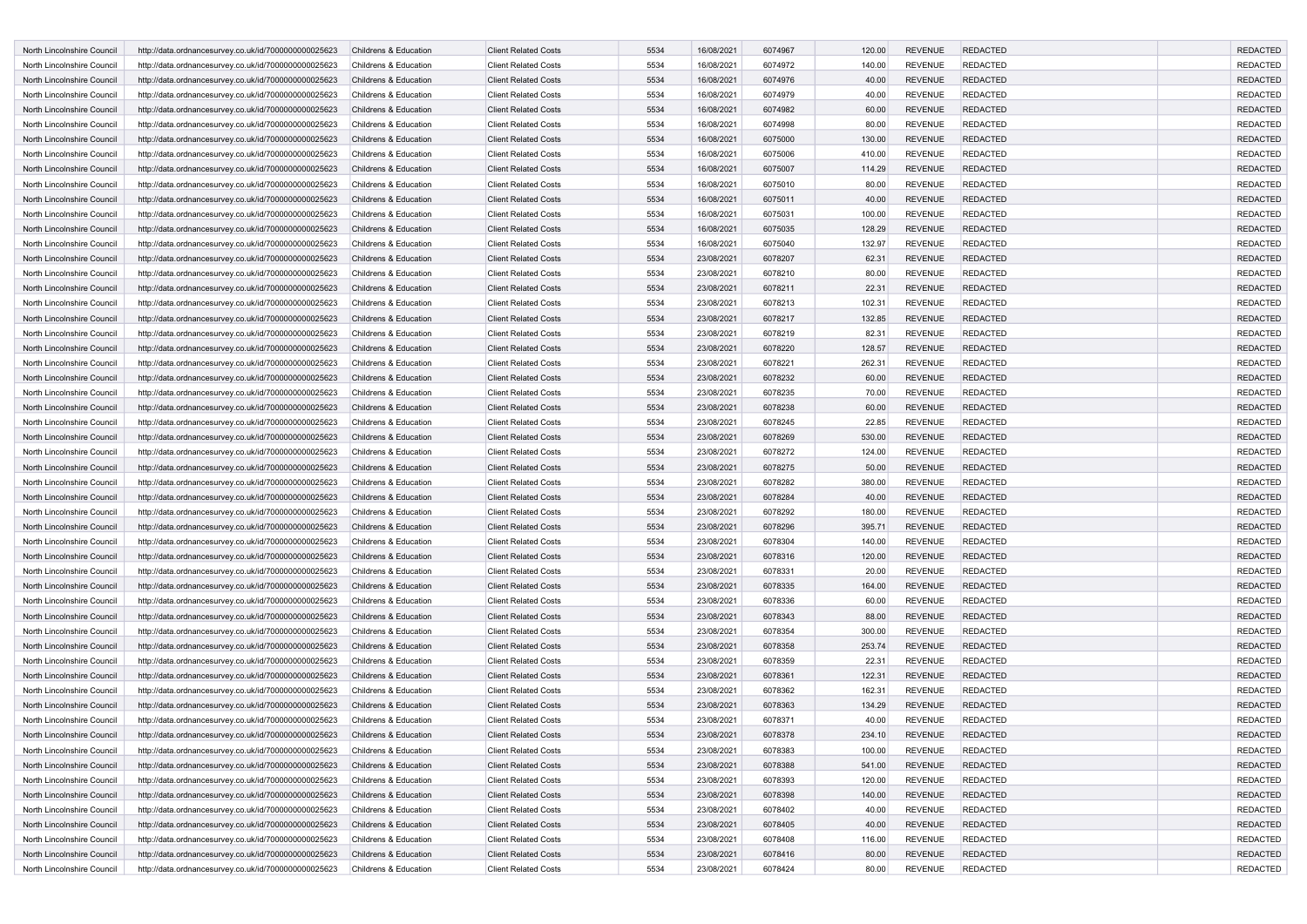| North Lincolnshire Council                               | http://data.ordnancesurvey.co.uk/id/7000000000025623 | Childrens & Education                          | <b>Client Related Costs</b>                                | 5534         | 23/08/2021 | 6078425            | 271.92           | <b>REVENUE</b>                   | <b>REDACTED</b>                    |                 | <b>REDACTED</b> |
|----------------------------------------------------------|------------------------------------------------------|------------------------------------------------|------------------------------------------------------------|--------------|------------|--------------------|------------------|----------------------------------|------------------------------------|-----------------|-----------------|
| North Lincolnshire Council                               | http://data.ordnancesurvey.co.uk/id/7000000000025623 | Childrens & Education                          | <b>Client Related Costs</b>                                | 5534         | 23/08/2021 | 6078426            | 130.00           | <b>REVENUE</b>                   | <b>REDACTED</b>                    | <b>REDACTED</b> |                 |
| North Lincolnshire Council                               | http://data.ordnancesurvey.co.uk/id/7000000000025623 | Childrens & Education                          | <b>Client Related Costs</b>                                | 5534         | 23/08/2021 | 6078431            | 267.20           | <b>REVENUE</b>                   | <b>REDACTED</b>                    |                 | <b>REDACTED</b> |
| North Lincolnshire Council                               | http://data.ordnancesurvey.co.uk/id/7000000000025623 | Childrens & Education                          | <b>Client Related Costs</b>                                | 5534         | 23/08/2021 | 6078433            | 2.86             | <b>REVENUE</b>                   | <b>REDACTED</b>                    | <b>REDACTED</b> |                 |
| North Lincolnshire Council                               | http://data.ordnancesurvey.co.uk/id/7000000000025623 | Childrens & Education                          | <b>Client Related Costs</b>                                | 5534         | 23/08/2021 | 6078436            | 80.00            | <b>REVENUE</b>                   | <b>REDACTED</b>                    | <b>REDACTED</b> |                 |
| North Lincolnshire Council                               | http://data.ordnancesurvey.co.uk/id/7000000000025623 | Childrens & Education                          | <b>Client Related Costs</b>                                | 5534         | 23/08/2021 | 6078437            | 484.96           | <b>REVENUE</b>                   | <b>REDACTED</b>                    |                 | <b>REDACTED</b> |
| North Lincolnshire Council                               | http://data.ordnancesurvey.co.uk/id/7000000000025623 | Childrens & Education                          | <b>Client Related Costs</b>                                | 5534         | 23/08/2021 | 6078451            | 40.00            | <b>REVENUE</b>                   | <b>REDACTED</b>                    | <b>REDACTED</b> |                 |
| North Lincolnshire Council                               | http://data.ordnancesurvey.co.uk/id/7000000000025623 | Childrens & Education                          | <b>Client Related Costs</b>                                | 5534         | 23/08/2021 | 6078455            | 17.14            | <b>REVENUE</b>                   | <b>REDACTED</b>                    |                 | <b>REDACTED</b> |
| North Lincolnshire Council                               | http://data.ordnancesurvey.co.uk/id/7000000000025623 | Childrens & Education                          | <b>Client Related Costs</b>                                | 5534         | 23/08/2021 | 6078456            | 100.00           | <b>REVENUE</b>                   | <b>REDACTED</b>                    | <b>REDACTED</b> |                 |
| North Lincolnshire Council                               | http://data.ordnancesurvey.co.uk/id/7000000000025623 | Childrens & Education                          | <b>Client Related Costs</b>                                | 5534         | 27/08/2021 | 6079981            | 262.84           | <b>REVENUE</b>                   | <b>REDACTED</b>                    | <b>REDACTED</b> |                 |
| North Lincolnshire Council                               | http://data.ordnancesurvey.co.uk/id/7000000000025623 | Childrens & Education                          | <b>Client Related Costs</b>                                | 5534         | 31/08/2021 | 6080936            | 62.31            | <b>REVENUE</b>                   | <b>REDACTED</b>                    | <b>REDACTED</b> |                 |
| North Lincolnshire Council                               | http://data.ordnancesurvey.co.uk/id/7000000000025623 | Childrens & Education                          | <b>Client Related Costs</b>                                | 5534         | 31/08/2021 | 6080939            | 80.00            | <b>REVENUE</b>                   | <b>REDACTED</b>                    | <b>REDACTED</b> |                 |
| North Lincolnshire Council                               | http://data.ordnancesurvey.co.uk/id/7000000000025623 | Childrens & Education                          | <b>Client Related Costs</b>                                | 5534         | 31/08/2021 | 6080941            | 22.31            | <b>REVENUE</b>                   | <b>REDACTED</b>                    |                 | <b>REDACTED</b> |
| North Lincolnshire Council                               | http://data.ordnancesurvey.co.uk/id/7000000000025623 | Childrens & Education                          | <b>Client Related Costs</b>                                | 5534         | 31/08/2021 | 6080944            | 102.31           | <b>REVENUE</b>                   | <b>REDACTED</b>                    | <b>REDACTED</b> |                 |
| North Lincolnshire Council                               | http://data.ordnancesurvey.co.uk/id/7000000000025623 | Childrens & Education                          | <b>Client Related Costs</b>                                | 5534         | 31/08/2021 | 6080947            | 20.00            | <b>REVENUE</b>                   | <b>REDACTED</b>                    | <b>REDACTED</b> |                 |
| North Lincolnshire Council                               | http://data.ordnancesurvey.co.uk/id/7000000000025623 | Childrens & Education                          | <b>Client Related Costs</b>                                | 5534         | 31/08/2021 | 6080948            | 30.00            | <b>REVENUE</b>                   | <b>REDACTED</b>                    | <b>REDACTED</b> |                 |
| North Lincolnshire Council                               | http://data.ordnancesurvey.co.uk/id/7000000000025623 | Childrens & Education                          | <b>Client Related Costs</b>                                | 5534         | 31/08/2021 | 6080950            | 39.45            | <b>REVENUE</b>                   | <b>REDACTED</b>                    | <b>REDACTED</b> |                 |
| North Lincolnshire Council                               | http://data.ordnancesurvey.co.uk/id/7000000000025623 | Childrens & Education                          | <b>Client Related Costs</b>                                | 5534         | 31/08/2021 | 6080952            | 262.31           | <b>REVENUE</b>                   | <b>REDACTED</b>                    |                 | <b>REDACTED</b> |
| North Lincolnshire Council                               | http://data.ordnancesurvey.co.uk/id/7000000000025623 | Childrens & Education                          | <b>Client Related Costs</b>                                | 5534         | 31/08/2021 | 6080963            | 60.00            | <b>REVENUE</b>                   | <b>REDACTED</b>                    | <b>REDACTED</b> |                 |
| North Lincolnshire Council                               | http://data.ordnancesurvey.co.uk/id/7000000000025623 | Childrens & Education                          | <b>Client Related Costs</b>                                | 5534         | 31/08/2021 | 6080966            | 70.00            | <b>REVENUE</b>                   | <b>REDACTED</b>                    | <b>REDACTED</b> |                 |
| North Lincolnshire Council                               | http://data.ordnancesurvey.co.uk/id/7000000000025623 | Childrens & Education                          | <b>Client Related Costs</b>                                | 5534         | 31/08/2021 | 6080969            | 60.00            | <b>REVENUE</b>                   | <b>REDACTED</b>                    | <b>REDACTED</b> |                 |
| North Lincolnshire Council                               | http://data.ordnancesurvey.co.uk/id/7000000000025623 | Childrens & Education                          | <b>Client Related Costs</b>                                | 5534         | 31/08/2021 | 6080976            | 22.85            | <b>REVENUE</b>                   | <b>REDACTED</b>                    | <b>REDACTED</b> |                 |
| North Lincolnshire Council                               |                                                      | Childrens & Education                          | <b>Client Related Costs</b>                                | 5534         | 31/08/2021 | 6081000            | 530.00           | <b>REVENUE</b>                   | <b>REDACTED</b>                    |                 | <b>REDACTED</b> |
|                                                          | http://data.ordnancesurvey.co.uk/id/7000000000025623 |                                                | <b>Client Related Costs</b>                                | 5534         |            |                    |                  |                                  |                                    | <b>REDACTED</b> |                 |
| North Lincolnshire Council<br>North Lincolnshire Council | http://data.ordnancesurvey.co.uk/id/7000000000025623 | Childrens & Education<br>Childrens & Education | <b>Client Related Costs</b>                                | 5534         | 31/08/2021 | 6081006<br>6081013 | 50.00            | <b>REVENUE</b><br><b>REVENUE</b> | <b>REDACTED</b>                    | <b>REDACTED</b> |                 |
|                                                          | http://data.ordnancesurvey.co.uk/id/7000000000025623 |                                                |                                                            | 5534         | 31/08/2021 | 6081015            | 130.00           |                                  | <b>REDACTED</b>                    |                 |                 |
| North Lincolnshire Council                               | http://data.ordnancesurvey.co.uk/id/7000000000025623 | Childrens & Education                          | <b>Client Related Costs</b>                                |              | 31/08/2021 |                    | 40.00            | <b>REVENUE</b>                   | <b>REDACTED</b>                    | <b>REDACTED</b> |                 |
| North Lincolnshire Council                               | http://data.ordnancesurvey.co.uk/id/7000000000025623 | Childrens & Education                          | <b>Client Related Costs</b>                                | 5534<br>5534 | 31/08/2021 | 6081017<br>6081024 | 479.63<br>154.28 | <b>REVENUE</b><br><b>REVENUE</b> | <b>REDACTED</b><br><b>REDACTED</b> | <b>REDACTED</b> | <b>REDACTED</b> |
| North Lincolnshire Council<br>North Lincolnshire Council | http://data.ordnancesurvey.co.uk/id/7000000000025623 | Childrens & Education                          | <b>Client Related Costs</b><br><b>Client Related Costs</b> |              | 31/08/2021 |                    |                  |                                  |                                    |                 |                 |
|                                                          | http://data.ordnancesurvey.co.uk/id/7000000000025623 | Childrens & Education                          | <b>Client Related Costs</b>                                | 5534         | 31/08/2021 | 6081028            | 190.00           | <b>REVENUE</b>                   | <b>REDACTED</b>                    | <b>REDACTED</b> |                 |
| North Lincolnshire Council                               | http://data.ordnancesurvey.co.uk/id/7000000000025623 | Childrens & Education                          |                                                            | 5534         | 31/08/2021 | 6081036            | 140.00           | <b>REVENUE</b>                   | <b>REDACTED</b>                    | <b>REDACTED</b> |                 |
| North Lincolnshire Council                               | http://data.ordnancesurvey.co.uk/id/7000000000025623 | Childrens & Education                          | <b>Client Related Costs</b>                                | 5534         | 31/08/2021 | 6081048            | 239.99           | <b>REVENUE</b>                   | <b>REDACTED</b>                    | <b>REDACTED</b> |                 |
| North Lincolnshire Council                               | http://data.ordnancesurvey.co.uk/id/7000000000025623 | Childrens & Education                          | <b>Client Related Costs</b>                                | 5534         | 31/08/2021 | 6081066            | 136.00           | <b>REVENUE</b>                   | <b>REDACTED</b>                    | <b>REDACTED</b> |                 |
| North Lincolnshire Council                               | http://data.ordnancesurvey.co.uk/id/7000000000025623 | Childrens & Education                          | <b>Client Related Costs</b>                                | 5534         | 31/08/2021 | 6081085            | 300.00           | <b>REVENUE</b>                   | <b>REDACTED</b>                    |                 | <b>REDACTED</b> |
| North Lincolnshire Council                               | http://data.ordnancesurvey.co.uk/id/7000000000025623 | Childrens & Education                          | <b>Client Related Costs</b>                                | 5534         | 31/08/2021 | 6081089            | 282.31           | <b>REVENUE</b>                   | <b>REDACTED</b>                    | <b>REDACTED</b> |                 |
| North Lincolnshire Council                               | http://data.ordnancesurvey.co.uk/id/7000000000025623 | Childrens & Education                          | <b>Client Related Costs</b>                                | 5534         | 31/08/2021 | 6081090            | 22.31            | <b>REVENUE</b>                   | <b>REDACTED</b>                    | <b>REDACTED</b> |                 |
| North Lincolnshire Council                               | http://data.ordnancesurvey.co.uk/id/7000000000025623 | Childrens & Education                          | <b>Client Related Costs</b>                                | 5534         | 31/08/2021 | 6081092            | 157.31           | <b>REVENUE</b>                   | <b>REDACTED</b>                    | <b>REDACTED</b> |                 |
| North Lincolnshire Council                               | http://data.ordnancesurvey.co.uk/id/7000000000025623 | Childrens & Education                          | <b>Client Related Costs</b>                                | 5534         | 31/08/2021 | 6081093            | 162.31           | <b>REVENUE</b>                   | <b>REDACTED</b>                    | <b>REDACTED</b> |                 |
| North Lincolnshire Council                               | http://data.ordnancesurvey.co.uk/id/7000000000025623 | Childrens & Education                          | <b>Client Related Costs</b>                                | 5534         | 31/08/2021 | 6081094            | 100.00           | <b>REVENUE</b>                   | <b>REDACTED</b>                    |                 | <b>REDACTED</b> |
| North Lincolnshire Council                               | http://data.ordnancesurvey.co.uk/id/7000000000025623 | Childrens & Education                          | <b>Client Related Costs</b>                                | 5534         | 31/08/2021 | 6081102            | 40.00            | <b>REVENUE</b>                   | <b>REDACTED</b>                    | <b>REDACTED</b> |                 |
| North Lincolnshire Council                               | http://data.ordnancesurvey.co.uk/id/7000000000025623 | Childrens & Education                          | <b>Client Related Costs</b>                                | 5534         | 31/08/2021 | 6081109            | 130.00           | <b>REVENUE</b>                   | <b>REDACTED</b>                    | <b>REDACTED</b> |                 |
| North Lincolnshire Council                               | http://data.ordnancesurvey.co.uk/id/7000000000025623 | Childrens & Education                          | <b>Client Related Costs</b>                                | 5534         | 31/08/2021 | 6081114            | 100.00           | <b>REVENUE</b>                   | <b>REDACTED</b>                    | <b>REDACTED</b> |                 |
| North Lincolnshire Council                               | http://data.ordnancesurvey.co.uk/id/7000000000025623 | Childrens & Education                          | <b>Client Related Costs</b>                                | 5534         | 31/08/2021 | 6081119            | 190.00           | <b>REVENUE</b>                   | <b>REDACTED</b>                    | <b>REDACTED</b> |                 |
| North Lincolnshire Council                               | http://data.ordnancesurvey.co.uk/id/7000000000025623 | Childrens & Education                          | <b>Client Related Costs</b>                                | 5534         | 31/08/2021 | 6081124            | 120.00           | <b>REVENUE</b>                   | <b>REDACTED</b>                    |                 | <b>REDACTED</b> |
| North Lincolnshire Council                               | http://data.ordnancesurvey.co.uk/id/7000000000025623 | Childrens & Education                          | <b>Client Related Costs</b>                                | 5534         | 31/08/2021 | 6081125            | 157.14           | <b>REVENUE</b>                   | <b>REDACTED</b>                    | <b>REDACTED</b> |                 |
| North Lincolnshire Council                               | http://data.ordnancesurvey.co.uk/id/7000000000025623 | Childrens & Education                          | <b>Client Related Costs</b>                                | 5534         | 31/08/2021 | 6081130            | 140.00           | <b>REVENUE</b>                   | <b>REDACTED</b>                    | <b>REDACTED</b> |                 |
| North Lincolnshire Council                               | http://data.ordnancesurvey.co.uk/id/7000000000025623 | Childrens & Education                          | <b>Client Related Costs</b>                                | 5534         | 31/08/2021 | 6081134            | 40.00            | <b>REVENUE</b>                   | <b>REDACTED</b>                    |                 | <b>REDACTED</b> |
| North Lincolnshire Council                               | http://data.ordnancesurvey.co.uk/id/7000000000025623 | Childrens & Education                          | <b>Client Related Costs</b>                                | 5534         | 31/08/2021 | 6081138            | 40.00            | <b>REVENUE</b>                   | <b>REDACTED</b>                    |                 | <b>REDACTED</b> |
| North Lincolnshire Council                               | http://data.ordnancesurvey.co.uk/id/7000000000025623 | Childrens & Education                          | <b>Client Related Costs</b>                                | 5534         | 31/08/2021 | 6081141            | 51.43            | REVENUE                          | <b>REDACTED</b>                    |                 | <b>REDACTED</b> |
| North Lincolnshire Council                               | http://data.ordnancesurvey.co.uk/id/7000000000025623 | Childrens & Education                          | <b>Client Related Costs</b>                                | 5534         | 31/08/2021 | 6081157            | 80.00            | <b>REVENUE</b>                   | <b>REDACTED</b>                    |                 | <b>REDACTED</b> |
| North Lincolnshire Council                               | http://data.ordnancesurvey.co.uk/id/7000000000025623 | Childrens & Education                          | <b>Client Related Costs</b>                                | 5534         | 31/08/2021 | 6081159            | 130.00           | <b>REVENUE</b>                   | <b>REDACTED</b>                    |                 | <b>REDACTED</b> |
| North Lincolnshire Council                               | http://data.ordnancesurvey.co.uk/id/7000000000025623 | Childrens & Education                          | <b>Client Related Costs</b>                                | 5534         | 31/08/2021 | 6081170            | 80.00            | <b>REVENUE</b>                   | <b>REDACTED</b>                    |                 | <b>REDACTED</b> |
| North Lincolnshire Council                               | http://data.ordnancesurvey.co.uk/id/7000000000025623 | Childrens & Education                          | <b>Client Related Costs</b>                                | 5534         | 31/08/2021 | 6081171            | 40.00            | <b>REVENUE</b>                   | <b>REDACTED</b>                    |                 | <b>REDACTED</b> |
| North Lincolnshire Council                               | http://data.ordnancesurvey.co.uk/id/7000000000025623 | Childrens & Education                          | <b>Client Related Costs</b>                                | 5534         | 31/08/2021 | 6081184            | 40.00            | REVENUE                          | <b>REDACTED</b>                    |                 | <b>REDACTED</b> |
| North Lincolnshire Council                               | http://data.ordnancesurvey.co.uk/id/7000000000025623 | Childrens & Education                          | <b>Client Related Costs</b>                                | 5534         | 31/08/2021 | 6081186            | 75.00            | <b>REVENUE</b>                   | <b>REDACTED</b>                    |                 | <b>REDACTED</b> |
| North Lincolnshire Council                               | http://data.ordnancesurvey.co.uk/id/7000000000025623 | Childrens & Education                          | <b>Client Related Costs</b>                                | 5534         | 31/08/2021 | 6081187            | 40.00            | <b>REVENUE</b>                   | <b>REDACTED</b>                    |                 | <b>REDACTED</b> |
| North Lincolnshire Council                               | http://data.ordnancesurvey.co.uk/id/7000000000025623 | Childrens & Education                          | <b>Client Related Costs</b>                                | 5534         | 31/08/2021 | 6081188            | 20.00            | <b>REVENUE</b>                   | <b>REDACTED</b>                    |                 | REDACTED        |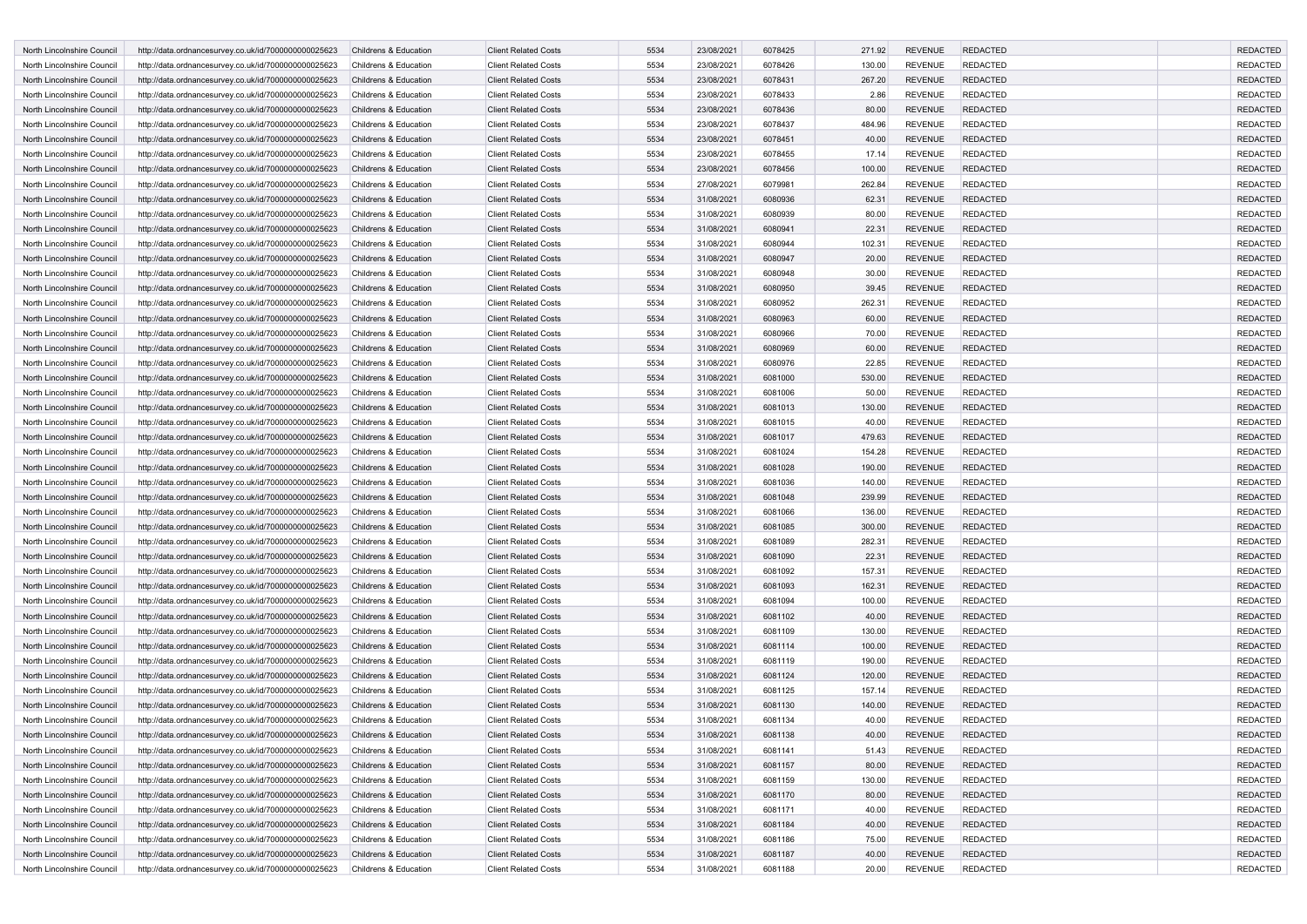| North Lincolnshire Council | http://data.ordnancesurvey.co.uk/id/7000000000025623 | Childrens & Education         | <b>Client Related Costs</b>                          | 5534          | 31/08/2021 | 6081192 | 100.00    | <b>REVENUE</b> | <b>REDACTED</b> |          | <b>REDACTED</b>                    |
|----------------------------|------------------------------------------------------|-------------------------------|------------------------------------------------------|---------------|------------|---------|-----------|----------------|-----------------|----------|------------------------------------|
| North Lincolnshire Council | http://data.ordnancesurvey.co.uk/id/7000000000025623 | Childrens & Education         | <b>Client Transport Costs</b>                        | 6092          | 02/08/2021 | 6069166 | 173.70    | <b>REVENUE</b> | <b>REDACTED</b> |          | <b>REDACTED</b>                    |
| North Lincolnshire Council | http://data.ordnancesurvey.co.uk/id/7000000000025623 | Childrens & Education         | <b>Client Transport Costs</b>                        | 6092          | 02/08/2021 | 6069245 | 1,057.50  | <b>REVENUE</b> | <b>REDACTED</b> |          | <b>REDACTED</b>                    |
| North Lincolnshire Council | http://data.ordnancesurvey.co.uk/id/7000000000025623 | Childrens & Education         | <b>Client Transport Costs</b>                        | 6092          | 02/08/2021 | 6069313 | 438.75    | <b>REVENUE</b> | <b>REDACTED</b> |          | <b>REDACTED</b>                    |
| North Lincolnshire Council | http://data.ordnancesurvey.co.uk/id/7000000000025623 | Childrens & Education         | <b>Client Transport Costs</b>                        | 6092          | 02/08/2021 | 6069345 | 163.80    | <b>REVENUE</b> | <b>REDACTED</b> |          | <b>REDACTED</b>                    |
| North Lincolnshire Council | http://data.ordnancesurvey.co.uk/id/7000000000025623 | Childrens & Education         | <b>Client Transport Costs</b>                        | 6092          | 02/08/2021 | 6069349 | 72.00     | <b>REVENUE</b> | <b>REDACTED</b> |          | <b>REDACTED</b>                    |
| North Lincolnshire Council | http://data.ordnancesurvey.co.uk/id/7000000000025623 | Childrens & Education         | <b>Client Transport Costs</b>                        | 6092          | 02/08/2021 | 6069412 | 297.00    | <b>REVENUE</b> | <b>REDACTED</b> |          | <b>REDACTED</b>                    |
| North Lincolnshire Council | http://data.ordnancesurvey.co.uk/id/7000000000025623 | Childrens & Education         | <b>Client Transport Costs</b>                        | 6092          | 02/08/2021 | 6069422 | 336.60    | <b>REVENUE</b> | <b>REDACTED</b> |          | <b>REDACTED</b>                    |
| North Lincolnshire Council | http://data.ordnancesurvey.co.uk/id/7000000000025623 | Childrens & Education         | <b>Client Transport Costs</b>                        | 6092          | 09/08/2021 | 6072471 | 72.00     | <b>REVENUE</b> | <b>REDACTED</b> |          | <b>REDACTED</b>                    |
| North Lincolnshire Council | http://data.ordnancesurvey.co.uk/id/7000000000025623 | Childrens & Education         | <b>Client Transport Costs</b>                        | 6092          | 09/08/2021 | 6072563 | 283.50    | <b>REVENUE</b> | <b>REDACTED</b> |          | <b>REDACTED</b>                    |
| North Lincolnshire Council | http://data.ordnancesurvey.co.uk/id/7000000000025623 | Childrens & Education         | <b>Client Transport Costs</b>                        | 6092          | 09/08/2021 | 6072589 | 93.60     | <b>REVENUE</b> | <b>REDACTED</b> |          | <b>REDACTED</b>                    |
| North Lincolnshire Council | http://data.ordnancesurvey.co.uk/id/7000000000025623 | Childrens & Education         | <b>Client Transport Costs</b>                        | 6092          | 16/08/2021 | 6074911 | 509.35    | <b>REVENUE</b> | <b>REDACTED</b> |          | <b>REDACTED</b>                    |
| North Lincolnshire Council | http://data.ordnancesurvey.co.uk/id/7000000000025623 | Childrens & Education         | <b>Client Transport Costs</b>                        | 6092          | 16/08/2021 | 6075007 | 183.90    | <b>REVENUE</b> | <b>REDACTED</b> |          | <b>REDACTED</b>                    |
| North Lincolnshire Council | http://data.ordnancesurvey.co.uk/id/7000000000025623 | Childrens & Education         | <b>Client Transport Costs</b>                        | 6092          | 16/08/2021 | 6075040 | 87.75     | <b>REVENUE</b> | <b>REDACTED</b> |          | <b>REDACTED</b>                    |
| North Lincolnshire Council | http://data.ordnancesurvey.co.uk/id/7000000000025623 | Childrens & Education         | <b>Client Transport Costs</b>                        | 6092          | 20/08/2021 | 6077606 | 270.90    | <b>REVENUE</b> | <b>REDACTED</b> |          | <b>REDACTED</b>                    |
| North Lincolnshire Council | http://data.ordnancesurvey.co.uk/id/7000000000025623 | Childrens & Education         | <b>Client Transport Costs</b>                        | 6092          | 20/08/2021 | 6077608 | 752.60    | <b>REVENUE</b> | <b>REDACTED</b> |          | <b>REDACTED</b>                    |
| North Lincolnshire Council | http://data.ordnancesurvey.co.uk/id/7000000000025623 | Childrens & Education         | <b>Client Transport Costs</b>                        | 6092          | 23/08/2021 | 6078220 | 21.60     | <b>REVENUE</b> | <b>REDACTED</b> |          | <b>REDACTED</b>                    |
| North Lincolnshire Council | http://data.ordnancesurvey.co.uk/id/7000000000025623 | Childrens & Education         | <b>Client Transport Costs</b>                        | 6092          | 23/08/2021 | 6078343 | 36.90     | <b>REVENUE</b> | <b>REDACTED</b> |          | <b>REDACTED</b>                    |
| North Lincolnshire Council | http://data.ordnancesurvey.co.uk/id/7000000000025623 | Childrens & Education         | <b>Client Transport Costs</b>                        | 6092          | 23/08/2021 | 6078388 | 2,992.95  | <b>REVENUE</b> | <b>REDACTED</b> |          | <b>REDACTED</b>                    |
| North Lincolnshire Council | http://data.ordnancesurvey.co.uk/id/7000000000025623 | Childrens & Education         | <b>Client Transport Costs</b>                        | 6092          | 23/08/2021 | 6078408 | 418.17    | <b>REVENUE</b> | <b>REDACTED</b> |          | <b>REDACTED</b>                    |
| North Lincolnshire Council | http://data.ordnancesurvey.co.uk/id/7000000000025623 | Childrens & Education         | <b>Client Transport Costs</b>                        | 6092          | 23/08/2021 | 6078445 | 89.10     | <b>REVENUE</b> | <b>REDACTED</b> |          | <b>REDACTED</b>                    |
| North Lincolnshire Council | http://data.ordnancesurvey.co.uk/id/7000000000025623 | Childrens & Education         | <b>Client Transport Costs</b>                        | 6092          | 23/08/2021 | 6078451 | 513.00    | <b>REVENUE</b> | <b>REDACTED</b> |          | <b>REDACTED</b>                    |
| North Lincolnshire Council | http://data.ordnancesurvey.co.uk/id/7000000000025623 | Childrens & Education         | <b>Client Transport Costs</b>                        | 6092          | 23/08/2021 | 6078455 | 199.80    | <b>REVENUE</b> | <b>REDACTED</b> |          | <b>REDACTED</b>                    |
| North Lincolnshire Council | http://data.ordnancesurvey.co.uk/id/7000000000025623 | Childrens & Education         | Direct Payments To Clients                           | 6012          | 04/08/2021 | 6070025 | 524.79    | <b>REVENUE</b> | <b>REDACTED</b> |          | <b>REDACTED</b>                    |
| North Lincolnshire Council | http://data.ordnancesurvey.co.uk/id/7000000000025623 | Childrens & Education         | Direct Payments To Clients                           | 6012          | 18/08/2021 | 6074586 | 324.00    | <b>REVENUE</b> | <b>REDACTED</b> |          | <b>REDACTED</b>                    |
| North Lincolnshire Council | http://data.ordnancesurvey.co.uk/id/7000000000025623 | Childrens & Education         | Direct Payments To Clients                           | 6012          | 18/08/2021 | 6074588 | 252.00    | <b>REVENUE</b> | <b>REDACTED</b> |          | <b>REDACTED</b>                    |
| North Lincolnshire Council | http://data.ordnancesurvey.co.uk/id/7000000000025623 | Childrens & Education         | Direct Payments To Clients                           | 6012          | 18/08/2021 | 6074590 | 288.00    | <b>REVENUE</b> | <b>REDACTED</b> |          | <b>REDACTED</b>                    |
| North Lincolnshire Council | http://data.ordnancesurvey.co.uk/id/7000000000025623 | Childrens & Education         | Direct Payments To Clients                           | 6012          | 18/08/2021 | 6074591 | 720.00    | <b>REVENUE</b> | <b>REDACTED</b> |          | <b>REDACTED</b>                    |
| North Lincolnshire Council | http://data.ordnancesurvey.co.uk/id/7000000000025623 | Childrens & Education         | Direct Payments To Clients                           | 6012          | 18/08/2021 | 6074592 | 1,260.00  | <b>REVENUE</b> | <b>REDACTED</b> |          | <b>REDACTED</b>                    |
| North Lincolnshire Council | http://data.ordnancesurvey.co.uk/id/7000000000025623 | Childrens & Education         | Direct Payments To Clients                           | 6012          | 18/08/2021 | 6074599 | 324.00    | <b>REVENUE</b> | <b>REDACTED</b> |          | <b>REDACTED</b>                    |
| North Lincolnshire Council | http://data.ordnancesurvey.co.uk/id/7000000000025623 | Childrens & Education         | Direct Payments To Clients                           | 6012          | 18/08/2021 | 6076109 | 774.00    | <b>REVENUE</b> | <b>REDACTED</b> | 7605054  | <b>REDACTED</b>                    |
| North Lincolnshire Council | http://data.ordnancesurvey.co.uk/id/7000000000025623 | Childrens & Education         | Gen Office Exp (Incl Postage)                        | 5603          | 18/08/2021 | 6075411 | 1,490.02  | <b>REVENUE</b> | <b>REDACTED</b> |          | <b>REDACTED</b>                    |
| North Lincolnshire Council | http://data.ordnancesurvey.co.uk/id/7000000000025623 | Childrens & Education         | Gen Office Exp (Incl Postage)                        | 5603          | 25/08/2021 | 6078887 | 680.00    | <b>REVENUE</b> | <b>REDACTED</b> |          | <b>REDACTED</b>                    |
| North Lincolnshire Council | http://data.ordnancesurvey.co.uk/id/7000000000025623 | Childrens & Education         | Gen Office Exp (Incl Postage)                        | 5603          | 25/08/2021 | 6079149 | 509.70    | <b>REVENUE</b> | <b>REDACTED</b> |          | <b>REDACTED</b>                    |
| North Lincolnshire Council | http://data.ordnancesurvey.co.uk/id/7000000000025623 | Childrens & Education         | Payments To Private Orgs                             | 6002          | 06/08/2021 | 6071364 | 1,300.00  | <b>REVENUE</b> | <b>REDACTED</b> |          | <b>REDACTED</b>                    |
| North Lincolnshire Council |                                                      | Childrens & Education         |                                                      | 6002          | 11/08/2021 | 6073128 | 585.00    | <b>REVENUE</b> | <b>REDACTED</b> |          | <b>REDACTED</b>                    |
| North Lincolnshire Council | http://data.ordnancesurvey.co.uk/id/7000000000025623 | Childrens & Education         | Payments To Private Orgs<br>Payments To Private Orgs | 6002          | 25/08/2021 | 6078798 | 661.50    | <b>REVENUE</b> | <b>REDACTED</b> |          | <b>REDACTED</b>                    |
|                            | http://data.ordnancesurvey.co.uk/id/7000000000025623 |                               |                                                      |               |            | 6079032 |           | <b>REVENUE</b> | <b>REDACTED</b> |          | <b>REDACTED</b>                    |
| North Lincolnshire Council | http://data.ordnancesurvey.co.uk/id/7000000000025623 | Childrens & Education         | Payments To Private Orgs                             | 6002          | 25/08/2021 |         | 1,715.10  |                |                 |          |                                    |
| North Lincolnshire Council | http://data.ordnancesurvey.co.uk/id/7000000000025623 | Childrens & Education         | Payments To Private Orgs                             | 6002          | 25/08/2021 | 6079051 | 11,251.80 | <b>REVENUE</b> | <b>REDACTED</b> | 10865826 | <b>REDACTED</b><br><b>REDACTED</b> |
| North Lincolnshire Council | http://data.ordnancesurvey.co.uk/id/7000000000025623 | Childrens & Education         | Payments To Private Orgs                             | 6002          | 25/08/2021 | 6079090 | 1,323.00  | <b>REVENUE</b> | <b>REDACTED</b> |          |                                    |
| North Lincolnshire Council | http://data.ordnancesurvey.co.uk/id/7000000000025623 | Childrens & Education         | Payments To Private Orgs                             | 6002          | 25/08/2021 | 6079098 | 2,337.30  | <b>REVENUE</b> | <b>REDACTED</b> |          | <b>REDACTED</b><br><b>REDACTED</b> |
| North Lincolnshire Council | http://data.ordnancesurvey.co.uk/id/7000000000025623 | Childrens & Education         | Payments To Private Orgs                             | 6002          | 25/08/2021 | 6079099 | 1,323.00  | <b>REVENUE</b> | <b>REDACTED</b> |          |                                    |
| North Lincolnshire Council | http://data.ordnancesurvey.co.uk/id/7000000000025623 | Childrens & Education         | Payments To Private Orgs                             | 6002          | 25/08/2021 | 6079100 | 926.10    | <b>REVENUE</b> | <b>REDACTED</b> |          | <b>REDACTED</b>                    |
| North Lincolnshire Council | http://data.ordnancesurvey.co.uk/id/7000000000025623 | Childrens & Education         | Payments To Private Orgs                             | 6002          | 25/08/2021 | 6079101 | 5,600.70  | <b>REVENUE</b> | <b>REDACTED</b> |          | <b>REDACTED</b>                    |
| North Lincolnshire Council | http://data.ordnancesurvey.co.uk/id/7000000000025623 | Childrens & Education         | Payments To Private Orgs                             | 6002          | 25/08/2021 | 6079104 | 2,425.50  | <b>REVENUE</b> | <b>REDACTED</b> |          | <b>REDACTED</b>                    |
| North Lincolnshire Council | http://data.ordnancesurvey.co.uk/id/7000000000025623 | Childrens & Education         | Payments To Private Orgs                             | 6002          | 25/08/2021 | 6079105 | 4,806.90  | <b>REVENUE</b> | <b>REDACTED</b> |          | <b>REDACTED</b>                    |
| North Lincolnshire Council | http://data.ordnancesurvey.co.uk/id/7000000000025623 | Childrens & Education         | Payments To Private Orgs                             | 6002          | 25/08/2021 | 6079106 | 3,307.50  | <b>REVENUE</b> | <b>REDACTED</b> |          | <b>REDACTED</b>                    |
| North Lincolnshire Council | http://data.ordnancesurvey.co.uk/id/7000000000025623 | Childrens & Education         | Payments To Private Orgs                             | 6002          | 25/08/2021 | 6079114 | 1,323.00  | <b>REVENUE</b> | <b>REDACTED</b> |          | <b>REDACTED</b>                    |
| North Lincolnshire Council | http://data.ordnancesurvey.co.uk/id/7000000000025623 | Childrens & Education         | Rents                                                | 3201          | 25/08/2021 | 6078824 | 7,200.00  | <b>REVENUE</b> | <b>REDACTED</b> |          | <b>REDACTED</b>                    |
| North Lincolnshire Council | http://data.ordnancesurvey.co.uk/id/7000000000025623 | Corporate And Democratic Core | Gen Office Exp (Incl Postage)                        | 5603          | 04/08/2021 | 6069146 | 534.87    | <b>REVENUE</b> | <b>REDACTED</b> |          | <b>REDACTED</b>                    |
| North Lincolnshire Council | http://data.ordnancesurvey.co.uk/id/7000000000025623 | Council Tax Payers Account    | Refunds                                              | <b>REFUND</b> | 02/08/2021 | 6069103 | 330.03    |                | <b>REDACTED</b> |          | <b>REDACTED</b>                    |
| North Lincolnshire Council | http://data.ordnancesurvey.co.uk/id/7000000000025623 | Council Tax Payers Account    | Refunds                                              | <b>REFUND</b> | 02/08/2021 | 6069104 | 491.17    |                | <b>REDACTED</b> |          | <b>REDACTED</b>                    |
| North Lincolnshire Council | http://data.ordnancesurvey.co.uk/id/7000000000025623 | Council Tax Payers Account    | Refunds                                              | <b>REFUND</b> | 02/08/2021 | 6069106 | 423.19    |                | <b>REDACTED</b> |          | <b>REDACTED</b>                    |
| North Lincolnshire Council | http://data.ordnancesurvey.co.uk/id/7000000000025623 | Council Tax Payers Account    | Refunds                                              | <b>REFUND</b> | 02/08/2021 | 6069107 | 406.41    |                | <b>REDACTED</b> |          | <b>REDACTED</b>                    |
| North Lincolnshire Council | http://data.ordnancesurvey.co.uk/id/7000000000025623 | Council Tax Payers Account    | Refunds                                              | <b>REFUND</b> | 02/08/2021 | 6069110 | 1,188.00  |                | <b>REDACTED</b> |          | <b>REDACTED</b>                    |
| North Lincolnshire Council | http://data.ordnancesurvey.co.uk/id/7000000000025623 | Council Tax Payers Account    | Refunds                                              | <b>REFUND</b> | 02/08/2021 | 6069115 | 371.07    |                | <b>REDACTED</b> |          | REDACTED                           |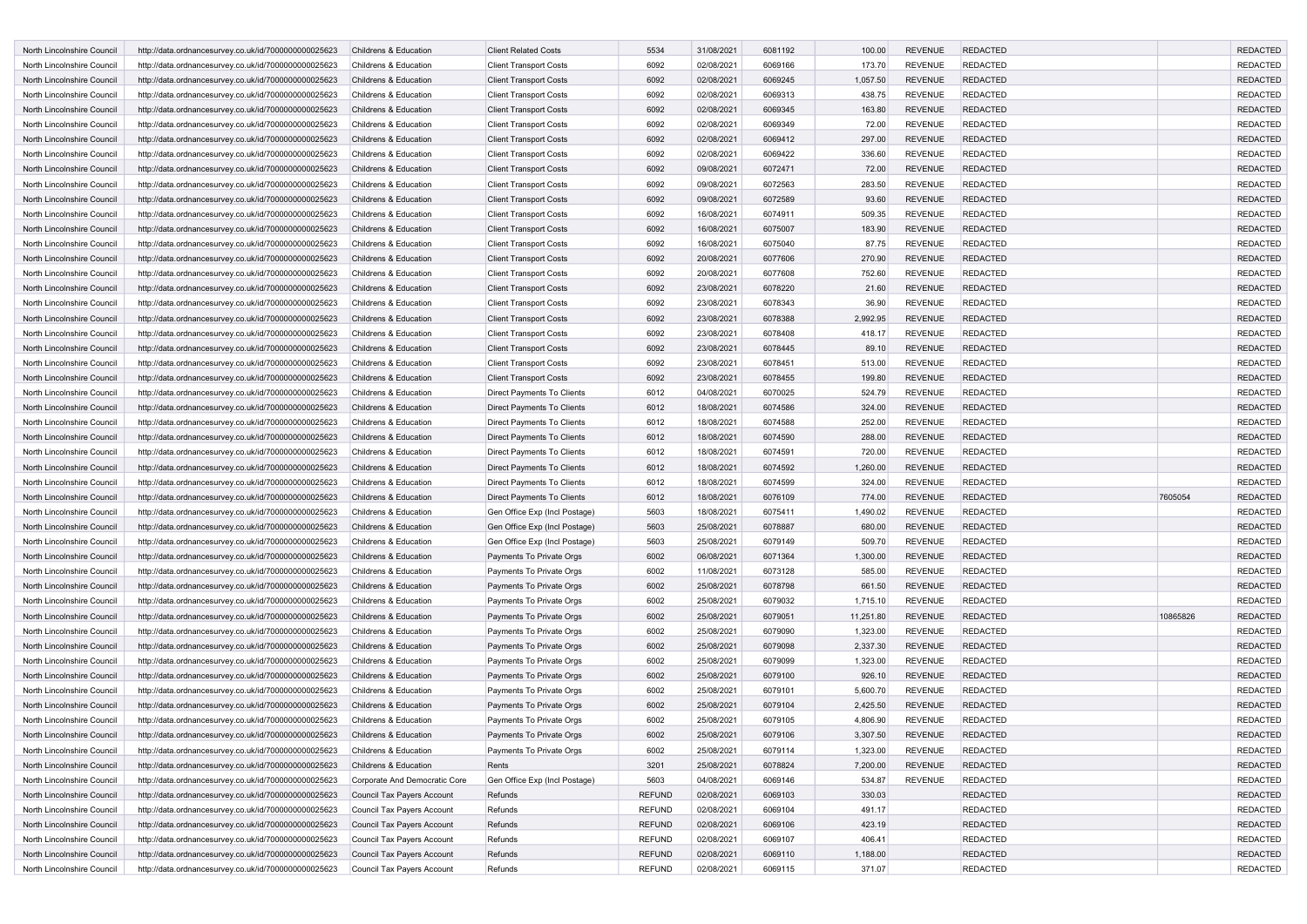| <b>North Lincolnshire Council</b> | http://data.ordnancesurvey.co.uk/id/7000000000025623<br>Council Tax Payers Account        | Refunds | <b>REFUND</b> | 02/08/2021 | 6069116 | 756.11   | <b>REDACTED</b> | <b>REDACTED</b> |
|-----------------------------------|-------------------------------------------------------------------------------------------|---------|---------------|------------|---------|----------|-----------------|-----------------|
| North Lincolnshire Council        | http://data.ordnancesurvey.co.uk/id/7000000000025623<br>Council Tax Payers Account        | Refunds | <b>REFUND</b> | 02/08/2021 | 6069120 | 800.00   | <b>REDACTED</b> | <b>REDACTED</b> |
| North Lincolnshire Council        | http://data.ordnancesurvey.co.uk/id/7000000000025623<br>Council Tax Payers Account        | Refunds | <b>REFUND</b> | 05/08/2021 | 6071282 | 536.87   | <b>REDACTED</b> | <b>REDACTED</b> |
| North Lincolnshire Council        | http://data.ordnancesurvey.co.uk/id/7000000000025623<br>Council Tax Payers Account        | Refunds | <b>REFUND</b> | 05/08/2021 | 6071289 | 263.80   | <b>REDACTED</b> | <b>REDACTED</b> |
| North Lincolnshire Council        | http://data.ordnancesurvey.co.uk/id/7000000000025623<br>Council Tax Payers Account        | Refunds | <b>REFUND</b> | 05/08/2021 | 6071292 | 361.81   | <b>REDACTED</b> | <b>REDACTED</b> |
| North Lincolnshire Council        | Council Tax Payers Account<br>http://data.ordnancesurvey.co.uk/id/7000000000025623        | Refunds | <b>REFUND</b> | 05/08/2021 | 6071295 | 282.95   | <b>REDACTED</b> | <b>REDACTED</b> |
| North Lincolnshire Council        | http://data.ordnancesurvey.co.uk/id/7000000000025623<br>Council Tax Payers Account        | Refunds | <b>REFUND</b> | 05/08/2021 | 6071298 | 353.56   | <b>REDACTED</b> | <b>REDACTED</b> |
| North Lincolnshire Council        | http://data.ordnancesurvey.co.uk/id/7000000000025623<br>Council Tax Payers Account        | Refunds | <b>REFUND</b> | 05/08/2021 | 6071304 | 416.03   | <b>REDACTED</b> | <b>REDACTED</b> |
| North Lincolnshire Council        | http://data.ordnancesurvey.co.uk/id/7000000000025623<br>Council Tax Payers Account        | Refunds | <b>REFUND</b> | 05/08/2021 | 6071308 | 955.19   | <b>REDACTED</b> | <b>REDACTED</b> |
| North Lincolnshire Council        | http://data.ordnancesurvey.co.uk/id/7000000000025623<br>Council Tax Payers Account        | Refunds | <b>REFUND</b> | 05/08/2021 | 6071309 | 442.57   | <b>REDACTED</b> | <b>REDACTED</b> |
| North Lincolnshire Council        | http://data.ordnancesurvey.co.uk/id/7000000000025623<br><b>Council Tax Payers Account</b> | Refunds | <b>REFUND</b> | 05/08/2021 | 6071310 | 287.07   | <b>REDACTED</b> | <b>REDACTED</b> |
| North Lincolnshire Council        | http://data.ordnancesurvey.co.uk/id/7000000000025623<br>Council Tax Payers Account        | Refunds | <b>REFUND</b> | 05/08/2021 | 6071314 | 319.02   | <b>REDACTED</b> | <b>REDACTED</b> |
| North Lincolnshire Council        | http://data.ordnancesurvey.co.uk/id/7000000000025623<br>Council Tax Payers Account        | Refunds | <b>REFUND</b> | 05/08/2021 | 6071315 | 523.25   | <b>REDACTED</b> | <b>REDACTED</b> |
| North Lincolnshire Council        | http://data.ordnancesurvey.co.uk/id/7000000000025623<br>Council Tax Payers Account        | Refunds | <b>REFUND</b> | 09/08/2021 | 6072155 | 1,465.57 | <b>REDACTED</b> | <b>REDACTED</b> |
| North Lincolnshire Council        | http://data.ordnancesurvey.co.uk/id/7000000000025623<br>Council Tax Payers Account        | Refunds | <b>REFUND</b> | 09/08/2021 | 6072156 | 324.83   | <b>REDACTED</b> | <b>REDACTED</b> |
| North Lincolnshire Council        | Council Tax Payers Account<br>http://data.ordnancesurvey.co.uk/id/7000000000025623        | Refunds | <b>REFUND</b> | 09/08/2021 | 6072158 | 252.70   | <b>REDACTED</b> | <b>REDACTED</b> |
| North Lincolnshire Council        | http://data.ordnancesurvey.co.uk/id/7000000000025623<br>Council Tax Payers Account        | Refunds | <b>REFUND</b> | 09/08/2021 | 6072159 | 300.88   | <b>REDACTED</b> | <b>REDACTED</b> |
| North Lincolnshire Council        | http://data.ordnancesurvey.co.uk/id/7000000000025623<br>Council Tax Payers Account        | Refunds | <b>REFUND</b> | 09/08/2021 | 6072161 | 1,420.06 | <b>REDACTED</b> | <b>REDACTED</b> |
| North Lincolnshire Council        | http://data.ordnancesurvey.co.uk/id/7000000000025623<br>Council Tax Payers Account        | Refunds | <b>REFUND</b> | 09/08/2021 | 6072166 | 921.25   | <b>REDACTED</b> | <b>REDACTED</b> |
| North Lincolnshire Council        | http://data.ordnancesurvey.co.uk/id/7000000000025623<br>Council Tax Payers Account        | Refunds | <b>REFUND</b> | 09/08/2021 | 6072173 | 1,239.40 | <b>REDACTED</b> | <b>REDACTED</b> |
| North Lincolnshire Council        | http://data.ordnancesurvey.co.uk/id/7000000000025623<br><b>Council Tax Payers Account</b> | Refunds | <b>REFUND</b> | 09/08/2021 | 6072174 | 336.64   | <b>REDACTED</b> | <b>REDACTED</b> |
| North Lincolnshire Council        | http://data.ordnancesurvey.co.uk/id/7000000000025623<br>Council Tax Payers Account        | Refunds | <b>REFUND</b> | 09/08/2021 | 6072176 | 1,532.24 | <b>REDACTED</b> | <b>REDACTED</b> |
| North Lincolnshire Council        | http://data.ordnancesurvey.co.uk/id/7000000000025623<br>Council Tax Payers Account        | Refunds | <b>REFUND</b> | 09/08/2021 | 6072178 | 527.06   | <b>REDACTED</b> | <b>REDACTED</b> |
| North Lincolnshire Council        | Council Tax Payers Account<br>http://data.ordnancesurvey.co.uk/id/7000000000025623        | Refunds | <b>REFUND</b> | 09/08/2021 | 6072179 | 294.37   | REDACTED        | <b>REDACTED</b> |
| North Lincolnshire Council        | http://data.ordnancesurvey.co.uk/id/7000000000025623<br>Council Tax Payers Account        | Refunds | <b>REFUND</b> | 09/08/2021 | 6072183 | 498.09   | <b>REDACTED</b> | <b>REDACTED</b> |
| North Lincolnshire Council        | Council Tax Payers Account<br>http://data.ordnancesurvey.co.uk/id/7000000000025623        | Refunds | <b>REFUND</b> | 09/08/2021 | 6072184 | 494.61   | <b>REDACTED</b> | <b>REDACTED</b> |
| North Lincolnshire Council        | http://data.ordnancesurvey.co.uk/id/7000000000025623<br>Council Tax Payers Account        | Refunds | <b>REFUND</b> | 12/08/2021 | 6073778 | 264.51   | <b>REDACTED</b> | <b>REDACTED</b> |
| North Lincolnshire Council        | http://data.ordnancesurvey.co.uk/id/7000000000025623<br>Council Tax Payers Account        | Refunds | <b>REFUND</b> | 12/08/2021 | 6073785 | 264.77   | <b>REDACTED</b> | <b>REDACTED</b> |
| North Lincolnshire Council        | Council Tax Payers Account<br>http://data.ordnancesurvey.co.uk/id/7000000000025623        | Refunds | <b>REFUND</b> | 12/08/2021 | 6073787 | 255.48   | <b>REDACTED</b> | <b>REDACTED</b> |
| North Lincolnshire Council        | http://data.ordnancesurvey.co.uk/id/7000000000025623<br>Council Tax Payers Account        | Refunds | <b>REFUND</b> | 12/08/2021 | 6073788 | 338.62   | <b>REDACTED</b> | <b>REDACTED</b> |
| North Lincolnshire Council        | http://data.ordnancesurvey.co.uk/id/7000000000025623<br>Council Tax Payers Account        | Refunds | <b>REFUND</b> | 12/08/2021 | 6073790 | 464.94   | <b>REDACTED</b> | <b>REDACTED</b> |
| North Lincolnshire Council        | http://data.ordnancesurvey.co.uk/id/7000000000025623<br>Council Tax Payers Account        | Refunds | <b>REFUND</b> | 12/08/2021 | 6073794 | 624.90   | <b>REDACTED</b> | <b>REDACTED</b> |
| North Lincolnshire Council        | http://data.ordnancesurvey.co.uk/id/7000000000025623<br>Council Tax Payers Account        | Refunds | <b>REFUND</b> | 12/08/2021 | 6073795 | 367.26   | <b>REDACTED</b> | <b>REDACTED</b> |
| North Lincolnshire Council        | Council Tax Payers Account<br>http://data.ordnancesurvey.co.uk/id/7000000000025623        | Refunds | <b>REFUND</b> | 12/08/2021 | 6073809 | 916.49   | <b>REDACTED</b> | <b>REDACTED</b> |
| North Lincolnshire Council        | http://data.ordnancesurvey.co.uk/id/7000000000025623<br>Council Tax Payers Account        | Refunds | <b>REFUND</b> | 12/08/2021 | 6073812 | 1,101.33 | <b>REDACTED</b> | <b>REDACTED</b> |
| North Lincolnshire Council        | Council Tax Payers Account<br>http://data.ordnancesurvey.co.uk/id/7000000000025623        | Refunds | <b>REFUND</b> | 12/08/2021 | 6073813 | 359.87   | <b>REDACTED</b> | <b>REDACTED</b> |
| North Lincolnshire Council        | http://data.ordnancesurvey.co.uk/id/7000000000025623<br>Council Tax Payers Account        | Refunds | <b>REFUND</b> | 12/08/2021 | 6073815 | 349.06   | <b>REDACTED</b> | <b>REDACTED</b> |
| North Lincolnshire Council        | http://data.ordnancesurvey.co.uk/id/7000000000025623<br>Council Tax Payers Account        | Refunds | <b>REFUND</b> | 12/08/2021 | 6073817 | 1,742.97 | <b>REDACTED</b> | <b>REDACTED</b> |
| North Lincolnshire Council        | Council Tax Payers Account<br>http://data.ordnancesurvey.co.uk/id/7000000000025623        | Refunds | <b>REFUND</b> | 12/08/2021 | 6073819 | 293.05   | <b>REDACTED</b> | <b>REDACTED</b> |
| North Lincolnshire Council        | http://data.ordnancesurvey.co.uk/id/7000000000025623<br>Council Tax Payers Account        | Refunds | <b>REFUND</b> | 12/08/2021 | 6073826 | 398.63   | <b>REDACTED</b> | <b>REDACTED</b> |
| North Lincolnshire Council        | http://data.ordnancesurvey.co.uk/id/7000000000025623<br>Council Tax Payers Account        | Refunds | <b>REFUND</b> | 12/08/2021 | 6073827 | 337.04   | <b>REDACTED</b> | <b>REDACTED</b> |
| North Lincolnshire Council        | http://data.ordnancesurvey.co.uk/id/7000000000025623<br>Council Tax Payers Account        | Refunds | <b>REFUND</b> | 12/08/2021 | 6073828 | 432.92   | <b>REDACTED</b> | <b>REDACTED</b> |
| North Lincolnshire Council        | http://data.ordnancesurvey.co.uk/id/7000000000025623<br><b>Council Tax Payers Account</b> | Refunds | <b>REFUND</b> | 12/08/2021 | 6073829 | 398.63   | <b>REDACTED</b> | <b>REDACTED</b> |
| North Lincolnshire Council        | http://data.ordnancesurvey.co.uk/id/7000000000025623<br>Council Tax Payers Account        | Refunds | <b>REFUND</b> | 12/08/2021 | 6073831 | 610.62   | REDACTED        | <b>REDACTED</b> |
| North Lincolnshire Council        | http://data.ordnancesurvey.co.uk/id/7000000000025623<br>Council Tax Payers Account        | Refunds | <b>REFUND</b> | 12/08/2021 | 6073837 | 822.93   | <b>REDACTED</b> | <b>REDACTED</b> |
| North Lincolnshire Council        | http://data.ordnancesurvey.co.uk/id/7000000000025623<br>Council Tax Payers Account        | Refunds | <b>REFUND</b> | 12/08/2021 | 6073840 | 369.13   | <b>REDACTED</b> | <b>REDACTED</b> |
| North Lincolnshire Council        | http://data.ordnancesurvey.co.uk/id/7000000000025623<br>Council Tax Payers Account        | Refunds | <b>REFUND</b> | 12/08/2021 | 6073841 | 842.47   | <b>REDACTED</b> | <b>REDACTED</b> |
| North Lincolnshire Council        | http://data.ordnancesurvey.co.uk/id/7000000000025623<br>Council Tax Payers Account        | Refunds | <b>REFUND</b> | 12/08/2021 | 6073847 | 443.84   | <b>REDACTED</b> | REDACTED        |
| North Lincolnshire Council        | http://data.ordnancesurvey.co.uk/id/7000000000025623<br>Council Tax Payers Account        | Refunds | <b>REFUND</b> | 12/08/2021 | 6073848 | 1,655.70 | <b>REDACTED</b> | <b>REDACTED</b> |
| North Lincolnshire Council        | http://data.ordnancesurvey.co.uk/id/7000000000025623<br>Council Tax Payers Account        | Refunds | <b>REFUND</b> | 12/08/2021 | 6073850 | 267.59   | <b>REDACTED</b> | <b>REDACTED</b> |
| North Lincolnshire Council        | http://data.ordnancesurvey.co.uk/id/7000000000025623<br>Council Tax Payers Account        | Refunds | <b>REFUND</b> | 12/08/2021 | 6073851 | 612.71   | <b>REDACTED</b> | <b>REDACTED</b> |
| North Lincolnshire Council        | http://data.ordnancesurvey.co.uk/id/7000000000025623<br>Council Tax Payers Account        | Refunds | <b>REFUND</b> | 12/08/2021 | 6073852 | 555.55   | <b>REDACTED</b> | <b>REDACTED</b> |
| North Lincolnshire Council        | http://data.ordnancesurvey.co.uk/id/7000000000025623<br>Council Tax Payers Account        | Refunds | <b>REFUND</b> | 12/08/2021 | 6073853 | 326.23   | <b>REDACTED</b> | <b>REDACTED</b> |
| North Lincolnshire Council        | http://data.ordnancesurvey.co.uk/id/7000000000025623<br>Council Tax Payers Account        | Refunds | <b>REFUND</b> | 12/08/2021 | 6073855 | 250.82   | <b>REDACTED</b> | <b>REDACTED</b> |
| North Lincolnshire Council        | http://data.ordnancesurvey.co.uk/id/7000000000025623<br>Council Tax Payers Account        | Refunds | <b>REFUND</b> | 16/08/2021 | 6074648 | 367.13   | <b>REDACTED</b> | <b>REDACTED</b> |
| North Lincolnshire Council        | http://data.ordnancesurvey.co.uk/id/7000000000025623<br>Council Tax Payers Account        | Refunds | <b>REFUND</b> | 16/08/2021 | 6074656 | 707.77   | <b>REDACTED</b> | REDACTED        |
|                                   |                                                                                           |         |               |            |         |          |                 |                 |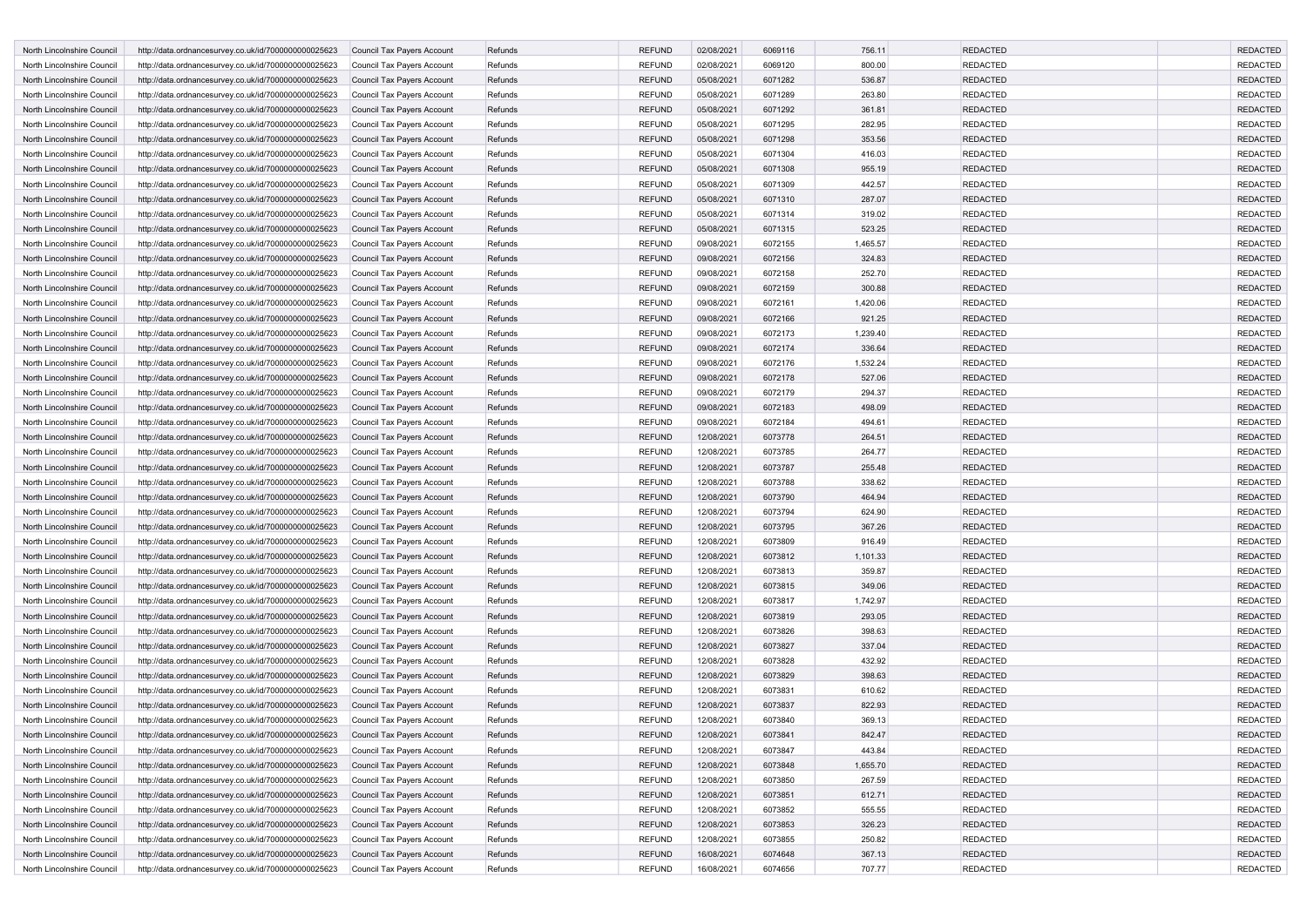| <b>North Lincolnshire Council</b> | http://data.ordnancesurvey.co.uk/id/7000000000025623<br>Council Tax Payers Account        | Refunds | <b>REFUND</b> | 16/08/2021 | 6074658 | 262.41   | <b>REDACTED</b> | <b>REDACTED</b> |
|-----------------------------------|-------------------------------------------------------------------------------------------|---------|---------------|------------|---------|----------|-----------------|-----------------|
| North Lincolnshire Council        | http://data.ordnancesurvey.co.uk/id/7000000000025623<br>Council Tax Payers Account        | Refunds | <b>REFUND</b> | 16/08/2021 | 6074663 | 767.31   | <b>REDACTED</b> | <b>REDACTED</b> |
| North Lincolnshire Council        | http://data.ordnancesurvey.co.uk/id/7000000000025623<br>Council Tax Payers Account        | Refunds | <b>REFUND</b> | 16/08/2021 | 6074665 | 304.49   | <b>REDACTED</b> | <b>REDACTED</b> |
| North Lincolnshire Council        | http://data.ordnancesurvey.co.uk/id/7000000000025623<br>Council Tax Payers Account        | Refunds | <b>REFUND</b> | 16/08/2021 | 6074667 | 251.99   | <b>REDACTED</b> | <b>REDACTED</b> |
| North Lincolnshire Council        | http://data.ordnancesurvey.co.uk/id/7000000000025623<br>Council Tax Payers Account        | Refunds | <b>REFUND</b> | 16/08/2021 | 6074673 | 293.30   | <b>REDACTED</b> | <b>REDACTED</b> |
| North Lincolnshire Council        | Council Tax Payers Account<br>http://data.ordnancesurvey.co.uk/id/7000000000025623        | Refunds | <b>REFUND</b> | 16/08/2021 | 6074674 | 289.21   | <b>REDACTED</b> | <b>REDACTED</b> |
| North Lincolnshire Council        | http://data.ordnancesurvey.co.uk/id/7000000000025623<br>Council Tax Payers Account        | Refunds | <b>REFUND</b> | 16/08/2021 | 6074675 | 282.33   | <b>REDACTED</b> | <b>REDACTED</b> |
| North Lincolnshire Council        | http://data.ordnancesurvey.co.uk/id/7000000000025623<br>Council Tax Payers Account        | Refunds | <b>REFUND</b> | 16/08/2021 | 6074679 | 701.16   | <b>REDACTED</b> | <b>REDACTED</b> |
| North Lincolnshire Council        | http://data.ordnancesurvey.co.uk/id/7000000000025623<br>Council Tax Payers Account        | Refunds | <b>REFUND</b> | 19/08/2021 | 6077373 | 416.72   | <b>REDACTED</b> | <b>REDACTED</b> |
| North Lincolnshire Council        | http://data.ordnancesurvey.co.uk/id/7000000000025623<br>Council Tax Payers Account        | Refunds | <b>REFUND</b> | 19/08/2021 | 6077376 | 920.15   | <b>REDACTED</b> | <b>REDACTED</b> |
| North Lincolnshire Council        | http://data.ordnancesurvey.co.uk/id/7000000000025623<br><b>Council Tax Payers Account</b> | Refunds | <b>REFUND</b> | 19/08/2021 | 6077380 | 389.53   | <b>REDACTED</b> | <b>REDACTED</b> |
| North Lincolnshire Council        | http://data.ordnancesurvey.co.uk/id/7000000000025623<br>Council Tax Payers Account        | Refunds | <b>REFUND</b> | 19/08/2021 | 6077381 | 260.88   | <b>REDACTED</b> | <b>REDACTED</b> |
| North Lincolnshire Council        | http://data.ordnancesurvey.co.uk/id/7000000000025623<br>Council Tax Payers Account        | Refunds | <b>REFUND</b> | 19/08/2021 | 6077382 | 474.98   | <b>REDACTED</b> | <b>REDACTED</b> |
| North Lincolnshire Council        | http://data.ordnancesurvey.co.uk/id/7000000000025623<br>Council Tax Payers Account        | Refunds | <b>REFUND</b> | 19/08/2021 | 6077385 | 275.67   | <b>REDACTED</b> | <b>REDACTED</b> |
| North Lincolnshire Council        | http://data.ordnancesurvey.co.uk/id/7000000000025623<br>Council Tax Payers Account        | Refunds | <b>REFUND</b> | 19/08/2021 | 6077388 | 323.14   | <b>REDACTED</b> | <b>REDACTED</b> |
| North Lincolnshire Council        | Council Tax Payers Account<br>http://data.ordnancesurvey.co.uk/id/7000000000025623        | Refunds | <b>REFUND</b> | 19/08/2021 | 6077389 | 344.59   | <b>REDACTED</b> | <b>REDACTED</b> |
| North Lincolnshire Council        | http://data.ordnancesurvey.co.uk/id/7000000000025623<br>Council Tax Payers Account        | Refunds | <b>REFUND</b> | 19/08/2021 | 6077391 | 289.99   | <b>REDACTED</b> | <b>REDACTED</b> |
| North Lincolnshire Council        | http://data.ordnancesurvey.co.uk/id/7000000000025623<br>Council Tax Payers Account        | Refunds | <b>REFUND</b> | 19/08/2021 | 6077396 | 512.85   | <b>REDACTED</b> | <b>REDACTED</b> |
| North Lincolnshire Council        | http://data.ordnancesurvey.co.uk/id/7000000000025623<br>Council Tax Payers Account        | Refunds | <b>REFUND</b> | 19/08/2021 | 6077397 | 327.42   | <b>REDACTED</b> | <b>REDACTED</b> |
| North Lincolnshire Council        | http://data.ordnancesurvey.co.uk/id/7000000000025623<br>Council Tax Payers Account        | Refunds | <b>REFUND</b> | 19/08/2021 | 6077399 | 279.14   | <b>REDACTED</b> | <b>REDACTED</b> |
| North Lincolnshire Council        | http://data.ordnancesurvey.co.uk/id/7000000000025623<br><b>Council Tax Payers Account</b> | Refunds | <b>REFUND</b> | 19/08/2021 | 6077401 | 431.10   | <b>REDACTED</b> | <b>REDACTED</b> |
| North Lincolnshire Council        | http://data.ordnancesurvey.co.uk/id/7000000000025623<br>Council Tax Payers Account        | Refunds | <b>REFUND</b> | 19/08/2021 | 6077402 | 341.04   | <b>REDACTED</b> | <b>REDACTED</b> |
| North Lincolnshire Council        | http://data.ordnancesurvey.co.uk/id/7000000000025623<br>Council Tax Payers Account        | Refunds | <b>REFUND</b> | 19/08/2021 | 6077404 | 327.61   | <b>REDACTED</b> | <b>REDACTED</b> |
| North Lincolnshire Council        | Council Tax Payers Account<br>http://data.ordnancesurvey.co.uk/id/7000000000025623        | Refunds | <b>REFUND</b> | 19/08/2021 | 6077407 | 2,572.31 | REDACTED        | <b>REDACTED</b> |
| North Lincolnshire Council        | http://data.ordnancesurvey.co.uk/id/7000000000025623<br>Council Tax Payers Account        | Refunds | <b>REFUND</b> | 19/08/2021 | 6077408 | 485.19   | <b>REDACTED</b> | <b>REDACTED</b> |
| North Lincolnshire Council        | Council Tax Payers Account<br>http://data.ordnancesurvey.co.uk/id/7000000000025623        | Refunds | <b>REFUND</b> | 19/08/2021 | 6077411 | 297.95   | <b>REDACTED</b> | <b>REDACTED</b> |
| North Lincolnshire Council        | http://data.ordnancesurvey.co.uk/id/7000000000025623<br>Council Tax Payers Account        | Refunds | <b>REFUND</b> | 19/08/2021 | 6077414 | 893.86   | <b>REDACTED</b> | <b>REDACTED</b> |
| North Lincolnshire Council        | http://data.ordnancesurvey.co.uk/id/7000000000025623<br>Council Tax Payers Account        | Refunds | <b>REFUND</b> | 19/08/2021 | 6077420 | 371.86   | <b>REDACTED</b> | <b>REDACTED</b> |
| North Lincolnshire Council        | Council Tax Payers Account<br>http://data.ordnancesurvey.co.uk/id/7000000000025623        | Refunds | <b>REFUND</b> | 19/08/2021 | 6077421 | 287.88   | <b>REDACTED</b> | <b>REDACTED</b> |
| North Lincolnshire Council        | http://data.ordnancesurvey.co.uk/id/7000000000025623<br>Council Tax Payers Account        | Refunds | <b>REFUND</b> | 19/08/2021 | 6077422 | 273.62   | <b>REDACTED</b> | <b>REDACTED</b> |
| North Lincolnshire Council        | http://data.ordnancesurvey.co.uk/id/7000000000025623<br>Council Tax Payers Account        | Refunds | <b>REFUND</b> | 19/08/2021 | 6077429 | 906.00   | <b>REDACTED</b> | <b>REDACTED</b> |
| North Lincolnshire Council        | http://data.ordnancesurvey.co.uk/id/7000000000025623<br>Council Tax Payers Account        | Refunds | <b>REFUND</b> | 19/08/2021 | 6077431 | 531.84   | <b>REDACTED</b> | <b>REDACTED</b> |
| North Lincolnshire Council        | http://data.ordnancesurvey.co.uk/id/7000000000025623<br>Council Tax Payers Account        | Refunds | <b>REFUND</b> | 19/08/2021 | 6077432 | 379.55   | <b>REDACTED</b> | <b>REDACTED</b> |
| North Lincolnshire Council        | Council Tax Payers Account<br>http://data.ordnancesurvey.co.uk/id/7000000000025623        | Refunds | <b>REFUND</b> | 23/08/2021 | 6078128 | 6,428.55 | <b>REDACTED</b> | <b>REDACTED</b> |
| North Lincolnshire Council        | http://data.ordnancesurvey.co.uk/id/7000000000025623<br>Council Tax Payers Account        | Refunds | <b>REFUND</b> | 23/08/2021 | 6078133 | 292.36   | <b>REDACTED</b> | <b>REDACTED</b> |
| North Lincolnshire Council        | Council Tax Payers Account<br>http://data.ordnancesurvey.co.uk/id/7000000000025623        | Refunds | <b>REFUND</b> | 23/08/2021 | 6078143 | 535.83   | <b>REDACTED</b> | <b>REDACTED</b> |
| North Lincolnshire Council        | http://data.ordnancesurvey.co.uk/id/7000000000025623<br>Council Tax Payers Account        | Refunds | <b>REFUND</b> | 23/08/2021 | 6078146 | 1,341.26 | <b>REDACTED</b> | <b>REDACTED</b> |
| North Lincolnshire Council        | http://data.ordnancesurvey.co.uk/id/7000000000025623<br>Council Tax Payers Account        | Refunds | <b>REFUND</b> | 23/08/2021 | 6078147 | 396.67   | <b>REDACTED</b> | <b>REDACTED</b> |
| North Lincolnshire Council        | Council Tax Payers Account<br>http://data.ordnancesurvey.co.uk/id/7000000000025623        | Refunds | <b>REFUND</b> | 23/08/2021 | 6078150 | 360.22   | <b>REDACTED</b> | <b>REDACTED</b> |
| North Lincolnshire Council        | http://data.ordnancesurvey.co.uk/id/7000000000025623<br>Council Tax Payers Account        | Refunds | <b>REFUND</b> | 23/08/2021 | 6078152 | 404.60   | <b>REDACTED</b> | <b>REDACTED</b> |
| North Lincolnshire Council        | http://data.ordnancesurvey.co.uk/id/7000000000025623<br>Council Tax Payers Account        | Refunds | <b>REFUND</b> | 26/08/2021 | 6080036 | 460.75   | <b>REDACTED</b> | <b>REDACTED</b> |
| North Lincolnshire Council        | http://data.ordnancesurvey.co.uk/id/7000000000025623<br>Council Tax Payers Account        | Refunds | <b>REFUND</b> | 26/08/2021 | 6080037 | 296.04   | <b>REDACTED</b> | <b>REDACTED</b> |
| North Lincolnshire Council        | http://data.ordnancesurvey.co.uk/id/7000000000025623<br><b>Council Tax Payers Account</b> | Refunds | <b>REFUND</b> | 26/08/2021 | 6080039 | 358.75   | <b>REDACTED</b> | <b>REDACTED</b> |
| North Lincolnshire Council        | http://data.ordnancesurvey.co.uk/id/7000000000025623<br>Council Tax Payers Account        | Refunds | <b>REFUND</b> | 26/08/2021 | 6080048 | 5,365.16 | REDACTED        | <b>REDACTED</b> |
| North Lincolnshire Council        | http://data.ordnancesurvey.co.uk/id/7000000000025623<br>Council Tax Payers Account        | Refunds | <b>REFUND</b> | 26/08/2021 | 6080049 | 320.44   | <b>REDACTED</b> | <b>REDACTED</b> |
| North Lincolnshire Council        | http://data.ordnancesurvey.co.uk/id/7000000000025623<br>Council Tax Payers Account        | Refunds | <b>REFUND</b> | 26/08/2021 | 6080052 | 1,018.20 | <b>REDACTED</b> | <b>REDACTED</b> |
| North Lincolnshire Council        | http://data.ordnancesurvey.co.uk/id/7000000000025623<br>Council Tax Payers Account        | Refunds | <b>REFUND</b> | 26/08/2021 | 6080062 | 258.40   | <b>REDACTED</b> | <b>REDACTED</b> |
| North Lincolnshire Council        | http://data.ordnancesurvey.co.uk/id/7000000000025623<br>Council Tax Payers Account        | Refunds | <b>REFUND</b> | 26/08/2021 | 6080063 | 309.99   | <b>REDACTED</b> | <b>REDACTED</b> |
| North Lincolnshire Council        | http://data.ordnancesurvey.co.uk/id/7000000000025623<br>Council Tax Payers Account        | Refunds | <b>REFUND</b> | 26/08/2021 | 6080066 | 351.91   | <b>REDACTED</b> | <b>REDACTED</b> |
| North Lincolnshire Council        | http://data.ordnancesurvey.co.uk/id/7000000000025623<br>Council Tax Payers Account        | Refunds | <b>REFUND</b> | 26/08/2021 | 6080067 | 462.89   | <b>REDACTED</b> | <b>REDACTED</b> |
| North Lincolnshire Council        | http://data.ordnancesurvey.co.uk/id/7000000000025623<br>Council Tax Payers Account        | Refunds | <b>REFUND</b> | 26/08/2021 | 6080068 | 491.67   | <b>REDACTED</b> | <b>REDACTED</b> |
| North Lincolnshire Council        | http://data.ordnancesurvey.co.uk/id/7000000000025623<br>Council Tax Payers Account        | Refunds | <b>REFUND</b> | 26/08/2021 | 6080070 | 320.80   | <b>REDACTED</b> | <b>REDACTED</b> |
| North Lincolnshire Council        | http://data.ordnancesurvey.co.uk/id/7000000000025623<br>Council Tax Payers Account        | Refunds | <b>REFUND</b> | 31/08/2021 | 6080857 | 277.19   | <b>REDACTED</b> | <b>REDACTED</b> |
| North Lincolnshire Council        | http://data.ordnancesurvey.co.uk/id/7000000000025623<br>Council Tax Payers Account        | Refunds | <b>REFUND</b> | 31/08/2021 | 6080859 | 275.28   | <b>REDACTED</b> | <b>REDACTED</b> |
| North Lincolnshire Council        | http://data.ordnancesurvey.co.uk/id/7000000000025623<br>Council Tax Payers Account        | Refunds | <b>REFUND</b> | 31/08/2021 | 6080862 | 719.84   | <b>REDACTED</b> | <b>REDACTED</b> |
| North Lincolnshire Council        | http://data.ordnancesurvey.co.uk/id/7000000000025623<br>Council Tax Payers Account        | Refunds | <b>REFUND</b> | 31/08/2021 | 6080864 | 436.38   | <b>REDACTED</b> | REDACTED        |
|                                   |                                                                                           |         |               |            |         |          |                 |                 |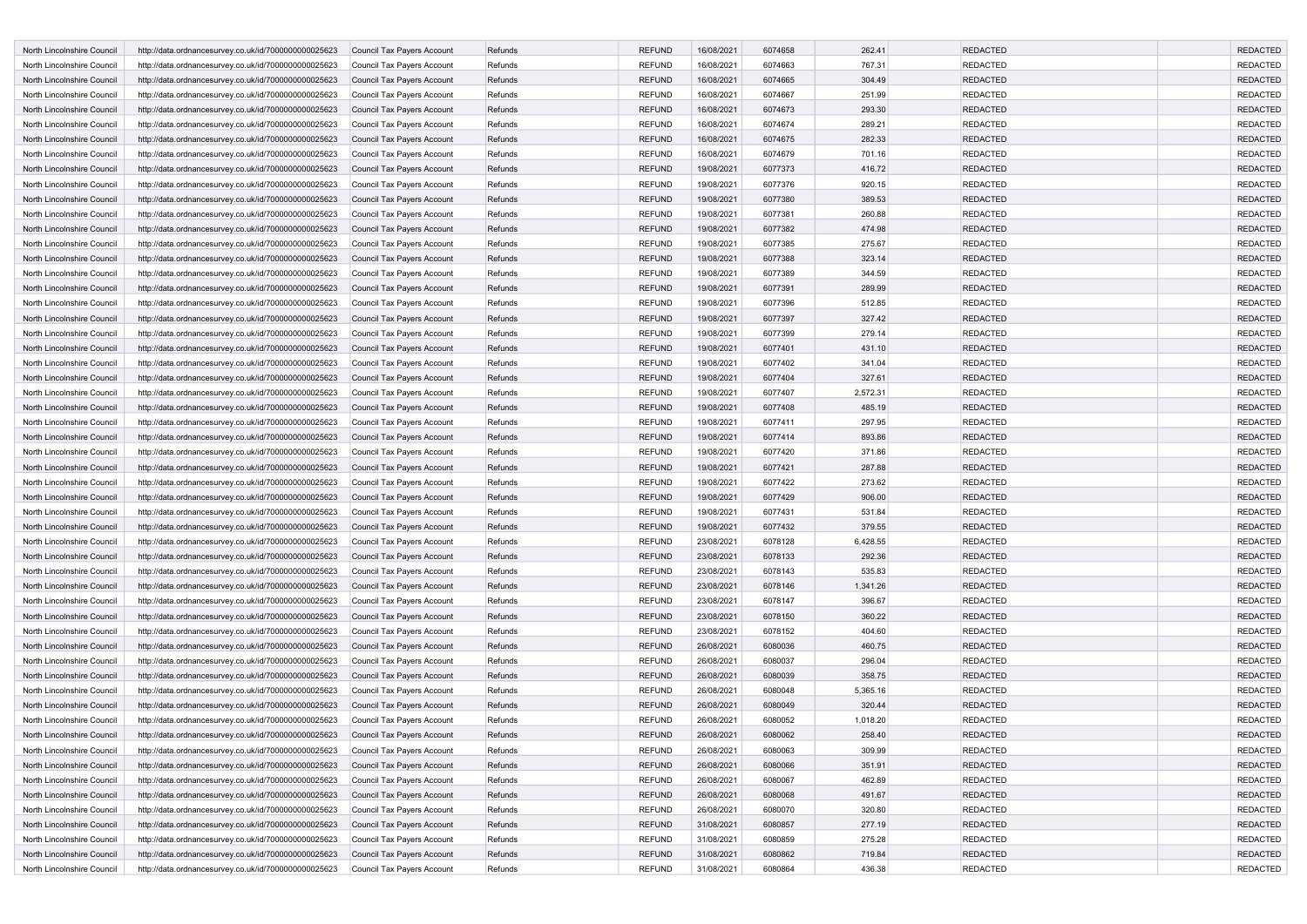| North Lincolnshire Council                               | http://data.ordnancesurvey.co.uk/id/7000000000025623 | Council Tax Payers Account                               | Refunds                        | <b>REFUND</b> | 31/08/2021 | 6080866 | 325.88     |                | <b>REDACTED</b> |          | <b>REDACTED</b> |
|----------------------------------------------------------|------------------------------------------------------|----------------------------------------------------------|--------------------------------|---------------|------------|---------|------------|----------------|-----------------|----------|-----------------|
| North Lincolnshire Council                               | http://data.ordnancesurvey.co.uk/id/7000000000025623 | Council Tax Payers Account                               | Refunds                        | REFUND        | 31/08/2021 | 6080869 | 261.51     |                | <b>REDACTED</b> |          | <b>REDACTED</b> |
| North Lincolnshire Council                               | http://data.ordnancesurvey.co.uk/id/7000000000025623 | Council Tax Payers Account                               | Refunds                        | <b>REFUND</b> | 31/08/2021 | 6080872 | 412.52     |                | <b>REDACTED</b> |          | <b>REDACTED</b> |
| North Lincolnshire Council                               | http://data.ordnancesurvey.co.uk/id/7000000000025623 | Council Tax Payers Account                               | Refunds                        | <b>REFUND</b> | 31/08/2021 | 6080874 | 879.27     |                | <b>REDACTED</b> |          | <b>REDACTED</b> |
| North Lincolnshire Council                               | http://data.ordnancesurvey.co.uk/id/7000000000025623 | Council Tax Payers Account                               | Refunds                        | <b>REFUND</b> | 31/08/2021 | 6080877 | 370.53     |                | <b>REDACTED</b> |          | <b>REDACTED</b> |
| North Lincolnshire Council                               | http://data.ordnancesurvey.co.uk/id/7000000000025623 | Council Tax Payers Account                               | Refunds                        | <b>REFUND</b> | 31/08/2021 | 6080878 | 3,915.78   |                | <b>REDACTED</b> |          | REDACTED        |
| North Lincolnshire Council                               | http://data.ordnancesurvey.co.uk/id/7000000000025623 | Council Tax Payers Account                               | Refunds                        | <b>REFUND</b> | 31/08/2021 | 6080879 | 280.81     |                | <b>REDACTED</b> |          | REDACTED        |
| North Lincolnshire Council                               | http://data.ordnancesurvey.co.uk/id/7000000000025623 | Council Tax Payers Account                               | Refunds                        | <b>REFUND</b> | 31/08/2021 | 608088  | 377.81     |                | <b>REDACTED</b> |          | <b>REDACTED</b> |
| North Lincolnshire Council                               | http://data.ordnancesurvey.co.uk/id/7000000000025623 | Culture, Env, Reg & Planning Cap                         | <b>Improvement Grants</b>      | A088          | 04/08/2021 | 6069147 | 1,395.96   | CAPITAL        | <b>REDACTED</b> |          | <b>REDACTED</b> |
| North Lincolnshire Council                               | http://data.ordnancesurvey.co.uk/id/7000000000025623 | Culture, Env, Reg & Planning Cap                         | <b>Improvement Grants</b>      | A088          | 20/08/2021 | 6077307 | 3,070.00   | CAPITAL        | <b>REDACTED</b> |          | <b>REDACTED</b> |
| North Lincolnshire Council                               | http://data.ordnancesurvey.co.uk/id/7000000000025623 | Culture & Related Services                               | <b>Exhibitions/Events</b>      | 5709          | 25/08/2021 | 6078833 | 359.53     | <b>REVENUE</b> | <b>REDACTED</b> |          | REDACTED        |
| North Lincolnshire Council                               | http://data.ordnancesurvey.co.uk/id/7000000000025623 | <b>Culture &amp; Related Services</b>                    | <b>Exhibitions/Events</b>      | 5709          | 25/08/2021 | 6078834 | 300.00     | <b>REVENUE</b> | <b>REDACTED</b> |          | REDACTED        |
|                                                          |                                                      |                                                          |                                |               |            |         |            |                |                 |          |                 |
| North Lincolnshire Council                               | http://data.ordnancesurvey.co.uk/id/7000000000025623 | <b>Culture &amp; Related Services</b>                    | <b>Exhibitions/Events</b>      | 5709          | 27/08/2021 | 6074766 | 350.00     | <b>REVENUE</b> | <b>REDACTED</b> |          | REDACTED        |
| North Lincolnshire Council                               | http://data.ordnancesurvey.co.uk/id/7000000000025623 | Culture & Related Services                               | Fees & Charges Income          | 9002          | 20/08/2021 | 6077561 | $-67.00$   | <b>REVENUE</b> | <b>REDACTED</b> |          | <b>REDACTED</b> |
| North Lincolnshire Council                               | http://data.ordnancesurvey.co.uk/id/7000000000025623 | <b>Culture &amp; Related Services</b>                    | <b>Other Professional Fees</b> | 5829          | 06/08/2021 | 6071443 | 4,200.00   | <b>REVENUE</b> | <b>REDACTED</b> |          | <b>REDACTED</b> |
| North Lincolnshire Council                               | http://data.ordnancesurvey.co.uk/id/7000000000025623 | <b>Culture &amp; Related Services</b>                    | <b>Other Professional Fees</b> | 5829          | 20/08/2021 | 6077670 | 1,800.00   | <b>REVENUE</b> | <b>REDACTED</b> |          | REDACTED        |
| North Lincolnshire Council                               | http://data.ordnancesurvey.co.uk/id/7000000000025623 | <b>Culture &amp; Related Services</b>                    | Stock Purchases & Adjustments  | 5030          | 20/08/2021 | 6077561 | 335.00     | <b>REVENUE</b> | <b>REDACTED</b> |          | REDACTED        |
| North Lincolnshire Council                               | http://data.ordnancesurvey.co.uk/id/7000000000025623 | <b>Housing Services</b>                                  | Gen Office Exp (Incl Postage)  | 5603          | 18/08/2021 | 6076110 | 1,055.01   | <b>REVENUE</b> | <b>REDACTED</b> |          | REDACTED        |
| North Lincolnshire Council                               | http://data.ordnancesurvey.co.uk/id/7000000000025623 | <b>Housing Services</b>                                  | Gen Office Exp (Incl Postage)  | 5603          | 27/08/2021 | 6080132 | 510.00     | <b>REVENUE</b> | <b>REDACTED</b> |          | <b>REDACTED</b> |
| North Lincolnshire Council                               | http://data.ordnancesurvey.co.uk/id/7000000000025623 | <b>Housing Services</b>                                  | Other Supplies & Services      | 5799          | 27/08/2021 | 6079878 | 2,000.00   | <b>REVENUE</b> | <b>REDACTED</b> |          | <b>REDACTED</b> |
| North Lincolnshire Council                               | http://data.ordnancesurvey.co.uk/id/7000000000025623 | Nndr Payers Account                                      | Refunds                        | <b>REFUND</b> | 06/08/2021 | 6071577 | 711.13     |                | <b>REDACTED</b> |          | <b>REDACTED</b> |
| North Lincolnshire Council                               | http://data.ordnancesurvey.co.uk/id/7000000000025623 | Nndr Payers Account                                      | Refunds                        | <b>REFUND</b> | 06/08/2021 | 6071578 | 300.00     |                | <b>REDACTED</b> |          | <b>REDACTED</b> |
| North Lincolnshire Council                               | http://data.ordnancesurvey.co.uk/id/7000000000025623 | <b>Nndr Payers Account</b>                               | Refunds                        | <b>REFUND</b> | 13/08/2021 | 6074326 | 1,310.12   |                | <b>REDACTED</b> |          | <b>REDACTED</b> |
| North Lincolnshire Council                               | http://data.ordnancesurvey.co.uk/id/7000000000025623 | Nndr Payers Account                                      | Refunds                        | <b>REFUND</b> | 13/08/2021 | 6074327 | 3,775.18   |                | <b>REDACTED</b> |          | <b>REDACTED</b> |
| North Lincolnshire Council                               | http://data.ordnancesurvey.co.uk/id/7000000000025623 | <b>Nndr Payers Account</b>                               | Refunds                        | <b>REFUND</b> | 13/08/2021 | 6074328 | 3,140.68   |                | <b>REDACTED</b> |          | <b>REDACTED</b> |
| North Lincolnshire Council                               | http://data.ordnancesurvey.co.uk/id/7000000000025623 | Nndr Payers Account                                      | Refunds                        | <b>REFUND</b> | 13/08/2021 | 6074329 | 20,814.84  |                | <b>REDACTED</b> |          | <b>REDACTED</b> |
| North Lincolnshire Council                               | http://data.ordnancesurvey.co.uk/id/7000000000025623 | <b>Nndr Payers Account</b>                               | Refunds                        | REFUND        | 13/08/2021 | 6074330 | 12,390.42  |                | <b>REDACTED</b> |          | <b>REDACTED</b> |
| North Lincolnshire Council                               | http://data.ordnancesurvey.co.uk/id/7000000000025623 | Nndr Payers Account                                      | Refunds                        | <b>REFUND</b> | 13/08/2021 | 6074331 | 166,645.48 |                | <b>REDACTED</b> |          | <b>REDACTED</b> |
| North Lincolnshire Council                               | http://data.ordnancesurvey.co.uk/id/7000000000025623 |                                                          | Refunds                        | <b>REFUND</b> | 13/08/2021 | 6074332 | 5,200.35   |                | <b>REDACTED</b> |          | <b>REDACTED</b> |
|                                                          |                                                      | <b>Nndr Payers Account</b>                               |                                |               |            | 6077814 |            |                |                 |          | <b>REDACTED</b> |
| North Lincolnshire Council                               | http://data.ordnancesurvey.co.uk/id/7000000000025623 | Nndr Payers Account                                      | Refunds                        | REFUND        | 20/08/2021 |         | 7,380.00   |                | <b>REDACTED</b> |          |                 |
| North Lincolnshire Council                               | http://data.ordnancesurvey.co.uk/id/7000000000025623 | Nndr Payers Account                                      | Refunds                        | <b>REFUND</b> | 20/08/2021 | 6077816 | 356.00     |                | <b>REDACTED</b> |          | <b>REDACTED</b> |
| North Lincolnshire Council                               | http://data.ordnancesurvey.co.uk/id/7000000000025623 | Nndr Payers Account                                      | Refunds                        | <b>REFUND</b> | 20/08/2021 | 6077817 | 699.00     |                | <b>REDACTED</b> |          | <b>REDACTED</b> |
| North Lincolnshire Council                               | http://data.ordnancesurvey.co.uk/id/7000000000025623 | Nndr Payers Account                                      | Refunds                        | <b>REFUND</b> | 20/08/2021 | 6077818 | 7,734.00   |                | <b>REDACTED</b> |          | <b>REDACTED</b> |
| North Lincolnshire Council                               | http://data.ordnancesurvey.co.uk/id/7000000000025623 | Nndr Payers Account                                      | Refunds                        | <b>REFUND</b> | 20/08/2021 | 6077819 | 7,254.02   |                | <b>REDACTED</b> |          | <b>REDACTED</b> |
| North Lincolnshire Council                               | http://data.ordnancesurvey.co.uk/id/7000000000025623 | Nndr Payers Account                                      | Refunds                        | <b>REFUND</b> | 20/08/2021 | 6077820 | 74,124.74  |                | <b>REDACTED</b> |          | <b>REDACTED</b> |
| North Lincolnshire Council                               | http://data.ordnancesurvey.co.uk/id/7000000000025623 | Nndr Payers Account                                      | Refunds                        | <b>REFUND</b> | 20/08/2021 | 6077821 | 2,084.79   |                | <b>REDACTED</b> |          | <b>REDACTED</b> |
| North Lincolnshire Council                               | http://data.ordnancesurvey.co.uk/id/7000000000025623 | Nndr Payers Account                                      | Refunds                        | REFUND        | 20/08/2021 | 6077822 | 16,629.08  |                | <b>REDACTED</b> |          | <b>REDACTED</b> |
| North Lincolnshire Council                               | http://data.ordnancesurvey.co.uk/id/7000000000025623 | Nndr Payers Account                                      | Refunds                        | <b>REFUND</b> | 20/08/2021 | 6077823 | 5,927.45   |                | <b>REDACTED</b> |          | <b>REDACTED</b> |
| North Lincolnshire Council                               | http://data.ordnancesurvey.co.uk/id/7000000000025623 | Nndr Payers Account                                      | Refunds                        | <b>REFUND</b> | 27/08/2021 | 6080554 | 573.12     |                | <b>REDACTED</b> |          | <b>REDACTED</b> |
| North Lincolnshire Council                               | http://data.ordnancesurvey.co.uk/id/7000000000025623 | Nndr Payers Account                                      | Refunds                        | <b>REFUND</b> | 27/08/2021 | 6080555 | 4,388.40   |                | <b>REDACTED</b> |          | <b>REDACTED</b> |
| North Lincolnshire Council                               | http://data.ordnancesurvey.co.uk/id/7000000000025623 | Nndr Payers Account                                      | Refunds                        | <b>REFUND</b> | 27/08/2021 | 6080557 | 6,896.08   |                | <b>REDACTED</b> |          | <b>REDACTED</b> |
| North Lincolnshire Council                               | http://data.ordnancesurvey.co.uk/id/7000000000025623 | Nndr Payers Account                                      | Refunds                        | <b>REFUND</b> | 27/08/2021 | 6080558 | 1,396.64   |                | <b>REDACTED</b> |          | <b>REDACTED</b> |
| North Lincolnshire Council                               | http://data.ordnancesurvey.co.uk/id/7000000000025623 | Nndr Payers Account                                      | Refunds                        | <b>REFUND</b> | 27/08/2021 | 6080559 | 4,153.22   |                | <b>REDACTED</b> |          | REDACTED        |
| North Lincolnshire Council                               | http://data.ordnancesurvey.co.uk/id/7000000000025623 | Other Expenditure & Income                               | Payments To Private Orgs       | 6002          | 04/08/2021 | 6070575 | 1,095.60   | REVENUE        | <b>REDACTED</b> |          | <b>REDACTED</b> |
| North Lincolnshire Council                               | http://data.ordnancesurvey.co.uk/id/7000000000025623 | Other Expenditure & Income                               | Payments To Private Orgs       | 6002          | 04/08/202  | 6070621 | 339.60     | <b>REVENUE</b> | <b>REDACTED</b> | 02779611 | <b>REDACTED</b> |
| North Lincolnshire Council                               | http://data.ordnancesurvey.co.uk/id/7000000000025623 | Other Expenditure & Income                               | Payments To Private Orgs       | 6002          | 11/08/2021 | 6073120 | 460.00     | <b>REVENUE</b> | <b>REDACTED</b> |          | <b>REDACTED</b> |
| North Lincolnshire Council                               | http://data.ordnancesurvey.co.uk/id/7000000000025623 | Other Expenditure & Income                               | Payments To Private Orgs       | 6002          | 18/08/2021 | 6075055 | 480.00     | <b>REVENUE</b> | <b>REDACTED</b> |          | <b>REDACTED</b> |
|                                                          | http://data.ordnancesurvey.co.uk/id/7000000000025623 |                                                          | Payments To Private Orgs       |               | 20/08/2021 | 6077257 | 1,651.00   | REVENUE        | <b>REDACTED</b> |          | <b>REDACTED</b> |
| North Lincolnshire Council<br>North Lincolnshire Council |                                                      | Other Expenditure & Income<br>Other Expenditure & Income | Payments To Private Orgs       | 6002          |            |         |            |                |                 |          |                 |
|                                                          | http://data.ordnancesurvey.co.uk/id/7000000000025623 |                                                          |                                | 6002          | 25/08/2021 | 6078804 | 400.00     | <b>REVENUE</b> | <b>REDACTED</b> |          | <b>REDACTED</b> |
| North Lincolnshire Council                               | http://data.ordnancesurvey.co.uk/id/7000000000025623 | Other Expenditure & Income                               | Payments To Private Orgs       | 6002          | 27/08/2021 | 6079721 | 18,186.32  | REVENUE        | <b>REDACTED</b> | 08596756 | <b>REDACTED</b> |
| North Lincolnshire Council                               | http://data.ordnancesurvey.co.uk/id/7000000000025623 | Other Expenditure & Income                               | Payments To Private Orgs       | 6002          | 27/08/2021 | 6079730 | 24,557.86  | <b>REVENUE</b> | <b>REDACTED</b> |          | <b>REDACTED</b> |
| North Lincolnshire Council                               | http://data.ordnancesurvey.co.uk/id/7000000000025623 | Other Expenditure & Income                               | Payments To Private Orgs       | 6002          | 27/08/2021 | 6080241 | 560.00     | <b>REVENUE</b> | <b>REDACTED</b> |          | <b>REDACTED</b> |
| North Lincolnshire Council                               | http://data.ordnancesurvey.co.uk/id/7000000000025623 | Other Expenditure & Income                               | Payments To Private Orgs       | 6002          | 01/09/2021 | 6081528 | 269.99     | <b>REVENUE</b> | <b>REDACTED</b> |          | <b>REDACTED</b> |
| North Lincolnshire Council                               | http://data.ordnancesurvey.co.uk/id/7000000000025623 | <b>Planning Services</b>                                 | <b>Client Related Costs</b>    | 5534          | 13/08/2021 | 6074116 | 820.80     | REVENUE        | <b>REDACTED</b> |          | <b>REDACTED</b> |
| North Lincolnshire Council                               | http://data.ordnancesurvey.co.uk/id/7000000000025623 | <b>Planning Services</b>                                 | <b>Client Related Costs</b>    | 5534          | 25/08/2021 | 6078832 | 400.00     | <b>REVENUE</b> | <b>REDACTED</b> |          | <b>REDACTED</b> |
| North Lincolnshire Council                               | http://data.ordnancesurvey.co.uk/id/7000000000025623 | Public Health                                            | Direct Payments To Clients     | 6012          | 04/08/2021 | 6069857 | 147,140.00 | REVENUE        | <b>REDACTED</b> | 519500   | <b>REDACTED</b> |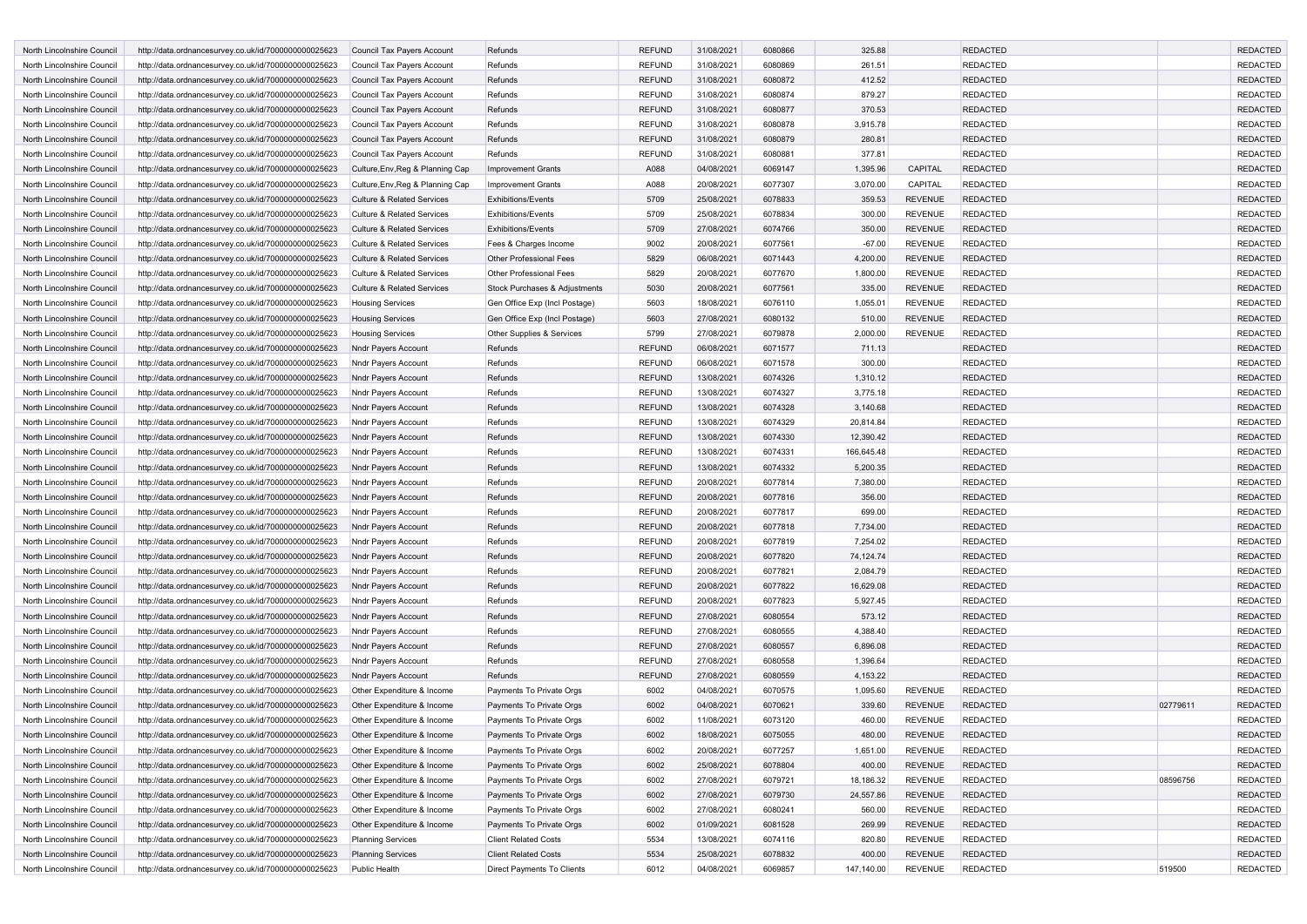| North Lincolnshire Council                               | http://data.ordnancesurvey.co.uk/id/7000000000025623                                                         | <b>Public Health</b>                  | <b>Test And Trace Discretionary</b>                                | 6093         | 02/08/202                | 6069772 | 500.00 | <b>REVENUE</b>                   | <b>REDACTED</b> | <b>REDACTED</b> |
|----------------------------------------------------------|--------------------------------------------------------------------------------------------------------------|---------------------------------------|--------------------------------------------------------------------|--------------|--------------------------|---------|--------|----------------------------------|-----------------|-----------------|
| North Lincolnshire Council                               | http://data.ordnancesurvey.co.uk/id/7000000000025623                                                         | Public Health                         | <b>Test And Trace Discretionary</b>                                | 6093         | 03/08/2021               | 6069992 | 500.00 | <b>REVENUE</b>                   | <b>REDACTED</b> | <b>REDACTED</b> |
| North Lincolnshire Council                               | http://data.ordnancesurvey.co.uk/id/7000000000025623                                                         | Public Health                         | <b>Test And Trace Discretionary</b>                                | 6093         | 03/08/2021               | 6069993 | 500.00 | <b>REVENUE</b>                   | <b>REDACTED</b> | <b>REDACTED</b> |
| North Lincolnshire Council                               | http://data.ordnancesurvey.co.uk/id/7000000000025623                                                         | Public Health                         | <b>Test And Trace Discretionary</b>                                | 6093         | 03/08/2021               | 6069994 | 500.00 | <b>REVENUE</b>                   | <b>REDACTED</b> | <b>REDACTED</b> |
| North Lincolnshire Council                               | http://data.ordnancesurvey.co.uk/id/7000000000025623                                                         | Public Health                         | <b>Test And Trace Discretionary</b>                                | 6093         | 03/08/2021               | 6069996 | 500.00 | <b>REVENUE</b>                   | <b>REDACTED</b> | <b>REDACTED</b> |
| North Lincolnshire Council                               | http://data.ordnancesurvey.co.uk/id/7000000000025623                                                         | Public Health                         | Test And Trace Discretionary                                       | 6093         | 04/08/2021               | 6070828 | 500.00 | <b>REVENUE</b>                   | <b>REDACTED</b> | <b>REDACTED</b> |
| North Lincolnshire Council                               | http://data.ordnancesurvey.co.uk/id/7000000000025623                                                         | <b>Public Health</b>                  | <b>Test And Trace Discretionary</b>                                | 6093         | 04/08/2021               | 6070832 | 500.00 | <b>REVENUE</b>                   | <b>REDACTED</b> | <b>REDACTED</b> |
| North Lincolnshire Council                               | http://data.ordnancesurvey.co.uk/id/7000000000025623                                                         | Public Health                         | <b>Test And Trace Discretionary</b>                                | 6093         | 05/08/2021               | 6071389 | 500.00 | <b>REVENUE</b>                   | <b>REDACTED</b> | <b>REDACTED</b> |
| North Lincolnshire Council                               | http://data.ordnancesurvey.co.uk/id/7000000000025623                                                         | Public Health                         | <b>Test And Trace Discretionary</b>                                | 6093         | 06/08/2021               | 6071834 | 500.00 | <b>REVENUE</b>                   | <b>REDACTED</b> | <b>REDACTED</b> |
| North Lincolnshire Council                               | http://data.ordnancesurvey.co.uk/id/7000000000025623                                                         | Public Health                         | <b>Test And Trace Discretionary</b>                                | 6093         | 10/08/2021               | 6073156 | 500.00 | <b>REVENUE</b>                   | <b>REDACTED</b> | <b>REDACTED</b> |
| North Lincolnshire Council                               | http://data.ordnancesurvey.co.uk/id/7000000000025623                                                         | Public Health                         | <b>Test And Trace Discretionary</b>                                | 6093         | 10/08/2021               | 6073157 | 500.00 | <b>REVENUE</b>                   | <b>REDACTED</b> | <b>REDACTED</b> |
| North Lincolnshire Council                               | http://data.ordnancesurvey.co.uk/id/7000000000025623                                                         | Public Health                         | <b>Test And Trace Discretionary</b>                                | 6093         | 10/08/2021               | 6073158 | 500.00 | <b>REVENUE</b>                   | <b>REDACTED</b> | <b>REDACTED</b> |
| North Lincolnshire Council                               | http://data.ordnancesurvey.co.uk/id/7000000000025623                                                         | Public Health                         | <b>Test And Trace Discretionary</b>                                | 6093         | 10/08/2021               | 6073159 | 500.00 | <b>REVENUE</b>                   | <b>REDACTED</b> | <b>REDACTED</b> |
| North Lincolnshire Council                               | http://data.ordnancesurvey.co.uk/id/7000000000025623                                                         | <b>Public Health</b>                  | <b>Test And Trace Discretionary</b>                                | 6093         | 11/08/2021               | 6073632 | 500.00 | <b>REVENUE</b>                   | <b>REDACTED</b> | <b>REDACTED</b> |
| North Lincolnshire Council                               | http://data.ordnancesurvey.co.uk/id/7000000000025623                                                         | Public Health                         | <b>Test And Trace Discretionary</b>                                | 6093         | 11/08/2021               | 6073633 | 500.00 | <b>REVENUE</b>                   | <b>REDACTED</b> | <b>REDACTED</b> |
| North Lincolnshire Council                               | http://data.ordnancesurvey.co.uk/id/7000000000025623                                                         | Public Health                         | Test And Trace Discretionary                                       | 6093         | 11/08/2021               | 6073635 | 500.00 | <b>REVENUE</b>                   | <b>REDACTED</b> | <b>REDACTED</b> |
| North Lincolnshire Council                               | http://data.ordnancesurvey.co.uk/id/7000000000025623                                                         | <b>Public Health</b>                  | <b>Test And Trace Discretionary</b>                                | 6093         | 12/08/2021               | 6074065 | 500.00 | <b>REVENUE</b>                   | <b>REDACTED</b> | <b>REDACTED</b> |
| North Lincolnshire Council                               | http://data.ordnancesurvey.co.uk/id/7000000000025623                                                         | Public Health                         | <b>Test And Trace Discretionary</b>                                | 6093         | 13/08/2021               | 6074576 | 500.00 | <b>REVENUE</b>                   | <b>REDACTED</b> | <b>REDACTED</b> |
| North Lincolnshire Council                               | http://data.ordnancesurvey.co.uk/id/7000000000025623                                                         | Public Health                         | <b>Test And Trace Discretionary</b>                                | 6093         | 17/08/2021               | 6075960 | 500.00 | <b>REVENUE</b>                   | <b>REDACTED</b> | <b>REDACTED</b> |
| North Lincolnshire Council                               | http://data.ordnancesurvey.co.uk/id/7000000000025623                                                         | Public Health                         | Test And Trace Discretionary                                       | 6093         | 18/08/2021               | 6077226 | 500.00 | <b>REVENUE</b>                   | <b>REDACTED</b> | <b>REDACTED</b> |
| North Lincolnshire Council                               | http://data.ordnancesurvey.co.uk/id/7000000000025623                                                         | Public Health                         | <b>Test And Trace Discretionary</b>                                | 6093         | 18/08/2021               | 6077229 | 500.00 | <b>REVENUE</b>                   | <b>REDACTED</b> | <b>REDACTED</b> |
| North Lincolnshire Council                               | http://data.ordnancesurvey.co.uk/id/7000000000025623                                                         | Public Health                         | Test And Trace Discretionary                                       | 6093         | 19/08/2021               | 6077567 | 500.00 | <b>REVENUE</b>                   | <b>REDACTED</b> | <b>REDACTED</b> |
| North Lincolnshire Council                               | http://data.ordnancesurvey.co.uk/id/7000000000025623                                                         | <b>Public Health</b>                  | <b>Test And Trace Discretionary</b>                                | 6093         | 19/08/2021               | 6077571 | 500.00 | <b>REVENUE</b>                   | <b>REDACTED</b> | <b>REDACTED</b> |
| North Lincolnshire Council                               | http://data.ordnancesurvey.co.uk/id/7000000000025623                                                         | Public Health                         | Test And Trace Discretionary                                       | 6093         | 19/08/2021               | 6077574 | 500.00 | <b>REVENUE</b>                   | REDACTED        | <b>REDACTED</b> |
| North Lincolnshire Council                               | http://data.ordnancesurvey.co.uk/id/7000000000025623                                                         | Public Health                         | <b>Test And Trace Discretionary</b>                                | 6093         | 20/08/2021               | 6078048 | 500.00 | <b>REVENUE</b>                   | <b>REDACTED</b> | <b>REDACTED</b> |
| North Lincolnshire Council                               | http://data.ordnancesurvey.co.uk/id/7000000000025623                                                         | Public Health                         | Test And Trace Discretionary                                       | 6093         | 20/08/2021               | 6078049 | 500.00 | <b>REVENUE</b>                   | <b>REDACTED</b> | <b>REDACTED</b> |
| North Lincolnshire Council                               | http://data.ordnancesurvey.co.uk/id/7000000000025623                                                         | <b>Public Health</b>                  | <b>Test And Trace Discretionary</b>                                | 6093         | 24/08/2021               | 6079177 | 500.00 | <b>REVENUE</b>                   | <b>REDACTED</b> | <b>REDACTED</b> |
| North Lincolnshire Council                               | http://data.ordnancesurvey.co.uk/id/7000000000025623                                                         | Public Health                         | <b>Test And Trace Discretionary</b>                                | 6093         | 25/08/2021               | 6079781 | 500.00 | <b>REVENUE</b>                   | <b>REDACTED</b> | <b>REDACTED</b> |
| North Lincolnshire Council                               | http://data.ordnancesurvey.co.uk/id/7000000000025623                                                         | <b>Public Health</b>                  | Test And Trace Discretionary                                       | 6093         | 27/08/2021               | 6080823 | 500.00 | <b>REVENUE</b>                   | <b>REDACTED</b> | <b>REDACTED</b> |
| North Lincolnshire Council                               | http://data.ordnancesurvey.co.uk/id/7000000000025623                                                         | Public Health                         | <b>Test And Trace Discretionary</b>                                | 6093         | 31/08/2021               | 6081534 | 500.00 | <b>REVENUE</b>                   | <b>REDACTED</b> | <b>REDACTED</b> |
| North Lincolnshire Council                               | http://data.ordnancesurvey.co.uk/id/7000000000025623                                                         | Public Health                         | <b>Test And Trace Mandatory</b>                                    | 6091         | 02/08/2021               | 6069773 | 500.00 | <b>REVENUE</b>                   | <b>REDACTED</b> | <b>REDACTED</b> |
| North Lincolnshire Council                               | http://data.ordnancesurvey.co.uk/id/7000000000025623                                                         | Public Health                         | <b>Test And Trace Mandatory</b>                                    | 6091         | 04/08/2021               | 6070829 | 500.00 | <b>REVENUE</b>                   | <b>REDACTED</b> | <b>REDACTED</b> |
| North Lincolnshire Council                               | http://data.ordnancesurvey.co.uk/id/7000000000025623                                                         | Public Health                         | <b>Test And Trace Mandatory</b>                                    | 6091         | 04/08/2021               | 6070830 | 500.00 | <b>REVENUE</b>                   | <b>REDACTED</b> | <b>REDACTED</b> |
| North Lincolnshire Council                               | http://data.ordnancesurvey.co.uk/id/7000000000025623                                                         | Public Health                         | <b>Test And Trace Mandatory</b>                                    | 6091         | 04/08/2021               | 6070831 | 500.00 | <b>REVENUE</b>                   | REDACTED        | <b>REDACTED</b> |
| North Lincolnshire Council                               | http://data.ordnancesurvey.co.uk/id/7000000000025623                                                         | Public Health                         | <b>Test And Trace Mandatory</b>                                    | 6091         | 04/08/2021               | 6070833 | 500.00 | <b>REVENUE</b>                   | <b>REDACTED</b> | <b>REDACTED</b> |
| North Lincolnshire Council                               | http://data.ordnancesurvey.co.uk/id/7000000000025623                                                         | Public Health                         | <b>Test And Trace Mandatory</b>                                    | 6091         | 05/08/2021               | 6071390 | 500.00 | <b>REVENUE</b>                   | <b>REDACTED</b> | <b>REDACTED</b> |
| North Lincolnshire Council                               | http://data.ordnancesurvey.co.uk/id/7000000000025623                                                         | Public Health                         | <b>Test And Trace Mandatory</b>                                    | 6091         | 05/08/2021               | 6071391 | 500.00 | <b>REVENUE</b>                   | <b>REDACTED</b> | <b>REDACTED</b> |
| North Lincolnshire Council                               | http://data.ordnancesurvey.co.uk/id/7000000000025623                                                         | <b>Public Health</b>                  | <b>Test And Trace Mandatory</b>                                    | 6091         | 05/08/2021               | 6071392 | 500.00 | <b>REVENUE</b>                   | <b>REDACTED</b> | <b>REDACTED</b> |
| North Lincolnshire Council                               | http://data.ordnancesurvey.co.uk/id/7000000000025623                                                         | <b>Public Health</b>                  | <b>Test And Trace Mandatory</b>                                    | 6091         | 05/08/2021               | 6071393 | 500.00 | <b>REVENUE</b>                   | <b>REDACTED</b> | <b>REDACTED</b> |
| North Lincolnshire Council                               | http://data.ordnancesurvey.co.uk/id/7000000000025623                                                         | Public Health                         | <b>Test And Trace Mandatory</b>                                    | 6091         | 06/08/2021               | 6069995 | 500.00 | <b>REVENUE</b>                   | <b>REDACTED</b> | <b>REDACTED</b> |
| North Lincolnshire Council                               | http://data.ordnancesurvey.co.uk/id/7000000000025623                                                         | Public Health                         | <b>Test And Trace Mandatory</b>                                    | 6091         | 06/08/2021               | 6071833 | 500.00 | <b>REVENUE</b>                   | <b>REDACTED</b> | <b>REDACTED</b> |
| North Lincolnshire Council                               | http://data.ordnancesurvey.co.uk/id/7000000000025623                                                         | Public Health                         | <b>Test And Trace Mandatory</b>                                    | 6091         | 10/08/2021               | 6073141 | 500.00 | <b>REVENUE</b>                   | <b>REDACTED</b> | <b>REDACTED</b> |
| North Lincolnshire Council                               | http://data.ordnancesurvey.co.uk/id/7000000000025623                                                         | Public Health                         | <b>Test And Trace Mandatory</b>                                    | 6091         | 10/08/2021               | 6073150 | 500.00 | <b>REVENUE</b>                   | REDACTED        | <b>REDACTED</b> |
| North Lincolnshire Council                               | http://data.ordnancesurvey.co.uk/id/7000000000025623                                                         | Public Health                         | <b>Test And Trace Mandatory</b>                                    | 6091         | 10/08/2021               | 6073152 | 500.00 | <b>REVENUE</b>                   | REDACTED        | <b>REDACTED</b> |
| North Lincolnshire Council                               | http://data.ordnancesurvey.co.uk/id/7000000000025623                                                         | Public Health                         | <b>Test And Trace Mandatory</b>                                    | 6091         | 10/08/202                | 6073153 | 500.00 | <b>REVENUE</b>                   | <b>REDACTED</b> | <b>REDACTED</b> |
|                                                          |                                                                                                              |                                       |                                                                    | 6091         |                          | 6073631 | 500.00 |                                  | <b>REDACTED</b> | <b>REDACTED</b> |
| North Lincolnshire Council<br>North Lincolnshire Council | http://data.ordnancesurvey.co.uk/id/7000000000025623                                                         | Public Health<br><b>Public Health</b> | <b>Test And Trace Mandatory</b>                                    | 6091         | 11/08/2021<br>11/08/2021 | 6073634 | 500.00 | <b>REVENUE</b><br><b>REVENUE</b> | <b>REDACTED</b> | <b>REDACTED</b> |
| North Lincolnshire Council                               | http://data.ordnancesurvey.co.uk/id/7000000000025623<br>http://data.ordnancesurvey.co.uk/id/7000000000025623 | Public Health                         | <b>Test And Trace Mandatory</b><br><b>Test And Trace Mandatory</b> | 6091         | 12/08/2021               | 6074064 | 500.00 | <b>REVENUE</b>                   | <b>REDACTED</b> | <b>REDACTED</b> |
| North Lincolnshire Council                               | http://data.ordnancesurvey.co.uk/id/7000000000025623                                                         | <b>Public Health</b>                  | <b>Test And Trace Mandatory</b>                                    |              | 12/08/2021               | 6074066 | 500.00 |                                  | <b>REDACTED</b> | <b>REDACTED</b> |
| North Lincolnshire Council                               | http://data.ordnancesurvey.co.uk/id/7000000000025623                                                         | Public Health                         | <b>Test And Trace Mandatory</b>                                    | 6091<br>6091 | 12/08/2021               | 6074067 | 500.00 | <b>REVENUE</b><br><b>REVENUE</b> | <b>REDACTED</b> | <b>REDACTED</b> |
|                                                          |                                                                                                              |                                       |                                                                    |              |                          |         |        |                                  |                 |                 |
| North Lincolnshire Council                               | http://data.ordnancesurvey.co.uk/id/7000000000025623                                                         | <b>Public Health</b>                  | <b>Test And Trace Mandatory</b>                                    | 6091         | 13/08/2021               | 6074575 | 500.00 | <b>REVENUE</b>                   | <b>REDACTED</b> | <b>REDACTED</b> |
| North Lincolnshire Council                               | http://data.ordnancesurvey.co.uk/id/7000000000025623                                                         | <b>Public Health</b>                  | <b>Test And Trace Mandatory</b>                                    | 6091         | 13/08/2021               | 6074578 | 500.00 | <b>REVENUE</b>                   | <b>REDACTED</b> | <b>REDACTED</b> |
| North Lincolnshire Council                               | http://data.ordnancesurvey.co.uk/id/7000000000025623                                                         | <b>Public Health</b>                  | <b>Test And Trace Mandatory</b>                                    | 6091         | 13/08/2021               | 6074579 | 500.00 | <b>REVENUE</b>                   | <b>REDACTED</b> | <b>REDACTED</b> |
| North Lincolnshire Council                               | http://data.ordnancesurvey.co.uk/id/7000000000025623                                                         | Public Health                         | <b>Test And Trace Mandatory</b>                                    | 6091         | 16/08/2021               | 6075359 | 500.00 | <b>REVENUE</b>                   | <b>REDACTED</b> | <b>REDACTED</b> |
| North Lincolnshire Council                               | http://data.ordnancesurvey.co.uk/id/7000000000025623                                                         | Public Health                         | <b>Test And Trace Mandatory</b>                                    | 6091         | 17/08/2021               | 6075959 | 500.00 | <b>REVENUE</b>                   | <b>REDACTED</b> | <b>REDACTED</b> |
| North Lincolnshire Council                               | http://data.ordnancesurvey.co.uk/id/7000000000025623                                                         | Public Health                         | <b>Test And Trace Mandatory</b>                                    | 6091         | 17/08/2021               | 6075961 | 500.00 | <b>REVENUE</b>                   | <b>REDACTED</b> | REDACTED        |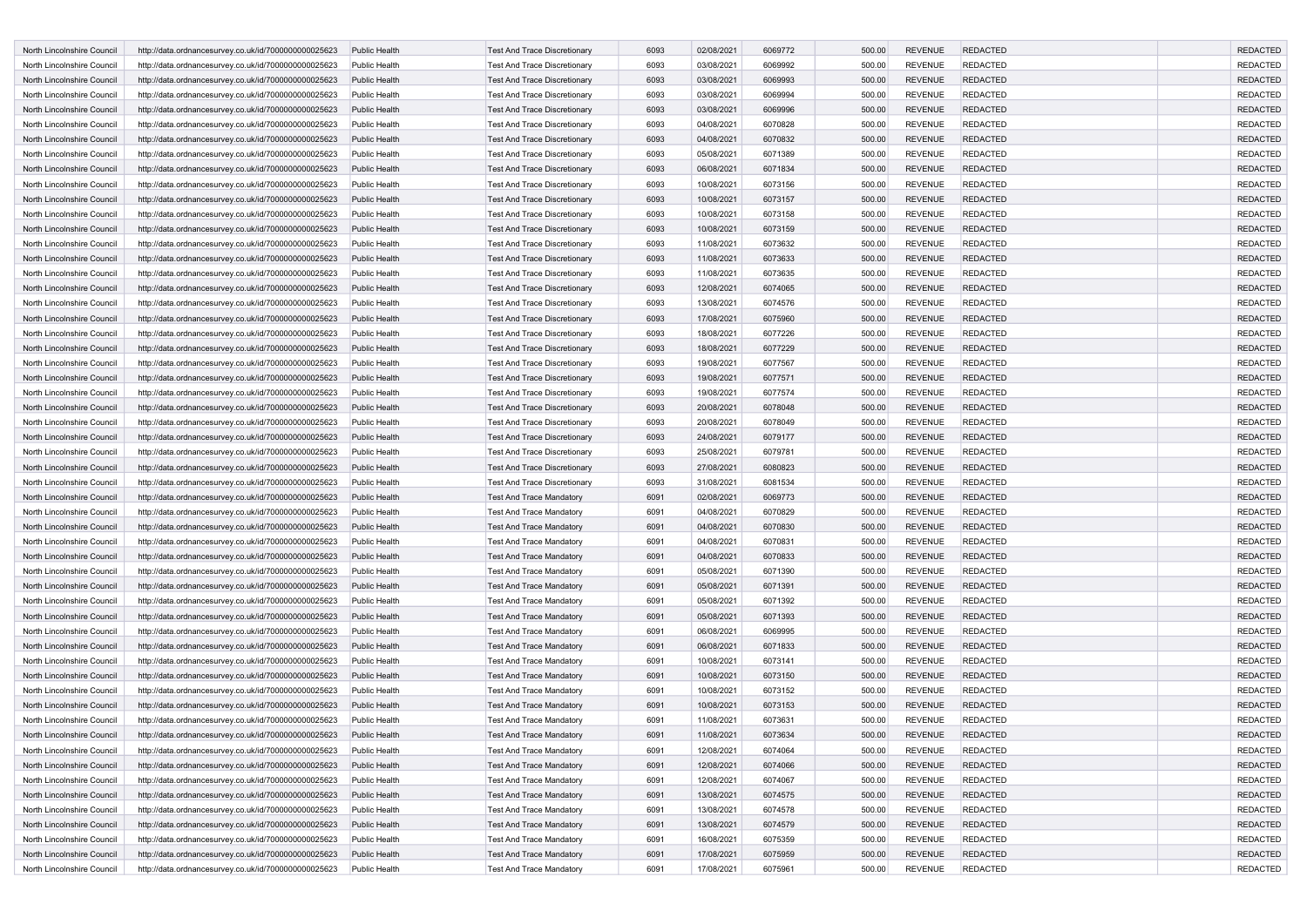| <b>North Lincolnshire Council</b>                        | http://data.ordnancesurvey.co.uk/id/7000000000025623 | Public Health                                | Test And Trace Mandatory        | 6091 | 19/08/2021 | 6077568 | 500.00         | <b>REVENUE</b> | <b>REDACTED</b>                          |           | <b>REDACTED</b> |
|----------------------------------------------------------|------------------------------------------------------|----------------------------------------------|---------------------------------|------|------------|---------|----------------|----------------|------------------------------------------|-----------|-----------------|
| North Lincolnshire Council                               | http://data.ordnancesurvey.co.uk/id/7000000000025623 | Public Health                                | <b>Test And Trace Mandatory</b> | 6091 | 19/08/2021 | 6077569 | 500.00         | <b>REVENUE</b> | <b>REDACTED</b>                          |           | <b>REDACTED</b> |
| North Lincolnshire Council                               | http://data.ordnancesurvey.co.uk/id/7000000000025623 | Public Health                                | <b>Test And Trace Mandatory</b> | 6091 | 19/08/2021 | 6077570 | 500.00         | <b>REVENUE</b> | <b>REDACTED</b>                          |           | <b>REDACTED</b> |
| North Lincolnshire Council                               | http://data.ordnancesurvey.co.uk/id/7000000000025623 | Public Health                                | <b>Test And Trace Mandatory</b> | 6091 | 19/08/2021 | 6077572 | 500.00         | <b>REVENUE</b> | <b>REDACTED</b>                          |           | <b>REDACTED</b> |
| North Lincolnshire Council                               | http://data.ordnancesurvey.co.uk/id/7000000000025623 | <b>Public Health</b>                         | <b>Test And Trace Mandatory</b> | 6091 | 19/08/2021 | 6077573 | 500.00         | <b>REVENUE</b> | <b>REDACTED</b>                          |           | <b>REDACTED</b> |
| North Lincolnshire Council                               | http://data.ordnancesurvey.co.uk/id/7000000000025623 | Public Health                                | <b>Test And Trace Mandatory</b> | 6091 | 19/08/2021 | 6077575 | 500.00         | <b>REVENUE</b> | <b>REDACTED</b>                          |           | <b>REDACTED</b> |
| North Lincolnshire Council                               | http://data.ordnancesurvey.co.uk/id/7000000000025623 | <b>Public Health</b>                         | <b>Test And Trace Mandatory</b> | 6091 | 23/08/2021 | 6078779 | 500.00         | <b>REVENUE</b> | <b>REDACTED</b>                          |           | <b>REDACTED</b> |
| North Lincolnshire Council                               | http://data.ordnancesurvey.co.uk/id/7000000000025623 | <b>Public Health</b>                         | <b>Test And Trace Mandatory</b> | 6091 | 24/08/2021 | 6079175 | 500.00         | <b>REVENUE</b> | <b>REDACTED</b>                          |           | <b>REDACTED</b> |
| North Lincolnshire Council                               | http://data.ordnancesurvey.co.uk/id/7000000000025623 | Public Health                                | <b>Test And Trace Mandatory</b> | 6091 | 24/08/2021 | 6079176 | 500.00         | <b>REVENUE</b> | <b>REDACTED</b>                          |           | <b>REDACTED</b> |
| North Lincolnshire Council                               | http://data.ordnancesurvey.co.uk/id/7000000000025623 | Public Health                                | <b>Test And Trace Mandatory</b> | 6091 | 25/08/2021 | 6079782 | 500.00         | <b>REVENUE</b> | <b>REDACTED</b>                          |           | <b>REDACTED</b> |
| North Lincolnshire Council                               | http://data.ordnancesurvey.co.uk/id/7000000000025623 | <b>Public Health</b>                         | <b>Test And Trace Mandatory</b> | 6091 | 25/08/2021 | 6079783 | 500.00         | <b>REVENUE</b> | <b>REDACTED</b>                          |           | <b>REDACTED</b> |
| North Lincolnshire Council                               | http://data.ordnancesurvey.co.uk/id/7000000000025623 | Public Health                                | <b>Test And Trace Mandatory</b> | 6091 | 25/08/2021 | 6079784 | 500.00         | <b>REVENUE</b> | <b>REDACTED</b>                          |           | <b>REDACTED</b> |
| North Lincolnshire Council                               | http://data.ordnancesurvey.co.uk/id/7000000000025623 | <b>Public Health</b>                         | <b>Test And Trace Mandatory</b> | 6091 | 25/08/2021 | 6079785 | 500.00         | <b>REVENUE</b> | <b>REDACTED</b>                          |           | <b>REDACTED</b> |
| North Lincolnshire Council                               | http://data.ordnancesurvey.co.uk/id/7000000000025623 | Public Health                                | <b>Test And Trace Mandatory</b> | 6091 | 25/08/2021 | 6079786 | 500.00         | <b>REVENUE</b> | <b>REDACTED</b>                          |           | <b>REDACTED</b> |
| North Lincolnshire Council                               | http://data.ordnancesurvey.co.uk/id/7000000000025623 | <b>Public Health</b>                         | <b>Test And Trace Mandatory</b> | 6091 | 25/08/2021 | 6079787 | 500.00         | <b>REVENUE</b> | <b>REDACTED</b>                          |           | <b>REDACTED</b> |
| North Lincolnshire Council                               | http://data.ordnancesurvey.co.uk/id/7000000000025623 | <b>Public Health</b>                         | <b>Test And Trace Mandatory</b> | 6091 | 25/08/2021 | 6079788 | 500.00         | <b>REVENUE</b> | <b>REDACTED</b>                          |           | <b>REDACTED</b> |
| North Lincolnshire Council                               | http://data.ordnancesurvey.co.uk/id/7000000000025623 | <b>Public Health</b>                         | <b>Test And Trace Mandatory</b> | 6091 | 26/08/2021 | 6080156 | 500.00         | <b>REVENUE</b> | <b>REDACTED</b>                          |           | <b>REDACTED</b> |
| North Lincolnshire Council                               | http://data.ordnancesurvey.co.uk/id/7000000000025623 | <b>Public Health</b>                         | <b>Test And Trace Mandatory</b> | 6091 | 26/08/2021 | 6080159 | 500.00         | <b>REVENUE</b> | <b>REDACTED</b>                          |           | <b>REDACTED</b> |
| North Lincolnshire Council                               | http://data.ordnancesurvey.co.uk/id/7000000000025623 | Public Health                                | <b>Test And Trace Mandatory</b> | 6091 | 26/08/2021 | 6080160 | 500.00         | <b>REVENUE</b> | <b>REDACTED</b>                          |           | <b>REDACTED</b> |
| North Lincolnshire Council                               | http://data.ordnancesurvey.co.uk/id/7000000000025623 | Public Health                                | <b>Test And Trace Mandatory</b> | 6091 | 26/08/2021 | 6080162 | 500.00         | <b>REVENUE</b> | <b>REDACTED</b>                          |           | <b>REDACTED</b> |
| North Lincolnshire Council                               | http://data.ordnancesurvey.co.uk/id/7000000000025623 | <b>Public Health</b>                         | <b>Test And Trace Mandatory</b> | 6091 | 27/08/2021 | 6080824 | 500.00         | <b>REVENUE</b> | <b>REDACTED</b>                          |           | <b>REDACTED</b> |
| North Lincolnshire Council                               | http://data.ordnancesurvey.co.uk/id/7000000000025623 | Public Health                                | <b>Test And Trace Mandatory</b> | 6091 | 27/08/2021 | 6080825 | 500.00         | <b>REVENUE</b> | <b>REDACTED</b>                          |           | <b>REDACTED</b> |
| North Lincolnshire Council                               | http://data.ordnancesurvey.co.uk/id/7000000000025623 | <b>Public Health</b>                         | <b>Test And Trace Mandatory</b> | 6091 | 31/08/2021 | 6081535 | 500.00         | <b>REVENUE</b> | <b>REDACTED</b>                          |           | <b>REDACTED</b> |
| North Lincolnshire Council                               | http://data.ordnancesurvey.co.uk/id/7000000000025623 | Corporate And Democratic Core                | <b>Equipment Hire/Rent</b>      | 5002 | 18/08/2021 | 6075946 | 735.58         | <b>REVENUE</b> | Redcentric Solutions Ltd                 | 08322856. | <b>RED0136D</b> |
| North Lincolnshire Council                               | http://data.ordnancesurvey.co.uk/id/7000000000025623 | Corporate And Democratic Core                | It Software-Maintenance         | 5053 | 13/08/2021 | 6074095 | 2,940.00       | <b>REVENUE</b> | <b>Redstor Limited</b>                   |           | <b>RED0035D</b> |
| North Lincolnshire Council                               | http://data.ordnancesurvey.co.uk/id/7000000000025623 | Environmental & Regulatory Svs               | Payments To Private Orgs        | 6002 | 01/09/2021 | 6080283 | 1,860.00       | <b>REVENUE</b> | Refood Uk Ltd                            | 06561170  | REF0100F        |
| North Lincolnshire Council                               | http://data.ordnancesurvey.co.uk/id/7000000000025623 | <b>Environmental &amp; Regulatory Svs</b>    | Payments To Private Orgs        | 6002 | 01/09/2021 | 6080285 | 1,935.20       | <b>REVENUE</b> | Refood Uk Ltd                            | 06561170  | REF0100F        |
| North Lincolnshire Council                               | http://data.ordnancesurvey.co.uk/id/7000000000025623 | <b>Culture &amp; Related Services</b>        | Equipment Maint.& Repair        | 5003 | 03/09/2021 | 6080550 | 415.83         | <b>REVENUE</b> | Replay Maintenance Ltd                   | 2559199   | <b>REP0018P</b> |
| North Lincolnshire Council                               | http://data.ordnancesurvey.co.uk/id/7000000000025623 | Central Services To Public                   | Repair & Maintenance Costs      | 3000 | 18/08/2021 | 6075338 |                | <b>REVENUE</b> | Rex Group Services Ltd                   | 1534914   | <b>REX0004X</b> |
| North Lincolnshire Council                               | http://data.ordnancesurvey.co.uk/id/7000000000025623 | Childrens & Education                        | Repair & Maintenance Costs      | 3000 | 18/08/2021 | 6075338 | 900.00         | <b>REVENUE</b> | Rex Group Services Ltd                   | 1534914   | <b>REX0004X</b> |
| North Lincolnshire Council                               | http://data.ordnancesurvey.co.uk/id/7000000000025623 | Corporate And Democratic Core                | Repair & Maintenance Costs      | 3000 | 18/08/2021 | 6075331 |                | <b>REVENUE</b> | <b>Rex Group Services Ltd</b>            | 1534914   | <b>REX0004X</b> |
| North Lincolnshire Council                               | http://data.ordnancesurvey.co.uk/id/7000000000025623 | Corporate And Democratic Core                | Repair & Maintenance Costs      | 3000 | 18/08/2021 | 6075332 |                | <b>REVENUE</b> | Rex Group Services Ltd                   | 1534914   | <b>REX0004X</b> |
| North Lincolnshire Council                               | http://data.ordnancesurvey.co.uk/id/7000000000025623 | Corporate And Democratic Core                | Repair & Maintenance Costs      | 3000 | 18/08/2021 | 6075341 | $\Omega$       | <b>REVENUE</b> | Rex Group Services Ltd                   | 1534914   | <b>REX0004X</b> |
| North Lincolnshire Council                               | http://data.ordnancesurvey.co.uk/id/7000000000025623 | Corporate And Democratic Core                | Repair & Maintenance Costs      | 3000 | 18/08/2021 | 6075343 |                | <b>REVENUE</b> | Rex Group Services Ltd                   | 1534914   | <b>REX0004X</b> |
| North Lincolnshire Council                               | http://data.ordnancesurvey.co.uk/id/7000000000025623 | <b>Culture &amp; Related Services</b>        | Repair & Maintenance Costs      | 3000 | 18/08/2021 | 6075331 | 89.00          | <b>REVENUE</b> | Rex Group Services Ltd                   | 1534914   | <b>REX0004X</b> |
| North Lincolnshire Council                               | http://data.ordnancesurvey.co.uk/id/7000000000025623 | <b>Culture &amp; Related Services</b>        | Repair & Maintenance Costs      | 3000 | 18/08/2021 | 6075332 | 979.00         | <b>REVENUE</b> | <b>Rex Group Services Ltd</b>            | 1534914   | <b>REX0004X</b> |
| North Lincolnshire Council                               | http://data.ordnancesurvey.co.uk/id/7000000000025623 | <b>Culture &amp; Related Services</b>        | Repair & Maintenance Costs      | 3000 | 27/08/2021 | 6079823 | 695.10         | <b>REVENUE</b> | Rex Group Services Ltd                   | 1534914   | <b>REX0004X</b> |
| North Lincolnshire Council                               | http://data.ordnancesurvey.co.uk/id/7000000000025623 | Fin&Inv I&E                                  | Repair & Maintenance Costs      | 3000 | 18/08/2021 | 6075331 | 534.00         | <b>REVENUE</b> | Rex Group Services Ltd                   | 1534914   | <b>REX0004X</b> |
| North Lincolnshire Council                               | http://data.ordnancesurvey.co.uk/id/7000000000025623 | <b>Planning Services</b>                     | Repair & Maintenance Costs      | 3000 | 18/08/2021 | 6075331 | 89.00          | <b>REVENUE</b> | Rex Group Services Ltd                   | 1534914   | <b>REX0004X</b> |
| North Lincolnshire Council                               | http://data.ordnancesurvey.co.uk/id/7000000000025623 | Environmental & Regulatory Svs               | Equipment Maint.& Repair        | 5003 | 18/08/2021 | 6074070 | 870.00         | <b>REVENUE</b> | <b>Rg Engineering</b>                    |           | <b>RGE0037E</b> |
| North Lincolnshire Council                               | http://data.ordnancesurvey.co.uk/id/7000000000025623 | Highways & Transport                         | Materials                       | 5004 | 27/08/2021 | 6079968 | 682.75         | <b>REVENUE</b> | Richard Ching & Son Ltd                  |           | CHI0011I        |
| North Lincolnshire Council                               | http://data.ordnancesurvey.co.uk/id/7000000000025623 | <b>Culture &amp; Related Services</b>        | Materials                       | 5004 | 27/08/2021 | 6074130 | 704.00         | <b>REVENUE</b> | Rigby Taylor Ltd                         | 00157345  | <b>RIG0001G</b> |
| North Lincolnshire Council                               | http://data.ordnancesurvey.co.uk/id/7000000000025623 | Non Distributed Costs                        | Other Supplies & Services       | 5799 | 04/08/2021 | 6069027 | 955.00         | <b>REVENUE</b> | <b>Rightmove Group Limited</b>           | 03997679  | <b>RIG0015G</b> |
| North Lincolnshire Council                               | http://data.ordnancesurvey.co.uk/id/7000000000025623 | <b>Culture &amp; Related Services</b>        | Provisions                      | 5201 | 25/08/2021 | 6078190 | 330.47         | <b>REVENUE</b> | Rijo Ingredients Ltd                     |           | <b>RIJ0032J</b> |
| North Lincolnshire Council                               | http://data.ordnancesurvey.co.uk/id/7000000000025623 | <b>Culture &amp; Related Services</b>        | Materials                       | 5004 | 06/08/2021 | 6071206 | 247.80         | <b>REVENUE</b> | <b>Ripon Farm Services</b>               | 9373430   | <b>RFS0001S</b> |
| North Lincolnshire Council                               | http://data.ordnancesurvey.co.uk/id/7000000000025623 | <b>Culture &amp; Related Services</b>        | Materials                       | 5004 | 06/08/2021 | 6071207 | 1,507.61       | <b>REVENUE</b> | <b>Ripon Farm Services</b>               | 9373430   | <b>RFS0001S</b> |
| North Lincolnshire Council                               | http://data.ordnancesurvey.co.uk/id/7000000000025623 | <b>Culture &amp; Related Services</b>        | <b>Materials</b>                | 5004 | 06/08/2021 | 6071208 | 979.73         | <b>REVENUE</b> | <b>Ripon Farm Services</b>               | 9373430   | <b>RFS0001S</b> |
| North Lincolnshire Council                               | http://data.ordnancesurvey.co.uk/id/7000000000025623 | Environmental & Regulatory Svs               | Vehicle Hire                    | 4101 | 18/08/2021 | 6076055 | 3,586.00       | REVENUE        | Riverside Truck Rental Ltd               | 3190863   | <b>RIV0019V</b> |
| North Lincolnshire Council                               | http://data.ordnancesurvey.co.uk/id/7000000000025623 | Highways & Transport                         | Vehicle Hire                    | 4101 | 18/08/2021 | 6076056 | 3,334.00       | <b>REVENUE</b> | Riverside Truck Rental Ltd               | 3190863   | <b>RIV0019V</b> |
| North Lincolnshire Council                               | http://data.ordnancesurvey.co.uk/id/7000000000025623 | Highways & Transport                         | Vehicle Hire                    | 4101 | 18/08/2021 | 6076057 | 3,080.00       | <b>REVENUE</b> | Riverside Truck Rental Ltd               | 3190863   | <b>RIV0019V</b> |
| North Lincolnshire Council                               | http://data.ordnancesurvey.co.uk/id/7000000000025623 | Highways & Transport                         | Vehicle Hire                    | 4101 | 27/08/2021 | 6080513 | 3,334.00       | <b>REVENUE</b> | Riverside Truck Rental Ltd               | 3190863   | <b>RIV0019V</b> |
| North Lincolnshire Council                               | http://data.ordnancesurvey.co.uk/id/7000000000025623 | Culture & Related Services                   | <b>Course Fees/Training</b>     | 2002 | 01/09/2021 | 6080816 | 684.00         | <b>REVENUE</b> | Riss Uk Enterprises Ltd T/A Riss Uk Shop | 2559199   | <b>RLS0006S</b> |
|                                                          | http://data.ordnancesurvey.co.uk/id/7000000000025623 |                                              | <b>Equipment Hire/Rent</b>      | 5002 | 18/08/2021 | 6069803 | $\mathbf{0}$   | REVENUE        | Roadcone Ltd                             | 12607435  | <b>TRA0299A</b> |
| North Lincolnshire Council<br>North Lincolnshire Council | http://data.ordnancesurvey.co.uk/id/7000000000025623 | Highways & Transport<br>Highways & Transport | Other Supplies & Services       | 5799 | 25/08/2021 | 6071831 | $\Omega$       | <b>REVENUE</b> | Roadcone Ltd                             | 12607435  | <b>TRA0299A</b> |
| North Lincolnshire Council                               | http://data.ordnancesurvey.co.uk/id/7000000000025623 | Highways & Transport                         | Other Supplies & Services       | 5799 | 25/08/2021 | 6073241 | $\mathbf{0}$   | <b>REVENUE</b> | Roadcone Ltd                             | 12607435  | <b>TRA0299A</b> |
| North Lincolnshire Council                               | http://data.ordnancesurvey.co.uk/id/7000000000025623 | Highways & Transport                         | Other Supplies & Services       | 5799 | 25/08/2021 | 6074211 | $\overline{0}$ | <b>REVENUE</b> | Roadcone Ltd                             | 12607435  | <b>TRA0299A</b> |
|                                                          |                                                      |                                              |                                 |      |            |         |                |                |                                          |           |                 |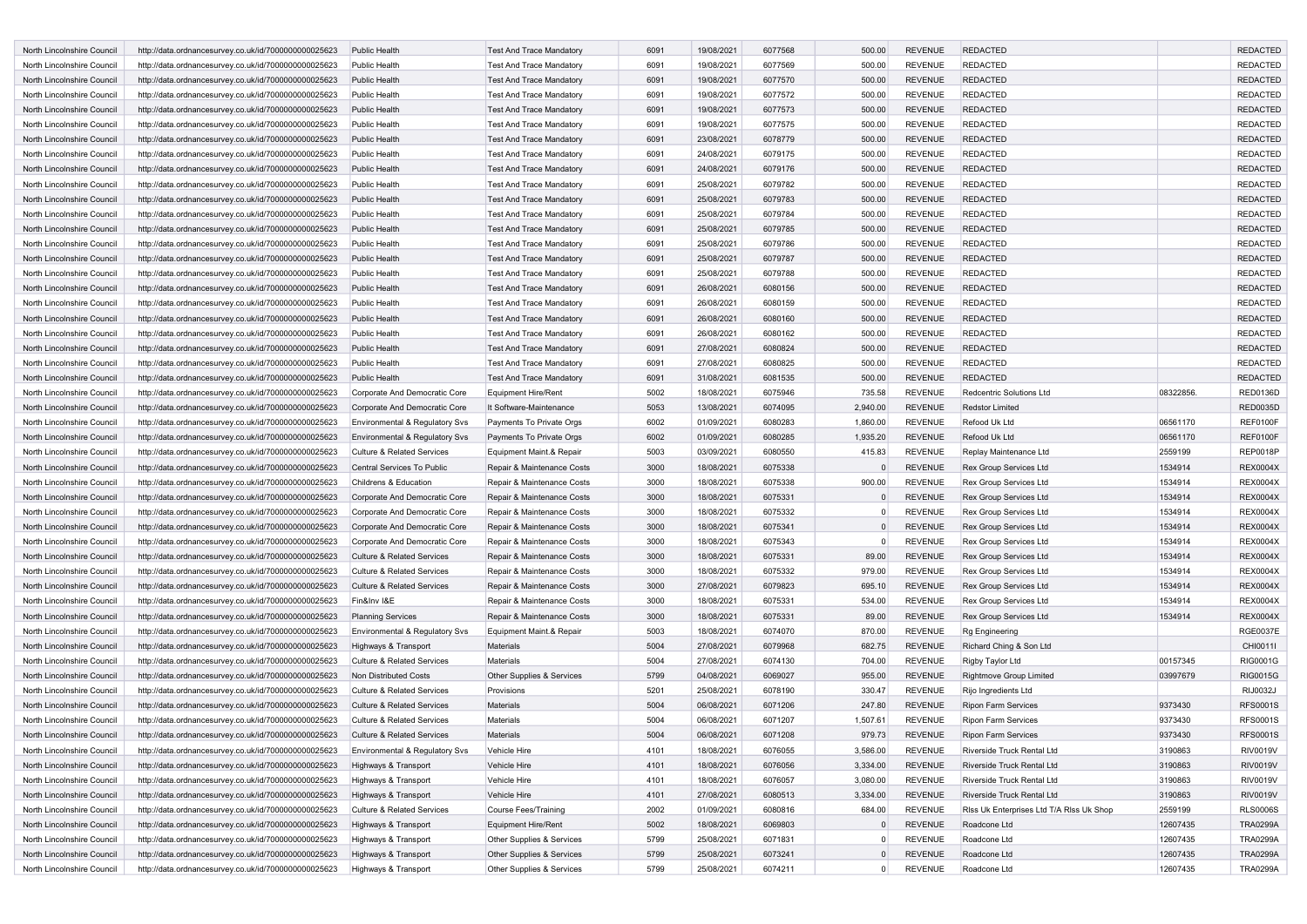| North Lincolnshire Council | http://data.ordnancesurvey.co.uk/id/7000000000025623 | Highways & Transport                      | Other Supplies & Services      | 5799 | 27/08/2021 | 6075356 | $\Omega$    | <b>REVENUE</b> | Roadcone Ltd                                  | 12607435 | <b>TRA0299A</b> |
|----------------------------|------------------------------------------------------|-------------------------------------------|--------------------------------|------|------------|---------|-------------|----------------|-----------------------------------------------|----------|-----------------|
| North Lincolnshire Council | http://data.ordnancesurvey.co.uk/id/7000000000025623 | Highways & Transport                      | Other Supplies & Services      | 5799 | 27/08/2021 | 6075484 | $\mathbf 0$ | REVENUE        | Roadcone Ltd                                  | 12607435 | <b>TRA0299A</b> |
| North Lincolnshire Council | http://data.ordnancesurvey.co.uk/id/7000000000025623 | Public Health                             | <b>Equipment Hire/Rent</b>     | 5002 | 18/08/2021 | 6069803 | 7,135.00    | <b>REVENUE</b> | Roadcone Ltd                                  | 12607435 | <b>TRA0299A</b> |
| North Lincolnshire Council | http://data.ordnancesurvey.co.uk/id/7000000000025623 | <b>Public Health</b>                      | Other Supplies & Services      | 5799 | 25/08/2021 | 6071831 | 7,135.00    | <b>REVENUE</b> | Roadcone Ltd                                  | 12607435 | <b>TRA0299A</b> |
| North Lincolnshire Council | http://data.ordnancesurvey.co.uk/id/7000000000025623 | <b>Public Health</b>                      | Other Supplies & Services      | 5799 | 25/08/2021 | 6073241 | 7,135.00    | <b>REVENUE</b> | Roadcone Ltd                                  | 12607435 | <b>TRA0299A</b> |
| North Lincolnshire Council | http://data.ordnancesurvey.co.uk/id/7000000000025623 | <b>Public Health</b>                      | Other Supplies & Services      | 5799 | 25/08/2021 | 6074211 | 7,135.00    | <b>REVENUE</b> | Roadcone Ltd                                  | 12607435 | <b>TRA0299A</b> |
| North Lincolnshire Council | http://data.ordnancesurvey.co.uk/id/7000000000025623 | <b>Public Health</b>                      | Other Supplies & Services      | 5799 | 27/08/2021 | 6075356 | 7,135.00    | <b>REVENUE</b> | Roadcone Ltd                                  | 12607435 | <b>TRA0299A</b> |
| North Lincolnshire Council | http://data.ordnancesurvey.co.uk/id/7000000000025623 | Public Health                             | Other Supplies & Services      | 5799 | 27/08/2021 | 6075484 | 1,885.00    | REVENUE        | Roadcone Ltd                                  | 12607435 | <b>TRA0299A</b> |
| North Lincolnshire Council | http://data.ordnancesurvey.co.uk/id/7000000000025623 | Central Services To Public                | Gen Office Exp (Incl Postage)  | 5603 | 06/08/2021 | 6071369 | 284.92      | <b>REVENUE</b> | Royal Mail Group Plc                          | 4138203  | ROY0021Y        |
| North Lincolnshire Council | http://data.ordnancesurvey.co.uk/id/7000000000025623 | Central Services To Public                | Gen Office Exp (Incl Postage)  | 5603 | 11/08/2021 | 6073051 | 16,656.22   | <b>REVENUE</b> | Royal Mail Group Plc                          | 4138203  | ROY0021Y        |
| North Lincolnshire Council | http://data.ordnancesurvey.co.uk/id/7000000000025623 | Central Services To Public                | Gen Office Exp (Incl Postage)  | 5603 | 11/08/2021 | 6073052 | 6,127.16    | <b>REVENUE</b> | Royal Mail Group Plc                          | 4138203  | ROY0021Y        |
|                            |                                                      |                                           | Gen Office Exp (Incl Postage)  |      |            |         |             |                |                                               |          | ROY0021Y        |
| North Lincolnshire Council | http://data.ordnancesurvey.co.uk/id/7000000000025623 | Corporate And Democratic Core             |                                | 5603 | 20/08/2021 | 6077337 | 7,526.83    | <b>REVENUE</b> | Royal Mail Group Plc                          | 4138203  |                 |
| North Lincolnshire Council | http://data.ordnancesurvey.co.uk/id/7000000000025623 | <b>Culture &amp; Related Services</b>     | <b>Other Vehicle Costs</b>     | 4005 | 06/08/2021 | 6071179 | 1,579.59    | REVENUE        | Runmycar Ltd                                  | 05120241 | <b>FMG0001G</b> |
| North Lincolnshire Council | http://data.ordnancesurvey.co.uk/id/7000000000025623 | Culture & Related Services                | <b>Equipment Hire/Rent</b>     | 5002 | 25/08/2021 | 6062974 | 425.00      | <b>REVENUE</b> | Russell Groundcare                            | 178738   | <b>RUS0130S</b> |
| North Lincolnshire Council | http://data.ordnancesurvey.co.uk/id/7000000000025623 | <b>Culture &amp; Related Services</b>     | <b>Equipment Hire/Rent</b>     | 5002 | 25/08/2021 | 6073674 | 550.00      | <b>REVENUE</b> | Russell Groundcare                            | 178738   | <b>RUS0130S</b> |
| North Lincolnshire Council | http://data.ordnancesurvey.co.uk/id/7000000000025623 | <b>Culture &amp; Related Services</b>     | <b>Equipment Hire/Rent</b>     | 5002 | 25/08/2021 | 6073675 | 1,980.00    | <b>REVENUE</b> | Russell Groundcare                            | 178738   | <b>RUS0130S</b> |
| North Lincolnshire Council | http://data.ordnancesurvey.co.uk/id/7000000000025623 | <b>Culture &amp; Related Services</b>     | <b>Equipment Hire/Rent</b>     | 5002 | 25/08/2021 | 6073677 | 1,738.00    | <b>REVENUE</b> | <b>Russell Groundcare</b>                     | 178738   | <b>RUS0130S</b> |
| North Lincolnshire Council | http://data.ordnancesurvey.co.uk/id/7000000000025623 | <b>Culture &amp; Related Services</b>     | <b>Equipment Purchase</b>      | 5001 | 25/08/2021 | 6073666 | 3,780.00    | REVENUE        | Russell Groundcare                            | 178738   | <b>RUS0130S</b> |
| North Lincolnshire Council | http://data.ordnancesurvey.co.uk/id/7000000000025623 | <b>Culture &amp; Related Services</b>     | <b>Equipment Purchase</b>      | 5001 | 25/08/2021 | 6073676 | 3,780.00    | <b>REVENUE</b> | <b>Russell Groundcare</b>                     | 178738   | <b>RUS0130S</b> |
| North Lincolnshire Council | http://data.ordnancesurvey.co.uk/id/7000000000025623 | <b>Culture &amp; Related Services</b>     | <b>Exhibitions/Events</b>      | 5709 | 01/09/2021 | 6076185 | 575.00      | <b>REVENUE</b> | Rusticus (The Stokes Jenkins Partnership Ltd) |          | <b>RUS0037S</b> |
| North Lincolnshire Council | http://data.ordnancesurvey.co.uk/id/7000000000025623 | <b>Environmental &amp; Regulatory Svs</b> | <b>Public Health Funerals</b>  | 5740 | 03/09/2021 | 6080182 | 784.00      | <b>REVENUE</b> | R Wallace & Son Ltd                           |          | <b>WAL0210L</b> |
| North Lincolnshire Council | http://data.ordnancesurvey.co.uk/id/7000000000025623 | Highways & Transport                      | Other Supplies & Services      | 5799 | 25/08/2021 | 6073037 | 28,000.00   | <b>REVENUE</b> | Safecote Ltd                                  | 03409789 | <b>SAF0039F</b> |
| North Lincolnshire Council | http://data.ordnancesurvey.co.uk/id/7000000000025623 | Highways & Transport                      | Course Fees/Training           | 2002 | 18/08/2021 | 6073244 | 4,455.00    | <b>REVENUE</b> | Safe T Solutions                              |          | SAF0199F        |
| North Lincolnshire Council | http://data.ordnancesurvey.co.uk/id/7000000000025623 | Environmental & Regulatory Svs            | Payments To Private Orgs       | 6002 | 06/08/2021 | 6071571 | 2,635.91    | <b>REVENUE</b> | S A Greenfield                                |          | GRA0228A        |
| North Lincolnshire Council | http://data.ordnancesurvey.co.uk/id/7000000000025623 | <b>Culture &amp; Related Services</b>     | Provisions                     | 5201 | 11/08/2021 | 6070764 | 289.15      | <b>REVENUE</b> | Samba Catering                                |          | <b>SAM0099M</b> |
| North Lincolnshire Council | http://data.ordnancesurvey.co.uk/id/7000000000025623 | <b>Culture &amp; Related Services</b>     | Provisions                     | 5201 | 13/08/2021 | 6070765 | 289.15      | <b>REVENUE</b> | Samba Catering                                |          | <b>SAM0099M</b> |
| North Lincolnshire Council | http://data.ordnancesurvey.co.uk/id/7000000000025623 | <b>Culture &amp; Related Services</b>     | Provisions                     | 5201 | 18/08/2021 | 6074200 | 289.15      | <b>REVENUE</b> | Samba Catering                                |          | <b>SAM0099M</b> |
| North Lincolnshire Council | http://data.ordnancesurvey.co.uk/id/7000000000025623 | <b>Culture &amp; Related Services</b>     | Provisions                     | 5201 | 01/09/2021 | 6079855 | 280.08      | <b>REVENUE</b> | Samba Catering                                |          | <b>SAM0099M</b> |
| North Lincolnshire Council |                                                      | <b>Culture &amp; Related Services</b>     | <b>Exhibitions/Events</b>      | 5709 | 03/09/2021 | 6080147 | 2,500.00    | <b>REVENUE</b> | Sam Metz                                      |          | <b>SAM0012M</b> |
|                            | http://data.ordnancesurvey.co.uk/id/7000000000025623 |                                           |                                |      |            |         |             |                | Sarah Scott Childminding                      |          | SCO0130O        |
| North Lincolnshire Council | http://data.ordnancesurvey.co.uk/id/7000000000025623 | Childrens & Education                     | Payments To Private Orgs       | 6002 | 25/08/2021 | 6079103 | 1,323.00    | <b>REVENUE</b> |                                               |          |                 |
| North Lincolnshire Council | http://data.ordnancesurvey.co.uk/id/7000000000025623 | <b>Culture &amp; Related Services</b>     | Repair & Maintenance Costs     | 3000 | 11/08/2021 | 6071891 | 613.00      | <b>REVENUE</b> | Sayfa Systems Uk                              |          | SAY0002Y        |
| North Lincolnshire Council | http://data.ordnancesurvey.co.uk/id/7000000000025623 | Childrens & Education                     | Payments To Private Orgs       | 6002 | 15/09/2021 | 6079839 | 6,000.00    | <b>REVENUE</b> | Schools Data Services Ltd (Adapt)             | 6620436  | <b>SCH0103H</b> |
| North Lincolnshire Council | http://data.ordnancesurvey.co.uk/id/7000000000025623 | Fin&Inv I&E                               | Electricity                    | 3102 | 20/08/2021 | 6077616 | 1,743.65    | REVENUE        | Scottish Hydro Electric                       |          | SCO0197O        |
| North Lincolnshire Council | http://data.ordnancesurvey.co.uk/id/7000000000025623 | Fin&Inv I&E                               | Electricity                    | 3102 | 25/08/2021 | 6079216 | 1,997.62    | <b>REVENUE</b> | Scottish Hydro Electric                       |          | SCO0197O        |
| North Lincolnshire Council | http://data.ordnancesurvey.co.uk/id/7000000000025623 | Environmental & Regulatory Svs            | Other Supplies & Services      | 5799 | 06/08/2021 | 6071115 | 467.91      | <b>REVENUE</b> | Scunthorpe & District Citizens Advice Bureau  |          | <b>SCU0018U</b> |
| North Lincolnshire Council | http://data.ordnancesurvey.co.uk/id/7000000000025623 | Disbursements To Businesses               | <b>Business Support Grants</b> | 6090 | 12/08/2021 | 6074161 | 1,000.00    | <b>REVENUE</b> | Scunthorpe Market Cafe Ltd                    |          | CD069680        |
| North Lincolnshire Council | http://data.ordnancesurvey.co.uk/id/7000000000025623 | Childrens & Education                     | Materials                      | 5004 | 11/08/2021 | 6072975 | 4,480.00    | <b>REVENUE</b> | Scunthorpe Utd Community & Sports Edu Trust   | 6570835  | <b>SCU0067U</b> |
| North Lincolnshire Council | http://data.ordnancesurvey.co.uk/id/7000000000025623 | Environmental & Regulatory Svs            | Repair & Maintenance Costs     | 3000 | 11/08/2021 | 6073310 | 390.00      | REVENUE        | Second Element                                | 4578427  | <b>SEC0045C</b> |
| North Lincolnshire Council | http://data.ordnancesurvey.co.uk/id/7000000000025623 | Corporate And Democratic Core             | <b>Other Professional Fees</b> | 5829 | 13/08/2021 | 6074359 | 797.70      | <b>REVENUE</b> | Security Plus Limited                         | 1325489  | <b>SEC0017C</b> |
| North Lincolnshire Council | http://data.ordnancesurvey.co.uk/id/7000000000025623 | Corporate And Democratic Core             | Other Professional Fees        | 5829 | 25/08/2021 | 6078808 | 309.00      | <b>REVENUE</b> | Security Plus Limited                         | 1325489  | <b>SEC0017C</b> |
| North Lincolnshire Council | http://data.ordnancesurvey.co.uk/id/7000000000025623 | <b>Culture &amp; Related Services</b>     | Stock Purchases & Adjustments  | 5030 | 02/08/2021 | 6069148 | 280.00      | <b>REVENUE</b> | Security Plus Ltd                             |          | <b>PLU0165U</b> |
| North Lincolnshire Council | http://data.ordnancesurvey.co.uk/id/7000000000025623 | <b>Culture &amp; Related Services</b>     | Stock Purchases & Adjustments  | 5030 | 11/08/2021 | 6072977 | 900.00      | <b>REVENUE</b> | Security Plus Ltd                             |          | <b>PLU0165U</b> |
| North Lincolnshire Council | http://data.ordnancesurvey.co.uk/id/7000000000025623 | <b>Culture &amp; Related Services</b>     | Stock Purchases & Adjustments  | 5030 | 18/08/2021 | 6074758 | 500.00      | REVENUE        | Security Plus Ltd                             |          | <b>PLU0165U</b> |
| North Lincolnshire Council | http://data.ordnancesurvey.co.uk/id/7000000000025623 | <b>Culture &amp; Related Services</b>     | Stock Purchases & Adjustments  | 5030 | 18/08/2021 | 6074760 | 800.00      | REVENUE        | Security Plus Ltd                             |          | <b>PLU0165U</b> |
| North Lincolnshire Council | http://data.ordnancesurvey.co.uk/id/7000000000025623 | <b>Culture &amp; Related Services</b>     | Stock Purchases & Adjustments  | 5030 | 18/08/2021 | 6076162 | 1,110.00    | <b>REVENUE</b> | Security Plus Ltd                             |          | <b>PLU0165U</b> |
| North Lincolnshire Council | http://data.ordnancesurvey.co.uk/id/7000000000025623 | <b>Planning Services</b>                  | Other Supplies & Services      | 5799 | 01/09/2021 | 6079837 | 1,165.35    | <b>REVENUE</b> | S & E Mechanical & Fab Serv Ltd               |          | S&E0002E        |
| North Lincolnshire Council | http://data.ordnancesurvey.co.uk/id/7000000000025623 | <b>Planning Services</b>                  | Other Supplies & Services      | 5799 | 01/09/2021 | 6079838 | 820.00      | <b>REVENUE</b> | S & E Mechanical & Fab Serv Ltd               |          | S&E0002E        |
|                            |                                                      |                                           |                                |      |            |         |             |                |                                               |          |                 |
| North Lincolnshire Council | http://data.ordnancesurvey.co.uk/id/7000000000025623 | Childrens & Education                     | Payments To Private Orgs       | 6002 | 25/08/2021 | 6079084 | 474.08      | REVENUE        | <b>Sharon Matthews</b>                        |          | MAT0115T        |
| North Lincolnshire Council | http://data.ordnancesurvey.co.uk/id/7000000000025623 | Childrens & Education                     | Home To School Transport       | 4201 | 11/08/2021 | 6071972 | 15,120.00   | REVENUE        | Sherwood Travel                               |          | SHE0170E        |
| North Lincolnshire Council | http://data.ordnancesurvey.co.uk/id/7000000000025623 | Public Health                             | Other Supplies & Services      | 5799 | 20/08/2021 | 6077190 | 3,024.00    | REVENUE        | Shield Security Services(Yorkshire)Ltd        | 4464684  | SHI0015I        |
| North Lincolnshire Council | http://data.ordnancesurvey.co.uk/id/7000000000025623 | Environmental & Regulatory Svs            | Other Supplies & Services      | 5799 | 13/08/2021 | 6073615 | 1,785.00    | REVENUE        | Shield Security (Yorkshire) Ltd               | 4464684  | SHI0151I        |
| North Lincolnshire Council | http://data.ordnancesurvey.co.uk/id/7000000000025623 | Environmental & Regulatory Svs            | Other Supplies & Services      | 5799 | 13/08/2021 | 6073616 | 1,162.50    | REVENUE        | Shield Security (Yorkshire) Ltd               | 4464684  | SHI0151I        |
| North Lincolnshire Council | http://data.ordnancesurvey.co.uk/id/7000000000025623 | <b>Environmental &amp; Regulatory Svs</b> | Other Supplies & Services      | 5799 | 13/08/2021 | 6073618 | 1,764.00    | REVENUE        | Shield Security (Yorkshire) Ltd               | 4464684  | SHI0151I        |
| North Lincolnshire Council | http://data.ordnancesurvey.co.uk/id/7000000000025623 | Public Health                             | Other Supplies & Services      | 5799 | 11/08/2021 | 6073177 | 2,678.80    | REVENUE        | Shield Security (Yorkshire) Ltd               | 4464684  | SHI0151I        |
| North Lincolnshire Council | http://data.ordnancesurvey.co.uk/id/7000000000025623 | Childrens & Education                     | Payments To Private Orgs       | 6002 | 25/08/2021 | 6079081 | 23,352.00   | REVENUE        | Shining Little Stars T/A                      |          | LIT0060T        |
| North Lincolnshire Council | http://data.ordnancesurvey.co.uk/id/7000000000025623 | Culture & Related Services                | Exhibitions/Events             | 5709 | 01/09/2021 | 6076187 | 350.00      | REVENUE        | Shooting Stars Circus Skills                  |          | SHO0094O        |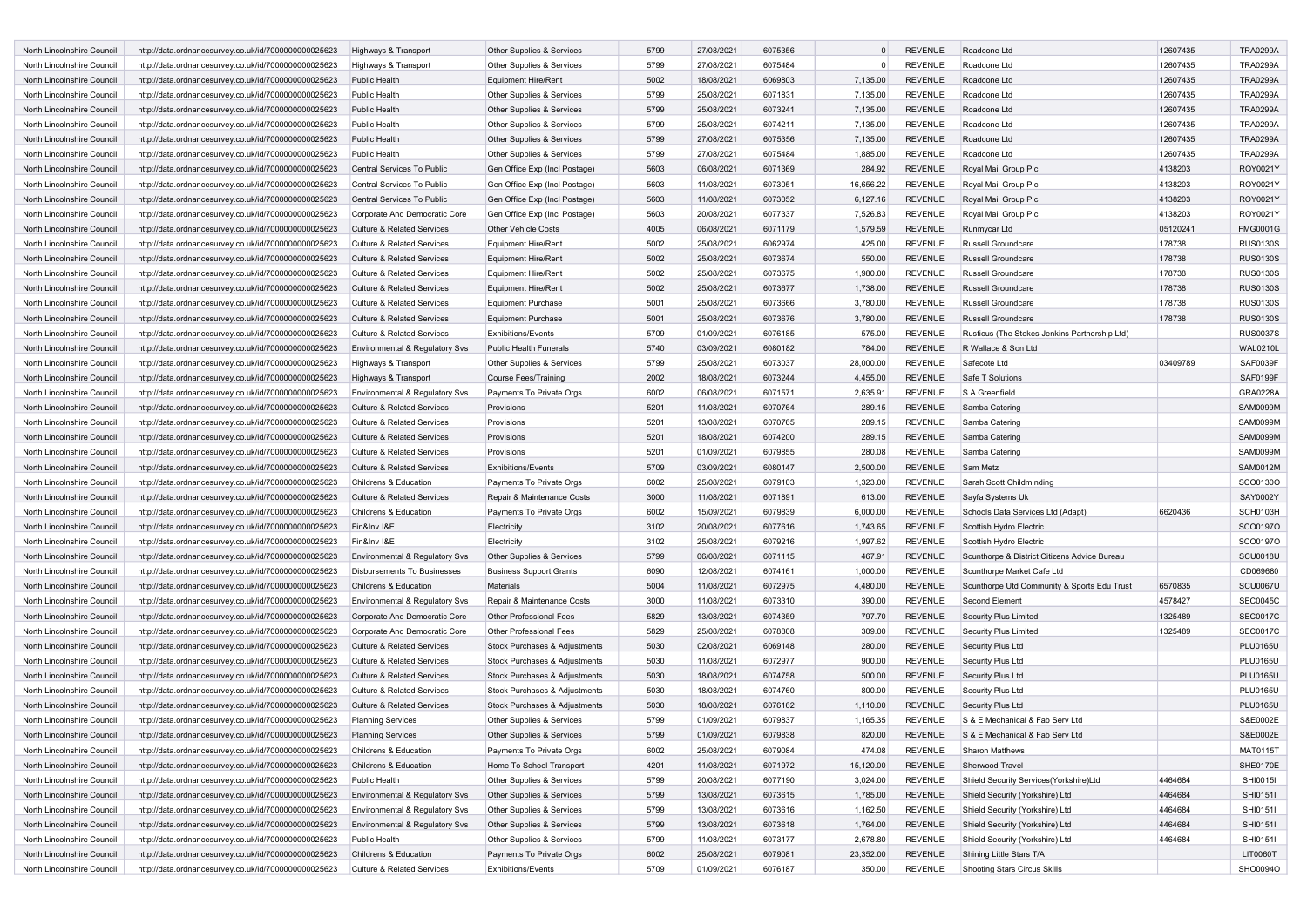| North Lincolnshire Council | http://data.ordnancesurvey.co.uk/id/7000000000025623 | Corporate And Democratic Core             | Gen Office Exp (Incl Postage)  | 5603 | 13/08/2021 | 6073239 | 300.00    | <b>REVENUE</b> | Signs Express (N & Ne Lincs)               | 3597240  | SIG0007G        |
|----------------------------|------------------------------------------------------|-------------------------------------------|--------------------------------|------|------------|---------|-----------|----------------|--------------------------------------------|----------|-----------------|
| North Lincolnshire Council | http://data.ordnancesurvey.co.uk/id/7000000000025623 | Corporate And Democratic Core             | Course Fees/Training           | 2002 | 11/08/2021 | 6073175 | 900.00    | REVENUE        | <b>Singleton Training Services Ltd</b>     | 10342013 | <b>SIN0072N</b> |
| North Lincolnshire Council | http://data.ordnancesurvey.co.uk/id/7000000000025623 | Childrens & Education                     | Licenses, Subs & Memberships   | 5510 | 27/08/2021 | 6079152 | 799.00    | <b>REVENUE</b> | Siren Films Ltd                            |          | SIR0002R        |
| North Lincolnshire Council | http://data.ordnancesurvey.co.uk/id/7000000000025623 | Environmental & Regulatory Svs            | Repair & Maintenance Costs     | 3000 | 20/08/2021 | 6077680 | 695.00    | <b>REVENUE</b> | Skyview Systems Ltd                        | 2535682  | <b>SKY0163Y</b> |
| North Lincolnshire Council | http://data.ordnancesurvey.co.uk/id/7000000000025623 | <b>Adult Social Care Capital</b>          | It Equipment                   | A098 | 25/08/2021 | 6078028 | 4,050.00  | CAPITAL        | Smd Solutions (Support) Ltd                | 08541318 | SMD0021D        |
| North Lincolnshire Council | http://data.ordnancesurvey.co.uk/id/7000000000025623 | <b>Adult Social Care Capital</b>          | It Equipment                   | A098 | 25/08/2021 | 6078029 | 1,280.00  | CAPITAL        | Smd Solutions (Support) Ltd                | 08541318 | SMD0021D        |
| North Lincolnshire Council | http://data.ordnancesurvey.co.uk/id/7000000000025623 | Corporate And Democratic Core             | Clothing, Uniforms & Laundry   | 5301 | 25/08/2021 | 6078106 | 322.50    | <b>REVENUE</b> | Smi Group                                  | 07644080 | <b>SMI09601</b> |
| North Lincolnshire Council | http://data.ordnancesurvey.co.uk/id/7000000000025623 | Corporate And Democratic Core             | Clothing, Uniforms & Laundry   | 5301 | 25/08/2021 | 6078119 | 425.70    | REVENUE        | Smi Group                                  | 07644080 | <b>SMI09601</b> |
| North Lincolnshire Council | http://data.ordnancesurvey.co.uk/id/7000000000025623 | Corporate And Democratic Core             | Clothing, Uniforms & Laundry   | 5301 | 25/08/2021 | 6078122 | 353.84    | <b>REVENUE</b> | Smi Group                                  | 07644080 | <b>SMI09601</b> |
| North Lincolnshire Council | http://data.ordnancesurvey.co.uk/id/7000000000025623 | Corporate And Democratic Core             | Clothing, Uniforms & Laundry   | 5301 | 25/08/2021 | 6078857 | 251.57    | <b>REVENUE</b> | Smi Group                                  | 07644080 | <b>SMI09601</b> |
| North Lincolnshire Council | http://data.ordnancesurvey.co.uk/id/7000000000025623 | Corporate And Democratic Core             | Clothing, Uniforms & Laundry   | 5301 | 25/08/2021 | 6078858 | 259.76    | <b>REVENUE</b> | Smi Group                                  | 07644080 | <b>SMI09601</b> |
| North Lincolnshire Council | http://data.ordnancesurvey.co.uk/id/7000000000025623 | Corporate And Democratic Core             | Clothing, Uniforms & Laundry   | 5301 | 25/08/2021 | 6078914 | 645.00    | <b>REVENUE</b> | Smi Group                                  | 07644080 | <b>SMI09601</b> |
| North Lincolnshire Council | http://data.ordnancesurvey.co.uk/id/7000000000025623 |                                           |                                | 5301 | 18/08/2021 | 6073987 | 333.81    | <b>REVENUE</b> | Smi Group                                  | 07644080 | <b>SMI09601</b> |
| North Lincolnshire Council |                                                      | <b>Environmental &amp; Regulatory Svs</b> | Clothing, Uniforms & Laundry   | 5301 |            |         |           | REVENUE        |                                            |          |                 |
|                            | http://data.ordnancesurvey.co.uk/id/7000000000025623 | Environmental & Regulatory Svs            | Clothing, Uniforms & Laundry   |      | 18/08/2021 | 6074026 | 369.86    |                | Smi Group                                  | 07644080 | <b>SMI09601</b> |
| North Lincolnshire Council | http://data.ordnancesurvey.co.uk/id/7000000000025623 | Environmental & Regulatory Svs            | Clothing, Uniforms & Laundry   | 5301 | 25/08/2021 | 6078854 | 1,033.50  | REVENUE        | Smi Group                                  | 07644080 | <b>SMI09601</b> |
| North Lincolnshire Council | http://data.ordnancesurvey.co.uk/id/7000000000025623 | Central Services To Public                | Repair & Maintenance Costs     | 3000 | 13/08/2021 | 6073315 |           | <b>REVENUE</b> | Smith Of Derby Ltd                         | 1395408  | <b>SMI0086</b>  |
| North Lincolnshire Council | http://data.ordnancesurvey.co.uk/id/7000000000025623 | Central Services To Public                | Repair & Maintenance Costs     | 3000 | 27/08/2021 | 6079926 |           | <b>REVENUE</b> | Smith Of Derby Ltd                         | 1395408  | <b>SMI0086I</b> |
| North Lincolnshire Council | http://data.ordnancesurvey.co.uk/id/7000000000025623 | Environmental & Regulatory Svs            | Repair & Maintenance Costs     | 3000 | 13/08/2021 | 6073315 | 231.00    | <b>REVENUE</b> | Smith Of Derby Ltd                         | 1395408  | <b>SMI00861</b> |
| North Lincolnshire Council | http://data.ordnancesurvey.co.uk/id/7000000000025623 | Environmental & Regulatory Svs            | Repair & Maintenance Costs     | 3000 | 27/08/2021 | 6079926 | 231.00    | <b>REVENUE</b> | Smith Of Derby Ltd                         | 1395408  | <b>SMI00861</b> |
| North Lincolnshire Council | http://data.ordnancesurvey.co.uk/id/7000000000025623 | Childrens & Education                     | Home To School Transport       | 4201 | 06/08/2021 | 6071366 | 1,200.00  | <b>REVENUE</b> | Smt (Lincs) Enterprises Ltd Traidng As Wat | 11266145 | <b>SMT0003T</b> |
| North Lincolnshire Council | http://data.ordnancesurvey.co.uk/id/7000000000025623 | Childrens & Education                     | Home To School Transport       | 4201 | 06/08/2021 | 6071367 | 960.00    | <b>REVENUE</b> | Smt (Lincs) Enterprises Ltd Traidng As Wat | 11266145 | <b>SMT0003T</b> |
| North Lincolnshire Council | http://data.ordnancesurvey.co.uk/id/7000000000025623 | Childrens & Education                     | Home To School Transport       | 4201 | 11/08/2021 | 6073216 | 2,487.30  | <b>REVENUE</b> | Sm Travel Yorkshire Ltd                    |          | <b>TRA1010A</b> |
| North Lincolnshire Council | http://data.ordnancesurvey.co.uk/id/7000000000025623 | <b>Adult Social Care Capital</b>          | <b>Other Costs</b>             | A085 | 06/08/2021 | 6071162 | 6,030.00  | CAPITAL        | Social-Ability Limited                     | 12023769 | SOC0100C        |
| North Lincolnshire Council | http://data.ordnancesurvey.co.uk/id/7000000000025623 | Corporate And Democratic Core             | Fees & Charges Income          | 9002 | 13/08/2021 | 6073623 | 269.71    | <b>REVENUE</b> | Sodexo Motivation Solutions Ltd            | 2680629  | P&M0002M        |
| North Lincolnshire Council | http://data.ordnancesurvey.co.uk/id/7000000000025623 | Corporate And Democratic Core             | It Software-Purchase           | 5051 | 20/08/2021 | 6077520 | 11,503.42 | <b>REVENUE</b> | Softwareone Uk Ltd                         | 06629601 | COM0151M        |
| North Lincolnshire Council | http://data.ordnancesurvey.co.uk/id/7000000000025623 | Corporate And Democratic Core             | Licenses, Subs & Memberships   | 5510 | 03/09/2021 | 6079885 | 375.00    | <b>REVENUE</b> | Solace Enterprises Ltd                     | 04053417 | SOL0042L        |
| North Lincolnshire Council | http://data.ordnancesurvey.co.uk/id/7000000000025623 | <b>Adult Social Care</b>                  | Payments To Private Orgs       | 6002 | 18/08/2021 | 6075485 | 614.90    | <b>REVENUE</b> | Solo Support Services                      |          | <b>SOL0199L</b> |
| North Lincolnshire Council | http://data.ordnancesurvey.co.uk/id/7000000000025623 | <b>Planning Services</b>                  | Other Supplies & Services      | 5799 | 04/08/2021 | 6068906 | 1,200.00  | <b>REVENUE</b> | Solutions 4 Plastic Ltd                    |          | SOL0037L        |
| North Lincolnshire Council | http://data.ordnancesurvey.co.uk/id/7000000000025623 | Childrens & Education                     | Materials                      | 5004 | 27/08/2021 | 6080134 | 2,625.00  | <b>REVENUE</b> | Solutions Pledge2learn                     | 12454511 | PLE0041E        |
| North Lincolnshire Council | http://data.ordnancesurvey.co.uk/id/7000000000025623 | Childrens & Education                     | Payments To Private Orgs       | 6002 | 25/08/2021 | 6079033 | 6,455.40  | <b>REVENUE</b> | Sophie Brownless                           |          | BRO0218O        |
| North Lincolnshire Council | http://data.ordnancesurvey.co.uk/id/7000000000025623 | Childrens & Education                     | Payments To Private Orgs       | 6002 | 04/08/2021 | 6069776 | 5,973.40  | <b>REVENUE</b> | South Axholme Academy                      | 07814150 | SOU0071U        |
| North Lincolnshire Council | http://data.ordnancesurvey.co.uk/id/7000000000025623 | <b>Adult Social Care</b>                  | Payments To Health Providers   | 6019 | 06/08/2021 | 6071566 | 846.78    | <b>REVENUE</b> | South Axholme Practice                     |          | SOU0151U        |
| North Lincolnshire Council | http://data.ordnancesurvey.co.uk/id/7000000000025623 | Childrens & Education                     | Materials                      | 5004 | 18/08/2021 | 6074737 | 518.00    | REVENUE        | South Bank Players                         |          | SOU0259U        |
| North Lincolnshire Council | http://data.ordnancesurvey.co.uk/id/7000000000025623 | <b>Planning Services</b>                  | Other Supplies & Services      | 5799 | 11/08/2021 | 6073181 | 1,200.00  | <b>REVENUE</b> | Southern Trident Limited                   | 10980141 | <b>TRI0027I</b> |
| North Lincolnshire Council |                                                      |                                           |                                | 5799 |            | 6073183 |           | <b>REVENUE</b> | Southern Trident Limited                   | 10980141 | <b>TRI0027I</b> |
|                            | http://data.ordnancesurvey.co.uk/id/7000000000025623 | <b>Planning Services</b>                  | Other Supplies & Services      |      | 11/08/2021 |         | 1,200.00  |                |                                            |          |                 |
| North Lincolnshire Council | http://data.ordnancesurvey.co.uk/id/7000000000025623 | <b>Planning Services</b>                  | Other Supplies & Services      | 5799 | 27/08/2021 | 6079858 | 959.16    | <b>REVENUE</b> | Southern Trident Limited                   | 10980141 | <b>TRI00271</b> |
| North Lincolnshire Council | http://data.ordnancesurvey.co.uk/id/7000000000025623 | Childrens & Education                     | Payments To Voluntary Orgs     | 6001 | 25/08/2021 | 6079047 | 3,883.95  | <b>REVENUE</b> | South Ferriby Pre-School                   |          | <b>FER0023R</b> |
| North Lincolnshire Council | http://data.ordnancesurvey.co.uk/id/7000000000025623 | Fin&Inv I&E                               | Catering Equipment & Materials | 5210 | 11/08/2021 | 6071979 | 269.45    | <b>REVENUE</b> | Spa Vending Ltd                            | 6883273  | <b>SPA0027A</b> |
| North Lincolnshire Council | http://data.ordnancesurvey.co.uk/id/7000000000025623 | <b>Culture &amp; Related Services</b>     | Stock Purchases & Adjustments  | 5030 | 25/08/2021 | 6078191 | 613.72    | <b>REVENUE</b> | Splash About International Ltd             |          | <b>SPL0006L</b> |
| North Lincolnshire Council | http://data.ordnancesurvey.co.uk/id/7000000000025623 | <b>Culture &amp; Related Services</b>     | Stock Purchases & Adjustments  | 5030 | 01/09/2021 | 6080818 | 318.70    | <b>REVENUE</b> | Splash About International Ltd             |          | <b>SPL0006L</b> |
| North Lincolnshire Council | http://data.ordnancesurvey.co.uk/id/7000000000025623 | <b>Culture &amp; Related Services</b>     | Repair & Maintenance Costs     | 3000 | 11/08/2021 | 6071892 | 1,838.00  | <b>REVENUE</b> | Sri Water Engineering Ltd                  | 5520925  | SRI0002I        |
| North Lincolnshire Council | http://data.ordnancesurvey.co.uk/id/7000000000025623 | Environmental & Regulatory Svs            | Other Supplies & Services      | 5799 | 06/08/2021 | 6071462 | $\Omega$  | <b>REVENUE</b> | Srp Hire Solutions Ltd                     | 06087866 | SRP0001P        |
| North Lincolnshire Council | http://data.ordnancesurvey.co.uk/id/7000000000025623 | Environmental & Regulatory Svs            | Other Supplies & Services      | 5799 | 06/08/2021 | 6071482 | $\Omega$  | <b>REVENUE</b> | Srp Hire Solutions Ltd                     | 06087866 | SRP0001P        |
| North Lincolnshire Council | http://data.ordnancesurvey.co.uk/id/7000000000025623 | Public Health                             | Other Supplies & Services      | 5799 | 06/08/2021 | 6071462 | 250.00    | <b>REVENUE</b> | Srp Hire Solutions Ltd                     | 06087866 | SRP0001P        |
| North Lincolnshire Council | http://data.ordnancesurvey.co.uk/id/7000000000025623 | Public Health                             | Other Supplies & Services      | 5799 | 06/08/2021 | 6071482 | 250.00    | <b>REVENUE</b> | Srp Hire Solutions Ltd                     | 06087866 | SRP0001P        |
| North Lincolnshire Council | http://data.ordnancesurvey.co.uk/id/7000000000025623 | Highways & Transport                      | <b>Concessionary Fares</b>     | 6010 | 27/08/2021 | 6079935 | 81,377.30 | <b>REVENUE</b> | Stagecoach Services Limited                | 2818654  | <b>LIN0118N</b> |
| North Lincolnshire Council | http://data.ordnancesurvey.co.uk/id/7000000000025623 | Highways & Transport                      | Passenger Transport            | 6011 | 18/08/2021 | 6074262 | 4,100.00  | <b>REVENUE</b> | Stagecoach Services Ltd                    | 2818654  | <b>STA0274A</b> |
| North Lincolnshire Council | http://data.ordnancesurvey.co.uk/id/7000000000025623 | Highways & Transport                      | Passenger Transport            | 6011 | 18/08/2021 | 6074263 | 1,968.00  | REVENUE        | Stagecoach Services Ltd                    | 2818654  | STA0274A        |
| North Lincolnshire Council | http://data.ordnancesurvey.co.uk/id/7000000000025623 | Highways & Transport                      | Passenger Transport            | 6011 | 18/08/2021 | 6074264 | 448.00    | <b>REVENUE</b> | Stagecoach Services Ltd                    | 2818654  | STA0274A        |
| North Lincolnshire Council | http://data.ordnancesurvey.co.uk/id/7000000000025623 | Highways & Transport                      | Passenger Transport            | 6011 | 18/08/2021 | 6074265 | 372.00    | REVENUE        | Stagecoach Services Ltd                    | 2818654  | STA0274A        |
| North Lincolnshire Council | http://data.ordnancesurvey.co.uk/id/7000000000025623 | Highways & Transport                      | Passenger Transport            | 6011 | 18/08/2021 | 6074266 | 520.00    | REVENUE        | Stagecoach Services Ltd                    | 2818654  | STA0274A        |
| North Lincolnshire Council | http://data.ordnancesurvey.co.uk/id/7000000000025623 | Highways & Transport                      | Passenger Transport            | 6011 | 18/08/2021 | 6074267 | 6,216.00  | REVENUE        | Stagecoach Services Ltd                    | 2818654  | STA0274A        |
| North Lincolnshire Council | http://data.ordnancesurvey.co.uk/id/7000000000025623 | Highways & Transport                      | Passenger Transport            | 6011 | 18/08/2021 | 6074268 | 552.00    | REVENUE        | Stagecoach Services Ltd                    | 2818654  | <b>STA0274A</b> |
| North Lincolnshire Council | http://data.ordnancesurvey.co.uk/id/7000000000025623 | Highways & Transport                      | Passenger Transport            | 6011 | 18/08/2021 | 6074269 | 480.72    | REVENUE        | Stagecoach Services Ltd                    | 2818654  | STA0274A        |
| North Lincolnshire Council | http://data.ordnancesurvey.co.uk/id/7000000000025623 | Highways & Transport                      | Passenger Transport            | 6011 | 18/08/2021 | 6074270 | 2,024.00  | REVENUE        | Stagecoach Services Ltd                    | 2818654  | <b>STA0274A</b> |
| North Lincolnshire Council | http://data.ordnancesurvey.co.uk/id/7000000000025623 |                                           |                                | 6011 | 18/08/2021 | 6074271 | 5,400.48  | REVENUE        | Stagecoach Services Ltd                    | 2818654  | STA0274A        |
|                            |                                                      | Highways & Transport                      | Passenger Transport            |      |            |         |           |                |                                            |          |                 |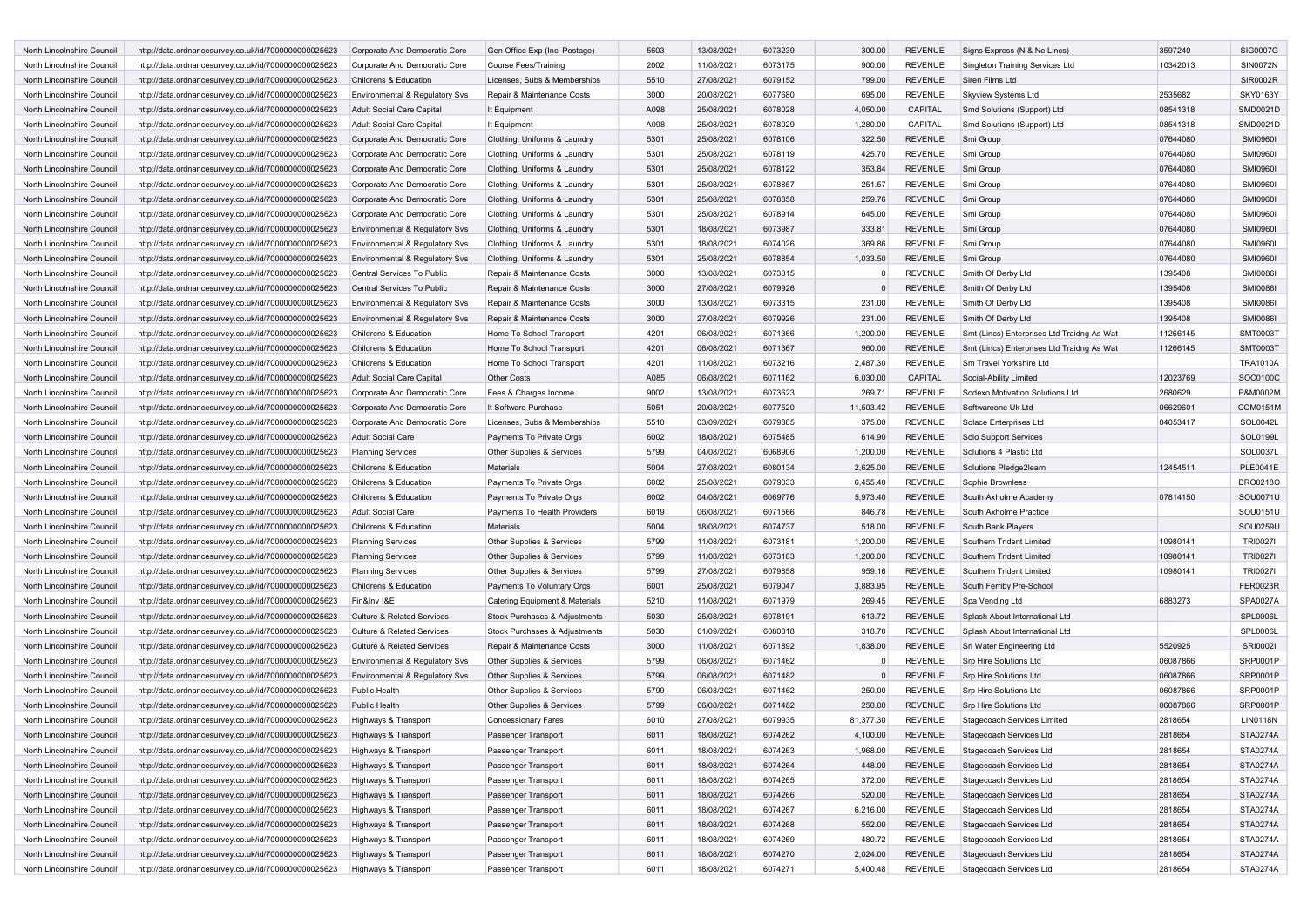| <b>North Lincolnshire Council</b> | http://data.ordnancesurvey.co.uk/id/7000000000025623 | Highways & Transport                                           | Passenger Transport                      | 6011 | 18/08/2021 | 6074272 | 1,255.92  | <b>REVENUE</b> | Stagecoach Services Ltd                   | 2818654  | STA0274A        |
|-----------------------------------|------------------------------------------------------|----------------------------------------------------------------|------------------------------------------|------|------------|---------|-----------|----------------|-------------------------------------------|----------|-----------------|
| North Lincolnshire Council        | http://data.ordnancesurvey.co.uk/id/7000000000025623 | Highways & Transport                                           | Passenger Transport                      | 6011 | 18/08/2021 | 6074273 | 1,229.52  | <b>REVENUE</b> | Stagecoach Services Ltd                   | 2818654  | STA0274A        |
| North Lincolnshire Council        | http://data.ordnancesurvey.co.uk/id/7000000000025623 | Highways & Transport                                           | Passenger Transport                      | 6011 | 18/08/2021 | 6074275 | 559.50    | <b>REVENUE</b> | Stagecoach Services Ltd                   | 2818654  | STA0274A        |
| North Lincolnshire Council        | http://data.ordnancesurvey.co.uk/id/7000000000025623 | Highways & Transport                                           | Passenger Transport                      | 6011 | 15/09/2021 | 6080194 | 4,100.00  | <b>REVENUE</b> | Stagecoach Services Ltd                   | 2818654  | <b>STA0274A</b> |
| North Lincolnshire Council        | http://data.ordnancesurvey.co.uk/id/7000000000025623 | Highways & Transport                                           | Passenger Transport                      | 6011 | 15/09/2021 | 6080195 | 8,256.00  | <b>REVENUE</b> | Stagecoach Services Ltd                   | 2818654  | STA0274A        |
| North Lincolnshire Council        | http://data.ordnancesurvey.co.uk/id/7000000000025623 | Highways & Transport                                           | Passenger Transport                      | 6011 | 15/09/2021 | 6080202 | 372.00    | <b>REVENUE</b> | Stagecoach Services Ltd                   | 2818654  | STA0274A        |
| North Lincolnshire Council        | http://data.ordnancesurvey.co.uk/id/7000000000025623 | Highways & Transport                                           | Passenger Transport                      | 6011 | 15/09/2021 | 6080205 | 1,968.00  | <b>REVENUE</b> | Stagecoach Services Ltd                   | 2818654  | <b>STA0274A</b> |
| North Lincolnshire Council        |                                                      |                                                                |                                          |      |            |         |           |                |                                           |          |                 |
|                                   | http://data.ordnancesurvey.co.uk/id/7000000000025623 | Highways & Transport                                           | Passenger Transport                      | 6011 | 15/09/2021 | 6080206 | 490.70    | <b>REVENUE</b> | Stagecoach Services Ltd                   | 2818654  | STA0274A        |
| North Lincolnshire Council        | http://data.ordnancesurvey.co.uk/id/7000000000025623 | Highways & Transport                                           | Passenger Transport                      | 6011 | 15/09/2021 | 6080208 | 2,060.00  | <b>REVENUE</b> | Stagecoach Services Ltd                   | 2818654  | STA0274A        |
| North Lincolnshire Council        | http://data.ordnancesurvey.co.uk/id/7000000000025623 | Highways & Transport                                           | Passenger Transport                      | 6011 | 15/09/2021 | 6080210 | 1,229.52  | <b>REVENUE</b> | Stagecoach Services Ltd                   | 2818654  | STA0274A        |
| North Lincolnshire Council        | http://data.ordnancesurvey.co.uk/id/7000000000025623 | Highways & Transport                                           | Passenger Transport                      | 6011 | 15/09/2021 | 6080211 | 480.72    | <b>REVENUE</b> | Stagecoach Services Ltd                   | 2818654  | STA0274A        |
| North Lincolnshire Council        | http://data.ordnancesurvey.co.uk/id/7000000000025623 | Highways & Transport                                           | Passenger Transport                      | 6011 | 15/09/2021 | 6080212 | 552.00    | <b>REVENUE</b> | <b>Stagecoach Services Ltd</b>            | 2818654  | <b>STA0274A</b> |
| North Lincolnshire Council        | http://data.ordnancesurvey.co.uk/id/7000000000025623 | Highways & Transport                                           | Passenger Transport                      | 6011 | 15/09/2021 | 6080215 | 1,255.92  | <b>REVENUE</b> | Stagecoach Services Ltd                   | 2818654  | <b>STA0274A</b> |
| North Lincolnshire Council        | http://data.ordnancesurvey.co.uk/id/7000000000025623 | Highways & Transport                                           | Passenger Transport                      | 6011 | 15/09/2021 | 6080216 | 6,216.00  | <b>REVENUE</b> | Stagecoach Services Ltd                   | 2818654  | STA0274A        |
| North Lincolnshire Council        | http://data.ordnancesurvey.co.uk/id/7000000000025623 | Highways & Transport                                           | Passenger Transport                      | 6011 | 15/09/2021 | 6080217 | 2,238.00  | <b>REVENUE</b> | Stagecoach Services Ltd                   | 2818654  | STA0274A        |
| North Lincolnshire Council        | http://data.ordnancesurvey.co.uk/id/7000000000025623 | Highways & Transport                                           | Passenger Transport                      | 6011 | 15/09/2021 | 6080222 | 5,400.48  | <b>REVENUE</b> | Stagecoach Services Ltd                   | 2818654  | STA0274A        |
| North Lincolnshire Council        | http://data.ordnancesurvey.co.uk/id/7000000000025623 | Highways & Transport                                           | Passenger Transport                      | 6011 | 15/09/2021 | 6080226 | 448.00    | <b>REVENUE</b> | Stagecoach Services Ltd                   | 2818654  | <b>STA0274A</b> |
| North Lincolnshire Council        | http://data.ordnancesurvey.co.uk/id/7000000000025623 | Childrens & Education                                          | Payments To Private Orgs                 | 6002 | 25/08/2021 | 6079102 | 13,606.53 | <b>REVENUE</b> | Stepping Stones Of Scawby                 |          | <b>SCA0139A</b> |
| North Lincolnshire Council        | http://data.ordnancesurvey.co.uk/id/7000000000025623 | Adult Social Care                                              | Repair & Maintenance Costs               | 3000 | 25/08/2021 | 6077524 | 337.83    | <b>REVENUE</b> | Steve Ball Joinery Ltd                    | 3682402  | <b>BAL0025L</b> |
| North Lincolnshire Council        | http://data.ordnancesurvey.co.uk/id/7000000000025623 | Childrens & Education                                          | Repair & Maintenance Costs               | 3000 | 25/08/2021 | 6077524 | 320.51    | <b>REVENUE</b> | Steve Ball Joinery Ltd                    | 3682402  | <b>BAL0025L</b> |
| North Lincolnshire Council        | http://data.ordnancesurvey.co.uk/id/7000000000025623 | Corporate And Democratic Core                                  | <b>Cleaning Services &amp; Contracts</b> | 3311 | 11/08/2021 | 6073162 | 400.00    | <b>REVENUE</b> | Steve Ball Joinery Ltd                    | 3682402  | <b>BAL0025L</b> |
| North Lincolnshire Council        | http://data.ordnancesurvey.co.uk/id/7000000000025623 | Corporate And Democratic Core                                  | Repair & Maintenance Costs               | 3000 | 25/08/2021 | 6077524 | 550.38    | <b>REVENUE</b> | Steve Ball Joinery Ltd                    | 3682402  | <b>BAL0025L</b> |
| North Lincolnshire Council        | http://data.ordnancesurvey.co.uk/id/7000000000025623 | Culture, Env, Reg & Planning Cap                               | <b>Building/Construction</b>             | A082 | 13/08/2021 | 6073668 | 31,946.37 | CAPITAL        | Steve Ball Joinery Ltd                    | 3682402  | <b>BAL0025L</b> |
| North Lincolnshire Council        | http://data.ordnancesurvey.co.uk/id/7000000000025623 | <b>Culture &amp; Related Services</b>                          | Repair & Maintenance Costs               | 3000 | 25/08/2021 | 6077524 | 1,604.80  | <b>REVENUE</b> | Steve Ball Joinery Ltd                    | 3682402  | <b>BAL0025L</b> |
| North Lincolnshire Council        | http://data.ordnancesurvey.co.uk/id/7000000000025623 | <b>Environmental &amp; Regulatory Svs</b>                      | Repair & Maintenance Costs               | 3000 | 25/08/2021 | 6077524 | 431.55    | <b>REVENUE</b> | Steve Ball Joinery Ltd                    | 3682402  | <b>BAL0025L</b> |
| North Lincolnshire Council        | http://data.ordnancesurvey.co.uk/id/7000000000025623 | Fin&Inv I&E                                                    | Repair & Maintenance Costs               | 3000 | 25/08/2021 | 6077524 | 194.07    | <b>REVENUE</b> | Steve Ball Joinery Ltd                    | 3682402  | <b>BAL0025L</b> |
| North Lincolnshire Council        |                                                      |                                                                |                                          | 5001 | 11/08/2021 | 6073163 |           | <b>REVENUE</b> |                                           | 3682402  | <b>BAL0025L</b> |
|                                   | http://data.ordnancesurvey.co.uk/id/7000000000025623 | Highways & Transport                                           | <b>Equipment Purchase</b>                |      |            |         | 1,755.15  |                | Steve Ball Joinery Ltd                    |          |                 |
| North Lincolnshire Council        | http://data.ordnancesurvey.co.uk/id/7000000000025623 | Highways & Transport                                           | Repair & Maintenance Costs               | 3000 | 25/08/2021 | 6077524 | 111.40    | <b>REVENUE</b> | Steve Ball Joinery Ltd                    | 3682402  | <b>BAL0025L</b> |
| North Lincolnshire Council        | http://data.ordnancesurvey.co.uk/id/7000000000025623 | Highways & Transport                                           | Repair & Maintenance Costs               | 3000 | 25/08/2021 | 6077524 | 1,120.71  | <b>REVENUE</b> | Steve Ball Joinery Ltd                    | 3682402  | <b>BAL0025L</b> |
| North Lincolnshire Council        | http://data.ordnancesurvey.co.uk/id/7000000000025623 | <b>Planning Services</b>                                       | Repair & Maintenance Costs               | 3000 | 25/08/2021 | 6077524 | 196.14    | <b>REVENUE</b> | Steve Ball Joinery Ltd                    | 3682402  | <b>BAL0025L</b> |
| North Lincolnshire Council        | http://data.ordnancesurvey.co.uk/id/7000000000025623 | Childrens & Education                                          | Payments To Private Orgs                 | 6002 | 25/08/2021 | 6079210 | 10,185.00 | <b>REVENUE</b> | St John'S Catholic School For The Deaf    |          | STJ0023J        |
| North Lincolnshire Council        | http://data.ordnancesurvey.co.uk/id/7000000000025623 | Public Health                                                  | Payments To Private Orgs                 | 6002 | 11/08/2021 | 6073208 | 8,155.00  | <b>REVENUE</b> | St Lawrence Academy                       |          | STL0003L        |
| North Lincolnshire Council        | http://data.ordnancesurvey.co.uk/id/7000000000025623 | <b>Planning Services</b>                                       | Payments To Voluntary Orgs               | 6001 | 13/08/2021 | 6073683 | 1,536.00  | <b>REVENUE</b> | St Marks Community Fund                   |          | <b>STM0180M</b> |
| North Lincolnshire Council        | http://data.ordnancesurvey.co.uk/id/7000000000025623 | <b>Planning Services</b>                                       | Payments To Voluntary Orgs               | 6001 | 27/08/2021 | 6079277 | 264.00    | <b>REVENUE</b> | St Marks Community Fund                   |          | <b>STM0180M</b> |
| North Lincolnshire Council        | http://data.ordnancesurvey.co.uk/id/7000000000025623 | Childrens & Education                                          | Payments To Private Orgs                 | 6002 | 27/08/2021 | 6079864 | 2,400.00  | <b>REVENUE</b> | St Norbert'S Catholic Primary Vol Academy |          | <b>STN0005N</b> |
| North Lincolnshire Council        | http://data.ordnancesurvey.co.uk/id/7000000000025623 | <b>Culture &amp; Related Services</b>                          | Materials                                | 5004 | 13/08/2021 | 6070102 | 1,560.00  | <b>REVENUE</b> | Stoneledge (South Bank) Ltd               | 01693926 | STO0010O        |
| North Lincolnshire Council        | http://data.ordnancesurvey.co.uk/id/7000000000025623 | <b>Culture &amp; Related Services</b>                          | Materials                                | 5004 | 13/08/2021 | 6070104 | 3,720.00  | <b>REVENUE</b> | Stoneledge (South Bank) Ltd               | 01693926 | STO0010O        |
| North Lincolnshire Council        | http://data.ordnancesurvey.co.uk/id/7000000000025623 | <b>Culture &amp; Related Services</b>                          | Materials                                | 5004 | 13/08/2021 | 6070105 | 1,200.00  | <b>REVENUE</b> | Stoneledge (South Bank) Ltd               | 01693926 | STO0010O        |
| North Lincolnshire Council        | http://data.ordnancesurvey.co.uk/id/7000000000025623 | <b>Culture &amp; Related Services</b>                          | Materials                                | 5004 | 13/08/2021 | 6070106 | 600.00    | <b>REVENUE</b> | Stoneledge (South Bank) Ltd               | 01693926 | STO0010O        |
| North Lincolnshire Council        | http://data.ordnancesurvey.co.uk/id/7000000000025623 | <b>Culture &amp; Related Services</b>                          | Materials                                | 5004 | 13/08/2021 | 6070108 | 624.00    | <b>REVENUE</b> | Stoneledge (South Bank) Ltd               | 01693926 | STO0010O        |
| North Lincolnshire Council        | http://data.ordnancesurvey.co.uk/id/7000000000025623 | Childrens & Education                                          | Payments To Voluntary Orgs               | 6001 | 25/08/2021 | 6079108 | 5,964.95  | <b>REVENUE</b> | St Pauls Pre-School                       |          | STP0001P        |
| North Lincolnshire Council        | http://data.ordnancesurvey.co.uk/id/7000000000025623 | <b>Planning Services</b>                                       | <b>Legal Fees</b>                        | 5823 | 18/08/2021 | 6075926 | 33,187.95 | <b>REVENUE</b> | <b>Strategic Land Group</b>               |          | <b>SLG0037G</b> |
| North Lincolnshire Council        | http://data.ordnancesurvey.co.uk/id/7000000000025623 | Childrens & Education                                          | Other Supplies & Services                | 5799 | 18/08/2021 | 6074638 | 380.00    | <b>REVENUE</b> | <b>Street Beat College</b>                | 08387440 | STR0023R        |
| North Lincolnshire Council        | http://data.ordnancesurvey.co.uk/id/7000000000025623 | Childrens & Education                                          | Other Supplies & Services                | 5799 | 18/08/2021 | 6075446 | 304.00    | <b>REVENUE</b> | <b>Street Beat College</b>                | 08387440 | STR0023R        |
| North Lincolnshire Council        | http://data.ordnancesurvey.co.uk/id/7000000000025623 | <b>Adult Social Care</b>                                       | Payments To Private Orgs                 | 6002 | 27/08/2021 | 6079759 | 12,982.50 | <b>REVENUE</b> | Sure Group                                |          | <b>SUR0099R</b> |
| North Lincolnshire Council        | http://data.ordnancesurvey.co.uk/id/7000000000025623 | Other Expenditure & Income                                     | Payments To Private Orgs                 | 6002 | 27/08/2021 | 6079759 | 12,060.00 | <b>REVENUE</b> | Sure Group                                |          | <b>SUR0099R</b> |
| North Lincolnshire Council        | http://data.ordnancesurvey.co.uk/id/7000000000025623 | Childrens & Education                                          | Payments To Private Orgs                 | 6002 | 25/08/2021 | 6079073 | 1,323.00  | <b>REVENUE</b> | Susan Ling                                |          | <b>LIN0358N</b> |
|                                   | http://data.ordnancesurvey.co.uk/id/7000000000025623 |                                                                |                                          |      | 11/08/2021 | 6068687 | 474.00    | REVENUE        | Systematic Print Management Ltd           | 3890167  | SYS0015S        |
| North Lincolnshire Council        |                                                      | Corporate And Democratic Core<br>Corporate And Democratic Core | Gen Office Exp (Incl Postage)            | 5603 |            |         |           |                |                                           |          |                 |
| North Lincolnshire Council        | http://data.ordnancesurvey.co.uk/id/7000000000025623 |                                                                | Gen Office Exp (Incl Postage)            | 5603 | 11/08/2021 | 6068688 | 4,580.00  | <b>REVENUE</b> | Systematic Print Management Ltd           | 3890167  | SYS0015S        |
| North Lincolnshire Council        | http://data.ordnancesurvey.co.uk/id/7000000000025623 | Corporate And Democratic Core                                  | Gen Office Exp (Incl Postage)            | 5603 | 25/08/2021 | 6075376 | 946.00    | <b>REVENUE</b> | Systematic Print Management Ltd           | 3890167  | SYS0015S        |
| North Lincolnshire Council        | http://data.ordnancesurvey.co.uk/id/7000000000025623 | Corporate And Democratic Core                                  | Gen Office Exp (Incl Postage)            | 5603 | 25/08/2021 | 6075377 | 946.00    | REVENUE        | Systematic Print Management Ltd           | 3890167  | SYS0015S        |
| North Lincolnshire Council        | http://data.ordnancesurvey.co.uk/id/7000000000025623 | Corporate And Democratic Core                                  | Gen Office Exp (Incl Postage)            | 5603 | 01/09/2021 | 6079836 | 2,620.00  | <b>REVENUE</b> | Systematic Print Management Ltd           | 3890167  | SYS0015S        |
| North Lincolnshire Council        | http://data.ordnancesurvey.co.uk/id/7000000000025623 | Corporate And Democratic Core                                  | Repair & Maintenance Costs               | 3000 | 13/08/2021 | 6073318 | 0         | REVENUE        | Tanks R Us                                |          | DAL0004L        |
| North Lincolnshire Council        | http://data.ordnancesurvey.co.uk/id/7000000000025623 | Childrens & Education                                          | Payments To Private Orgs                 | 6002 | 04/08/2021 | 6069786 | $-658.00$ | <b>REVENUE</b> | <b>Teach Lincs Ltd</b>                    | 11073615 | <b>TEA0048A</b> |
| North Lincolnshire Council        | http://data.ordnancesurvey.co.uk/id/7000000000025623 | Childrens & Education                                          | Payments To Private Orgs                 | 6002 | 11/08/2021 | 6071894 | 1,388.20  | <b>REVENUE</b> | <b>Teach Lincs Ltd</b>                    | 11073615 | <b>TEA0048A</b> |
| North Lincolnshire Council        | http://data.ordnancesurvey.co.uk/id/7000000000025623 | Childrens & Education                                          | Payments To Private Orgs                 | 6002 | 11/08/2021 | 6071895 | 1,548.83  | REVENUE        | Teach Lincs Ltd                           | 11073615 | <b>TEA0048A</b> |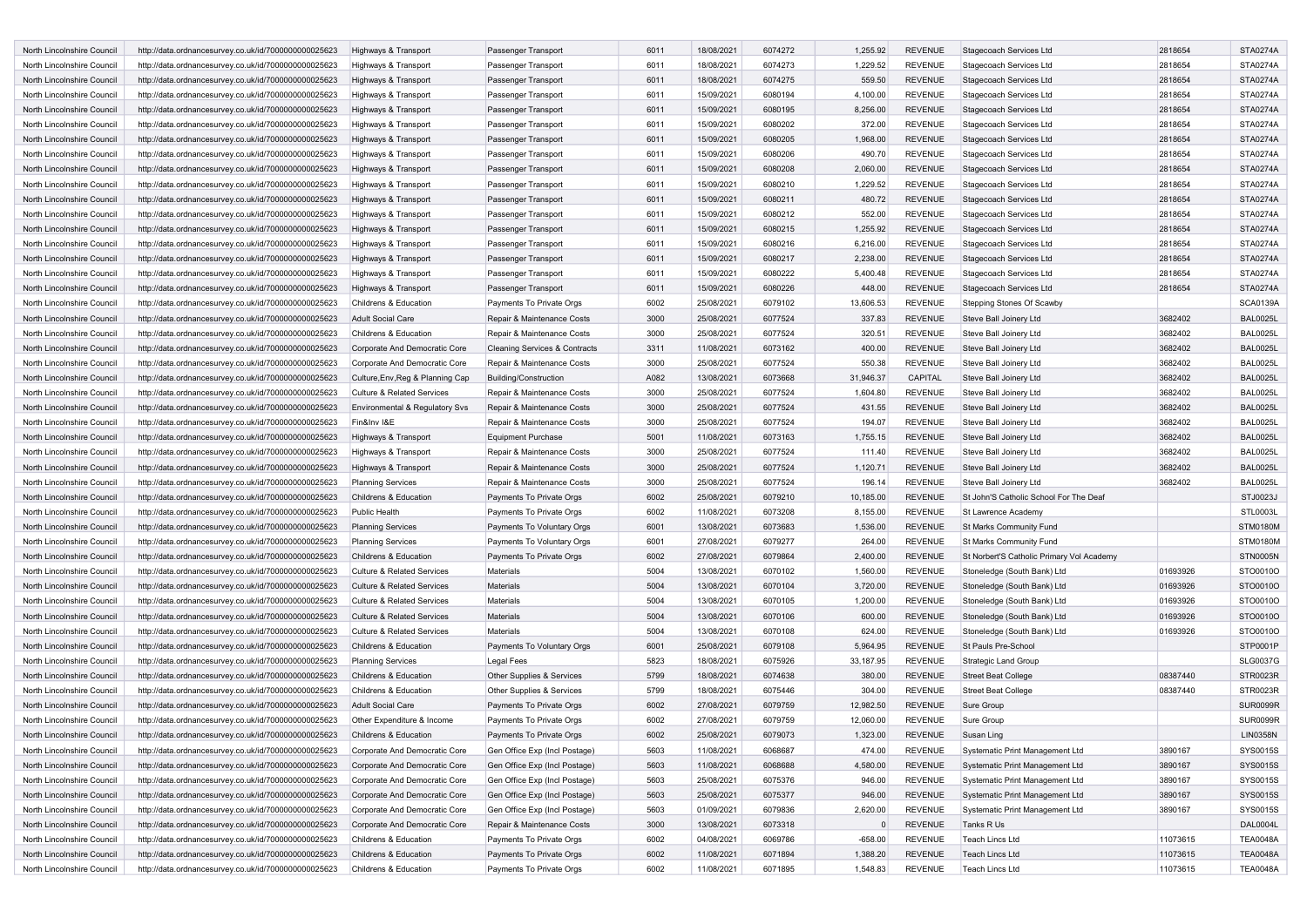| <b>North Lincolnshire Council</b>                        | http://data.ordnancesurvey.co.uk/id/7000000000025623                                                         | Childrens & Education                                               | Payments To Private Orgs                           | 6002         | 11/08/2021               | 6071897            | 1,446.03         | <b>REVENUE</b>     | <b>Teach Lincs Ltd</b>                                 | 11073615            | <b>TEA0048A</b>             |
|----------------------------------------------------------|--------------------------------------------------------------------------------------------------------------|---------------------------------------------------------------------|----------------------------------------------------|--------------|--------------------------|--------------------|------------------|--------------------|--------------------------------------------------------|---------------------|-----------------------------|
| North Lincolnshire Council                               | http://data.ordnancesurvey.co.uk/id/7000000000025623                                                         | Childrens & Education                                               | Payments To Private Orgs                           | 6002         | 11/08/2021               | 6071927            | 470.00           | <b>REVENUE</b>     | Teach Lincs Ltd                                        | 11073615            | <b>TEA0048A</b>             |
| North Lincolnshire Council                               | http://data.ordnancesurvey.co.uk/id/7000000000025623                                                         | Childrens & Education                                               | Payments To Private Orgs                           | 6002         | 11/08/2021               | 6071929            | 470.00           | <b>REVENUE</b>     | <b>Teach Lincs Ltd</b>                                 | 11073615            | <b>TEA0048A</b>             |
| North Lincolnshire Council                               | http://data.ordnancesurvey.co.uk/id/7000000000025623                                                         | Childrens & Education                                               | <b>Client Related Costs</b>                        | 5534         | 28/07/2021               | 6071375            | $-1,216.00$      | <b>REVENUE</b>     | Team Teach Ltd                                         | 03770582            | <b>TEA0015A</b>             |
| North Lincolnshire Council                               | http://data.ordnancesurvey.co.uk/id/7000000000025623                                                         | Childrens & Education                                               | Payments To Private Orgs                           | 6002         | 27/08/2021               | 6079260            | 265.02           | <b>REVENUE</b>     | Technology Teaching Systems Group Ltd                  | 4373761             | <b>TEC0003C</b>             |
| North Lincolnshire Council                               | http://data.ordnancesurvey.co.uk/id/7000000000025623                                                         | Environmental & Regulatory Svs                                      | Materials                                          | 5004         | 18/08/2021               | 6076074            | 459.84           | <b>REVENUE</b>     | Terberg Matec Uk Ltd                                   | 3404297             | <b>TER0017R</b>             |
| North Lincolnshire Council                               | http://data.ordnancesurvey.co.uk/id/7000000000025623                                                         | Environmental & Regulatory Sys                                      | Materials                                          | 5004         | 01/09/2021               | 6080516            | 998.37           | <b>REVENUE</b>     | Terberg Matec Uk Ltd                                   | 3404297             | <b>TER0017R</b>             |
| North Lincolnshire Council                               | http://data.ordnancesurvey.co.uk/id/7000000000025623                                                         | <b>Adult Social Care</b>                                            | <b>Materials</b>                                   | 5004         | 18/08/2021               | 6075379            | 634.66           | <b>REVENUE</b>     | The Ap Group                                           | 5561706             | APP0147P                    |
| North Lincolnshire Council                               | http://data.ordnancesurvey.co.uk/id/7000000000025623                                                         | Childrens & Education                                               | <b>Client Related Costs</b>                        | 5534         | 25/08/2021               | 6078897            | 486.00           | <b>REVENUE</b>     | The Ark Family Centre                                  |                     | <b>ARK0120K</b>             |
| North Lincolnshire Council                               | http://data.ordnancesurvey.co.uk/id/7000000000025623                                                         | Childrens & Education                                               | Payments To Private Orgs                           | 6002         | 25/08/2021               | 6079025            | 27,571.95        | <b>REVENUE</b>     | The Ark Family Centre                                  |                     | <b>ARK0120K</b>             |
| North Lincolnshire Council                               | http://data.ordnancesurvey.co.uk/id/7000000000025623                                                         | <b>Housing Services</b>                                             | Other Supplies & Services                          | 5799         | 20/08/2021               | 6077170            | 4,672.50         | <b>REVENUE</b>     | The Cocked Hat Hotel                                   |                     | COC0002C                    |
| North Lincolnshire Council                               | http://data.ordnancesurvey.co.uk/id/7000000000025623                                                         | <b>Housing Services</b>                                             | Other Supplies & Services                          | 5799         | 20/08/2021               | 6077171            | 2,115.00         | <b>REVENUE</b>     | The Cocked Hat Hotel                                   |                     | COC0002C                    |
| North Lincolnshire Council                               | http://data.ordnancesurvey.co.uk/id/7000000000025623                                                         | Environmental & Regulatory Svs                                      | <b>Other Professional Fees</b>                     | 5829         | 04/08/2021               | 6069085            | 1,007.00         | <b>REVENUE</b>     | The Columbaria Company                                 | 890557              | COL0332L                    |
| North Lincolnshire Council                               | http://data.ordnancesurvey.co.uk/id/7000000000025623                                                         | Environmental & Regulatory Svs                                      | Other Professional Fees                            | 5829         | 13/08/2021               | 6074237            | 652.00           | <b>REVENUE</b>     | The Columbaria Company                                 | 890557              | COL0332L                    |
| North Lincolnshire Council                               | http://data.ordnancesurvey.co.uk/id/7000000000025623                                                         | Environmental & Regulatory Svs                                      | <b>Other Professional Fees</b>                     | 5829         | 20/08/2021               | 6077228            | 531.00           | <b>REVENUE</b>     | The Columbaria Company                                 | 890557              | COL0332L                    |
| North Lincolnshire Council                               | http://data.ordnancesurvey.co.uk/id/7000000000025623                                                         | <b>Adult Social Care</b>                                            | Payments To Private Orgs                           | 6002         | 27/08/2021               | 6079733            | 2,160.00         | <b>REVENUE</b>     | The Croft Community (Camphill Village Trust)           |                     | CVT0001T                    |
| North Lincolnshire Council                               | http://data.ordnancesurvey.co.uk/id/7000000000025623                                                         | <b>Planning Services</b>                                            | <b>Client Related Costs</b>                        | 5534         | 06/08/2021               | 6070520            | 350.00           | <b>REVENUE</b>     | The Deli Box Co                                        |                     | <b>DEL0013L</b>             |
| North Lincolnshire Council                               | http://data.ordnancesurvey.co.uk/id/7000000000025623                                                         | <b>Planning Services</b>                                            | <b>Client Related Costs</b>                        | 5534         | 13/08/2021               | 6074113            | 700.00           | <b>REVENUE</b>     | The Deli Box Co                                        |                     | DEL0013L                    |
| North Lincolnshire Council                               | http://data.ordnancesurvey.co.uk/id/7000000000025623                                                         | Fin&Inv I&E                                                         | Other Supplies & Services                          | 5799         | 13/08/2021               | 6074218            | 3,762.48         | <b>REVENUE</b>     | The Essential Partnership Ltd                          | 7933055             | <b>ESS0130S</b>             |
| North Lincolnshire Council                               | http://data.ordnancesurvey.co.uk/id/7000000000025623                                                         | <b>Culture &amp; Related Services</b>                               | <b>Exhibitions/Events</b>                          | 5709         | 01/09/2021               | 6076186            | 275.00           | <b>REVENUE</b>     | The First Aid Box Training                             |                     | <b>EMM0191M</b>             |
| North Lincolnshire Council                               | http://data.ordnancesurvey.co.uk/id/7000000000025623                                                         | <b>Housing Services</b>                                             | Other Supplies & Services                          | 5799         | 20/08/2021               | 6077358            | 479.36           | <b>REVENUE</b>     | The Guiness Partnership                                |                     | GUI0130I                    |
| North Lincolnshire Council                               | http://data.ordnancesurvey.co.uk/id/7000000000025623                                                         | Environmental & Regulatory Svs                                      | <b>Equipment Purchase</b>                          | 5001         | 25/08/2021               | 6078100            | 563.50           | <b>REVENUE</b>     | The Helping Hand Co Ledbury Ltd                        | 2172956             | <b>HEL0001L</b>             |
| North Lincolnshire Council                               | http://data.ordnancesurvey.co.uk/id/7000000000025623                                                         | Environmental & Regulatory Svs                                      | Materials                                          | 5004         | 25/08/2021               | 6073065            | 322.40           | <b>REVENUE</b>     | The Helping Hand Co Ledbury Ltd                        | 2172956             | <b>HEL0001L</b>             |
| North Lincolnshire Council                               | http://data.ordnancesurvey.co.uk/id/7000000000025623                                                         | <b>Culture &amp; Related Services</b>                               | <b>Exhibitions/Events</b>                          | 5709         | 25/08/2021               | 6078838            | 1,250.00         | <b>REVENUE</b>     | The History Squad                                      |                     | <b>HIS0037S</b>             |
| North Lincolnshire Council                               | http://data.ordnancesurvey.co.uk/id/7000000000025623                                                         | <b>Public Health</b>                                                | <b>Materials</b>                                   | 5004         | 27/08/2021               | 6079652            | 2,397.60         | <b>REVENUE</b>     | The Keysafe Company                                    | OC349554            | <b>KEY0098Y</b>             |
| North Lincolnshire Council                               | http://data.ordnancesurvey.co.uk/id/7000000000025623                                                         | <b>Culture &amp; Related Services</b>                               | <b>Exhibitions/Events</b>                          | 5709         | 18/08/2021               | 6074772            | 5,765.00         | <b>REVENUE</b>     | The Making Rooms                                       |                     | <b>MAK0021K</b>             |
| North Lincolnshire Council                               | http://data.ordnancesurvey.co.uk/id/7000000000025623                                                         | <b>Disbursements To Businesses</b>                                  | <b>Business Support Grants</b>                     | 6090         | 12/08/2021               | 6074158            | 1,000.00         | <b>REVENUE</b>     | The Perfume Stall                                      |                     | CD069650                    |
| North Lincolnshire Council                               | http://data.ordnancesurvey.co.uk/id/7000000000025623                                                         | Childrens & Education                                               | Materials                                          | 5004         | 01/09/2021               | 6080833            | 8,365.00         | <b>REVENUE</b>     | The Rabbit Hole Independent Book Shop                  |                     | RAB0009B                    |
|                                                          |                                                                                                              |                                                                     |                                                    |              |                          |                    |                  |                    |                                                        |                     |                             |
|                                                          |                                                                                                              |                                                                     |                                                    |              |                          |                    |                  |                    |                                                        |                     |                             |
| North Lincolnshire Council                               | http://data.ordnancesurvey.co.uk/id/7000000000025623                                                         | <b>Adult Social Care</b>                                            | Payments To Private Orgs (Inv)                     | 6026         | 04/08/2021               | 6069904            | 24,900.75        | <b>REVENUE</b>     | The Stroke Association                                 | 61274               | STR0142R                    |
| North Lincolnshire Council                               | http://data.ordnancesurvey.co.uk/id/7000000000025623                                                         | <b>Culture &amp; Related Services</b>                               | Course Fees/Training                               | 2002         | 01/09/2021               | 6080820            | 459.00           | <b>REVENUE</b>     | The Swimming Teachers Association                      |                     | SWI0003I                    |
| North Lincolnshire Council                               | http://data.ordnancesurvey.co.uk/id/7000000000025623                                                         | <b>Culture &amp; Related Services</b>                               | <b>Catering Contract</b>                           | 5204         | 04/08/2021               | 6069793            | 1,800.00         | <b>REVENUE</b>     | The Wortley House Hote                                 | 4792332             | <b>WOR0009R</b>             |
| North Lincolnshire Council                               | http://data.ordnancesurvey.co.uk/id/7000000000025623                                                         | Childrens & Education                                               | It Software-Maintenance                            | 5053         | 04/08/2021               | 6069787            | $-940.00$        | <b>REVENUE</b>     | The Yahoo Company                                      | 3569494             | <b>WES0387S</b>             |
| North Lincolnshire Council                               | http://data.ordnancesurvey.co.uk/id/7000000000025623                                                         | Childrens & Education                                               | It Software-Maintenance                            | 5053         | 04/08/2021               | 6069788            | 7,533.61         | <b>REVENUE</b>     | The Yahoo Company                                      | 3569494             | <b>WES0387S</b>             |
| North Lincolnshire Council                               | http://data.ordnancesurvey.co.uk/id/7000000000025623                                                         | Environmental & Regulatory Svs                                      | Other Professional Fees                            | 5829         | 13/08/2021               | 6074245            | 300.00           | <b>REVENUE</b>     | The Yahoo Company                                      | 3569494             | <b>WES0387S</b>             |
| North Lincolnshire Council                               | http://data.ordnancesurvey.co.uk/id/7000000000025623                                                         | Environmental & Regulatory Svs                                      | <b>Other Professional Fees</b>                     | 5829         | 13/08/2021               | 6074246            | 720.00           | <b>REVENUE</b>     | The Yahoo Company                                      | 3569494             | <b>WES0387S</b>             |
| North Lincolnshire Council                               | http://data.ordnancesurvey.co.uk/id/7000000000025623                                                         | Childrens & Education                                               | Home To School Transport                           | 4201         | 04/08/2021               | 6069902            | 15,940.00        | <b>REVENUE</b>     | <b>Time Taxis</b>                                      |                     | <b>TIM0130M</b>             |
| North Lincolnshire Council                               | http://data.ordnancesurvey.co.uk/id/7000000000025623                                                         | <b>Adult Social Care</b>                                            | Vehicle Hire                                       | 4101         | 18/08/2021               | 6076083            | 837.00           | <b>REVENUE</b>     | Tjs Hire Co (Humberside) Ltd                           | 1364047             | <b>TJS0001S</b>             |
| North Lincolnshire Council                               | http://data.ordnancesurvey.co.uk/id/7000000000025623                                                         | Childrens & Education                                               | Vehicle Hire                                       | 4101         | 18/08/2021               | 6076090            | 708.57           | <b>REVENUE</b>     | Tjs Hire Co (Humberside) Ltd                           | 1364047             | <b>TJS0001S</b>             |
| North Lincolnshire Council                               | http://data.ordnancesurvey.co.uk/id/7000000000025623                                                         | <b>Culture &amp; Related Services</b>                               | <b>Other Vehicle Costs</b>                         | 4005         | 18/08/2021               | 6076077            | 797.14           | <b>REVENUE</b>     | Tjs Hire Co (Humberside) Ltd                           | 1364047             | <b>TJS0001S</b>             |
| North Lincolnshire Council                               | http://data.ordnancesurvey.co.uk/id/7000000000025623                                                         | <b>Culture &amp; Related Services</b>                               | <b>Other Vehicle Costs</b>                         | 4005         | 18/08/2021               | 6076081            | 797.14           | <b>REVENUE</b>     | Tjs Hire Co (Humberside) Ltd                           | 1364047             | <b>TJS0001S</b>             |
| North Lincolnshire Council                               | http://data.ordnancesurvey.co.uk/id/7000000000025623                                                         | <b>Culture &amp; Related Services</b>                               | <b>Other Vehicle Costs</b>                         | 4005         | 27/08/2021               | 6080517            | 819.29           | <b>REVENUE</b>     | Tjs Hire Co (Humberside) Ltd                           | 1364047             | <b>TJS0001S</b>             |
| North Lincolnshire Council                               | http://data.ordnancesurvey.co.uk/id/7000000000025623                                                         | <b>Culture &amp; Related Services</b>                               | <b>Other Vehicle Costs</b>                         | 4005         | 27/08/2021               | 6080519            | 819.29           | <b>REVENUE</b>     | Tis Hire Co (Humberside) Ltd                           | 1364047             | <b>TJS0001S</b>             |
| North Lincolnshire Council                               | http://data.ordnancesurvey.co.uk/id/7000000000025623                                                         | <b>Culture &amp; Related Services</b>                               | <b>Other Vehicle Costs</b>                         | 4005         | 27/08/2021               | 6080521            | 792.86           | <b>REVENUE</b>     | Tjs Hire Co (Humberside) Ltd                           | 1364047             | <b>TJS0001S</b>             |
| North Lincolnshire Council                               | http://data.ordnancesurvey.co.uk/id/7000000000025623                                                         | <b>Culture &amp; Related Services</b>                               | Vehicle Hire                                       | 4101         | 18/08/2021               | 6076076            | 797.14           | <b>REVENUE</b>     | Tjs Hire Co (Humberside) Ltd                           | 1364047             | <b>TJS0001S</b>             |
| North Lincolnshire Council                               | http://data.ordnancesurvey.co.uk/id/7000000000025623                                                         | Environmental & Regulatory Svs                                      | Vehicle Hire                                       | 4101         | 18/08/2021               | 6076084            | 442.86           | <b>REVENUE</b>     | Tjs Hire Co (Humberside) Ltd                           | 1364047             | <b>TJS0001S</b>             |
| North Lincolnshire Council                               | http://data.ordnancesurvey.co.uk/id/7000000000025623                                                         | Environmental & Regulatory Svs                                      | Vehicle Hire                                       | 4101         | 18/08/2021               | 6076087            | 819.29           | <b>REVENUE</b>     | Tis Hire Co (Humberside) Ltd                           | 1364047             | <b>TJS0001S</b>             |
| North Lincolnshire Council                               | http://data.ordnancesurvey.co.uk/id/7000000000025623                                                         | Fin&Inv I&E                                                         | <b>Other Vehicle Costs</b>                         | 4005         | 18/08/2021               | 6076075            | 531.43           | <b>REVENUE</b>     | Tjs Hire Co (Humberside) Ltd                           | 1364047             | <b>TJS0001S</b>             |
| North Lincolnshire Council                               | http://data.ordnancesurvey.co.uk/id/7000000000025623                                                         | Highways & Transport                                                | Vehicle Hire                                       | 4101         | 18/08/2021               | 6076078            | 531.43           | REVENUE            | Tjs Hire Co (Humberside) Ltd                           | 1364047             | <b>TJS0001S</b>             |
| North Lincolnshire Council                               | http://data.ordnancesurvey.co.uk/id/7000000000025623                                                         | Highways & Transport                                                | Vehicle Hire                                       | 4101         | 18/08/2021               | 6076079            | 420.67           | <b>REVENUE</b>     | Tjs Hire Co (Humberside) Ltd                           | 1364047             | <b>TJS0001S</b>             |
| North Lincolnshire Council                               | http://data.ordnancesurvey.co.uk/id/7000000000025623                                                         | Highways & Transport                                                | Vehicle Hire                                       | 4101         | 18/08/2021               | 6076080            | 797.14           | <b>REVENUE</b>     | Tjs Hire Co (Humberside) Ltd                           | 1364047             | <b>TJS0001S</b>             |
| North Lincolnshire Council                               | http://data.ordnancesurvey.co.uk/id/7000000000025623                                                         | Highways & Transport                                                | Vehicle Hire                                       | 4101         | 18/08/2021               | 6076082            | 837.00           | <b>REVENUE</b>     | Tis Hire Co (Humberside) Ltd                           | 1364047             | <b>TJS0001S</b>             |
| North Lincolnshire Council                               | http://data.ordnancesurvey.co.uk/id/7000000000025623                                                         | Highways & Transport                                                | Vehicle Hire                                       | 4101         | 18/08/2021               | 6076088            | 797.14           | <b>REVENUE</b>     | Tjs Hire Co (Humberside) Ltd                           | 1364047             | <b>TJS0001S</b>             |
| North Lincolnshire Council                               | http://data.ordnancesurvey.co.uk/id/7000000000025623                                                         | Highways & Transport                                                | Vehicle Hire                                       | 4101         | 18/08/2021               | 6076089            | 837.00           | REVENUE            | Tjs Hire Co (Humberside) Ltd                           | 1364047             | <b>TJS0001S</b>             |
| North Lincolnshire Council                               | http://data.ordnancesurvey.co.uk/id/7000000000025623                                                         | <b>Culture &amp; Related Services</b>                               | Other Supplies & Services                          | 5799         | 27/08/2021               | 6073233            | 250.94           | REVENUE            | Torne Valley Ltd                                       | 1057235             | <b>TOR0063R</b>             |
| North Lincolnshire Council<br>North Lincolnshire Council | http://data.ordnancesurvey.co.uk/id/7000000000025623<br>http://data.ordnancesurvey.co.uk/id/7000000000025623 | <b>Culture &amp; Related Services</b><br>Culture & Related Services | Other Supplies & Services<br>It Hardware -Purchase | 5799<br>5050 | 27/08/2021<br>01/09/2021 | 6074174<br>6077610 | 601.70<br>315.20 | REVENUE<br>REVENUE | <b>Torne Valley Ltd</b><br>Total Computer Networks Ltd | 1057235<br>04858126 | <b>TOR0063R</b><br>TOT0031T |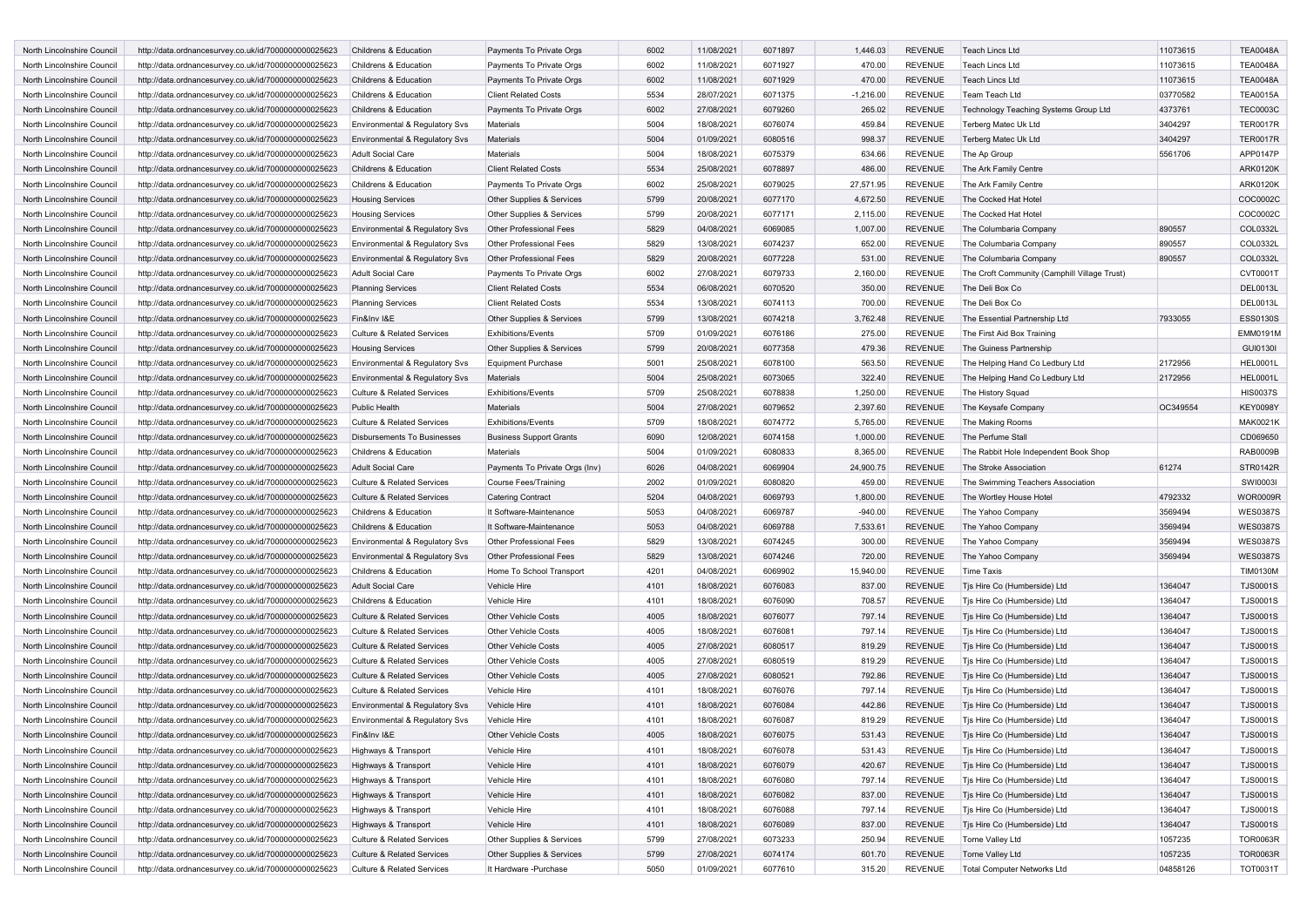| North Lincolnshire Council | http://data.ordnancesurvey.co.uk/id/7000000000025623 | <b>Planning Services</b>              | It Hardware -Purchase          | 5050 | 20/08/2021 | 6077501 | 290.00      | <b>REVENUE</b> | <b>Total Computer Networks Ltd</b>      | 04858126 | <b>TOT0031T</b> |
|----------------------------|------------------------------------------------------|---------------------------------------|--------------------------------|------|------------|---------|-------------|----------------|-----------------------------------------|----------|-----------------|
| North Lincolnshire Council | http://data.ordnancesurvey.co.uk/id/7000000000025623 | Support Servs Capital                 | It Equipment                   | A098 | 20/08/2021 | 6077507 | 664.40      | CAPITAL        | <b>Total Computer Networks Ltd</b>      | 04858126 | TOT0031T        |
| North Lincolnshire Council | http://data.ordnancesurvey.co.uk/id/7000000000025623 | <b>Support Servs Capital</b>          | It Equipment                   | A098 | 20/08/2021 | 6077590 | $-1,312.00$ | CAPITAL        | <b>Total Computer Networks Ltd</b>      | 04858126 | <b>TOT0031T</b> |
| North Lincolnshire Council | http://data.ordnancesurvey.co.uk/id/7000000000025623 | <b>Support Servs Capital</b>          | It Equipment                   | A098 | 27/08/2021 | 6077517 | 2,000.00    | CAPITAL        | <b>Total Computer Networks Ltd</b>      | 04858126 | <b>TOT0031T</b> |
| North Lincolnshire Council | http://data.ordnancesurvey.co.uk/id/7000000000025623 | Fin&Inv I&E                           | Electricity                    | 3102 | 04/08/2021 | 6069997 | 1,156.54    | <b>REVENUE</b> | Total Gas & Power Ltd                   | 2172239  | <b>ELF0001F</b> |
| North Lincolnshire Council | http://data.ordnancesurvey.co.uk/id/7000000000025623 | Fin&Inv I&E                           | Electricity                    | 3102 | 25/08/2021 | 6079217 | 1,178.66    | <b>REVENUE</b> | Total Gas & Power Ltd                   | 2172239  | <b>ELF0001F</b> |
| North Lincolnshire Council | http://data.ordnancesurvey.co.uk/id/7000000000025623 | <b>Adult Social Care</b>              | Repair & Maintenance Costs     | 3000 | 25/08/2021 | 6077536 | 57.57       | <b>REVENUE</b> | Townsend Elec. Serv. - Mechanical       |          | <b>TOW0600W</b> |
| North Lincolnshire Council | http://data.ordnancesurvey.co.uk/id/7000000000025623 | Childrens & Education                 | Repair & Maintenance Costs     | 3000 | 25/08/2021 | 6077536 | 281.68      | <b>REVENUE</b> | Townsend Elec. Serv. - Mechanical       |          | <b>TOW0600W</b> |
| North Lincolnshire Council | http://data.ordnancesurvey.co.uk/id/7000000000025623 | Corporate And Democratic Core         | Repair & Maintenance Costs     | 3000 | 13/08/2021 | 6073323 |             | <b>REVENUE</b> | Townsend Elec. Serv. - Mechanical       |          | <b>TOW0600W</b> |
| North Lincolnshire Council | http://data.ordnancesurvey.co.uk/id/7000000000025623 | Corporate And Democratic Core         | Repair & Maintenance Costs     | 3000 | 18/08/2021 | 6076140 | $\Omega$    | <b>REVENUE</b> | Townsend Elec. Serv. - Mechanical       |          | <b>TOW0600W</b> |
| North Lincolnshire Council | http://data.ordnancesurvey.co.uk/id/7000000000025623 | Corporate And Democratic Core         | Repair & Maintenance Costs     | 3000 | 25/08/2021 | 6077536 | 895.76      | <b>REVENUE</b> | Townsend Elec. Serv. - Mechanical       |          | <b>TOW0600W</b> |
| North Lincolnshire Council | http://data.ordnancesurvey.co.uk/id/7000000000025623 | <b>Culture &amp; Related Services</b> | Repair & Maintenance Costs     | 3000 | 13/08/2021 | 6073323 | 240.69      | <b>REVENUE</b> | Townsend Elec. Serv. - Mechanical       |          | <b>TOW0600W</b> |
| North Lincolnshire Council | http://data.ordnancesurvey.co.uk/id/7000000000025623 | <b>Culture &amp; Related Services</b> | Repair & Maintenance Costs     | 3000 | 25/08/2021 | 6077536 | 1,173.47    | <b>REVENUE</b> | Townsend Elec. Serv. - Mechanical       |          | <b>TOW0600W</b> |
| North Lincolnshire Council | http://data.ordnancesurvey.co.uk/id/7000000000025623 | Environmental & Regulatory Svs        | Repair & Maintenance Costs     | 3000 | 25/08/2021 | 6077536 | 118.02      | <b>REVENUE</b> | Townsend Elec. Serv. - Mechanical       |          | <b>TOW0600W</b> |
| North Lincolnshire Council | http://data.ordnancesurvey.co.uk/id/7000000000025623 | Fin&Inv I&E                           | Repair & Maintenance Costs     | 3000 | 25/08/2021 | 6077536 | 105.26      | <b>REVENUE</b> | Townsend Elec. Serv. - Mechanical       |          | <b>TOW0600W</b> |
| North Lincolnshire Council | http://data.ordnancesurvey.co.uk/id/7000000000025623 | Highways & Transport                  | Repair & Maintenance Costs     | 3000 | 25/08/2021 | 6077536 | 117.91      | <b>REVENUE</b> | Townsend Elec. Serv. - Mechanical       |          | <b>TOW0600W</b> |
| North Lincolnshire Council | http://data.ordnancesurvey.co.uk/id/7000000000025623 | Highways & Transport                  | Repair & Maintenance Costs     | 3000 | 25/08/2021 | 6077536 | 100.70      | <b>REVENUE</b> | Townsend Elec. Serv. - Mechanical       |          | <b>TOW0600W</b> |
| North Lincolnshire Council | http://data.ordnancesurvey.co.uk/id/7000000000025623 | <b>Planning Services</b>              | Repair & Maintenance Costs     | 3000 | 25/08/2021 | 6077536 | 98.62       | <b>REVENUE</b> | Townsend Elec. Serv. - Mechanical       |          | <b>TOW0600W</b> |
| North Lincolnshire Council | http://data.ordnancesurvey.co.uk/id/7000000000025623 | <b>Culture &amp; Related Services</b> | Repair & Maintenance Costs     | 3000 | 25/08/2021 | 6077534 | 466.60      | <b>REVENUE</b> | <b>Townsend Electrical Services</b>     |          | <b>TOW0097W</b> |
| North Lincolnshire Council | http://data.ordnancesurvey.co.uk/id/7000000000025623 | Environmental & Regulatory Svs        | Equipment Maint.& Repair       | 5003 | 18/08/2021 | 6076150 | 234.77      | <b>REVENUE</b> | <b>Townsend Electrical Services</b>     |          | <b>TOW0097W</b> |
| North Lincolnshire Council | http://data.ordnancesurvey.co.uk/id/7000000000025623 | Environmental & Regulatory Svs        | Repair & Maintenance Costs     | 3000 | 25/08/2021 | 6077534 | 122.76      | <b>REVENUE</b> | <b>Townsend Electrical Services</b>     |          | <b>TOW0097W</b> |
| North Lincolnshire Council | http://data.ordnancesurvey.co.uk/id/7000000000025623 | Gen Fund Housing Capital              | <b>Building/Construction</b>   | A082 | 18/08/2021 | 6076139 | 1,387.02    | CAPITAL        | <b>Townsend Electrical Services</b>     |          | <b>TOW0097W</b> |
| North Lincolnshire Council | http://data.ordnancesurvey.co.uk/id/7000000000025623 | <b>Culture &amp; Related Services</b> | Books (Libraries+Schools Only) | 5005 | 27/08/2021 | 6077175 | 950.00      | <b>REVENUE</b> | Townsweb Archiving Ltd                  |          | <b>TOW0017W</b> |
| North Lincolnshire Council |                                                      |                                       |                                | 6002 | 25/08/2021 | 6079110 |             | <b>REVENUE</b> |                                         |          | <b>TOY0009Y</b> |
| North Lincolnshire Council | http://data.ordnancesurvey.co.uk/id/7000000000025623 | Childrens & Education                 | Payments To Private Orgs       | 5001 |            | 6073685 | 22,844.43   | <b>REVENUE</b> | <b>Toy Box Nursery</b>                  |          |                 |
|                            | http://data.ordnancesurvey.co.uk/id/7000000000025623 | Highways & Transport                  | <b>Equipment Purchase</b>      |      | 18/08/2021 |         | 1,430.11    |                | <b>Trade Counter Direct Ltd</b>         | 02261747 | <b>TRA0364A</b> |
| North Lincolnshire Council | http://data.ordnancesurvey.co.uk/id/7000000000025623 | Childrens & Education                 | <b>Examination Fees</b>        | 5730 | 13/08/2021 | 6074209 | 360.00      | <b>REVENUE</b> | <b>Training Qualifications Uk Ltd</b>   | 07827508 | <b>TRA1020A</b> |
| North Lincolnshire Council | http://data.ordnancesurvey.co.uk/id/7000000000025623 | Highways & Transport                  | <b>Concessionary Fares</b>     | 6010 | 20/08/2021 | 6077334 | 2,981.00    | <b>REVENUE</b> | <b>Transpennine Express</b>             | 09111801 | <b>TRA0251A</b> |
| North Lincolnshire Council | http://data.ordnancesurvey.co.uk/id/7000000000025623 | Highways & Transport                  | Equipment Maint.& Repair       | 5003 | 27/08/2021 | 6080522 | 272.60      | <b>REVENUE</b> | Transtec Garage Equipment Services Ltd  | 02574681 | <b>TRA0207A</b> |
| North Lincolnshire Council | http://data.ordnancesurvey.co.uk/id/7000000000025623 | Environmental & Regulatory Svs        | Payments To Private Orgs       | 6002 | 11/08/2021 | 6072943 | 1,037.78    | <b>REVENUE</b> | Transwaste Recycling And Aggregates Ltd | 3863280  | <b>TRA0252A</b> |
| North Lincolnshire Council | http://data.ordnancesurvey.co.uk/id/7000000000025623 | Environmental & Regulatory Svs        | Payments To Private Orgs       | 6002 | 11/08/2021 | 6072960 | 450,050.83  | <b>REVENUE</b> | Transwaste Recycling And Aggregates Ltd | 3863280  | <b>TRA0252A</b> |
| North Lincolnshire Council | http://data.ordnancesurvey.co.uk/id/7000000000025623 | Environmental & Regulatory Svs        | Payments To Private Orgs       | 6002 | 11/08/2021 | 6072961 | 5,520.11    | <b>REVENUE</b> | Transwaste Recycling And Aggregates Ltd | 3863280  | <b>TRA0252A</b> |
| North Lincolnshire Council | http://data.ordnancesurvey.co.uk/id/7000000000025623 | Environmental & Regulatory Svs        | Payments To Private Orgs       | 6002 | 20/08/2021 | 6077201 | 18,145.04   | <b>REVENUE</b> | Transwaste Recycling And Aggregates Ltd | 3863280  | <b>TRA0252A</b> |
| North Lincolnshire Council | http://data.ordnancesurvey.co.uk/id/7000000000025623 | Environmental & Regulatory Svs        | Payments To Private Orgs       | 6002 | 20/08/2021 | 6077206 | 356,529.39  | <b>REVENUE</b> | Transwaste Recycling And Aggregates Ltd | 3863280  | <b>TRA0252A</b> |
| North Lincolnshire Council | http://data.ordnancesurvey.co.uk/id/7000000000025623 | Environmental & Regulatory Svs        | Payments To Private Orgs       | 6002 | 20/08/2021 | 6077207 | 6,250.40    | <b>REVENUE</b> | Transwaste Recycling And Aggregates Ltd | 3863280  | <b>TRA0252A</b> |
| North Lincolnshire Council | http://data.ordnancesurvey.co.uk/id/7000000000025623 | <b>Culture &amp; Related Services</b> | Other Supplies & Services      | 5799 | 27/08/2021 | 6080192 | 252.50      | <b>REVENUE</b> | Trent Plastics (Fabrications) Ltd       |          | <b>TRE0008E</b> |
| North Lincolnshire Council | http://data.ordnancesurvey.co.uk/id/7000000000025623 | <b>Adult Social Care</b>              | Repair & Maintenance Costs     | 3000 | 11/08/2021 | 6073193 | 631.19      | <b>REVENUE</b> | <b>Trent Valley Refrigeration Ltd</b>   | 04394681 | <b>TRE0071E</b> |
| North Lincolnshire Council | http://data.ordnancesurvey.co.uk/id/7000000000025623 | Central Services To Public            | Repair & Maintenance Costs     | 3000 | 18/08/2021 | 6076157 | $\Omega$    | <b>REVENUE</b> | <b>Trent Valley Refrigeration Ltd</b>   | 04394681 | <b>TRE0071E</b> |
| North Lincolnshire Council | http://data.ordnancesurvey.co.uk/id/7000000000025623 | Central Services To Public            | Repair & Maintenance Costs     | 3000 | 20/08/2021 | 6076176 |             | <b>REVENUE</b> | <b>Trent Valley Refrigeration Ltd</b>   | 04394681 | <b>TRE0071E</b> |
| North Lincolnshire Council | http://data.ordnancesurvey.co.uk/id/7000000000025623 | Central Services To Public            | Repair & Maintenance Costs     | 3000 | 20/08/2021 | 6077658 |             | <b>REVENUE</b> | <b>Trent Valley Refrigeration Ltd</b>   | 04394681 | <b>TRE0071E</b> |
| North Lincolnshire Council | http://data.ordnancesurvey.co.uk/id/7000000000025623 | Central Services To Public            | Repair & Maintenance Costs     | 3000 | 20/08/2021 | 6077663 | $\Omega$    | <b>REVENUE</b> | <b>Trent Valley Refrigeration Ltd</b>   | 04394681 | <b>TRE0071E</b> |
| North Lincolnshire Council | http://data.ordnancesurvey.co.uk/id/7000000000025623 | Central Services To Public            | Repair & Maintenance Costs     | 3000 | 27/08/2021 | 6079832 |             | <b>REVENUE</b> | <b>Trent Valley Refrigeration Ltd</b>   | 04394681 | <b>TRE0071E</b> |
| North Lincolnshire Council | http://data.ordnancesurvey.co.uk/id/7000000000025623 | Central Services To Public            | Repair & Maintenance Costs     | 3000 | 27/08/2021 | 6079833 | $\Omega$    | <b>REVENUE</b> | <b>Trent Valley Refrigeration Ltd</b>   | 04394681 | <b>TRE0071E</b> |
| North Lincolnshire Council | http://data.ordnancesurvey.co.uk/id/7000000000025623 | Childrens & Education                 | Repair & Maintenance Costs     | 3000 | 27/08/2021 | 6079832 | 240.00      | <b>REVENUE</b> | <b>Trent Valley Refrigeration Ltd</b>   | 04394681 | <b>TRE0071E</b> |
| North Lincolnshire Council | http://data.ordnancesurvey.co.uk/id/7000000000025623 | Corporate And Democratic Core         | Repair & Maintenance Costs     | 3000 | 11/08/2021 | 6073195 | 2,895.00    | <b>REVENUE</b> | <b>Trent Valley Refrigeration Ltd</b>   | 04394681 | <b>TRE0071E</b> |
| North Lincolnshire Council | http://data.ordnancesurvey.co.uk/id/7000000000025623 | Corporate And Democratic Core         | Repair & Maintenance Costs     | 3000 | 20/08/2021 | 6076174 |             | <b>REVENUE</b> | <b>Trent Valley Refrigeration Ltd</b>   | 04394681 | <b>TRE0071E</b> |
| North Lincolnshire Council | http://data.ordnancesurvey.co.uk/id/7000000000025623 | Corporate And Democratic Core         | Repair & Maintenance Costs     | 3000 | 20/08/2021 | 6076176 | 228.10      | <b>REVENUE</b> | <b>Trent Valley Refrigeration Ltd</b>   | 04394681 | <b>TRE0071E</b> |
| North Lincolnshire Council | http://data.ordnancesurvey.co.uk/id/7000000000025623 | Corporate And Democratic Core         | Repair & Maintenance Costs     | 3000 | 27/08/2021 | 6079827 | $\Omega$    | <b>REVENUE</b> | <b>Trent Valley Refrigeration Ltd</b>   | 04394681 | <b>TRE0071E</b> |
| North Lincolnshire Council | http://data.ordnancesurvey.co.uk/id/7000000000025623 | Culture & Related Services            | Repair & Maintenance Costs     | 3000 | 20/08/2021 | 6076176 | 4,274.90    | <b>REVENUE</b> | <b>Trent Valley Refrigeration Ltd</b>   | 04394681 | TRE0071E        |
| North Lincolnshire Council | http://data.ordnancesurvey.co.uk/id/7000000000025623 | <b>Culture &amp; Related Services</b> | Repair & Maintenance Costs     | 3000 | 20/08/2021 | 6077658 | 280.12      | <b>REVENUE</b> | <b>Trent Valley Refrigeration Ltd</b>   | 04394681 | TRE0071E        |
| North Lincolnshire Council | http://data.ordnancesurvey.co.uk/id/7000000000025623 | Culture & Related Services            | Repair & Maintenance Costs     | 3000 | 27/08/2021 | 6079833 | 230.00      | <b>REVENUE</b> | Trent Valley Refrigeration Ltd          | 04394681 | TRE0071E        |
| North Lincolnshire Council | http://data.ordnancesurvey.co.uk/id/7000000000025623 | Environmental & Regulatory Svs        | Repair & Maintenance Costs     | 3000 | 18/08/2021 | 6076157 | 240.00      | <b>REVENUE</b> | <b>Trent Valley Refrigeration Ltd</b>   | 04394681 | TRE0071E        |
| North Lincolnshire Council | http://data.ordnancesurvey.co.uk/id/7000000000025623 | Environmental & Regulatory Svs        | Repair & Maintenance Costs     | 3000 | 20/08/2021 | 6076176 | 243.15      | <b>REVENUE</b> | <b>Trent Valley Refrigeration Ltd</b>   | 04394681 | TRE0071E        |
|                            | http://data.ordnancesurvey.co.uk/id/7000000000025623 | Environmental & Regulatory Svs        | Repair & Maintenance Costs     | 3000 | 20/08/2021 | 6077663 | 230.00      | <b>REVENUE</b> | <b>Trent Valley Refrigeration Ltd</b>   | 04394681 | <b>TRE0071E</b> |
| North Lincolnshire Council |                                                      |                                       |                                |      |            |         |             |                |                                         |          |                 |
| North Lincolnshire Council | http://data.ordnancesurvey.co.uk/id/7000000000025623 | Highways & Transport                  | Repair & Maintenance Costs     | 3000 | 20/08/2021 | 6076176 | 60.00       | <b>REVENUE</b> | <b>Trent Valley Refrigeration Ltd</b>   | 04394681 | TRE0071E        |
| North Lincolnshire Council | http://data.ordnancesurvey.co.uk/id/7000000000025623 | <b>Adult Social Care</b>              | Payments To Health Providers   | 6019 | 13/08/2021 | 6073601 | 648.27      | <b>REVENUE</b> | <b>Trent View Medical Practice</b>      |          | <b>TRE0056E</b> |
| North Lincolnshire Council | http://data.ordnancesurvey.co.uk/id/7000000000025623 | Culture & Related Services            | <b>Equipment Purchase</b>      | 5001 | 25/08/2021 | 6071388 | 218.48      | REVENUE        | <b>Truxor Uk Ltd</b>                    | 11289755 | <b>TRU0099U</b> |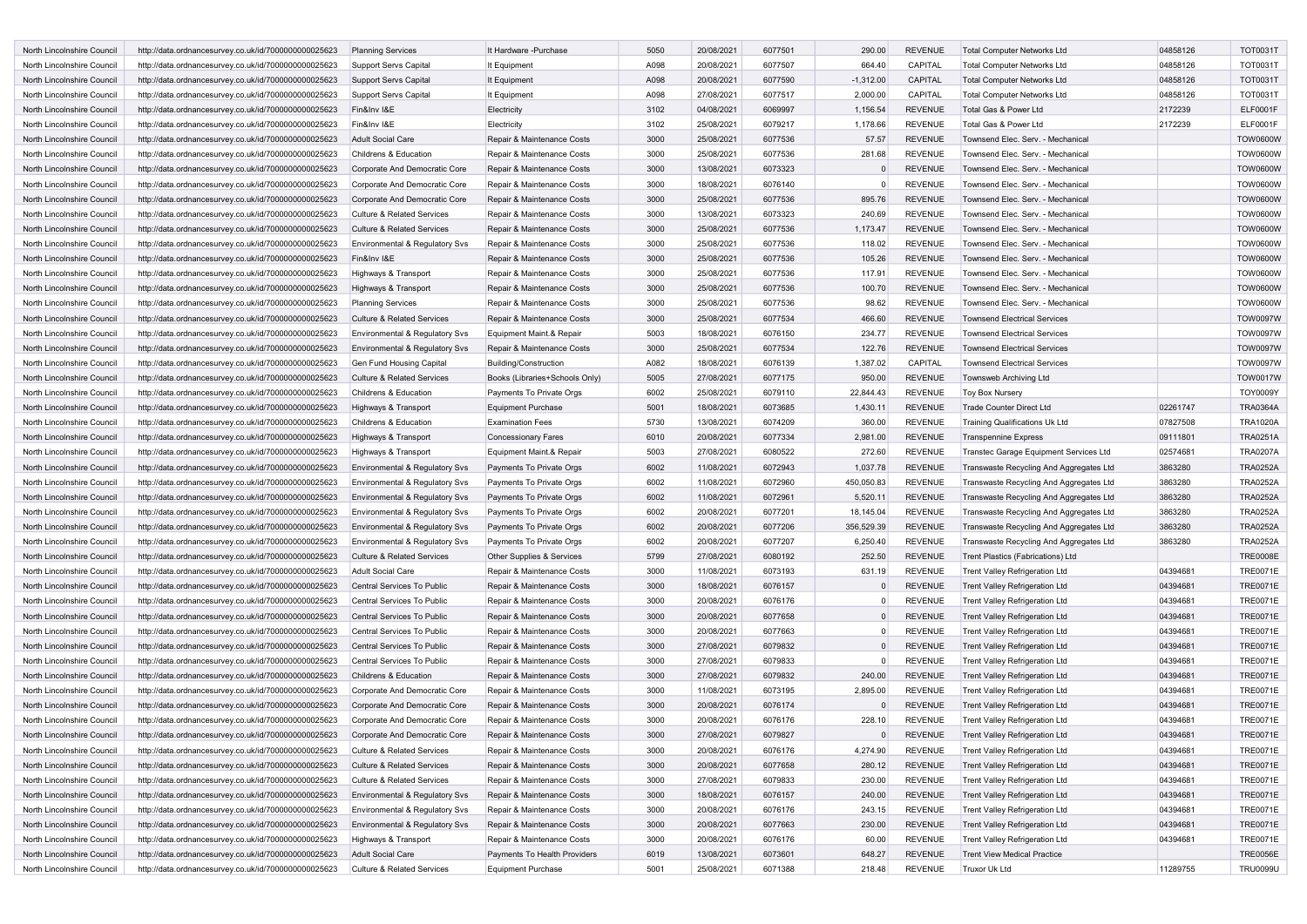| North Lincolnshire Council | http://data.ordnancesurvey.co.uk/id/7000000000025623 | Highways & Transport                                                | Other Supplies & Services      | 5799 | 18/08/2021 | 6073996 | 6,050.00  | <b>REVENUE</b> | <b>Tuff-Trax Ltd</b>                                     |          | <b>TUF0010F</b> |
|----------------------------|------------------------------------------------------|---------------------------------------------------------------------|--------------------------------|------|------------|---------|-----------|----------------|----------------------------------------------------------|----------|-----------------|
| North Lincolnshire Council | http://data.ordnancesurvey.co.uk/id/7000000000025623 | Highways & Transport                                                | Other Supplies & Services      | 5799 | 18/08/2021 | 6073999 | 3,300.00  | <b>REVENUE</b> | <b>Tuff-Trax Ltd</b>                                     |          | <b>TUF0010F</b> |
| North Lincolnshire Council | http://data.ordnancesurvey.co.uk/id/7000000000025623 | Highways & Transport                                                | Other Supplies & Services      | 5799 | 27/08/2021 | 6075477 | 1,900.00  | <b>REVENUE</b> | Tuff-Trax Ltd                                            |          | <b>TUF0010F</b> |
| North Lincolnshire Council | http://data.ordnancesurvey.co.uk/id/7000000000025623 | <b>Adult Social Care</b>                                            | Provisions                     | 5201 | 11/08/2021 | 6071973 | 469.54    | <b>REVENUE</b> | <b>Turner Price Ltd</b>                                  | 02732141 | <b>TUR0245R</b> |
| North Lincolnshire Council | http://data.ordnancesurvey.co.uk/id/7000000000025623 | <b>Adult Social Care</b>                                            | Provisions                     | 5201 | 27/08/2021 | 6071974 | 358.24    | <b>REVENUE</b> | <b>Turner Price Ltd</b>                                  | 02732141 | <b>TUR0245R</b> |
| North Lincolnshire Council | http://data.ordnancesurvey.co.uk/id/7000000000025623 | <b>Adult Social Care</b>                                            | Provisions                     | 5201 | 27/08/2021 | 6079263 | 307.82    | <b>REVENUE</b> | <b>Turner Price Ltd</b>                                  | 02732141 | <b>TUR0245R</b> |
| North Lincolnshire Council | http://data.ordnancesurvey.co.uk/id/7000000000025623 | Adult Social Care                                                   | Provisions                     | 5201 | 27/08/2021 | 6079264 | 524.57    | <b>REVENUE</b> | <b>Turner Price Ltd</b>                                  | 02732141 | <b>TUR0245R</b> |
| North Lincolnshire Council | http://data.ordnancesurvey.co.uk/id/7000000000025623 | Corporate And Democratic Core                                       | <b>Other Premises Costs</b>    | 3390 | 25/08/2021 | 6079192 | 321.06    | REVENUE        | <b>Turner Price Ltd</b>                                  | 02732141 | <b>TUR0245R</b> |
| North Lincolnshire Council | http://data.ordnancesurvey.co.uk/id/7000000000025623 | <b>Culture &amp; Related Services</b>                               | Provisions                     | 5201 | 06/08/2021 | 6070767 | 362.27    | <b>REVENUE</b> | <b>Turner Price Ltd</b>                                  | 02732141 | <b>TUR0245R</b> |
| North Lincolnshire Council | http://data.ordnancesurvey.co.uk/id/7000000000025623 | <b>Culture &amp; Related Services</b>                               | Provisions                     | 5201 | 06/08/2021 | 6070768 | 568.72    | <b>REVENUE</b> | <b>Turner Price Ltd</b>                                  | 02732141 | <b>TUR0245R</b> |
| North Lincolnshire Council | http://data.ordnancesurvey.co.uk/id/7000000000025623 | <b>Culture &amp; Related Services</b>                               | Provisions                     | 5201 | 20/08/2021 | 6077586 | 398.00    | <b>REVENUE</b> | <b>Turner Price Ltd</b>                                  | 02732141 | <b>TUR0245R</b> |
| North Lincolnshire Council | http://data.ordnancesurvey.co.uk/id/7000000000025623 | <b>Culture &amp; Related Services</b>                               | Provisions                     | 5201 | 27/08/2021 | 6072996 | 278.57    | <b>REVENUE</b> | <b>Turner Price Ltd</b>                                  | 02732141 | <b>TUR0245R</b> |
| North Lincolnshire Council | http://data.ordnancesurvey.co.uk/id/7000000000025623 | <b>Culture &amp; Related Services</b>                               | Provisions                     | 5201 | 27/08/2021 | 6074285 | 471.81    | <b>REVENUE</b> | <b>Turner Price Ltd</b>                                  |          | <b>TUR0245R</b> |
|                            |                                                      |                                                                     |                                |      |            |         | 530.94    | <b>REVENUE</b> | <b>Turner Price Ltd</b>                                  | 02732141 | <b>TUR0245R</b> |
| North Lincolnshire Council | http://data.ordnancesurvey.co.uk/id/7000000000025623 | <b>Culture &amp; Related Services</b>                               | Provisions                     | 5201 | 27/08/2021 | 6077587 |           |                |                                                          | 02732141 |                 |
| North Lincolnshire Council | http://data.ordnancesurvey.co.uk/id/7000000000025623 | <b>Culture &amp; Related Services</b>                               | Provisions                     | 5201 | 27/08/2021 | 6077596 | 558.18    | <b>REVENUE</b> | <b>Turner Price Ltd</b>                                  | 02732141 | <b>TUR0245R</b> |
| North Lincolnshire Council | http://data.ordnancesurvey.co.uk/id/7000000000025623 | <b>Culture &amp; Related Services</b>                               | Provisions                     | 5201 | 01/09/2021 | 6080547 | 323.10    | <b>REVENUE</b> | <b>Turner Price Ltd</b>                                  | 02732141 | <b>TUR0245R</b> |
| North Lincolnshire Council | http://data.ordnancesurvey.co.uk/id/7000000000025623 | <b>Culture &amp; Related Services</b>                               | Provisions                     | 5201 | 01/09/2021 | 6080549 | 280.06    | <b>REVENUE</b> | <b>Turner Price Ltd</b>                                  | 02732141 | <b>TUR0245R</b> |
| North Lincolnshire Council | http://data.ordnancesurvey.co.uk/id/7000000000025623 | Fin&Inv I&E                                                         | Provisions                     | 5201 | 04/08/2021 | 6069833 | 287.84    | REVENUE        | <b>Turner Price Ltd</b>                                  | 02732141 | <b>TUR0245R</b> |
| North Lincolnshire Council | http://data.ordnancesurvey.co.uk/id/7000000000025623 | Fin&Inv I&E                                                         | Provisions                     | 5201 | 11/08/2021 | 6073030 | 494.11    | <b>REVENUE</b> | <b>Turner Price Ltd</b>                                  | 02732141 | <b>TUR0245R</b> |
| North Lincolnshire Council | http://data.ordnancesurvey.co.uk/id/7000000000025623 | Fin&Inv I&E                                                         | Provisions                     | 5201 | 11/08/2021 | 6073031 | 265.23    | <b>REVENUE</b> | <b>Turner Price Ltd</b>                                  | 02732141 | <b>TUR0245R</b> |
| North Lincolnshire Council | http://data.ordnancesurvey.co.uk/id/7000000000025623 | Fin&Inv I&E                                                         | Provisions                     | 5201 | 20/08/2021 | 6077317 | 226.75    | <b>REVENUE</b> | <b>Turner Price Ltd</b>                                  | 02732141 | <b>TUR0245R</b> |
| North Lincolnshire Council | http://data.ordnancesurvey.co.uk/id/7000000000025623 | Fin&Inv I&E                                                         | Provisions                     | 5201 | 20/08/2021 | 6077318 | 366.80    | <b>REVENUE</b> | <b>Turner Price Ltd</b>                                  | 02732141 | <b>TUR0245R</b> |
| North Lincolnshire Council | http://data.ordnancesurvey.co.uk/id/7000000000025623 | <b>Housing Services</b>                                             | Other Supplies & Services      | 5799 | 06/08/2021 | 6071538 | 3,445.14  | <b>REVENUE</b> | <b>Tvt Investments Limited</b>                           |          | <b>LAN0021N</b> |
| North Lincolnshire Council | http://data.ordnancesurvey.co.uk/id/7000000000025623 | Childrens & Education                                               | Licenses, Subs & Memberships   | 5510 | 27/08/2021 | 6079985 | 569.40    | REVENUE        | <b>Twinkl Ltd</b>                                        | 07201458 | <b>TWI0008I</b> |
| North Lincolnshire Council | http://data.ordnancesurvey.co.uk/id/7000000000025623 | Childrens & Education                                               | Materials                      | 5004 | 18/08/2021 | 6075443 | 3,920.00  | <b>REVENUE</b> | Uk Stem Ltd                                              |          | <b>UKS0120S</b> |
| North Lincolnshire Council | http://data.ordnancesurvey.co.uk/id/7000000000025623 | Childrens & Education                                               | <b>Client Related Costs</b>    | 5534 | 04/08/2021 | 6069078 | 856.00    | <b>REVENUE</b> | Ulceby Out Of School Club                                |          | <b>ULC0008C</b> |
| North Lincolnshire Council | http://data.ordnancesurvey.co.uk/id/7000000000025623 | Childrens & Education                                               | Payments To Private Orgs       | 6002 | 13/08/2021 | 6073672 | 1,792.00  | <b>REVENUE</b> | Ulceby Pre-School Playgroup                              |          | <b>ULC0009C</b> |
| North Lincolnshire Council | http://data.ordnancesurvey.co.uk/id/7000000000025623 | Childrens & Education                                               | Payments To Voluntary Orgs     | 6001 | 25/08/2021 | 6079111 | 7,988.40  | REVENUE        | Ulceby Pre-School Playgroup                              |          | <b>ULC0009C</b> |
| North Lincolnshire Council | http://data.ordnancesurvey.co.uk/id/7000000000025623 | <b>Culture &amp; Related Services</b>                               | Books (Libraries+Schools Only) | 5005 | 18/08/2021 | 6076126 | 388.80    | <b>REVENUE</b> | Ulverscroft Large Print Books Ltd                        | 1068776  | <b>ULV0001V</b> |
| North Lincolnshire Council | http://data.ordnancesurvey.co.uk/id/7000000000025623 | Culture & Related Services                                          | Books (Libraries+Schools Only) | 5005 | 18/08/2021 | 6076129 | 504.36    | <b>REVENUE</b> | Ulverscroft Large Print Books Ltd                        | 1068776  | <b>ULV0001V</b> |
| North Lincolnshire Council | http://data.ordnancesurvey.co.uk/id/7000000000025623 | <b>Environmental &amp; Regulatory Svs</b>                           | <b>Materials</b>               | 5004 | 18/08/2021 | 6076099 | 639.60    | <b>REVENUE</b> | Uniloads Ltd                                             | 139768   | <b>UNI01091</b> |
| North Lincolnshire Council |                                                      |                                                                     | <b>Other Vehicle Costs</b>     | 4005 | 06/08/2021 | 6071228 | 863.41    | <b>REVENUE</b> | Uniloads Ltd                                             | 139768   | <b>UNI01091</b> |
|                            | http://data.ordnancesurvey.co.uk/id/7000000000025623 | Environmental & Regulatory Svs                                      |                                |      |            |         |           |                |                                                          |          |                 |
| North Lincolnshire Council | http://data.ordnancesurvey.co.uk/id/7000000000025623 | Environmental & Regulatory Svs                                      | <b>Other Vehicle Costs</b>     | 4005 | 06/08/2021 | 6071229 | 813.49    | <b>REVENUE</b> | Uniloads Ltd                                             | 139768   | <b>UNI01091</b> |
| North Lincolnshire Council | http://data.ordnancesurvey.co.uk/id/7000000000025623 | Corporate And Democratic Core                                       | Fees & Charges Income          | 9002 | 06/08/2021 | 6071270 | $-229.23$ | <b>REVENUE</b> | Unison                                                   |          | <b>UNI0003I</b> |
| North Lincolnshire Council | http://data.ordnancesurvey.co.uk/id/7000000000025623 | <b>Culture &amp; Related Services</b>                               | Materials                      | 5004 | 11/08/2021 | 6072997 | 838.70    | <b>REVENUE</b> | <b>Univar Limited</b>                                    | 24134696 | <b>UNI0291I</b> |
| North Lincolnshire Council | http://data.ordnancesurvey.co.uk/id/7000000000025623 | <b>Culture &amp; Related Services</b>                               | Materials                      | 5004 | 25/08/2021 | 6078203 | 625.50    | REVENUE        | Univar Limited                                           | 24134696 | UNI0291I        |
| North Lincolnshire Council | http://data.ordnancesurvey.co.uk/id/7000000000025623 | <b>Culture &amp; Related Services</b>                               | Materials                      | 5004 | 25/08/2021 | 6078772 | 584.72    | <b>REVENUE</b> | Univar Limited                                           | 24134696 | <b>UNI0291I</b> |
| North Lincolnshire Council | http://data.ordnancesurvey.co.uk/id/7000000000025623 | Environmental & Regulatory Svs                                      | Materials                      | 5004 | 18/08/2021 | 6076094 | 435.63    | REVENUE        | Universal Hose Ltd T/A Hydraquip                         | 4937556  | <b>UNI0098I</b> |
| North Lincolnshire Council | http://data.ordnancesurvey.co.uk/id/7000000000025623 | <b>Environmental &amp; Regulatory Svs</b>                           | Materials                      | 5004 | 18/08/2021 | 6076096 | 251.51    | <b>REVENUE</b> | Universal Hose Ltd T/A Hydraquip                         | 4937556  | <b>UNI0098I</b> |
| North Lincolnshire Council | http://data.ordnancesurvey.co.uk/id/7000000000025623 | Highways & Transport                                                | Materials                      | 5004 | 06/08/2021 | 6071224 | 216.72    | <b>REVENUE</b> | Universal Hose Ltd T/A Hydraquip                         | 4937556  | <b>UNI00981</b> |
| North Lincolnshire Council | http://data.ordnancesurvey.co.uk/id/7000000000025623 | Highways & Transport                                                | <b>Materials</b>               | 5004 | 25/08/2021 | 6076098 | 229.24    | <b>REVENUE</b> | Universal Hose Ltd T/A Hydraquip                         | 4937556  | <b>UNI00981</b> |
| North Lincolnshire Council | http://data.ordnancesurvey.co.uk/id/7000000000025623 | Central Services To Public                                          | Other Supplies & Services      | 5799 | 11/08/2021 | 6073218 | 1,818.08  | <b>REVENUE</b> | Universal Live                                           |          | <b>UNI0163I</b> |
| North Lincolnshire Council | http://data.ordnancesurvey.co.uk/id/7000000000025623 | <b>Adult Social Care</b>                                            | Other Supplies & Services      | 5799 | 27/08/2021 | 6080028 | 537.30    | <b>REVENUE</b> | University Hospitals Birmingham Nhsft                    |          | <b>HEA0265A</b> |
| North Lincolnshire Council | http://data.ordnancesurvey.co.uk/id/7000000000025623 | <b>Culture &amp; Related Services</b>                               | Other Supplies & Services      | 5799 | 04/08/2021 | 6069087 | 7,713.77  | <b>REVENUE</b> | University Of Plymouth                                   |          | <b>UNI0252I</b> |
| North Lincolnshire Council | http://data.ordnancesurvey.co.uk/id/7000000000025623 | Childrens & Education                                               | <b>Client Related Costs</b>    | 5534 | 18/08/2021 | 6075498 | 1,300.00  | <b>REVENUE</b> | Utilita Energy Ltd                                       |          | UTI0023         |
| North Lincolnshire Council | http://data.ordnancesurvey.co.uk/id/7000000000025623 | Childrens & Education                                               | <b>Client Related Costs</b>    | 5534 | 25/08/2021 | 6079151 | 1,400.00  | REVENUE        | Utilita Energy Ltd                                       |          | UTI0023I        |
| North Lincolnshire Council | http://data.ordnancesurvey.co.uk/id/7000000000025623 | Adult Social Care                                                   | Gen Office Exp (Incl Postage)  | 5603 | 20/08/2021 | 6077303 | 365.40    | <b>REVENUE</b> | Valtech Ltd                                              | 3127414  | VAL0046L        |
| North Lincolnshire Council | http://data.ordnancesurvey.co.uk/id/7000000000025623 | Culture & Related Services                                          | Provisions                     | 5201 | 13/08/2021 | 6074199 | 320.15    | REVENUE        | <b>Vending Enterprises</b>                               | 00978024 | <b>VEN0002N</b> |
| North Lincolnshire Council | http://data.ordnancesurvey.co.uk/id/7000000000025623 | Culture & Related Services                                          | Provisions                     | 5201 | 27/08/2021 | 6079930 | 503.50    | <b>REVENUE</b> | <b>Vending Enterprises</b>                               | 00978024 | <b>VEN0002N</b> |
| North Lincolnshire Council | http://data.ordnancesurvey.co.uk/id/7000000000025623 | Fin&Inv I&E                                                         | <b>Equipment Hire/Rent</b>     | 5002 | 25/08/2021 | 6079194 | 401.67    | <b>REVENUE</b> | <b>Vending Enterprises</b>                               | 00978024 | <b>VEN0002N</b> |
| North Lincolnshire Council | http://data.ordnancesurvey.co.uk/id/7000000000025623 | <b>Adult Social Care</b>                                            | <b>Heating Fuels</b>           | 3104 | 20/08/2021 | 6077800 | 1,033.68  | <b>REVENUE</b> | Verdenergy (Yorkshire) Ltd                               | 09563853 | <b>VER0165R</b> |
| North Lincolnshire Council |                                                      |                                                                     |                                | 3104 |            |         | 2,982.78  | <b>REVENUE</b> |                                                          | 09563853 | <b>VER0165R</b> |
| North Lincolnshire Council | http://data.ordnancesurvey.co.uk/id/7000000000025623 | Culture & Related Services<br><b>Culture &amp; Related Services</b> | <b>Heating Fuels</b>           | 3104 | 20/08/2021 | 6077746 |           |                | Verdenergy (Yorkshire) Ltd<br>Verdenergy (Yorkshire) Ltd | 09563853 | <b>VER0165R</b> |
|                            | http://data.ordnancesurvey.co.uk/id/7000000000025623 |                                                                     | <b>Heating Fuels</b>           |      | 20/08/2021 | 6077799 | 2,054.22  | <b>REVENUE</b> |                                                          |          |                 |
| North Lincolnshire Council | http://data.ordnancesurvey.co.uk/id/7000000000025623 | Culture & Related Services                                          | <b>Heating Fuels</b>           | 3104 | 27/08/2021 | 6079939 | 1,324.95  | <b>REVENUE</b> | Verdenergy (Yorkshire) Ltd                               | 09563853 | <b>VER0165R</b> |
| North Lincolnshire Council | http://data.ordnancesurvey.co.uk/id/7000000000025623 | Culture & Related Services                                          | <b>Heating Fuels</b>           | 3104 | 27/08/2021 | 6079941 | 2,636.76  | <b>REVENUE</b> | Verdenergy (Yorkshire) Ltd                               | 09563853 | <b>VER0165R</b> |
| North Lincolnshire Council | http://data.ordnancesurvey.co.uk/id/7000000000025623 | Culture & Related Services                                          | <b>Heating Fuels</b>           | 3104 | 27/08/2021 | 6079943 | 3,416.40  | <b>REVENUE</b> | Verdenergy (Yorkshire) Ltd                               | 09563853 | <b>VER0165R</b> |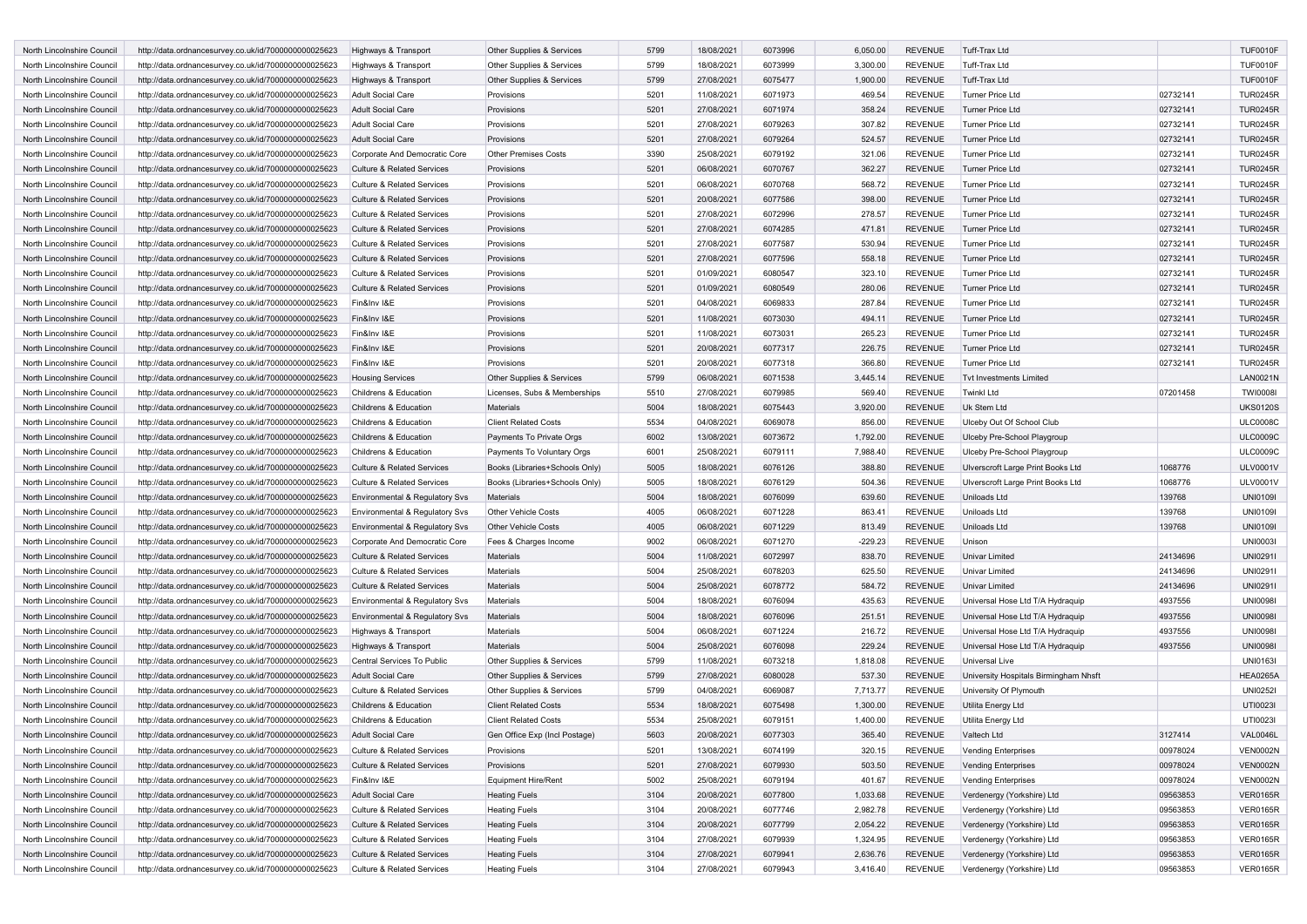| <b>North Lincolnshire Council</b> | http://data.ordnancesurvey.co.uk/id/7000000000025623 | <b>Culture &amp; Related Services</b>     | <b>Equipment Hire/Rent</b>     | 5002 | 25/08/2021 | 6078193 | 458.50    | <b>REVENUE</b> | Verifone Services Uk & Ireland Ltd     | 2747866   | <b>VER0006R</b> |
|-----------------------------------|------------------------------------------------------|-------------------------------------------|--------------------------------|------|------------|---------|-----------|----------------|----------------------------------------|-----------|-----------------|
| North Lincolnshire Council        | http://data.ordnancesurvey.co.uk/id/7000000000025623 | Childrens & Education                     | Payments To Private Orgs       | 6002 | 25/08/2021 | 6079089 | 1,323.00  | <b>REVENUE</b> | Vicky Lee                              |           | OWE0036E        |
| North Lincolnshire Council        | http://data.ordnancesurvey.co.uk/id/7000000000025623 | <b>Environmental &amp; Regulatory Svs</b> | <b>Other Premises Costs</b>    | 3390 | 20/08/2021 | 6077701 | 707.45    | <b>REVENUE</b> | Videcom Security Ltd                   | 427189924 | VID0021D        |
| North Lincolnshire Council        | http://data.ordnancesurvey.co.uk/id/7000000000025623 | Environmental & Regulatory Svs            | <b>Other Premises Costs</b>    | 3390 | 27/08/2021 | 6079946 | 707.45    | <b>REVENUE</b> | Videcom Security Ltd                   | 427189924 | VID0021D        |
| North Lincolnshire Council        | http://data.ordnancesurvey.co.uk/id/7000000000025623 | Childrens & Education                     | <b>Client Related Costs</b>    | 5534 | 06/08/2021 | 6071399 | 490.30    | <b>REVENUE</b> | Viking Hardware Ltd                    | 03016279  | <b>VIK0007K</b> |
| North Lincolnshire Council        | http://data.ordnancesurvey.co.uk/id/7000000000025623 | Childrens & Education                     | <b>Client Related Costs</b>    | 5534 | 18/08/2021 | 6075519 | 490.30    | <b>REVENUE</b> | Viking Hardware Ltd                    | 03016279  | <b>VIK0007K</b> |
| North Lincolnshire Council        | http://data.ordnancesurvey.co.uk/id/7000000000025623 | <b>Environmental &amp; Regulatory Sys</b> | Clothing, Uniforms & Laundry   | 5301 | 18/08/2021 | 6074071 | 1,413.60  | <b>REVENUE</b> | Viking Hardware Ltd                    | 03016279  | <b>VIK0007K</b> |
| North Lincolnshire Council        | http://data.ordnancesurvey.co.uk/id/7000000000025623 | Environmental & Regulatory Svs            | <b>Equipment Purchase</b>      | 5001 | 25/08/2021 | 6074333 | 322.31    | <b>REVENUE</b> | Viking Hardware Ltd                    | 03016279  | <b>VIK0007K</b> |
| North Lincolnshire Council        | http://data.ordnancesurvey.co.uk/id/7000000000025623 | <b>Housing Services</b>                   | Other Supplies & Services      | 5799 | 01/09/2021 | 6080315 | 531.71    | <b>REVENUE</b> | Viking Hardware Ltd                    | 03016279  | <b>VIK0007K</b> |
| North Lincolnshire Council        | http://data.ordnancesurvey.co.uk/id/7000000000025623 | <b>Adult Social Care</b>                  | Payments To Health Providers   | 6019 | 06/08/2021 | 6071573 | 74,826.70 | <b>REVENUE</b> | Virgin Care Services                   | 07557877  | <b>VIR0064R</b> |
| North Lincolnshire Council        | http://data.ordnancesurvey.co.uk/id/7000000000025623 | <b>Environmental &amp; Regulatory Svs</b> | Other Supplies & Services      | 5799 | 13/08/2021 | 6073620 | 399.12    | <b>REVENUE</b> | Virgin Media Payments Ltd              | 06024812  | <b>NTL0002L</b> |
| North Lincolnshire Council        | http://data.ordnancesurvey.co.uk/id/7000000000025623 | <b>Adult Social Care</b>                  | Pay - Agency                   | 0131 | 04/08/2021 | 6069763 | 1,102.86  | <b>REVENUE</b> | Vision Rehabilitation                  | 9144893   | <b>VIS0163S</b> |
| North Lincolnshire Council        | http://data.ordnancesurvey.co.uk/id/7000000000025623 | <b>Adult Social Care</b>                  | Pay - Agency                   | 0131 | 13/08/2021 | 6073546 | 1,079.18  | <b>REVENUE</b> | <b>Vision Rehabilitation</b>           | 9144893   | <b>VIS0163S</b> |
| North Lincolnshire Council        | http://data.ordnancesurvey.co.uk/id/7000000000025623 | Adult Social Care                         | Pay - Agency                   | 0131 | 13/08/2021 | 6073551 | 1,068.90  | <b>REVENUE</b> | <b>Vision Rehabilitation</b>           | 9144893   | <b>VIS0163S</b> |
| North Lincolnshire Council        | http://data.ordnancesurvey.co.uk/id/7000000000025623 | <b>Adult Social Care</b>                  | Pay - Agency                   | 0131 | 25/08/2021 | 6079125 | 937.10    | <b>REVENUE</b> | <b>Vision Rehabilitation</b>           | 9144893   | <b>VIS0163S</b> |
| North Lincolnshire Council        | http://data.ordnancesurvey.co.uk/id/7000000000025623 | Adult Social Care                         | Pay - Agency                   | 0131 | 25/08/2021 | 6079126 | 1,119.17  | <b>REVENUE</b> | Vision Rehabilitation                  | 9144893   | <b>VIS0163S</b> |
| North Lincolnshire Council        | http://data.ordnancesurvey.co.uk/id/7000000000025623 | <b>Public Health</b>                      |                                | 0131 | 06/08/2021 | 6071574 | 450.00    | <b>REVENUE</b> | <b>Vivid Resourcing</b>                | 08067630  | VIV006V         |
|                                   |                                                      |                                           | Pay - Agency                   | 0131 | 27/08/2021 | 6079710 | 450.00    | <b>REVENUE</b> | <b>Vivid Resourcing</b>                |           | <b>VIV006V</b>  |
| North Lincolnshire Council        | http://data.ordnancesurvey.co.uk/id/7000000000025623 | <b>Public Health</b>                      | Pay - Agency                   |      |            |         |           |                |                                        | 08067630  |                 |
| North Lincolnshire Council        | http://data.ordnancesurvey.co.uk/id/7000000000025623 | Public Health                             | Pay - Agency                   | 0131 | 27/08/2021 | 6079711 | 900.00    | <b>REVENUE</b> | <b>Vivid Resourcing</b>                | 08067630  | VIV006V         |
| North Lincolnshire Council        | http://data.ordnancesurvey.co.uk/id/7000000000025623 | <b>Planning Services</b>                  | <b>Other Vehicle Costs</b>     | 4005 | 18/08/2021 | 6076100 | 351.43    | <b>REVENUE</b> | Vmoto Uk                               | 09524709  | VMO0001O        |
| North Lincolnshire Council        | http://data.ordnancesurvey.co.uk/id/7000000000025623 | <b>Public Health</b>                      | It Hardware -Purchase          | 5050 | 04/08/2021 | 6069907 | 500.01    | <b>REVENUE</b> | Vodafone Ltd                           | 1471587   | VOD0060D        |
| North Lincolnshire Council        | http://data.ordnancesurvey.co.uk/id/7000000000025623 | <b>Disbursements To Businesses</b>        | <b>Business Support Grants</b> | 6090 | 18/08/2021 | 6074160 | 1,000.00  | <b>REVENUE</b> | Walcot Hall Bed And Breakfast          |           | CD069670        |
| North Lincolnshire Council        | http://data.ordnancesurvey.co.uk/id/7000000000025623 | Environmental & Regulatory Svs            | <b>Other Vehicle Costs</b>     | 4005 | 27/08/2021 | 6080528 | 2,475.73  | <b>REVENUE</b> | Warwick Ward (Machinery Ltd)           | 00988708  | <b>WAR0038R</b> |
| North Lincolnshire Council        | http://data.ordnancesurvey.co.uk/id/7000000000025623 | Environmental & Regulatory Sys            | Vehicle Hire                   | 4101 | 27/08/2021 | 6080526 | 1,680.00  | <b>REVENUE</b> | Warwick Ward (Machinery Ltd)           | 00988708  | <b>WAR0038R</b> |
| North Lincolnshire Council        | http://data.ordnancesurvey.co.uk/id/7000000000025623 | Environmental & Regulatory Svs            | Vehicle Hire                   | 4101 | 27/08/2021 | 6080527 | 1,760.00  | <b>REVENUE</b> | Warwick Ward (Machinery Ltd)           | 00988708  | <b>WAR0038R</b> |
| North Lincolnshire Council        | http://data.ordnancesurvey.co.uk/id/7000000000025623 | Culture, Env, Reg & Planning Cap          | Other Costs                    | A085 | 13/08/2021 | 6074279 | 748.85    | CAPITAL        | <b>Waterlogic Gb Limited</b>           | 2418453   | <b>ANG0018G</b> |
| North Lincolnshire Council        | http://data.ordnancesurvey.co.uk/id/7000000000025623 | <b>Culture &amp; Related Services</b>     | <b>Equipment Hire/Rent</b>     | 5002 | 11/08/2021 | 6072980 | 457.78    | <b>REVENUE</b> | Waterlogic Gb Limited                  | 2418453   | <b>ANG0018G</b> |
| North Lincolnshire Council        | http://data.ordnancesurvey.co.uk/id/7000000000025623 | Highways & Transport                      | Other Supplies & Services      | 5799 | 25/08/2021 | 6071394 | 5,612.49  | <b>REVENUE</b> | W D M Limited                          |           | <b>WDM0001M</b> |
| North Lincolnshire Council        | http://data.ordnancesurvey.co.uk/id/7000000000025623 | <b>Planning Services</b>                  | Other Supplies & Services      | 5799 | 04/08/2021 | 6068753 | 710.67    | <b>REVENUE</b> | <b>Westcliff Community Works</b>       | 07656435  | <b>WES0103S</b> |
| North Lincolnshire Council        | http://data.ordnancesurvey.co.uk/id/7000000000025623 | <b>Planning Services</b>                  | Other Supplies & Services      | 5799 | 04/08/2021 | 6068754 | 710.67    | <b>REVENUE</b> | <b>Westcliff Community Works</b>       | 07656435  | <b>WES0103S</b> |
| North Lincolnshire Council        | http://data.ordnancesurvey.co.uk/id/7000000000025623 | <b>Culture &amp; Related Services</b>     | <b>Equipment Purchase</b>      | 5001 | 27/08/2021 | 6079623 | 325.00    | <b>REVENUE</b> | Wf Education Group Ltd                 | 2285483   | <b>WFE0001E</b> |
| North Lincolnshire Council        | http://data.ordnancesurvey.co.uk/id/7000000000025623 | <b>Culture &amp; Related Services</b>     | <b>Equipment Purchase</b>      | 5001 | 01/09/2021 | 6079628 | 245.00    | <b>REVENUE</b> | Wf Education Group Ltd                 | 2285483   | <b>WFE0001E</b> |
| North Lincolnshire Council        | http://data.ordnancesurvey.co.uk/id/7000000000025623 | Corporate And Democratic Core             | <b>Legal Fees</b>              | 5823 | 11/08/2021 | 6073069 | 560.00    | <b>REVENUE</b> | <b>Wilberforce Chambers</b>            |           | CLE0090E        |
| North Lincolnshire Council        | http://data.ordnancesurvey.co.uk/id/7000000000025623 | Corporate And Democratic Core             | <b>Other Professional Fees</b> | 5829 | 27/08/2021 | 6079989 | 414.50    | <b>REVENUE</b> | Wilkin Chapman Llp (Solicitors)        | OC343261  | <b>WIL0688L</b> |
| North Lincolnshire Council        | http://data.ordnancesurvey.co.uk/id/7000000000025623 | <b>Adult Social Care</b>                  | Payments To Private Orgs       | 6002 | 27/08/2021 | 6079760 | 39,800.30 | <b>REVENUE</b> | Willow Homecare & Support Services Ltd | 4779959   | <b>WIL0855L</b> |
| North Lincolnshire Council        | http://data.ordnancesurvey.co.uk/id/7000000000025623 | Adult Social Care                         | Payments To Private Orgs       | 6002 | 27/08/2021 | 6079760 | 3,530.40  | <b>REVENUE</b> | Willow Homecare & Support Services Ltd | 4779959   | <b>WIL0855L</b> |
| North Lincolnshire Council        | http://data.ordnancesurvey.co.uk/id/7000000000025623 | Other Expenditure & Income                | Payments To Private Orgs       | 6002 | 27/08/2021 | 6079760 | $-993.41$ | <b>REVENUE</b> | Willow Homecare & Support Services Ltd | 4779959   | <b>WIL0855L</b> |
| North Lincolnshire Council        | http://data.ordnancesurvey.co.uk/id/7000000000025623 | Highways & Transport                      | Other Supplies & Services      | 5799 | 25/08/2021 | 6073087 | 375.00    | <b>REVENUE</b> | <b>Winlogix Ltd</b>                    | 12526856  | <b>WIN0371N</b> |
| North Lincolnshire Council        | http://data.ordnancesurvey.co.uk/id/7000000000025623 | Highways & Transport                      | Other Supplies & Services      | 5799 | 25/08/2021 | 6075517 | 375.00    | <b>REVENUE</b> | <b>Winlogix Ltd</b>                    | 12526856  | <b>WIN0371N</b> |
| North Lincolnshire Council        |                                                      | Childrens & Education                     | Payments To Voluntary Orgs     | 6001 | 25/08/2021 | 6079115 | 5,515.02  | <b>REVENUE</b> | Winteringham Under Fives               |           | <b>WIN0036N</b> |
|                                   | http://data.ordnancesurvey.co.uk/id/7000000000025623 |                                           |                                |      |            |         |           |                |                                        |           |                 |
| North Lincolnshire Council        | http://data.ordnancesurvey.co.uk/id/7000000000025623 | Childrens & Education                     | Materials                      | 5004 | 18/08/2021 | 6074738 | 3,349.00  | <b>REVENUE</b> | Winterton 2022 - Vanl                  |           | <b>WIN0251N</b> |
| North Lincolnshire Council        | http://data.ordnancesurvey.co.uk/id/7000000000025623 | Childrens & Education                     | Payments To Private Orgs       | 6002 | 06/08/2021 | 6071572 | 400.00    | <b>REVENUE</b> | Winterton Community Academy            |           | <b>WIN0014N</b> |
| North Lincolnshire Council        | http://data.ordnancesurvey.co.uk/id/7000000000025623 | <b>Adult Social Care</b>                  | Payments To Health Providers   | 6019 | 27/08/2021 | 6079709 | 892.44    | <b>REVENUE</b> | Winterton Medical Practice             |           | <b>WIN0022N</b> |
| North Lincolnshire Council        | http://data.ordnancesurvey.co.uk/id/7000000000025623 | Environmental & Regulatory Svs            | <b>Other Vehicle Costs</b>     | 4005 | 18/08/2021 | 6076101 | 214.36    | <b>REVENUE</b> | Wirral Tachograph                      | 7639490   | <b>WIR0004R</b> |
| North Lincolnshire Council        | http://data.ordnancesurvey.co.uk/id/7000000000025623 | Environmental & Regulatory Svs            | <b>Other Vehicle Costs</b>     | 4005 | 18/08/2021 | 6076102 | 232.76    | <b>REVENUE</b> | Wirral Tachograph                      | 7639490   | <b>WIR0004R</b> |
| North Lincolnshire Council        | http://data.ordnancesurvey.co.uk/id/7000000000025623 | Childrens & Education                     | Payments To Private Orgs       | 6002 | 25/08/2021 | 6079117 | 10,694.25 | <b>REVENUE</b> | Wise Owl Farm Nursery                  |           | <b>WIS0032S</b> |
| North Lincolnshire Council        | http://data.ordnancesurvey.co.uk/id/7000000000025623 | Childrens & Education                     | Payments To Private Orgs       | 6002 | 25/08/2021 | 6079116 | 14.546.70 | <b>REVENUE</b> | Wise Owl Private Day Nurseries Ltd     | 05356339  | <b>WIS0028S</b> |
| North Lincolnshire Council        | http://data.ordnancesurvey.co.uk/id/7000000000025623 | Childrens & Education                     | Payments To Voluntary Orgs     | 6001 | 25/08/2021 | 6079119 | 13,100.85 | REVENUE        | Wrawby Under Fives Association         |           | <b>WRA0037A</b> |
| North Lincolnshire Council        | http://data.ordnancesurvey.co.uk/id/7000000000025623 | Highways & Transport                      | <b>Other Vehicle Costs</b>     | 4005 | 06/08/2021 | 6071233 | 525.00    | <b>REVENUE</b> | Wr Material Handling Ltd               | 4618528   | <b>WRM0032M</b> |
| North Lincolnshire Council        | http://data.ordnancesurvey.co.uk/id/7000000000025623 | Highways & Transport                      | Other Vehicle Costs            | 4005 | 06/08/2021 | 6071234 | 546.00    | <b>REVENUE</b> | Wr Material Handling Ltd               | 4618528   | <b>WRM0032M</b> |
| North Lincolnshire Council        | http://data.ordnancesurvey.co.uk/id/7000000000025623 | Highways & Transport                      | <b>Other Vehicle Costs</b>     | 4005 | 06/08/2021 | 6071235 | 572.00    | <b>REVENUE</b> | Wr Material Handling Ltd               | 4618528   | <b>WRM0032M</b> |
| North Lincolnshire Council        | http://data.ordnancesurvey.co.uk/id/7000000000025623 | Highways & Transport                      | Other Vehicle Costs            | 4005 | 06/08/2021 | 6071237 | 572.00    | <b>REVENUE</b> | Wr Material Handling Ltd               | 4618528   | <b>WRM0032M</b> |
| North Lincolnshire Council        | http://data.ordnancesurvey.co.uk/id/7000000000025623 | Highways & Transport                      | Other Vehicle Costs            | 4005 | 06/08/2021 | 6071241 | 546.00    | REVENUE        | Wr Material Handling Ltd               | 4618528   | <b>WRM0032M</b> |
| North Lincolnshire Council        | http://data.ordnancesurvey.co.uk/id/7000000000025623 | Childrens & Education                     | It Software-Maintenance        | 5053 | 11/08/2021 | 6069785 | 9,500.00  | <b>REVENUE</b> | Xais Asset Management Ltd              | 09537184  | XAI01301        |
| North Lincolnshire Council        | http://data.ordnancesurvey.co.uk/id/7000000000025623 | Childrens & Education                     | <b>Equipment Purchase</b>      | 5001 | 20/08/2021 | 6077355 | 442.88    | REVENUE        | X M A Limited                          | 02051703  | XMA0001A        |
| North Lincolnshire Council        | http://data.ordnancesurvey.co.uk/id/7000000000025623 | Culture, Env, Reg & Planning Cap          | It Equipment                   | A098 | 20/08/2021 | 6077352 | 7,084.00  | CAPITAL        | X M A Limited                          | 02051703  | XMA0001A        |